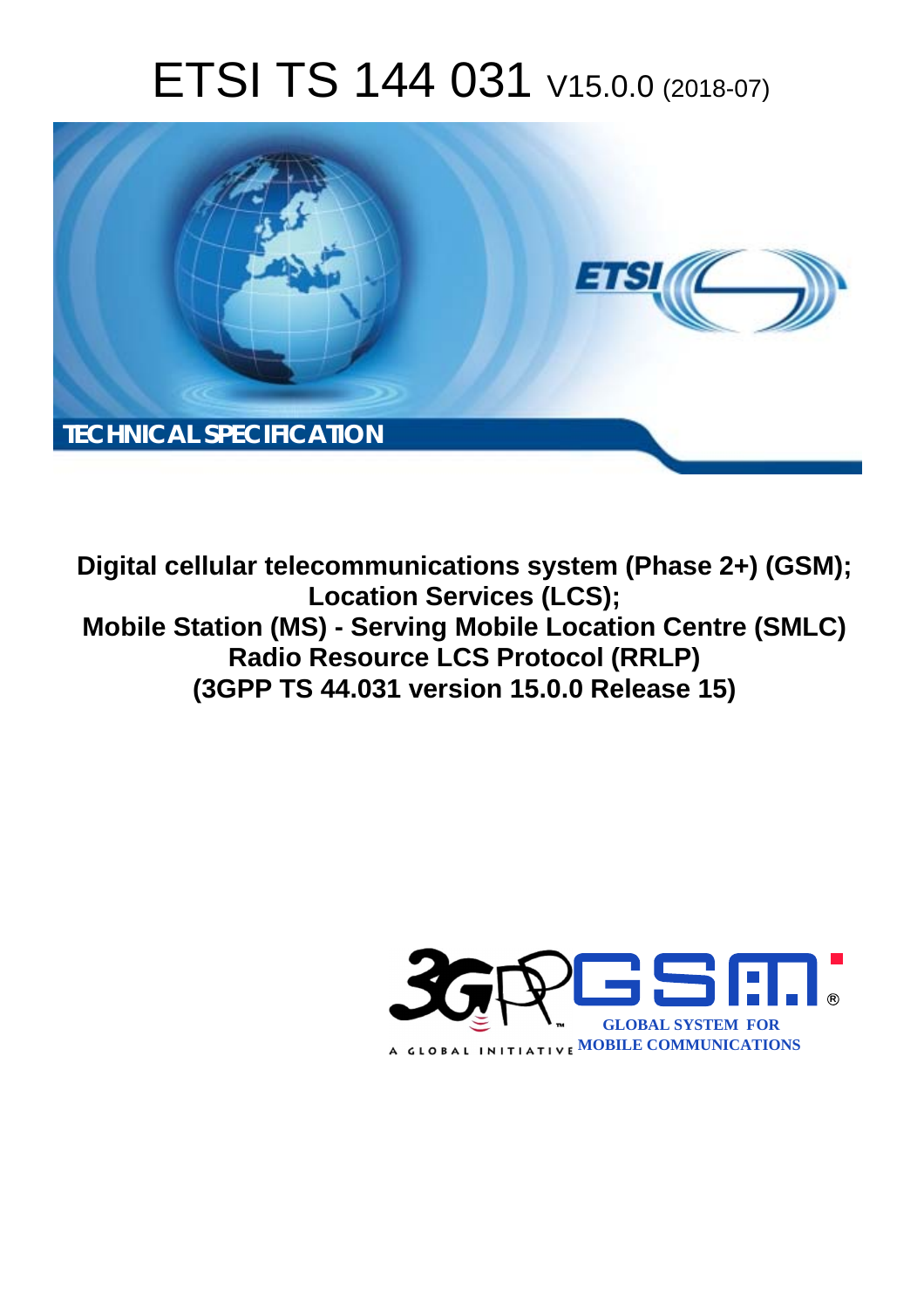Reference RTS/TSGR-0644031vf00

> Keywords GSM

#### *ETSI*

#### 650 Route des Lucioles F-06921 Sophia Antipolis Cedex - FRANCE

Tel.: +33 4 92 94 42 00 Fax: +33 4 93 65 47 16

Siret N° 348 623 562 00017 - NAF 742 C Association à but non lucratif enregistrée à la Sous-Préfecture de Grasse (06) N° 7803/88

#### *Important notice*

The present document can be downloaded from: <http://www.etsi.org/standards-search>

The present document may be made available in electronic versions and/or in print. The content of any electronic and/or print versions of the present document shall not be modified without the prior written authorization of ETSI. In case of any existing or perceived difference in contents between such versions and/or in print, the only prevailing document is the print of the Portable Document Format (PDF) version kept on a specific network drive within ETSI Secretariat.

Users of the present document should be aware that the document may be subject to revision or change of status. Information on the current status of this and other ETSI documents is available at <https://portal.etsi.org/TB/ETSIDeliverableStatus.aspx>

If you find errors in the present document, please send your comment to one of the following services: <https://portal.etsi.org/People/CommiteeSupportStaff.aspx>

#### *Copyright Notification*

No part may be reproduced or utilized in any form or by any means, electronic or mechanical, including photocopying and microfilm except as authorized by written permission of ETSI. The content of the PDF version shall not be modified without the written authorization of ETSI. The copyright and the foregoing restriction extend to reproduction in all media.

> © ETSI 2018. All rights reserved.

**DECT**TM, **PLUGTESTS**TM, **UMTS**TM and the ETSI logo are trademarks of ETSI registered for the benefit of its Members. **3GPP**TM and **LTE**TM are trademarks of ETSI registered for the benefit of its Members and of the 3GPP Organizational Partners. **oneM2M** logo is protected for the benefit of its Members.

**GSM**® and the GSM logo are trademarks registered and owned by the GSM Association.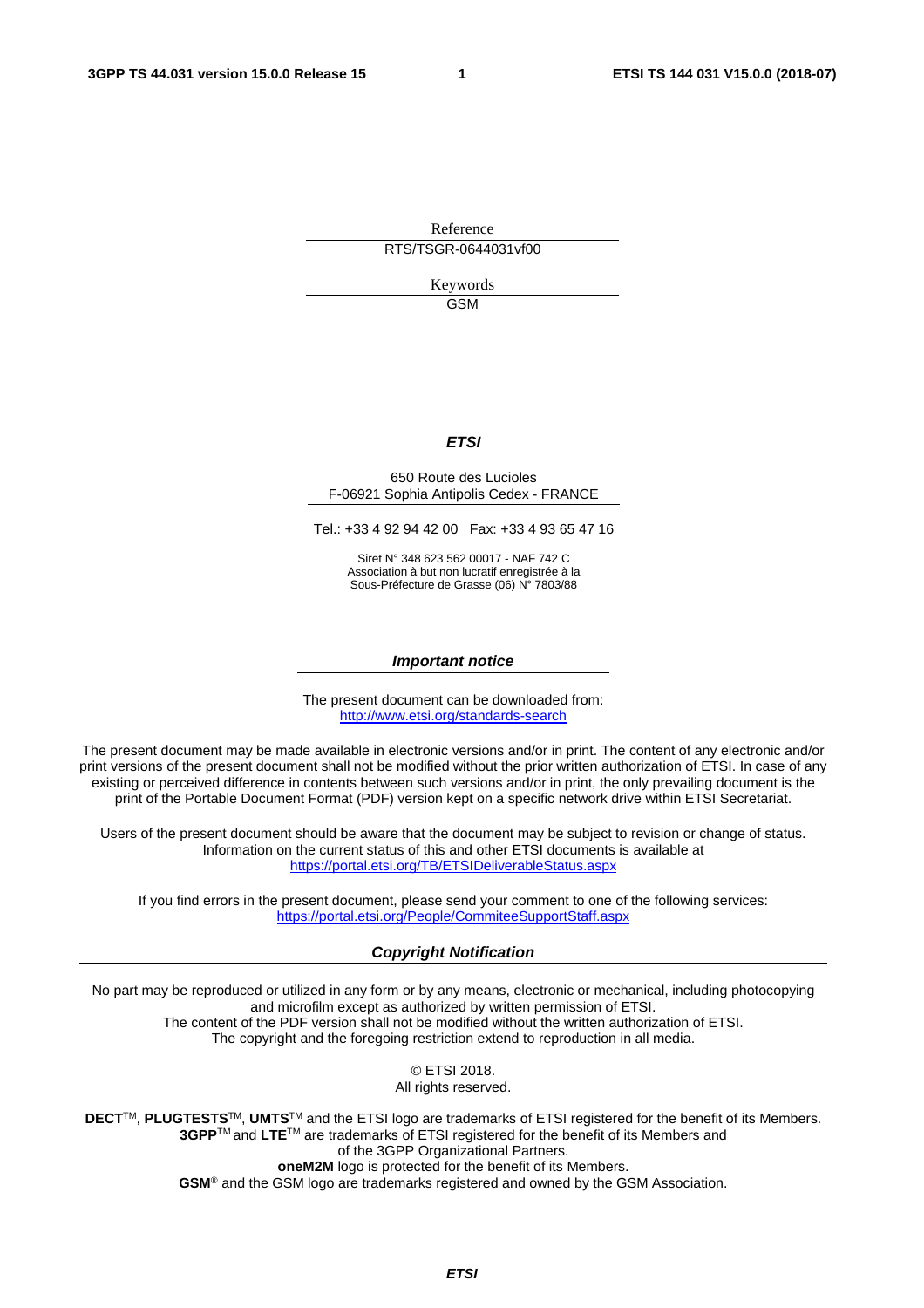# Intellectual Property Rights

#### Essential patents

IPRs essential or potentially essential to normative deliverables may have been declared to ETSI. The information pertaining to these essential IPRs, if any, is publicly available for **ETSI members and non-members**, and can be found in ETSI SR 000 314: *"Intellectual Property Rights (IPRs); Essential, or potentially Essential, IPRs notified to ETSI in respect of ETSI standards"*, which is available from the ETSI Secretariat. Latest updates are available on the ETSI Web server ([https://ipr.etsi.org/\)](https://ipr.etsi.org/).

Pursuant to the ETSI IPR Policy, no investigation, including IPR searches, has been carried out by ETSI. No guarantee can be given as to the existence of other IPRs not referenced in ETSI SR 000 314 (or the updates on the ETSI Web server) which are, or may be, or may become, essential to the present document.

#### **Trademarks**

The present document may include trademarks and/or tradenames which are asserted and/or registered by their owners. ETSI claims no ownership of these except for any which are indicated as being the property of ETSI, and conveys no right to use or reproduce any trademark and/or tradename. Mention of those trademarks in the present document does not constitute an endorsement by ETSI of products, services or organizations associated with those trademarks.

# Foreword

This Technical Specification (TS) has been produced by ETSI 3rd Generation Partnership Project (3GPP).

The present document may refer to technical specifications or reports using their 3GPP identities, UMTS identities or GSM identities. These should be interpreted as being references to the corresponding ETSI deliverables.

The cross reference between GSM, UMTS, 3GPP and ETSI identities can be found under [http://webapp.etsi.org/key/queryform.asp.](http://webapp.etsi.org/key/queryform.asp)

# Modal verbs terminology

In the present document "**shall**", "**shall not**", "**should**", "**should not**", "**may**", "**need not**", "**will**", "**will not**", "**can**" and "**cannot**" are to be interpreted as described in clause 3.2 of the [ETSI Drafting Rules](https://portal.etsi.org/Services/editHelp!/Howtostart/ETSIDraftingRules.aspx) (Verbal forms for the expression of provisions).

"**must**" and "**must not**" are **NOT** allowed in ETSI deliverables except when used in direct citation.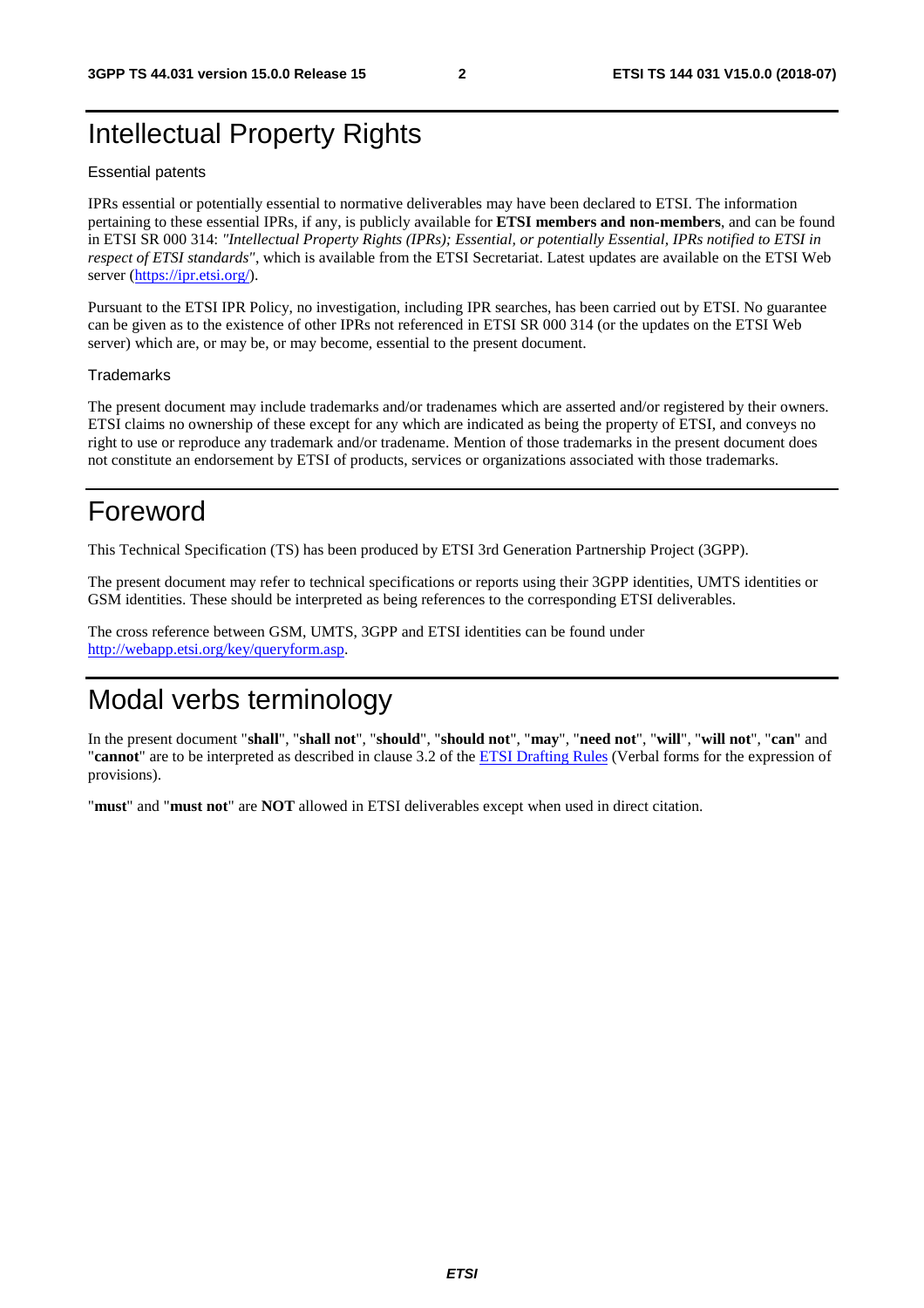$\mathbf{3}$ 

# Contents

| 1              |                               |  |
|----------------|-------------------------------|--|
| 1.1            |                               |  |
| 1.2            |                               |  |
| 2              |                               |  |
| 2.1            |                               |  |
| 2.2            |                               |  |
| 2.3            |                               |  |
| 2.3a           |                               |  |
| 2.4            |                               |  |
| 2.5            |                               |  |
| 2.5.1          |                               |  |
| 2.5.1a         |                               |  |
| 2.5.2          |                               |  |
| 2.5.3          |                               |  |
| 2.5.4          |                               |  |
| 2.5.5<br>2.5.6 |                               |  |
| 2.5.7          |                               |  |
| 2.5.8          |                               |  |
| 2.5.8a         |                               |  |
| 2.5.9          |                               |  |
| 2.6            |                               |  |
|                |                               |  |
| 3              |                               |  |
| 3.1            |                               |  |
| 3.2            |                               |  |
| 3.3            |                               |  |
| 4              |                               |  |
| 4.1            |                               |  |
| 4.2            |                               |  |
| 4.3            |                               |  |
| 4.4            |                               |  |
| 4.5            |                               |  |
| 4.6            |                               |  |
| 4.7            |                               |  |
| 4.8            |                               |  |
| 4.9            |                               |  |
| 4.10           |                               |  |
| 5              |                               |  |
| 5.1            |                               |  |
|                |                               |  |
| 6              |                               |  |
| 6.1            |                               |  |
| 6.2            |                               |  |
|                | <b>Annex A (informative):</b> |  |
| A.1            |                               |  |
| A.2            |                               |  |
| A.2.1          |                               |  |
| A.2.2          |                               |  |
| A.2.2.1        |                               |  |
|                |                               |  |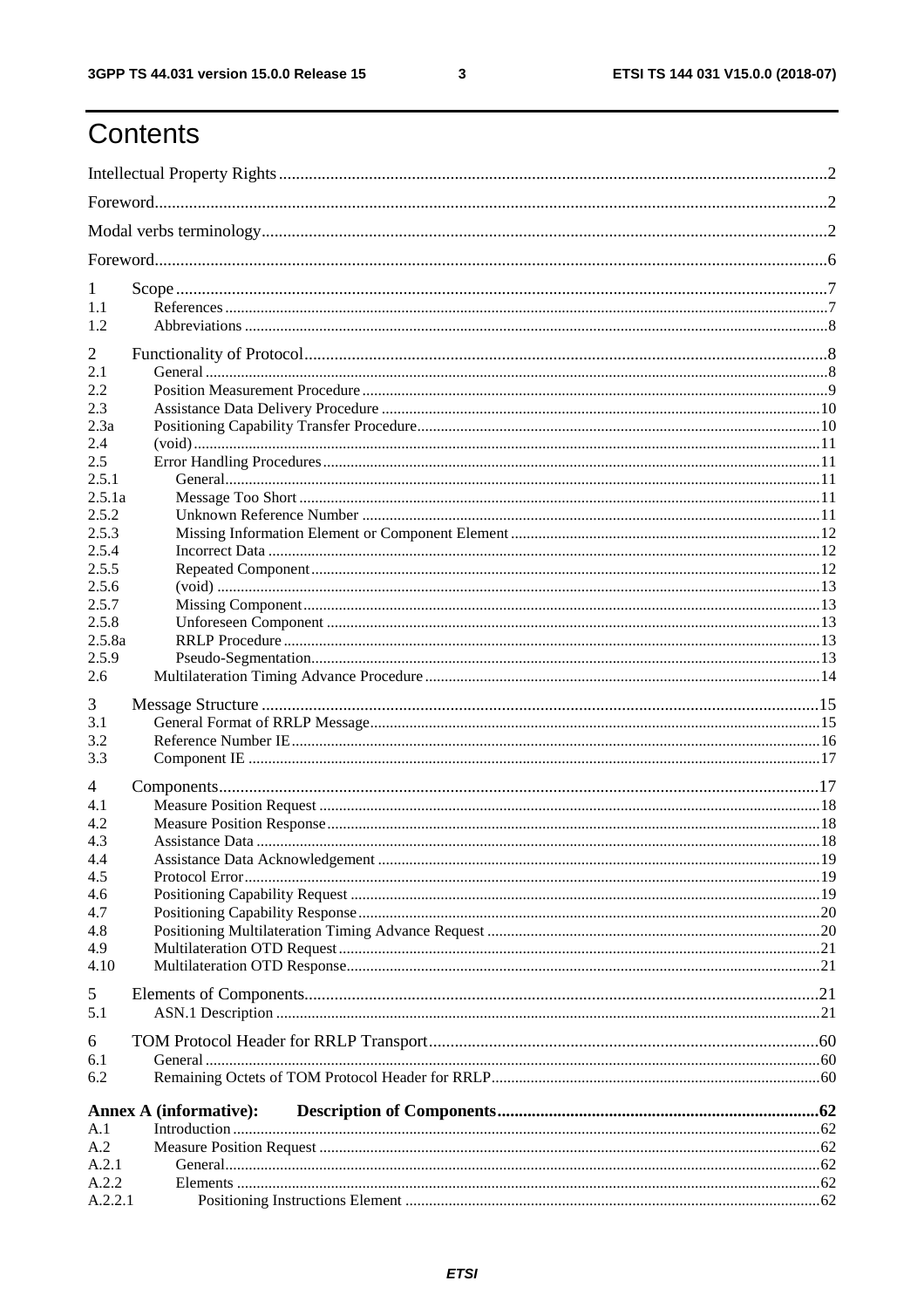| A.2.2.1a   |  |
|------------|--|
| A.2.2.2    |  |
| A.2.2.3    |  |
| A.2.2.4    |  |
| A.2.2.4a   |  |
| A.2.2.4b   |  |
| A.2.2.4c   |  |
| A.2.2.4d   |  |
|            |  |
| A.2.2.4e   |  |
| A.2.2.4f   |  |
| A.2.2.4g   |  |
| A.2.2.5    |  |
| A.3        |  |
| A.3.1      |  |
| A.3.2      |  |
| A.3.2.1    |  |
| A.3.2.2    |  |
| A.3.2.3    |  |
| A.3.2.3a   |  |
| A.3.2.4    |  |
| A.3.2.5    |  |
| A.3.2.6    |  |
| A.3.2.6a   |  |
| A.3.2.6b   |  |
| A.3.2.7    |  |
| A.3.2.8    |  |
|            |  |
| A.3.2.9    |  |
| A.3.2.10   |  |
| A.3.2.10.1 |  |
| A.4        |  |
| A.4.1      |  |
| A.4.2      |  |
| A.4.2.1    |  |
| A.4.2.2    |  |
| A.4.2.3    |  |
| A.4.2.4    |  |
| A.4.2.4a   |  |
| A.4.2.4b   |  |
| A.4.2.4c   |  |
| A.4.2.5    |  |
| A.4.2.5    |  |
| A.4.2.6    |  |
| A.4.2.6.1  |  |
|            |  |
| A.4.2.6.2  |  |
| A.4.2.7    |  |
| A.4.2.8    |  |
| A.5        |  |
| A.5.1      |  |
| A.6        |  |
| A.6.1      |  |
| A.6.2      |  |
| A.7        |  |
| A.7.1      |  |
| A.8        |  |
| A.8.1      |  |
| A.8.2      |  |
| A.8.2.1    |  |
| A.8.2.2    |  |
| A.8.2.3    |  |
|            |  |
| A.9        |  |
| A.9.1      |  |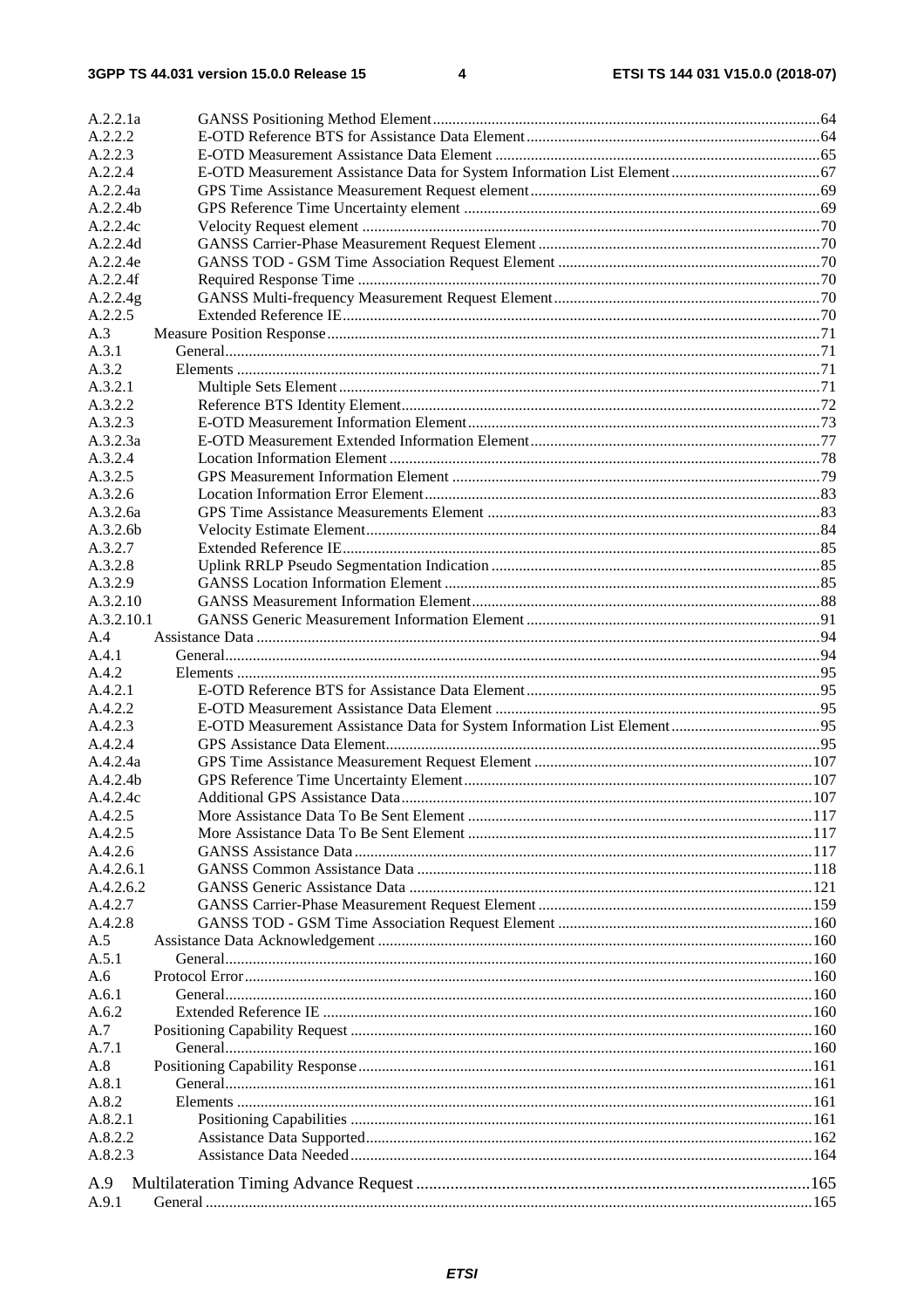#### $5\phantom{a}$

| A.9.2    |                               |  |
|----------|-------------------------------|--|
| A.9.2.1  |                               |  |
| A.9.2.2  |                               |  |
| A.9.2.3  |                               |  |
| A.9.2.4  |                               |  |
| A.9.2.5  |                               |  |
| A.9.2.6  |                               |  |
| A.9.2.7  |                               |  |
| A.9.2.8  |                               |  |
| A.9.2.9  |                               |  |
| A.10     |                               |  |
| A.10.1   |                               |  |
| A.10.2   |                               |  |
| A.10.2.1 |                               |  |
| A.10.2.2 |                               |  |
| A.10.2.3 |                               |  |
| A.10.2.4 |                               |  |
|          |                               |  |
| A.11.1   |                               |  |
| A.11.2   |                               |  |
| A.11.2.1 |                               |  |
| A.11.2.2 |                               |  |
| A.11.2.3 |                               |  |
|          |                               |  |
|          | <b>Annex B</b> (informative): |  |
|          |                               |  |
|          |                               |  |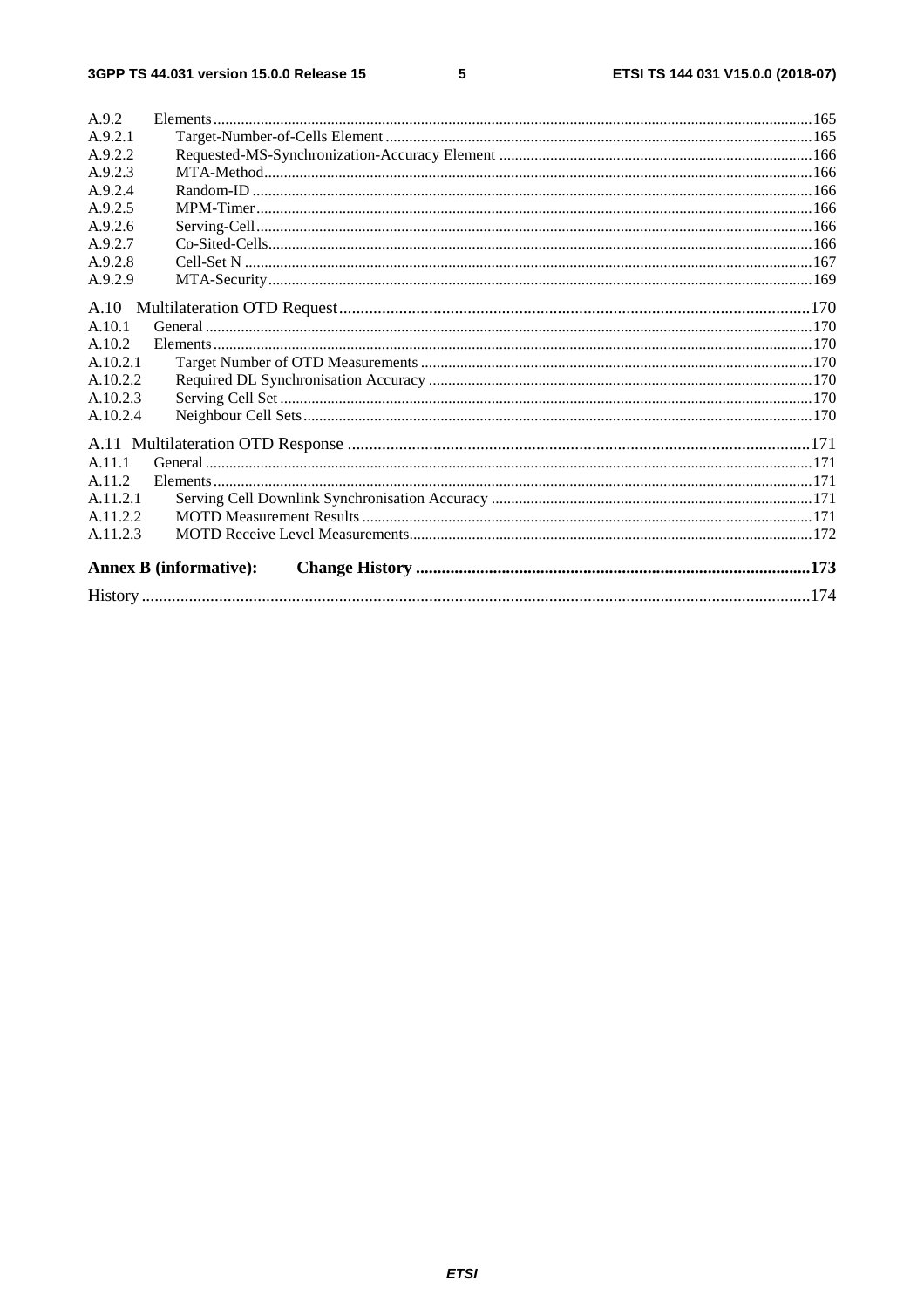# Foreword

This Technical Specification has been produced by the 3<sup>rd</sup> Generation Partnership Project (3GPP).

The contents of the present document are subject to continuing work within the TSG and may change following formal TSG approval. Should the TSG modify the contents of the present document, it will be re-released by the TSG with an identifying change of release date and an increase in version number as follows:

Version x.y.z

where:

- x the first digit:
	- 1 presented to TSG for information;
	- 2 presented to TSG for approval;
	- 3 or greater indicates TSG approved document under change control.
- y the second digit is incremented for all changes of substance, i.e. technical enhancements, corrections, updates, etc.
- z the third digit is incremented when editorial only changes have been incorporated in the document.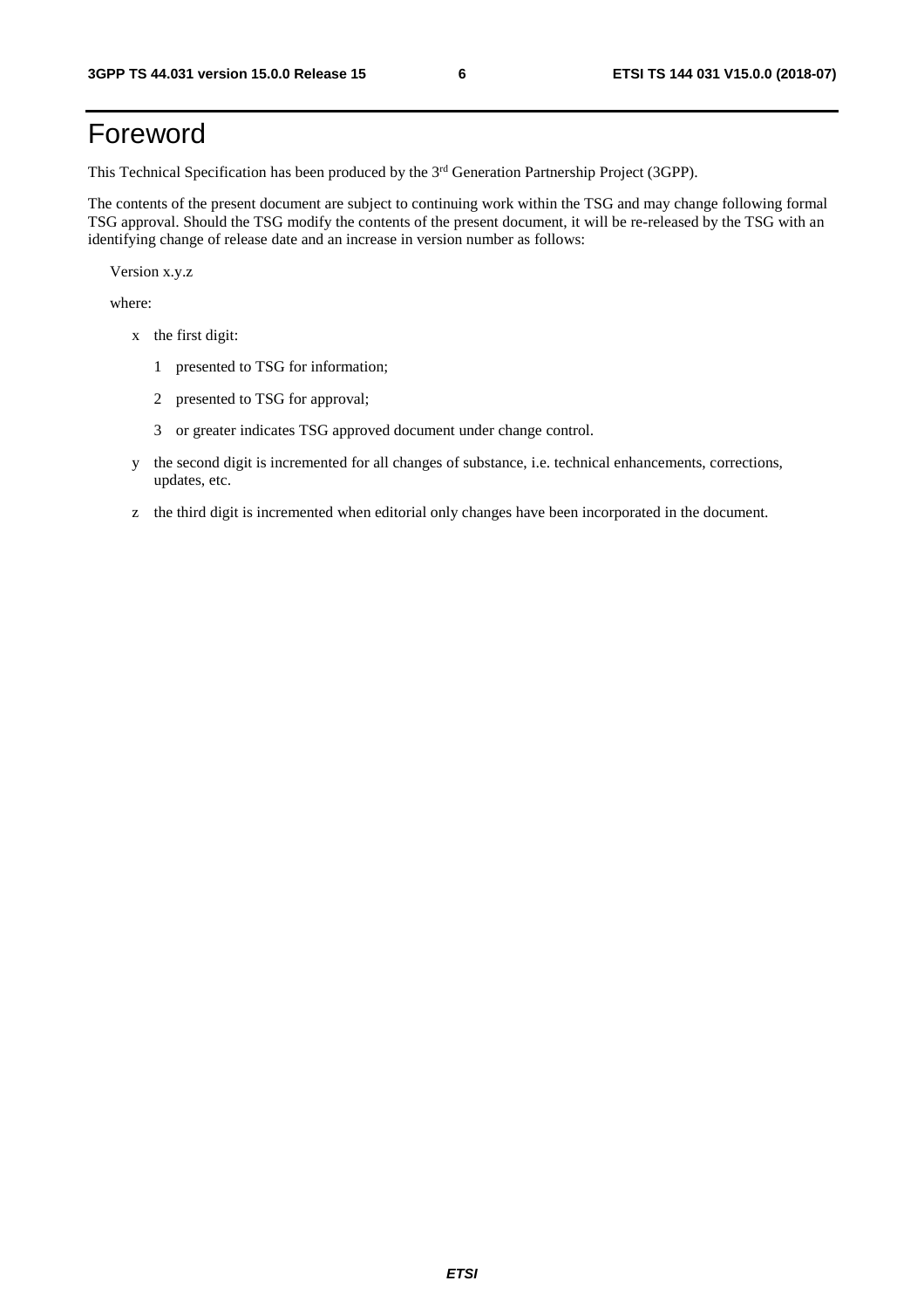### 1 Scope

The present document contains the definition of the Radio Resource LCS Protocol (RRLP) to be used between the Mobile Station (MS) and the Serving Mobile Location Centre (SMLC).

Clause 2 defines the functionality of the protocol. Clause 3 describes the message structure, and Clause 4 the structure of components. Clause 5 contains the ASN.1 description of the components.

#### 1.1 References

The following documents contain provisions which, through reference in this text, constitute provisions of the present document.

- References are either specific (identified by date of publication, edition number, version number, etc.) or non-specific.
- For a specific reference, subsequent revisions do not apply.
- For a non-specific reference, the latest version applies. In the case of a reference to a 3GPP document (including a GSM document), a non-specific reference implicitly refers to the latest version of that document *in the same Release as the present document*.
- [1] 3GPP TR 21.905: "Vocabulary for 3GPP Specifications".
- [2] 3GPP TS 43.059: "Functional Stage 2 Description of Location Services in GERAN".
- [3] 3GPP TS 29.002: "Mobile Application Part (MAP) specification".
- [4] ITU-T Recommendation X.691: "Information technology ASN.1 encoding rules: Specification of Packed Encoding Rules (PER)".
- [5] ITU-T Recommendation X.680: "Information technology Abstract Syntax Notation One (ASN.1): Specification of basic notation".
- [6] 3GPP TS 23.032: "Universal Geographical Area Description (GAD)".
- [7] 3GPP TS 49.031: "Location Services (LCS); Base Station System Application Part LCS Extension (BSSAP-LE)".
- [8] ICD-GPS-200, Navstar GPS Space Segment/Navigation User Interfaces.
- [9] RTCM-SC104, RTCM Recommended Standards for Differential GNSS Service (v.2.2).
- [10] 3GPP TS 44.064: "General Packet Radio Service (GPRS); Mobile Station Serving GPRS Support Node (MS-SGSN); Logical Link Control (LLC) layer specification".
- [11] Galileo OS Signal in Space ICD (OS SIS ICD), Issue 1.12, September February 20104, European Union.
- [12] IS-GPS-200, Revision D, Navstar GPS Space Segment/Navigation User Interfaces, March 7th, 2006.
- [13] IS-GPS-705, Navstar GPS Space Segment/User Segment L5 Interfaces, September 22, 2005.
- [14] IS-GPS-800, Navstar GPS Space Segment/User Segment L1C Interfaces, March 31, 2008.
- [15] Specification for the Wide Area Augmentation System (WAAS), US Department of Transportation, Federal Aviation Administration, DTFA01-96-C-00025, 2001.
- [16] IS-QZSS, Quasi Zenith Satellite System Navigation Service Interface Specifications for QZSS, Ver.1.0, June 17, 2008.
- [17] Global Navigation Satellite System GLONASS Interface Control Document, Version 5, 2002.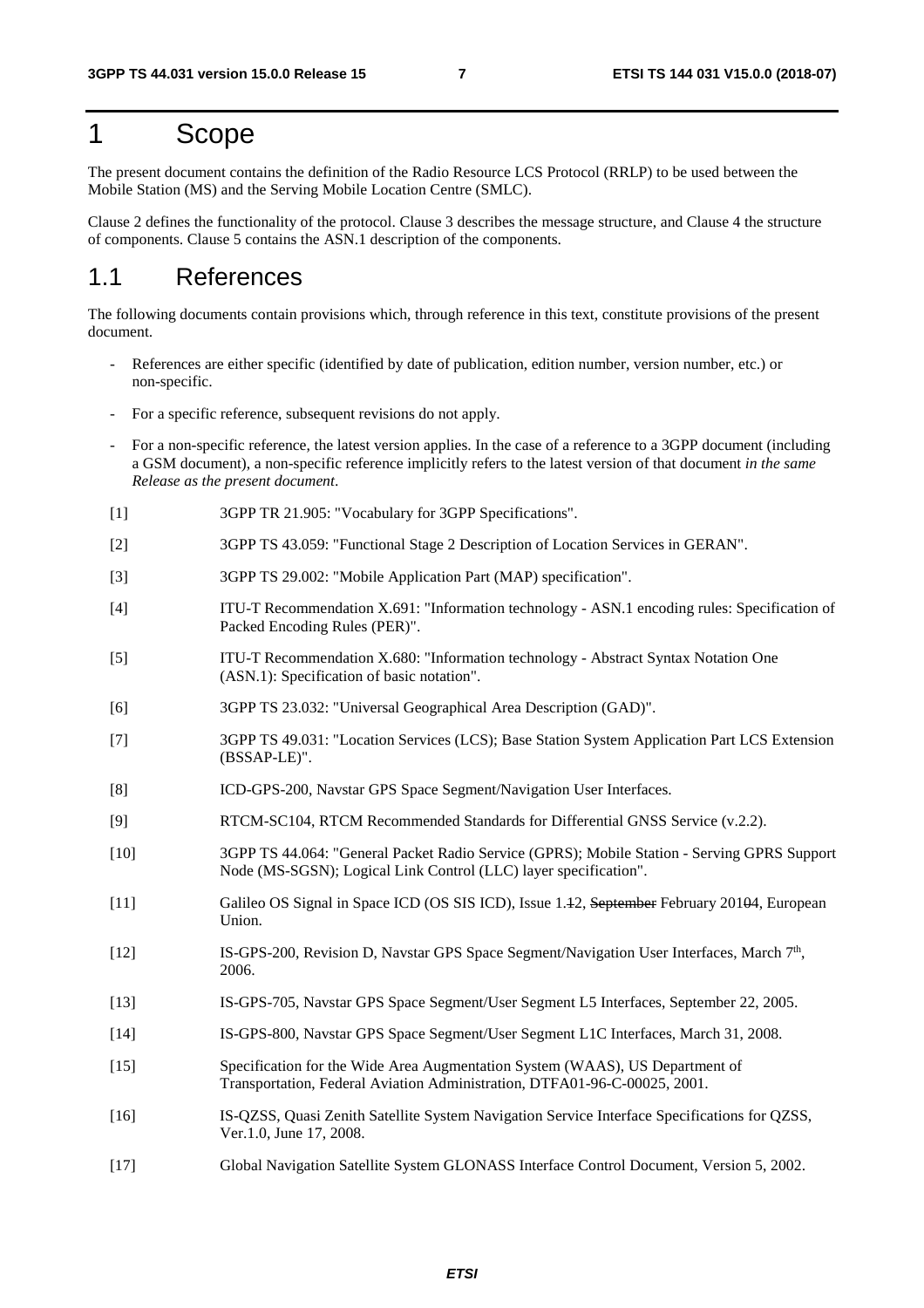[18] BDS-SIS-ICD-2.0: "BeiDou Navigation Satellite System Signal In Space Interface Control Document Open Service Signal (Version 2.0)", December 2013.

### 1.2 Abbreviations

For the purposes of the present document, the following abbreviations and the abbreviations given in 3GPP TR 21.905 or in 3GPP TS 43.059 apply.

| <b>ADR</b>     | <b>Accumulated Delta-Range</b>                                                               |
|----------------|----------------------------------------------------------------------------------------------|
| <b>BDS</b>     | BeiDou Navigation Satellite System                                                           |
| <b>CNAV</b>    | Civil Navigation                                                                             |
| <b>ECEF</b>    | Earth-Centered, Earth-Fixed                                                                  |
| <b>ECI</b>     | Earth-Centered-Inertial                                                                      |
| <b>EGNOS</b>   | European Geostationary Navigation Overlay Service                                            |
| <b>FEC</b>     | <b>Forward Error Correction</b>                                                              |
| <b>GAGAN</b>   | GPS Aided Geo Augmented Navigation                                                           |
| ICD            | <b>Interface Control Document</b>                                                            |
| <b>GANSS</b>   | Galileo and Additional Navigation Satellite Systems                                          |
| <b>GLONASS</b> | GLObal'naya NAvigatsionnaya Sputnikovaya Sistema (Engl.: Global Navigation Satellite System) |
| <b>GNSS</b>    | Global Navigation Satellite System                                                           |
| <b>IOD</b>     | <b>Issue of Data</b>                                                                         |
| LSB            | Least Significant Bit                                                                        |
| <b>MSAS</b>    | Multi-functional Satellite Augmentation System                                               |
| <b>MSB</b>     | Most Significant Bit                                                                         |
| msd            | mean solar day                                                                               |
| <b>NAV</b>     | Navigation                                                                                   |
| <b>NICT</b>    | National Institute of Information and Communications Technology                              |
| <b>NTSC</b>    | National Time Service Center                                                                 |
| PZ-90          | Parametry Zemli 1990 Goda - Parameters of the Earth Year 1990                                |
| <b>QZSS</b>    | Quasi-Zenith Satellite System                                                                |
| <b>SBAS</b>    | Space Based Augmentation System                                                              |
| SV             | Space Vehicle                                                                                |
| <b>USNO</b>    | <b>US Naval Observatory</b>                                                                  |
| <b>WAAS</b>    | Wide Area Augmentation System                                                                |
| <b>WGS-84</b>  | World Geodetic System 1984                                                                   |

# 2 Functionality of Protocol

### 2.1 General

The present document defines one generic RRLP message that is used to transfer Location Services (LCS) related information between the Mobile Station (MS) and the Serving Mobile Location Centre (SMLC). Usage of the RRLP protocol on a general level is described in 3GPP TS 43.059 that includes Stage 2 description of LCS.

One message includes one of the following components:

- Measure Position Request;
- Measure Position Response;
- Assistance Data;
- Assistance Data Acknowledgement;
- Protocol Error;
- Positioning Capability Request;
- Positioning Capability Response;
- Multilateration Timing Advance Request.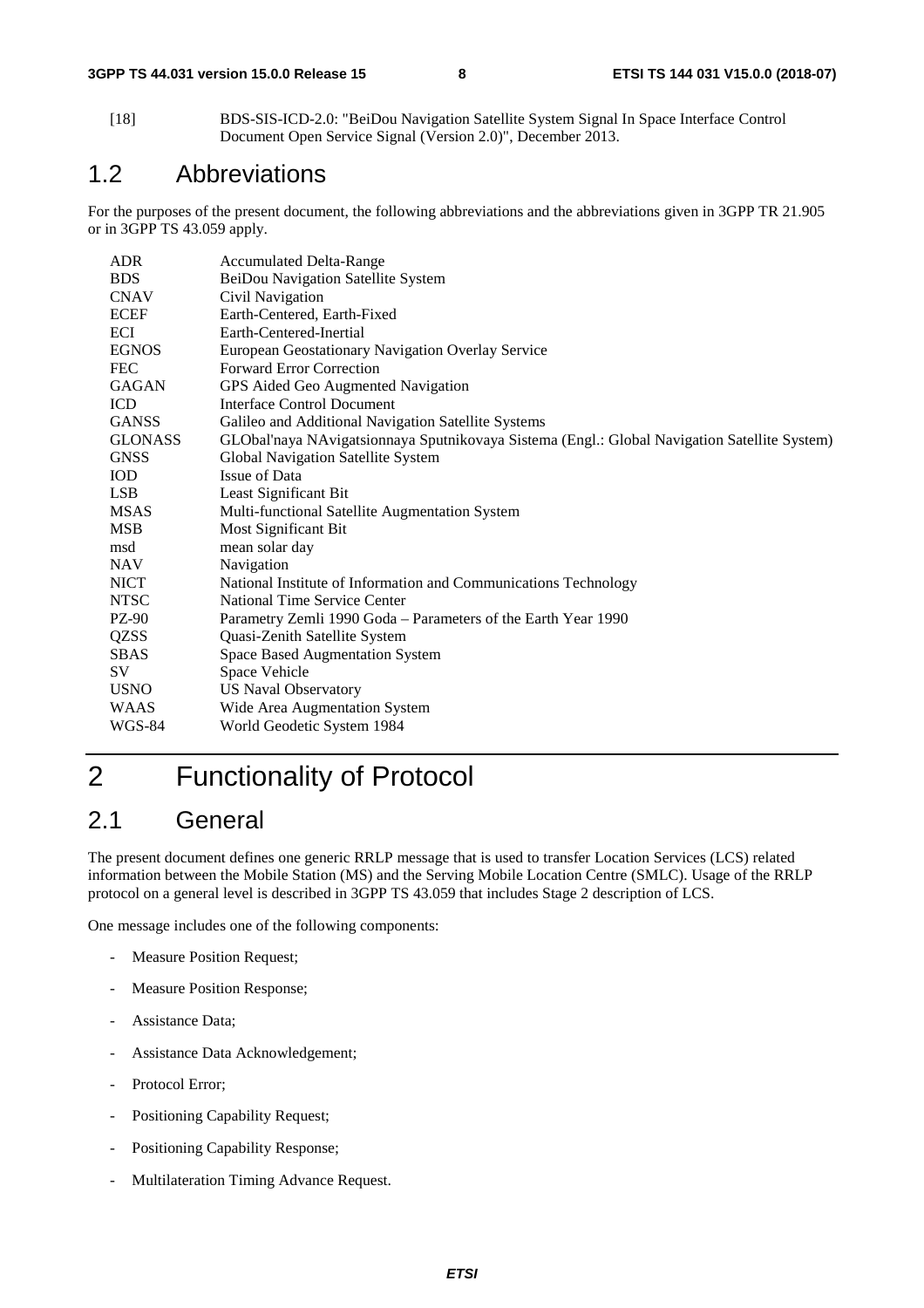Next sub-clauses describe the usage of these components.

Delivery of components may be supported in the RRLP level using pseudo-segmentation by sending several shorter messages instead of one long message. Any assistance data that is successfully delivered to an MS and acknowledged prior to the interruption of the positioning procedure by an event like handover, or by any other event that causes an MS to terminate the positioning procedure or delivery of assistance data (see 3GPP TS 43.059), shall be retained by the MS and need not be resent by the SMLC when positioning or delivery of assistance data is again re-attempted.

The RRLP maximum PDU size is 242 octets. If the amount of data that needs to be sent is larger than RRLP maximum PDU size, the RRLP pseudo-segmentation shall be used. The RRLP pseudo-segmentation is the use of several RRLP components (one in each RRLP message) to deliver a large amount of information. For SMLC to MS messages, the Assistance Data component is the one that is sent several times in order to deliver the information. For MS to SMLC messages, the Measure Position Response component may be sent twice in order to deliver the information. Legacy MS and SMLC (3GPP Rel-4 or older) may send RRLP components that are larger than the RRLP maximum PDU size. In this case lower level segmentation will be used.

#### 2.2 Position Measurement Procedure

The purpose of this procedure is to enable the SMLC to request for position measurement data or location estimate from the MS, and the MS to respond to the request with measurements or location estimate.



**Figure 2.1: Position Measurement procedure** 

- 1. The Measure Position Request component and any Assistance Data Delivery Procedure may be preceded by a Positioning Capability Transfer procedure (see sub-clause 2.3a) to transfer the MS positioning capabilities to the SMLC.
- 2. The Measure Position Request component may be preceded by an Assistance Data Delivery Procedure (see subclause 2.3) to deliver some or all of the entire set of assistance data that is needed by the subsequent positioning procedure (steps 3-5).
- 3. The SMLC sends the Measure Position Request component in a RRLP message to the MS. The component includes QoS, other instructions, and possible assistance data to the MS. The RRLP message contains a reference number and an extended reference ID of the request.
- 4. The MS sends a RRLP message containing the Protocol Error component to the SMLC, if there is a problem that prevents the MS to receive a complete and understandable Measure Position Request component. The RRLP message contains the reference number and, if available, the extended reference ID included in the Measure Position Request received incomplete. The Protocol Error component includes a more specific reason. When the SMLC receives the Protocol Error component, it may try to resend the Measure Position Request (go back to the step 3), abort location, or start a new position measurement procedure (e.g. with updated assistance data).
- 5. The MS tries to perform the requested location measurements, and possibly calculates it own position. When the MS has location measurements, location estimate, or an error indication (measurements/location estimation not possible), it sends the results in the Measure Position Response component to the SMLC. The RRLP message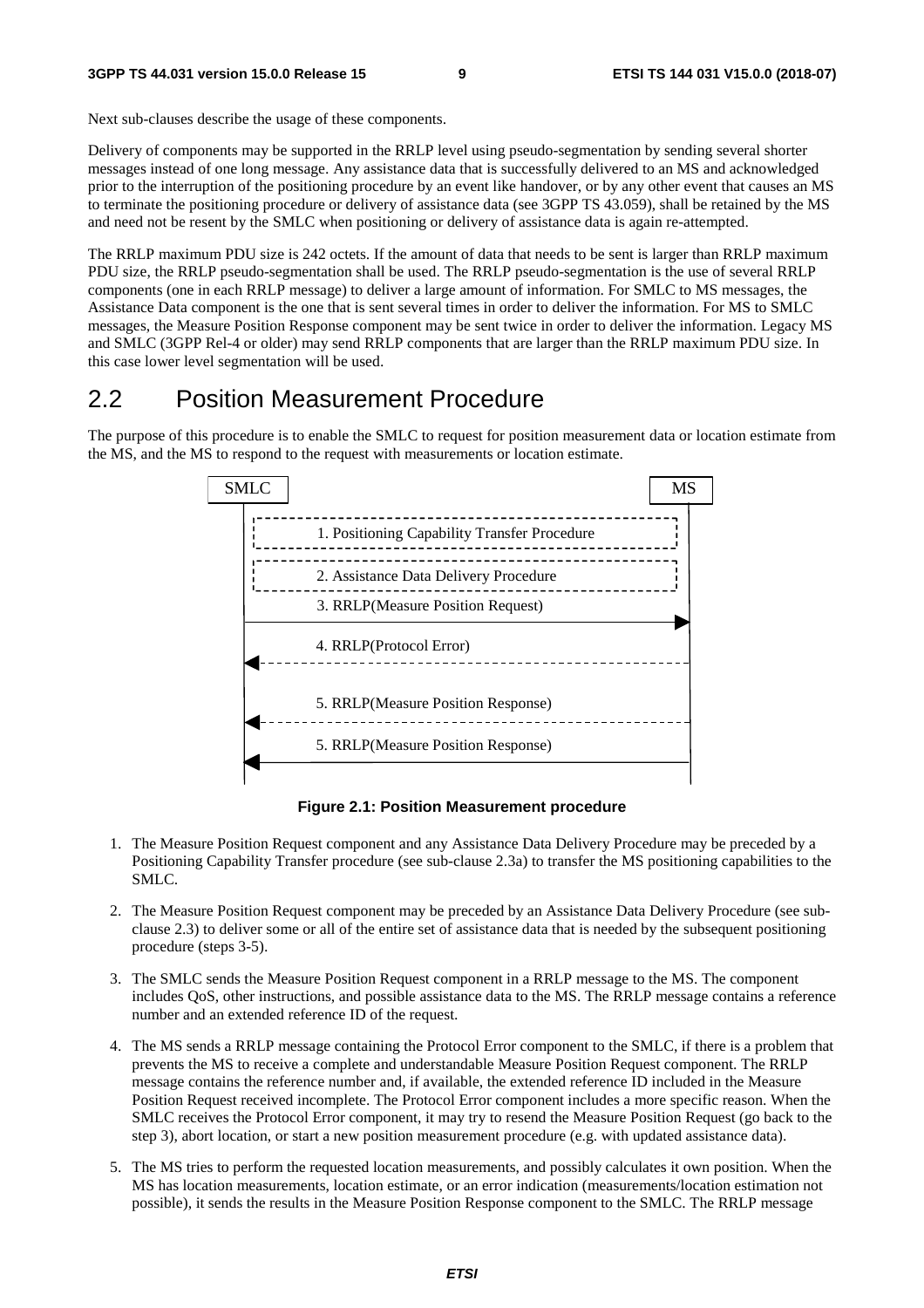contains the reference number and, if received, the extended reference ID of the request originally received in the step 3. The MS may optionally send one additional Measure Position Response component in a second RRLP message to the SMLC if the amount of information it needs to transfer to the SMLC is too large to fit into one single Measure Position Response component (uplink RRLP pseudo-segmentation). This RRLP message also contains the reference number and, if received, the extended reference ID of the request originally received in the step 3. If two components are sent, the MS shall indicate in the first component that it is the first of many components and in the second one that it is the second of many components. If there is a problem that prevents the SMLC to receive a complete and understandable Measure Position Response component, the SMLC may decide to abort location, or start a new position measurement procedure instead. If additional Measure Position Response components are received by the SMLC after the 1<sup>st</sup> and optional 2<sup>nd</sup> one, they shall be ignored.

# 2.3 Assistance Data Delivery Procedure

The purpose of this procedure is to enable the SMLC to send assistance data to the MS related to position measurement and/or location calculation. Notice that RRLP protocol is not used by the MS to request assistance data, only to deliver it to the MS. The entire set of assistance data (i.e. the total amount of assistance data that the SMLC has decided to send in the current procedure) may be delivered in one or several Assistance Data components. In this case steps 1 and 3 below may be repeated several times by the SMLC. If several components are sent, the SMLC shall await the acknowledgement of each component before the next Assistance Data component is sent. If Assistance Data Delivery is used as part of the Position Measurement Procedure, as described in sub-clause 2.2, then some assistance data may be delivered in the final RRLP Measure Position Request.



**Figure 2.2: Assistance Data Delivery procedure** 

- 1. The SMLC sends the Assistance Data component to the MS. The component includes assistance data for location measurement and/or location calculation. The RRLP message contains a reference number and an extended reference ID of the delivery. The More Assistance Data To Be Sent Element in the Assistance Data component is used by the SMLC to indicate to the MS if either more Assistance Data components (in the current Assistance Data Delivery procedure) or a final RRLP Measure Position Request (if the Assistance Data Delivery Procedure forms part of a Position Measurement procedure as described in sub-clause 2.2) will be sent.
- 2. The MS sends a RRLP message containing the Protocol Error component to the SMLC, if there is a problem that prevents the MS to receive a complete and understandable Assistance Data component. The RRLP message contains the reference number and, if available, the extended reference ID included in the Assistance Data component received incomplete. The Protocol Error component includes a more specific reason. When the SMLC receives the Protocol Error component, it may try to resend the Assistance Data component (go back to the step 1), send a new measure Assistance Data set (e.g. with updated assistance data), or abort the delivery.
- 3. When the MS has received a complete Assistance Data component, it send the Assistance Data Acknowledgement component to the SMLC. The RRLP message contains the reference number of the Assistance Data originally received in step 1.

### 2.3a Positioning Capability Transfer Procedure

The purpose of this procedure is to enable the SMLC to obtain the positioning capabilities of the MS, the types of assistance supported and the types of assistance data that may be needed from the SMLC. MS support for this procedure can be indicated to the SMLC using the MS Classmark 3 IE for GSM (see 3GPP TS 24.008), the PS LCS Capability IE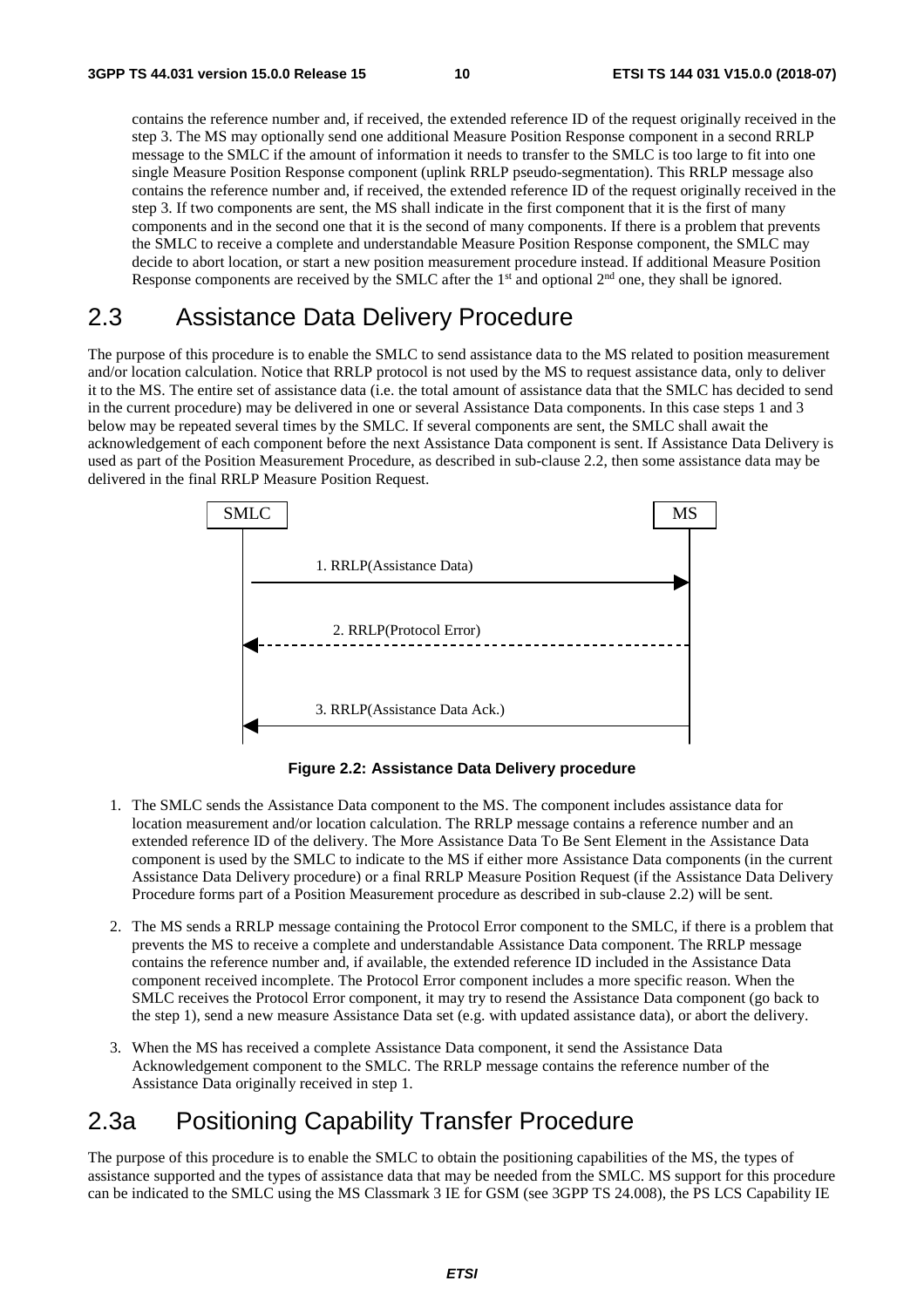for GERAN Gb mode (see 3GPP TS 24.008) and the MS Positioning Capability IE for GERAN Iu mode (see 3GPP TS 44.118).



**Figure 2.3: Positioning Capability Transfer procedure** 

- 1. The SMLC sends the Positioning Capability Request component to the MS. The RRLP message contains a reference number and an extended reference ID of the request. The message may contain indication of GANSS positioning support.
- 2. The MS sends a RRLP message containing the Protocol Error component to the SMLC, if there is a problem that prevents the MS to receive a complete and understandable Positioning Capability Request component. The RRLP message contains the reference number and the extended reference ID included in the Positioning Capability Request component. The Protocol Error component includes a more specific reason. When the SMLC receives the Protocol Error component, it may try to resend the Positioning Capability Request component (go back to the step 1) or abort the request.
- 3. When the MS has received a complete Positioning Capability Request component, it sends the Positioning Capability Response component to the SMLC. The component shall include the positioning capabilities of the MS and the types of supported assistance data. The component may include the types of assistance needed by the MS to obtain a location estimate or positioning measurements. The RRLP message also contains the reference number and extended Reference ID of the Positioning Capability Request originally received in step 1.

### 2.4 (void)

### 2.5 Error Handling Procedures

#### 2.5.1 General

In this sub-clause it is described how a receiving entity behaves in cases when it receives erroneous data or detects that certain data is missing.

### 2.5.1a Message Too Short

When MS receives a RRLP message, that is too short to contain all mandatory IEs, the MS sends a Protocol Error component with indication "Message Too Short". If the Reference Number can be found, it is included. If the Reference Number is not available, the Reference Number of the RRLP message carrying the Protocol Error component is set to '0'. If the Extended Reference IE can be found, it shall be included in the returned Protocol Error Component. If the Extended Reference IE is not available, an Extended Reference IE shall not be included. The original sending entity that receives the Protocol Error, may then resend the original message, or abort the procedure.

#### 2.5.2 Unknown Reference Number

A SMLC detects that it has received a RRLP message with an unknown or invalid Reference Number, when one or more of the following conditions occur:

a Measure Position Response, Assistance Data Acknowledgement, Positioning Capability Response or Protocol Error component is received with a Reference Number that the SMLC has not sent in a Measure Position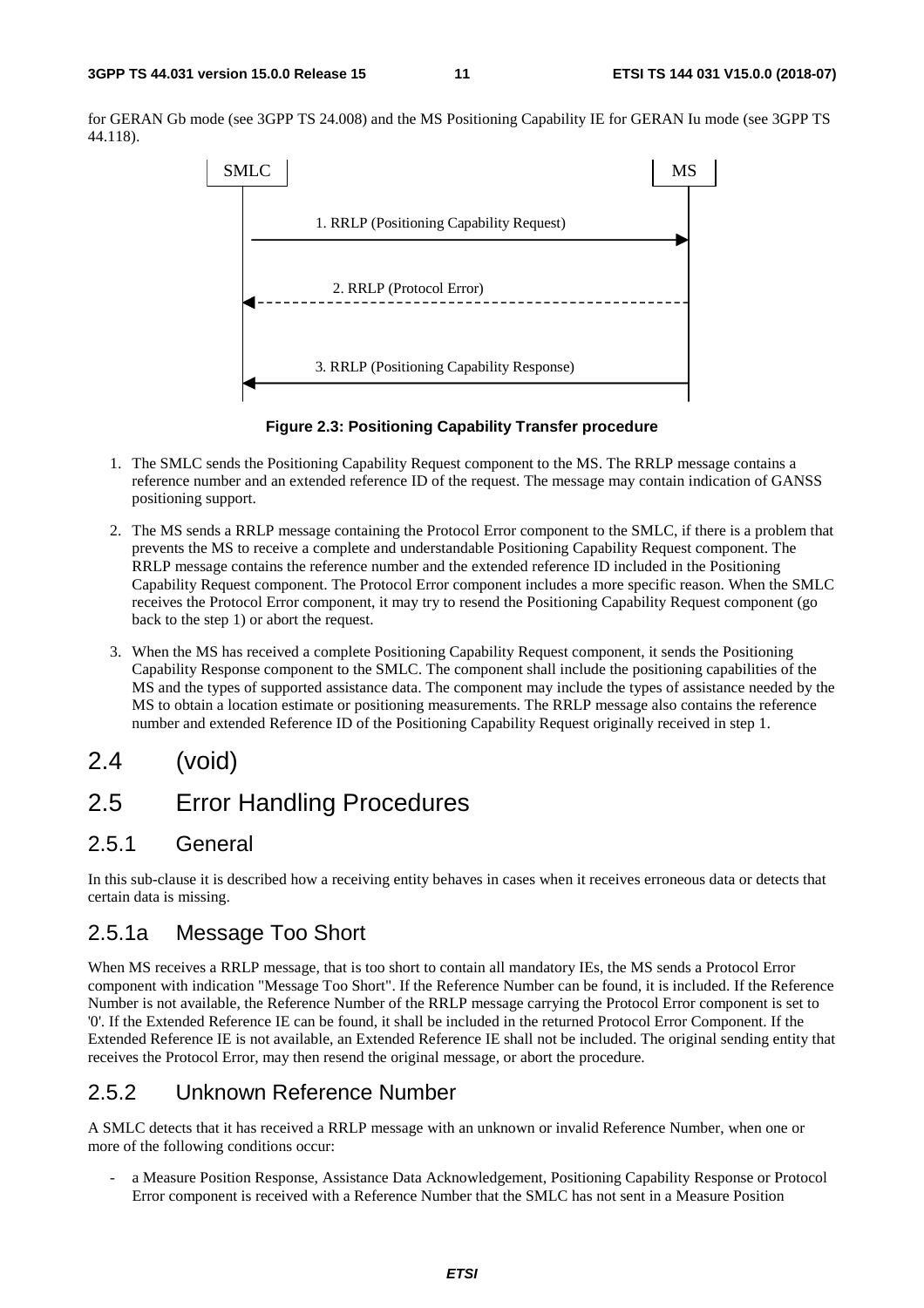Request, Assistance Data or Positioning Capability Request component during a pending Position Measurement, Assistance Data Delivery or Positioning Capability Transfer procedure.

- a Measure Position Response, Positioning Capability Response or Protocol Error component is received with an Extended Reference IE value that the SMLC has not sent in a Measure Position Request Assistance Data or Positioning Capability Request component during a pending Position Measurement, Assistance Data Delivery or Positioning Capability Transfer procedure.
- a Measure Position Response, Positioning Capability Response or Protocol Error component is received with a Reference Number and an Extended Reference IE value that the SMLC has not sent together in the same Measure Position Request, the same Assistance Data or the same Positioning Capability Request component during a pending Position Measurement, Assistance Data Delivery or Positioning Capability Transfer procedure.

The SMLC shall then discard the message. If the SMLC receives a Measure Position Response or a Protocol Error component containing no Extended Reference ID, then the SMLC shall assume that the target MS is for Release 4 or earlier and shall only verify the received Reference Number.

#### 2.5.3 Missing Information Element or Component Element

When MS receives a RRLP message, that does not contain IEs or component elements expected to be present, the MS sends a Protocol Error component with indication "Missing Information Element or Component Element". If the Reference Number can be found, it is included. If the Reference Number is not available, the Reference Number of the RRLP message carrying the Protocol Error component is set to '0'. If the Extended Reference IE can be found, it shall be included in the returned Protocol Error Component. If the Extended Reference IE is not available, an Extended Reference IE shall not be included. The SMLC that receives the Protocol Error, may then resend the original message, or abort the procedure.

#### 2.5.4 Incorrect Data

When MS receives a RRLP message, that is contains IEs or elements of components that are syntactically incorrect, the MS sends a Protocol Error component with indication "Incorrect Data". If the Reference Number can be found, it is included. If the Reference Number is not available, the Reference Number of the RRLP message carrying the Protocol Error component is set to '0'. If the Extended Reference IE can be found, it shall be included in the returned Protocol Error Component. If the Extended Reference IE is not available, an Extended Reference IE shall not be included. The SMLC that receives the Protocol Error, may then resend the original message, or abort the procedure.

#### 2.5.5 Repeated Component

When after the reception of a Measure Position Request component, but before responding with a Measure Position Response or a Protocol Error component, the MS receives a new RRLP message with the Measure Position Request component, it acts as follows:

- if the old and new Measure Position Request components have the same Reference Number and, if included, the same Extended Reference IE, the MS ignores the later component;
- if the old and new Measure Position Request components have different Reference Numbers or, if included, different Extended Reference IEs or if one Measure Position Request component (old or new) contains an Extended Reference IE but the other component does not, the MS aborts activity for the former component, and starts to acts according to the later component, and sends a response to that.

When after the reception of an Assistance Data component, but before responding with an Assistance Data Acknowledgement or a Protocol Error component, the MS receives a new RRLP message with the Assistance Data component, it acts as follows:

- if the old and new Assistance Data components have the same Reference Number and, if included, the same Extended Reference IE and if pseudo-segmentation does not apply (see sub-clause 2.5.9), the MS ignores the later component;
- if the old and new Assistance Data components have different Reference Numbers or, if included, different Extended Reference IEs or if one Assistance Data component (old or new) contains an Extended Reference IE but the other component does not, the MS ignores the former component and sends an acknowledgement to the latter component.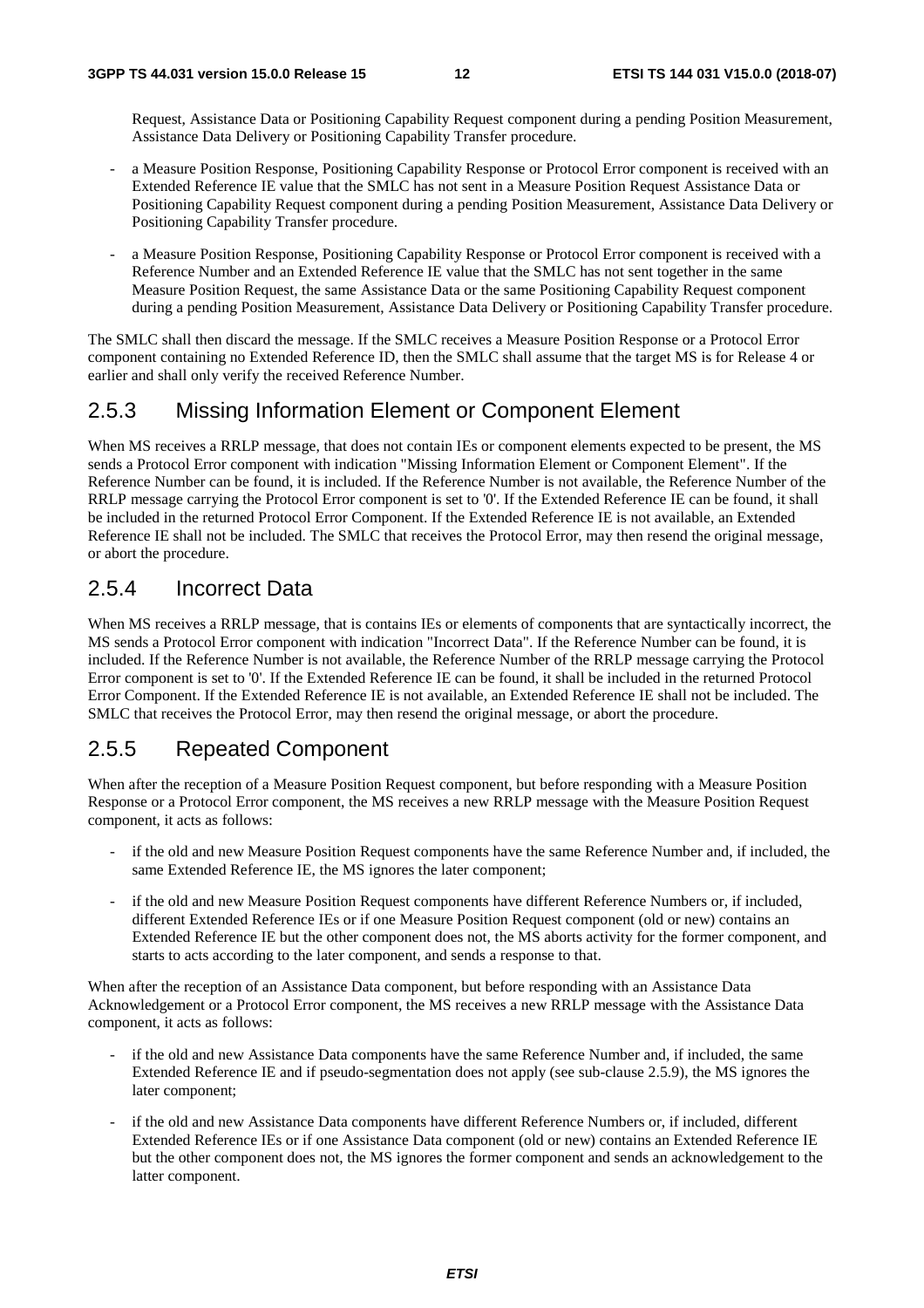When after the reception of a Positioning Capability Request component, but before responding with a Positioning Capability Response or a Protocol Error component, the MS receives a new RRLP message with the Positioning Capability Request component, it acts as follows:

- if the old and new Positioning Capability Request components have the same Reference Number and the same Extended Reference IE, the MS ignores the later component;
- if the old and new Positioning Capability Request components have different Reference Numbers or different Extended Reference IEs, the MS aborts activity for the former component, starts to act according to the later component and sends a response to that.

When after the reception of an Measure Position Response component, the SMLC receives a new RRLP message with the Measure Position Response component, it acts as follows:

if the old and new Measure Position Response components have the same Reference Number and, if included, the same Extended Reference IE values, the SMLC may ignore the later component;

#### 2.5.6 (void)

#### 2.5.7 Missing Component

When the SMLC sends a Measure Position Request component to the MS, it starts a timer. If the timer expires before the SMLC receives the last Measure Position Response component or a Protocol Error component from the MS with the same Reference Number and, if included, the same Extended Reference IE value as in the sent component, it may abort location attempt or send a new Measure Position Request.

When the SMLC receives a Measure Position Response component with the same Reference Number and, if included, the same Extended Reference IE value as in the sent component indicating that it is the second of many segments, but the first of the many segments was never received by the SMLC, it may abort location attempt or send a new Measure Position Request.

When the SMLC sends a Assistance Data component to the MS, it starts a timer. If the timer expires before the SMLC receives a Assistance Data Acknowledgement or Protocol Error component from the MS with the same Reference Number as in the sent component and, in the case of a Protocol Error component, either the same extended reference ID as in the sent component or no extended reference ID, it may abort delivery attempt or send a new Assistance Data.

When the SMLC sends a Positioning Capability Request component to the MS, it starts a timer. If the timer expires before the SMLC receives a Positioning Capability Response or Protocol Error component from the MS with the same Reference Number and the same Extended Reference ID as in the sent component, it may abort the Positioning Capability Transfer Procedure attempt or send a new Positioning Capability Request.

#### 2.5.8 Unforeseen Component

When the MS receives a complete Assistance Data pseudo-segmentation sequence or an Assistance Data component that was sent without pseudo-segmentation, that it is not expecting, MS may discard it.

#### 2.5.8a RRLP Procedure

The MS and SMLC shall only support one RRLP procedure at a time for either positioning, delivery of assistance data or positioning capability transfer. The normal sequence of events for either procedure is defined in sub-clause 2.2, subclause 2.3 or sub-clause2.3a, respectively. If the MS is engaged in an RRLP procedure and receives a correctly encoded RRLP message from the SMLC that starts a new procedure, the MS shall abort the first procedure without sending a response and start the second.

### 2.5.9 Pseudo-Segmentation

When the SMLC employs pseudo-segmentation to send an RRLP Measure Position Request message or an RRLP Assistance Data message, the SMLC shall send one or more RRLP Assistance Data components followed by:

- a final RRLP Measure Position Request component (see sub-clause 2.2) or
- a final RRLP Assistance Data component (see sub-clause 2.3).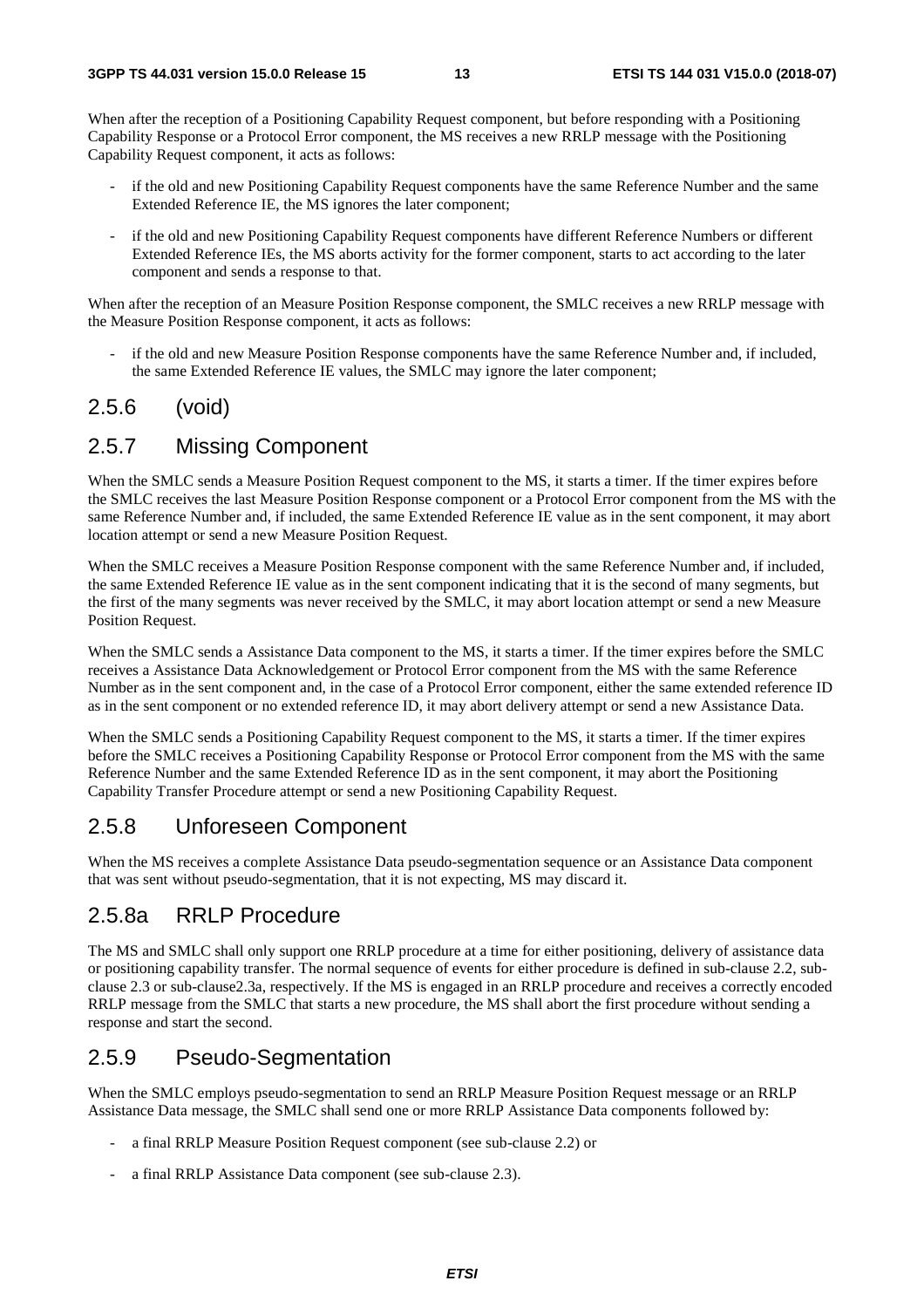The SMLC shall indicate in all but the final component (Measure Position Request or Assistance Data, respectively) that more components are on the way.

When an MS receives an Assistance Data component indicating that more components are on the way, the MS may store the contents of the component. If the MS receives a subsequent Assistance Data component or a final Measure Position Request component that is correctly encoded, the MS shall assume that the new component continues the pseudo-segmentation of the earlier component and may then store the contents of the new component. If the new component is an Assistance Data component indicating that no more components are on the way or if it is a Measure Position Request, the MS shall assume that pseudo-segmentation is complete. The MS may then employ the rules defined in sub-clause 2.5.5 to verify if the new message is a repeated duplicate of a previous message.

### 2.6 Multilateration Timing Advance Procedure

The purpose of this procedure is to enable the SMLC to request an MS to perform the Multilateration Timing Advance procedure in multiple cells autonomously selected by the MS. The BSS(s) corresponding to the selected cells acquire and send timing advance related measurements to the SMLC which uses the received measurements to perform a location estimate for the MS.



**Figure 2.6: Multilateration Timing Advance procedure** 

- 1. The RRLP Multilateration Timing Advance Request component is sent to the MS (see step 1 in Figure 2.6). The RRLP message contains assistance information acquired from the serving BSS which can be used by the MS to perform the Multilateration Timing Advance procedure.
- 2. The MS performs the Multilateration Timing Advance procedure in multiple cells that it selects autonomously which may include one or more cells for which it has received assistance information in the RRLP message (see steps 2a, 2b … 2n). After the MS performs the radio access part of the MTA procedure in a given cell the corresponding BSS sends the cell specific Multilateration timing advance information to the SMLC.
- 3. The SMLC uses the collected timing advance information to estimate a "position" for the MS (see step 3).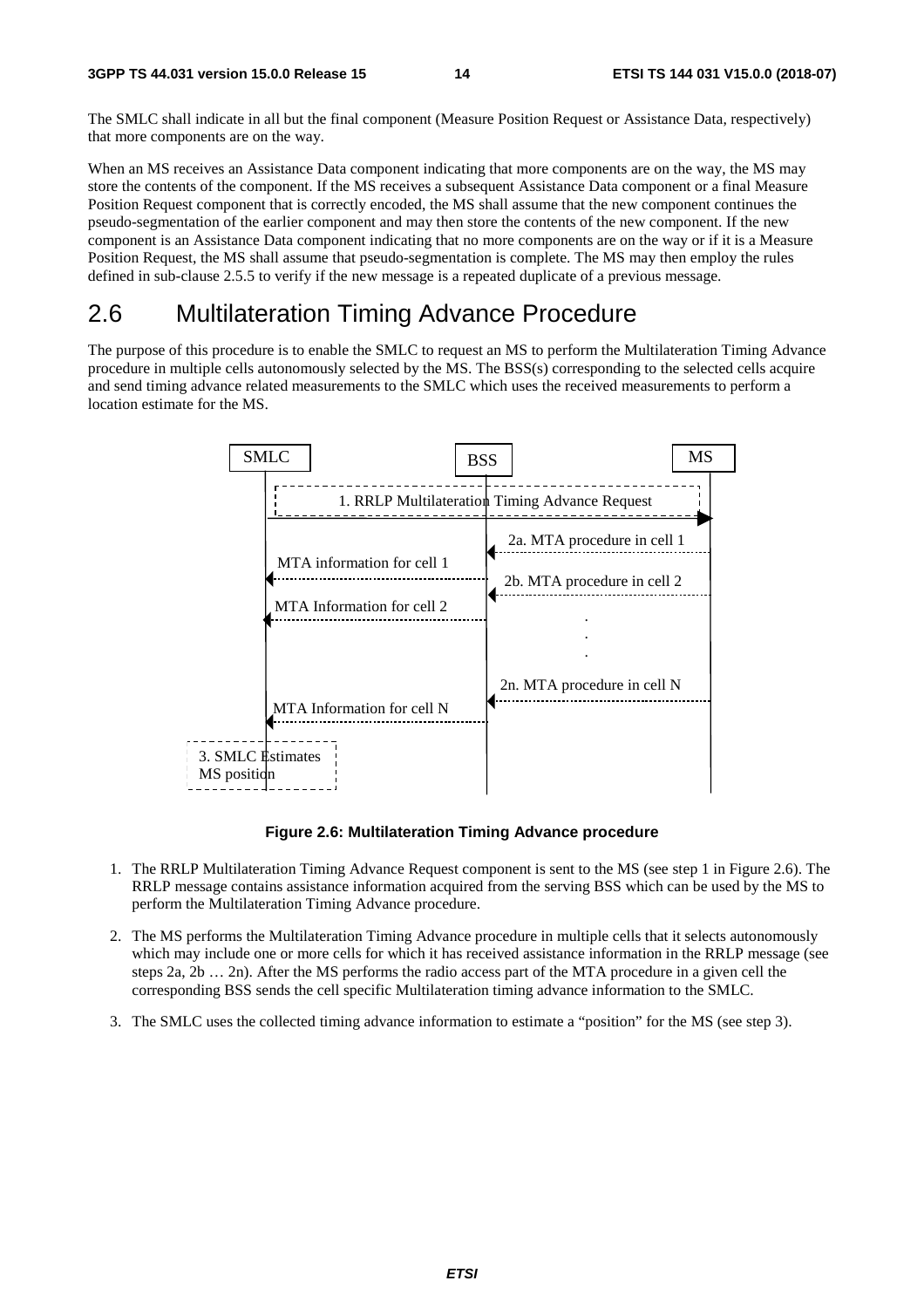# 3 Message Structure

### 3.1 General Format of RRLP Message

The general format of the RRLP message is given below, and based on:

- ITU-T Recommendation X.680;
- ITU-T Recommendation X.691;

and is consistent with these ITU-T recommendations. Also further definitions in the present document are based on ASN.1/94 defined in ITU-T Recommendation X.680 (ASN.1 1994). BASIC-PER, unaligned variant is used. Both RRLP ASN.1 modules, RRLP-Messages and RRLP-Components, are based on recommendations presented above.

ASN.1 identifiers have the same name as the corresponding parameters (information elements of the RRLP message, components, elements of components, fields of component elements etc) in other parts of the present document, except for the differences required by the ASN.1 notation (blanks between words are removed, the first letter of the first word is lower-case and the first letter of the following words are capitalized, e.g. "Reference Number" is mapped to "referenceNumber"). In addition some words may be abbreviated as follows:

| msr | measure         |
|-----|-----------------|
| req | request         |
| rsp | response        |
| nhr | number          |
| ack | acknowledgement |

Ellipsis Notation shall be used in the same way as described in 3GPP TS 29.002 and shall be supported on the radio interface by the MS and the network for all operations defined in the present document.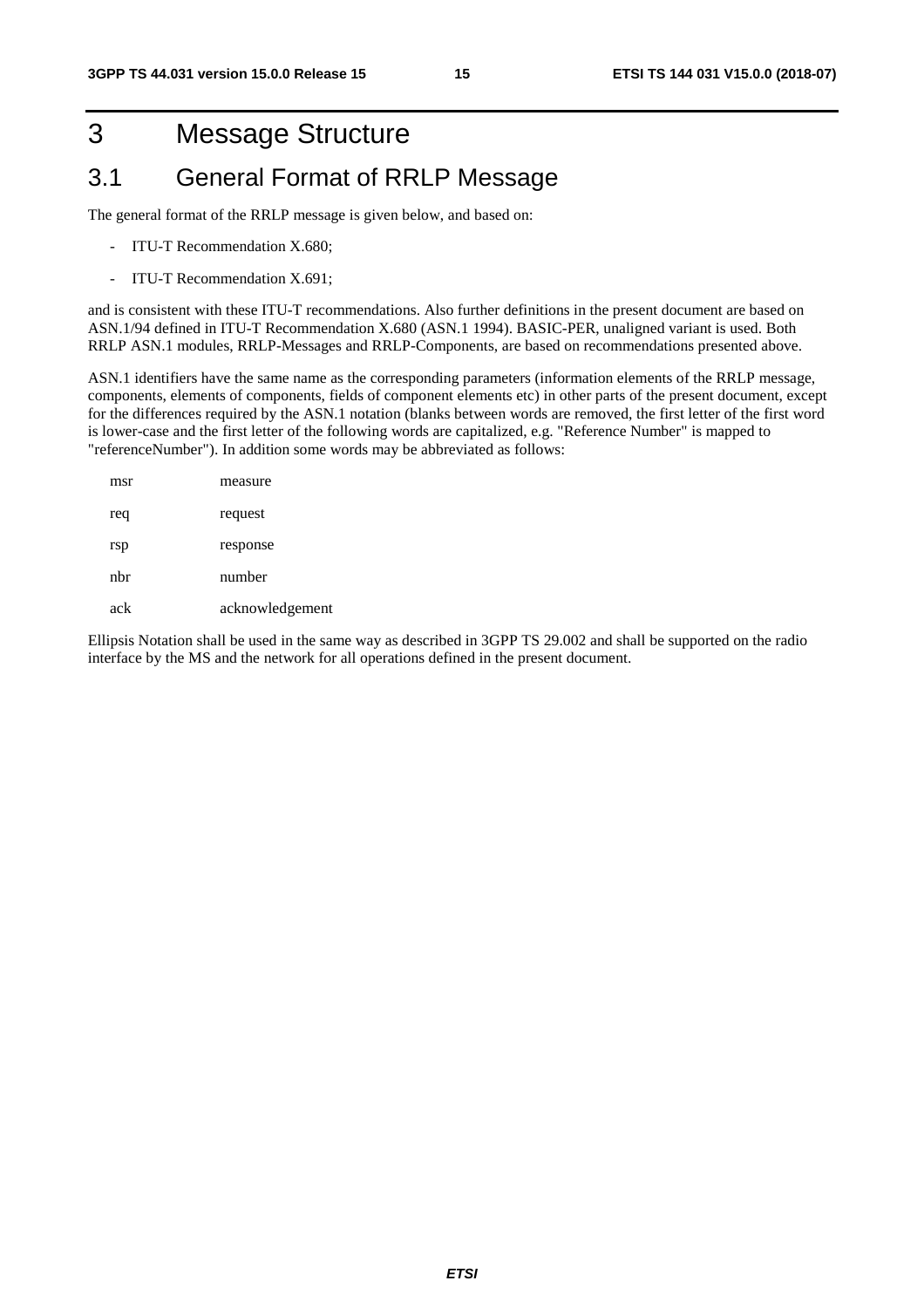|  |  |  | Table 3.1.a: RRLP Message Format |  |
|--|--|--|----------------------------------|--|
|--|--|--|----------------------------------|--|

```
RRLP-Messages 
-- { RRLP-messages } 
DEFINITIONS AUTOMATIC TAGS ::= 
BEGIN
IMPORTS 
    MsrPosition-Req, MsrPosition-Rsp, AssistanceData, 
     ProtocolError, PosCapability-Req, PosCapability-Rsp, 
     MultilaterationOTD-Req, MultilaterationOTD-Rsp, 
     PosMTA-Req 
FROM 
    RRLP-Components -- { RRLP-Components } 
; 
PDU ::= SEQUENCE { 
    referenceNumber INTEGER (0..7), 
     component RRLP-Component 
} 
RRLP-Component ::= CHOICE { 
    msrPositionReq MsrPosition-Req, 
     msrPositionRsp MsrPosition-Rsp, 
     assistanceData AssistanceData, 
     assistanceDataAck NULL, 
   protocolError ProtocolError,
     ..., 
    posCapabilityReq PosCapability-Req,<br>posCapabilityRsp PosCapability-Rsp,
   posCapabilityRsp PosCapability-Rsp,<br>multilaterationOTDReq MultilaterationOTD
    multilaterationOTDReq MultilaterationOTD-Req, 
                             MultilaterationOTD-Rsn posMTAReq PosMTA-Req 
} 
END
```
The message consists of two information elements, that are further described in the following sub-clauses.

### 3.2 Reference Number IE

This element is mandatory, and appears only once per RRLP message. It has the range from 0 to 7. Value 0 is reserved for indicating unknown Reference Number. Its ASN.1 definition is in sub-clause 3.1. This element contains the Reference Number that shall be used as follows:

- in the Position Measurement procedure the SMLC shall select any number within the range 1-7 that it is not already using with the particular MS. The Reference Number serves as an identification of the Measure Position request component that it sends to the MS. When the MS responds either with the Measure Position Response component, or the Protocol Error component, it shall use the same Reference Number value and, if an Extended Reference ID was included by the SMLC, the same Extended Reference ID to identify to which Measure Position Request it is responding, if the Reference Number has been obtained. If the MS has not been able to decode the Reference Number (e.g. IE missing), it shall use '0' as the Reference number in the response. This mechanism helps for example in the cases where the SMLC sends a Measure Position Request to the MS, and before it receives the Response, it needs to send another Request (e.g. assistance data changes). Then the SMLC can identify to which Request the Response is related to;
- in the Assistance Data Delivery procedure the SMLC shall select any number within the range 1 7 that it is not already using with the MS. The Reference Number serves as an identification of the Assistance Data component that it sends to the MS. When the MS responds either with the Assistance Data Acknowledgement component or the Protocol Error component, it shall use the same Reference Number value if the Reference Number has been obtained and, in the case of Protocol Error, if an Extended Reference ID was included by the SMLC, the same Extended Reference ID to identify to which Assistance Data component it is responding. If the MS has not been able to decode the Reference Number (e.g. IE missing), it shall use '0' as the Reference number in the response.
- in the Position Capability Transfer procedure the SMLC shall select any number within the range 1 7 that it is not already using with the MS. The Reference Number serves as an identification of the Positioning Capability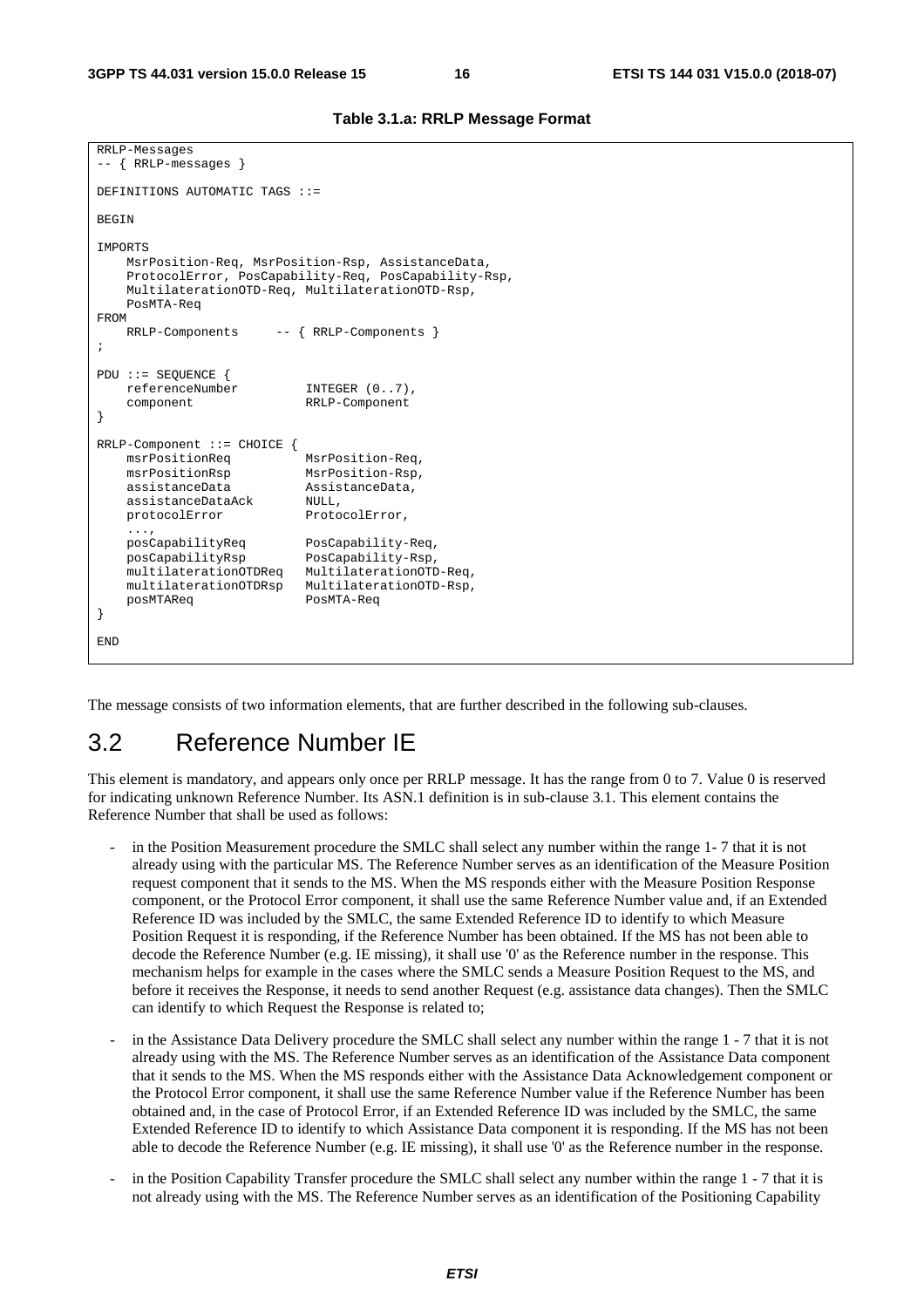Request component that it sends to the MS. When the MS responds either with the Positioning Capability Response component, or the Protocol Error component, it shall use the same Reference Number value if the Reference Number has been obtained and the same Extended Reference ID value if that has been obtained to identify to which Positioning Capability Request component it is responding. If the MS has not been able to decode the Reference Number (e.g. IE missing), it shall use '0' as the Reference number in the response.

- the SMLC shall use the same Reference Number and same Extended Reference ID to resend any RRLP component for which a response was not received from the MS.
- the SMLC shall use a different Reference Number to that in any RRLP component for which a response was not received from the MS if the SMLC aborts an existing RRLP procedure and starts a new procedure.
- the SMLC may use the same Reference Number and same Extended Reference ID or different Reference Numbers and Extended Reference IDs for different RRLP components within the same pseudo-segmentation sequence.

In all RRLP messages except Assistance Data Acknowledgement, the Reference Number IE shall be supplemented by an Extended Reference IE in order to distinguish valid from invalid RRLP responses at the SMLC and duplicate from non-duplicate RRLP commands at the MS. In order to remain backward compatible, the receiving entity shall be able to receive Measure Position Request, Measure Position Response, Assistance Data and Protocol Error messages without the Extended Reference IE. The ASN.1 definition of the Extended Reference IE is given in sub-clause 5.1 and the procedures associated with sending and receiving it are given in clause 2 and in Annex A, sub-clauses A.2.2.5, A.3.2.7 and A.6.6.

#### 3.3 Component IE

This element is mandatory, and appears only once per RRLP message. It contains the actual component to be transferred.

Different components are described further in Chapter 4. This IE contains only one component, i.e. it is not possible to include two or more components.

# 4 Components

This ASN.1 module contains the definitions of the components and datatypes defined in the components.

#### **Table 4.a: RRLP-Components format**

```
RRLP-Components 
-- { RRLP-Components } 
DEFINITIONS AUTOMATIC TAGS ::= 
BEGIN 
IMPORTS 
    Ext-GeographicalInformation, VelocityEstimate 
FROM 
     MAP-LCS-DataTypes { 
     itu-t identified-organization (4) etsi (0) mobileDomain (0) 
     gsm-Network (1) modules (3) map-LCS-DataTypes (25) version10 (10)} 
    ExtensionContainer 
FROM MAP-ExtensionDataTypes { 
     itu-t identified-organization (4) etsi (0) mobileDomain (0) 
     gsm-Network (1) modules (3) map-ExtensionDataTypes (21) version10 (10)} 
; 
-- Add here other ASN.1 definitions presented below 
-- in chapters 4 and 5. 
END
```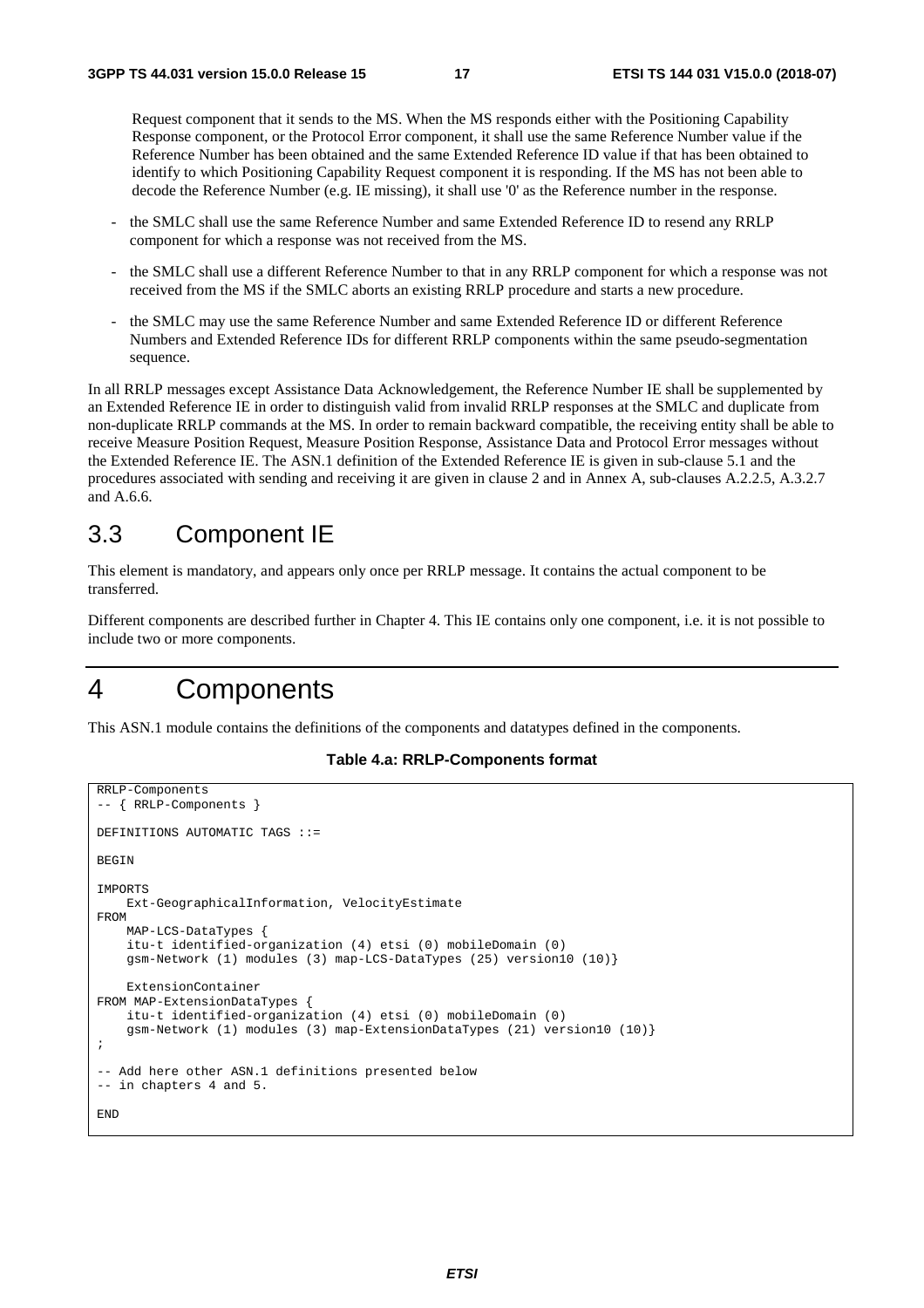#### 4.1 Measure Position Request

This component is used by the SMLC to request location measurements or a location estimate from the MS. It includes QoS, other instructions, and possible assistance data to the MS. This component is defined as follows:

```
Table 4.1.a: Measure Position Request
```

| -- add this definition to RRLP-Components module |                                 |                                |           |           |  |  |  |
|--------------------------------------------------|---------------------------------|--------------------------------|-----------|-----------|--|--|--|
| -- Measurement Position request component        |                                 |                                |           |           |  |  |  |
| $MsrPosition-Req :: = SEOUENCE$                  |                                 |                                |           |           |  |  |  |
| positionInstruct                                 | PositionInstruct,               |                                |           |           |  |  |  |
| referenceAssistData                              | ReferenceAssistData             |                                | OPTIONAL, |           |  |  |  |
| msrAssistData                                    | MsrAssistData                   |                                | OPTIONAL, |           |  |  |  |
| systemInfoAssistData                             | SystemInfoAssistData            |                                | OPTIONAL, |           |  |  |  |
| qps-AssistData                                   | GPS-AssistData                  |                                | OPTIONAL, |           |  |  |  |
| extensionContainer                               | ExtensionContainer              |                                | OPTIONAL, |           |  |  |  |
| $\cdots$                                         |                                 |                                |           |           |  |  |  |
|                                                  | -- Release 98 extension element |                                |           |           |  |  |  |
| rel98-MsrPosition-Req-extension                  | Rel98-MsrPosition-Req-Extension |                                | OPTIONAL, |           |  |  |  |
| -- Release 5 extension element                   |                                 |                                |           |           |  |  |  |
| rel5-MsrPosition-Req-extension                   |                                 | Rel5-MsrPosition-Req-Extension |           | OPTIONAL, |  |  |  |
| -- Release 7 extension element                   |                                 |                                |           |           |  |  |  |
| rel7-MsrPosition-Req-extension                   |                                 | Rel7-MsrPosition-Req-Extension |           | OPTIONAL  |  |  |  |
|                                                  |                                 |                                |           |           |  |  |  |
|                                                  |                                 |                                |           |           |  |  |  |

The elements of this component are defined in clause 5.

### 4.2 Measure Position Response

This component is used by the MS to respond to a Measure Position Request from the SMLC with location measurements, a location estimate, or an error indication. This component is defined as follows:

**Table 4.2.a: Measure Position Response** 

```
add this defintion to RRLP-Components module
-- Measurement Position response component 
MsrPosition-Rsp ::= SEQUENCE { 
    multipleSets MultipleSets OPTIONAL, 
    referenceIdentity ReferenceIdentity OPTIONAL, 
    otd-MeasureInfo OTD-MeasureInfo OPTIONAL, 
    locationInfo LocationInfo OPTIONAL, 
   gps-MeasureInfo GPS-MeasureInfo OPTIONAL,<br>locationError LocationError OPTIONAL.
                           locationError LocationError OPTIONAL, 
    extensionContainer ExtensionContainer OPTIONAL, 
 ..., 
     -- Release extension here 
    rel-98-MsrPosition-Rsp-Extension 
                           Rel-98-MsrPosition-Rsp-Extension OPTIONAL, 
    rel-5-MsrPosition-Rsp-Extension 
                           Rel-5-MsrPosition-Rsp-Extension OPTIONAL, 
    -- When RRLP pseudo-segmentation is used, rel-5-MsrPosition-Rsp-Extension 
    -- and other possible future extensions should be the ones included in 
    -- the 2nd MsrPosition-Rsp component. 
    rel-7-MsrPosition-Rsp-Extension 
                           Rel-7-MsrPosition-Rsp-Extension OPTIONAL 
}
```
The elements of this component are defined in clause 5.

#### 4.3 Assistance Data

This component is used by the SMLC to deliver assistance data for location measurement and/or location calculation. This component is defined as follows: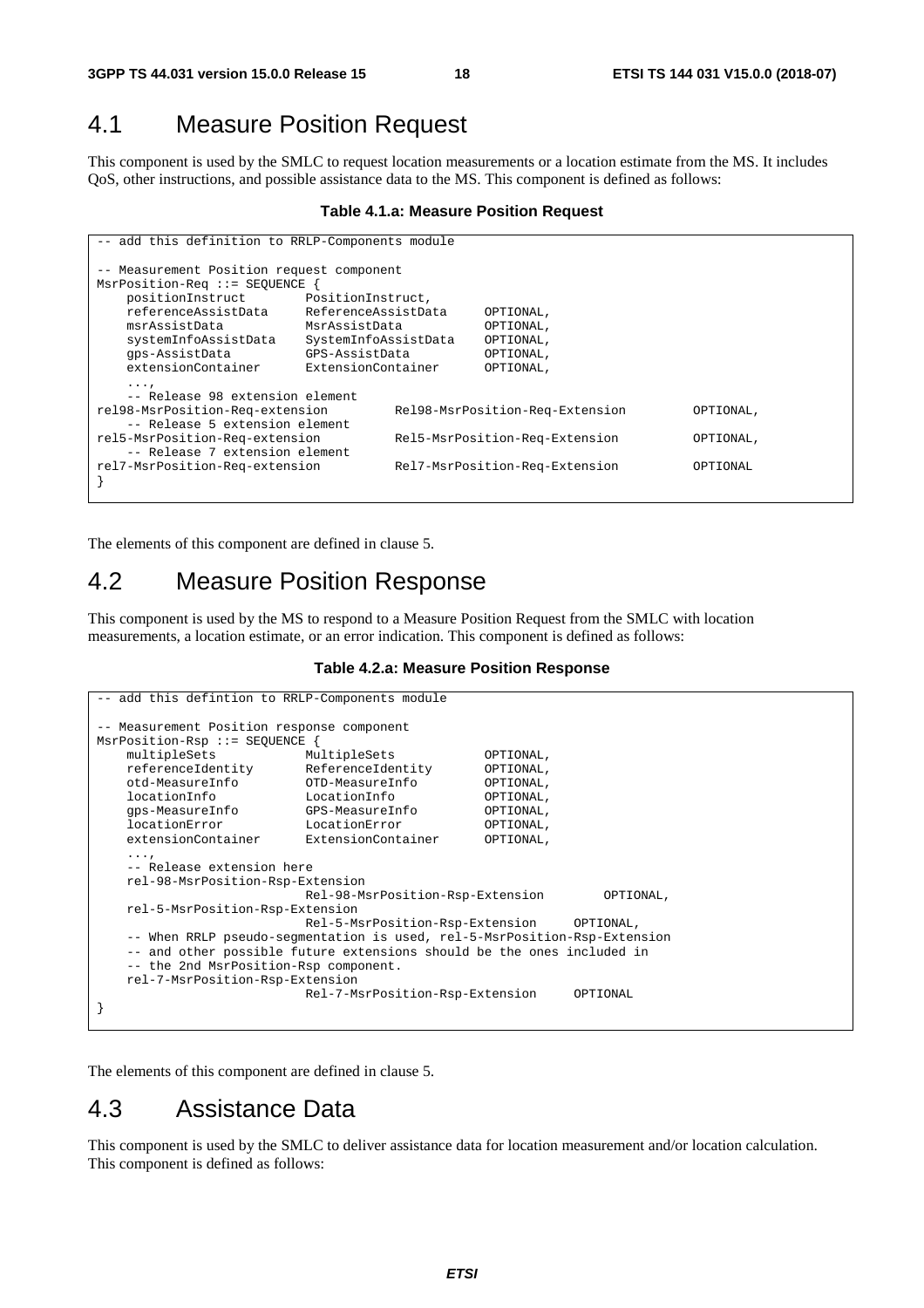#### **Table 4.3.a: Assistance Data**

| -- add this defintion to RRLP-Components module |                                                                          |                                                                      |           |  |                                      |  |  |  |
|-------------------------------------------------|--------------------------------------------------------------------------|----------------------------------------------------------------------|-----------|--|--------------------------------------|--|--|--|
| -- Assistance Data component                    |                                                                          |                                                                      |           |  |                                      |  |  |  |
|                                                 | AssistanceData ::= SEQUENCE                                              |                                                                      |           |  |                                      |  |  |  |
|                                                 | referenceAssistData ReferenceAssistData                                  |                                                                      |           |  |                                      |  |  |  |
|                                                 | msrAssistData<br>MsrAssistData                                           |                                                                      | OPTIONAL, |  |                                      |  |  |  |
|                                                 | systemInfoAssistData                                                     | SystemInfoAssistData                                                 | OPTIONAL, |  |                                      |  |  |  |
|                                                 | qps-AssistData                                                           | GPS-AssistData                                                       | OPTIONAL, |  |                                      |  |  |  |
|                                                 | moreAssDataToBeSent                                                      | MoreAssDataToBeSent                                                  | OPTIONAL, |  | -- If not present, interpret as only |  |  |  |
|                                                 |                                                                          |                                                                      |           |  | -- Assistance Data component used to |  |  |  |
|                                                 |                                                                          |                                                                      |           |  | -- deliver entire set of assistance  |  |  |  |
|                                                 |                                                                          |                                                                      |           |  | -- data.                             |  |  |  |
|                                                 | extensionContainer                                                       | ExtensionContainer                                                   | OPTIONAL, |  |                                      |  |  |  |
|                                                 | .                                                                        |                                                                      |           |  |                                      |  |  |  |
|                                                 | -- Release extension here                                                |                                                                      |           |  |                                      |  |  |  |
|                                                 | rel98-AssistanceData-Extension Rel98-AssistanceData-Extension OPTIONAL,  |                                                                      |           |  |                                      |  |  |  |
|                                                 | rel5-AssistanceData-Extension Rel5-AssistanceData-Extension<br>OPTIONAL, |                                                                      |           |  |                                      |  |  |  |
|                                                 |                                                                          | rel7-AssistanceData-Extension Rel7-AssistanceData-Extension OPTIONAL |           |  |                                      |  |  |  |
|                                                 |                                                                          |                                                                      |           |  |                                      |  |  |  |

The elements of this component are defined in clause 5.

### 4.4 Assistance Data Acknowledgement

This component does not have any information contents. It presence indicates that the MS has received the complete Assistance Data component.

#### 4.5 Protocol Error

This component is used by the receiving entity (SMLC or MS) to indicate to the sending entity, that there is a problem that prevents the receiving entity to receive a complete and understandable component. This component is defined as follows:

#### **Table 4.5.a: Protocol Error**

```
-- add this defintion to RRLP-Components module 
 -- Protocol Error component 
ProtocolError ::= SEQUENCE { 
    errorCause ErrorCodes, 
     extensionContainer ExtensionContainer OPTIONAL, 
     ..., 
     -- Release extensions here 
    rel-5-ProtocolError-Extension Rel-5-ProtocolError-Extension OPTIONAL 
}
```
The elements of this component are defined in clause 5.

### 4.6 Positioning Capability Request

This component is used by the SMLC to request the positioning capabilities of the MS and optionally indicating GANSS positioning support. This component is defined as follows:

#### **Table 4.6.a: Positioning Capability Request**

```
-- add this definition to RRLP-Components module 
-- Positioning Capability request component 
PosCapability-Req ::= SEQUENCE { 
   extended-reference Extended-reference.
    gANSSPositionMethods GANSSPositionMethods OPTIONAL, 
    extensionContainer ExtensionContainer OPTIONAL, 
     ... 
}
```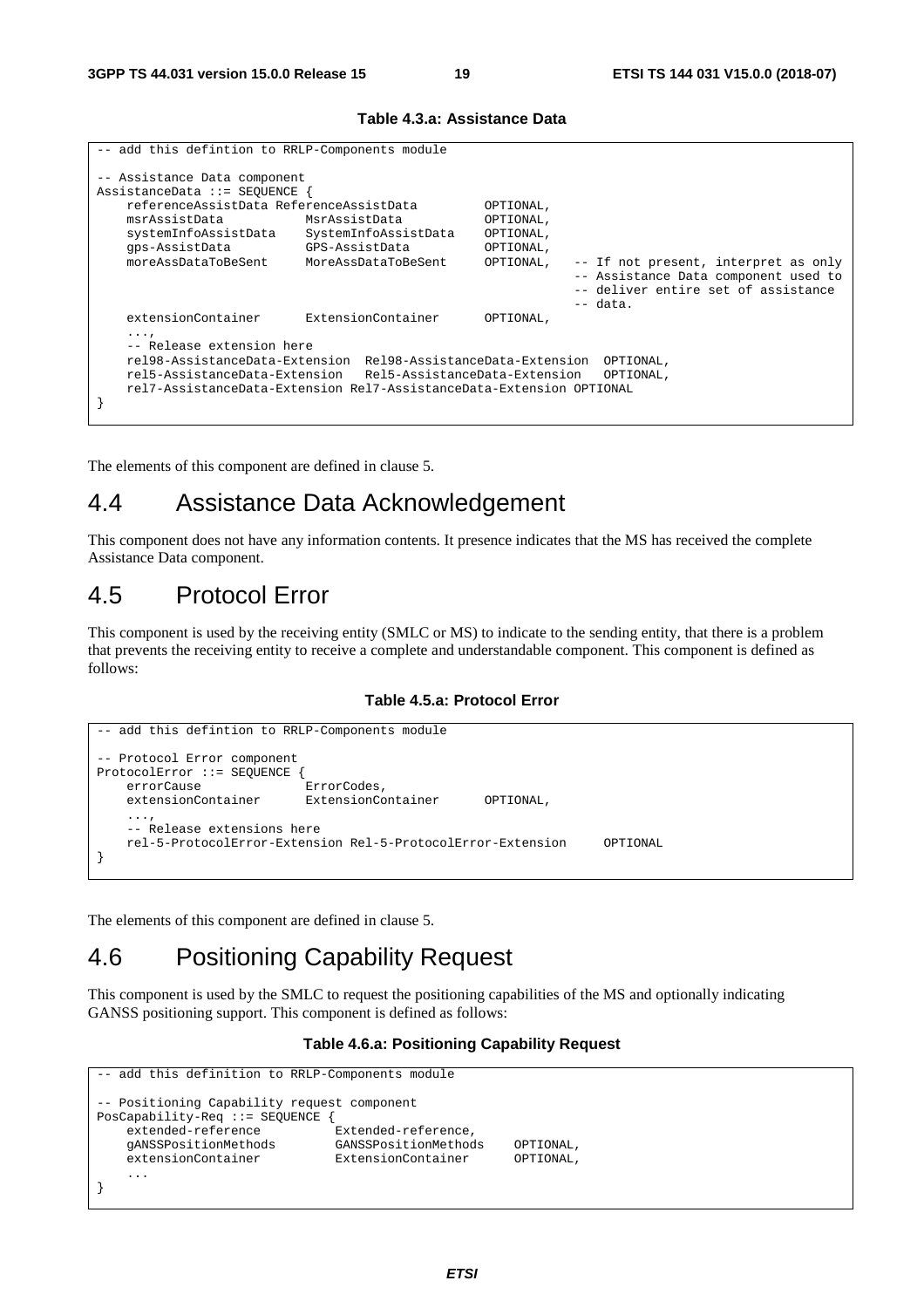The elements of this component are defined in clause 5.

### 4.7 Positioning Capability Response

This component is used by the MS to respond to a Positioning Capability Request from the SMLC with the positioning capabilities of the MS, the types of assistance data supported and the types of assistance data possibly needed by the MS. This component is defined as follows:

#### **Table 4.7.a: Positioning Capability Response**

```
-- add this definition to RRLP-Components module
-- Positioning Capability response component 
PosCapability-Rsp ::= SEQUENCE { 
   extended-reference Extended-reference,
    posCapabilities PosCapabilities, 
-- assistanceSupported shall be included if and only if any of the assistance data is supported 
    assistanceSupported AssistanceSupported OPTIONAL, 
    assistanceNeeded AssistanceNeeded OPTIONAL, 
    extensionContainer ExtensionContainer OPTIONAL, 
 ... 
}
```
The elements of this component are defined in clause 5.

### 4.8 Positioning Multilateration Timing Advance Request

This component is used by the SMLC to request a MS to perform the Multilateration Timing Advance (MTA) procedure and includes up to 8 sets of cells for which assistance information is provided. Upon receiving this request the MS autonomously determines the set of cells to use to perform MTA which may include one or more of the cells identified by the assistance information. If the MS selects a cell not identified by the assistance information then it shall read system information sent therein to determine if it supports MTA and PEO or EC operation. If the MS selects a cell identified by the assistance information then it shall be the strongest cell in the corresponding set of cells. The MS sends an EC MULTILATERATION REQUEST message if EC operation is enabled for the selected cell or an EGPRS MULTILATERATION REQUEST if PEO is enabled for the selected cell. This component is defined as follows:

#### **Table 4.8.a: Positioning Multilateration Timing Advance Request**

```
-- add this definition to RRLP-Components module 
-- Positioning Multilateration Timing Advance request component, see sub-clause A.9 
PosMTA-Req ::= SEQUENCE { 
      target-Number-of-Cells INTEGER (0..7), 
      requested-MS-Synchronization-Accuracy INTEGER (0..15), 
      mta-Method MTA-Method, 
      random-ID-Set Random-ID-Set, 
     mpm-Timer INTEGER (0.7),
     serving-cell BOOLEAN,<br>co-sited-cells Co-Sited-Cells OPTIONAL,
      co-sited-cells Co-Sited-Cells OPTIONAL, -- identifies cells co-sited with serving cell 
     cell-Set1 Cell-Set, -- co-sited cells not co-sited with serving cell<br>cell-Set2 Cell-Set OPTIONAL, -- co-sited cells not co-sited with serving cell<br>cell-Set3 Cell-Set OPTIONAL, -- co-sited cells not co-sited with serving ce
                                                              -- co-sited cells not co-sited with serving cell
                                                             -- co-sited cells not co-sited with serving cell
     cell-Set4 Cell-Set OPTIONAL, -- co-sited cells not co-sited with serving cell<br>cell-Set5 Cell-Set OPTIONAL, -- co-sited cells not co-sited with serving cell
     cell-Set5 Cell-Set OPTIONAL, -- co-sited cells not co-sited with serving cell<br>cell-Set6 Cell-Set OPTIONAL, -- co-sited cells not co-sited with serving cell
     cell-Set6 Cell-Set OPTIONAL, -- co-sited cells not co-sited with serving cell<br>cell-Set7 Cell-Set OPTIONAL, -- co-sited cells not co-sited with serving cell<br>cell-Set8 Cell-Set OPTIONAL -- co-sited cells not co-sited with se
                                                             -- co-sited cells not co-sited with serving cell
                                                            -- co-sited cells not co-sited with serving cell
      mta-security MTA-Security-Method OPTIONAL – identifies the MTA security method to be used 
}
```
The elements of this component are defined in clause 5.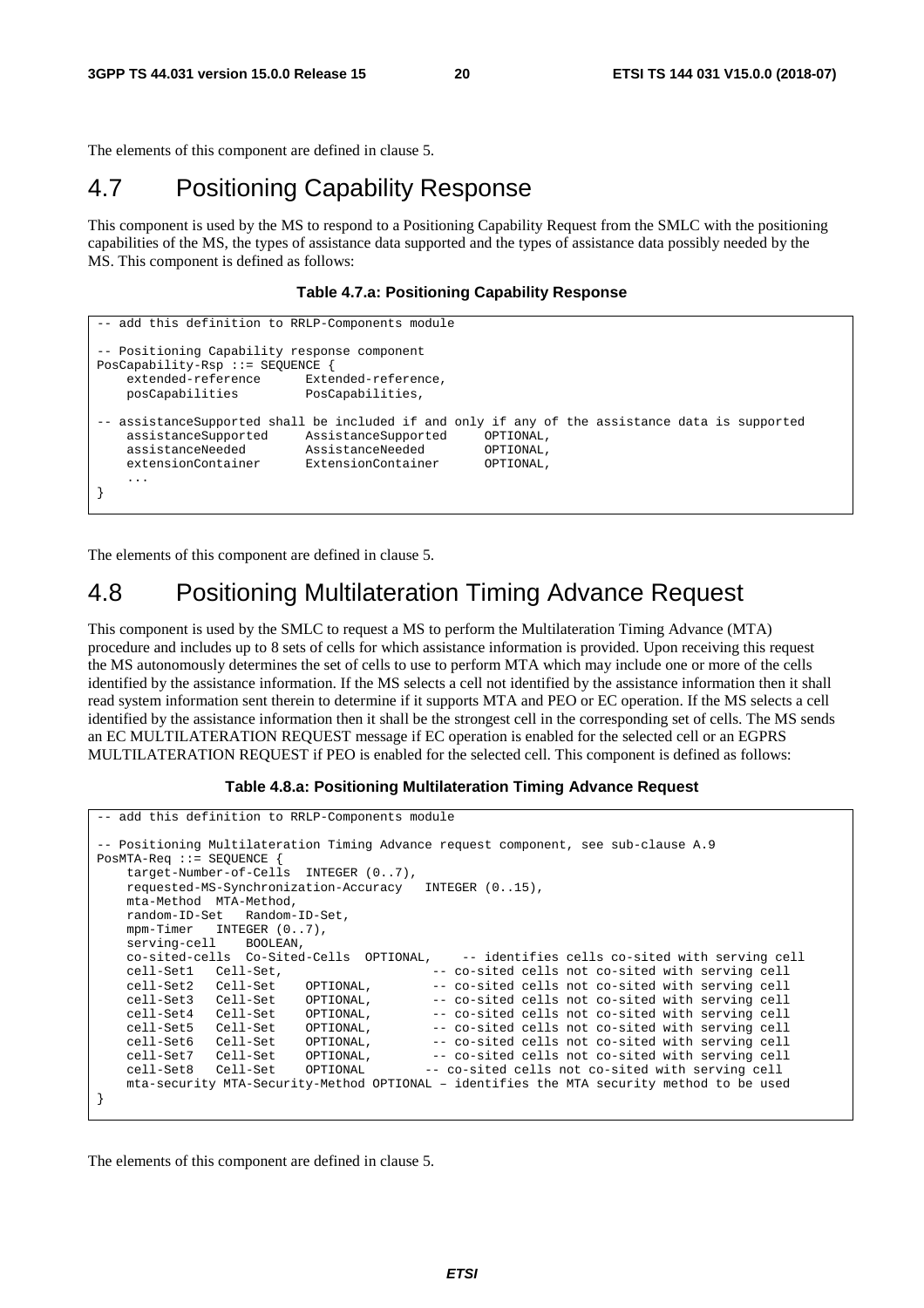### 4.9 Multilateration OTD Request

This component is used by the SMLC to trigger the MS to perform Multilateration OTD (MOTD) measurements of the difference between the observed timing of the serving cell and the observed timings of a subset of neighbour cells. This message includes up to 8 sets of neighbour cells. For each set of the neighbour cells, the MS provides at most one MOTD report which shall refer to the neighbour cell with the highest received signal level from that set of neighbour cells. The message also includes a set of cells on which MOTD measurements are not required (i.e. a Serving Cell Set). This component triggers additional measurements if only one MOTD measurement can be reported by MS (cf. subclause A.10.2.3).

#### **Table 4.9.a: Multilateration OTD Request**

```
add this definition to RRLP-Components module
-- Multilateration OTD Request 
MultilaterationOTD-Req ::= SEQUENCE { 
     targetNumOTDMeasurements INTEGER, 
     requiredDLSyncAccuracy INTEGER, 
    neighbourCellSets CellSets, 
     servingCellSet CellSet 
}
```
The elements of this component are defined in clause 5.

### 4.10 Multilateration OTD Response

This component is used by MS to report the measured OTD results with neighbour cells to the SMLC. The difference between the TDMA frame timing of a neighbour cell and the TDMA frame timing of the serving cell is considered as OTD measurement of that particular neighbour cell.

#### **Table 4.10.a: Multilateration OTD Response**

```
-- add this definition to RRLP-Components module
-- Multilateration OTD Response 
MultilaterationOTD-Rsp ::= SEQUENCE { 
     servingCellDLAccuracy INTEGER(1..16), 
     oTDMeasurementResults OTDMeasurementResults, 
     rXLEVMeasurementResults RXLEVMeasurementResults OPTIONAL 
}
```
The elements of this component are defined in clause 5.

# 5 Elements of Components

### 5.1 ASN.1 Description

The following ASN.1 code defines the elements of components. See the Annex A for further description of the contents of components and their elements.

#### **Table 5.1.a: ASN.1 Description**

```
-- add these defintions to RRLP-Components module 
 -- Position instructions 
PositionInstruct ::= SEQUENCE { 
    -- Method type 
   methodType MethodType,
    positionMethod PositionMethod, 
    measureResponseTime MeasureResponseTime, 
    useMultipleSets UseMultipleSets, 
    environmentCharacter EnvironmentCharacter OPTIONAL 
}
```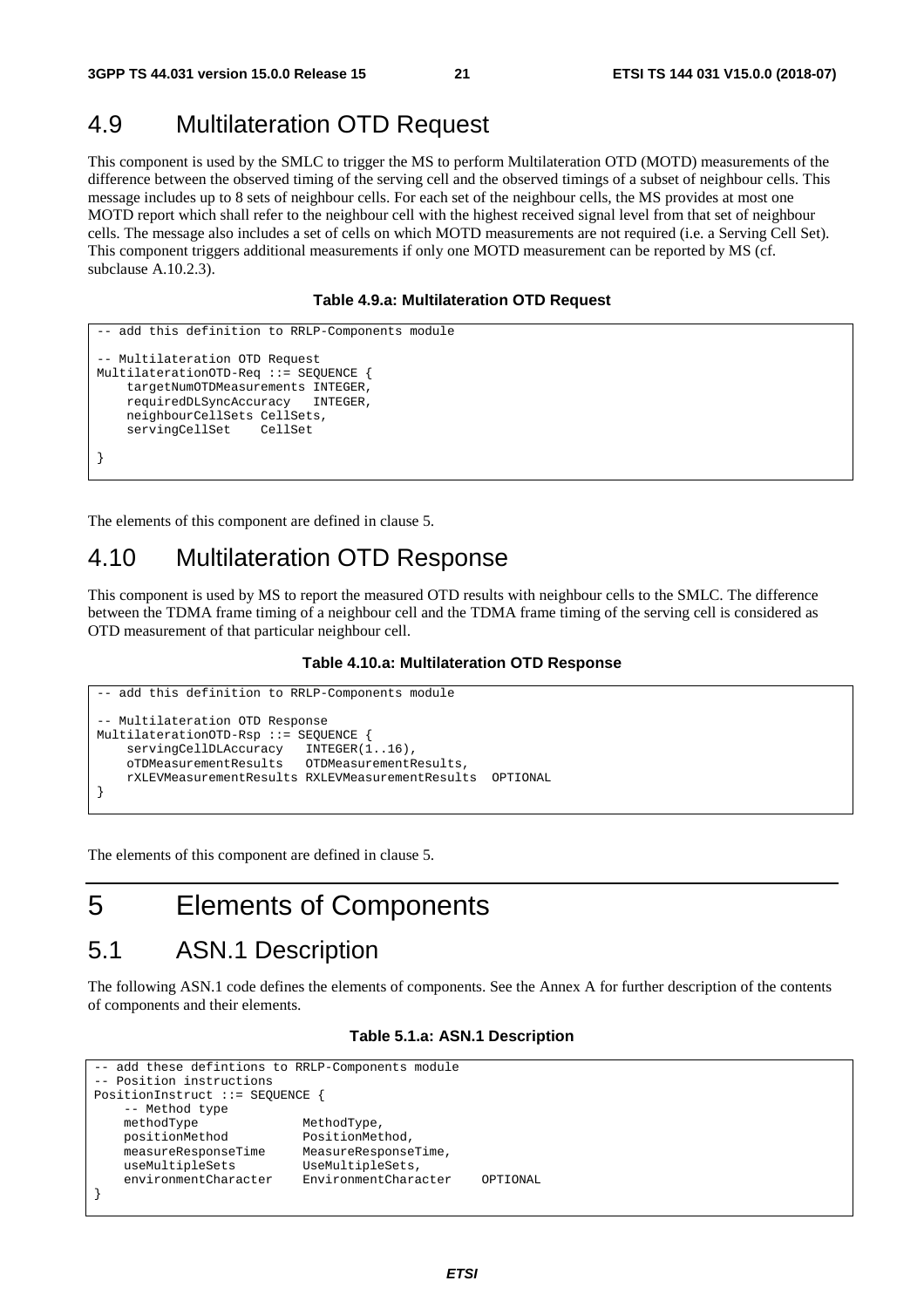--

```
MethodType ::= CHOICE { 
 msAssisted AccuracyOpt, -- accuracy is optional 
msBased Mccuracy, The accuracy is mandatory
msBasedPref Accuracy, -- accuracy is mandatory
 msAssistedPref Accuracy -- accuracy is mandatory 
} 
-- Accuracy of the location estimation 
AccuracyOpt ::= SEQUENCE { 
   accuracy Accuracy OPTIONAL 
} 
-- The values of this field are defined in 3GPP TS 23.032 (Uncertainty code) 
Accuracy ::= INTEGER (0..127) 
-- Position Method 
PositionMethod ::= ENUMERATED { 
    eotd (0), 
    gps (1), 
    gpsOrEOTD (2) 
} 
-- Measurement request response time 
MeasureResponseTime ::= INTEGER (0..7) 
-- useMultiple Sets, FFS! 
UseMultipleSets ::= ENUMERATED { 
  multipleSets (0), -- multiple sets are allowed
   oneSet (1) -- sending of multiple is not allowed
} 
-- Environment characterization 
EnvironmentCharacter ::= ENUMERATED { 
 badArea (0), -- bad urban or suburban, heavy multipath and NLOS 
notBadArea (1), -- light multipath and NLOS
 mixedArea (2), -- not defined or mixed environment 
    ... 
} 
-- E-OTD reference BTS for Assitance data IE 
ReferenceAssistData ::= SEQUENCE { 
    bcchCarrier BCCHCarrier, -- BCCH carrier 
bsic BSIC, - BSIC,
 timeSlotScheme TimeSlotScheme, -- Timeslot scheme 
 btsPosition BTSPosition OPTIONAL 
} 
-- ellipsoid point and 
-- ellipsoid point with altitude and uncertainty ellipsoid shapes are supported 
BTSPosition ::= Ext-GeographicalInformation 
-- RF channel number of BCCH 
BCCHCarrier ::= INTEGER (0..1023) 
-- Base station Identity Code 
BSIC ::= INTEGER (0..63)-- Timeslot scheme 
TimeSlotScheme ::= ENUMERATED { 
   equalLength (0), 
    variousLength (1) 
} 
-- Time slot (modulo) 
ModuloTimeSlot ::= INTEGER (0..3)
```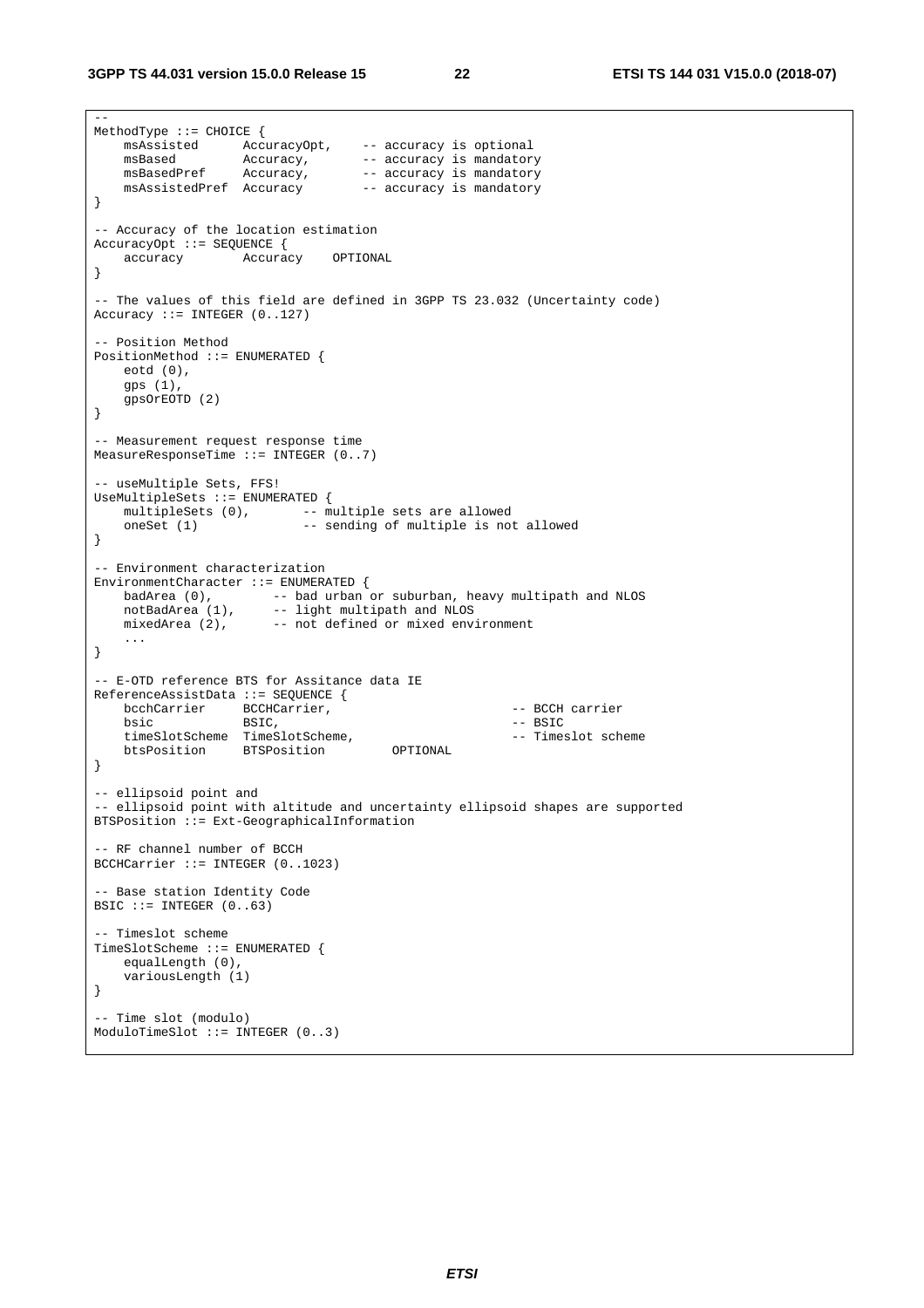**3GPP TS 44.031 version 15.0.0 Release 15 23 ETSI TS 144 031 V15.0.0 (2018-07)**

-- E-OTD measurement assistance data IE -- The total number of neighbors in this element (MsrAssistData) -- and in SystemInfoAssistData element (presented neighbors -- can be at a maximum 15!) MsrAssistData ::= SEQUENCE { msrAssistList SeqOfMsrAssistBTS } SeqOfMsrAssistBTS ::= SEQUENCE (SIZE(1..15)) OF MsrAssistBTS MsrAssistBTS ::= SEQUENCE { bcchCarrier BCCHCarrier, -- BCCH carrier bsic BSIC,  $-$  BSIC multiFrameOffset MultiFrameOffset, -- multiframe offset timeSlotScheme TimeSlotScheme, -- Timeslot scheme roughRTD RoughRTD, -- rough RTD value -- Location Calculation Assistance data is moved here calcAssistanceBTS CalcAssistanceBTS OPTIONAL } -- Multiframe offset MultiFrameOffset ::= INTEGER (0..51) -- The Multiframe Offset value 51 shall not be encoded by the transmitting entity and -- shall be treated by the receiving entity as 0. -- Rough RTD value between one base station and reference BTS RoughRTD ::= INTEGER (0..1250) -- The RoughRTD value 1250 shall not be encoded by the transmitting entity and shall -- be treated by the receiving entity as 0. -- E-OTD Measurement assistance data for system information List IE -- The total number of base stations in this element (SystemInfoAssistData -- presented neighbors) and in MsrAssistData element can be at a maximum 15. SystemInfoAssistData ::= SEQUENCE { systemInfoAssistList SeqOfSystemInfoAssistBTS } SeqOfSystemInfoAssistBTS::= SEQUENCE (SIZE(1..32)) OF SystemInfoAssistBTS -- whether n.th is present or not ? SystemInfoAssistBTS ::= CHOICE { notPresent NULL, present AssistBTSData } -- Actual assistance data for system information base station AssistBTSData ::= SEQUENCE { bsic -- BSIC, -- BSIC<br>multiFrameOffset MultiFrameOffset, -- mult  $MultiframeOffset, -- multiframe offset$  timeSlotScheme TimeSlotScheme, -- Timeslot scheme roughRTD RoughRTD, -- rough RTD value -- Location Calculation Assistance data calcAssistanceBTS CalcAssistanceBTS OPTIONAL } -- E-OTD Location calculation assistance data, -- CalcAssistanceBTS element is optional not subfields CalcAssistanceBTS ::= SEQUENCE {<br>fineRTD FineRTD, -- fine RTD value between base stations referenceWGS84 ReferenceWGS84 -- reference coordinates } -- Coordinates of neighbour BTS, WGS-84 ellipsoid ReferenceWGS84 ::= SEQUENCE { relativeNorth RelDistance,  $\begin{array}{ccc} - & - & \text{relative distance (south negative)} \\ \text{relative distance (west negative)} \end{array}$ -- relative distance (west negative) -- Relative Altitude is not always known relativeAlt RelativeAlt OPTIONAL -- relative altitude } -- Fine RTD value between this BTS and the reference BTS FineRTD  $:=$  INTEGER  $(0.1255)$ -- Relative north/east distance RelDistance ::= INTEGER (-200000..200000)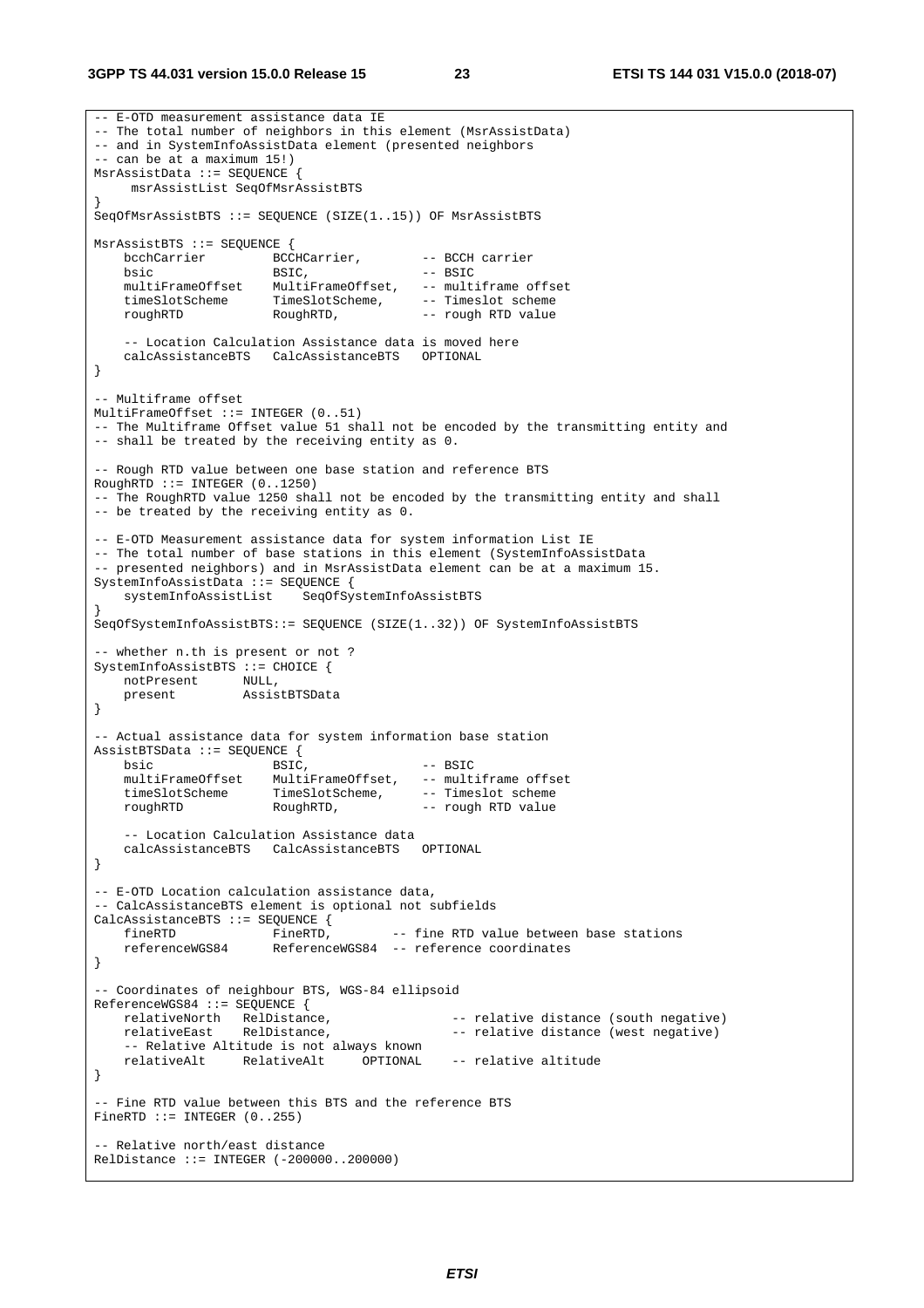-- Relative altitude

```
RelativeAlt ::= INTEGR (-4000..4000)-- Measure position response IEs 
-- Reference Identity 
-- Multiple sets 
MultipleSets ::= SEQUENCE { 
    -- number of reference sets 
                       INTEGER (2..3),
     -- This field actually tells the number of reference BTSs 
    nbrOfReferenceBTSs INTEGER (1..3), 
    -- This field is conditional and included optionally only if 
     -- nbrOfSets is 3 and number of reference BTSs is 2. 
    referenceRelation ReferenceRelation OPTIONAL 
} 
-- Relation between refence BTSs and sets 
ReferenceRelation ::= ENUMERATED { 
    secondBTSThirdSet (0), -- 1st BTS related to 1st and 2nd sets 
    secondBTSSecondSet (1), -- 1st BTS related to 1st and 3rd sets
    firstBTSFirstSet (2) -- 1st BTS related to 1st set 
} 
-- Reference BTS Identity, this element contains number of 
-- BTSs told nbrOfReferenceBTSs field in Multiple sets element) 
ReferenceIdentity ::= SEQUENCE { 
    -- Reference BTS list 
    refBTSList SeqOfReferenceIdentityType 
} 
SeqOfReferenceIdentityType ::= SEQUENCE (SIZE(1..3)) OF ReferenceIdentityType 
-- Cell identity 
ReferenceIdentityType ::= CHOICE { 
   bsicAndCarrier BSICAndCarrier, -- BSIC and Carrier
 ci CellID, -- Cell ID, LAC not needed 
 requestIndex RequestIndex, -- Index to Requested Neighbor List 
    systemInfoIndex SystemInfoIndex, -- Index to System info list, this type of ref. identity 
                                        -- shall not be used by the MS unless it has received 
                 -- the SystemInfoAssistData from the SMLC for this cell.<br>CellIDAndLAC -- CI and LAC
   ciAndLAC
} 
BSICAndCarrier ::= SEQUENCE { 
    carrier BCCHCarrier, 
    bsic BSIC 
} 
RequestIndex ::= INTEGER (1..16)SystemInfoIndex ::= INTEGER (1..32) 
CellIDAndLAC ::= SEQUENCE { 
   referenceLAC LAC, -- Location area code<br>referenceCI CellID -- Cell identity
                    referenceCI CellID -- Cell identity 
} 
\text{CellID} ::= INTEGER (0..65535)LAC ::= INTEGER (0..65535)-- OTD-MeasureInfo 
OTD-MeasureInfo ::= SEQUENCE { 
    -- Measurement info elements, OTD-MsrElement is repeated number of times 
    -- told in nbrOfReferenceBTSs in MultipleSets, default value is 1 
    otdMsrFirstSets OTD-MsrElementFirst, 
     -- if more than one sets are present this element is repeated 
   -- NumberOfSets - 1 (-1 = first set)
    otdMsrRestSets SeqOfOTD-MsrElementRest OPTIONAL 
} 
SeqOfOTD-MsrElementRest ::= SEQUENCE (SIZE(1..2)) OF OTD-MsrElementRest
```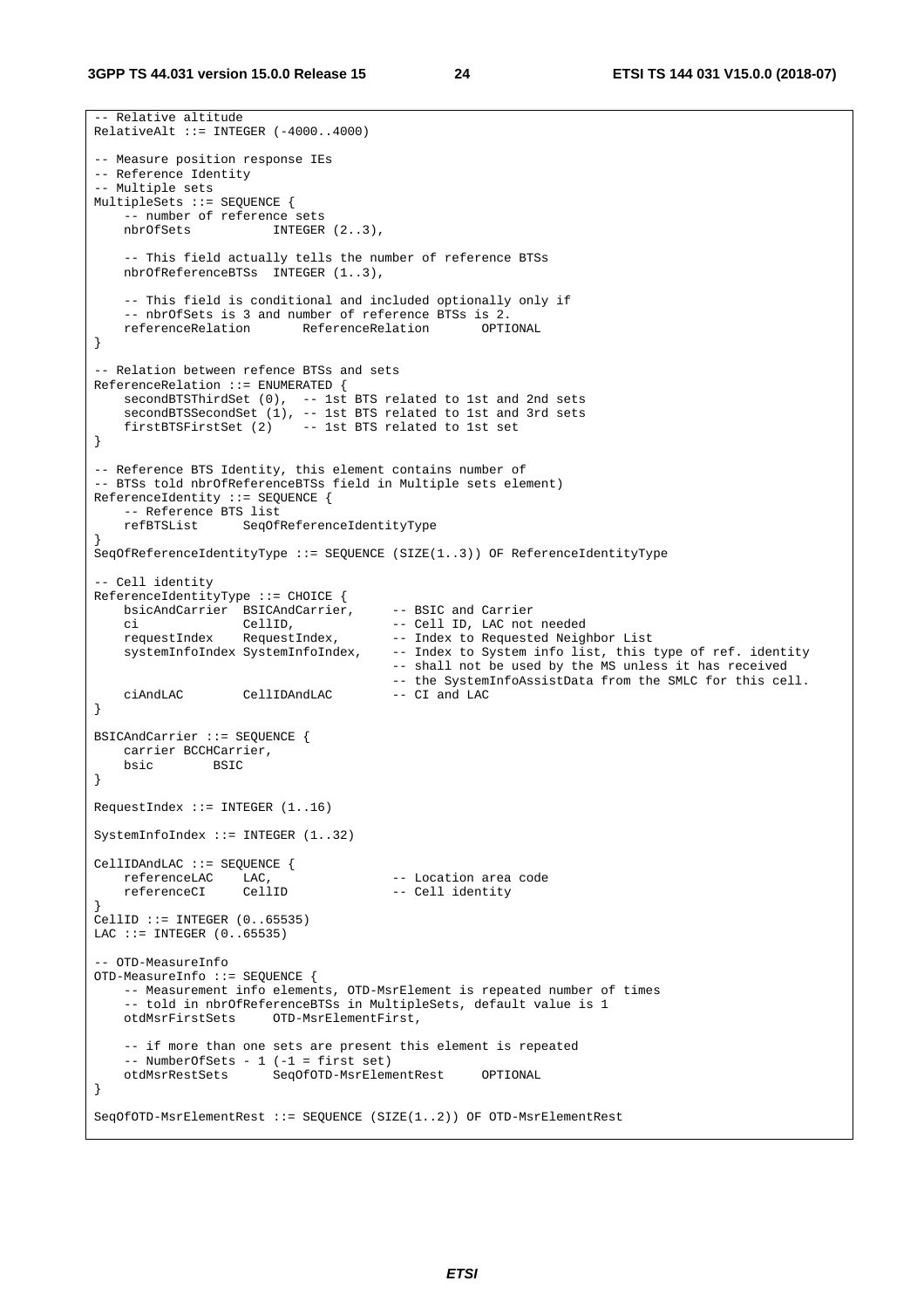-- OTD measurent information for 1 set OTD-MsrElementFirst ::= SEQUENCE {<br>refFrameNumber INTEGER (0..42431), refFrameNumber INTEGER (0..42431), -- Frame number modulo 42432<br>referenceTimeSlot ModuloTimeSlot,<br>toaMessurementsOfRef To: Y referenceTimeSlot ModuloTimeSlot, toaMeasurementsOfRef TOA-MeasurementsOfRef OPTIONAL, stdResolution StdResolution, taCorrection INTEGER (0..960) OPTIONAL, -- TA correction -- measured neighbors in OTD measurements SeqOfOTD-FirstSetMsrs OPTIONAL } SeqOfOTD-FirstSetMsrs ::= SEQUENCE (SIZE(1..10)) OF OTD-FirstSetMsrs -- OTD measurent information 2 and 3 sets if exist OTD-MsrElementRest ::= SEQUENCE { refFrameNumber INTEGER (0..42431), -- Frame number modulo 42432 referenceTimeSlot ModuloTimeSlot, toaMeasurementsOfRef TOA-MeasurementsOfRef OPTIONAL, stdResolution<br>taCorrection INTEGER (0..960) OPTIONAL, -- TA correction -- measured neighbors in OTD measurements otd-MsrsOfOtherSets SeqOfOTD-MsrsOfOtherSets OPTIONAL } SeqOfOTD-MsrsOfOtherSets ::= SEQUENCE (SIZE(1..10)) OF OTD-MsrsOfOtherSets -- Standard deviation of the TOA measurements from the reference BTS TOA-MeasurementsOfRef ::= SEQUENCE { refQuality RefQuality, numOfMeasurements NumOfMeasurements } RefQuality ::= INTEGER (0..31) -- St Dev of TOA of reference as defined in annex NumOfMeasurements ::= INTEGER (0..7) -- No. of measurements for RefQuality as defined in annex StdResolution  $\cdot :=$  INTEGER  $(0..3)$  -- Values of resolution are defined in annex OTD-FirstSetMsrs ::= OTD-MeasurementWithID -- Neighbour info in OTD measurements 0-10 times in TD measurement info OTD-MsrsOfOtherSets ::= CHOICE { identityNotPresent OTD-Measurement, identityPresent OTD-MeasurementWithID } -- For this OTD measurement identity is same as the identity of BTS -- in the first set with same sequence number OTD-Measurement ::= SEQUENCE { nborTimeSlot ModuloTimeSlot, eotdQuality EOTDQuality, otdValue OTDValue } -- This measurement contains the BTS identity and measurement OTD-MeasurementWithID ::=SEQUENCE { neighborIdentity NeighborIdentity, nborTimeSlot ModuloTimeSlot, eotdQuality EOTDQuality, otdValue OTDValue } EOTDQuality ::= SEQUENCE { nbrOfMeasurements INTEGER (0..7), stdOfEOTD INTEGER (0..31) } NeighborIdentity ::= CHOICE { bsicAndCarrier BSICAndCarrier, -- BSIC and Carrier -- Cell ID, LAC not needed multiFrameCarrier MultiFrameCarrier, -- MultiFrameOffest and BSIC requestIndex RequestIndex, -- Index to Requested Neighbor List<br>systemInfoIndex SystemInfoIndex, -- Index to System info list, this -- Index to System info list, this type of neighbour -- identity shall not be used by the MS unless it has -- received the SystemInfoAssistData from the SMLC for -- this cell. ciAndLAC CellIDAndLAC -- CI and LAC }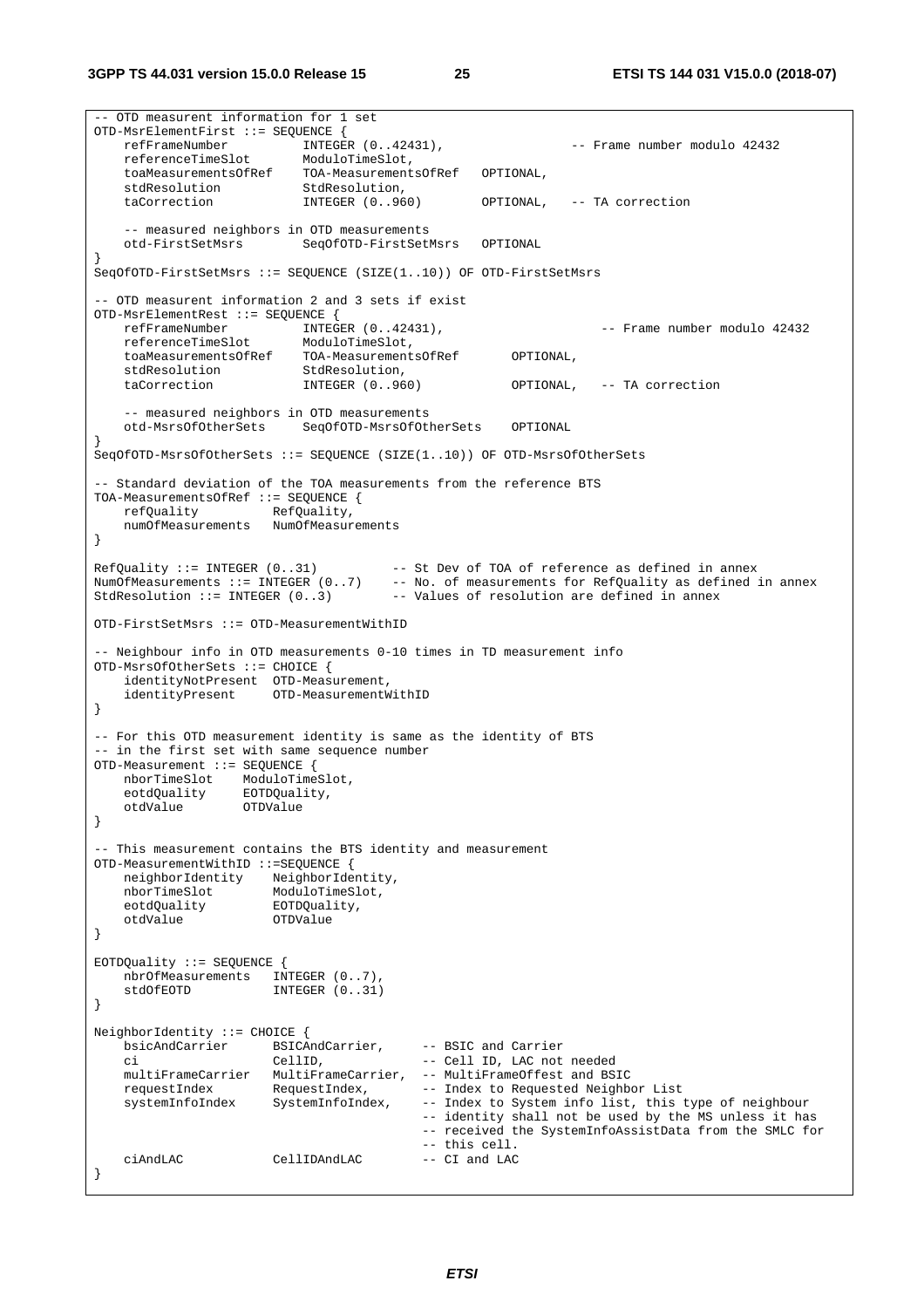```
-- Multiframe and carrier 
MultiFrameCarrier ::= SEQUENCE { 
    bcchCarrier BCCHCarrier, 
     multiFrameOffset MultiFrameOffset 
} 
-- OTD measurement value for neighbour 
OTDValue ::= INTEGER (0..39999) 
 -- Location information IE 
LocationInfo ::= SEQUENCE { 
    refFrame INTEGER (0..65535), -- Reference Frame number
     -- If refFrame is within (42432..65535), it shall be ignored by the receiver 
     -- in that case the MS should provide GPS TOW if available 
 gpsTOW INTEGER (0..14399999) OPTIONAL, -- GPS TOW 
 fixType FixType, 
     -- Note that applicable range for refFrame is 0 - 42431 
     -- Possible shapes carried in posEstimate are 
     -- ellipsoid point, 
     -- ellipsoid point with uncertainty circle 
     -- ellipsoid point with uncertainty ellipse 
   -- ellipsoid point with altitude and uncertainty ellipsoid posEstimate Ext-GeographicalInformation
                 Ext-GeographicalInformation
} 
FixType ::= INTEGER { 
    twoDFix (0), 
     threeDFix (1) 
} (0..1) 
-- GPS-Measurement information 
GPS-MeasureInfo ::= SEQUENCE { 
     -- Measurement info elements 
     -- user has to make sure that in this element is number of elements 
     -- defined in reference BTS identity 
     gpsMsrSetList SeqOfGPS-MsrSetElement 
} 
SeqOfGPS-MsrSetElement ::= SEQUENCE (SIZE(1..3)) OF GPS-MsrSetElement 
 -- OTD measurent information 1-3 times in message 
GPS-MsrSetElement ::= SEQUENCE { 
 refFrame INTEGER (0..65535) OPTIONAL, -- Reference Frame number 
 gpsTOW GPSTOW24b, -- GPS TOW 
      -- Note that applicable range for refFrame is 0 - 42431 
--N_SAT can be read from number of elements of gps-msrList 
    gps-msrList SeqOfGPS-MsrElement 
} 
-- 24 bit presentation for GPSTOW 
GPSTOW24b ::= INTEGER (0..14399999) 
 -- measured elements in measurement parameters field 
SeqOfGPS-MsrElement ::= SEQUENCE (SIZE(1..16)) OF GPS-MsrElement 
GPS-MsrElement ::= SEQUENCE { 
 satelliteID SatelliteID, -- Satellite identifier 
 cNo INTEGER (0..63), -- carrier noise ratio 
 doppler INTEGER (-32768..32767), -- doppler, mulltiply by 0,2 
   wholeChips INTEGER (0..63), -- carrier noise ratio<br>doppler INTEGER (0..63), -- carrier noise ratio<br>wholeChips INTEGER (0..1022), -- whole value of the code phase measurement
    fracChips INTEGER (0..1024), -- fractional value of the code phase measurement
                                             -- a value of 1024 shall not be encoded by the sender 
                                             -- the receiver shall consider a value of 1024 to be 
   -- invalid data<br>mpathIndic MpathIndic, 1999 -- multipatl
                                                -- multipath indicator<br>-- index
   pseuRangeRMSErr INTEGER (0..63)
} 
-- Multipath indicator 
MpathIndic ::= ENUMERATED { 
    notMeasured (0), 
     low (1), 
     medium (2), 
    high (3) 
}
```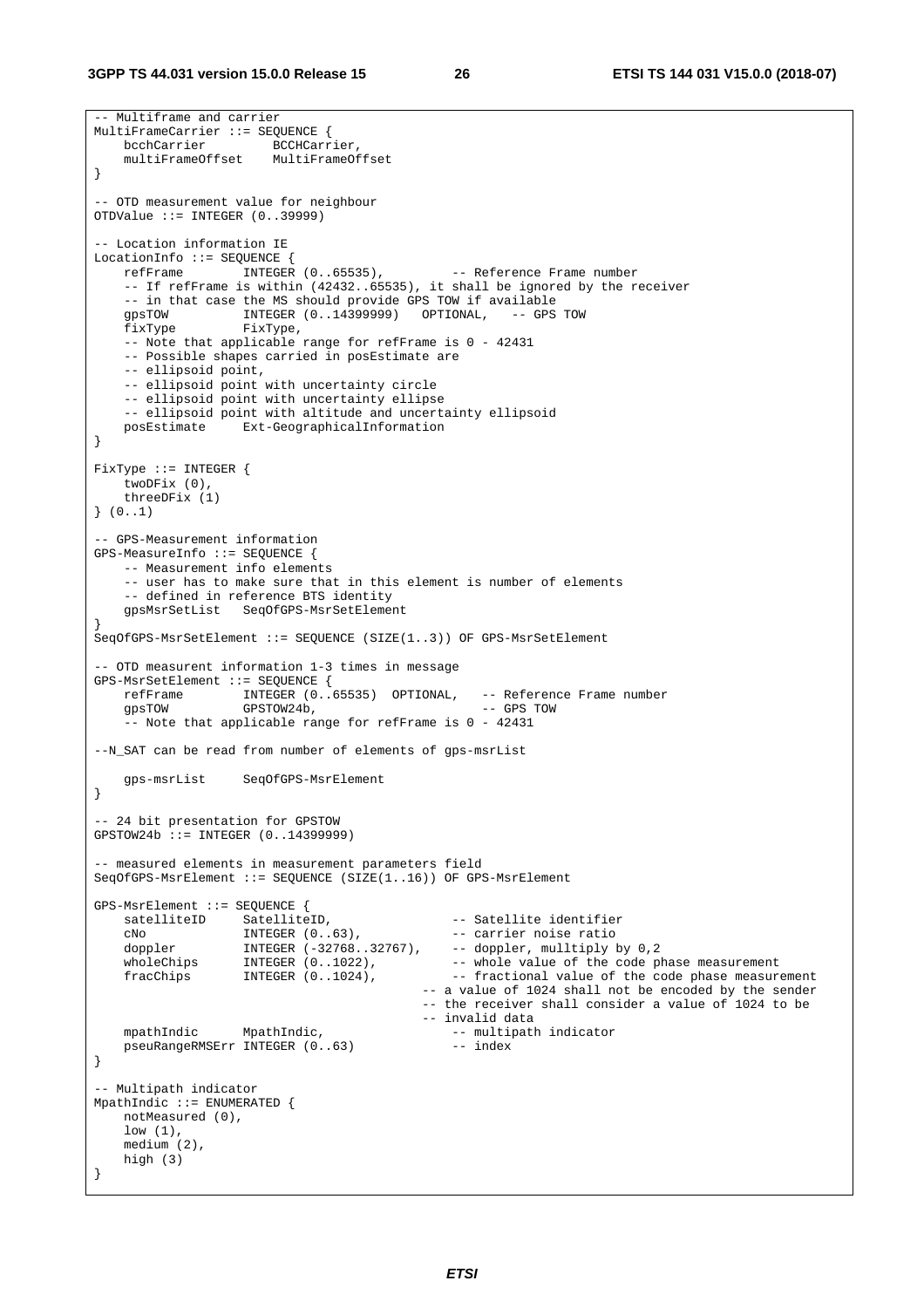```
-- Location error IE 
LocationError ::= SEQUENCE { 
     locErrorReason LocErrorReason, 
     additionalAssistanceData AdditionalAssistanceData OPTIONAL, 
     ... 
} 
LocErrorReason ::= ENUMERATED { 
    unDefined (0), 
     notEnoughBTSs (1), 
    notEnoughSats (2), 
     eotdLocCalAssDataMissing (3), 
     eotdAssDataMissing (4), 
     gpsLocCalAssDataMissing (5), 
     gpsAssDataMissing (6), 
    methodNotSupported (7), 
    notProcessed (8), 
    refBTSForGPSNotServingBTS (9), 
    refBTSForEOTDNotServingBTS (10), 
     ..., 
    notEnoughGANSSSats (11), 
 ganssAssDataMissing (12), 
    refBTSForGANSSNotServingBTS (13) 
} 
-- exception handling: 
-- an unrecognized value shall be treated the same as value 0
-- defines additional assistance data needed for any new location attempt 
-- MS shall retain any assistance data already received 
AdditionalAssistanceData ::= SEQUENCE { 
 gpsAssistanceData GPSAssistanceData OPTIONAL, 
 extensionContainer ExtensionContainer OPTIONAL, 
 ..., 
    ganssAssistanceData GANSSAssistanceData OPTIONAL 
} 
GPSAssistanceData ::= OCTET STRING (SIZE (1..maxGPSAssistanceData)) 
-- GPSAssistanceData has identical structure and encoding to octets 3 to n of the 
-- GPS Assistance Data IE in 3GPP TS 49.031 
maxGPSAssistanceData INTEGER ::= 40 
GANSSAssistanceData ::= OCTET STRING (SIZE (1..maxGANSSAssistanceData)) 
-- GANSSAssistanceData has identical structure and encoding to octets 3 to n of the 
-- GANSS Assistance Data IE in 3GPP TS 49.031 
maxGANSSAssistanceData INTEGER ::= 40 
-- Protocol Error Causes 
ErrorCodes ::= ENUMERATED { 
    unDefined (0), 
missingComponet (1), 
incorrectData (2), 
missingIEorComponentElement (3), 
messageTooShort (4), 
unknowReferenceNumber (5), 
... 
} 
-- exception handling: 
-- an unrecognized value shall be treated the same as value 0 
-- GPS assistance data IE 
GPS-AssistData ::= SEQUENCE { 
    controlHeader ControlHeader 
}
```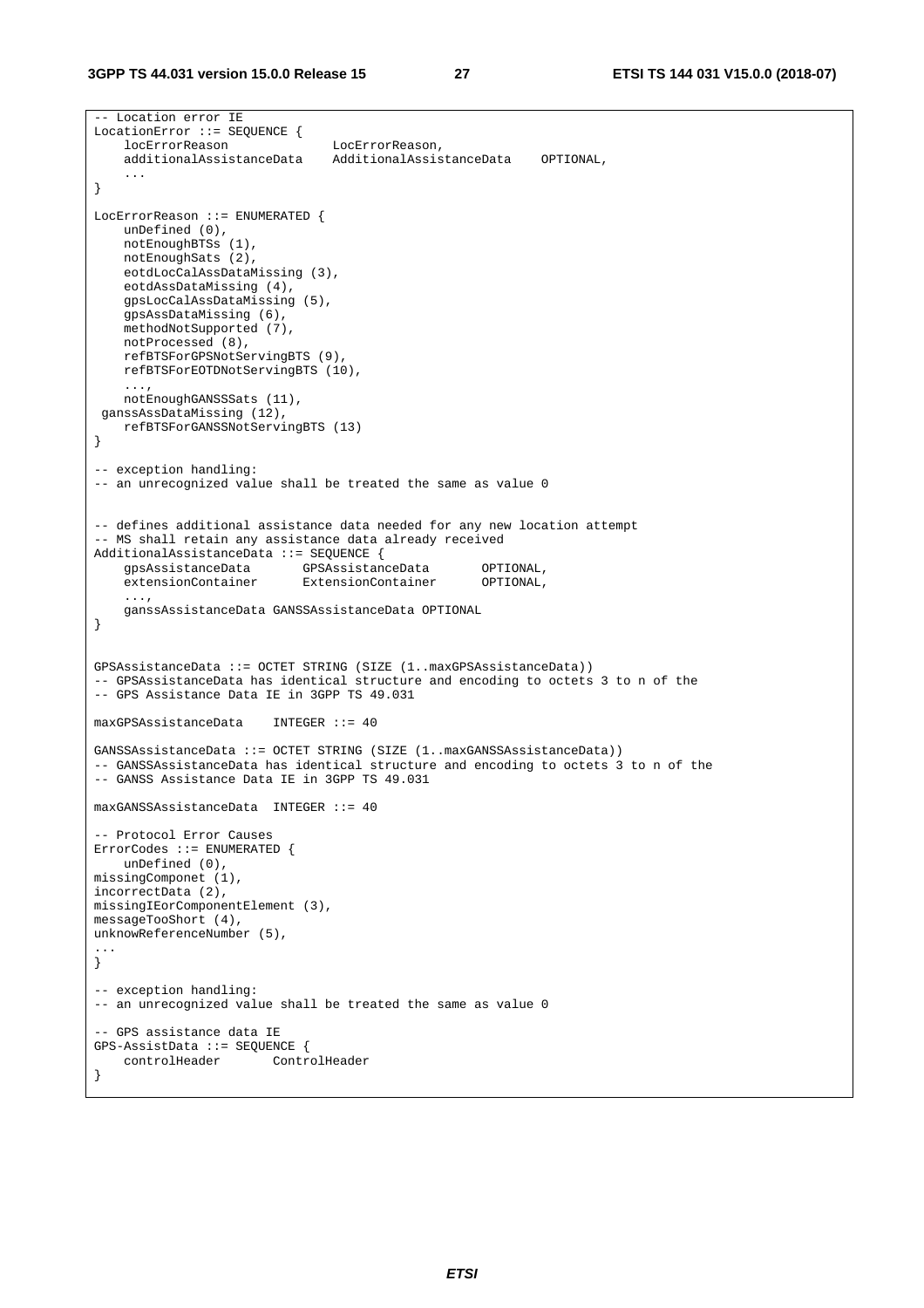-- More Assistance Data To Be Sent IE -- More Assistance Data Components On the Way indication for delivery of an entire set of assistance -- data in multiple Assistance Data components. MoreAssDataToBeSent ::= ENUMERATED { noMoreMessages (0), --- This is the only or last Assistance Data message used to deliver -- the entire set of assistance data.<br>moreMessagesOnTheWay (1) -- The SMLC will send more Assistance -- The SMLC will send more Assistance Data messages or a final RRLP -- Measure Position Request message to deliver the -- the entire set of assistance data. } -- Control header of the GPS assistance data ControlHeader ::= SEQUENCE { -- Field type Present information referenceTime ReferenceTime OPTIONAL, refLocation RefLocation OPTIONAL, dgpsCorrections DGPSCorrections OPTIONAL, navigationModel NavigationModel OPTIONAL, ionosphericModel IonosphericModel OPTIONAL, utcModel UTCModel OPTIONAL,<br>almanac Almanac OPTIONAL, almanac Almanac OPTIONAL, acquisAssist AcquisAssist OPTIONAL, realTimeIntegrity SeqOf-BadSatelliteSet OPTIONAL } ReferenceTime ::= SEQUENCE { gpsTime GPSTime, gsmTime GSMTime GSMTime OPTIONAL. gpsTowAssist GPSTOWAssist OPTIONAL } -- GPS Time includes week number and time-of-week (TOW) GPSTime ::= SEQUENCE { gpsTOW23b GPSTOW23b, gpsWeek GPSWeek } -- GPSTOW, range 0-604799,92, resolution 0,08 sec, 23-bit presentation GPSTOW23b ::= INTEGER (0..7559999) -- GPS week number GPSWeek ::= INTEGER (0..1023) -- GPSTOWAssist consists of TLM message, Anti-spoof flag, Alert flag, and 2 reserved bits in TLM Word -- for each visible satellite. -- N\_SAT can be read from number of elements in GPSTOWAssist GPSTOWAssist ::= SEQUENCE (SIZE(1..12)) OF GPSTOWAssistElement GPSTOWAssistElement ::= SEQUENCE { satelliteID SatelliteID,<br>tlmWord TLMWord, tlmWord TLMWord,<br>antiSpoof AntiSpoo AntiSpoofFlag, alert AlertFlag,<br>tlmRsvdBits TLMReserve TLMReservedBits }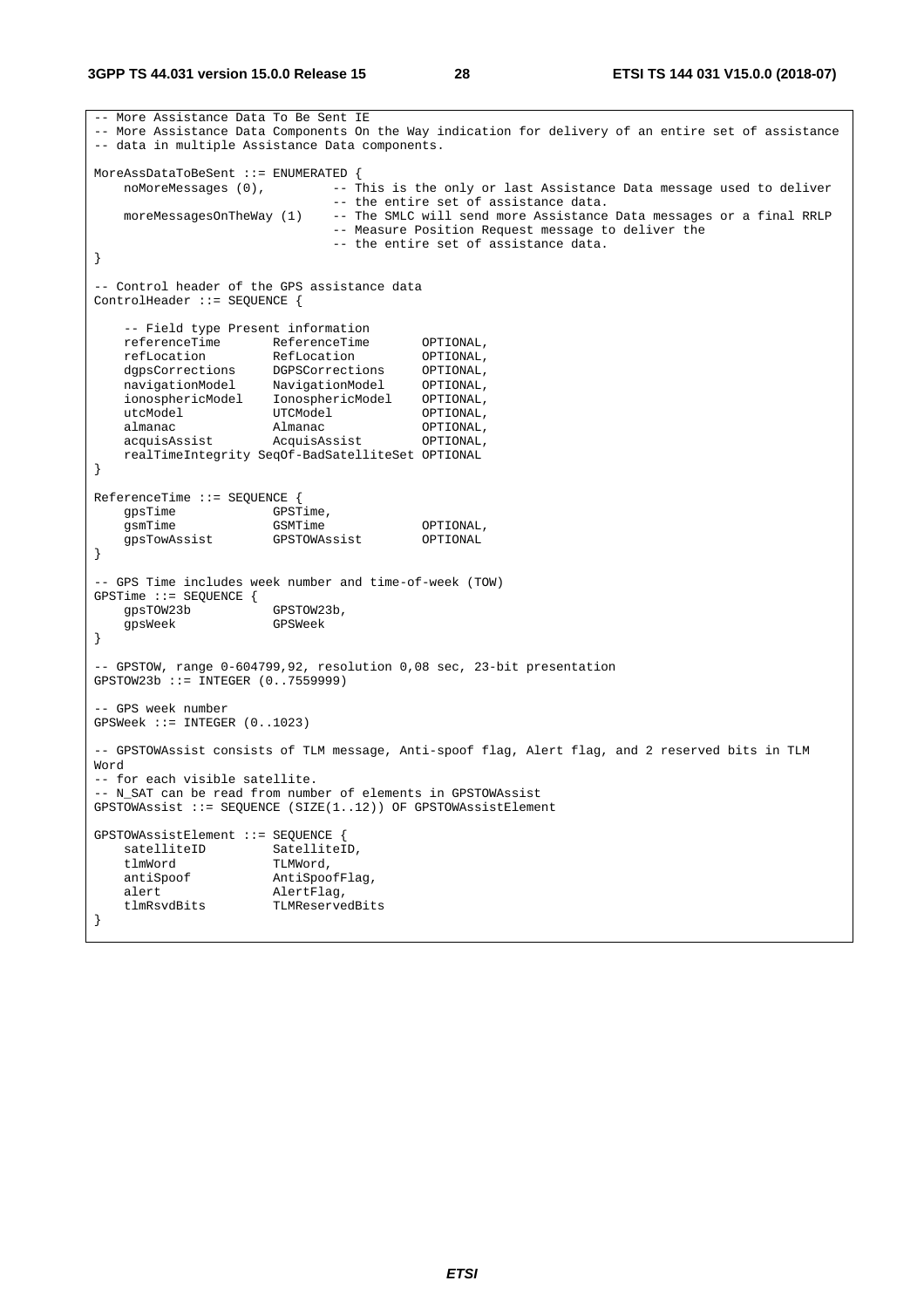```
-- TLM Word, 14 bits 
TLMWord ::= INTEGER (0..16383) 
-- Anti-Spoof flag 
AntiSpoofFlag ::= INTEGER (0..1) 
-- Alert flag 
\text{AlertFlag} ::= INTEGER (0..1)-- Reserved bits in TLM word, MSB occurs earlier in TLM Word transmitted by satellite 
TLMReservedBits ::= INTEGER (0..3) 
GSMTime ::= SEQUENCE { 
    bcchCarrier BCCHCarrier, -- BCCH carrier 
bsic BSIC, -- BSIC
 frameNumber FrameNumber, 
 timeSlot TimeSlot, 
 bitNumber BitNumber 
} 
-- Frame number 
FrameNumber ::= INTEGER (0..2097151) 
 -- Time slot number 
TimeSlot ::= INTEGER (0.7)-- Bit number 
BitNumber ::= INTEGER (0..156) 
-- Reference Location IE 
RefLocation ::= SEQUENCE {<br>threeDLocation
                            Ext-GeographicalInformation
} 
-- DGPS Corrections IE 
DGPSCorrections ::= SEQUENCE { 
     gpsTOW INTEGER (0..604799), -- DGPS reference time 
   status INTEGER (0..7),
    -- N_SAT can be read from number of elements of satList
    satList SeqOfSatElement 
} 
SeqOfSatElement ::= SEQUENCE (SIZE (1..16)) OF SatElement 
-- number of correction for satellites 
SatElement ::= SEQUENCE {
   satelliteID SatelliteID,
--- Sequence number for ephemeris<br>iode INTEGER (0..2)
                    INTEGER (0..239),
   -- User Differential Range Error<br>udre                   INTEGER (0..3),
                   INTER (0..3), -- Pseudo Range Correction, range is 
    --- 655,04 - +655,04,pseudoRangeCor INTEGER (-2047..2047),
     -- Pseudo Range Rate Correction, range is 
    -- -4,064 - +4,064, rangeRateCor INTEGER (-127..127), 
-- Delta Pseudo Range Correction 2 
   deltaPseudoRangeCor2 INTEGER (-127..127), -- This IE shall be ignored by the receiver
                                                      -- and set to zero by the sender 
   -- Delta Pseudo Range Correction 2<br>deltaRangeRateCor2       INTEGER (-7..7),
                                                     -- This IE shall be ignored by the receiver
                                                      -- and set to zero by the sender 
     -- Delta Pseudo Range Correction 3 
    deltaPseudoRangeCor3 INTEGER (-127..127), -- This IE shall be ignored by the receiver 
                                                      -- and set to zero by the sender 
     -- Delta Pseudo Range Correction 3 
    deltaRangeRateCor3 INTEGER (-7..7) -- This IE shall be ignored by the receiver 
                                                      -- and set to zero by the sender 
} 
SatelliteID ::= INTEGER (0..63) -- identifies satellite
```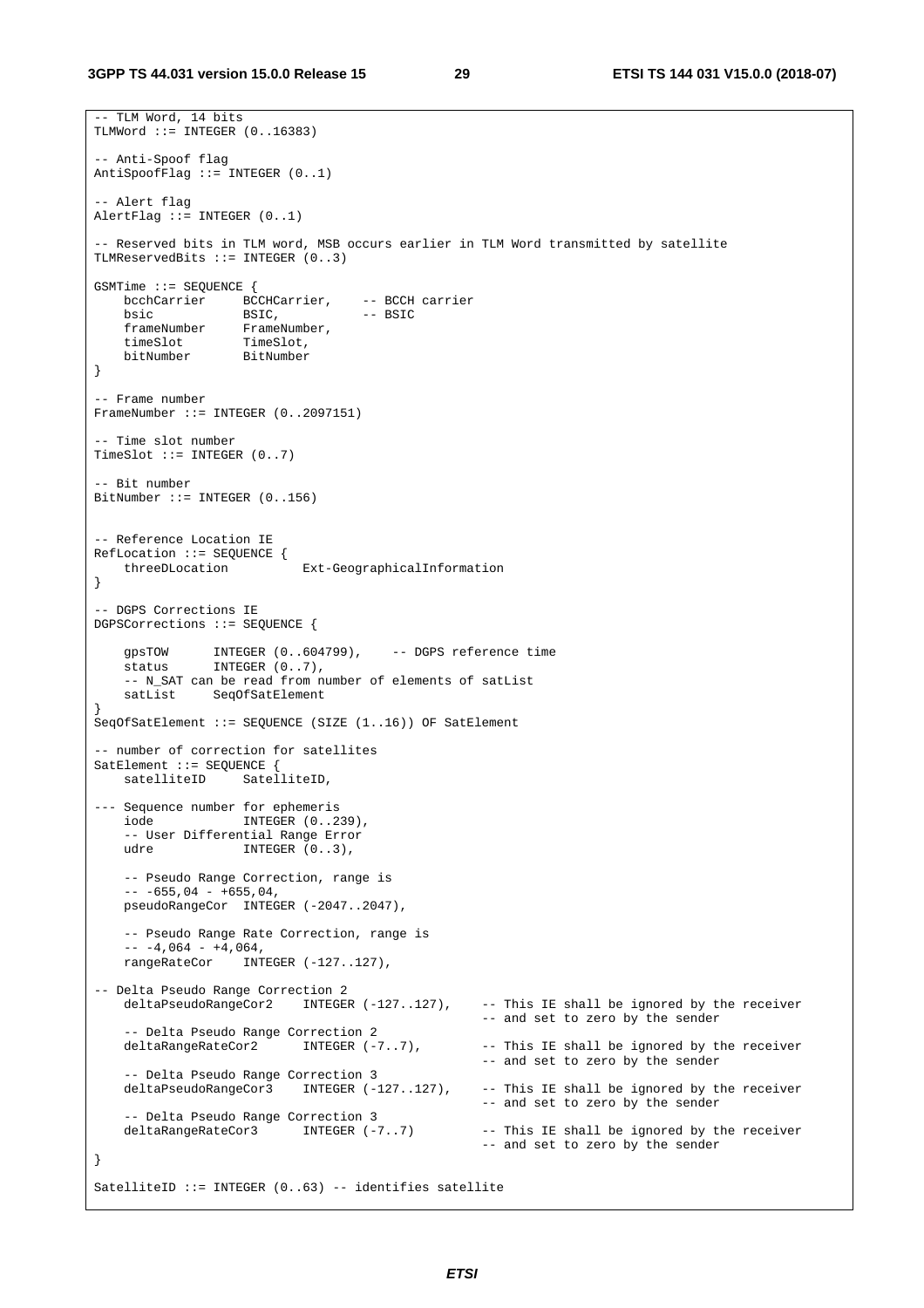```
-- Navigation Model IE 
NavigationModel ::= SEQUENCE { 
    navModelList SeqOfNavModelElement 
} 
-- navigation model satellite list 
SeqOfNavModelElement ::= SEQUENCE (SIZE(1..16)) OF NavModelElement 
NavModelElement ::= SEQUENCE { 
   satelliteID SatelliteID,<br>satStatus SatStatus
                                -- satellite status
} 
-- the Status of the navigation model 
SatStatus ::= CHOICE {
    -- New satellite, new Navigation Model 
    newSatelliteAndModelUC UncompressedEphemeris, 
   -- Existing satellite, Existing Navigation Model<br>oldSatelliteAndModel NULL,
   oldSatelliteAndModel
   -- Existing satellite, new Navigation Model<br>newNaviModelUC UncompressedEphemer
                         UncompressedEphemeris,
 ... 
} 
-- Uncompressed satellite emhemeris and clock corrections 
UncompressedEphemeris ::= SEQUENCE { 
 ephemCodeOnL2 INTEGER (0..3), 
 ephemURA INTEGER (0..15), 
 ephemSVhealth INTEGER (0..63), 
ephemIODC INTEGER (0..1023),
 ephemL2Pflag INTEGER (0..1), 
 ephemSF1Rsvd EphemerisSubframe1Reserved, 
ephemTgd INTEGER (-128..127),
 ephemToc INTEGER (0..37799), 
ephemAF2 INTEGER (-128..127),
ephemAF1 INTEGER (-32768..32767),
 ephemAF0 INTEGER (-2097152..2097151), 
 ephemCrs INTEGER (-32768..32767), 
 ephemDeltaN INTEGER (-32768..32767), 
 ephemM0 INTEGER (-2147483648..2147483647), 
ephemCuc INTEGER (-32768..32767),
 ephemE INTEGER (0..4294967295), 
 ephemCus INTEGER (-32768..32767), 
 ephemAPowerHalf INTEGER (0..4294967295), 
 ephemToe INTEGER (0..37799), 
 ephemFitFlag INTEGER (0..1), 
 ephemAODA INTEGER (0..31), 
 ephemCic INTEGER (-32768..32767), 
 ephemOmegaA0 INTEGER (-2147483648..2147483647), 
 ephemCis INTEGER (-32768..32767), 
 ephemI0 INTEGER (-2147483648..2147483647), 
ephemCrc INTEGER (-32768..32767),
 ephemW INTEGER (-2147483648..2147483647), 
   ephemOmegaADot INTEGER (-8388608..8388607),<br>ephemIDot INTEGER (-8192..8191)
                  INTEGER (-8192..8191)
} 
-- Reserved bits in subframe 1 of navigation message 
EphemerisSubframe1Reserved ::= SEQUENCE { 
 reserved1 INTEGER (0..8388607), -- 23-bit field 
 reserved2 INTEGER (0..16777215), -- 24-bit field 
 reserved3 INTEGER (0..16777215), -- 24-bit field 
 reserved4 INTEGER (0..65535) -- 16-bit field 
}
```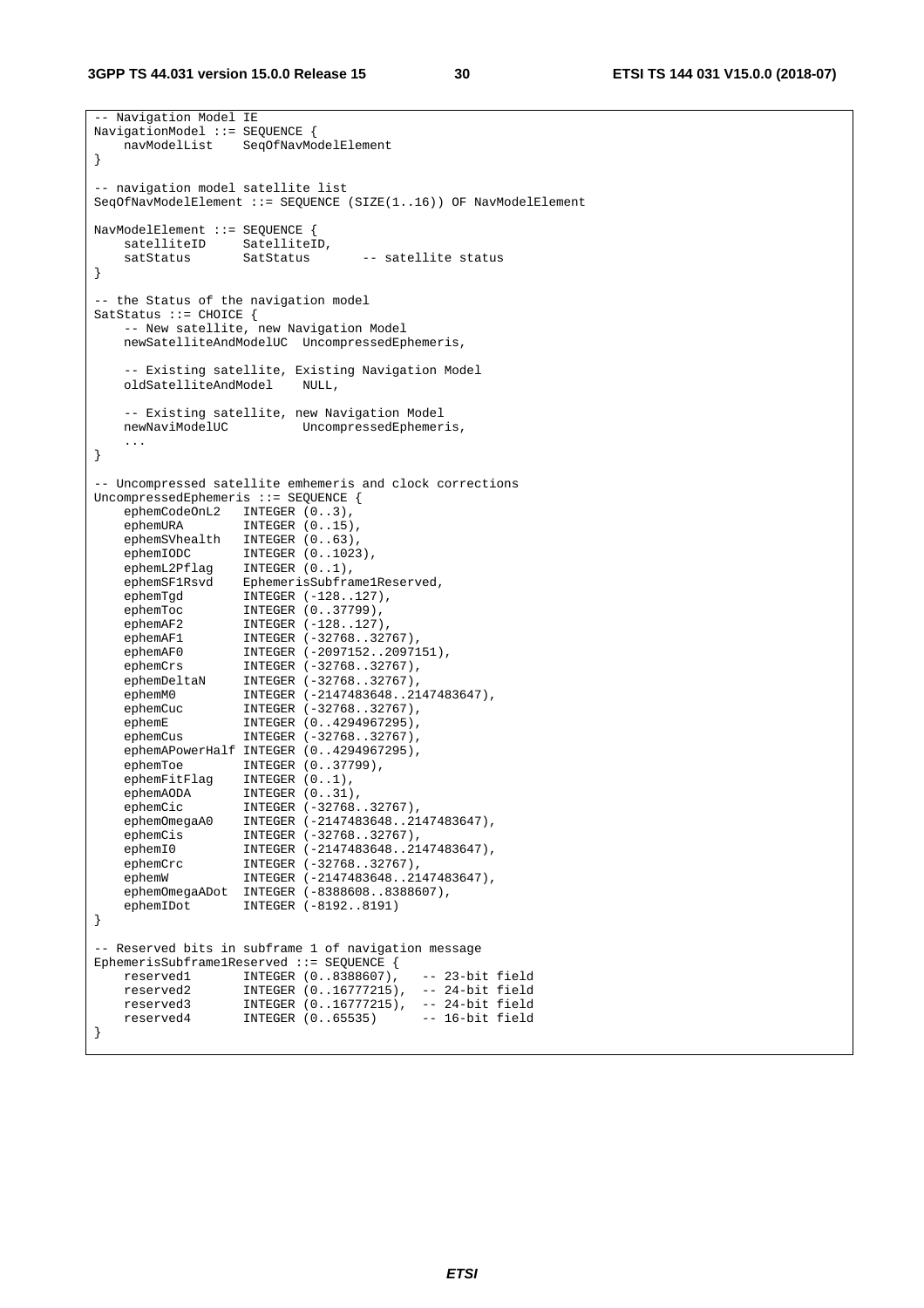```
-- Ionospheric Model IE 
IonosphericModel ::= SEQUENCE { 
 alfa0 INTEGER (-128..127), 
 alfa1 INTEGER (-128..127), 
 alfa2 INTEGER (-128..127), 
 alfa3 INTEGER (-128..127), 
beta0 INTEGER (-128..127),
 beta1 INTEGER (-128..127), 
 beta2 INTEGER (-128..127), 
    beta3 INTEGER (-128..127) 
} 
-- Universal Time Coordinate Model 
UTCModel ::= SEQUENCE { 
 utcA1 INTEGER (-8388608..8388607), 
 utcA0 INTEGER (-2147483648..2147483647), 
utcTot INTEGER (0..255),
utcWNt INTEGER (0..255),
 utcDeltaTls INTEGER (-128..127), 
 utcWNlsf INTEGER (0..255), 
utcDN INTEGER (-128..127),
    utcDeltaTlsf INTEGER (-128..127) 
} 
-- Almanac, Long term model 
-- NOTE: These are parameters are subset of the ephemeris 
-- NOTE: But with reduced resolution and accuracy 
Almanac ::= SEQUENCE { 
    alamanacWNa INTEGER (0..255), -- Once per message 
    -- navigation model satellite list. 
    -- The size of almanacList is actually Nums_Sats_Total field 
              SeqOfAlmanacElement
} 
SeqOfAlmanacElement ::= SEQUENCE (SIZE(1..64)) OF AlmanacElement
-- Almanac info once per satellite 
AlmanacElement ::= SEQUENCE { 
satelliteID SatelliteID,
 almanacE INTEGER (0..65535), 
 alamanacToa INTEGER (0..255), 
 almanacKsii INTEGER (-32768..32767), 
 almanacOmegaDot INTEGER (-32768..32767), 
 almanacSVhealth INTEGER (0..255), 
 almanacAPowerHalf INTEGER (0..16777215), 
 almanacOmega0 INTEGER (-8388608..8388607), 
 almanacW INTEGER (-8388608..8388607), 
 almanacM0 INTEGER (-8388608..8388607), 
 almanacAF0 INTEGER (-1024..1023), 
almanacAF1 INTEGER (-1024..1023)
} 
-- Acquisition Assistance 
AcquisAssist ::= SEQUENCE { 
   -- Number of Satellites can be read from acquistList<br>timeRelation TimeRelation.
                TimeRelation.
    -- Acquisition assistance list 
    -- The size of Number of Satellites is actually Number of Satellites field 
    acquisList SeqOfAcquisElement 
} 
SeqOfAcquisElement ::= SEQUENCE (SIZE(1..16)) OF AcquisElement 
-- the relationship between GPS time and air-interface timing 
TimeRelation ::= SEQUENCE { 
-gpsTOW GPSTOW23b, -- 23b presentation<br>qsmTime GSMTime OPTIONAL
   gsmTime GSMTime
}
```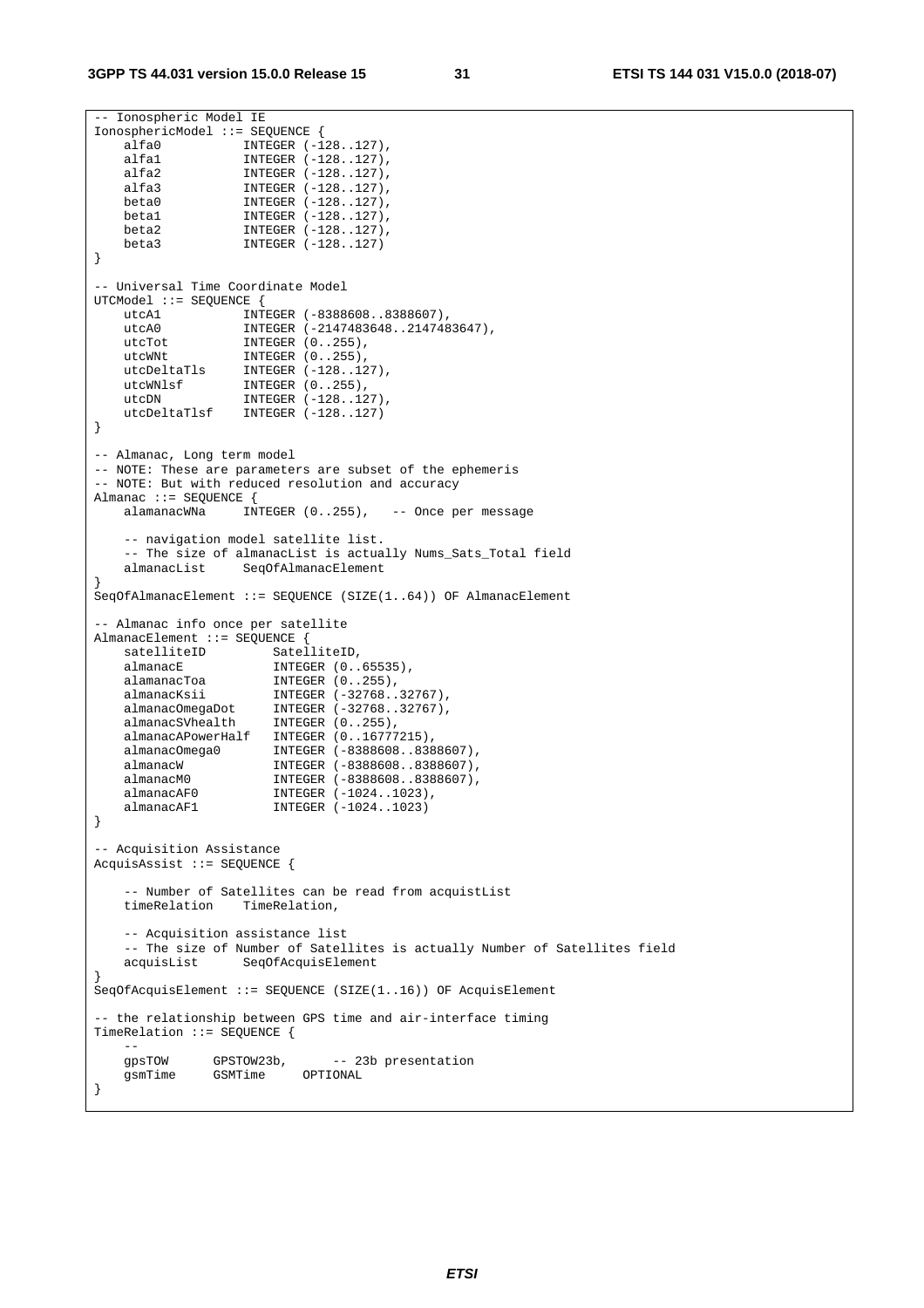```
-- data occuring per number of satellites 
AcquisElement ::= SEQUENCE {
    svid SatelliteID,
     -- Doppler 0th order term, 
     -- -5120,0 - 5117,5 Hz (= -2048 - 2047 with 2,5 Hz resolution) 
doppler0 INTEGER (-2048..2047),
 addionalDoppler AddionalDopplerFields OPTIONAL, 
 codePhase INTEGER (0..1022), -- Code Phase 
 intCodePhase INTEGER (0..19), -- Integer Code Phase 
 gpsBitNumber INTEGER (0..3), -- GPS bit number 
 codePhaseSearchWindow INTEGER (0..15), -- Code Phase Search Window 
   addionalangle CodePhaseSearchWindow INTEGER (0..15), -- CodePhaseSearchWindow INTEGER (0..15), -- CodePhase
} 
AddionalDopplerFields ::= SEQUENCE { 
   -- Doppler 1st order term, -1,0 - +0,5 Hz/sec
 -- (= -42 + (0 \text{ to } 63) with 1/42 Hz/sec. resolution)<br>doppler1 INTEGER (0..63),
                      INTEGER (0..63),<br>INTEGER (0..7)
   dopplerUncertainty
  -- a sender shall not encode any DopplerUncertainty value in the range 5 to 7 
  -- a receiver shall ignore any value between 5 and 7. 
} 
AddionalAngleFields ::= SEQUENCE { 
   -- azimuth angle, 0 - 348,75 deg (= 0 - 31 with 11,25 deg resolution)
   azimuth INTEGER (0..31),
   -- elevation angle, 0 - 78,75 deg (= 0 - 7 with 11,25 deg resolution)
   elevation INTEGER (0..7)
} 
-- Real-Time Integrity 
-- number of bad satellites can be read from this element
SeqOf-BadSatelliteSet ::= SEQUENCE (SIZE(1..16)) OF SatelliteID 
 -- Extension Elements 
-- Release 98 Extensions here 
Rel98-MsrPosition-Req-Extension ::= SEQUENCE { 
 rel98-Ext-ExpOTD Rel98-Ext-ExpOTD OPTIONAL, -- ExpectedOTD extension 
 ..., 
 gpsTimeAssistanceMeasurementRequest NULL OPTIONAL, 
 gpsReferenceTimeUncertainty GPSReferenceTimeUncertainty OPTIONAL 
 -- Further R98 extensions here 
} 
Rel98-AssistanceData-Extension ::= SEQUENCE { 
   rel98-Ext-ExpOTD Rel98-Ext-ExpOTD OPTIONAL, -- ExpectedOTD extension 
 ..., 
 gpsTimeAssistanceMeasurementRequest NULL OPTIONAL, 
 gpsReferenceTimeUncertainty GPSReferenceTimeUncertainty OPTIONAL 
-- Further R98 extensions here 
} 
-- Release 98 ExpOTD extension 
Rel98-Ext-ExpOTD ::= SEQUENCE { 
-- If MsrAssistBTS is included in message, msrAssistData-R98-ExpOTD shall be included.<br>msrAssistData-R98-ExpOTD MsrAssistData-R98-ExpOTD OPTIONAL.
    msrAssistData-R98-ExpOTD MsrAssistData-R98-ExpOTD OPTIONAL, 
-- If SystemInfoAssistaData is included in message, systemInfoAssistData-R98-ExpOTD shall be 
-- included. 
    systemInfoAssistData-R98-ExpOTD SystemInfoAssistData-R98-ExpOTD OPTIONAL 
} 
-- MsrAssistData R98 extension 
MsrAssistData-R98-ExpOTD ::= SEQUENCE { 
    msrAssistList-R98-ExpOTD SeqOfMsrAssistBTS-R98-ExpOTD 
} 
-- Indexes in SeqOfMsrAssistBTS-R98-ExpOTD refer to SeqOfMsrAssistBTS 
-- If the index exceeds the SegOfMsrAssistBTS range or if there is other
-- inconsistencies between the BTS indices, the MS shall apply protocol 
-- error cause incorrectData 
SeqOfMsrAssistBTS-R98-ExpOTD ::= SEQUENCE (SIZE(1..15)) OF MsrAssistBTS-R98-ExpOTD
```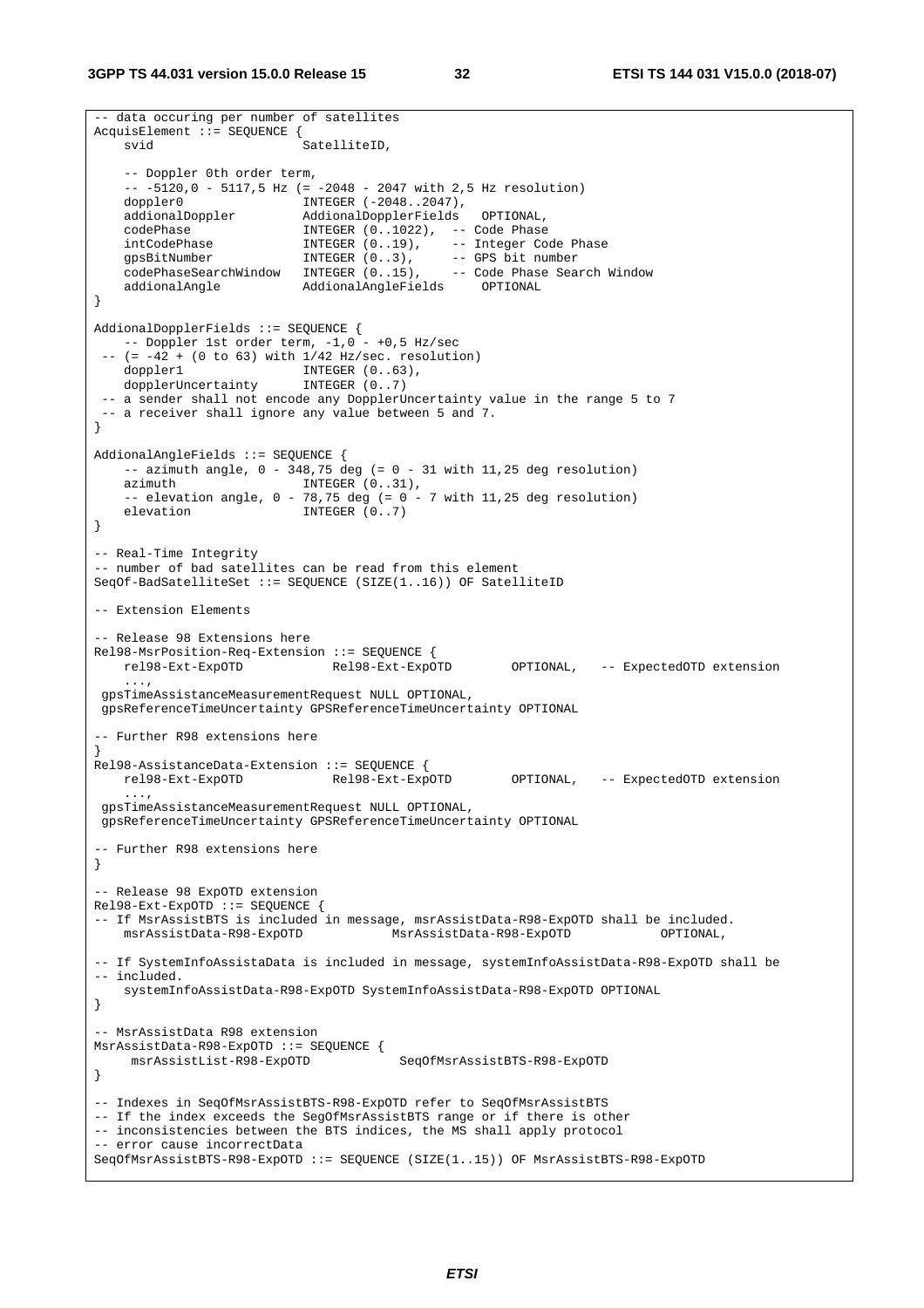**3GPP TS 44.031 version 15.0.0 Release 15 33 ETSI TS 144 031 V15.0.0 (2018-07)**

```
-- This element completes MsrAssistBTS IE 
MsrAssistBTS-R98-ExpOTD ::= SEQUENCE { 
    expectedOTD ExpectedOTD,
     expOTDUncertainty ExpOTDUncertainty 
} 
-- SystemInfoAssistData R98 extension 
SystemInfoAssistData-R98-ExpOTD ::= SEQUENCE { 
    systemInfoAssistListR98-ExpOTD SeqOfSystemInfoAssistBTS-R98-ExpOTD 
} 
-- SeqOfSystemInfoAssistBTS-R98-ExpOTD index refer to SeqOfSystemInfoAssistBTS 
-- If the index exceeds the SegOfSystemInfoAssistBTS range or if there is other
-- inconsistencies between the BTS indices, the MS shall apply protocol 
-- error cause incorrectData 
SeqOfSystemInfoAssistBTS-R98-ExpOTD ::= SEQUENCE (SIZE(1..32)) OF SystemInfoAssistBTS-R98-ExpOTD 
 -- whether n.th is present or not ? 
SystemInfoAssistBTS-R98-ExpOTD ::= CHOICE { 
   notPresent NULL,<br>present Assis
                     present AssistBTSData-R98-ExpOTD 
} 
-- This element completes AssistBTSData IE 
AssistBTSData-R98-ExpOTD ::= SEQUENCE { 
   expectedOTD ExpectedOTD ExpectedOTD,<br>expOTDuncertainty
    expOTDuncertainty ExpOTDUncertainty -- Uncertainty of expected OTD 
} 
-- Expected OTD value between nbor base station and reference BTS 
-- at MS's current estimated location. 
ExpectedOTD ::= INTEGER (0..1250)-- The ExpectedOTD value 1250 shall not be encoded by the transmitting entity and 
-- shall be treated by the receiving entity as 0. 
-- Uncertainty of Exptected OTD in bits 
ExpOTDUncertainty := INTEGER(0..7)
-- Release 98 extensions 
GPSReferenceTimeUncertainty ::= INTEGER (0 .. 127) -- Coding according to Annex 
GPSTimeAssistanceMeasurements ::= SEQUENCE {<br>referenceFrameMSB INTEGER (0 .. 63) OPTIONAL,<br>constowSubms INTEGER (0 .. 9999) OPTIONAL,
referenceFrameMSB INTEGER (0 . . 63) OPTIONAL, -- MSB of frame number
gpsTowSubms INTEGER (0 .. 9999) OPTIONAL, -- in units of 100ns, for MS based AGPS
deltaTow INTEGER (0 .. 127) OPTIONAL, -- for MS assisted AGPS
 gpsReferenceTimeUncertainty GPSReferenceTimeUncertainty OPTIONAL 
} 
Rel-98-MsrPosition-Rsp-Extension ::= SEQUENCE { 
     -- First extension to Release 98 
     rel-98-Ext-MeasureInfo SEQUENCE { 
         otd-MeasureInfo-R98-Ext OTD-MeasureInfo-R98-Ext OPTIONAL 
     }, 
 ..., 
  timeAssistanceMeasurements GPSTimeAssistanceMeasurements OPTIONAL 
  -- Further R98 extensions here 
} 
-- This is an addition to OTD-MeasureInfo element defined in original message, 
-- If OTD-MeasureInfo is absent, or if one or more OTD-MsrElementRest are present 
-- OTD-MeasureInfo-R98-Ext shall be absent. 
-- OTD-MeasureInfo-R98-Ext 
OTD-MeasureInfo-R98-Ext ::= SEQUENCE { 
    -- Measurement info elements<br>otdMsrFirstSets-R98-Ext
                                 OTD-MsrElementFirst-R98-Ext
}
```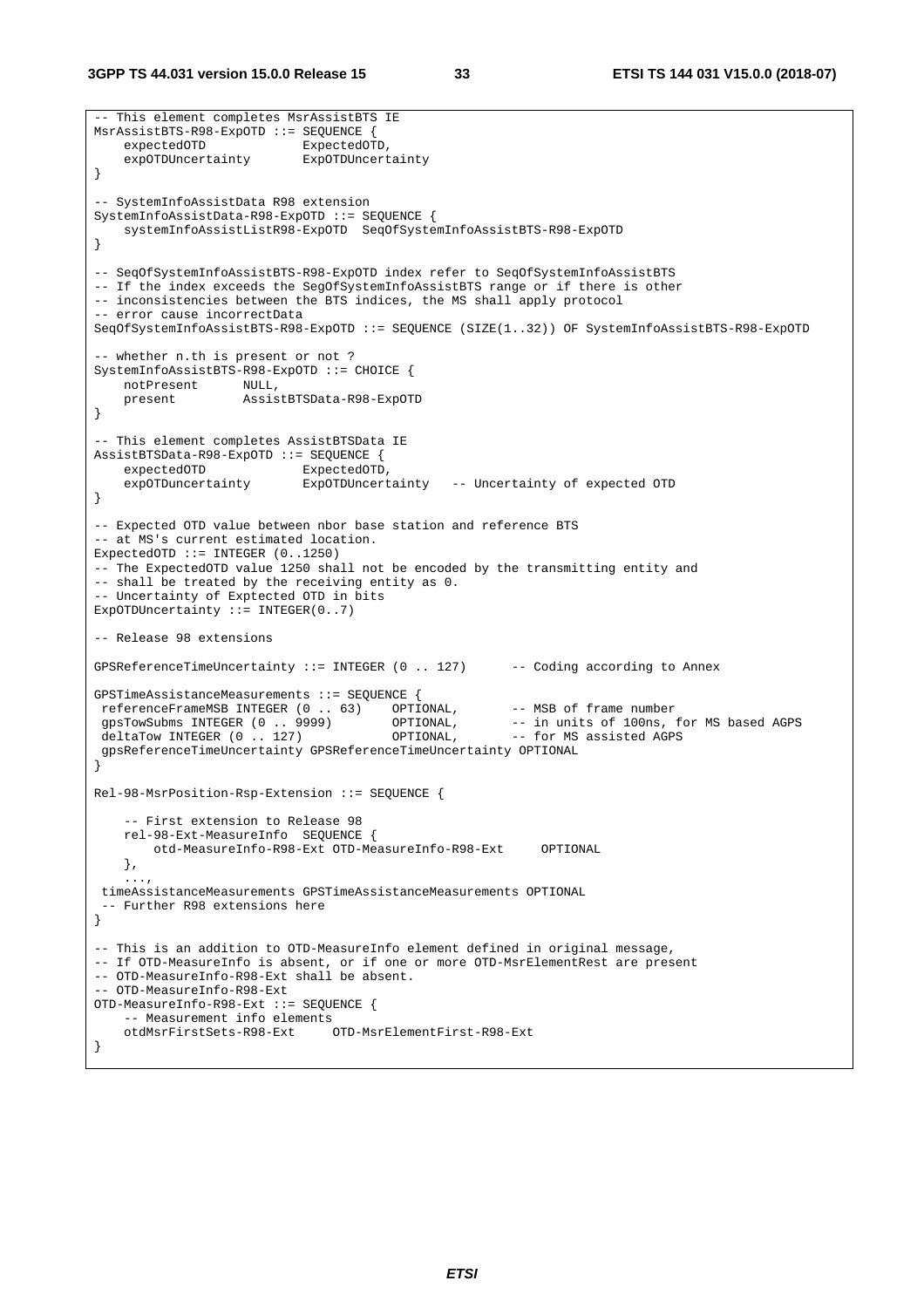**3GPP TS 44.031 version 15.0.0 Release 15 34 ETSI TS 144 031 V15.0.0 (2018-07)**

```
-- OTD measurement information Ext for the first set only 
OTD-MsrElementFirst-R98-Ext ::= SEQUENCE { 
     -- additional measured neighbors in OTD measurements 
     otd-FirstSetMsrs-R98-Ext SeqOfOTD-FirstSetMsrs-R98-Ext OPTIONAL 
} 
SeqOfOTD-FirstSetMsrs-R98-Ext ::= SEQUENCE (SIZE(1..5)) OF OTD-FirstSetMsrs 
Rel-5-MsrPosition-Rsp-Extension ::= SEQUENCE { 
    extended-reference Extended-reference OPTIONAL, 
    -- The extended-reference shall be included by the MS if and only if previously 
     -- received from the SMLC in a Measure Position Request. When included, the value sent 
    -- by the MS shall equal the value received from the SMLC. 
     -- extension to Release 5, for RRLP pseudo-segmentation here 
    otd-MeasureInfo-5-Ext OTD-MeasureInfo-5-Ext OPTIONAL, 
    ulPseudoSegInd UlPseudoSegInd OPTIONAL, -- Included when uplink RRLP 
     -- Pseudo-segmentation is used, not included when no uplink pseudo-segmentation is used 
     ... 
                   -- Possibly more extensions for Release 5 here later 
} 
Extended-reference ::= SEQUENCE { 
   smlc-code INTEGER (0..63),
    transaction-ID INTEGER (0..262143) 
} 
OTD-MeasureInfo-5-Ext ::= SeqOfOTD-MsrElementRest 
    -- if more than one measurement sets are present this element is repeated 
     -- NumberOfSets - 1 (-1 = first set) combined in OTD-MeasureInfo-5-Ext and 
     -- OTD-MeasureInfo (e.g. if NumberOfSets is 3, then one otdMsrRestSets may 
     -- be sent in OTD-MeasureInfo-5-Ext and one in OTD-MeasureInfo) 
-- First part of Uplink RRLP Pseudo-segmentation indication, possibly more may be defined 
-- in the future for segmentation with more than two segments. 
UlPseudoSegInd ::= ENUMERATED { 
    firstOfMany (0), 
    secondOfMany(1) 
} 
Rel5-MsrPosition-Req-Extension ::= SEQUENCE { 
    extended-reference Extended-reference, 
 ... 
     -- Possibly more extensions for Release 5 here later 
} 
Rel5-AssistanceData-Extension ::= SEOUENCE {
   extended-reference Extended-reference, 
 ... 
-- Possibly more extensions for Release 5 here later 
} 
Rel-5-ProtocolError-Extension::= SEQUENCE { 
    extended-reference Extended-reference OPTIONAL, 
     -- The extended-reference shall be included by the MS if and only if previously 
     -- received from the SMLC. 
     -- When included, the value sent by the MS shall equal the value received from the SMLC. 
 ... 
    -- Possibly more extensions for Release 5 here later 
} 
-- Release 7 Extensions here 
Rel7-MsrPosition-Req-Extension ::= SEQUENCE { 
   velocityRequested \sim NULL NULL OPTIONAL,
    ganssPositionMethod GANSSPositioningMethod OPTIONAL, 
    ganss-AssistData GANSS-AssistData OPTIONAL, 
   ganssCarrierPhaseMeasurementRequest NULL NULL OPTIONAL,
   ganssTODGSMTimeAssociationMeasurementRequest NULL (OPTIONAL, requiredResponseTime OPTIONAL,
                                                  requiredResponseTime RequiredResponseTime OPTIONAL, 
   add-GPS-AssistData and CPS-AssistData OPTIONAL,
    ganssMultiFreqMeasurementRequest NULL OPTIONAL, 
 ... 
     -- Further Release 7 extentions here 
}
```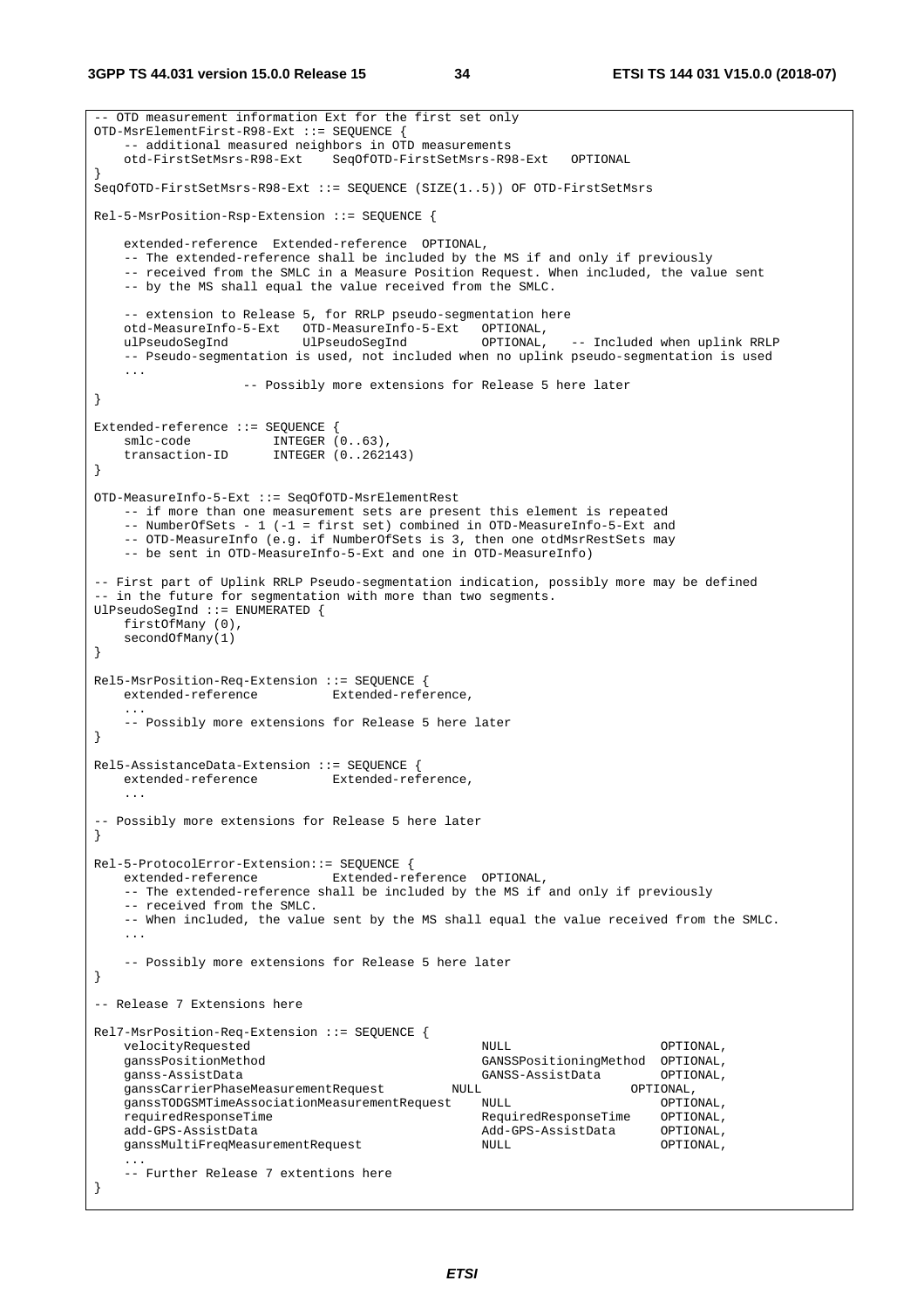-- additional satellite systems may be added in future versions of the protocol -- Bit 0 of GANSSPositioningMethod bit map shall not be the only one set to TRUE ('1') GANSSPositioningMethod ::= BIT STRING { gps (0), galileo (1), sbas (2), modernizedGPS (3), qzss  $(4)$ ,<br>glonass  $(5)$ , glonass<br>bds  $(6)$  (SIZE  $(2..16)$ ) GANSS-AssistData ::= SEQUENCE { ganss-controlHeader GANSS-ControlHeader } GANSS-ControlHeader ::= SEQUENCE { ganssCommonAssistData GANSSCommonAssistData OPTIONAL, ganssGenericAssistDataList SeqOfGANSSGenericAssistDataElement OPTIONAL } -- GANSS Common Assistance Data Elements GANSSCommonAssistData ::= SEQUENCE { ganssReferenceTime GANSSReferenceTime OPTIONAL, ganssRefLocation GANSSRefLocation OPTIONAL, ganssIonosphericModel GANSSIonosphericModel OPTIONAL,  $\mathbf{r}$  ,  $\mathbf{r}$  ,  $\mathbf{r}$  ,  $\mathbf{r}$  ganssAddIonosphericModel GANSSAddIonosphericModel OPTIONAL, ganssEarthOrientParam GANSSEarthOrientParam OPTIONAL, -- If GANSSReferenceTime is included, GANSSReferenceTime-R10-Ext shall also be included. ganssReferenceTime-R10-Ext GANSSReferenceTime-R10-Ext OPTIONAL } -- List of GANSS Generic Assistance Data Elements, up to 8 GANSS SeqOfGANSSGenericAssistDataElement ::= SEQUENCE (SIZE (1..8)) OF GANSSGenericAssistDataElement -- GANSS Generic Assistance Data Elements GANSSGenericAssistDataElement ::= SEQUENCE {<br>ganssID<br>INTEGER  $(0..7)$ ganssID **INTEGER** (0..7) OPTIONAL, -- Coding according to Annex ganssTimeModel SeqOfGANSSTimeModel OPTIONAL, ganssDiffCorrections GANSSDiffCorrections OPTIONAL, ganssNavigationModel GANSSNavModel OPTIONAL, ganssRealTimeIntegrity GANSSRealTimeIntegrity OPTIONAL, ganssDataBitAssist GANSSDataBitAssist OPTIONAL, ganssRefMeasurementAssist GANSSRefMeasurementAssist OPTIONAL, ganssAlmanacModel GANSSAlmanacModel OPTIONAL, ganssUTCModel GANSSUTCModel OPTIONAL, ganssEphemerisExtension<br>ganssEphemerisExtCheck GANSSEphemerisExtensionCheck OPTIONAL, ... , sbasID **INTEGER** (0..7) OPTIONAL, -- Coding according to Annex ganssAddUTCModel GANSSAddUTCModel OPTIONAL, ganssAuxiliaryInfo GANSSAuxiliaryInformation OPTIONAL, ganssDiffCorrectionsValidityPeriod GANSSDiffCorrectionsValidityPeriod OPTIONAL, -- If SeqOfGANSSTimeModel is included, SeqOfGANSSTimeModel-R10-Ext shall also be included. ganssTimeModel-R10-Ext SeqOfGANSSTimeModel-R10-Ext OPTIONAL, -- If GANSSRefMeasurementAssist is included, GANSSRefMeasurementAssist-R10-Ext shall also be -- included. ganssRefMeasurementAssist-R10-Ext GANSSRefMeasurementAssist-R10-Ext OPTIONAL, -- If GANSSAlmanacModel is included, GANSSAlmanacModel-R10-Ext shall also be included. ganssAlmanacModel-R10-Ext GANSSAlmanacModel-R10-Ext OPTIONAL, ganssAlmanacModel-R12-Ext GANSSAlmanacModel-R12-Ext OPTIONAL, ganssRefMeasurementAssist-R12-Ext GANSSRefMeasurementAssist-R12-Ext OPTIONAL, --The field may be present if the ganssID indicates BDS, otherwise it is not present. bdsDifferentialCorrections-r12 BDS-DiffCorrections-r12 OPTIONAL, --The field may be present if the ganssID indicates BDS, otherwise it is not present. bdsGridModel-r12 BDS-GridModelParameter-r12 OPTIONAL } -- GANSS COMMON ASSISTANCE DATA ELEMENTS -- GANSS Reference Time IE GANSSReferenceTime ::= SEQUENCE { ganssRefTimeInfo GANSSRefTimeInfo, ganssTOD-GSMTimeAssociation GANSSTOD-GSMTimeAssociation OPTIONAL }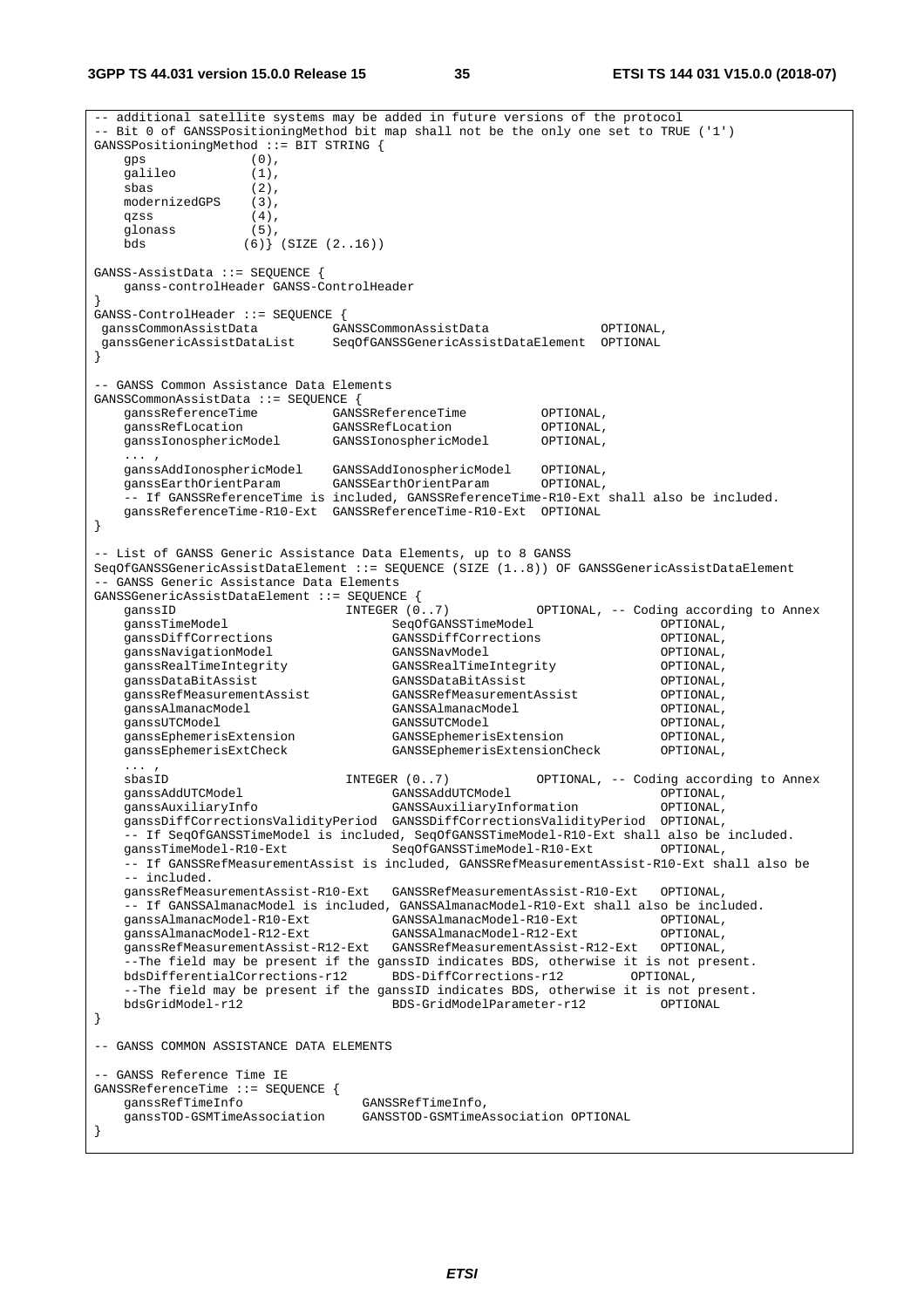**3GPP TS 44.031 version 15.0.0 Release 15 36 ETSI TS 144 031 V15.0.0 (2018-07)**

```
-- GANSS Reference Time includes GANSS TOD, GANSS Day, uncertainty 
GANSSRefTimeInfo ::= SEQUENCE { 
    -- ganssDay shall be present in this version of the protocol 
 ganssDay INTEGER(0 .. 8191) OPTIONAL, 
 ganssTOD GANSSTOD, 
 ganssTODUncertainty GANSSTODUncertainty OPTIONAL, 
ganssTimeID INTEGER (0 .. 7) OPTIONAL
} 
-- GANSS TOD integer seconds 
GANSSTOD ::= INTEGER (0 .. 86399) 
-- GANSS TOD uncertainty 
GANSSTODUncertainty := INTEGER (0 .. 127) -- Coding according to Annex
-- GANSS Reference Time Rel-10 Extension: 
GANSSReferenceTime-R10-Ext ::= SEQUENCE { 
   ganssDayCycleNumber INTEGER(0..7) -- coding according to annex
} 
-- GANSS TOD-GSM Time association 
GANSSTOD-GSMTimeAssociation ::= SEQUENCE { 
  bcchCarrier BCCHCarrier, -- BCCH carrier<br>bsic BSIC, -- BSIC
bsic BSIC, - BSIC
 frameNumber FrameNumber, 
 timeSlot TimeSlot, 
 bitNumber BitNumber, 
 frameDrift FrameDrift OPTIONAL 
} 
-- Frame drift 
FrameDrift ::= INTEGER(-64 .. 63)
-- GANSS Reference Location IE 
GANSSRefLocation ::= SEQUENCE { 
    threeDLocation Ext-GeographicalInformation 
}
```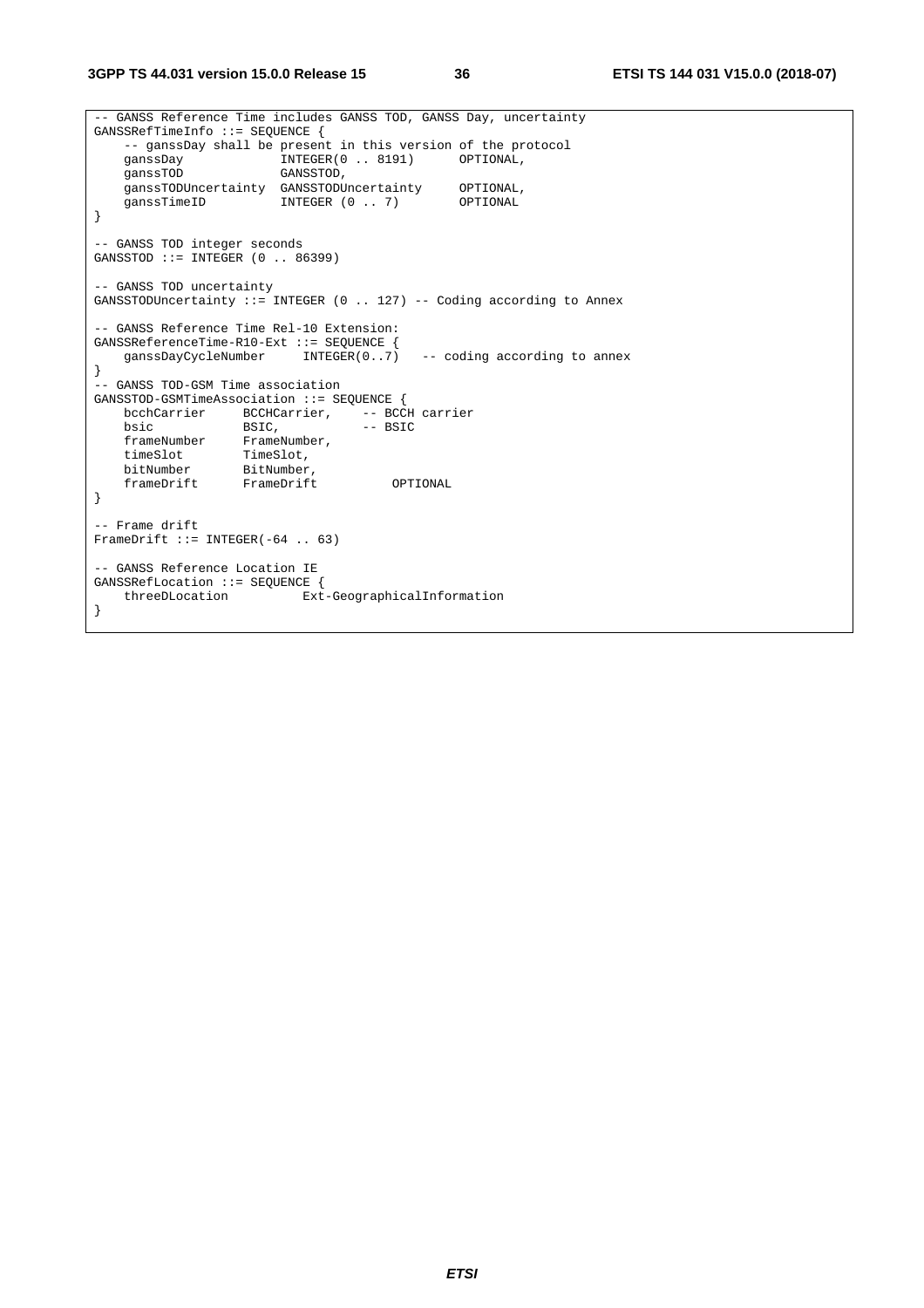```
-- GANSS Ionospheric Model IE 
-- GANSS Ionospheric Model consists of NeQuick model parameters and storm flags 
GANSSIonosphericModel ::= SEQUENCE { 
    ganssIonoModel GANSSIonosphereModel, 
    ganssIonoStormFlags GANSSIonoStormFlags OPTIONAL, 
    ... 
} 
-- GANSS ionosphere model. Coding according to Annex 
GANSSIonosphereModel ::= SEQUENCE { 
   ai0 INTEGER (0 .. 2047), 
 ai1 INTEGER (-1024 .. 1023), 
 ai2 INTEGER (-8192 .. 8191) 
} 
-- GANSS ionosphere storm flags 
GANSSIonoStormFlags ::= SEQUENCE { 
 ionoStormFlag1 INTEGER (0 .. 1), 
 ionoStormFlag2 INTEGER (0 .. 1), 
 ionoStormFlag3 INTEGER (0 .. 1), 
 ionoStormFlag4 INTEGER (0 .. 1), 
 ionoStormFlag5 INTEGER (0 .. 1) 
} 
-- GANSS Additional Ionospheric Model IE 
-- GANSS Additional Ionospheric Model consists of Klobuchar model parameters 
GANSSAddIonosphericModel ::= SEQUENCE { 
 dataID BIT STRING (SIZE (2)), -- Coding according to Annex 
 ionoModel IonosphericModel 
} 
-- GANSS Earth Orientation Paramaters IE 
GANSSEarthOrientParam ::= SEQUENCE { 
 teop INTEGER (0..65535), 
 pmX INTEGER (-1048576..1048575), 
    pmXdot INTEGER (-16384..16383), 
 pmY INTEGER (-1048576..1048575), 
 pmYdot INTEGER (-16384..16383), 
 deltaUT1 INTEGER (-1073741824..1073741823), 
 deltaUT1dot INTEGER (-262144..262143) 
} 
-- GANSS GENERIC ASSISTANCE DATA ELEMENTS 
 -- GANSS Time Model IE consists of time offset and first and second order parameters to relate GNSS 
-- specific system time to selected time reference 
SeqOfGANSSTimeModel ::= SEQUENCE (SIZE(1..7)) OF GANSSTimeModelElement 
GANSSTimeModelElement ::= SEQUENCE { 
  ganssTimeModelRefTime INTEGER(0 .. 65535),
    tA0 TA0, 
    tA1 TA1 OPTIONAL, 
    tA2 TA2 OPTIONAL, 
   gnssTOID                            INTEGER (0 .. 7),      -- coding according to annex weekNumber               INTEGER (0 .. 8191)     OPTIONAL
                             INTEGER (0 .. 8191)
} 
 -- GANSS time model parameter A0 
TA0 ::= INTEGER (-2147483648 .. 2147483647) 
-- GANSS time model parameter A1 
TA1 ::= INTEGER (-8388608 .. 8388607) 
-- GANSS time model parameter A2 
TA2 ::= INTEGER (-64 \ldots 63)-- GANSS Time Model Rel-10 Extension: 
SeqOfGANSSTimeModel-R10-Ext ::= SEQUENCE (SIZE(1..7)) OF GANSSTimeModelElement-R10-Ext 
GANSSTimeModelElement-R10-Ext ::= SEQUENCE { 
 gnssTOID INTEGER (0 .. 7), -- coding according to annex 
deltaT INTEGER (-128..127)
}
```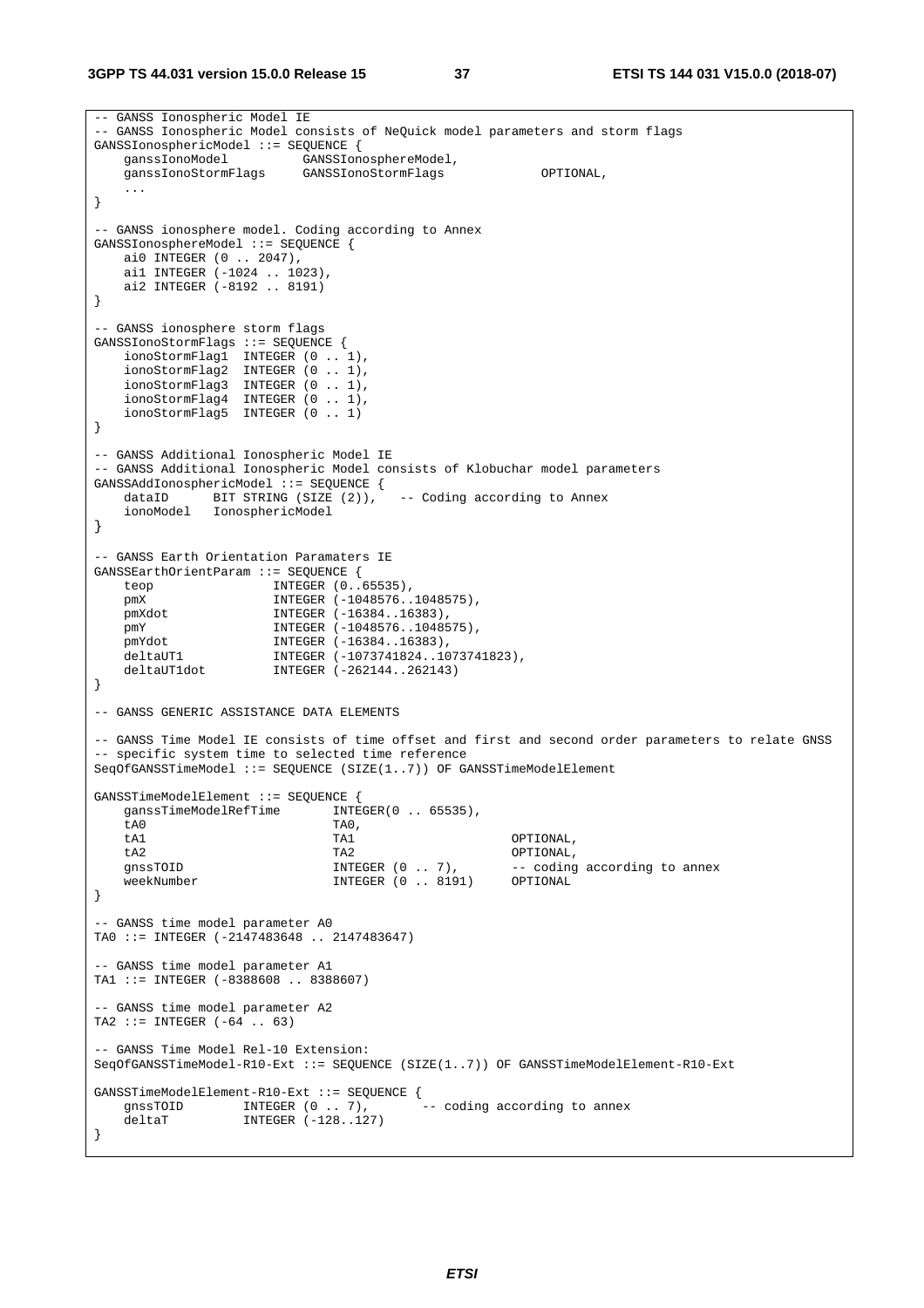```
-- DGANSS Corrections IE 
GANSSDiffCorrections ::= SEQUENCE { 
   dganssRefTime INTEGER (0.. 119), -- DGANSS reference time
      -- N_SGN_TYPE can be read from number of elements of sgnTypeList 
    sgnTypeList SeqOfSgnTypeElement 
} 
SeqOfSgnTypeElement ::= SEQUENCE (SIZE (1..3)) OF SgnTypeElement -- max three signals per GNSS 
-- DGANSS signal type element, once per GNSS signal type included in DGANSS 
SgnTypeElement ::= SEQUENCE { 
 ganssSignalID GANSSSignalID, -- signal type identity 
 ganssStatusHealth INTEGER (0 .. 7), 
    -- N_SAT can be read from number of elements of dganssSgnList
    dganssSgnList SeqOfDGANSSSgnElement 
} 
GANSSSignalID ::= INTEGER (0 .. 7) -- Coding according to Annex 
SeqOfDGANSSSgnElement ::= SEQUENCE (SIZE (1..16)) OF DGANSSSgnElement 
-- number of correction for signals 
DGANSSSgnElement ::= SEQUENCE { 
   svID SVID, -- Satellite identity
--- Sequence number for GANSS Navigation Model that matches the DGANSS correction set 
   iod INTEGER (0 .. 1023), 
    -- User Differential Range Error 
   udre INTEGER (0..3),
    -- Pseudo Range Correction, range is 
   - - 655,04 - 655,04, pseudoRangeCor INTEGER (-2047..2047), 
     -- Pseudo Range Rate Correction, range is 
   -- -4,064 - +4,064, rangeRateCor INTEGER (-127..127) 
} 
SVID ::= INTEGER (0 \ldots 63) -- Coding according to Annex
-- GANSS Navigation Model IE 
GANSSNavModel ::= SEQUENCE { 
   nonBroadcastIndFlag INTEGER (0 .. 1),<br>qanssSatelliteList SeqOfGANSSSatelli
                          SeqOfGANSSSatelliteElement
} 
SeqOfGANSSSatelliteElement ::= SEQUENCE (SIZE(1..32)) OF GANSSSatelliteElement 
GANSSSatelliteElement ::= SEQUENCE { 
svID SVID,<br>svHealth BIT S'
                   BIT STRING (SIZE(5)), -- Coding according to Annex<br>INTEGER (0 .. 1023), -- Coding according to Annex
 iod INTEGER (0 .. 1023), -- Coding according to Annex 
 ganssClockModel GANSSClockModel, 
 ganssOrbitModel GANSSOrbitModel, 
 ...,<br>svHealthMSB
                BIT STRING (SIZE(1)) OPTIONAL, -- Coding according to Annex
iodMSB           INTEGER (0 . . 1)       OPTIONAL, -- Coding according to Annex
 svHealthExt BIT STRING (SIZE(4)) OPTIONAL -- Coding according to Annex 
} 
-- GANSS orbit model for the GNSS satellite according to the choice 
GANSSOrbitModel ::= CHOICE { 
   keplerianSet NavModel-KeplerianSet, -- Model-1
\mathbf{r} , \mathbf{r} , \mathbf{r} , \mathbf{r} navKeplerianSet NavModel-NAVKeplerianSet, -- Model-2 
 cnavKeplerianSet NavModel-CNAVKeplerianSet, -- Model-3 
glonassECEF NavModel-GLONASSecef, -- Model-4
sbasECEF MavModel-SBASecef, -- Model-5
    bdsKeplerianSet-r12 NavModel-BDSKeplerianSet-r12 -- Model-6 
}
```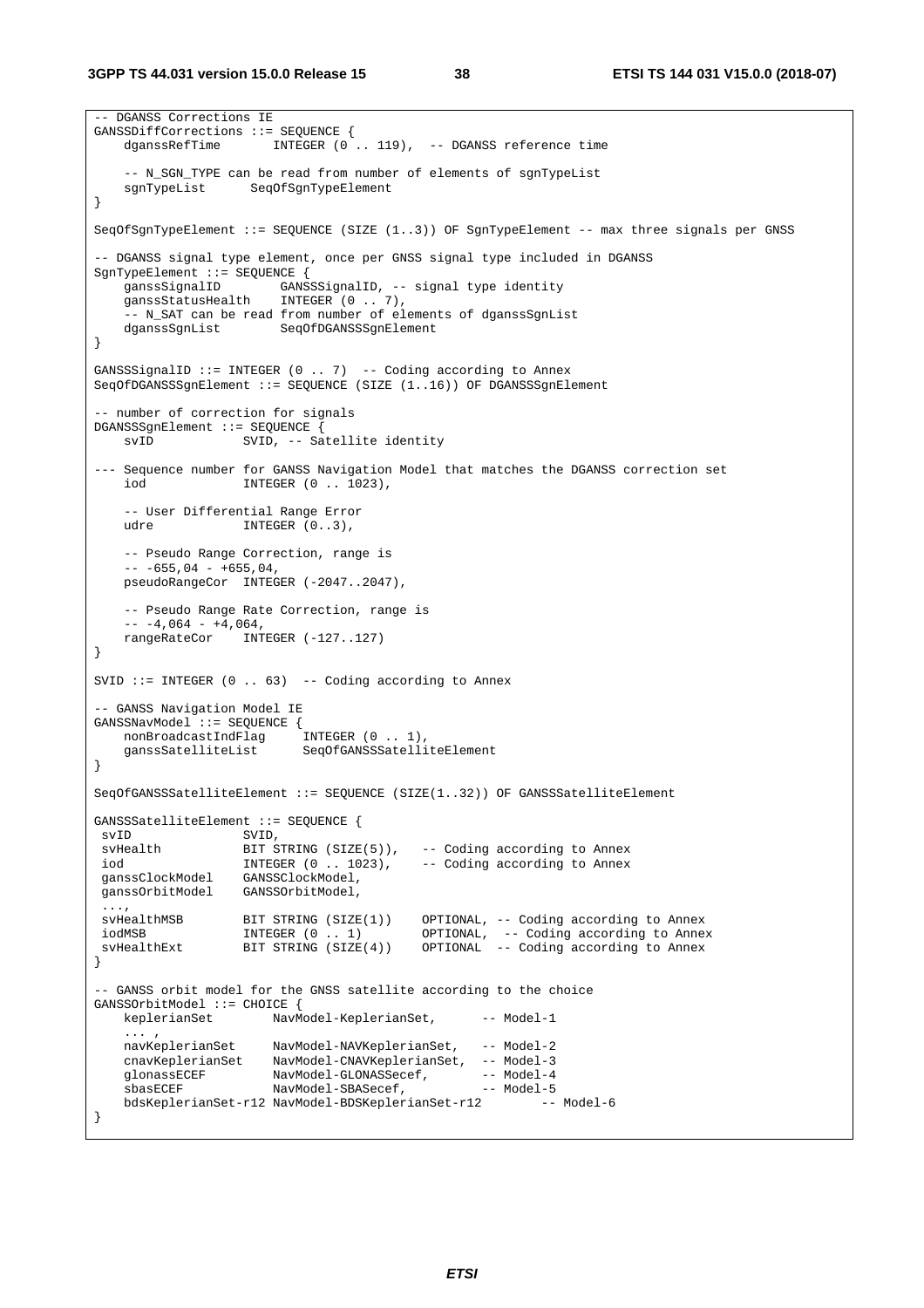|                   | -- Navigation model in Keplerian parameters |  |  |  |
|-------------------|---------------------------------------------|--|--|--|
|                   | NavModel-KeplerianSet ::= SEQUENCE {        |  |  |  |
| keplerToe         | INTEGER (0  16383),                         |  |  |  |
| keplerW           | INTEGER (-21474836482147483647),            |  |  |  |
| keplerDeltaN      | INTEGER (-3276832767),                      |  |  |  |
| keplerM0          | INTEGER (-21474836482147483647),            |  |  |  |
| keplerOmegaDot    | INTEGER (-83886088388607),                  |  |  |  |
| keplerE           | INTEGER (04294967295),                      |  |  |  |
| keplerIDot        | INTEGER (-81928191),                        |  |  |  |
|                   | keplerAPowerHalf INTEGER (0 4294967295),    |  |  |  |
| keplerI0          | INTEGER (-21474836482147483647),            |  |  |  |
| keplerOmega0      | INTEGER (-21474836482147483647),            |  |  |  |
| keplerCrs         | INTEGER (-3276832767),                      |  |  |  |
| keplerCis         | INTEGER (-3276832767),                      |  |  |  |
| keplerCus         | INTEGER (-3276832767),                      |  |  |  |
| keplerCrc         | INTEGER (-3276832767),                      |  |  |  |
| keplerCic         | INTEGER (-3276832767),                      |  |  |  |
| keplerCuc         | INTEGER (-3276832767)                       |  |  |  |
| }                 |                                             |  |  |  |
|                   |                                             |  |  |  |
|                   | NavModel-NAVKeplerianSet ::= SEQUENCE {     |  |  |  |
| navURA            | INTEGER $(015)$ ,                           |  |  |  |
| navFitFlag        | INTEGER $(01)$ ,                            |  |  |  |
| navToe            | INTEGER (037799),                           |  |  |  |
| nav0mega          | INTEGER (-21474836482147483647),            |  |  |  |
| navDeltaN         | INTEGER (-3276832767),                      |  |  |  |
| navM0             | INTEGER (-21474836482147483647),            |  |  |  |
| navOmegaADot      | INTEGER (-83886088388607),                  |  |  |  |
| navE              | INTEGER (04294967295),                      |  |  |  |
| navIDot           | INTEGER (-81928191),                        |  |  |  |
|                   | INTEGER (04294967295),                      |  |  |  |
| navAPowerHalf     |                                             |  |  |  |
| navI0             | INTEGER (-21474836482147483647),            |  |  |  |
| nav0megaA0        | INTEGER (-21474836482147483647),            |  |  |  |
| navCrs            | INTEGER (-3276832767),                      |  |  |  |
| navCis            | INTEGER (-3276832767),                      |  |  |  |
| navCus            | INTEGER (-3276832767),                      |  |  |  |
| navCrc            | INTEGER (-3276832767),                      |  |  |  |
| navCic            | INTEGER (-3276832767),                      |  |  |  |
| navCuc            | INTEGER (-3276832767)                       |  |  |  |
| }                 |                                             |  |  |  |
|                   |                                             |  |  |  |
|                   | NavModel-CNAVKeplerianSet ::= SEQUENCE {    |  |  |  |
| cnavTop           | INTEGER $(02015)$ ,                         |  |  |  |
| cnavURAindex      | INTEGER $(-1615)$ ,                         |  |  |  |
| cnavDeltaA        | INTEGER (-3355443233554431),                |  |  |  |
| cnavAdot          | INTEGER (-1677721616777215),                |  |  |  |
| cnavDeltaNo       | INTEGER (-6553665535),                      |  |  |  |
| cnavDeltaNoDot    | INTEGER (-41943044194303),                  |  |  |  |
| cnavMo            | INTEGER (-42949672964294967295),            |  |  |  |
| cnavE             | INTEGER (08589934591),                      |  |  |  |
| cnavOmega         | INTEGER (-42949672964294967295),            |  |  |  |
| cnavOMEGA0        | INTEGER (-42949672964294967295),            |  |  |  |
| cnavDeltaOmegaDot | INTEGER (-6553665535),                      |  |  |  |
| cnavIo            | INTEGER (-42949672964294967295),            |  |  |  |
| cnavIoDot         | INTEGER (-1638416383),                      |  |  |  |
| cnavCis           | INTEGER (-3276832767),                      |  |  |  |
| cnavCic           | INTEGER (-3276832767),                      |  |  |  |
| cnavCrs           | INTEGER (-83886088388607),                  |  |  |  |
| cnavCrc           | INTEGER (-83886088388607),                  |  |  |  |
| cnavCus           | INTEGER (-10485761048575),                  |  |  |  |
| cnavCuc           | INTEGER (-10485761048575)                   |  |  |  |
|                   |                                             |  |  |  |

}

*ETSI*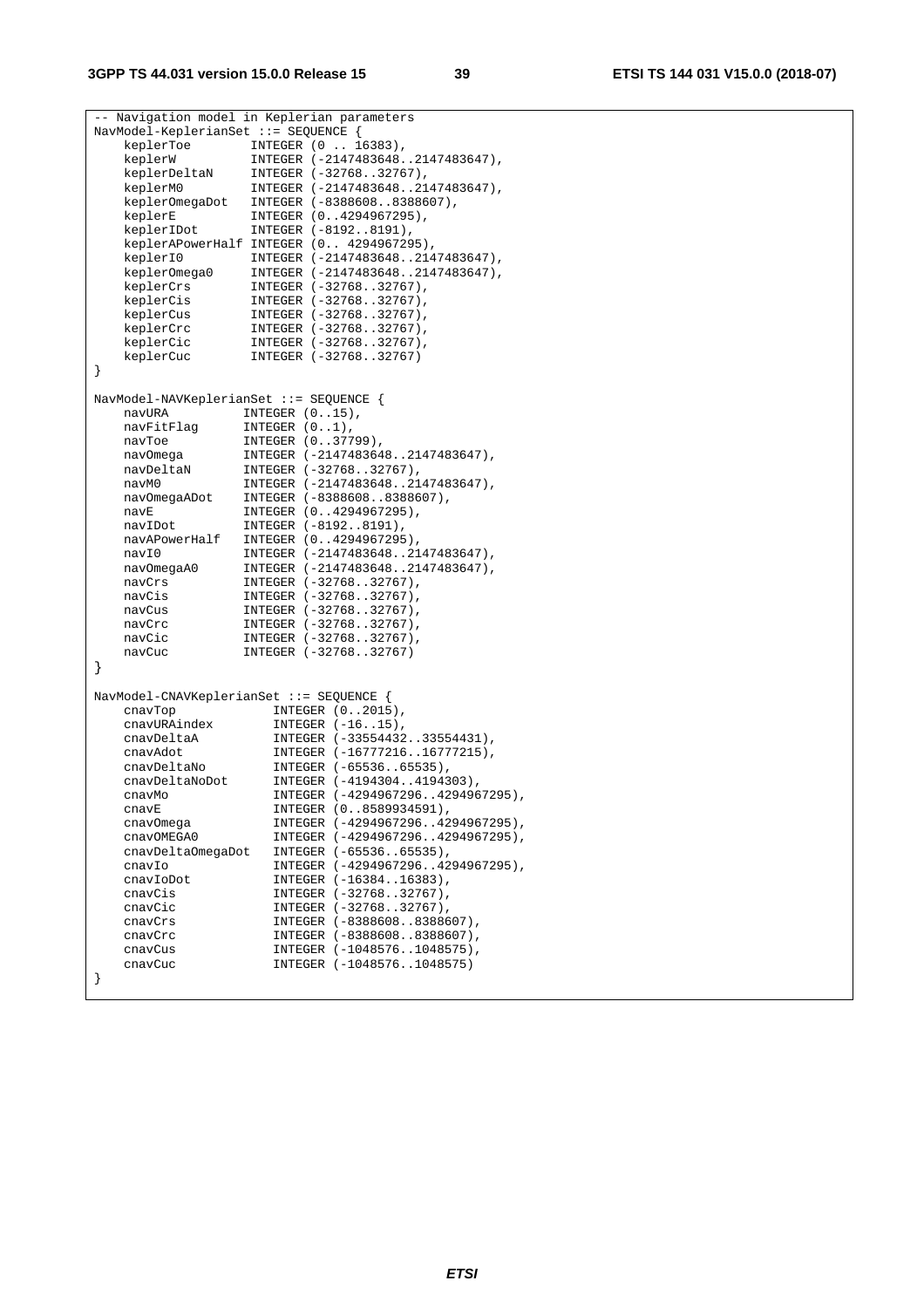NavModel-GLONASSecef ::= SEQUENCE { gloEn INTEGER (0..31), gloP1 BIT STRING (SIZE(2)), gloP2 BOOLEAN, gloM INTEGER  $(0..3)$ , gloX INTEGER (-67108864..67108863), gloXdot INTEGER (-8388608..8388607), gloXdotdot INTEGER (-16..15), gloY INTEGER (-67108864..67108863), gloYdot INTEGER (-8388608..8388607), gloYdotdot INTEGER (-16..15), gloZ INTEGER (-67108864..67108863), gloZdot INTEGER (-8388608..8388607), gloZdot INTEGER (-8388608<br>gloZdotdot INTEGER (-16..15) } NavModel-SBASecef ::= SEQUENCE { sbasTo INTEGER (0..5399) OPTIONAL, sbasAccuracy BIT STRING (SIZE(4)), sbasXg INTEGER (-536870912..536870911), sbasYg INTEGER (-536870912..536870911), sbasZg INTEGER (-16777216..16777215), sbasXgDot INTEGER (-65536..65535), sbasYgDot INTEGER (-65536..65535), sbasZgDot INTEGER (-131072..131071), sbasXgDotDot INTEGER (-512..511), sbagYgDotDot INTEGER (-512..511), sbasZgDotDot INTEGER (-512..511) } NavModel-BDSKeplerianSet-r12 ::= SEQUENCE { bdsAODE-r12 INTEGER (0..31), bdsURAI-r12 INTEGER (0..15), bdsToe-r12 INTEGER (0..131071), bdsAPowerHalf-r12 INTEGER (0..4294967295), bdsE-r12 INTEGER (0..4294967295), bdsW-r12 INTEGER (-2147483648..2147483647), bdsDeltaN-r12 INTEGER (-32768..32767), bdsM0-r12 INTEGER (-2147483648..2147483647), bdsOmega0-r12 INTEGER (-2147483648..2147483647), bdsOmegaDot-r12 INTEGER (-8388608..8388607), bdsI0-r12 INTEGER (-2147483648..2147483647), bdsIDot-r12 INTEGER (-8192..8191), bdsCuc-r12 INTEGER (-131072..131071), bdsCus-r12 INTEGER (-131072..131071), bdsCrc-r12 INTEGER (-131072..131071), bdsCrs-r12 INTEGER (-131072..131071), bdsCic-r12 INTEGER (-131072..131071), bdsCis-r12 INTEGER (-131072..131071) } -- GANSS clock model for the GNSS satellite according to the choice GANSSClockModel ::= CHOICE { standardClockModelList SeqOfStandardClockModelElement, -- Model-1 ... , navClockModel NAVclockModel, -- Model-2 cnavClockModel CNAVclockModel, -- Model-3 glonassClockModel GLONASSclockModel, -- Model-4 sbasClockModel SBASclockModel , -- Model-5 bdsClockModel-r12 BDSClockModel-r12 -- Model-6 } SeqOfStandardClockModelElement ::= SEQUENCE (SIZE(1..2)) OF StandardClockModelElement StandardClockModelElement ::= SEQUENCE { stanClockToc INTEGER (0 .. 16383), stanClockAF2 INTEGER (-32 .. 31), stanClockAF1 INTEGER (-1048576 .. 1048575), stanClockAF0 INTEGER (-1073741824 .. 1073741823), stanClockTgd INTEGER (-512 ... 511)<br>stanClockTgd INTEGER (-512 ... 511) OPTIONAL,<br>stanModelID INTEGER (0 ... 1) OPTIONAL.  $stanModelID$  INTEGER  $(0..1)$  ... }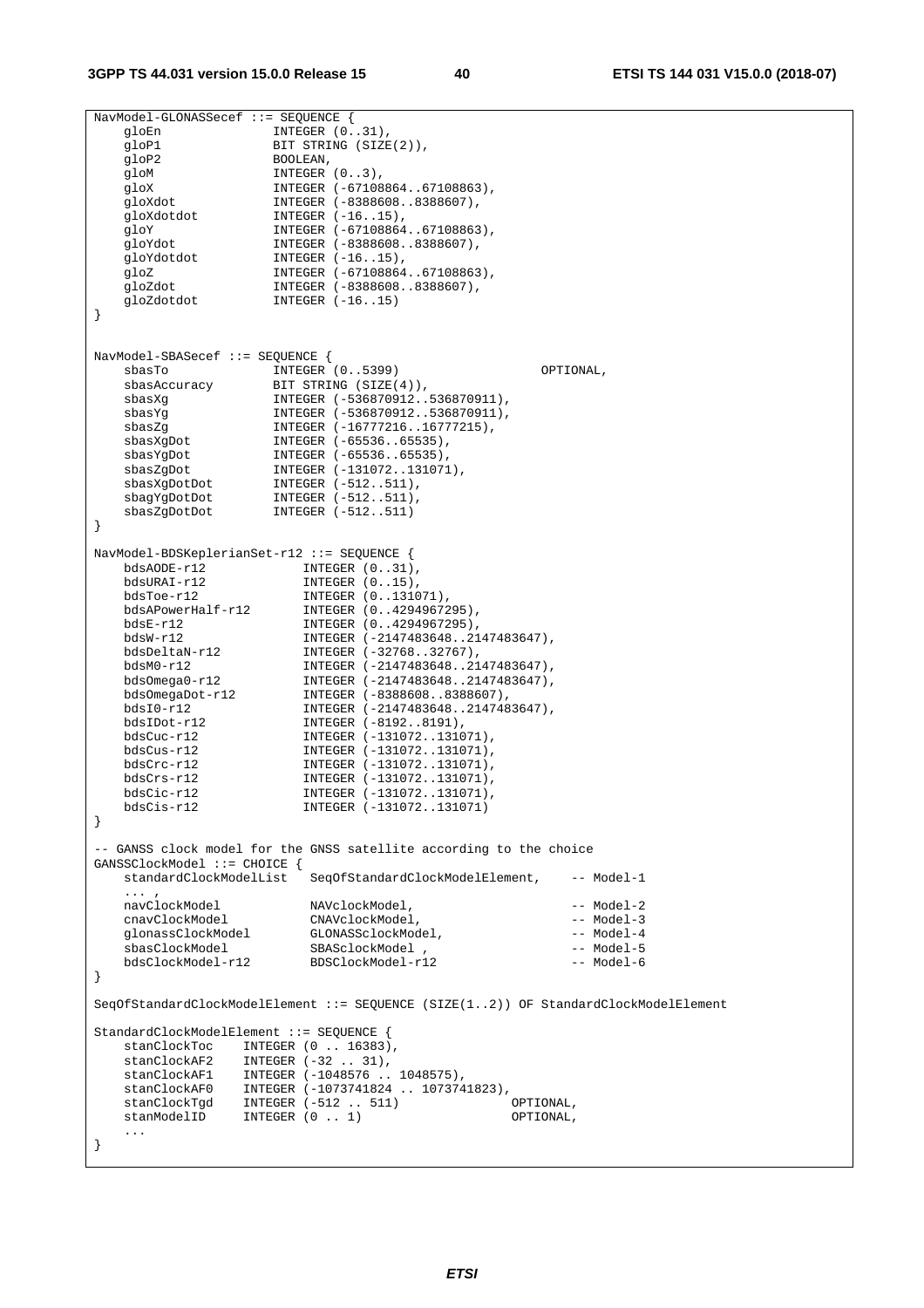```
NAVclockModel ::= SEQUENCE { 
 navToc INTEGER (0.. 37799), 
 navaf2 INTEGER (-128..127), 
    navaf1 INTEGER (-32768..32767), 
   navaf0            INTEGER (-2097152..2097151),<br>navTgd           INTEGER (-128..127)
                ----<br>INTEGER (-128..127)
} 
CNAVclockModel ::= SEQUENCE { 
  cnavToc INTEGER (0..2015),<br>cnavTop INTEGER (0..2015),
 cnavTop INTEGER (0..2015), 
cnavURA0 INTEGER (-16..15),
 cnavURA1 INTEGER (0..7), 
 cnavURA2 INTEGER (0..7), 
 cnavAf2 INTEGER (-512..511), 
 cnavAf1 INTEGER (-524288..524287), 
 cnavAf0 INTEGER (-33554432..33554431), 
 cnavTgd INTEGER (-4096..4095), 
 cnavISCl1cp INTEGER (-4096..4095) OPTIONAL, 
 cnavISCl1cd INTEGER (-4096..4095) OPTIONAL, 
 cnavISCl1ca INTEGER (-4096..4095) OPTIONAL, 
 cnavISCl2c INTEGER (-4096..4095) OPTIONAL, 
 cnavISCl5i5 INTEGER (-4096..4095) OPTIONAL, 
 cnavISCl5q5 INTEGER (-4096..4095) OPTIONAL 
} 
GLONASSclockModel ::= SEQUENCE { 
 gloTau INTEGER (-2097152..2097151), 
 gloGamma INTEGER (-1024..1023), 
    gloDeltaTau INTEGER (-16..15) OPTIONAL 
} 
SBASclockModel ::= SEQUENCE { 
 sbasTo INTEGER (0..5399), 
 sbasAgfo INTEGER (-2048..2047), 
 sbasAgf1 INTEGER (-128..127) 
} 
BDSClockModel-r12 ::= SEQUENCE { 
 bdsAODC-r12 INTEGER (0..31), 
 bdsToc-r12 INTEGER (0..131071), 
 bdsA0-r12 INTEGER (-8388608..8388607), 
 bdsA1-r12 INTEGER (-2097152..2097151), 
 bdsA2-r12 INTEGER (-1024..1023), 
 bdsTgd1-r12 INTEGER (-512..511) 
} 
-- GANSS Real-Time Integrity IE 
GANSSRealTimeIntegrity ::= SEQUENCE { 
 -- list of satellites with bad signals 
 -- NBS can be read from number of elements in SeqOf-BadSignalSet 
    ganssBadSignalList SeqOfBadSignalElement 
} 
SeqOfBadSignalElement ::= SEQUENCE (SIZE(1..16)) OF BadSignalElement 
BadSignalElement ::= SEQUENCE { 
badSVID SVID, \overline{\phantom{0}} -- Coding according to Annex
 badSignalID GANSSSignals OPTIONAL -- Coding according to Annex 
} 
-- GANSS Data Bit Assistance IE 
GANSSDataBitAssist ::= SEQUENCE { 
   ganssTOD INTEGER (0 . 59),
   -- N_SAT can be read from number of elements in SeqOfGanssDataBitsElement<br>qanssDataBitsSatList SeqOfGanssDataBitsElement,
                         SeqOfGanssDataBitsElement,
    ... 
} 
SeqOfGanssDataBitsElement ::= SEQUENCE (SIZE(1 .. 32))OF GanssDataBitsElement 
GanssDataBitsElement ::= SEQUENCE { 
  svID SVID,
    -- N_SGN can be read from number of elements in Seq-OfGANSSDataBitsSgn 
    ganssDataBitsSgnList Seq-OfGANSSDataBitsSgn, 
    ... 
}
```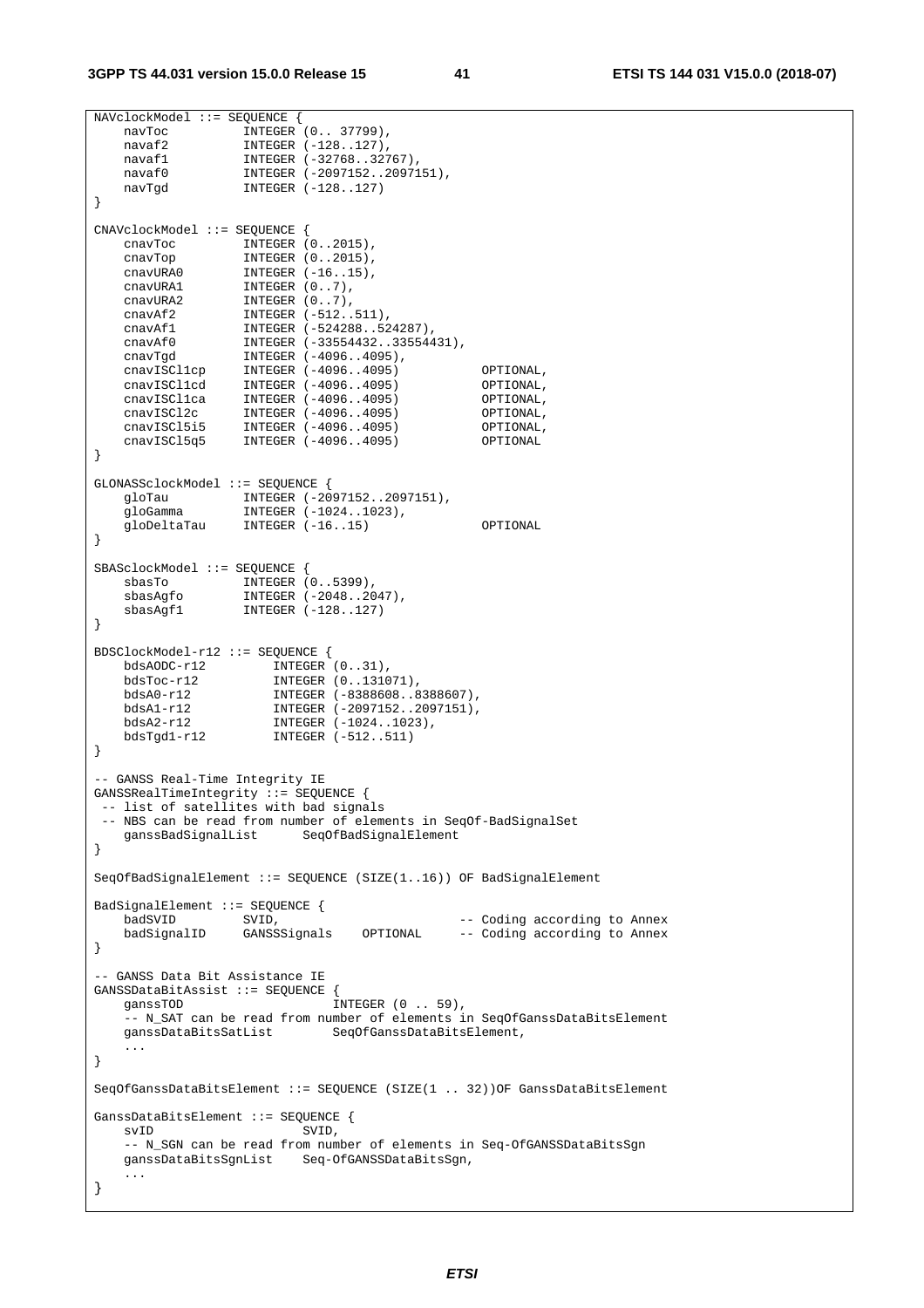**3GPP TS 44.031 version 15.0.0 Release 15 42 ETSI TS 144 031 V15.0.0 (2018-07)**

```
Seq-OfGANSSDataBitsSgn ::= SEQUENCE (SIZE(1..8)) OF GANSSDataBitsSgnElement 
GANSSDataBitsSgnElement ::= SEQUENCE { 
    ganssSignalType GANSSSignalID, 
    -- N_BIT can be read from number of elements in SeqOf-DataBits 
    ganssDataBits SeqOf-GANSSDataBits, 
    ... 
} 
SeqOf-GANSSDataBits ::= SEQUENCE (SIZE(1 .. 1024)) OF GANSSDataBit 
GANSSDataBit ::= INTEGER(0 .. 1) 
-- GANSS Reference Measurement Assistance IE 
-- Code and Doppler assistance from the network. 
GANSSRefMeasurementAssist ::= SEQUENCE { 
    ganssSignalID GANSSSignalID, -- Coding according to Annex 
    ganssRefMeasAssistList SeqOfGANSSRefMeasurementElement 
} 
SeqOfGANSSRefMeasurementElement ::= SEQUENCE (SIZE(1 .. 16)) OF GANSSRefMeasurementElement 
GANSSRefMeasurementElement ::= SEQUENCE { 
   svID SVID,
    -- Doppler 0th order term, 
   -- -1024 m/s to 1023,5 m/s with 0,5 m/s resolution)
doppler0 INTEGER (-2048 . 2047), The setting to Annex
 additionalDoppler AdditionalDopplerFields OPTIONAL, 
 codePhase INTEGER (0 .. 1022), -- Code Phase in ms 
intCodePhase INTEGER (0 . 127), The Second School Code Phase in ms
 codePhaseSearchWindow INTEGER (0 .. 31), -- Code Phase Search Window, see Annex 
 additionalAngle AddionalAngleFields OPTIONAL, 
    ..., 
    codePhase1023 BOOLEAN OPTIONAL 
} 
AdditionalDopplerFields ::= SEQUENCE { 
   -- Doppler 1st order term, -0, 2 - +0, 1 m/s2
   -- ( = -42 + (0 \text{ to } 63) with 1/210 \text{ m/s2 resolution})<br>doppler1 INTEGER (0..63),
                 INTEGER (0..63),
    dopplerUncertainty INTEGER (0..4) 
} 
-- GANSS Reference Measurement Rel-10 Extension: 
-- GANSSRefMeasurementAssist-R10-Ext shall contain the same number of elements as the 
-- SeqOfGANSSRefMeasurementElement included in GANSSRefMeasurementAssist IE 
GANSSRefMeasurementAssist-R10-Ext ::= SEQUENCE (SIZE(1 .. 16)) OF
                                                     GANSSRefMeasurement-R10-Ext-Element 
GANSSRefMeasurement-R10-Ext-Element ::= SEQUENCE { 
  svID SVID,
   azimuthLSB INTEGER(0..15),
   elevationLSB INTEGER(0..15)
} 
-- GANSS Reference Measurement Rel-12 Extension: 
GANSSRefMeasurementAssist-R12-Ext ::= SEQUENCE { 
   ganssSignalID GANSSSignalID,
    confidence INTEGER (0..100) OPTIONAL, 
    ganssRefMeasAssistList SeqOfGANSSRefMeasurementElement-R12 OPTIONAL 
} 
SeqOfGANSSRefMeasurementElement-R12 ::= SEQUENCE (SIZE(1 .. 16)) OF
                                                     GANSSRefMeasurement-R12-Ext-Element 
GANSSRefMeasurement-R12-Ext-Element ::= SEQUENCE {<br>syID.
                           SVID,<br>ENUMERATED {
   dopplerUncertaintyExt ENUMERATED { d60,
d80 ,
d100 ,
dl20 ,
                                          noInformation, ...} 
}
```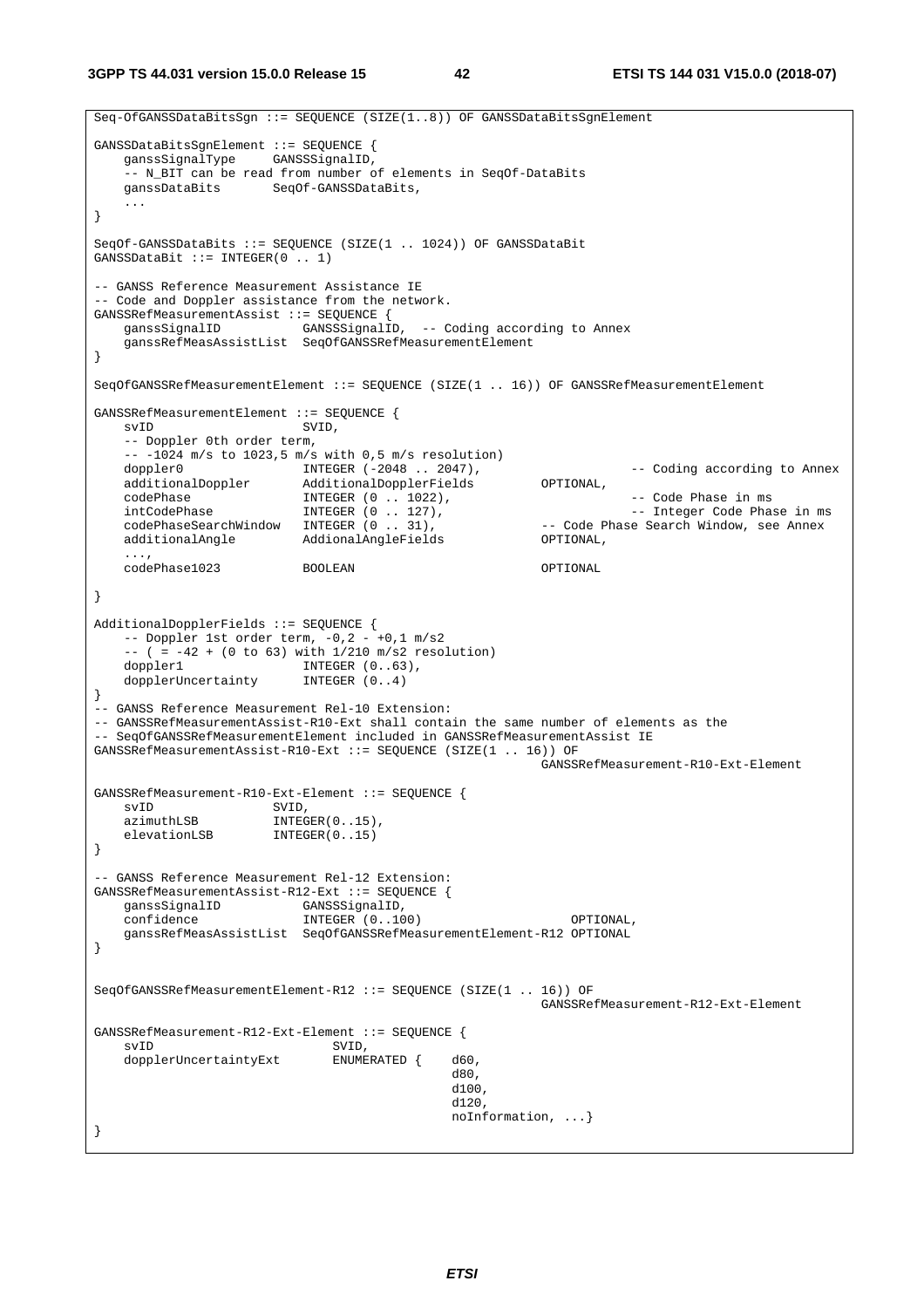-- GANSS Almanac Model IE GANSSAlmanacModel ::= SEQUENCE { weekNumber INTEGER (0.. 255), toa INTEGER (0 .. 255) OPTIONAL, ioda INTEGER (0 .. 3) OPTIONAL, ganssAlmanacList SeqOfGANSSAlmanacElement } SeqOfGANSSAlmanacElement ::= SEQUENCE (SIZE(1 .. 36)) OF GANSSAlmanacElement -- GANSS Almanac Model GANSSAlmanacElement ::= CHOICE { keplerianAlmanacSet Almanac-KeplerianSet, -- Model-1 ..., keplerianNAVAlmanac Almanac-NAVKeplerianSet, -- Model-2 keplerianReducedAlmanac Almanac-ReducedKeplerianSet, -- Model-3 keplerianMidiAlmanac Almanac-MidiAlmanacSet, -- Model-4 keplerianGLONASS Almanac-GlonassAlmanacSet, -- Model-5 ecefSBASAlmanac Almanac-ECEFsbasAlmanacSet, -- Model-6 keplerianBDSAlmanac-r12 Almanac-BDSAlmanacSet-r12 -- Model-7 } -- Almanac parameters according to Keplerian parameters Almanac-KeplerianSet ::= SEQUENCE { svID SVID, kepAlmanacE INTEGER (0.. 2047), kepAlmanacDeltaI INTEGER (-1024 .. 1023), kepAlmanacOmegaDot INTEGER (-1024 .. 1023), kepSVStatusINAV BIT STRING (SIZE (4)), kepSVStatusFNAV BIT STRING (SIZE (2)) OPTIONAL, kepAlmanacAPowerHalf INTEGER (-4096..4095), kepAlmanacOmega0 INTEGER (-32768 .. 32767), kepAlmanacW INTEGER (-32768 .. 32767), kepAlmanacM0 INTEGER (-32768 .. 32767), kepAlmanacAF0 INTEGER (-32768..32767), kepAlmanacAF1 INTEGER (-4096..4095) } Almanac-NAVKeplerianSet ::= SEQUENCE { svID SVID, navAlmE INTEGER (0..65535), navAlmDeltaI INTEGER (-32768..32767), navAlmOMEGADOT INTEGER (-32768..32767), navAlmSVHealth INTEGER (0..255), navAlmSqrtA INTEGER (0..16777215), navAlmOMEGAo INTEGER (-8388608..8388607), navAlmOmega INTEGER (-8388608..8388607), navAlmMo INTEGER (-8388608..8388607), navAlmaf0 INTEGER (-1024..1023), navAlmaf1 INTEGER (-1024..1023) } Almanac-ReducedKeplerianSet ::= SEQUENCE { svID SVID, redAlmDeltaA INTEGER (-128..127), redAlmOmega0 INTEGER (-64..63), redAlmPhi0 INTEGER (-64..63), redAlmL1Health BOOLEAN,  $\begin{tabular}{ll} \texttt{svID} & \texttt{svID} \\ \texttt{redAlmDelta} & \texttt{INTER ( -128 . 127 )}, \\ \texttt{redAlmDeltaA} & \texttt{INTER ( -64 . 63 )}, \\ \texttt{redAlmL1Health} & \texttt{BOOLEAN}, \\ \texttt{redAlmL2Health} & \texttt{BOOLEAN}, \\ \end{tabular}$  redAlmL5Health BOOLEAN }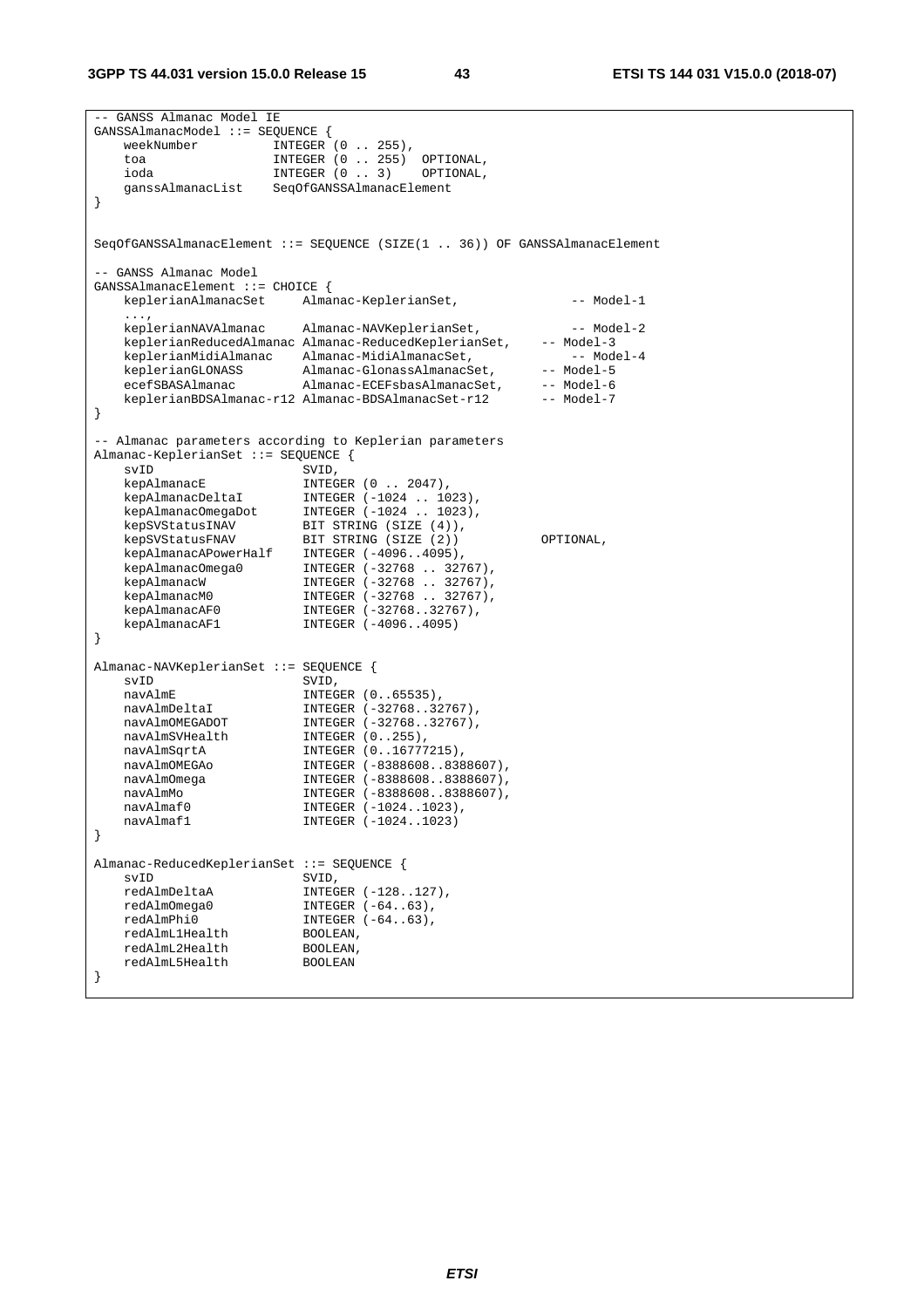```
Almanac-MidiAlmanacSet ::= SEQUENCE { 
svID SVID,
midiAlmE INTEGER (0..2047),
midiAlmDeltaI INTEGER (-1024..1023),
midiAlmOmegaDot INTEGER (-1024..1023),
midiAlmSqrtA INTEGER (0..131071),
 midiAlmOmega0 INTEGER (-32768..32767), 
 midiAlmOmega INTEGER (-32768..32767), 
 midiAlmMo INTEGER (-32768..32767), 
 midiAlmaf0 INTEGER (-1024..1023), 
midiAlmaf1 INTEGER (-512..511),
 midiAlmL1Health BOOLEAN, 
 midiAlmL2Health BOOLEAN, 
 midiAlmL5Health BOOLEAN 
} 
Almanac-GlonassAlmanacSet ::= SEQUENCE { 
  gloAlmNA INTEGER (1..1461),<br>gloAlmnA INTEGER (1..24),
gloAlmnA INTEGER (1..24),
gloAlmHA INTEGER (0..31),
 gloAlmLambdaA INTEGER (-1048576..1048575), 
 gloAlmtlambdaA INTEGER (0..2097151), 
 gloAlmDeltaIa INTEGER (-131072..131071), 
 gloAlmDeltaTA INTEGER (-2097152..2097151), 
 gloAlmDeltaTdotA INTEGER (-64..63), 
gloAlmEpsilonA INTEGER (0..32767),
gloAlmOmegaA INTEGER (-32768..32767),
gloAlmTauA INTEGER (-512..511),
gloAlmCA INTEGER (0..1),
 gloAlmMA BIT STRING (SIZE(2)) OPTIONAL 
} 
Almanac-ECEFsbasAlmanacSet ::= SEQUENCE { 
sbasAlmDataID INTEGER (0..3),
svID SVID,
sbasAlmHealth BIT STRING (SIZE(8)),
 sbasAlmXg INTEGER (-16384..16383), 
 sbasAlmYg INTEGER (-16384..16383), 
sbasAlmZg               INTEGER (-256..255),
sbasAlmXgdot MTEGER (-4..3),
sbasAlmYgDot INTEGER (-4..3),
sbasAlmZgDot INTEGER (-8..7),
sbasAlmTo INTEGER (0..2047)
} 
Almanac-BDSAlmanacSet-r12 ::= SEQUENCE { 
  svID SVID,
    --This field may be present if the toa is not the same for all SVs; otherwise it is not present 
and the toa is provided in GANSSAlmanacModel 
 bdsAlmToa-r12 INTEGER (0..255) OPTIONAL, 
 bdsAlmSqrtA-r12 INTEGER (0..16777215), 
 bdsAlmE-r12 INTEGER (0..131071), 
 bdsAlmW-r12 INTEGER (-8388608..8388607), 
 bdsAlmM0-r12 INTEGER (-8388608..8388607), 
 bdsAlmOmega0-r12 INTEGER (-8388608..8388607), 
 bdsAlmOmegaDot-r12 INTEGER (-65536..65535), 
 bdsAlmDeltaI-r12 INTEGER (-32768..32767), 
 bdsAlmA0-r12 INTEGER (-1024..1023), 
 bdsAlmA1-r12 INTEGER (-1024..1023), 
    --This field is mandatory present if SV-ID is between 0 and 29; otherwise it is not present. 
   bdsSvHealth-r12 BIT STRING (SIZE(9)) OPTIONAL 
} 
-- GANSS Almanac Model Rel-10 Extension 
GANSSAlmanacModel-R10-Ext ::= SEQUENCE { 
   completeAlmanacProvided BOOLEAN -- TRUE means that complete Almanac is provided 
} 
-- GANSS Almanac Model Rel-12 Extension 
GANSSAlmanacModel-R12-Ext ::= SEQUENCE { 
-- Either toa in GANSSAlmanacModel or toa-ext shall be present if GANSS-ID indicates Galileo 
                   INTEGER (256..1023) OPTIONAL,
-- Either ioda in GANSSAlmanacModel or ioda-ext shall be present if GANSS-ID indicates Galileo 
   ioda-ext INTEGER (4..15) OPTIONAL 
}
```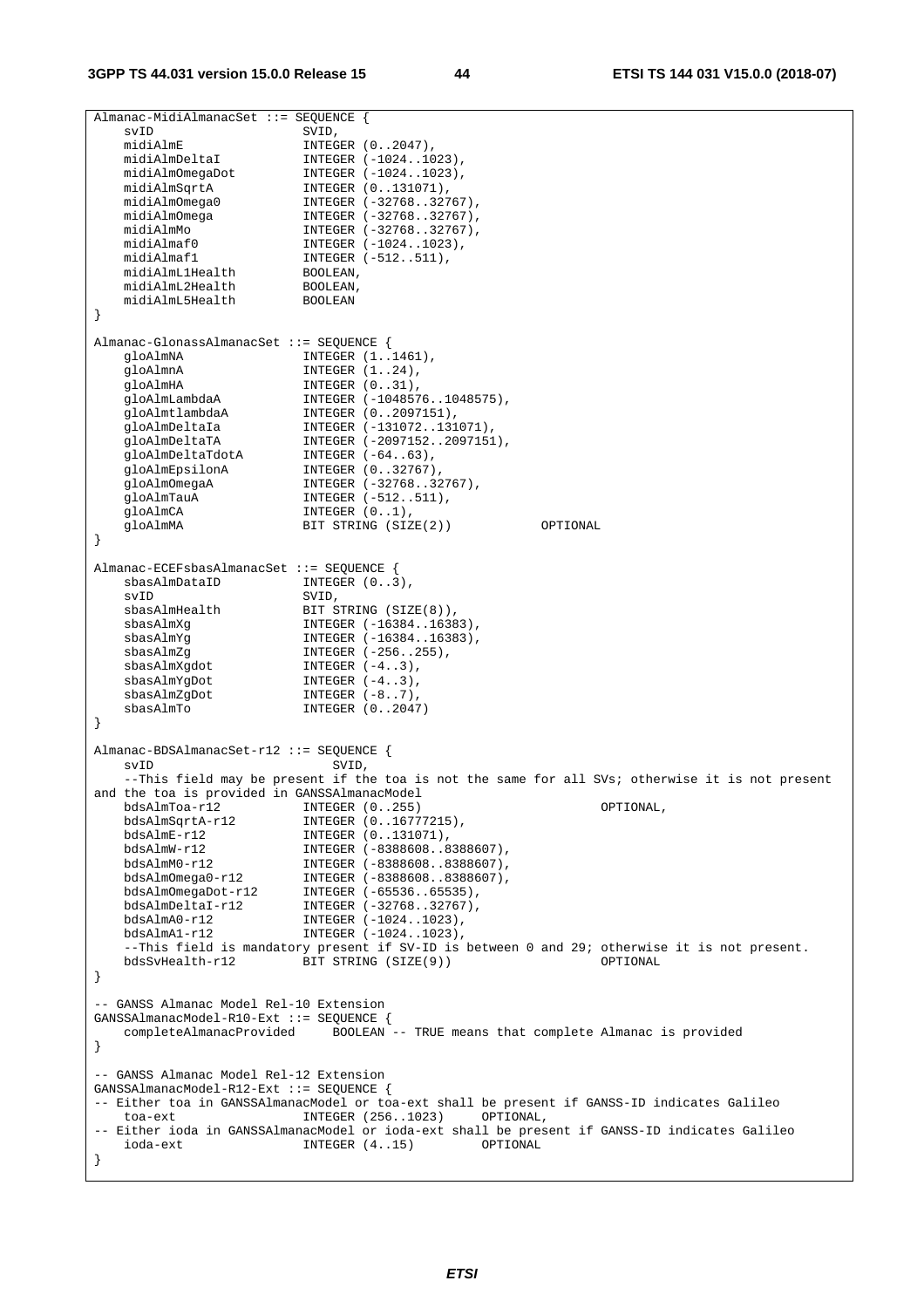```
-- GANSS Universal Time Coordinate Model (Model-1) 
GANSSUTCModel ::= SEQUENCE { 
   ganssUtcA1 INTEGER (-8388608..8388607),
    ganssUtcA0 INTEGER (-2147483648..2147483647), 
ganssUtcTot INTEGER (0..255),
ganssUtcWNt INTEGER (0..255),
 ganssUtcDeltaTls INTEGER (-128..127), 
 ganssUtcWNlsf INTEGER (0..255), 
   ganssUtcWNlsf INTEGER (0..255),<br>ganssUtcDN INTEGER (-128..127)
    ganssUtcDeltaTlsf INTEGER (-128..127) 
} 
--GANSS Ephemeris Extension 
GANSSEphemerisExtension ::= SEQUENCE { 
    ganssEphemerisHeader GANSSEphemerisExtensionHeader OPTIONAL, 
     ganssReferenceSet SeqOfGANSSRefOrbit OPTIONAL, 
    ganssephemerisDeltasMatrix GANSSEphemerisDeltaMatrix OPTIONAL, 
... 
} 
-- The ganssEphemerisHeader and the ganssReferenceSet are mandatory only once in the delivery of the 
-- GANSS Ephemeris Extension. The ganssReferenceSet shall include all healthy satellite vehicles 
-- at the time of message construction. 
GANSSEphemerisExtensionHeader ::= SEQUENCE { 
 timeAtEstimation GANSSEphemerisExtensionTime, 
validityPeriod INTEGER(1..8),
-- The validity period, represented in hours, is the validity period of each individual ephemeris 
-- delta payload 
    ephemerisExtensionDuration INTEGER(1..512), 
-- If the ephemerisExtensionDuration does not match the request duration made by the MS, the MS 
-- should regard the provided ephemerisExtensionDuration as the limit of the SMLC ephemeris 
-- extension capability at this time.
... 
} 
GANSSEphemerisExtensionTime ::= SEQUENCE { 
   ganssEphExtDay INTEGER(0..8191),
    ganssEphExtTOD GANSSTOD, 
... 
} 
-- Reference Nav Model for Ephepmeris Extension 
ReferenceNavModel ::= SEQUENCE { 
 keplerToe INTEGER (0..37799), 
 keplerW INTEGER (-2147483648..2147483647), 
 keplerDeltaN INTEGER (-32768..32767), 
 keplerM0 INTEGER (-2147483648..2147483647), 
 keplerOmegaDot INTEGER (-8388608..8388607), 
 keplerE INTEGER (0..4294967295), 
 keplerIDot INTEGER (-8192..8191), 
 keplerAPowerHalf INTEGER (0.. 4294967295), 
 keplerI0 INTEGER (-2147483648..2147483647), 
 keplerOmega0 INTEGER (-2147483648..2147483647), 
 keplerCrs INTEGER (-32768..32767), 
 keplerCis INTEGER (-32768..32767), 
 keplerCus INTEGER (-32768..32767), 
   keplerCrs<br>
keplerCrs INTEGER (-32768..32767),<br>
keplerCrc INTEGER (-32768..32767),<br>
keplerCrc INTEGER (-32768..32767),<br>
keplerCrc INTEGER (-32768..32767),<br>
keplerCrc INTEGER (-32768..32767),<br>
keplerCrc INTEGER (-32768..3276
 keplerCic INTEGER (-32768..32767), 
 keplerCuc INTEGER (-32768..32767) 
} 
SeqOfGANSSRefOrbit ::= SEQUENCE (SIZE(1..32)) OF GANSSReferenceOrbit 
--The number of reference orbits can be read from number of elements in this sequence 
GANSSReferenceOrbit ::= SEQUENCE {<br>svID SVID.
   svID SVID,<br>qanssOrbitModel Refer
                      .<br>ReferenceNavModel,
     ganssClockModel GANSSClockModel, 
... 
} 
GANSSEphemerisDeltaMatrix ::= SEQUENCE (SIZE(1 .. 128)) OF GANSSEphemerisDeltaEpoch
```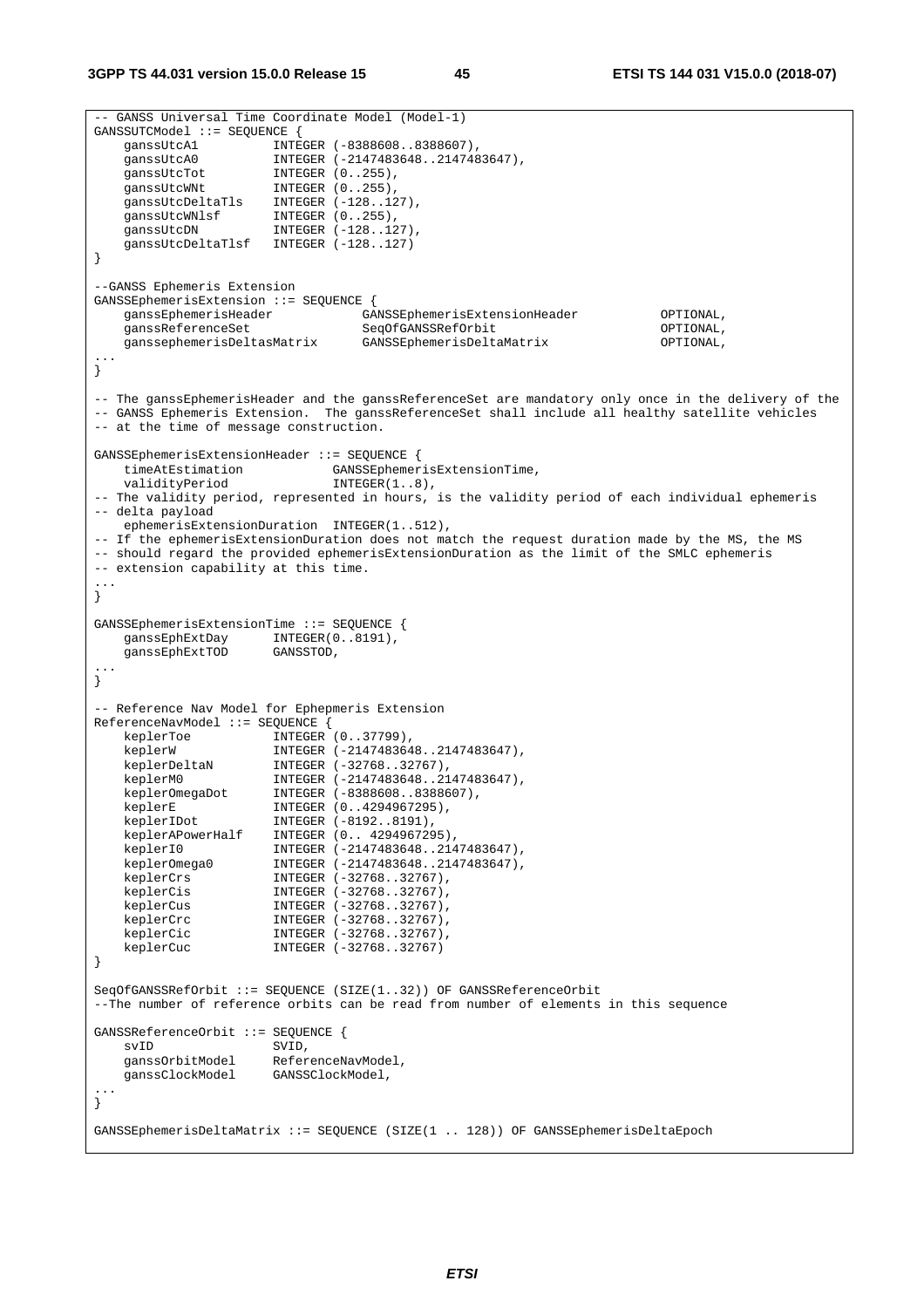**3GPP TS 44.031 version 15.0.0 Release 15 46 ETSI TS 144 031 V15.0.0 (2018-07)**

GANSSEphemerisDeltaEpoch ::= SEQUENCE { ganssDeltaEpochHeader GANSSDeltaEpochHeader OPTIONAL, ganssDeltaElementList GANSSDeltaElementList, ... } -- Each GANSSDeltaEpoch element contains a header and the delta values for a particular time window  $-$  for all PRN's. GANSSDeltaEpochHeader ::= SEQUENCE { validityPeriod INTEGER(1..8) OPTIONAL, ephemerisDeltaSizes GANSSEphemerisDeltaBitSizes OPTIONAL, ephemerisDeltaScales GANSSEphemerisDeltaScales OPTIONAL, ... } -- In each of the GANSSDeltaEpochs, if the optional element, validityPeriod is not included, the -- value in GANSSEphemerisExtensionHeader shall be used. If the optional elements -- ephemerisDeltaSizes or ephemerisDeltaScales are not included, then the default ephemeris delta -- sizes and scales shall be used. The default sizes and scales are found in the annex in the  $--$  table 55.11. GANSSDeltaElementList ::= SEQUENCE (SIZE(1 .. 32)) OF OCTET STRING(SIZE (1..49)) -- Each octet string element in GANSSDeltaElementList corresponds to one PRN within one epoch -- Table 55.11 of the annex shows the organization of the delta ephemeris octet string. -- Decoding of each of the octet strings is accomplished by consulting the ephemerisDeltaSizes -- table to learn the length and order of each of the parameters in the ephemerisDelta payload. -- Post decode scaling is accomplished by consulting the ephemerisDeltaScales table to learn the -- scale factors to apply to the terms in the delta ephemeris. -- Ephemeris Delta Bit Sizes. GANSSEphemerisDeltaBitSizes ::= SEQUENCE { -- This structure defines the order and sizes of the fields in the GANSSDeltaEpoch octet string -- seqNum and svID are the first two elements of each GANSS Ephemeris Delta Element Structure -- seqNum is always 7 bits, and svID is always 6 bits long and are thus not included in -- the GANSSEphemerisDeltaBitSizes table. The value of seqNum indicates the GANSSDeltaEpoch number -- The Ephemeris delta element payload mimics the bitsize table, but also includes the svID and -- seqNum as the first two elements (in that order),in each block. bitsize-delta-omega INTEGER(1..32), bitsize-delta-deltaN<br>bitsize-delta-m0 bitsize-delta-m0 INTEGER(1..32), bitsize-delta-omegadot bitsize-delta-omegadot INTEGER(1..24),<br>bitsize-delta-e INTEGER(1..32), bitsize-delta-idot INTEGER(1..14), bitsize-delta-sqrtA bitsize-delta-sqrtA INTEGER(1..32),<br>bitsize-delta-i0 INTEGER(1..32), bitsize-delta-omega0 INTEGER(1..32), bitsize-delta-crs INTEGER(1..16), bitsize-delta-cis INTEGER(1..16), bitsize-delta-cus INTEGER(1..16),<br>bitsize-delta-crc INTEGER(1..16), bitsize-delta-crc bitsize-delta-cic INTEGER(1..16),<br>bitsize-delta-cuc INTEGER(1..16), bitsize-delta-cuc INTEGER(1..16), bitsize-delta-tgd1 INTEGER(1..10), bitsize-delta-tgd2 INTEGER(1..10), ... }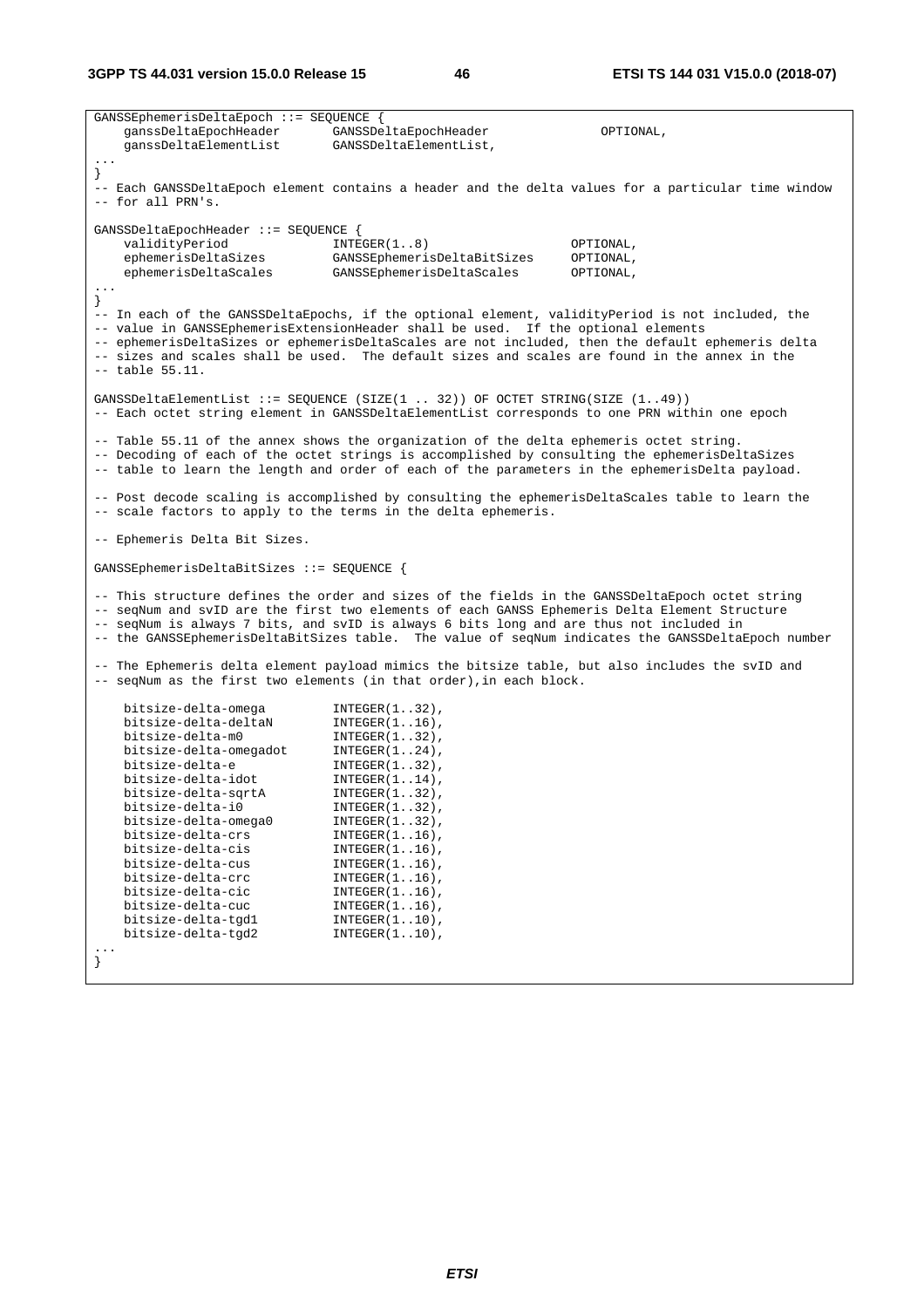```
GANSSEphemerisDeltaScales ::= SEQUENCE { 
scale-delta-omega INTEGER(-16..15),
scale-delta-deltaN INTEGER(-16..15),
scale-delta-m0 INTEGER(-16..15),
scale-delta-omegadot INTEGER(-16..15),
scale-delta-e INTEGER(-16..15),
scale-delta-idot INTEGER(-16..15),
scale-delta-sqrtA INTEGER(-16..15),
scale-delta-i0 INTEGER(-16..15),
scale-delta-omega0 INTEGER(-16..15),
scale-delta-crs INTEGER(-16..15),
scale-delta-cis INTEGER(-16..15),
scale-delta-cus INTEGER(-16..15),
scale-delta-crc INTEGER(-16..15),
scale-delta-cic INTEGER(-16..15),
scale-delta-cuc INTEGER(-16..15),
scale-delta-tgd1 INTEGER(-16..15),
 scale-delta-tgd2 INTEGER(-16..15), 
... 
} 
-- GANSS Ephemeris Extension Check 
GANSSEphemerisExtensionCheck ::= SEQUENCE { 
 ganssBeginTime GANSSEphemerisExtensionTime, 
 ganssEndTime GANSSEphemerisExtensionTime, 
   ganssEndTime GANSSEphemerisExtensionTime,<br>ganssSatEventsInfo GANSSSatEventsInfo,
... 
} 
GANSSSatEventsInfo ::= SEQUENCE {<br>eventOccured BIT STRIN
   eventOccured BIT STRING (SIZE (64)),<br>futureEventNoted BIT STRING (SIZE (64)),
                   BIT STRING (SIZE (64)),
... 
} 
-- If a bit is clear in the eventOccured field it indicates that no known errors have occured 
-- between the current time and the ganssBeginTime nor is a maneuver planned for the next sixty 
-- minutes. 
-- If a bit is set in the futureEventNoted field it indicates that a maneuver is planned during the 
-- time period between current time plus sixty minutes and the ganssEndTime
-- GANSS Additional Universal Time Coordinate Model 
GANSSAddUTCModel ::= CHOICE { 
   utcModel2 UTCmodelSet2,<br>utcModel3 UTCmodelSet3,
   utcModel3 UTCmodelSet3,<br>utcModel4 UTCmodelSet4,
                    utcModel4 UTCmodelSet4, 
    ... , 
    utcModel5-r12 UTCmodelSet5-r12 
} 
UTCmodelSet2 ::= SEQUENCE { 
   utcA0 INTEGER (-32768..32767),
   utcA1 			INTEGER (-4096.. 4095),
 utcA2 INTEGER (-64..63), 
 utcDeltaTls INTEGER (-128.. 127), 
utcTot INTEGER (0..65535),
utcWNot INTEGER (0..8191),
utcWNlsf INTEGER (0..255),
utcDN BIT STRING (SIZE(4)),
 utcDeltaTlsf INTEGER (-128..127) 
} 
UTCmodelSet3 ::= SEQUENCE { 
  nA INTEGER (1..1461),
    tauC INTEGER (-2147483648..2147483647), 
   b1 \text{INTER } (-1024..1023) OPTIONAL,<br>
b2 INTEGER (-512..511) OPTIONAL,
    b2 INTEGER (-512..511) OPTIONAL, 
                    BIT STRING (SIZE(2))}
```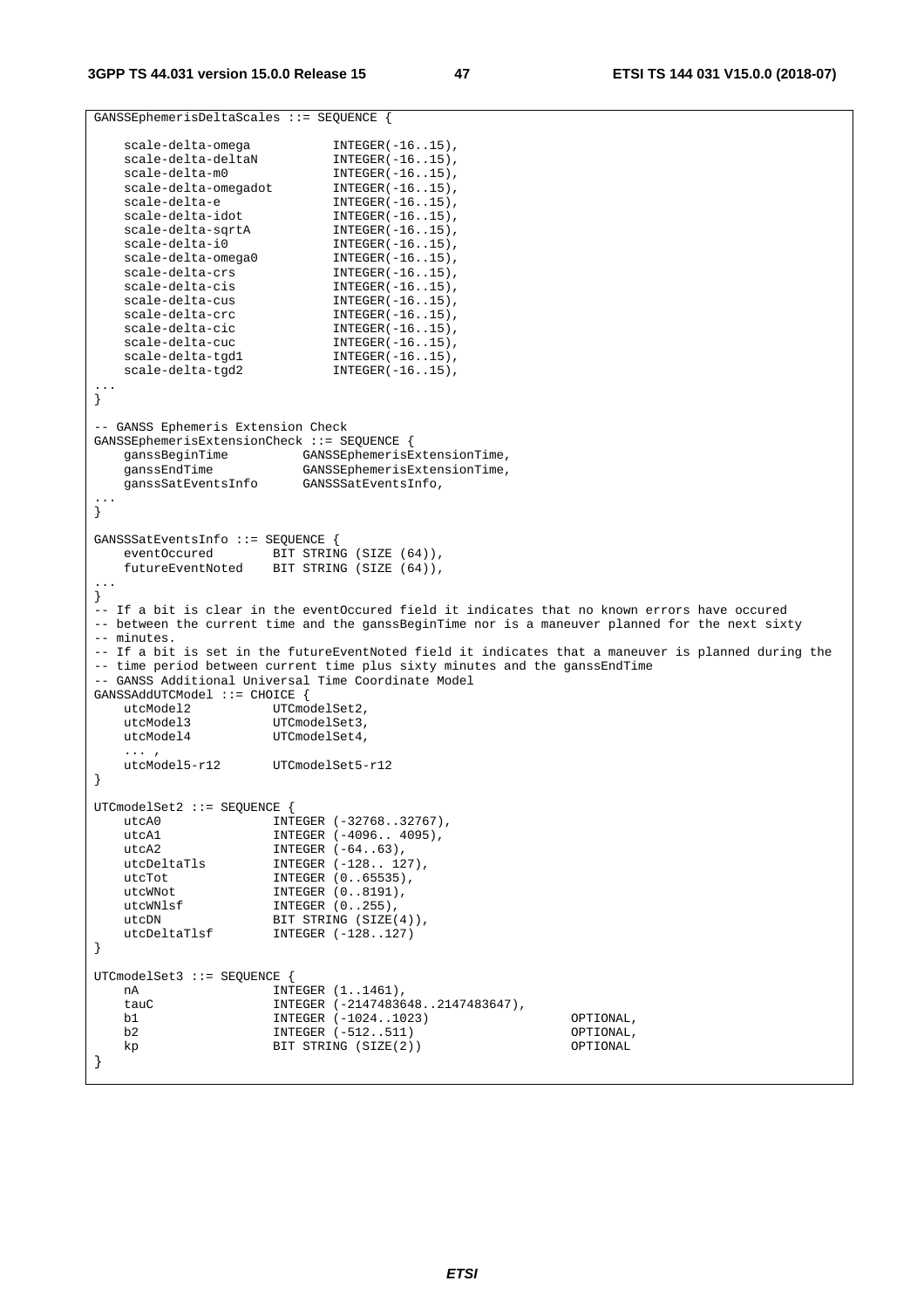```
UTCmodelSet4 ::= SEQUENCE { 
 utcA1wnt INTEGER (-8388608..8388607), 
 utcA0wnt INTEGER (-2147483648..2147483647), 
   utcTot INTEGER (0..255),
utcWNt INTEGER (0..255),
utcDeltaTls INTEGER (-128..127),
utcWNlsf INTEGER (0..255),
utcDN INTEGER (-128..127),
utcDeltaTlsf INTEGER (-128..127),
 utcStandardID INTEGER (0..7) -- coding according to annex 
} 
UTCmodelSet5-r12 ::= SEQUENCE { 
 utcA0-r12 INTEGER (-2147483648..2147483647), 
 utcA1-r12 INTEGER (-8388608..8388607), 
 utcDeltaTls-r12 INTEGER (-128..127), 
 utcWNlsf-r12 INTEGER (0..255), 
 utcDN-r12 INTEGER (0..255), 
   utcDeltaTlsf-r12 INTEGER (-128..127)
} 
-- GANSS Auxiliary Information 
GANSSAuxiliaryInformation ::= CHOICE{ 
    ganssID1 GANSS-ID1, -- This choice may only be present if GANSS ID indicates Modernized GPS 
    ganssID3 GANSS-ID3, -- This choice may only be present if GANSS ID indicates GLONASS 
    ... 
} 
GANSS-ID1 ::= SEQUENCE (SIZE(1..64)) OF GANSS-ID1-element
GANSS-ID1-element ::= SEQUENCE { 
   svID SVID,<br>signalsAvailable GANSSSignals,
   signalsAvailable
    ... 
} 
GANSS-ID3 ::= SEQUENCE (SIZE(1..64)) OF GANSS-ID3-element 
GANSS-ID3-element ::= SEQUENCE {<br>syID SVID.
                     SVID.
    signalsAvailable GANSSSignals, 
   channelNumber INTEGER (-7..13),
    ... 
} 
-- DGANSS Corrections Validity Period: 
-- This element may only be included if GANSSDiffCorrections IE is included in 
-- GANSSGenericAssistDataElement element. 
-- GANSSDiffCorrectionsValidityPeriod shall contain the same number of elements as the 
-- SeqOfSgnTypeElement included in GANSSDiffCorrections IE 
GANSSDiffCorrectionsValidityPeriod ::= SEQUENCE (SIZE (1..3)) OF DGANSSExtensionSgnTypeElement 
DGANSSExtensionSgnTypeElement ::= SEQUENCE { 
    ganssSignalID GANSSSignalID, -- signal type identity 
                            SeqOfDGANSSExtensionSgnElement
} 
-- SeqOfDGANSSExtensionSgnElement shall contain the same number of elements as the 
-- SeqOfDGANSSSgnElement included in GANSSDiffCorrections IE 
SeqOfDGANSSExtensionSgnElement ::= SEQUENCE (SIZE (1..16)) OF DGANSSExtensionSgnElement 
DGANSSExtensionSgnElement ::= SEQUENCE { 
svID SVID, -- Satellite identity
 udreGrowthRate INTEGER(0..7), -- coding according to annex 
 udreValidityTime INTEGER(0..7), -- coding according to annex 
    ... 
} 
--Required Measurement Request Response Time, range is 1 to 128 seconds. 
RequiredResponseTime ::= INTEGER (1..128) 
-- Control header for additional GPS assistance data 
Add-GPS-AssistData ::= SEQUENCE { 
    add-GPS-controlHeader Add-GPS-ControlHeader 
}
```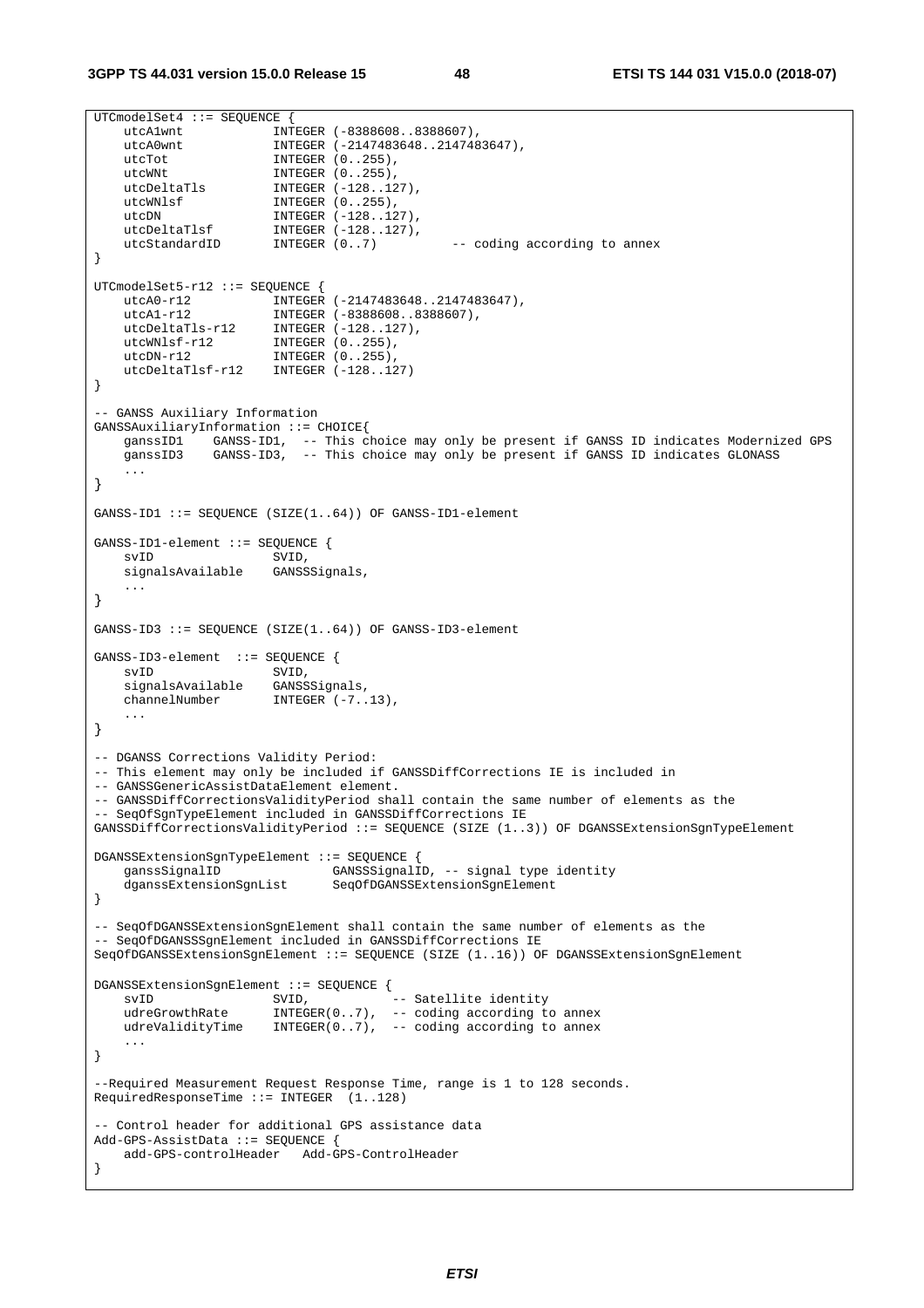**3GPP TS 44.031 version 15.0.0 Release 15 49 ETSI TS 144 031 V15.0.0 (2018-07)**

```
Add-GPS-ControlHeader ::= SEQUENCE {<br>qpsEphemerisExtension (
 gpsEphemerisExtension GPSEphemerisExtension OPTIONAL, 
 gpsEphemerisExtensionCheck GPSEphemerisExtensionCheck OPTIONAL, 
     ... , 
    dgpsCorrectionsValidityPeriod DGPSCorrectionsValidityPeriod OPTIONAL, 
    -- If ReferenceTime is included in ControlHeader, GPSReferenceTime-R10-Ext 
     -- shall also be included. 
    gpsReferenceTime-R10-Ext GPSReferenceTime-R10-Ext OPTIONAL, 
     -- If AcquisAssist is included in ControlHeader, GPSAcquisAssist-R10-Ext 
     -- shall also be included. 
    gpsAcquisAssist-R10-Ext GPSAcquisAssist-R10-Ext OPTIONAL, 
    -- If Almanac is included in ControlHeader, GPSAlmanac-R10-Ext
     -- shall also be included. 
    gpsAlmanac-R10-Ext GPSAlmanac-R10-Ext OPTIONAL, 
    gpsAcquisAssist-R12-Ext GPSAcquisAssist-R12-Ext OPTIONAL 
} 
GPSClockModel ::= SEQUENCE { 
    af2 INTEGER (-128..127), 
           INTEGER (-32768..32767),
    af0 INTEGER (-2097152..2097151), 
    tgd INTEGER (-128..127) 
} 
--GPS Ephemeris Extension 
GPSEphemerisExtension ::= SEQUENCE { 
    gpsEphemerisHeader GPSEphemerisExtensionHeader OPTIONAL, 
 gpsReferenceSet SeqOfGPSRefOrbit OPTIONAL, 
 gpsephemerisDeltaMatrix GPSEphemerisDeltaMatrix OPTIONAL, 
... 
} 
-- The gpsEphemerisHeader and the gpsReferenceSet are mandatory only once in the delivery of the 
-- GPS Ephemeris Extension. The gpsReferenceSet shall include all healthy satellite vehicles at the 
-- time of message construction 
-- The SMLC is required to deliver the gpsReferenceSet for all healthy satellite vehicles 
-- at the time of message construction. 
GPSEphemerisExtensionHeader ::= SEQUENCE { 
    timeofEstimation GPSEphemerisExtensionTime, 
   validityPeriod INTEGER(1..8)
-- The validity period, represented in hours is the validity period of each individual ephemeris 
-- delta payload 
    ephemerisExtensionDuration INTEGER(1..512), 
-- If the ephemerisExtensionDuration does not match the request duration made by the MS, the MS 
-- should regard the provided ephemerisExtensionDuration as the limit of the SMLC ephemeris 
-- extension capability at this time. 
... 
} 
GPSEphemerisExtensionTime ::= SEQUENCE {<br>gpsWeek GPSWeek,
   gpsWeek GPSWeek,<br>qpsTOW INTEGER
                      INTEGER (0..604799),
... 
} 
SeqOfGPSRefOrbit ::= SEQUENCE (SIZE(1..32)) OF GPSReferenceOrbit 
--The number of reference orbits can be read from number of elements in this sequence 
GPSReferenceOrbit ::= SEQUENCE { 
   svID SVID,
    gpsOrbitModel ReferenceNavModel, 
    gpsClockModel GPSClockModel, 
... 
} 
GPSEphemerisDeltaMatrix ::= SEQUENCE (SIZE(1 .. 128)) OF GPSEphemerisDeltaEpoch 
GPSEphemerisDeltaEpoch ::= SEQUENCE { 
 gpsDeltaEpochHeader GPSDeltaEpochHeader OPTIONAL, 
 gpsDeltaElementList GPSDeltaElementList, 
... 
} 
-- Each GPSDeltaEpoch element contains a header and the delta values for a particular time window 
-- for all PRN's.
```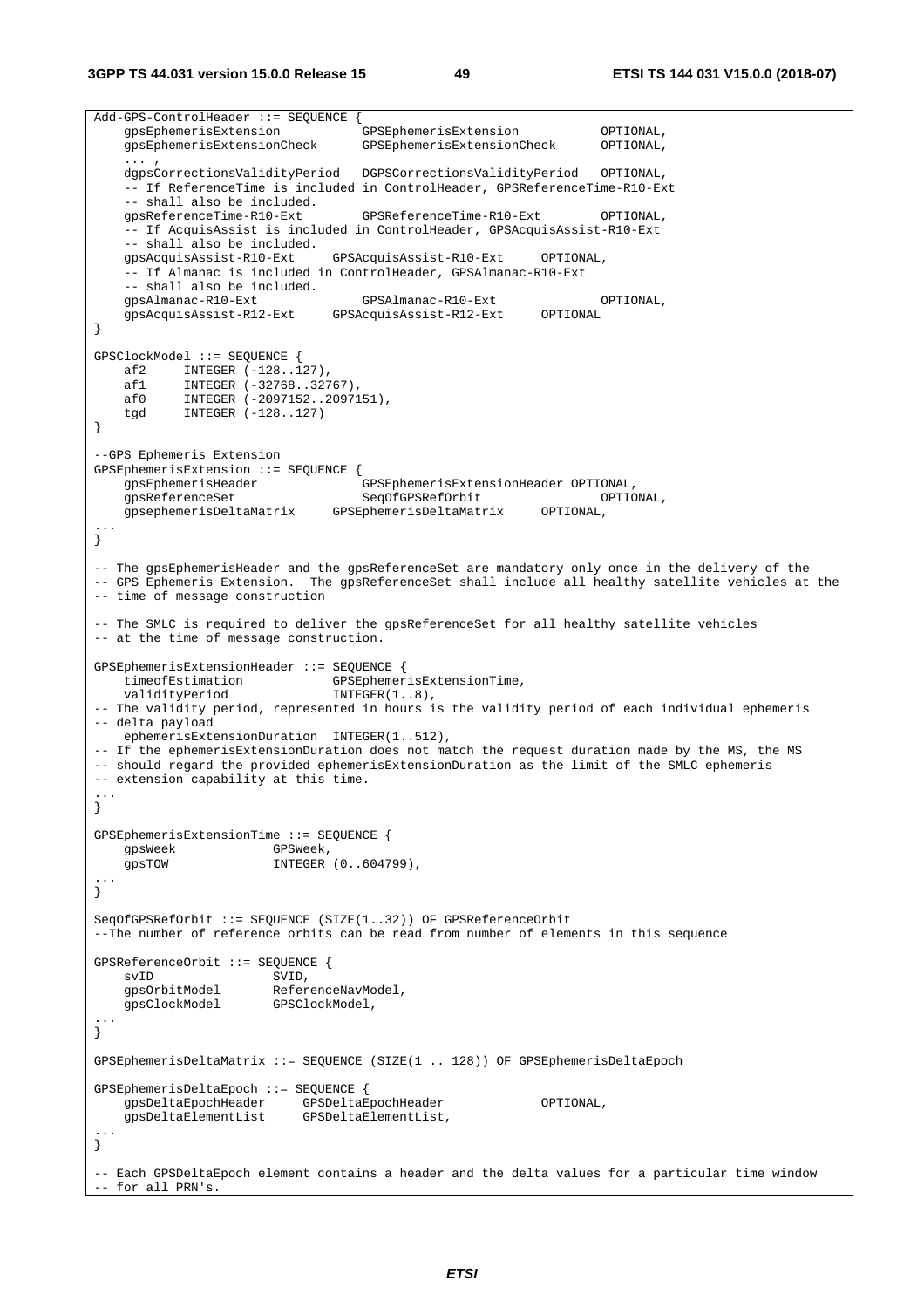**3GPP TS 44.031 version 15.0.0 Release 15 50 ETSI TS 144 031 V15.0.0 (2018-07)**

GPSDeltaEpochHeader ::= SEQUENCE { validityPeriod INTEGER(1..8) OPTIONAL, ephemerisDeltaSizes GPSEphemerisDeltaBitSizes OPTIONAL, ephemerisDeltaScales GPSEphemerisDeltaScales OPTIONAL, ... } -- In each of the GPSDeltaEpochs, if the optional element validityPeriod is not included, -- the value in GPSEphemerisExtensionHeader shall be used. if the optional elements -- ephemerisDeltaSizes or ephemerisDeltaScales are not included, then the default ephemeris delta -- sizes and scales shall be used. The default sizes and scales are found in the annex in section  $- \Delta$  29 m GPSDeltaElementList ::= SEQUENCE (SIZE(1 .. 32)) OF OCTET STRING(SIZE (1..47)) -- Each octet string element in GPSDeltaElementList corresponds to one PRN within one epoch - Table A.29.m of the annex shows the organization of the delta ephemeris octet string. -- Decoding of each of the octet strings is accomplished by consulting the ephemerisDeltaSizes -- table to learn the length and order of each of the parameters in the ephemerisDelta payload -- Post decode scaling is accomplished by consulting the ephemerisDeltaScales table to learn the. -- scale factors to apply to the terms in the delta ephemeris -- Ephemeris Delta Bit Sizes. GPSEphemerisDeltaBitSizes ::= SEQUENCE { -- This structure defines the order and sizes of the fields in the GPSsDeltaEpoch octet string -- seqNum and svID are the first two elements of each GPS Ephemeris Delta Element Structure -- seqNum is always 7 bits, and svID is always 5 bits long and are thus not included in -- the GPSEphemerisDeltaBitSizes table. seqNum indicates the GPSDeltaEpoch number. -- The Ephemeris delta element payload mimics the bitsize table, but also includes the svID and -- seqNum as the first two elements (in that order),in each block. bitsize-delta-omega INTEGER(1..32), bitsize-delta-deltaN INTEGER(1..16), bitsize-delta-m0 INTEGER(1..32), bitsize-delta-omegadot INTEGER(1..24), bitsize-delta-e INTEGER(1..32), bitsize-delta-e INTEGER(1..32),<br>bitsize-delta-idot INTEGER(1..14), bitsize-delta-sqrtA INTEGER(1..32),<br>bitsize-delta-i0 INTEGER(1..32), bitsize-delta-i0 bitsize-delta-omega0 INTEGER(1..32),<br>bitsize-delta-crs INTEGER(1..16), bitsize-delta-crs bitsize-delta-cis INTEGER(1..16),<br>bitsize-delta-cus INTEGER(1..16),<br>bitsize-delta-crc INTEGER(1..16), bitsize-delta-cus bitsize-delta-crc INTEGER(1..16),<br>bitsize-delta-cic INTEGER(1..16), bitsize-delta-cic<br>bitsize-delta-cic bitsize-delta-cuc INTEGER(1..16), bitsize-delta-tgd INTEGER(1..10), ... } GPSEphemerisDeltaScales ::= SEQUENCE { scale-delta-omega INTEGER(-16..15), scale-delta-deltaN INTEGER(-16..15), scale-delta-m0 INTEGER(-16..15), scale-delta-omegadot INTEGER(-16..15), scale-delta-e INTEGER(-16..15), scale-delta-idot INTEGER(-16..15), scale-delta-sqrtA INTEGER(-16..15), scale-delta-i0 INTEGER(-16..15), scale-delta-omega0 INTEGER(-16..15), scale-delta-crs INTEGER(-16..15), scale-delta-cis INTEGER(-16..15),<br>scale-delta-cus INTEGER(-16..15). scale-delta-cus<br>
scale-delta-cus<br>
scale-delta-crc<br>
INTEGER(-16..15), scale-delta-crc INTEGER(-16..15), scale-delta-cic INTEGER(-16..15), scale-delta-cuc INTEGER(-16..15), scale-delta-tgd INTEGER(-16..15), ... }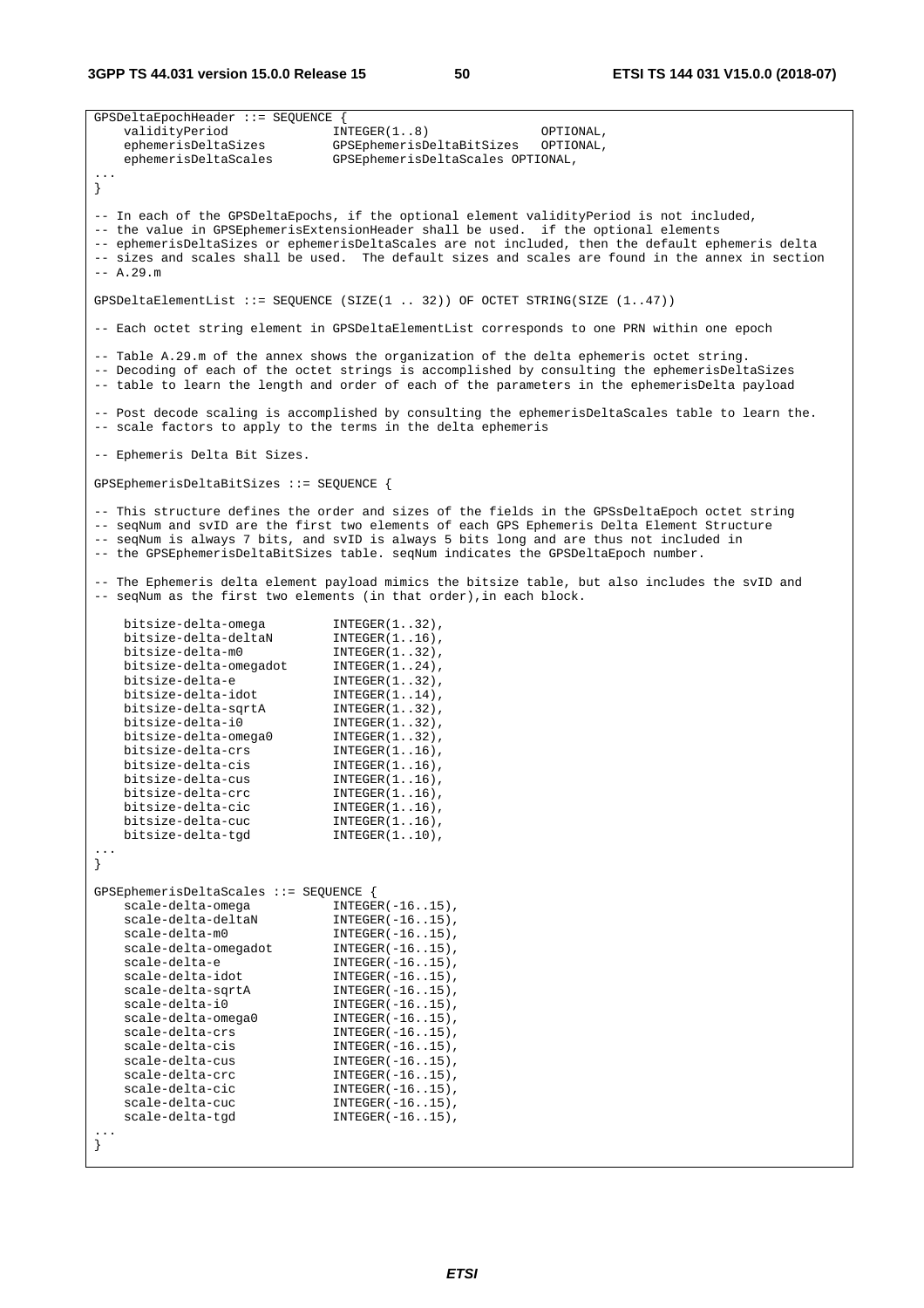**3GPP TS 44.031 version 15.0.0 Release 15 51 ETSI TS 144 031 V15.0.0 (2018-07)**

```
GPSEphemerisExtensionCheck ::= SEQUENCE { 
    gpsBeginTime GPSEphemerisExtensionTime, 
    gpsEndTime GPSEphemerisExtensionTime, 
    gpsSatEventsInfo GPSSatEventsInfo, 
... 
} 
GPSSatEventsInfo ::= SEQUENCE { 
 eventOccured BIT STRING (SIZE (32)), 
 futureEventNoted BIT STRING (SIZE (32)), 
... 
} 
-- If a bit is clear in the eventOccured field it indicates that no known errors have occured since 
-- the gpsBeginTime nor is a maneuver planned for the next sixty minutes. 
-- If a bit is set in the futureEventNoted field it indicates that a maneuver is planned during the 
-- time period between current time plus sixty minutes and gpsEndTime 
-- DGPS Corrections Validity Period: 
-- This element may only be included if DGPSCorrections IE is included in ControlHeader element. 
-- DGPSCorrectionsValidityPeriod shall contain the same number of elements as the SeqOfSatElement 
-- included in DGPSCorrections IE 
DGPSCorrectionsValidityPeriod ::= SEQUENCE (SIZE (1..16)) OF DGPSExtensionSatElement 
DGPSExtensionSatElement ::= SEQUENCE { 
   satelliteID SatelliteID,
   udreGrowthRate INTEGER(0..7), -- coding according to annex
    udreValidityTime INTEGER(0..7), -- coding according to annex 
    ... 
} 
.<br>-- GPS Reference Time Rel-10 Extension:
GPSReferenceTime-R10-Ext ::= SEQUENCE {<br>qpsWeekCycleNumber INTEGER(0..7) -- coding according to annex
   gpsWeekCycleNumber INTEGER(0..7)
} 
-- GPS Acquisition Assistance Rel-10 Extension: 
-- GPSAcquisAssist-R10-Ext shall contain the same number of elements as the SeqOfAcquisElement 
-- included in AcquisAssist IE 
GPSAcquisAssist-R10-Ext ::= SEQUENCE(SIZE (1..16)) OF GPSAcquisAssist-R10-Ext-Element 
GPSAcquisAssist-R10-Ext-Element::= SEQUENCE { 
   satelliteID SatelliteID,
   azimuthLSB INTEGER(0..15),
   elevationLSB INTEGER(0..15)
} 
-- GPS Acquisition Assistance Rel-12 Extension: 
GPSAcquisAssist-R12-Ext ::= SEQUENCE { 
   confidence N = \text{INTER } (0..100) OPTIONAL,<br>acquisList SeqOfGPSAcquisAssist-R12-Ext OPTIONAL
                      SeqOfGPSAcquisAssist-R12-Ext
} 
SeqOfGPSAcquisAssist-R12-Ext ::= SEQUENCE (SIZE(1..16)) OF GPSAcquisAssist-R12-Ext-Element 
GPSAcquisAssist-R12-Ext-Element ::= SEQUENCE { 
   satelliteID SatelliteID,<br>dopplerUncertaintyExt ENUMERATED {
   dopplerUncertaintyExt ENUMERATED { d300,
d400 ,
d500 ,
d600 ,
                                               noInformation, ...} 
} 
 - GPS Almanac Rel-10 Extension:
GPSAlmanac-R10-Ext ::= SEQUENCE { 
    completeAlmanacProvided BOOLEAN -- TRUE means that complete Almanac is provided 
}
```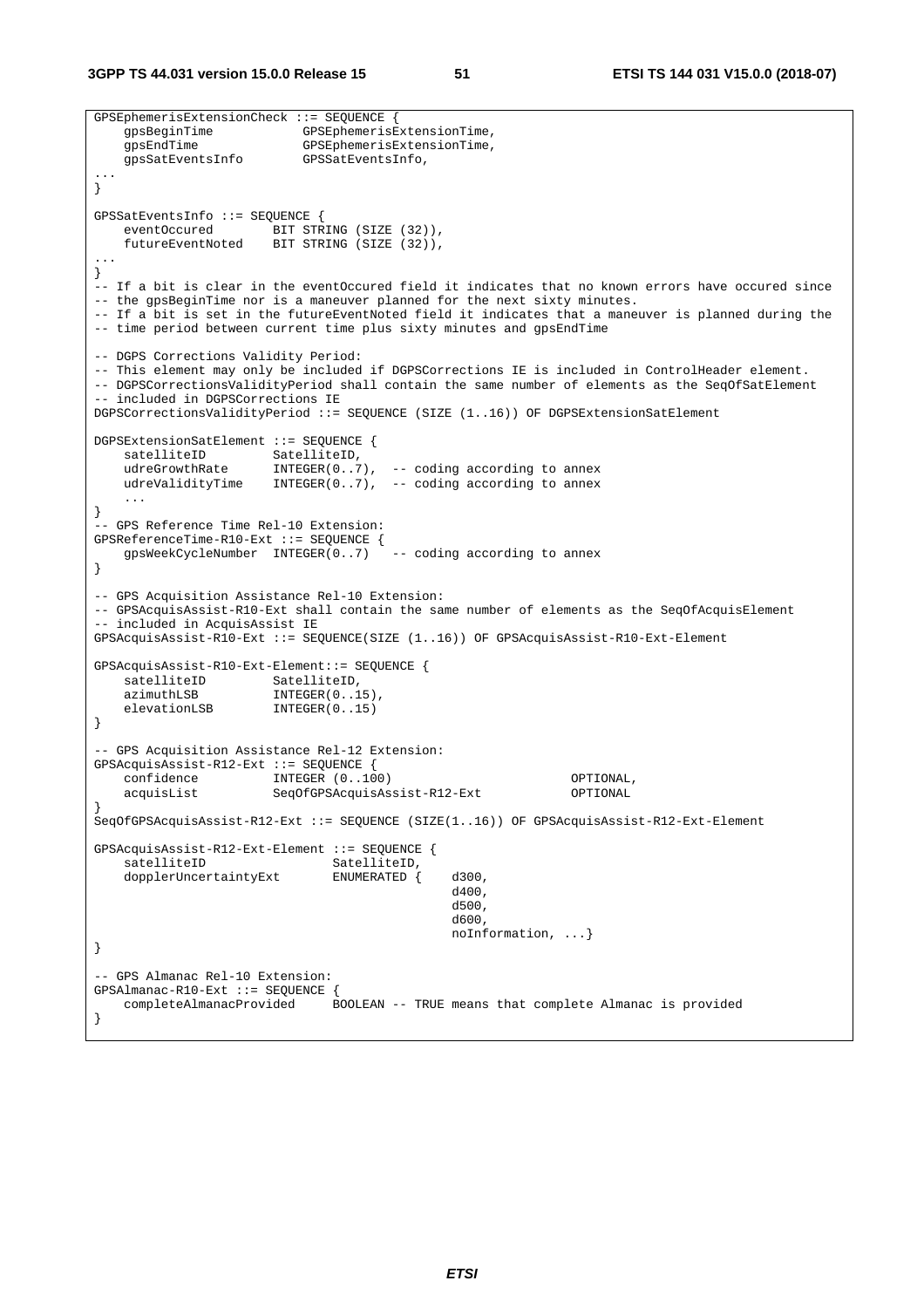```
Rel-7-MsrPosition-Rsp-Extension ::= SEQUENCE { 
    velEstimate VelocityEstimate OPTIONAL, 
  -- Horizontal Velocity 
  -- Horizontal with Vertical Velocity 
 -- Horizontal Velocity with Uncertainty 
 -- Horizontal with Vertical Velocity and Uncertainty 
  ganssLocationInfo GANSSLocationInfo OPTIONAL, 
 ganssMeasureInfo GANSSMeasureInfo OPTIONAL, 
     ... 
 -- Further Release 7 extensions here 
} 
-- GANSS Location Information contains location estimate, time stamp with uncertainty 
-- and optionally Reference Frame field 
GANSSLocationInfo ::= SEQUENCE {<br>referenceFrame ReferenceFrame
    referenceFrame ReferenceFrame OPTIONAL, -- Reference Frame Number 
    ganssTODm GANSSTODm OPTIONAL, -- GNSS TOD modulo 
                                gansstop...<br>INTEGER (0 .. 16384) OPTIONAL, -- Coding according to Annex
    -- a value of 16384 shall not be encoded by the sender
    -- the receiver shall consider a value of 16384 to be invalid data<br>ganssTODUncertainty GANSSTODUncertainty OPTIONAL, -- CO
 ganssTODUncertainty GANSSTODUncertainty OPTIONAL, -- Coding according to Annex 
 ganssTimeID INTEGER (0 .. 7) OPTIONAL, -- Coding according to Annex 
    fixType FixType,<br>posData Position
                                PositionData,<br>INTEGER(0 .. 1)
    stationaryIndication INTEGER(0 .. 1) OPTIONAL, -- '0' if moving or motion not
                                                                      -- known 
     -- Possible shapes carried in posEstimate are 
     -- ellipsoid point, 
     -- ellipsoid point with uncertainty circle 
     -- ellipsoid point with uncertainty ellipse 
    -- ellipsoid point with altitude and uncertainty ellipsoid<br>posEstimate Ext-GeographicalInformation,
                                Ext-GeographicalInformation,
 ... 
} 
PositionData ::= BIT STRING { 
     e-otd (0), 
    gps (1),
     galileo (2), 
   sbas (3),<br>modernizedGPS (4),
    modernizedGPS (4), 
    qzss (5),<br>glonass (6),
    glonass<br>bds
                    (7) (SIZE (3..16))
-- GANSS TOD modulo 1 hour 
GANSSTODm ::= INTEGER (0 .. 3599999) 
ReferenceFrame ::= SEQUENCE { 
 referenceFN INTEGER (0 .. 65535), 
     -- Note that applicable range for referenceFN is 0 - 42431 
 referenceFNMSB INTEGER (0 .. 63) OPTIONAL -- MSB of Reference Frame Number
} 
-- GANSS Measurement Information 
GANSSMeasureInfo ::= SEQUENCE { 
    -- Measurement info elements 
ganssMsrSetList SeqOfGANSS-MsrSetElement 
} 
SeqOfGANSS-MsrSetElement ::= SEQUENCE (SIZE(1..3)) OF GANSS-MsrSetElement
```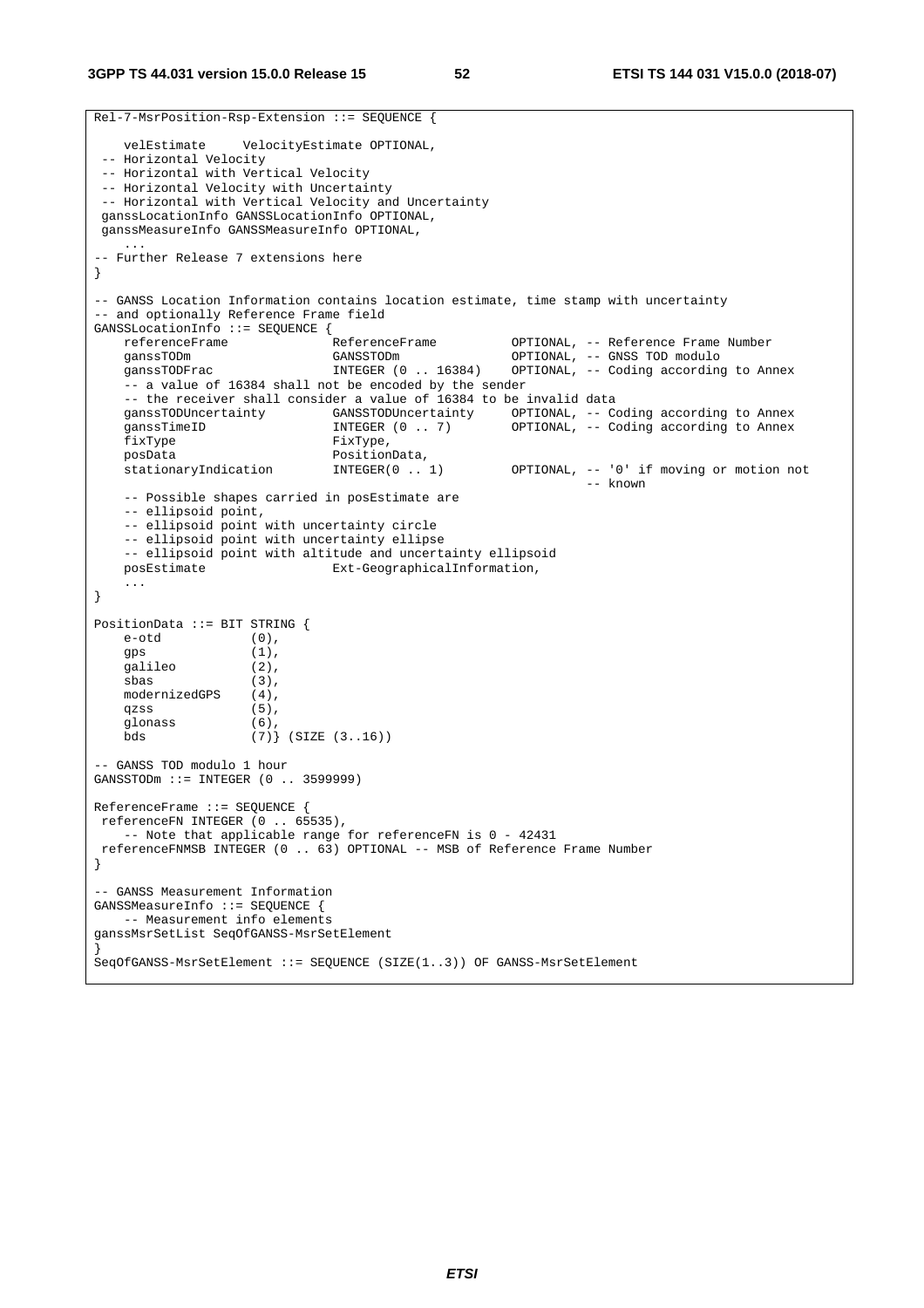**3GPP TS 44.031 version 15.0.0 Release 15 53 ETSI TS 144 031 V15.0.0 (2018-07)**

-- GANSS measurement information 1-3 times in a message GANSS-MsrSetElement ::= SEQUENCE { referenceFrame ReferenceFrame OPTIONAL, -- Reference Frame Number -- if ganssTODm is included, it is the GNSS specific system time of the GANSS reported -- first in ganss-SgnTypeList. If GPS Measurement Information element is not included in -- a Measure Position Response component, this field shall be present.<br>
ganssTODm (GANSSTODm OPTIONAL, -- GANSS TOD OPTIONAL, -- GANSS TOD modulo 1 hour deltaGANSSTOD INTEGER (0 .. 127) OPTIONAL, ganssTODUncertainty GANSSTODUncertainty OPTIONAL, -- Coding according to Annex --N\_GANSS can be read from number of elements of SeqOfGANSS-MsrElement ganss-MsrElementList SeqOfGANSS-MsrElement } SeqOfGANSS-MsrElement ::= SEQUENCE (SIZE(1..8)) OF GANSS-MsrElement GANSS-MsrElement ::= SEQUENCE { ganssID INTEGER (0..7) OPTIONAL, --Absence means Galileo<br>ganss-SgnTypeList SeqOfGANSS-SgnTypeElement SeqOfGANSS-SgnTypeElement } -- Measurements can be returned up to 8 different signal types -- N\_SGN\_TYPE can be read from number of elements of SeqOfGANSS-SgnTypeElement -- Reporting of multiple signal types as defined in A.2.2.4g SeqOfGANSS-SgnTypeElement ::= SEQUENCE (SIZE(1..8)) OF GANSS-SgnTypeElement GANSS-SgnTypeElement ::= SEQUENCE { ganssSignalID GANSSSignalID, -- Coding according to Annex ganssCodePhaseAmbiguity INTEGER (0 .. 127) OPTIONAL, --N\_SGN can be read from number of elements of SeqOfGANSS-SgnElement ganss-SgnList SeqOfGANSS-SgnElement, ... } -- Up to 16 Measurements can be returned per signal type SeqOfGANSS-SgnElement ::= SEQUENCE (SIZE(1..16)) OF GANSS-SgnElement GANSS-SgnElement ::= SEQUENCE { svID SVID, cNo INTEGER (0 . . 63),<br>mpathDet MpathIndic, mpathDet MpathIndic, -- Coding according to Annex<br>carrierQualityInd INTEGER (0 . . 3) OPTIONAL, -- Coding according to Annex carrierQualityInd INTEGER (0..3) codePhase INTEGER (0 .. 2097151), integerCodePhase INTEGER (0 .. 127) OPTIONAL, codePhaseRMSError INTEGER (0..63),  $-$  Coding according to Annex doppler INTEGER (-32768 .. 32767) OPTIONAL, doppler INTEGER (-32768 .. 32767) OPTIONAL, adr INTEGER (0 .. 33554431) OPTIONAL }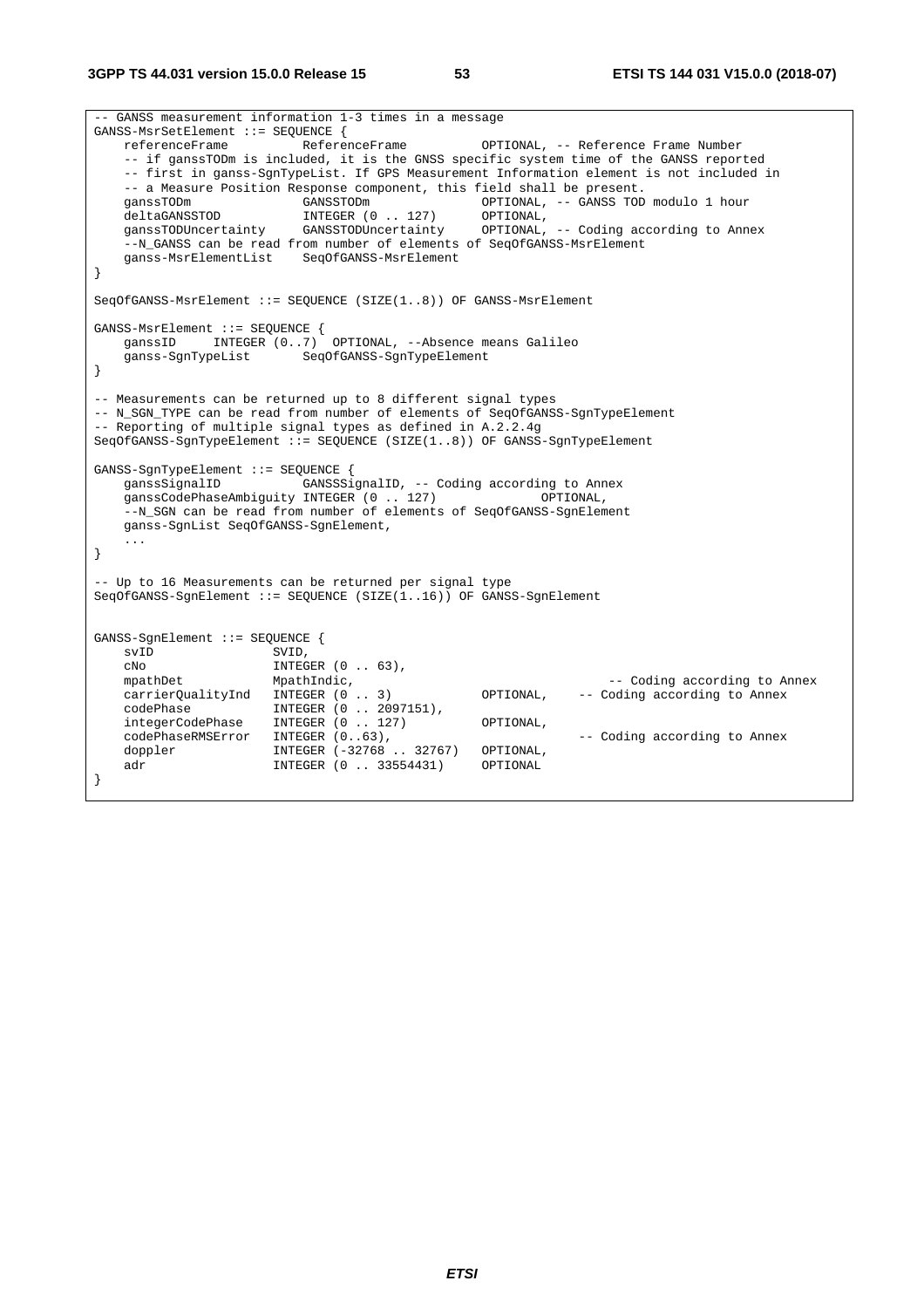**3GPP TS 44.031 version 15.0.0 Release 15 54 ETSI TS 144 031 V15.0.0 (2018-07)**

Rel7-AssistanceData-Extension ::= SEQUENCE { ganss-AssistData GANSS-AssistData OPTIONAL, ganssCarrierPhaseMeasurementRequest NULL OPTIONAL, ganssTODGSMTimeAssociationMeasurementRequest NULL OPTIONAL, add-GPS-AssistData Add-GPS-AssistData OPTIONAL, ... -- Possibly more extensions for Release 7 here } BDS-DiffCorrections-r12 ::= SEQUENCE {<br>dbds-RefTime-r12 INTEGER  $(0..3599)$ ,  $dbds-RefTime- r12$  -- N\_SGN\_TYPE can be read from number of elements of bds-SgnTypeList-r12 bds-SgnTypeList-r12 BDS-SgnTypeList-r12, ... } BDS-SgnTypeList-r12 ::= SEQUENCE (SIZE  $(1..3)$ ) OF BDS-SgnTypeElement-r12 BDS-SgnTypeElement-r12 ::= SEQUENCE { ganssSignalID GANSSSignalID OPTIONAL, -- N\_SAT can be read from number of elements of dbds-CorrectionList-r12<br>dbds-CorrectionList-r12 DBDS-CorrectionList-r12, DBDS-CorrectionList-r12, ... } DBDS-CorrectionList-r12 ::= SEQUENCE (SIZE (1..64)) OF DBDS-CorrectionElement-r12 DBDS-CorrectionElement-r12 ::= SEQUENCE { svID SVID, bds-UDREI-r12 INTEGER (0..15),<br>bds-RURAI-r12 INTEGER (0..15), bds-RURAI-r12 INTEGER (0..15),<br>bds-ECC-DeltaT-r12 INTEGER (-4096.. INTEGER (-4096..4095), ... } BDS-GridModelParameter-r12 ::= SEQUENCE {<br>bds-RefTime-r12 INTEGER (0..3 INTEGER  $(0..3599)$ , --N\_IGP can be read from number of elements of GridIonList-r12 gridIonList-r12 GridIonList-r12, ... } --Up to 16 instances are used in this version of the specification. The values 17 to 320 are reserved for future use. GridIonList-r12 ::= SEQUENCE (SIZE (1..320)) OF GridIonElement-r12 GridIonElement-r12 ::= SEQUENCE { igp-ID-r12 **INTEGER** (1..320), dt-r12 **INTEGER** (0..511), givei-r12 INTEGER (0..15), ... }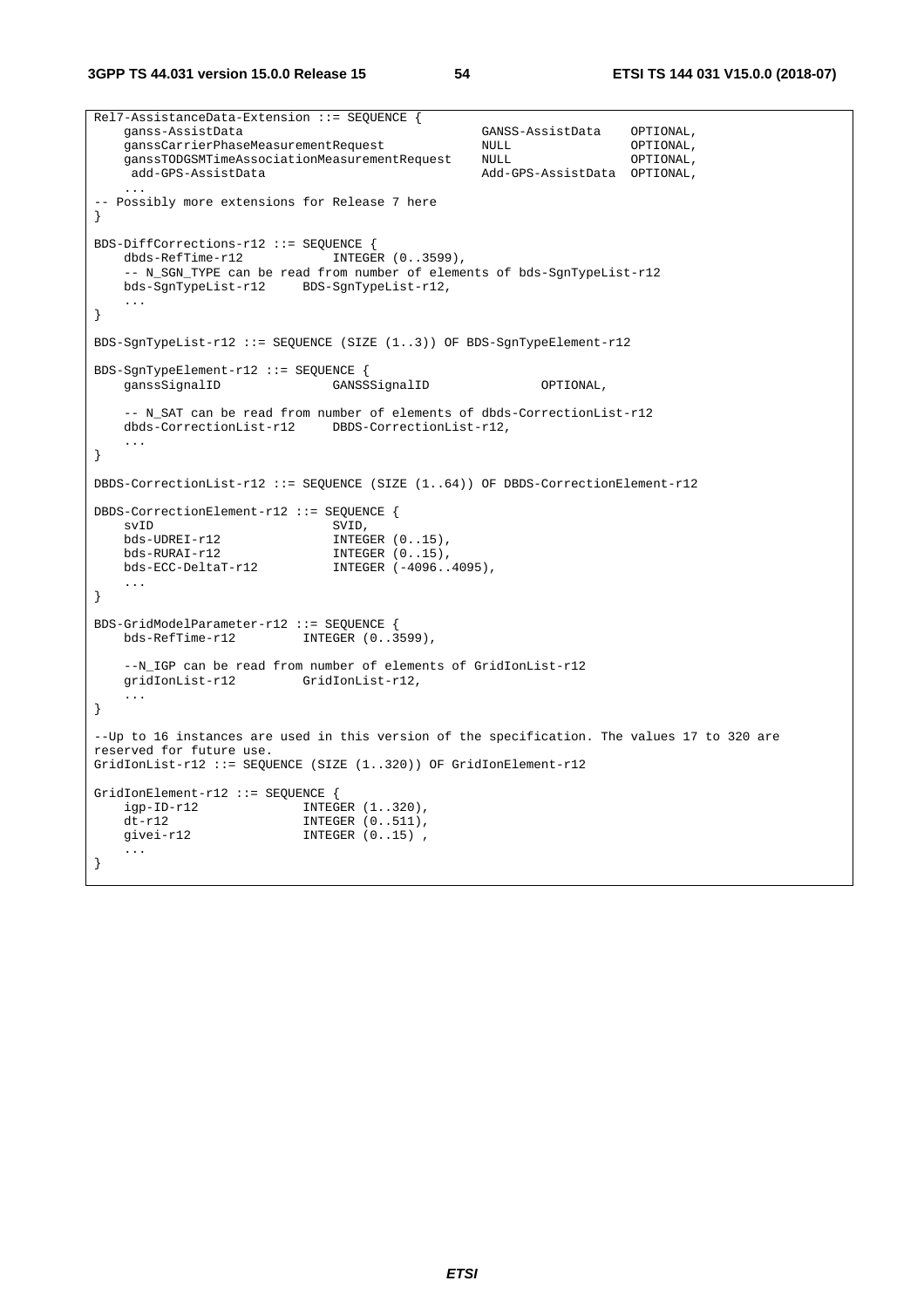```
-- Rel-7 Positioning Capability parameters here 
PosCapabilities ::= SEQUENCE { 
-- nonGANSSpositionMethods shall be included if and only if any 
-- of the non-GANSS methods is supported.<br>nonGANSSpositionMethods NonGANSSP
                                 NonGANSSPositionMethods OPTIONAL,
-- gANSSpositionMethods shall be included if and only if any of the GANSS methods is supported.<br>gANSSPositionMethods GANSSPositionMethods OPTIONAL,
                                 GANSSPositionMethods
-- multipleMeasurementSets shall be present if and only if 'multiple sets' is supported 
-- for any of the positioning methods 
    multipleMeasurementSets MultipleMeasurementSets OPTIONAL, 
     ... 
} 
NonGANSSPositionMethods ::= BIT STRING { 
    msAssistedEOTD (0), 
    msBasedEOTD (1),
    msAssistedGPS (2), -- If this bit is set, gpsAssistance in AssistanceSupported IE
                             -- shall be present 
   msBasedGPS (3), -- If this bit is set, gpsAssistance in AssistanceSupported IE
                             -- shall be present 
     standaloneGPS (4) } (SIZE (1..16)) 
GANSSPositionMethods ::= SEQUENCE (SIZE(1..16)) OF GANSSPositionMethod 
GANSSPositionMethod ::= SEQUENCE { 
   ganssID                             INTEGER (0..7)           OPTIONAL, --Absence means Galileo
-- gANSSPositioningMethodTypes may be present for PosCapability-Req 
-- and shall be present for PosCapability-Rsp<br>gANSSPositioningMethodTypes GANSSPosi
                                     gANSSPositioningMethodTypes GANSSPositioningMethodTypes OPTIONAL, 
     gANSSSignals GANSSSignals, 
\ldots , \ldots-- sbasID shall be present if and only if ganssID indicates SBAS 
 sbasID SBASID OPTIONAL 
} 
GANSSPositioningMethodTypes ::= BIT STRING { 
    msAssisted (0), -- If this bit is set, gANSSAssistanceSet in AssistanceSupported IE 
    -- shall be present.<br>msBased (1), -- If this bit is se
                         -- If this bit is set, gANSSAssistanceSet in AssistanceSupported IE
                          -- shall be present. 
     standalone (2) } (SIZE (1..8)) 
-- indicates MS support for particular GANSS signals and frequencies 
GANSSSignals ::= BIT STRING { 
    signal1 (0),
     signal2 (1), 
     signal3 (2), 
     signal4 (3), 
    signal5(4),
    signal6 (5),
 signal7 (6), 
 signal8 (7) } (SIZE (1..8)) 
SBASID ::= BIT STRING { 
    was (0),<br>egnos (1),
    egnos
     masas (2), 
    gagan (3) } (SIZE (1..8))
```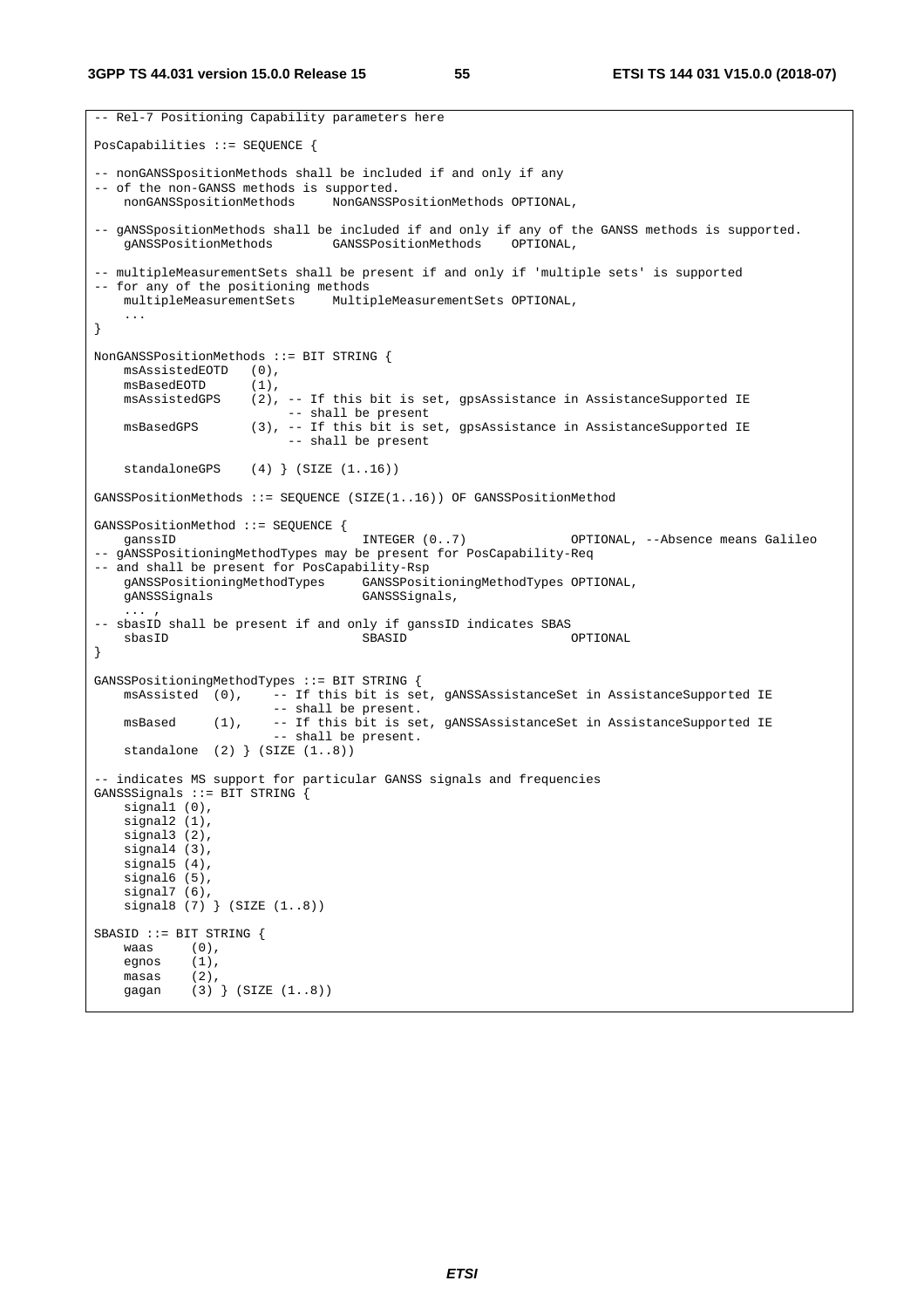```
-- indicates MS support of multiple measurement sets for MS assisted position methods 
MultipleMeasurementSets ::= BIT STRING { 
     eotd (0), 
     gps (1), 
     ganss (2) } (SIZE (1..8)) 
 -- indicates MS support of different types of assistance data 
AssistanceSupported ::= SEQUENCE {<br>gpsAssistance
    gpsAssistance CPSAssistance CPSAssistance CPSAssistance CPTIONAL,<br>gANSSAssistanceSet GANSSAssistanceSet OPTIONAL,
                                        GANSSAssistanceSet
 \ldots , \ldots , \ldots-- gANSSAdditionalAssistanceChoices shall be present if the MS supports other than native models 
     gANSSAdditionalAssistanceChoices GANSSAdditionalAssistanceChoices OPTIONAL 
} 
-- GPS assistance data supported 
GPSAssistance ::= BIT STRING { 
    almanac (0),<br>uTCmodel (1),
    uTCmodel (1),<br>ionosphericModel (2),
    ionosphericModel (2),<br>navigationmodel (3),
     navigationmodel (3), 
    dGPScorrections (4),
     referenceLocation (5), 
    referenceTime (6),<br>acquisitionAssistance (7),
     acquisitionAssistance (7), 
    realTimeIntegrity (8),
    ephemerisExtension (9),
     ephemerisExtensionCheck (10), 
     gPSAcquisAssist-R12-Ext (11) } (SIZE (1..16)) 
 -- GANSS assistance data supported 
GANSSAssistanceSet ::= SEQUENCE { 
    commonGANSSAssistance
     specificGANSSAssistance SpecificGANSSAssistance, 
     ... 
} 
-- Common GANSS assistance data supported 
CommonGANSSAssistance ::= BIT STRING { 
    referenceTime (0),
    referenceLocation (1),
  ionosphericModel (3), 
  addIonosphericModel (4), 
  earthOrientationParam (5) } (SIZE (1..8)) 
SpecificGANSSAssistance ::= SEQUENCE (SIZE(1..16)) OF GANSSAssistanceForOneGANSS 
 -- assistance data supported for a particular GANSS system 
GANSSAssistanceForOneGANSS ::= SEQUENCE { 
     ganssID INTEGER (0..7) OPTIONAL, --Absence means Galileo 
     gANSSAssistance GANSSAssistance, 
     ... 
} 
-- specific GANSS assistance data supported 
GANSSAssistance ::= BIT STRING { 
   realTimeIntegrity (0),
   differentialCorrections (1),<br>almanac (2),
   almanac
    referenceMeasurementInformation (3), 
   navigationModel (4),<br>timeModelGNSS-UTC (5),
    timeModelGNSS-UTC (5), 
    timeModelGNSS-GNSS (6), 
   databitassistance (7),
    ephemerisExtension (8),<br>ephemerisExtensionCheck (9),
    ephemerisExtensionCheck (9),<br>addUTCmodel (10),
   addUTCmodel
   auxiliaryInformation (11).
 gANSSRefMeasurementAssist-R12-Ext (12), 
 bdsDifferentialCorrections-r12 (13), 
 bdsGridModel-r12 (14) } (SIZE (1..16)) 
GANSSAdditionalAssistanceChoices ::= SEQUENCE (SIZE(1..16)) OF 
GANSSAdditionalAssistanceChoicesForOneGANSS 
GANSSAdditionalAssistanceChoicesForOneGANSS ::= SEQUENCE {<br>ganssID TRTEGER (0..7) OPTION
                                  INTEGER (0..7) OPTIONAL, --Absence means Galileo
     ganssClockModelChoice GANSSModelID OPTIONAL,
```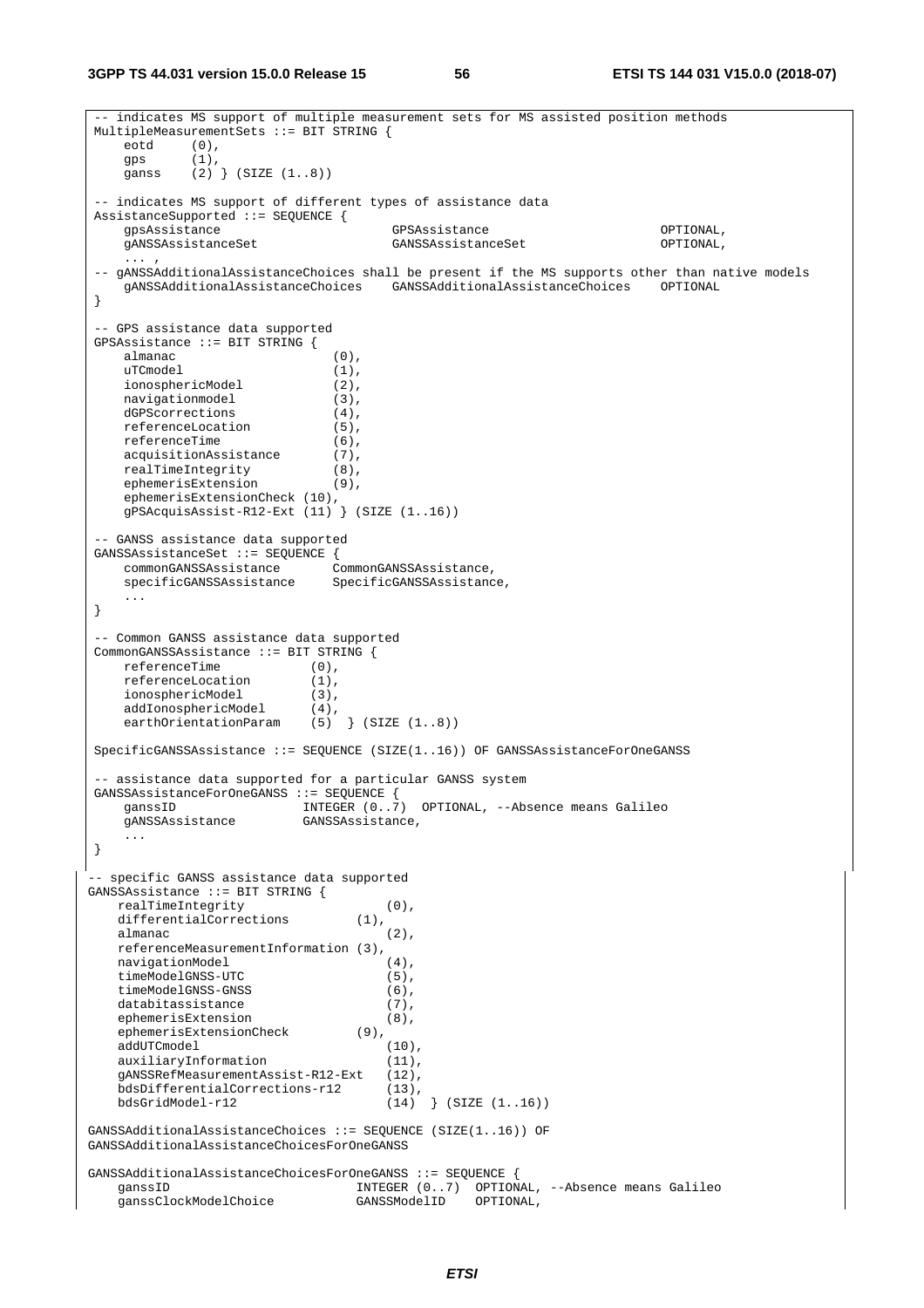gannsOrbitModelChoice GANSSModelID OPTIONAL, ganssAlmanacModelChoice GANSSModelID OPTIONAL, ganssAdditionalUTCModelChoice GANSSModelID OPTIONAL, ...

}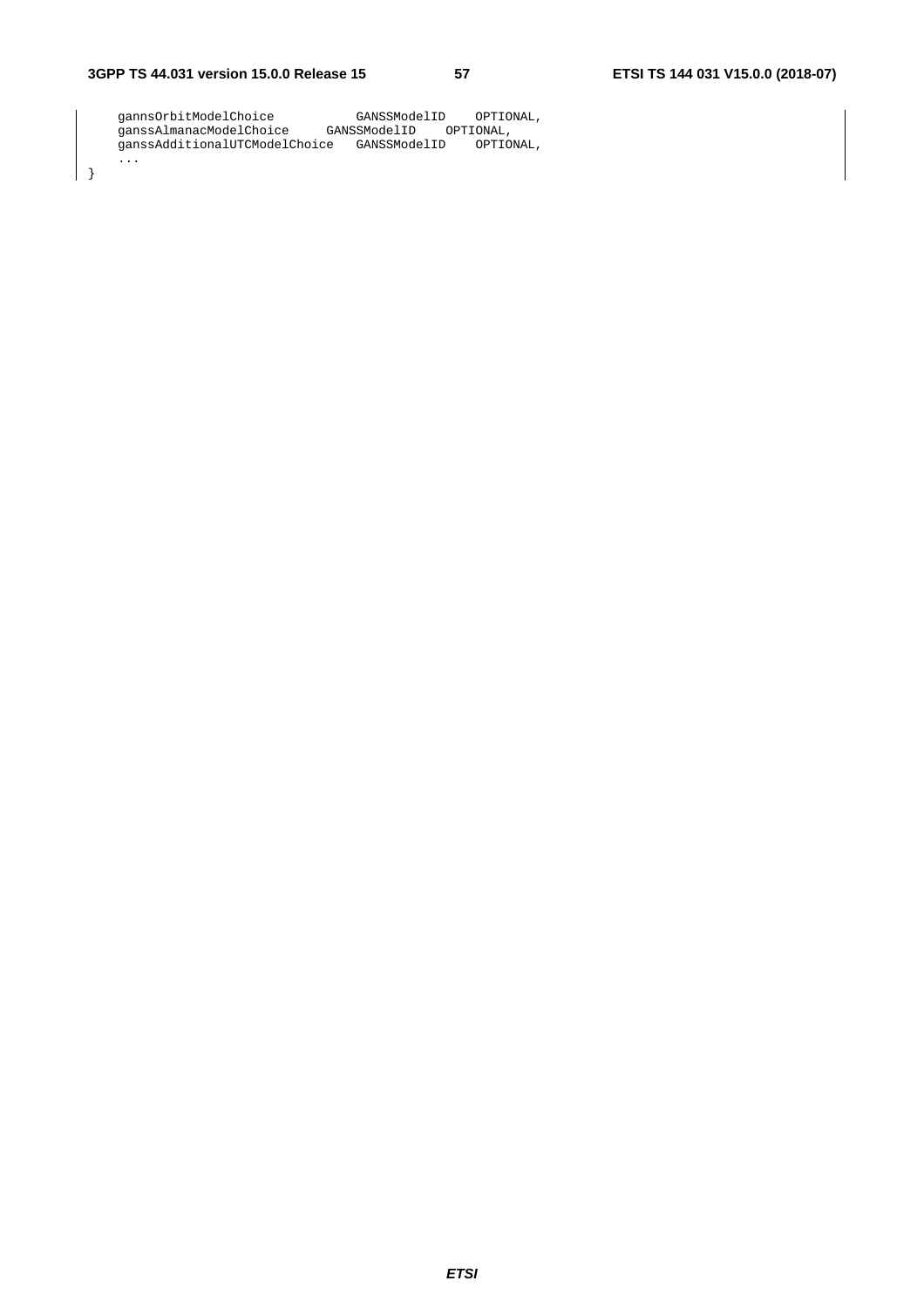#### **3GPP TS 44.031 version 15.0.0 Release 15 58 ETSI TS 144 031 V15.0.0 (2018-07)**

```
GANSSModelID ::= BIT STRING { 
   model1 (0), 
  model2(1),
    model3 (2), 
    model4 (3), 
   model5 (4), 
    model6 (5), 
  model7(6),
    model8 (7) } (SIZE (1..8)) 
-- indicates assistance data that may be needed by the MS 
-- These elements are coded as defined in TS 49.031 with the exceptions defined in section A.8.2.3 
AssistanceNeeded ::= SEQUENCE { 
 gpsAssistanceData GPSAssistanceData OPTIONAL, 
 ganssAssistanceData GANSSAssistanceData OPTIONAL, 
    ... 
} 
CellSets ::= SEQUENCE { 
   cellSet1 CellSet, -- set 1 
cellSet2 CellSet OPTIONAL, -- set 2
cellSet3 CellSet OPTIONAL, -- set 3
cellSet4 CellSet OPTIONAL, -- set 4
cellSet5 CellSet OPTIONAL, -- set 5
 cellSet6 CellSet OPTIONAL, -- set 6 
 cellSet7 CellSet OPTIONAL, -- set 7 
cellSet8 CellSet OPTIONAL -- set 8
} 
CellSet ::= SEQUENCE { 
 cell1 CellInfo, -- provides a GSM ARFCN value 
 cell2 CellInfo OPTIONAL, -- provides a GSM ARFCN and BSIC value 
 cell3 CellInfo OPTIONAL, -- provides a GSM ARFCN and BSIC value 
 cell4 CellInfo OPTIONAL, -- provides a GSM ARFCN and BSIC value 
 cell5 CellInfo OPTIONAL, -- provides a GSM ARFCN and BSIC value 
 cell6 CellInfo OPTIONAL -- provides a GSM ARFCN and BSIC value 
} 
CellInfo ::= SEQUENCE { 
bsic INTEGER (0..511), 
arfcn INTEGER (0..1023) OPTIONAL 
} 
OTDMeasurementResults ::= SEQUENCE { 
 oTDMeasurementInfo1 OTDMeasurementInfo, -- Measurement 1 
 oTDMeasurementInfo2 OTDMeasurementInfo OPTIONAL, -- Measurement 2 
 oTDMeasurementInfo3 OTDMeasurementInfo OPTIONAL, -- Measurement 3 
 oTDMeasurementInfo4 OTDMeasurementInfo OPTIONAL, -- Measurement 4 
oTDMeasurementInfo5 OTDMeasurementInfo OPTIONAL, -- Measurement 5
 oTDMeasurementInfo6 OTDMeasurementInfo OPTIONAL, -- Measurement 6 
 oTDMeasurementInfo7 OTDMeasurementInfo OPTIONAL -- Measurement 7 
} 
OTDMeasurementInfo ::= SEQUENCE 
{ 
 reportedCell CellType, 
 msSyncAccuracy INTEGER(0..15), 
 observedTimeDiff INTEGER(0..999) 
} 
CellType ::= CHOICE 
% configuredNeighbourCellIdx INTEGER(1)<br>cellInfo (2) = configured (2) = cellInfo
configuredNeighbourCellIdx INTEGER(1..48), --The cell is part of assistance info
detectedNeighbourCell \qquad \qquad CellInfo \qquad \qquad --The cell is not part of assistance info
} 
RXLEVMeasurementResults ::= SEQUENCE { 
 rxLEVMeasurementInfo1 RXLEVMeasurementInfo, --Rxlevel Measurement 1 
 rxLEVMeasurementInfo2 RXLEVMeasurementInfo OPTIONAL, --Rxlevel Measurement 2 
rxLEVMeasurementInfo3 RXLEVMeasurementInfo OPTIONAL, ---Rxlevel Measurement 3
rxLEVMeasurementInfo4 RXLEVMeasurementInfo OPTIONAL, --Rxlevel Measurement 4
rxLEVMeasurementInfo5 RXLEVMeasurementInfo OPTIONAL, --Rxlevel Measurement 5
rxLEVMeasurementInfo6 RXLEVMeasurementInfo OPTIONAL --Rxlevel Measurement 6
}
```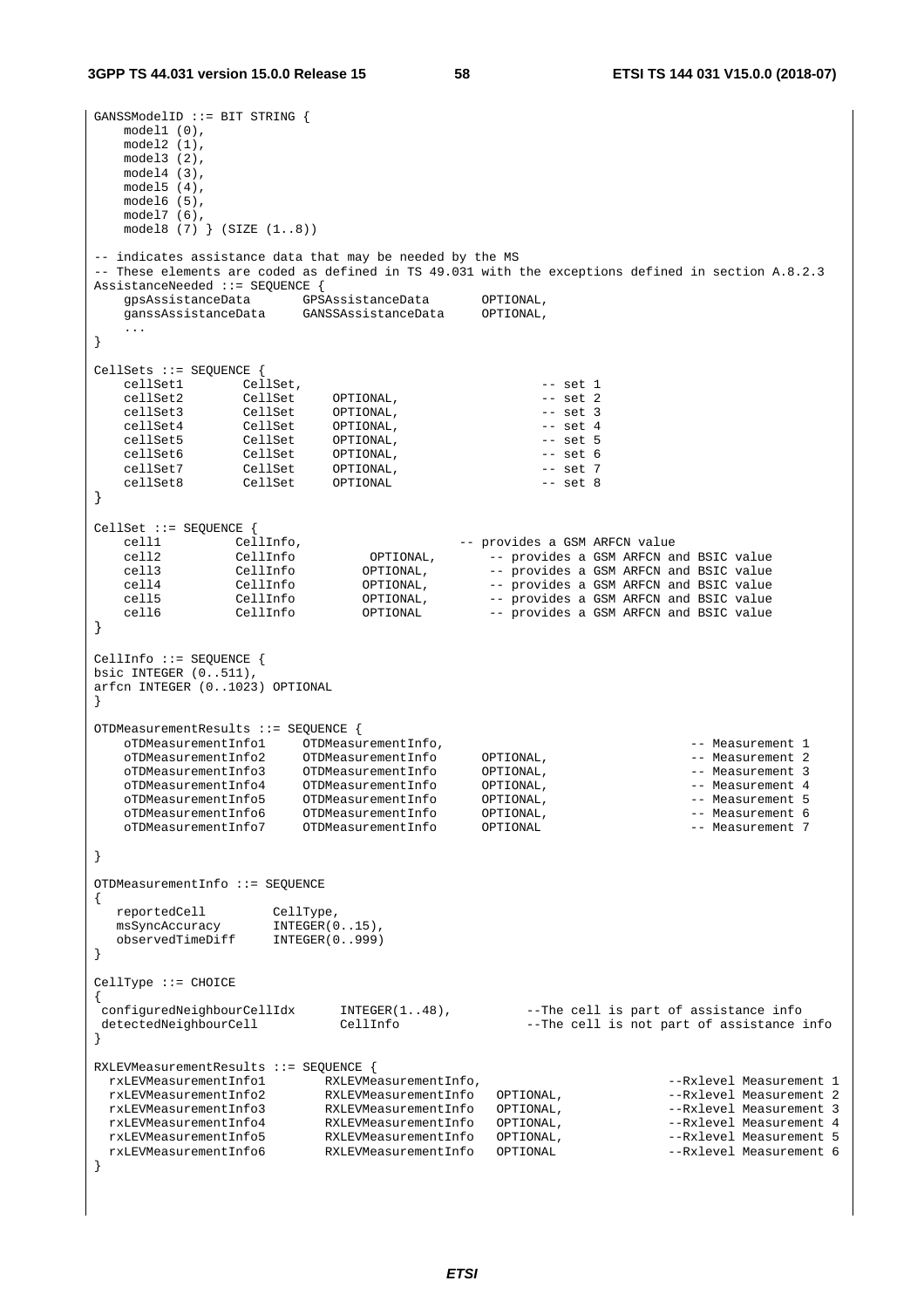RXLEVMeasurementInfo ::= SEQUENCE {

```
 reportedCell CellType, 
  rxLEV INTEGER(0..63) 
} 
MTA-Method ::= CHOICE { 
    rlc-Data-Block NULL, 
    access-Burst NULL, 
     extended-Access-Burst Extended-Access-Burst, 
    spare NULL 
} 
Random-ID-Set ::= SEQUENCE { 
 random-ID1 INTEGER (0..65535), 
 random-ID2 INTEGER (0..65535), 
 random-ID3 INTEGER (0..65535) OPTIONAL, 
 random-ID4 INTEGER (0..65535) OPTIONAL, 
 random-ID5 INTEGER (0..65535) OPTIONAL, 
 random-ID6 INTEGER (0..65535) OPTIONAL, 
 random-ID7 INTEGER (0..65535) OPTIONAL, 
    random-ID8 INTEGER (0..65535) OPTIONAL, 
    random-ID9 INTEGER (0..65535) OPTIONAL 
} 
Extended-Access-Burst ::= SEQUENCE { 
    short-BSS-ID INTEGER (0..7) 
} 
Co-Sited-Cells ::= SEQUENCE { 
    co-sited-cell-Set-Member1 Co-Sited-Cell-Set-Member OPTIONAL, 
     co-sited-cell-set-Member2 Co-Sited-Cell-Set-Member OPTIONAL, 
   co-sited-cell-set-Member3
    co-sited-cell-set-Member4 Co-Sited-Cell-Set-Member OPTIONAL, 
    co-sited-cell-set-Member5 Co-Sited-Cell-Set-Member OPTIONAL, 
    co-sited-cell-set-Member6 Co-Sited-Cell-Set-Member OPTIONAL 
} 
Co-Sited-Cell-Set-Member ::= SEQUENCE { 
    arfcn INTEGER (0..1023), 
    bsic-Info BSIC-Info 
} 
Cell-Set ::= SEQUENCE { 
    cell-Set-Member1 Cell-Set-Member, 
    cell-set-Member2 Cell-Set-Member OPTIONAL, 
    cell-set-Member3 Cell-Set-Member OPTIONAL, 
   cell-set-Member4 Cell-Set-Member
     cell-set-Member5 Cell-Set-Member OPTIONAL, 
    cell-set-Member6 Cell-Set-Member OPTIONAL 
} 
Cell-Set-Member ::= SEQUENCE { 
     arfcn INTEGER (0..1023), 
    bsic-Info BSIC-Info, 
     short-ID INTEGER (0..255) OPTIONAL, 
     ec-cell-information CHOICE { 
        ec-RACH-Control-Parameters EC-RACH-Control-Parameters, -- May be included for any member of 
                                        -- a Cell-Set that supports EC-GSM-IoT (see sub-clause A.9). 
        default-ec-RACH-Control-Parameters NULL -- Indicates a member uses the same ec-RACH-Control 
                                       -- Parameters as any other member of the Cell-Set for which 
this information is provided. 
  \},
    peo-cell-information CHOICE { 
        rach-Control-Parameters RACH-Control-Parameters, -- May be included for any member of 
                                 -- a Cell-Set that supports PEO (see sub-clause A.9). 
        default-rach-Control-Parameters NULL -- Indicates a member uses the same rach-Control 
                                -- Parameters as any other member of the Cell-Set for which this 
information is provided. 
    } 
} 
BSIC-Info ::= SEQUENCE { 
    radio-Frequency-Colour-Code INTEGER (0..7), 
    network-Colour-Code INTEGER (0..7), 
    base-station-Colour-Code INTEGER (0..7) 
 }
```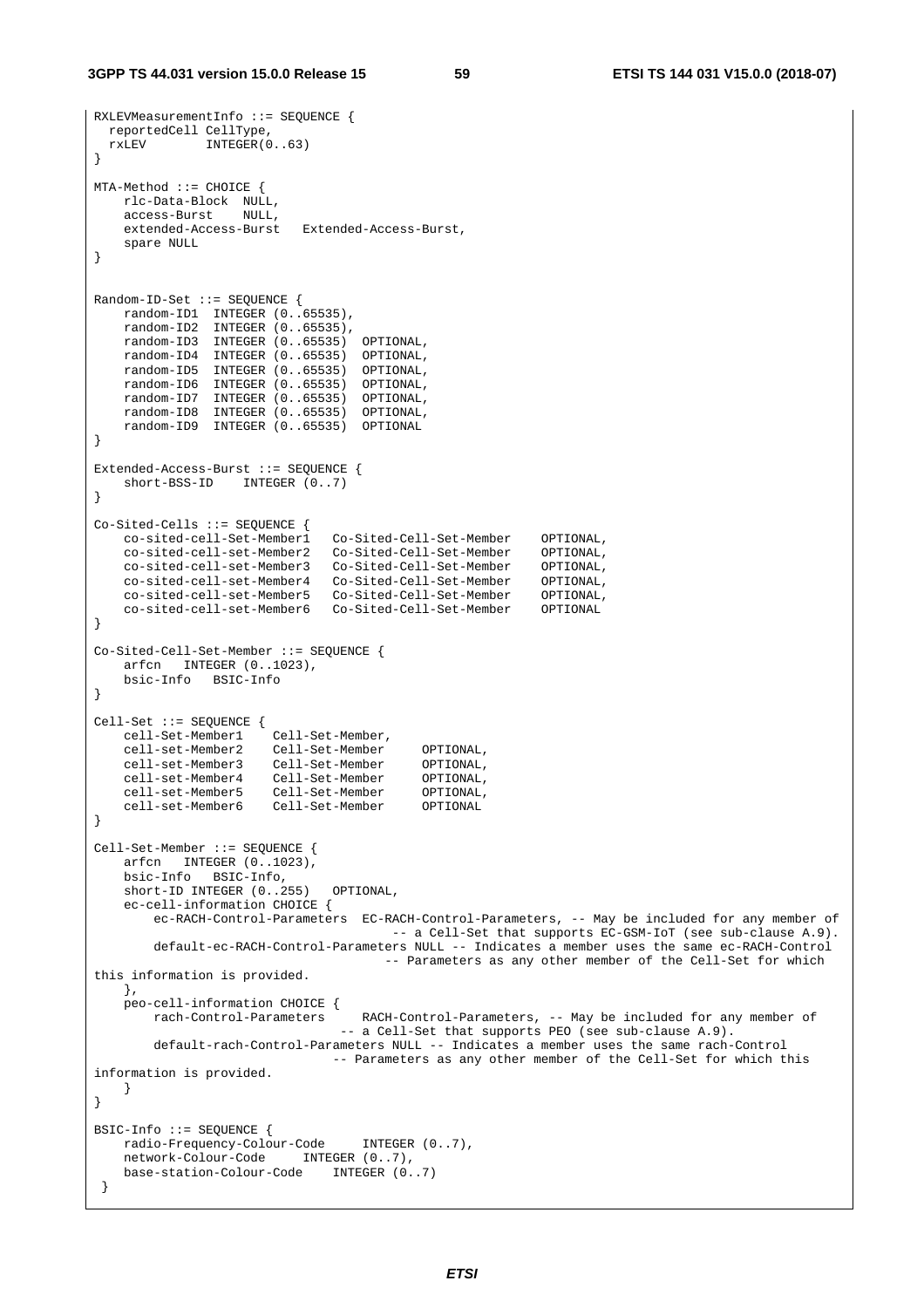```
EC-RACH-Control-Parameters ::= SEQUENCE { 
    ec-BS-CC-CHANS INTEGER (0..3),
    ec-RXLEV-ACCESS-MIN INTEGER (0..63)
    ms-TXPWR-MAX-CCH INTEGER (0..31), 
    lb-MS-TXPWR-MAX-CCH INTEGER (0..31) OPTIONAL, 
    cell-SELECTION-RLA-MARGIN INTEGER (0..7) OPTIONAL, 
 dl-CC-Selection BOOLEAN, 
 bt-Threshold-DL INTEGER (0..31), 
 cc2-Range-DL INTEGER (0..31) OPTIONAL, 
 cc3-Range-DL INTEGER (0..31) OPTIONAL, 
    bt-Threshold-UL INTEGER (0..31), 
 cc2-Range-UL INTEGER (0..31) OPTIONAL, 
 cc3-Range-UL INTEGER (0..31) OPTIONAL, 
 cc4-Range-UL INTEGER (0..31) OPTIONAL, 
    bsPWR INTEGER (0..63), 
 dl-Signal-Strength-Step-Size INTEGER (0..3) OPTIONAL, 
ec-Reduced-PDCH-Allocation BOOLEAN,
     ec-Max-Retrans INTEGER , 
     sm INTEGER (0..3), 
   tm INTEGER (0..3),
     access-Timeslots BOOLEAN, 
     alpha INTEGER (0..15) OPTIONAL, 
     t3168 INTEGER (0..7) OPTIONAL, 
     t3192 INTEGER (0..7) OPTIONAL, 
     t3226 INTEGER (0..7) OPTIONAL, 
     t3248 INTEGER (0..3), 
    mta-BITMAP MTA-BITMAP 
} 
RACH-Control-Parameters ::= SEQUENCE { 
   rxlev-ACCESS-MIN INTEGER (0..63),<br>ms-TXPWR-MAX-CCH INTEGER (0..3
                     INTEGER (0..31),
    max-Retrans INTEGER (0..3), 
     tx-integer INTEGER (0..15), 
    mta-BITMAP MTA-BITMAP 
} 
MTA-BITMAP ::= SEQUENCE { 
    mta-RLC-Data-Block-method BOOLEAN, 
    mta-Access-Burst-method BOOLEAN, 
    mta-Extended-Access-Burst-method BOOLEAN, 
    mta-spare BOOLEAN 
} 
MTA-Security ::= CHOICE { 
    mta-access-security-method NULL, 
    bss-duplication-detection-method NULL, 
     spare NULL 
}
```
6 TOM Protocol Header for RRLP Transport

# 6.1 General

For the specification of the TOM protocol, see 3GPP TS 44.064.

# 6.2 Remaining Octets of TOM Protocol Header for RRLP

The number of remaining octet following the first octets of the TOM protocol header for RRLP is one. The encoding of this octet is defined in the figure 6.1 and the table 6.1.



**Figure 6.1: Remaining Octets of TOM Protocol Header for RRLP**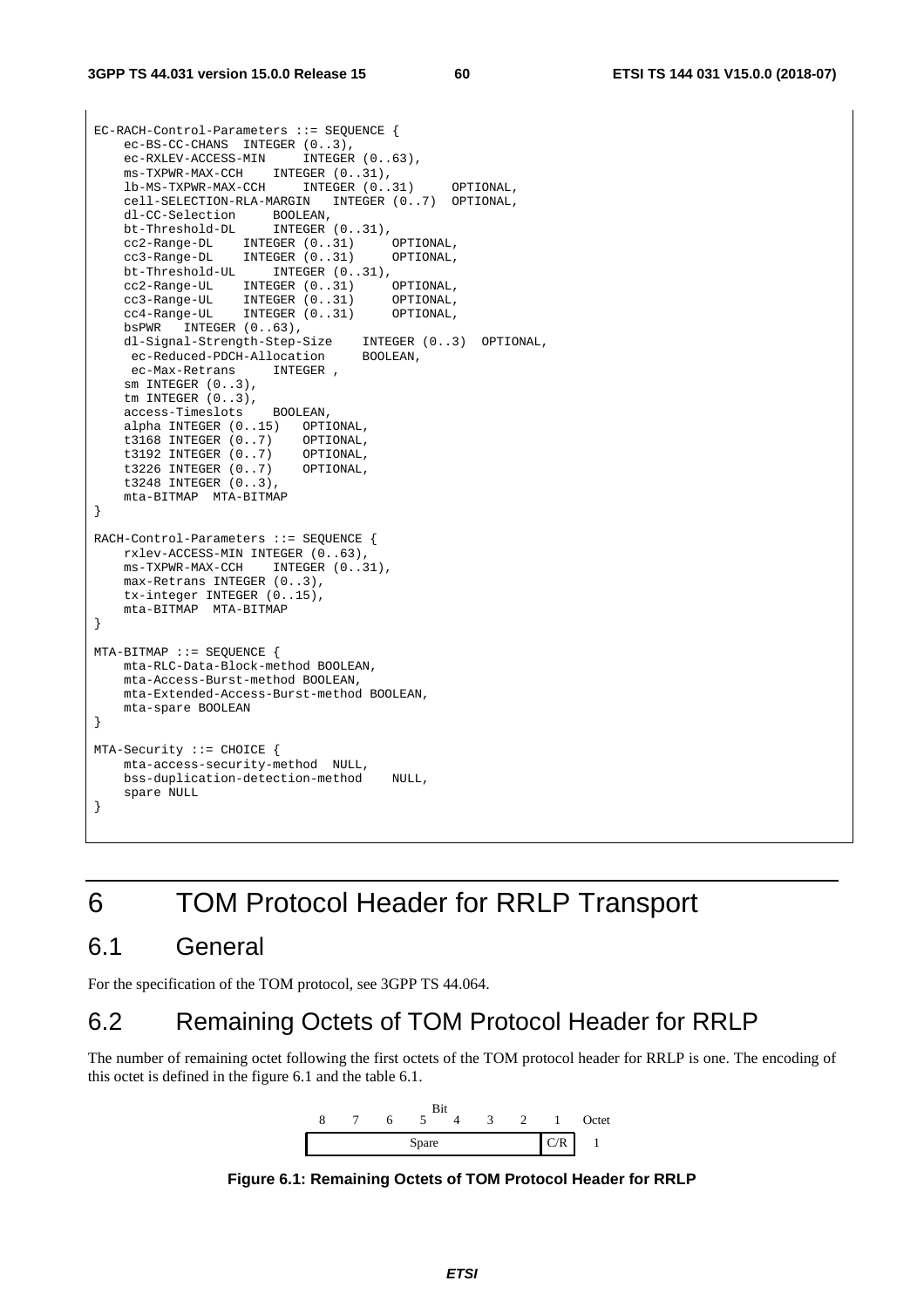**Table 6.1: C/R bit content** 

| C/R | UI frame information field                             |
|-----|--------------------------------------------------------|
|     | Command (SMLC to MS) or Final Response (MS to<br>SMLC) |
|     | Not Command or Final Response                          |

The setting of the C/R flag is provided by the sending RRLP entity, for further details see 3GPP TS 43.059.

The Spare bits shall be ignored by the receiver and set to 0 by the sender. If a protocol header with more than one remaining octet of the TOM protocol header is received, the additional octets after the first remaining octet shall be ignored by the receiver.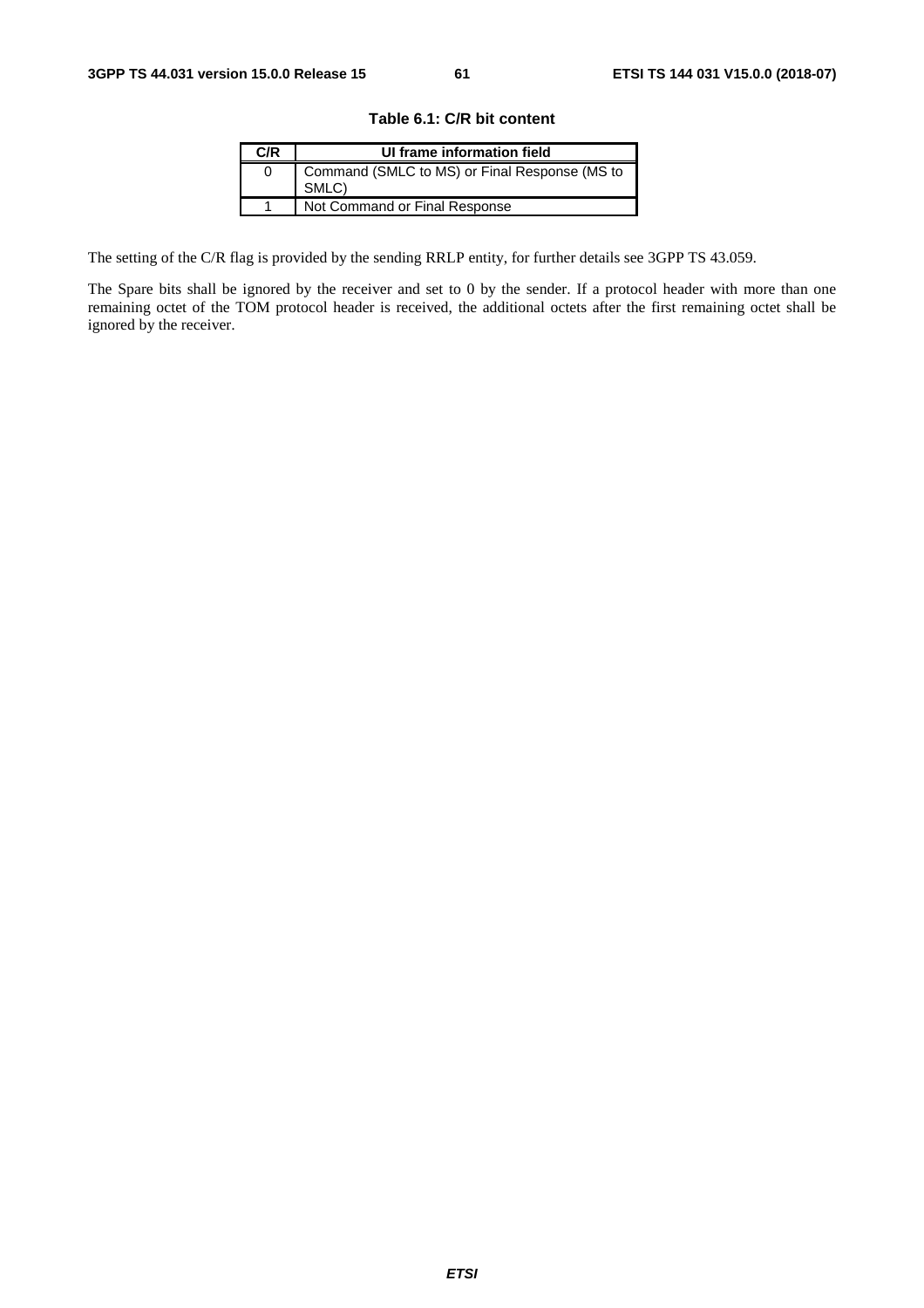# Annex A (informative): Description of Components

# A.1 Introduction

This annex describes the contents of components.

# A.2 Measure Position Request

# A.2.1 General

The Measure Position Request is a RRLP component from the SMLC to the MS. This component is common to E-OTD,GPS and GANSS (Galileo and Additional Navigation Satellite Systems) location methods. As a response to this component, the MS performs E-OTD,GPS or GANSS measurements and possibly calculates its own position, if the MS and/or the network support these options. It contains the following elements.

| <b>Element</b>                         | <b>Type/Reference</b>                    | <b>Presence</b> |
|----------------------------------------|------------------------------------------|-----------------|
| Positioning Instructions               | Positioning Instructions 2.2.1           | М               |
| E-OTD Reference BTS for                | E-OTD Reference BTS for Assistance       | $\Omega$        |
| Assistance Data                        | Data 2.2.2                               |                 |
| E-OTD Measurement Assistance           | E-OTD Measurement Assistance Data        | O               |
| Data                                   | 2.2.3                                    |                 |
| <b>E-OTD Measurement Assistance</b>    | E-OTD Measurement Assistance Data        | Ω               |
| Data for System Information List       | for System Information List 2.2.4        |                 |
| <b>GPS Assistance Data</b>             | GPS Assistance Data 4.2.4                | Ω               |
| Additional GPS Assistance Data         | Additional GPS Assistance Data 4.2.4c    | O               |
| <b>GPS Time Assistance Measurement</b> | <b>GPS Time Assistance Measurement</b>   | O               |
| Request                                | Request 2.2.4a                           |                 |
| <b>GPS Reference Time Uncertainty</b>  | GPS Reference Time Uncertainty 2.2.4b    | O               |
| <b>Velocity Request</b>                | Velocity Request 2.2.4c                  | O               |
| <b>Extended Reference</b>              | Extended Reference 2.2.5                 | O               |
| <b>GANSS Positioning Method</b>        | <b>GANSS Positioning Method Element</b>  | Ω               |
| Element                                | 2.2.1a                                   |                 |
| <b>GANSS Carrier-Phase</b>             | <b>GANSS Carrier-Phase Measurement</b>   | ∩               |
| <b>Measurement Request</b>             | Request 2.2.4d                           |                 |
| <b>GANSS TOD - GSM Time</b>            | <b>GANSS TOD - GSM Time Association</b>  | ∩               |
| <b>Association Request</b>             | Request 2.2.4e                           |                 |
| <b>GANSS Multi-frequency</b>           | <b>GANSS Multi-frequency Measurement</b> | O               |
| <b>Measurement Request</b>             | Request 2.2.4g                           |                 |
| <b>GANSS Assistance Data</b>           | GANSS Assistance Data 4.2.6              | O               |
| Required Response Time                 | Required Response Time 2.2.4f            | O               |

#### **Table A.1: Measure Position Request component content**

# A.2.2 Elements

# A.2.2.1 Positioning Instructions Element

The purpose of Positioning Instructions element is to express the allowed/required location method(s), and to provide information required QoS. This element is mandatory in the Measure Position Request message, and contains the following fields:

### **Method Type**

This field indicates whether MS based or assisted version is allowed/requested. If the Positioning Methods field includes more than one method, the Method Type applies to all of them. This field is mandatory, and has the following values:

'0': MS assisted;

'1': MS based;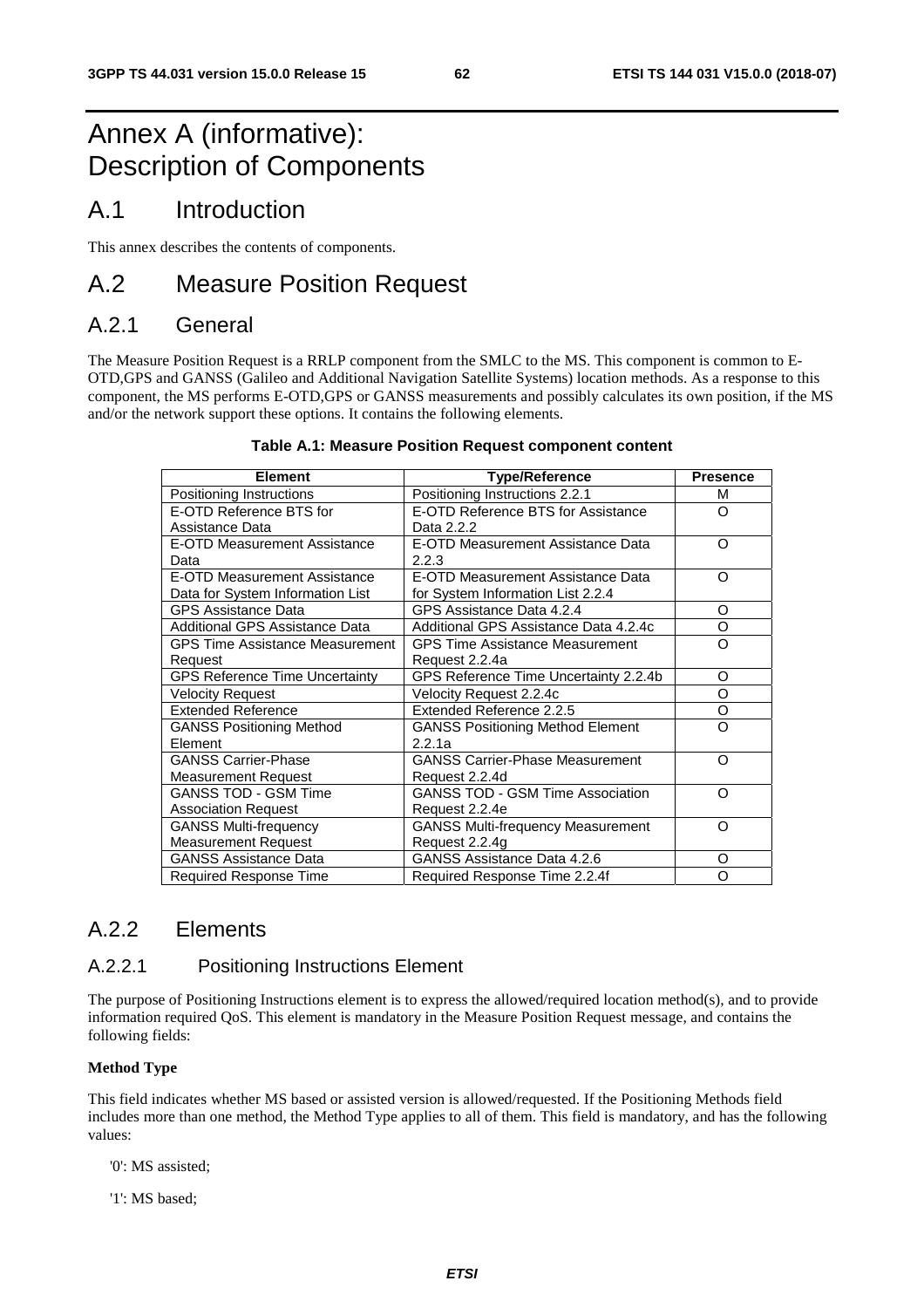- '2': MS based is preferred, but MS assisted is allowed;
- '3': MS assisted is preferred, but MS based is allowed.

In GPS positioning methods, 'MS based' may indicate either MS Based Assisted GPS method or Conventional GPS method. If 'MS based is indicated with no GPS assistance data then the MS may interpret this as either Conventional GPS or MS based A-GPS without assistance data. The same interpretation applies also to the GANSS positioning method.

#### **Positioning Methods**

This field indicates which location method or methods should be used. This field is mandatory.

'0': E-OTD;

'1': GPS;

'2': E-OTD or GPS (i.e. both can be reported).

NOTE: If the selected positioning method is 'GPS' or 'E-OTD or GPS', the field GANSS Positioning Method, if present in a Measure Position Request component, indicates request of GANSS method and indicates the allowed satellite systems.

#### **Response Time**

This field indicates the desired response time. However, when performing measurements, the desired response time may be exceeded. This field is mandatory.

The response time is  $2^N$  seconds, where N is the value in this field. Thus the desired maximum response time can be 1. 2, 4, 8, 16, 32, 64, or 128 seconds.

Range: 0-7

#### **Accuracy**

This field indicates the required accuracy of the location estimate. This is field is mandatory when Method Type is '1', '2', or '3' and optional when Method Type is '0'.

This field is 7 bit Uncertainty Code as defined in 3GPP TS 23.032.

#### **Multiple Sets**

This field indicates whether MS is requested to send multiple *E-OTD/GPS/GANSS Measurement Information Sets*. The maximum number of measurement sets is three. This is field is mandatory. MS is expected to include the current measurement set. Additionally MS may include historical measurement sets, or measure new additional sets if the response time allows that.

- '0': multiple IEs can be send;
- '1': sending of multiple sets is not allowed.

#### **Environment Characterization**

Environment Characterization field provides the MS with information about expected multipath and NLOS in the current area. This field is optional.

- '0': possibly heavy multipath and NLOS conditions (e.g. bad urban or urban).
- '1': no or light multipath and usually LOS conditions (e.g. suburban or rural).
- '2': not defined or mixed environment.
- '3': reserved for future use.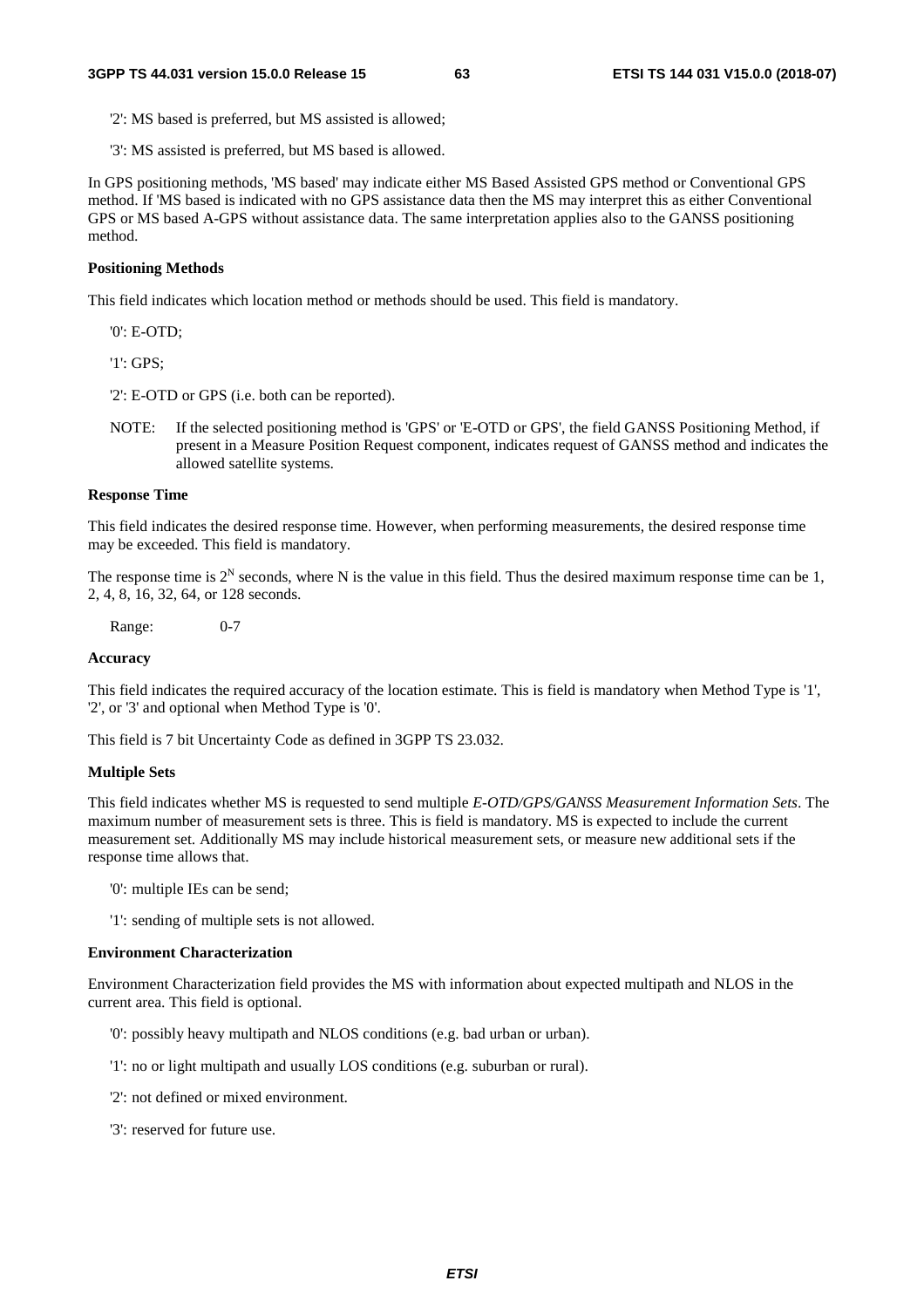# A.2.2.1a GANSS Positioning Method Element

This bit map indicates the satellite systems allowed by the SMLC corresponding to allowance of 'GPS' in the Positioning Methods field. Each bit is of type Boolean, where TRUE ('1') means the particular satellite system is allowed. For example EOTD + Galileo method can be indicated by setting 'E-OTD or GPS' in Positioning Methods and setting only the 'bit 1' to TRUE value in the GANSS Positioning Method element. The MS shall not request assistance data or report measurements for the systems that are not indicated in the bit map.

| NOTE:          | Bit 0 of this bit map shall not be the only one set to TRUE ('1'). |
|----------------|--------------------------------------------------------------------|
| "bit $0$ ":    | GPS:                                                               |
| 'bit $1$ ':    | Galileo:                                                           |
| "bit $2$ ":    | SBAS (WAAS, EGNOS, MSAS, GAGAN);                                   |
| "bit $3$ ":    | Modernized GPS (L1C, L2C, L5);                                     |
| 'bit $4$ ':    | OZSS:                                                              |
| "bit $5$ ":    | GLONASS;                                                           |
| "bit $6$ ":    | BDS:                                                               |
| "bit $7-15$ ": | Reserved for future GNSSes.                                        |

## A.2.2.2 E-OTD Reference BTS for Assistance Data Element

The RTD and 51 multiframe offset values in the E-OTD Measurement Assistance Data element and the E-OTD Measurement Assistance Data for System Information List element are calculated relative to the BTS indicated in this element. Also the E-OTD Measurement Assistance data for System Information List element, if present, refers to the System Information Neighbor List of this reference BTS.

Inclusion of this parameter is mandatory for E-OTD since it is not possible to reliably default to the current serving BTS for the target MS, as there is a small chance that the SMLC does not know this. If the E-OTD Measurement Assistance data for System Information List element is present, the current serving cell must be the same as reference BTS identified in this element.

### **BCCH Carrier**

This field indicates the absolute RF channel number of BCCH of the reference BTS. This field is mandatory.

Range: 0 - 1023

#### **BSIC**

This field indicates the BSIC (Base Station Identity Code) of the reference BTS. This field is mandatory.

Range: 0 - 63

#### **Time Slot Scheme**

The Time Slot Scheme field indicates the type of transmission scheme the reference BTS is using. If the MS measures BTSs signals from time slots other than 0 or 4, and it is informed about the burst length schemes used by BTSs, then it can compensate for the possible error. (This is necessary if the MS averages bursts from different time slots, and the BTS uses varying lengths of bursts.) This field is mandatory.

 $0'$  = all time slots are 156,25 bits long.

 $'1'$  = time slots 0 and 4 are 157 bits long and other time slots are 156 bits long.

## **BTS Position**

This field contains the BTS position in the format defined in 3GPP TS 23.032. This field is optional, but should be present for MS based E-OTD positioning. The allowed shapes are:

- ellipsoid point;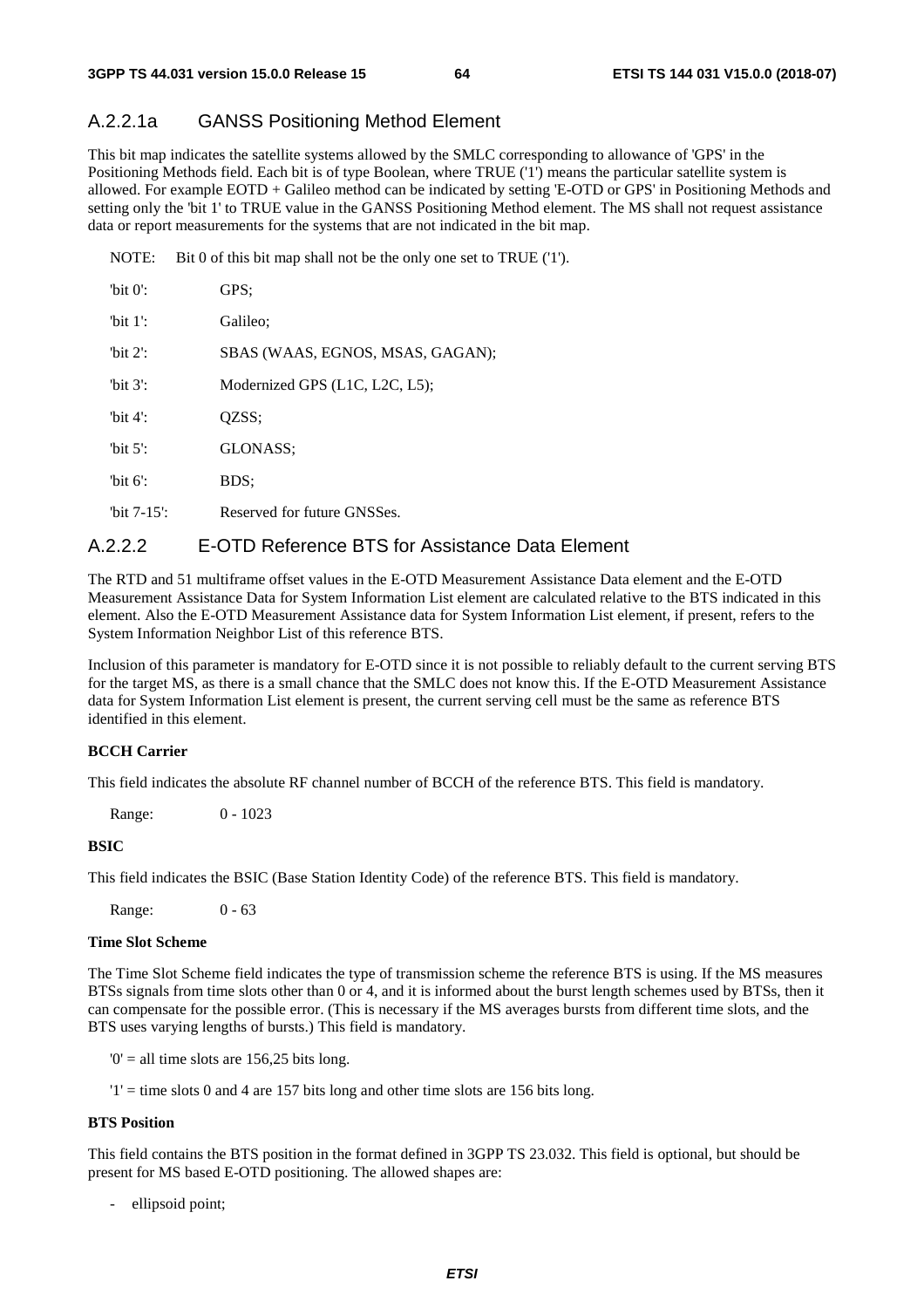ellipsoid point with altitude and uncertainty ellipsoid.

# A.2.2.3 E-OTD Measurement Assistance Data Element

This element identifies BTSs that are used for E-OTD measurements. This element helps the MS to make measurements from neighbor BTS (even below decoding level). This element is optional in the Measure Position Request component. The presence of this element means that the MS should try to measure the E-OTD values between the reference BTS and the BTSs identified in this element.

This element is used to deliver E-OTD measurement assistance data for those BTSs, that are not included in the System Information Neighbor List of the reference BTS, if necessary.

The RTD and 51 multiframe offset values are calculated relative to the BTS indicated in the E-OTD Reference BTS for Assistance Data element. This element contains the following fields.

## **Number of BTSs**

This field indicates how many BTSs are included in this IE. This field is mandatory. The maximum number of BTSs in this message for whom the assistance data can be given is 16 (reference BTS and 15 neigbour BTSs). Thus the sum of **Number of BTSs** field in this IE and total amount of **E-OTD Neighbor present** bits with value '1' in **E-OTD Measurement Assistance Data for System Information List IE** can be at a maximum 15.

Range: 1 to 15.

The following fields are repeated for the number of BTSs included in the Number of BTSs field.

#### **BCCH Carrier**

This field indicates the absolute RF channel number of BCCH of the particular BTS. This field is mandatory.

Range: 0 - 1023

#### **BSIC**

This field indicates the BSIC (Base Station Identity Code) of the particular BTS. This field is mandatory.

Range: 0 - 63

### **Multiframe Offset**

This field indicates the frame difference between the start of the 51 multiframes frames being transmitted from this BTS and the reference BTS. The multiframe offset is defined as  $T_{\text{BTS}}$  -  $T_{\text{Ref}}$ , where  $T_{\text{BTS}}$  is the time of the start of the 51 multiframe in the BTS in question, and T<sub>Ref</sub> is the time of the start of the 51 multiframe in the reference BTS. This field is mandatory. Multiframe Offset may be used to calculate the Expected Multiframe Offset (the Multiframe Offset value that MS is expected to measure between this BTS and reference BTS in its current estimated location).

Expected Multiframe Offset = (Multiframe Offset + Adjustment) modulo  $51$ 

| Adjustment $=$        | 1 if Rough RTD - Expected OTD $>= 850$            |
|-----------------------|---------------------------------------------------|
| $\text{Adjustment} =$ | $-1$ if Rough RTD - Expected OTD $=< -850$        |
| $\text{Adjustment} =$ | 0 if $-400 = <$ Rough RTD - Expected OTD $=< 400$ |

If the Rough RTD - Expected OTD is not within any of the ranges above, an error has occurred and the Expected OTD should be ignored and no Expected Multiframe Offset can be calculated.

Range: 0 - 51

Usable range of Multiframe Offset value is 0 - 50. The Multiframe Offset value 51 shall not be encoded by the transmitting entity and shall be treated by the receiving entity as 0.

#### **Time Slot Scheme**

The Time Slot Scheme field indicates the type of transmission scheme the particular BTS is using. If the MS measures BTSs signals from time slots other than 0 or 4, and it is informed about the burst length schemes used by BTSs, then it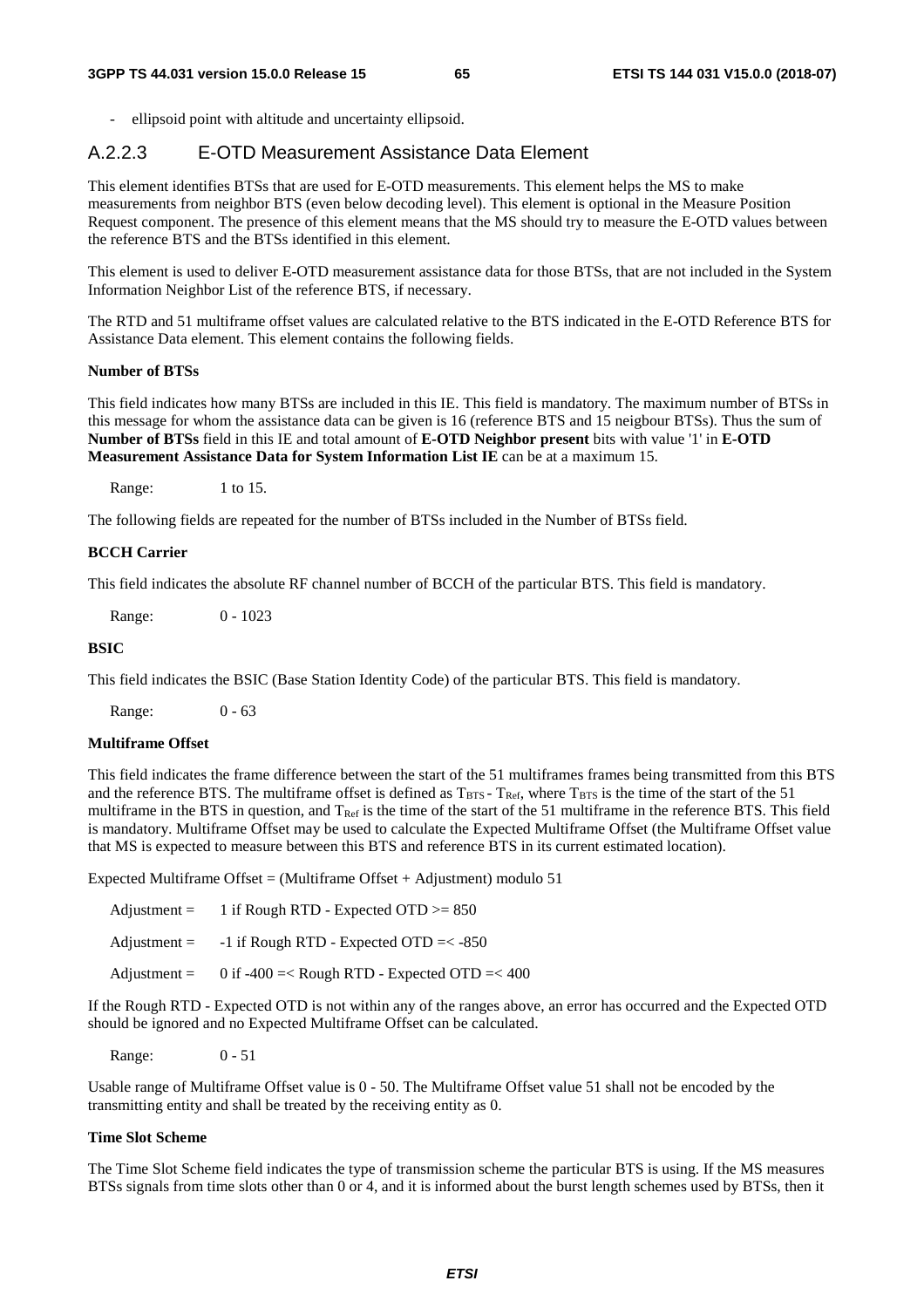can compensate for the possible error. (This is necessary if the MS averages bursts from different time slots, and the BTS uses varying lengths of bursts.) This field is mandatory.

 $0'$  = all time slots are 156,25 bits long.

 $'1'$  = time slots 0 and 4 are 157 bits long and other time slots are 156 bits long.

#### **Rough RTD**

This field indicates the rough RTD value between this BTS and reference BTS. The used resolution is 1 bits. This RTD value is the RTD value of TS0s (i.e. the difference in starting of TS0), not only the RTD between starts of bursts. The RTD is defined as  $T_{BTS}$  -  $T_{Ref}$ , where  $T_{BTS}$  is the time of the start of TS0 in the BTS in question, and  $T_{Ref}$  is the time of the start of the TS0 in the reference BTS. This field is mandatory.

Range: 0 - 1250

Usable range of Rough RTD value is 0 - 1249. The Rough RTD value 1250 shall not be encoded by the transmitting entity and shall be treated by the receiving entity as 0.

Accurate RTD values are needed for MS based E-OTD, i.e. when the MS calculates its own position.

#### **Expected OTD**

This field indicates the OTD value that MS is expected to measure between this BTS and reference BTS in its current estimated location. SMLC can estimate MS's location roughly e.g. based on serving BTS coordinates, TA, and possibly some other information. The used resolution is 1 bits. This OTD value is the OTD value of TS0s (i.e. the difference in starting of TS0), not only the OTD between starts of bursts. The OTD is defined as  $T_{\rm BTS}$  -  $T_{\rm Ref}$ , where  $T_{\rm BTS}$  is the time of the start of TS0 in the BTS in question, and  $T_{Ref}$  is the time of the start of the TS0 in the reference BTS. This is element is Release 98 extension and it is an optional element included in Release98-Ext IE. SMLC shall send this element to MS supporting MS Assisted or MS Based E-OTD.

Range: 0 - 1250

Usable range of Expected OTD value is 0 - 1249. The Expected OTD value 1250 shall not be encoded by the transmitting entity and shall be treated by the receiving entity as 0.

#### **Uncertainty Of Expected OTD**

This field indicates the uncertainty in Expected OTD value. The uncertainty is related to SMLC's estimation of MS's location. The uncertainty defines following search window for MS, that it can use to speed up the OTD measurements:

Expected OTD - Uncertainty < measured OTD < Expected OTD + Uncertainty.

This is element is Release 98 extension and it is an optional element included in Release98-Ext IE. SMLC shall send this element to MS supporting MS Assisted or MS Based E-OTD.

Range is 0 - 7 with following encoding:

| 'O' | $0$ < uncertainty $\leq 2$ bit; |
|-----|---------------------------------|
| '1' | $2$ < uncertainty $\leq$ 4 bit; |
| 2'  | $4$ < uncertainty $\leq 8$ bit; |
| '3' | $8$ < uncertainty <= 12 bit;    |
| '4' | $12$ < uncertainty <= 16 bit;   |
| '5' | $16$ < uncertainty <= 22 bit;   |
| '6' | $22$ < uncertainty <= 30 bit;   |
| '7' | uncertainty $>$ 30 bit.         |

NOTE: If uncertainty in MS's location is x bits, uncertainty in Expected OTD is  $2*x$  (in the worst case). When the uncertainty is given with value '7' no upper bound exist for the uncertainty.

The following fields tell the coordinates of neighbor BTSs that are used for E-OTD measurements, and also fine RTD values. This information allows the MS to calculate its own location. These fields (Fine RTD, Relative north, Relative east and Relative altitude) are optional. All of Fine RTD, Relative north, and Relative east fields must be present, if some of them is included.

#### **Fine RTD**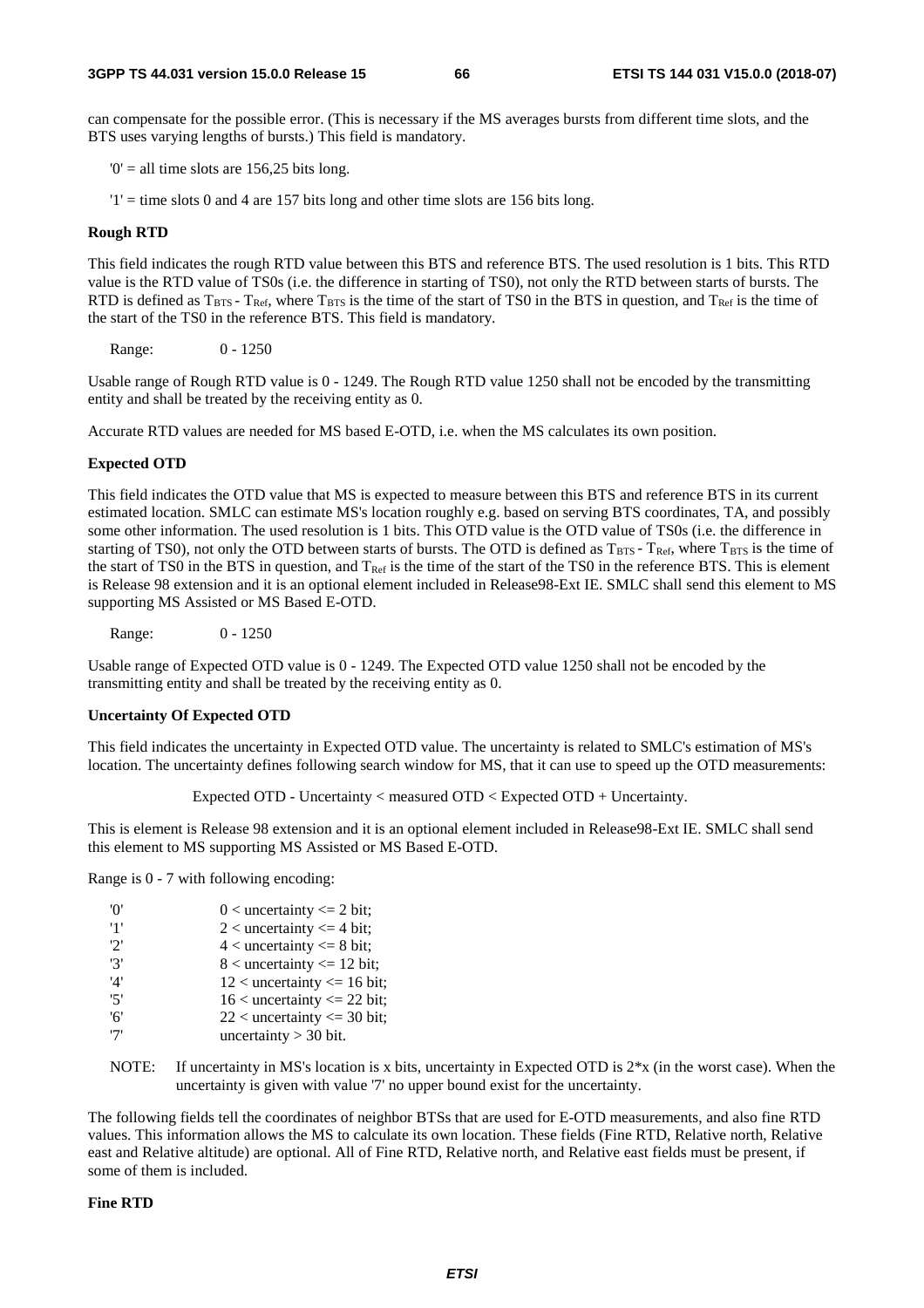This field indicates the fine RTD value between this BTS and reference BTS. It provides the 1/256 bit duration resolution to the value expressed in the corresponding Rough RTD field. This RTD value is the RTD value of TS0s (i.e. the difference in starting of TS0), not only the RTD between starts of bursts. The RTD is defined as  $T_{\rm BTS}$  -  $T_{\rm Ref}$ , where  $T_{\rm BTS}$  is the time of the start of TS0 in the BTS in question, and  $T_{\rm Ref}$  is the time of the start of the TS0 in the reference BTS. This field is optional.

Range: 0 - 255

### **Relative North**

This field indicates the distance of the neighbor BTS from the reference BTS in north- (negative values mean south) direction. This field is optional. The units are 0,03 seconds. The used reference ellipsoid is WGS 84 ellipsoid.

Range: -200000...200000

#### **Relative East**

This field indicates the distance of the neighbor BTS from the reference BTS in east (negative values mean west) direction. This field is optional. The units are 0,03 seconds. The used reference ellipsoid is WGS 84 ellipsoid.

Range: -200000 ... 200000

#### **Relative Altitude**

This field indicates the altitude of the neighbor BTS relative to the reference BTS in meters. This field is optional.

Range: -4000 ... 4000 meters

### A.2.2.4 E-OTD Measurement Assistance Data for System Information List Element

This element identifies those BTSs in the System Information Neighbor List that are used for E-OTD measurements. The System Information Neighbor Lists, to which this assistance data is given, are System Information Neighbor Lists that are sent in the dedicated mode, packet idle mode, packet transfer mode, or dual transfer mode. This element helps the MS to make measurements from those neighbor BTS (even below decoding level). This element is optional in the Measure Position Request component. The presence of this element means that the MS should use the BTSs identified here to the E-OTD measurements.

The RTD and 51 multiframe offset values are calculated relative to the reference BTS. This element contains the following fields.

#### **Number of Neighbors**

This field indicates how many neighbors are included in this IE.

Range: 1-32

The following fields are repeated for the number indicated in the Number of Neighbors field.

#### **E-OTD Neighbor present**

This field indicates whether the information concerning a certain BTS in the Neighbor List is present. Altogether no more than 15 BTS can have the indication "Neighbor is included". The maximum number of BTSs in this message for whom the assistance data can be given is 16 (reference BTS and 15 neigbour BTSs). Thus the sum of total amount of **E-OTD Neighbor present** bits with value '1' in this IE and **Number of BTSs** field in **E-OTD Measurement Assistance Data IE** can be at a maximum 15.

- '0' Neighbor not included;
- '1' Neighbor is included.

The following fields (BSIC, Multiframe Offset, Time Slot Sscheme and Rough RTD) are included if E-OTD neighbor present field is set to '1'.

#### **BSIC**

This field indicates the BSIC (Base Station Identity Code) of the particular BTS. This field is mandatory.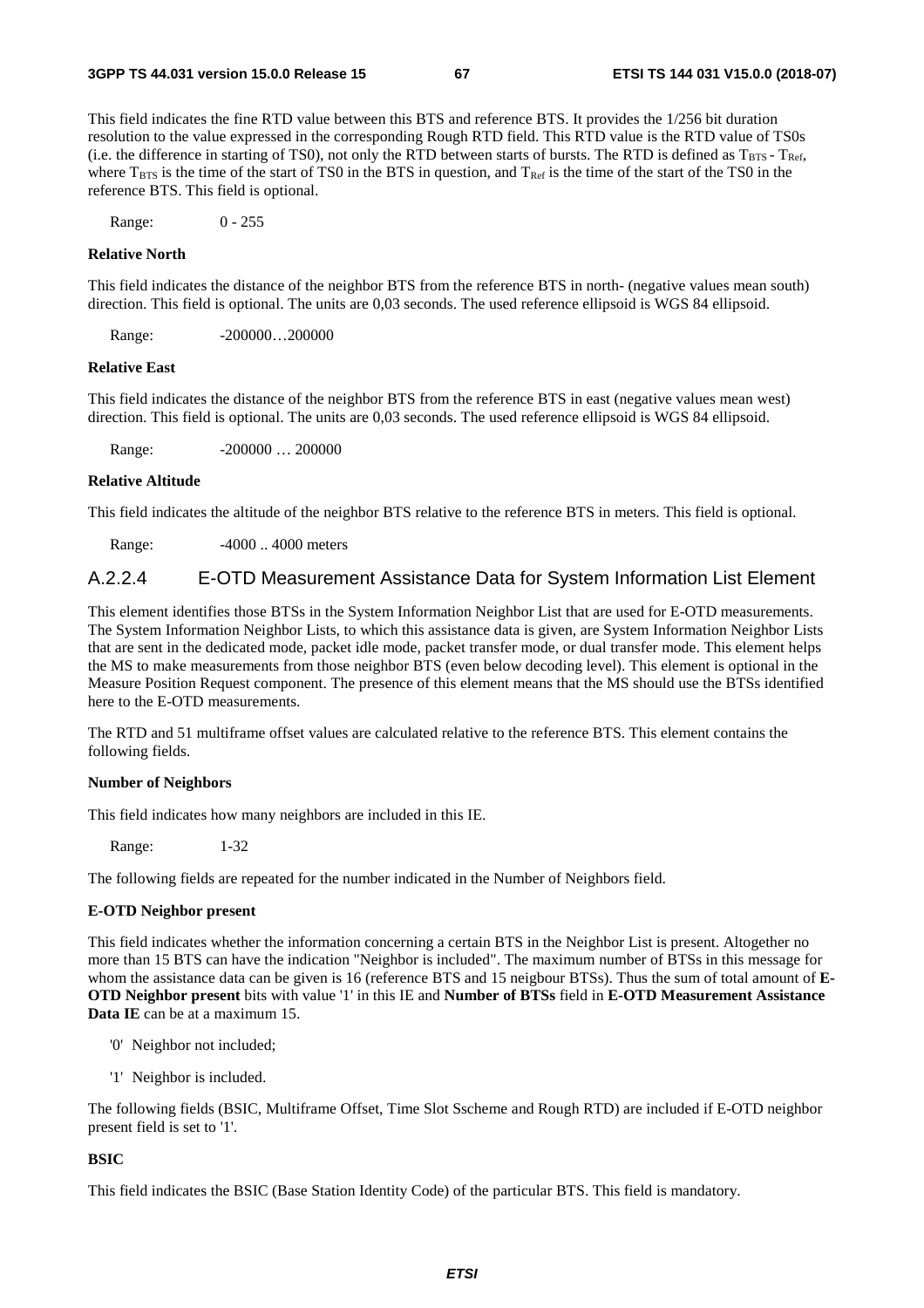Range: 0 - 63

#### **Multiframe Offset**

This field indicates the frame difference between the start of the 51 multiframes frames being transmitted from this BTS and the reference BTS. The multiframe offset is defined as  $T_{BTS}$  -  $T_{Ref}$ , where  $T_{BTS}$  is the time of the start of the 51 multiframe in the BTS in question, and T<sub>Ref</sub> is the time of the start of the 51 multiframe in the reference BTS. This field is mandatory. Multiframe Offset may be used to calculate the Expected Multiframe Offset (the Multiframe Offset value that MS is expected to measure between this BTS and reference BTS in its current estimated location).

Expected Multiframe Offset = (Multiframe Offset + Adjustment) modulo 51

| $\text{Adjustment} =$ | 1 if Rough RTD - Expected OTD $>= 850$                      |
|-----------------------|-------------------------------------------------------------|
|                       | Adjustment = $-1$ if Rough RTD - Expected OTD =< $-850$     |
|                       | Adjustment = $0$ if -400 =< Rough RTD - Expected OTD =< 400 |
| Range:                | $0 - 51$                                                    |

Usable range of Multiframe Offset value is 0 - 50. The Multiframe Offset value 51 shall not be encoded by the transmitting entity and shall be treated by the receiving entity as 0.

#### **Time Slot Scheme**

The Time Slot Scheme field indicates the type of transmission scheme the particular BTS is using. If the MS measures BTSs signals from time slots other than 0 or 4, and it is informed about the burst length schemes used by BTSs, then it can compensate for the possible error. (This is necessary if the MS averages bursts from different time slots, and the BTS uses varying lengths of bursts.) This field is mandatory.

 $0'$  = all time slots are 156,25 bits long;

 $'1'$  = time slots 0 and 4 are 157 bits long and other time slots are 156 bits long.

#### **Rough RTD**

This field indicates the RTD value between this BTS and the reference BTS. The used resolution is 1 bit. This RTD value is the RTD value of TS0s (i.e. the difference in starting of TS0), not only the RTD between starts of bursts. The RTD is defined as  $T_{\text{BTS}}$  -  $T_{\text{Ref}}$ , where  $T_{\text{BTS}}$  is the time of the start of TS0 in the BTS in question, and  $T_{\text{Ref}}$  is the time of the start of the TS0 in the reference BTS. This field is mandatory.

Range: 0 - 1250

Usable range of Rough RTD value is 0 - 1249. The RoughRTD value 1250 shall not be encoded by the transmitting entity and shall be treated by the receiving entity as 0.

#### **Expected OTD**

This field indicates the OTD value that MS is expected to measure between this BTS and reference BTS in its current estimated location. SMLC can estimate MS's location roughly e.g. based on serving BTS coordinates, TA, and possibly some other information. The used resolution is 1 bits. This OTD value is the OTD value of TS0s (i.e. the difference in starting of TS0), not only the OTD between starts of bursts. The OTD is defined as  $T_{\rm BTS}$  -  $T_{\rm Ref}$ , where  $T_{\rm BTS}$  is the time of the start of TS0 in the BTS in question, and  $T_{\text{Ref}}$  is the time of the start of the TS0 in the reference BTS. This element is Release 98 extension and it is an optional element included in Release98-Ext IE. SMLC shall send this element to MS supporting MS Assisted or MS Based E-OTD.

Range: 0 - 1250

Usable range of Expected OTD value is 0 - 1249. The Expected OTD value 1250 shall not be encoded by the transmitting entity and shall be treated by the receiving entity as 0.

#### **Uncertainty Of Expected OTD**

This field indicates the uncertainty in Expected OTD value. The uncertainty is related to SMLC's estimation of MS's location. The uncertainty defines following search window for MS, that it can use to speed up the OTD measurements:

Expected OTD - Uncertainty < measured OTD < Expected OTD + Uncertainty.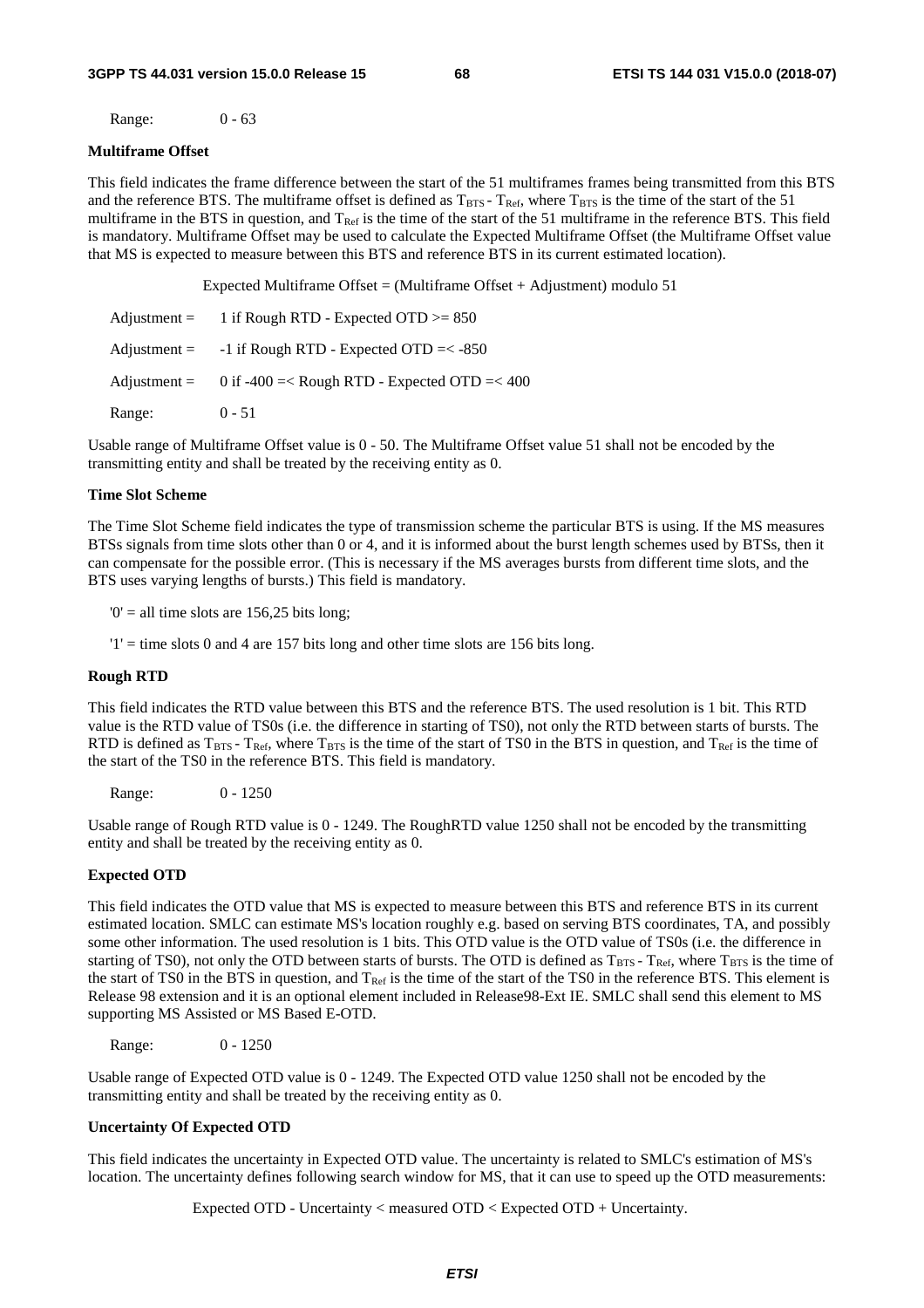This element is Release 98 extension and it is an optional element included in Release98-Ext IE. SMLC shall send this element to MS supporting MS Assisted or MS Based E-OTD.

Range is 0 - 7 with following encoding:

| 'N' | $0$ < uncertainty <= 2 bit;       |
|-----|-----------------------------------|
| '1' | $2$ < uncertainty $\leq$ 4 bit;   |
| 2'  | $4$ < uncertainty $\leq 8$ bit;   |
| '3' | $8$ < uncertainty $\leq 12$ bit;  |
| '4' | $12$ < uncertainty $\leq 16$ bit; |
| '5' | $16$ < uncertainty <= 22 bit;     |
| '6' | $22$ < uncertainty <= 30 bit;     |
| '7' | uncertainty $>$ 30 bit.           |

NOTE: If uncertainty in MS's location is x bits, uncertainty in Expected OTD is  $2*x$  (in the worst case). When the uncertainty is given with value '7' no upper bound exist for the uncertainty.

The following fields tell the coordinates of neighbor BTSs that are used for E-OTD measurements, and also fine RTD values. This information allows the MS to calculate its own location. These fields (Fine RTD, Relative north, Relative east and Relative altitude) are optional. All of Fine RTD, Relative north, and Relative east fields must be present, if some of them is included.

#### **Fine RTD**

This field indicates the fine RTD value between this BTS and reference BTS. It provides the 1/256 bit duration resolution to the value expressed in the corresponding Rough RTD field. This RTD value is the RTD value of TS0s (i.e. the difference in starting of TS0), not only the RTD between starts of bursts. The RTD is defined as T<sub>BTS</sub> - T<sub>Ref</sub>, where  $T_{\text{BTS}}$  is the time of the start of TS0 in the BTS in question, and  $T_{\text{Ref}}$  is the time of the start of the TS0 in the reference BTS. This field is optional.

Range: 0 - 255

#### **Relative North**

This field indicates the distance of the neighbor BTS from the reference BTS in north- (negative values mean south) direction. This field is optional. The units are 0,03 seconds. The used reference ellipsoid is WGS 84 ellipsoid.

Range: -200000...200000

### **Relative East**

This field indicates the distance of the neighbor BTS from the reference BTS in east (negative values mean west) direction. This field is optional. The units are 0,03 seconds. The used reference ellipsoid is WGS 84 ellipsoid.

Range: -200000 ... 200000

#### **Relative Altitude**

This field indicates the altitude of the neighbor BTS relative to the reference BTS in meters. This field is optional.

Range: -4000 ... 4000 meters

## A.2.2.4a GPS Time Assistance Measurement Request element

This component does not have any information contents. If this component is present, the MS is requested to return GPS time assistance measurements.

### A.2.2.4b GPS Reference Time Uncertainty element

This element provides the accuracy of the relation GPS and GSM time in the Reference Time field in GPS Assistance Data IE. If GPS TOW is the given GPS time, then the true GPS time, corresponding to the provided GSM time as observed at the MS location, lies in the interval (GPS TOW - GPS Reference Time Uncertainty, GPS TOW + GPS Reference Time Uncertainty). An entity that supports this element shall always include it when appropriate. This means that when the element is expected but is not received, lack of support at the sender can be assumed and some implementation dependent default interpretation can then be applied.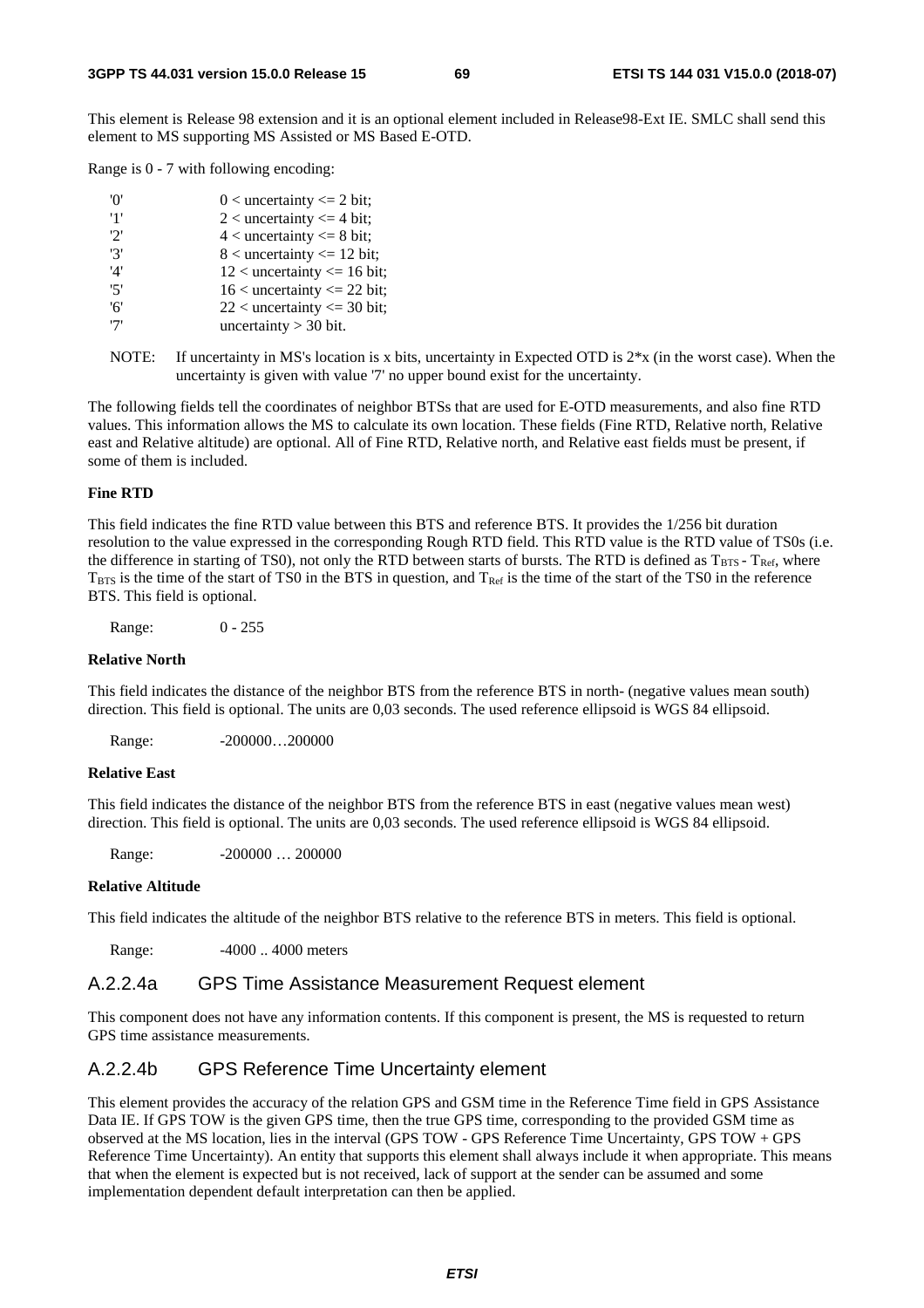The uncertainty *r*, expressed in microseconds, is mapped to a number K, with the following formula:

$$
r = C^*(( (1+x)^K) - 1)
$$

with  $C = 0.0022$  and  $x = 0.18$ . With  $0 \le K \le 127$ , a suitably useful range between 0 and 3 second is achieved for the uncertainty, while still being able to code down to values as small as 0,3 nanoseconds. To encode any higher value of uncertainty than that corresponding in the above formula to  $K=127$ , the same value,  $K=127$ , shall also be used. The uncertainty is then coded on 7 bits, as the binary encoding of K.

| Value of K | Value of uncertainty     |
|------------|--------------------------|
|            | 0 nanoseconds            |
|            | 0,396 nanoseconds        |
| 2          | $0,863$ nanoseconds      |
|            |                          |
| 50         | 8,64 microseconds        |
|            | $\overline{\phantom{0}}$ |
| 127        | $>$ 2.96 seconds         |

#### **Table A.1a: Example values for the GPS Reference Time Uncertainty Parameter Format**

## A.2.2.4c Velocity Request element

If this element is present, the MS is requested to return a velocity estimate along with the location estimate. Requesting velocity does not guarantee its delivery, if conditions support its availability and it is requested it will be provided.

### A.2.2.4d GANSS Carrier-Phase Measurement Request Element

This component does not have any information contents. If this component is present, the MS is requested to return carrier phase measurements in the GANSS Measurement Information IE.

## A.2.2.4e GANSS TOD - GSM Time Association Request Element

This component does not have any information contents. If this component is present, the MS is requested to return GANSS TOD - GSM time association measurements. Only either GPS Timing Assistance Measurement Request Element or GANSS TOD - GSM Time Association Measurement Request should be present in Measure Position Request.

## A.2.2.4f Required Response Time

This element indicates the maximum response time that shall be allowed for the positioning request in the MS. When this element is received, the MS shall send an RRLP Measure Position Response before the required response time has elapsed.

When this element is received, the MS shall ignore the Response Time field in the Positioning Instructions element.

The Required Response Time has a value from 1 to 128 seconds.

### A.2.2.4g GANSS Multi-frequency Measurement Request Element

This component does not have any information contents.

If this component is present, the MS is requested to return measurements performed on multiple GANSS signal types if the MS supports this capability. If this component is not present, the MS shall report only one signal type for each GANSS.

If SMLC has indicated supported signal types in Positioning Capability Request, the MS shall only report signals that are supported by SMLC.

# A.2.2.5 Extended Reference IE

This element is mandatory in any RRLP Measure Position Request component, any RRLP Assistance Data component, any RRLP Positioning Capability Request component and any RRLP Positioning Capability response component.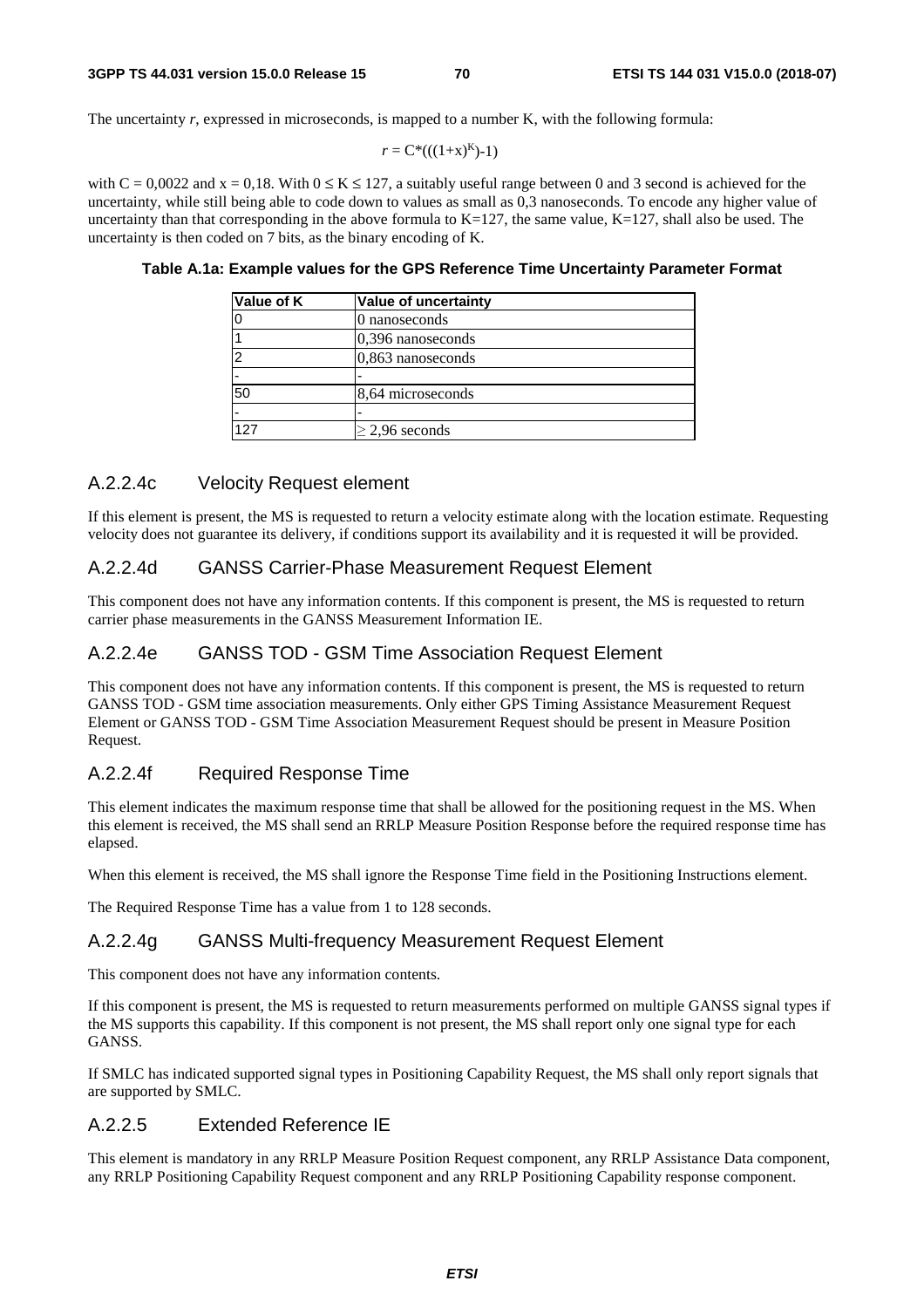NOTE: For reasons of backward compatibility, the IE is not defined for a Release 4 or earlier SMLC and would be ignored, when received, by a Release 4 or earlier MS. Additionally, other requirements associated with this IE would not be supported by a Release 4 or earlier MS or SMLC.

The Extended Reference IE contains the following elements:

- SMLC code: an integer in the range 0-63 distinguishing any SMLC from other neighbour SMLCs in the same Routing Area. Each SMLC is assigned a specific SMLC ID value. The values assigned to neighbour SMLCs in the same Routing Area between which inter-NSE cell change is possible should be different.
- Transaction ID: an integer in the range 0-262143 distinguishing different RRLP transactions in different MSs currently being served by the same SMLC. An SMLC shall assign a different transaction ID to each currently open RRLP transaction for positioning and assistance data delivery among all target MSs. When any RRLP transaction for any MS is completed in the SMLC (e.g. the MS has sent a correctly formatted RRLP Measure Position Response or Assistance Data Ack.) or if the transaction is aborted (e.g. SMLC timeout on an RRLP response), the associated transaction ID value shall become free and may be later assigned to a new RRLP transaction by the SMLC. When any transaction ID value becomes free, an SMLC should attempt to wait for at least 128 seconds (the maximum defined RRLP response time from an MS) before reassigning the same value.

# A.3 Measure Position Response

# A.3.1 General

The Measure Position Response is a RRLP component from the MS to the network. It is the response to the Measure Position Request. It contains the following elements. One of the five elements containing measurement data or location estimate (*E-OTD Measurement Information*, *Location Information*, *GPS Measurement Information, GANSS Measurement Information or GANSS Location Information)* or *Location Information Error element* must be included.

| <b>Element</b>                          | <b>Type/Reference</b>                      | <b>Presence</b> |
|-----------------------------------------|--------------------------------------------|-----------------|
| <b>Multiple Sets</b>                    | Multiple Sets 3.2.1                        |                 |
| Reference BTS Identity                  | Reference BTS Identity 3.2.2               |                 |
| E-OTD Measurement Information           | E-OTD Measurement Information 3.2.3        | O               |
| Location Information                    | Location Information 3.2.4                 | ∩               |
| <b>GPS Measurement Information</b>      | GPS Measurement Information 3.2.5          | ∩               |
| <b>Location Information Error</b>       | Location Information Error 3.2.6           |                 |
| <b>GPS Time Assistance Measurements</b> | GPS Time Assistance Measurements 3.2.6a    | ∩               |
| <b>Velocity Estimate</b>                | Velocity Estimate 3.2.6b                   | ( )             |
| <b>Extended Reference</b>               | Extended Reference 3.2.7                   | C               |
| Uplink RRLP Pseudo Segmentation         | Uplink RRLP Pseudo Segmentation Indication | C               |
| Indication                              | 3.2.8                                      |                 |
| <b>GANSS Location Information</b>       | <b>GANSS Location Information 3.2.9</b>    |                 |
| <b>GANSS Measurement Information</b>    | GANSS Measurement Information 3.2.10       |                 |

#### **Table A.2: Measure Position Response component content**

# A.3.2 Elements

# A.3.2.1 Multiple Sets Element

This element indicates how many E-OTD Measurement Information sets, GPS Measurement Information sets or GANSS Measurement Information sets, and Reference BTS Identities are included to this element. This element is optional. If this element is absent, a single measurement set is included.

### **Number of E-OTD/GPS/GANSS Measurement Information Sets**

This field indicates the number of *Number of E-OTD/GPS/GANSS Measurement Information* sets included to this component. This field is mandatory. If two or more types of measurement elements are present, then there are the equal number of them, and each pair has the same reference BTS.

Range: 2 - 3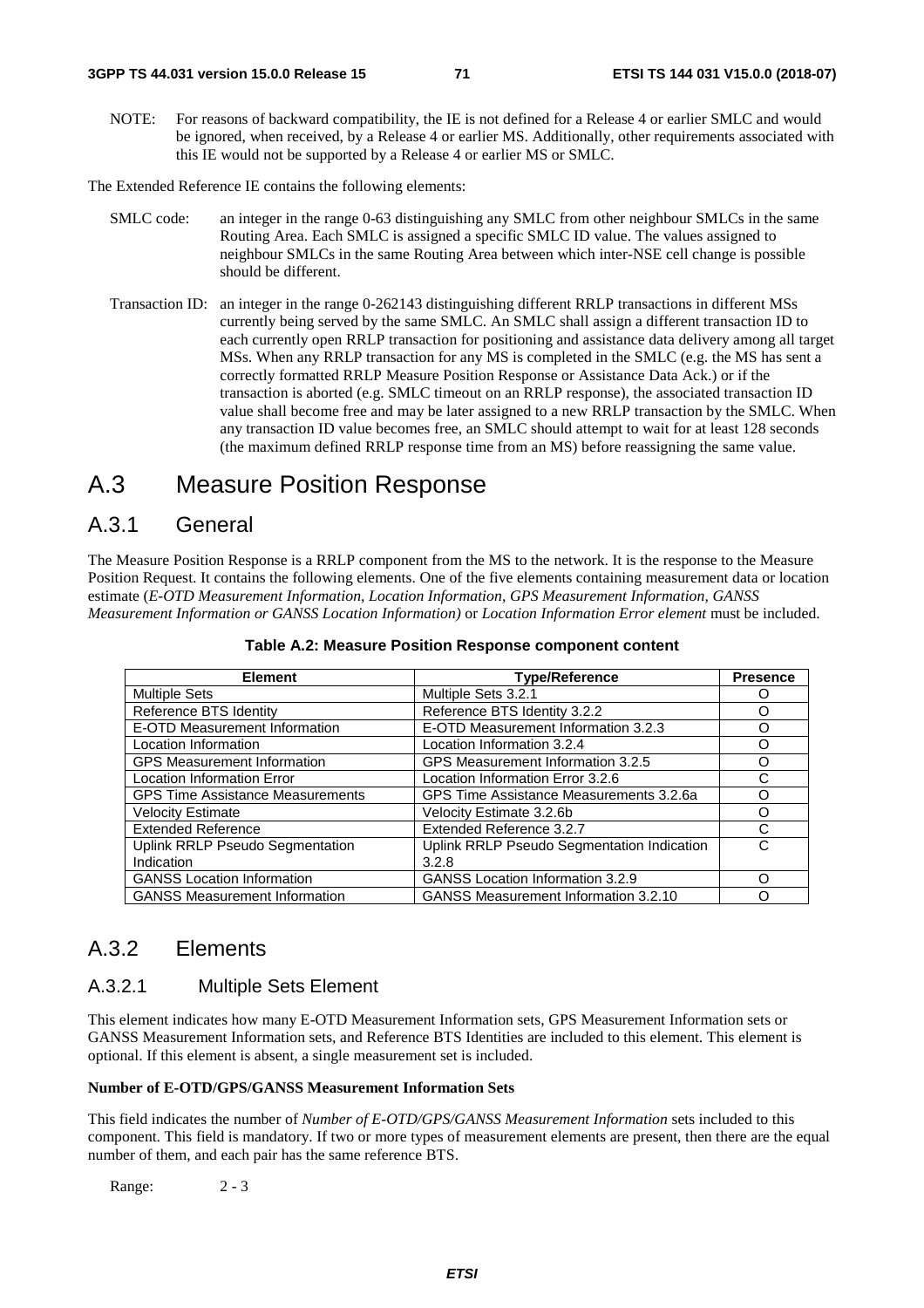## **Number of Reference BTS**

This field indicates the number of reference BTSs used in this component. This field is mandatory.

Range: 1-3

# **Reference BTS relation to Measurement Elements**

This field indicates how the reference BTSs listed in this element relate to measurement sets later in this component. This field is conditional and included only if Number of E-OTD/GPS/GANSS Measurement Information Sets is '3' and Number of Reference BTSs is '2'.

- '0' = First reference BTS is related to first and second E-OTD/GPS/GANSS Measurement Information Sets, and second reference BTS is related to third E-OTD/GPS Measurement Information Sets.
- '1' = First reference BTS is related to first and third E-OTD/GPS/GANSS Measurement Information Sets, and second reference BTS is related to second E-OTD/GPS/GANSS Measurement Information Sets.
- '2' = First reference BTS is related to first E-OTD/GPS/GANSS Measurement Information Sets, and second reference BTS is related to second and third E-OTD/GPS/GANSS Measurement Information Sets.

If this field is not included, the relation between reference BTS and Number of E-OTD/GPS/GANSS Measurement Information Sets is as follows:

- if there are three sets and three reference BTSs -> First reference BTS relates to first set, second reference BTS relates to second set, and third reference BTS relates to third set;
- if there are two sets and two reference BTS -> First reference BTS relates to first set, and second reference BTS relates to second set;
- if there is only one reference BTS and 1-3 sets -> this reference BTS relates to all sets.

# A.3.2.2 Reference BTS Identity Element

This element identifies the reference BTS(s). This element is conditional to the number of reference BTSs. It is mandatory, if there is more than one reference BTS, and optional otherwise. If this element is not included, the Reference BTS, used in other elements, is the current serving BTS of MS. If this element is included, the BTSs defined here are used as Reference BTSs in all other elements.

*The following fields are repeated for the number of reference BTSs included in the Number of Reference BTS field.* 

### **CellIdType**

This field indicates is the identity method of the Reference BTS. This field is mandatory within this element.

- '0' = Cell identity is told using BSIC and BCCH carrier.
- '1' = Cell identity is told using CI, and the LAC is the same as the current serving BTS.
- '2' = Cell identity is told using an index referring to the BTS listed in the Measure Position Request component (the indicated reference BTS is 1)
- '3' = Cell identity is told using an index referring to the BTS listed in the BCCH allocation list (System Information Neighbor Lists) of the serving BTS. This type of reference identity shall not be used by the MS unless it has received the "E-OTD Measurement Assistance Data for System Information List Element" from the SMLC for this cell.
- '4' = Cell identity is told using CI, and the LAC.

# **Reference LAC**

This field indicates the Location Area Code of the reference BTS. The purpose of the Location Area Code is to identify a location area. This field is conditional, and included, if CellIDType field is '4'.

Range: 0 - 65535

### **Reference CI**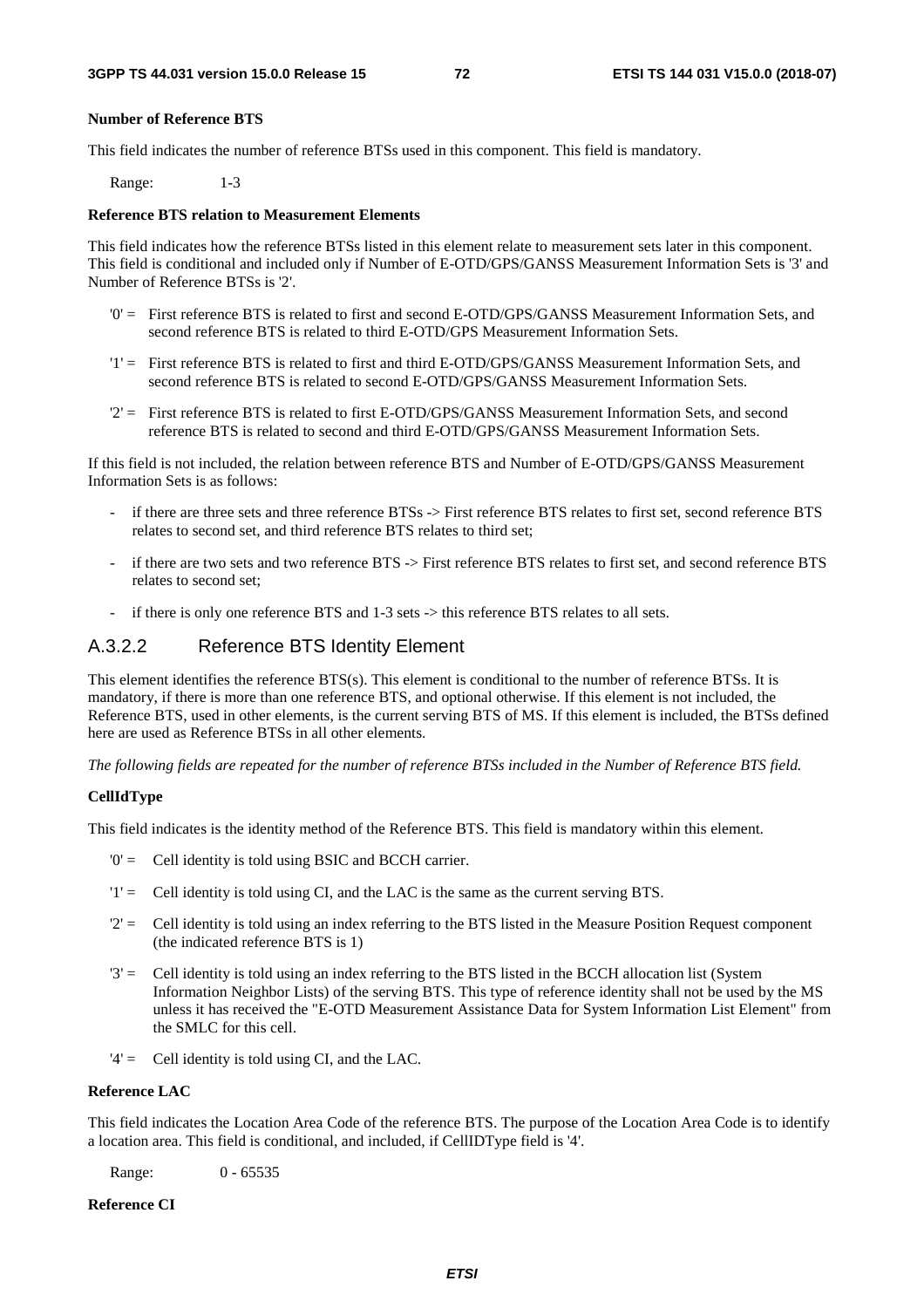This field indicates the Cell Identity value of the reference BTS. The purpose of the Cell Identity value is to identify a cell within a location area. This field is conditional, and included, if CellIDType field is '1' or '4'.

Range: 0 - 65535

### **Reference BCCH Carrier**

This field indicates the absolute RF channel number of the BCCH of the reference base station. BCCH carrier field is conditional and is included only if CellIdType is set '0'.

Range: 0 - 1023

### **Reference BSIC**

This field indicates the BSIC (Base Station Identity Code of the base station).

BSIC field is conditional and is included only if CellIdType is set '0' or '3'.

Range: 0 - 63

### **Request Index**

This field indicates an index identifying the reference BTS by referring to the BTSs listed in the Measure Position Request component (the indicated reference BTS in the Measure Position Request component has the index value 1, and possible next BTS '2', and so on )

This field is conditional and included only if CellIdType is set to '2'.

Range: 1-16

### **System Info Index**

This field indicates an index identifying the reference BTS by referring to the BCCH allocation list (System Information Neighbor List) of the serving BTS .

This field is conditional and included only if CellIdType is set to '3'.

Range: 1-32

# A.3.2.3 E-OTD Measurement Information Element

The purpose of the E-OTD Measurement Information element is to provide OTD measurements of signals sent from the reference and neighbor based stations. The length of this element depends on the number of neighbor cells for which OTD measurements have been collected. This element is optional in the Measure Position Response component. It is included in the Measure Position Response component, if the network has requested the mobile to perform the MS assisted E-OTD method. BTSs which cannot be measured or whose measurements are excessively inaccurate need not be reported. The MS may include measurements for other BTSs not given in the assistance data by the SMLC.

The E-OTD and 51 multiframe offset values are reported relative to the reference BTS as defined in the previous subclauses.

The following fields are repeated for each measurement set.

#### **Reference Frame Number**

This field indicates the frame number of the last measured burst from the reference BTS modulo 42432. This information can be used as a time stamp for the measurements. This field is mandatory.

Range: 0 - 42431

### **Reference Time Slot**

Reference Time Slot indicates the time slot modulo 4 relative to which the MS reports the reference BTS measurements. This field is mandatory.

Range: 0 to 3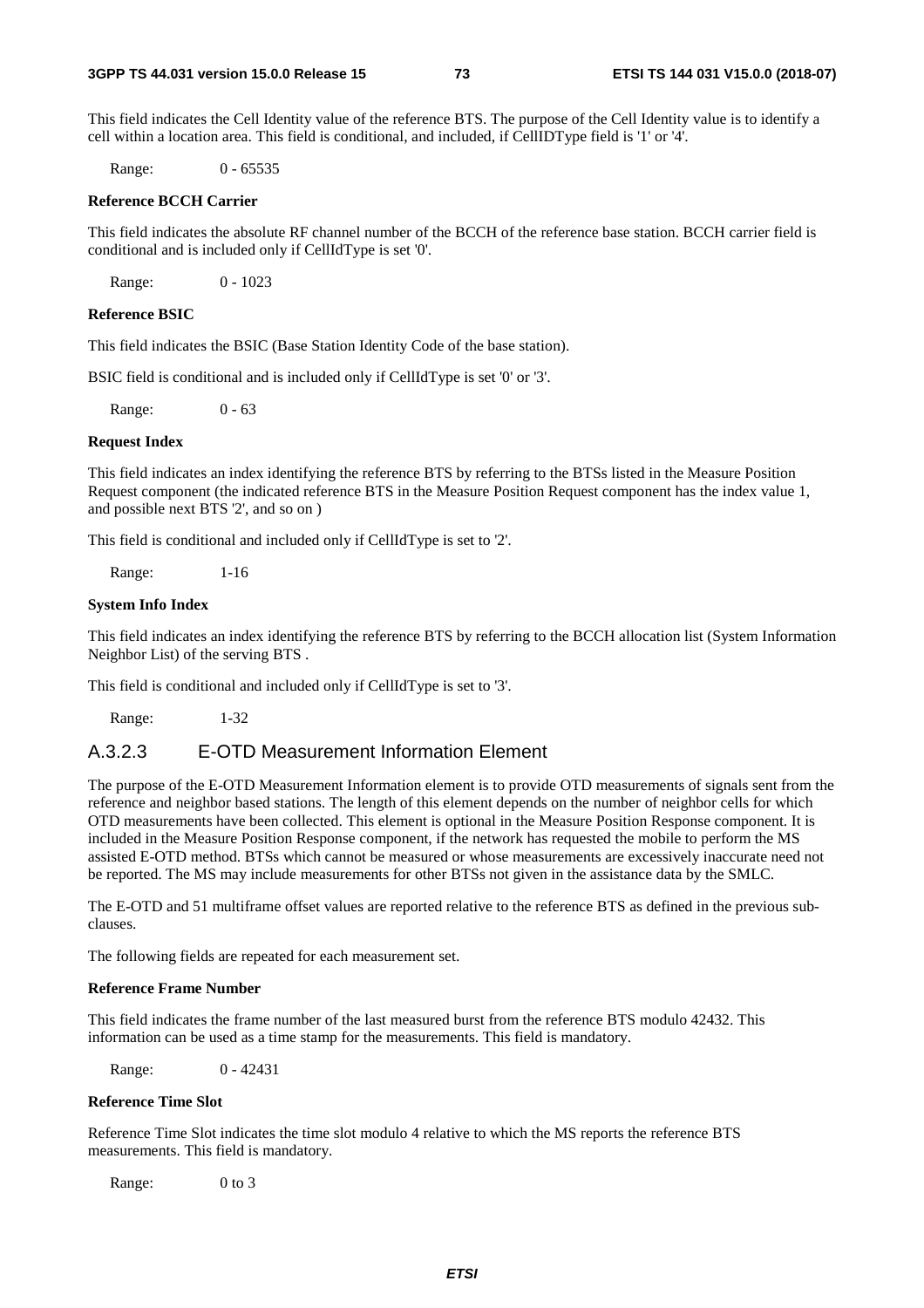NOTE 1: If MS does not know timeslot scheme, the MS reports the used timeslot. MS can only report results based on one time slot  $(N)$  or two time slots  $(N \text{ and } N+4)$ . If the MS knows the timeslot scheme, it can make measurements from several timeslots and reports that the used timeslot is zero (and makes correction).

### **Reference Quality**

Reference Quality field includes the standard deviation of the TOA measurements from the reference BTS with respect to  $T_{\text{Ref}}$  (where  $T_{\text{Ref}}$  is the time of arrival of signal from the reference BTS used to calculate the OTD values). This field is optional. The Reference Quality field can be used to evaluate the reliability of E-OTD measurements in the SMLC and in weighting of the E-OTD values in the location calculation.

Following linear 5 bit encoding is used:

| '00000' | $0 - (R*1-1)$ meters;   |
|---------|-------------------------|
| '00001' | $R*1 - (R*2-1)$ meters; |
| '00010' | $R*2 - (R*3-1)$ meters; |
|         |                         |
| '11111' | $R*31$ meters or more.  |

where R is the resolution defined by Std Resolution field. For example, if R=20 meters, corresponding values are 0 - 19 meters, 20 - 39 meters, 40 - 59 meters, …, 620+ meters.

### **Number of Measurements**

Number of Measurements for the Reference Quality field is used together with Reference Quality to define quality of the reference base site TOA. The field indicates how many measurements have been used in the MS to define the standard deviation of the measurements. Following 3 bit encoding is used:

| $'000$ .  | $2-4$ ;     |
|-----------|-------------|
| $'001'$ : | $5-9:$      |
| $'010'$ : | $10-14$ ;   |
| $'011'$ : | $15 - 24$ ; |
| $'100'$ : | $25 - 34$ ; |
| $'101'$ : | $35 - 44$ ; |
| $'110'$ : | $45 - 54$ : |
| $'111'$ : | 55 or more. |

This field is optional.

### **Std Resolution**

Std Resolution field includes the resolution used in Reference Quality field and Std of EOTD Measurements field. Encoding on 2 bits as follows:

| 'OO' | 10 meters; |
|------|------------|
| '01' | 20 meters; |
| '10' | 30 meters; |
| '11' | Reserved.  |

This field is mandatory.

#### **TA Correction**

This field indicates the estimate of the time difference between the moment that the MS uses to adjust its internal timing for reception and transmission (e.g. corresponding to maximum energy) and the estimate of the reception of the first arriving component from the serving BTS. This value can be used as a correction by the SMLC to the Timing Advance (TA) value when the distance between the MS and the serving BTS is estimated based on TA.

The value *TACor* in this field corresponds to the TA Correction in bit periods as follows:

- TA Correction in bit periods = *TACor*/64 -8.

TA Correction has the resolution of 1/64 bit period, and the range - 8 … +7 bit periods. Negative TA Correction in bits indicates that the first signal component from the serving BTS is estimated to arrive before the moment used for communication. This field is optional.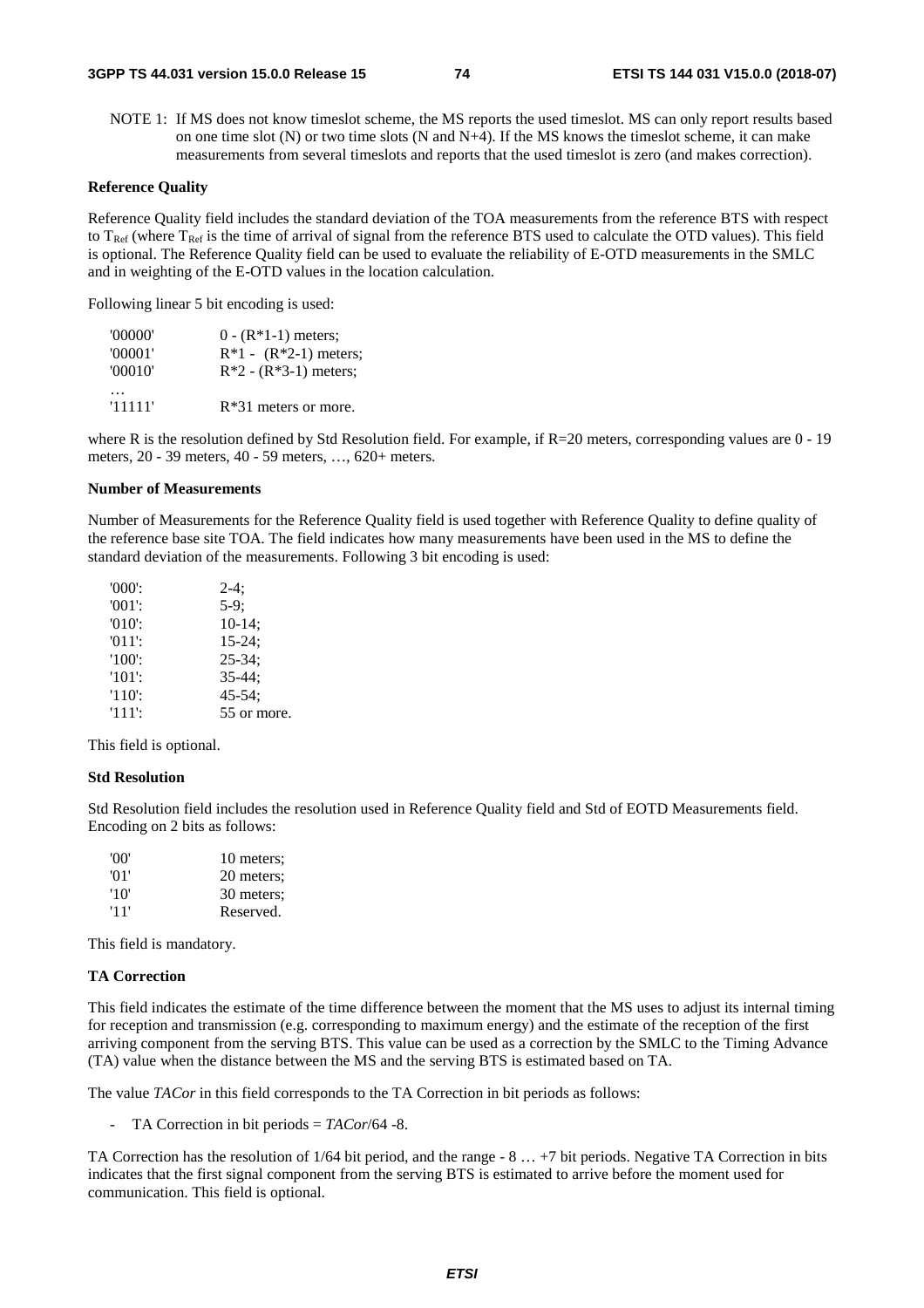Range: 0-960

#### **Number of Measured Neighbors**

This field indicates the number of different neighbor BTSs. This field is mandatory.

Range: 0 - 10

NOTE 2: If the MS can not measure any neighbor BTSs, then this value is set to '0'.

*The following fields are repeated for the number of BTSs included in the Number of Measured Neighbors field.* 

#### **Neighbor Identity Present**

The presence of this field is conditional, it shall not be present in the first set. It is mandatory for the other sets. This field indicates whether the identity information (i.e. CellIDType and possibly Neighbor CI / Neighbor BCCH Carrier / Neighbor BSIC / Neighbor Multiframe Offset / Request Index / System Info Index fields) concerning a certain BTS is present or whether the BTS identity is given as reference to the first measurement set.

- '0' Identity information not included, and identity of this BTS is same as the identity of BTS in first set with same sequence number.
- '1' Identity information is included.

#### **CellIdType**

This field indicates is the identity method of the cell. This field is conditional, and included if Neighbor Identity Present is '1'**.** If CellIdType field is not present, the following fields can not be present either: Neighbor CI, Neighbor BCCH Carrier, Neighbor BSIC, Neighbor Multiframe Offset, Request Index, System Info Index.

- '0' = Cell identity is told using BSIC and BCCH carrier.
- '1' = Cell identity is told using CI, and the LAC is the same as the current serving BTS.
- $2'$  = Cell identity is told using 51 Multiframe offset and BCCH carrier.
- '3' = Cell identity is told using an index referring to the BTS listed in the Measure Position Request component (the indicated reference BTS is 1).
- '4' = Cell identity is told using an index referring to the BTS listed in the BCCH allocation list (System Information Neighbor Lists) of the serving BTS. This type of neighbor identity shall not be used by the MS unless it has received the "E-OTD Measurement Assistance Data for System Information List Element" from the SMLC for this cell.
- '5' = Cell identity is told using CI and the LAC.
- NOTE: The MS can decide which of these methods to use. The CellIdType '3' and '4' are preferred.

#### **Neighbor LAC**

This field indicates the Location Area Code of the neighbor BTS. The purpose of the Location Area Code is to identify a location area. This field is conditional, and included, if CellIDType field is '5'.

Range: 0 - 65535

### **Neighbor CI**

This field indicates the Cell Identity of the particular neighbor cell. The purpose of the Cell Identity value is to identify a cell within a location area.

Neighbor CI field is conditional and is included only if CellIdType is set '1' or '5' and the CI value of the given cell is available.

Range: 0 - 65535

**Neighbor BCCH Carrier**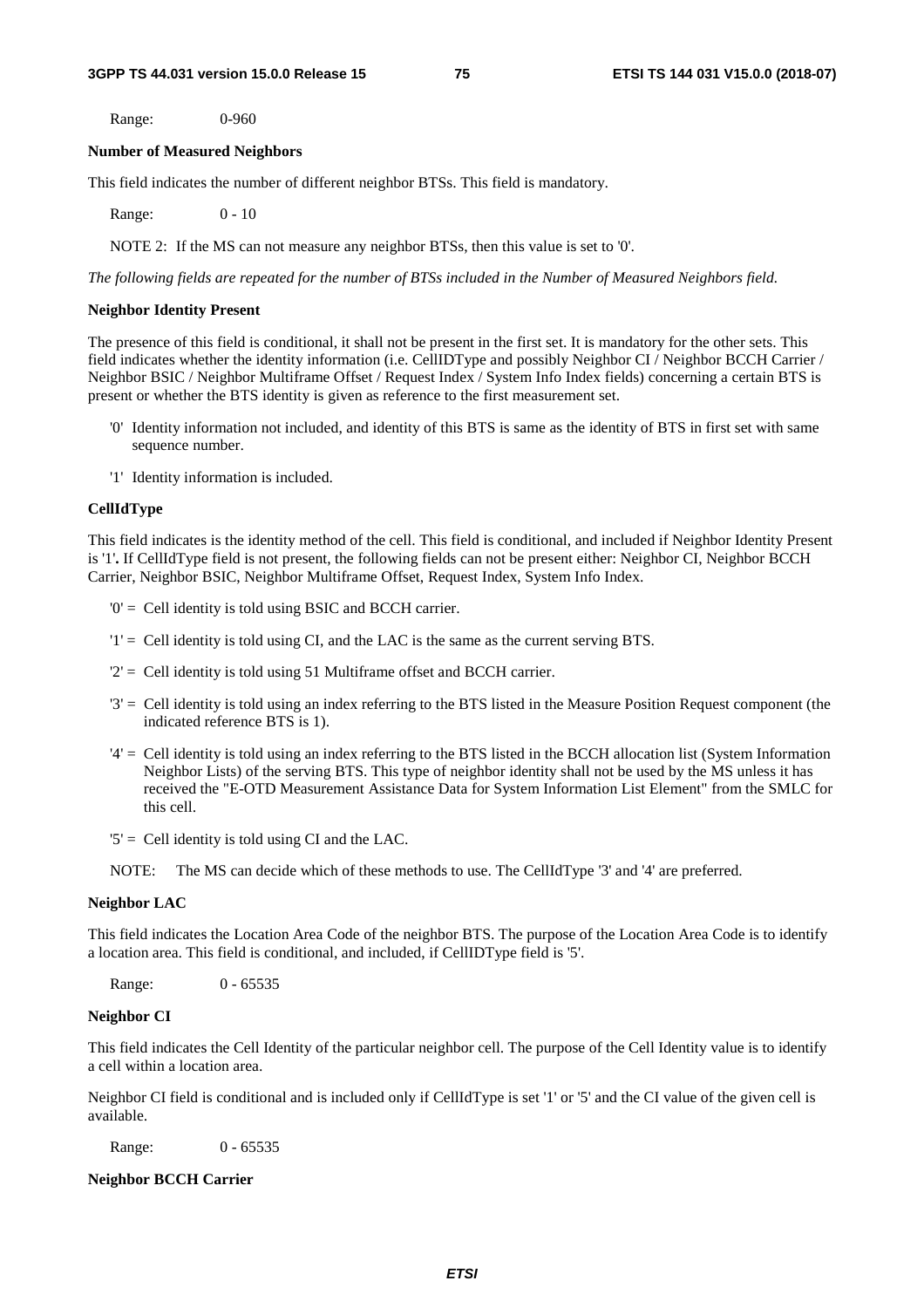This field indicates the absolute RF channel number of the BCCH of the neighbor base station. BCCH carrier field is conditional and is included only if CellIdType is set '0' or '2'.

Range: 0 - 1023

### **Neighbor BSIC**

This field indicates the BSIC (Base Station Identity Code of the base station).

BSIC field is conditional and is included only if CellIdType is set '0' or '4'.

Range: 0 - 63

### **Neighbor Multiframe Offset**

This field indicates the frame difference between the start of the 51 multiframes frames arriving from this BTS and the reference BTS. The multiframe offset is defined as  $T_{\text{BTS}}$  -  $T_{\text{Ref}}$ , where  $T_{\text{BTS}}$  is the time of the start of the 51 multiframe in the BTS in question, and  $T_{Ref}$  is the time of the start of the 51 multiframe in the reference BTS. This field is conditional and included only if CellIdType is set to '2'.

Range: 0 - 51

#### **Request Index**

This field indicates an index identifying the reference BTS by referring to the BTSs listed in the Measure Position Request component (the indicated reference BTS in the Measure Position Request component has the index value 1, and possible next BTS '2', and so on).

This field is conditional and included only if CellIdType is set to '3'.

Range: 1-16

### **System Info Index**

This field indicates an index identifying the reference BTS by referring to the BCCH allocation list (System Information Neighbor List) of the serving BTS.

This field is conditional and included only if CellIdType is set to '4'.

Range: 1-32

### **Neighbor Time Slot**

Neighbor Time Slot indicates the time slot modulo 4 relative to which the MS reports the neighbor BTS measurements. This field is mandatory.

Range: 0 to 3

NOTE 3: If the MS does not know the timeslot scheme, the MS reports the used timeslot. MS can only report a result based on one time slot (N) or two time slots (N and N+4). If the MS knows the timeslot scheme, the MS can make measurements from several timeslots and reports that the used timeslot is zero (and makes correction).

#### **Number of EOTD Measurements**

Number of Measurements field is used together with Std of EOTD Measurements field to define quality of a reported EOTD measurement. The field indicates how many EOTD measurements have been used in the MS to define the standard deviation of these measurements. Following 3 bit encoding is used.

| $'000'$ : | $2-4:$      |
|-----------|-------------|
| $'001'$ : | $5-9$ ;     |
| $'010'$ : | $10-14;$    |
| $'011'$ : | $15 - 24$ : |
| $'100'$ : | $25 - 34$ ; |
| $'101'$ : | $35 - 44:$  |
| $'110'$ : | $45 - 54$ : |
| $'111'$ : | 55 or more. |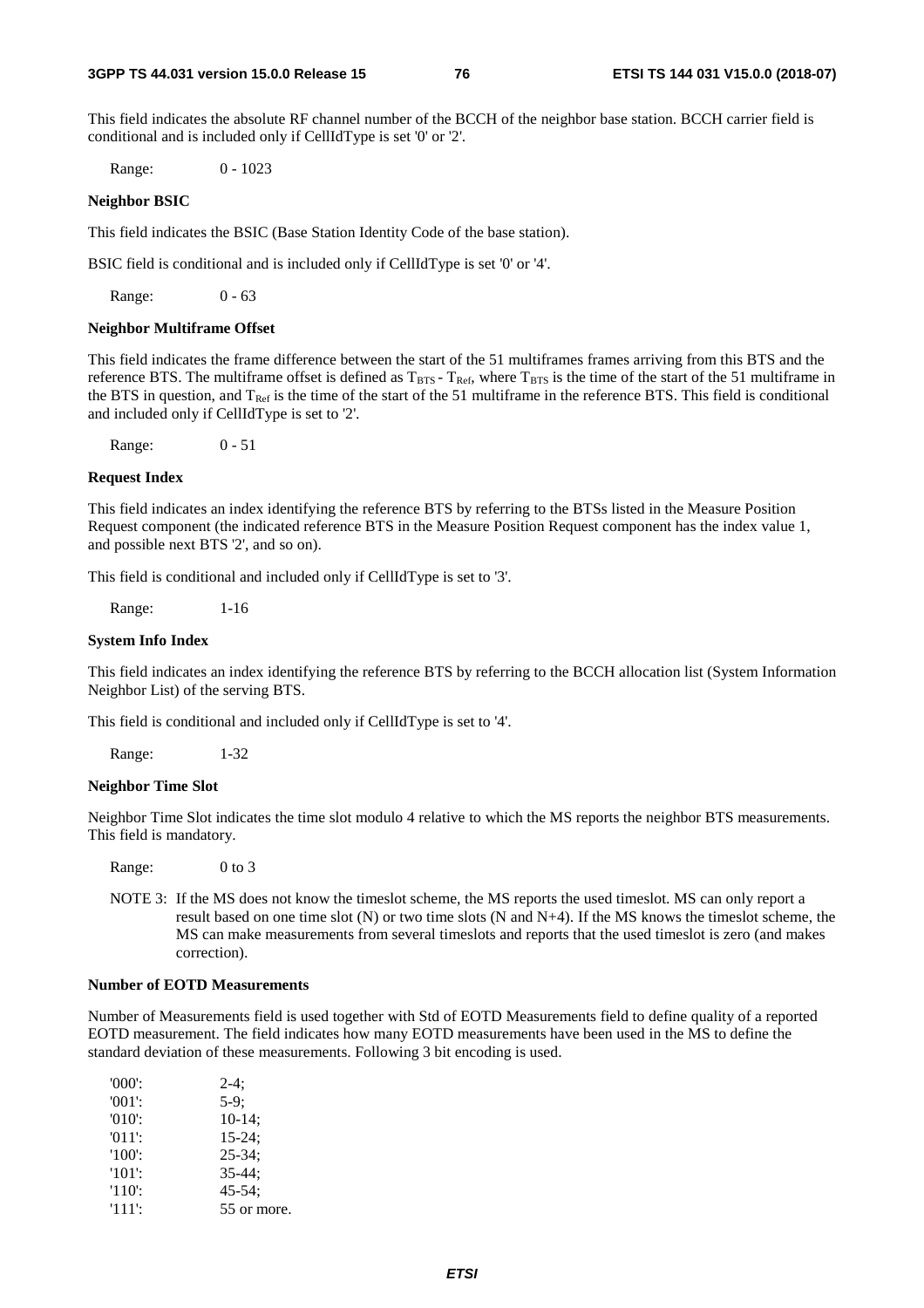This field is mandatory.

### **Std of EOTD Measurements**

Std of EOTD Measurements field includes standard deviation of EOTD measurements. This field is mandatory. It can be used to evaluate the reliability of EOTD measurements in the SMLC and in weighting of the OTD values in location calculation.

Following linear 5 bit encoding is used:

| '00000' | $0 - (R*1-1)$ meters;   |
|---------|-------------------------|
| '00001' | $R*1 - (R*2-1)$ meters; |
| '00010' | $R*2 - (R*3-1)$ meters; |
|         |                         |
| '11111' | $R*31$ meters or more.  |

where R is the resolution defined by Std Resolution field. For example, if R=20 meters, corresponding values are 0 - 19 meters, 20 - 39 meters, 40 - 59 meters, …, 620+ meters.

### **OTD**

This field indicates the measured OTD value between the receptions of signals from the reference and the neighbor BTS. The OTD is defined as  $T_{Nbor} - T_{Ref}$  (modulo burst length) where  $T_{Nbor}$  is the time of arrival of signal from the neighbor BTS, and  $T_{Ref}$  is the time of arrival of signal from the reference BTS. The reporting resolution of the OTD value is 1/256 bit. This field is mandatory.

Range: 0 - 39999

# A.3.2.3a E-OTD Measurement Extended Information Element

The purpose of the E-OTD Measurement Ext Information element is to provide OTD measurements of signals sent from the reference and neighbour base stations. The length of this element depends on the number of neighbour cells for which OTD measurements have been collected. This element is optional in the Measure Position Response component. It is included in the Measure Position Response component, if E-OTD measurements didn't fit in the E-OTD Measurement Information Element.

The E-OTD and 51 multiframe offset values are reported relative to the reference BTS as defined in the previous subclauses.

The following fields are valid only for the first set of measurements

# **Number of Measured Neighbors**

This field indicates the number of different neighbor BTSs. This field is mandatory.

Range: 0 - 5

NOTE: If the MS can not measure any neighbor BTSs, then this value is set to '0'.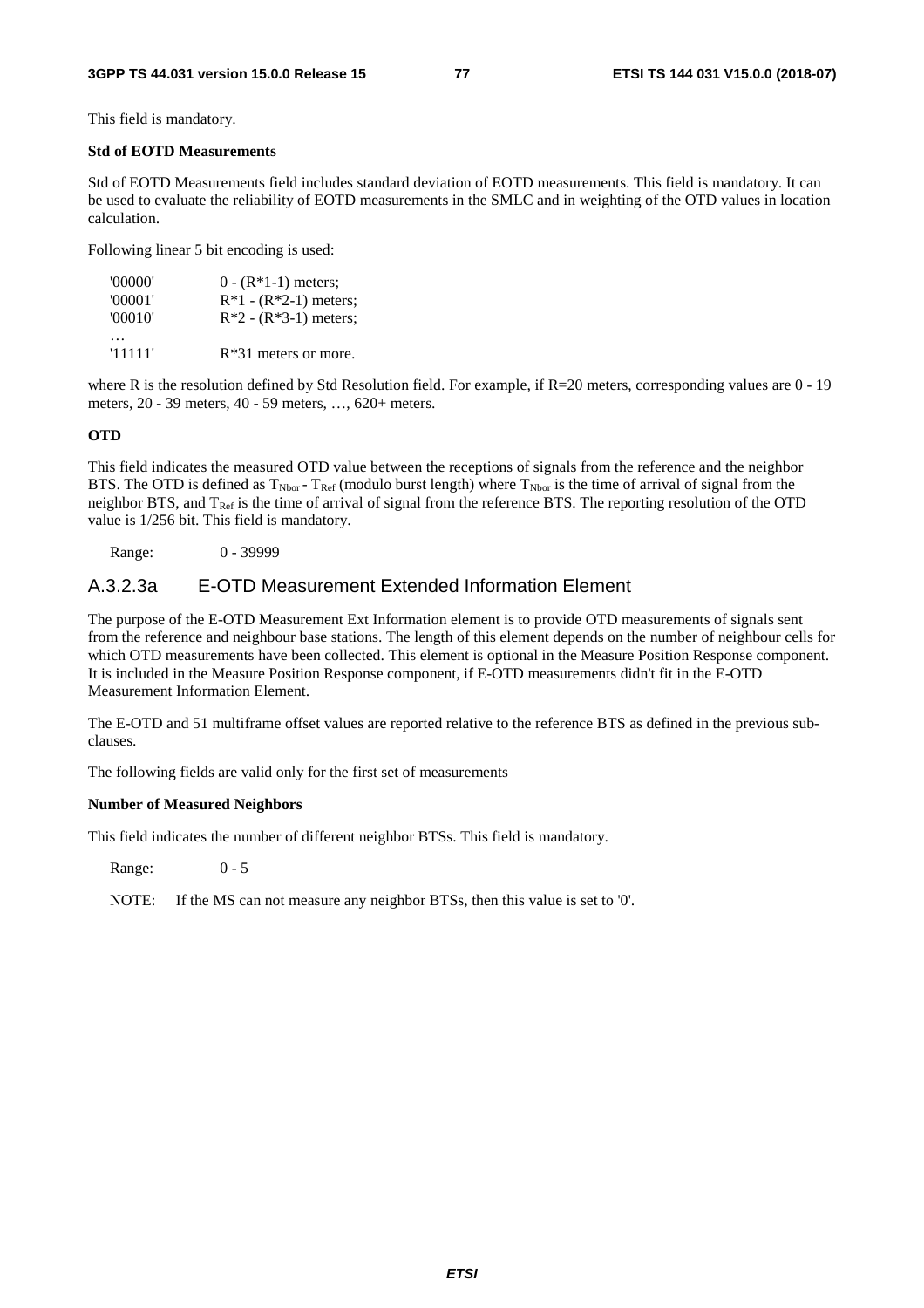*The following fields are repeated for the number of BTSs included in the Number of Measured Neighbors field. They are defined in the previous sub-clause :*

- CellIdType,
- Neighbor LAC,
- Neighbor CI,
- Neighbor BCCH Carrier,
- Neighbor BSIC,
- Neighbor Multiframe Offset,
- Request Index,
- System Info Index,
- Neighbor Time Slot,
- Number of EOTD Measurements,
- Std of EOTD Measurements,
- OTD

# A.3.2.4 Location Information Element

The purpose of Location Information element is to provide the location estimate from the MS to the network, if the MS is capable of determining its own position. Optionally, the element may contain the velocity parameters computed by the MS.

This element is optional. This element contains the following fields.

### **Reference Frame**

This field specifies the reference BTS Reference Frame number during which the location estimate was measured. The time of the Reference Frame boundary is as observed by the MS, ie without Timing Advance compensation. This field is mandatory. However, if the Reference Frame number is within (42432..65535), the value of this field shall be ignored and in that case the MS should provide GPS TOW if available.

## **Table A.3: Reference Frame field contents**

| <b>Parameter</b> | of Bits | <b>Resolution</b> | Ranqe | Jnits  |
|------------------|---------|-------------------|-------|--------|
| Reference Frame  | 16      | $--$              | 65535 | trames |

Note that expected values for Reference Frame are in range 0 - 42431.

### **GPS TOW**

This field specifies the GPS TOW for which the location estimate is valid , rounded down to the nearest millisecond unit. This field is optional but shall be included if GPS Time Assistance Measurements are included. If GPS Time Assistance Measurements are included in the RRLP Measure Position Response, the MS shall align GPS System time (as defined by the GPS TOW and the GPS TOW Subms fields) with the reported GSM frame boundary observed by the MS at that time.

| Table A.4: GPS TOW field contents |  |  |  |  |  |
|-----------------------------------|--|--|--|--|--|
|-----------------------------------|--|--|--|--|--|

| Parameter        | # of Bits | <b>Resolution</b> | Range          | Units |
|------------------|-----------|-------------------|----------------|-------|
| ∩W<br>1 D⊾<br>ات | 24        | ms                | 4399999<br>. . | ms    |

The 24 bits of GPS TOW are the least significant bits. The most significant bits shall be derived by the Serving Mobile Location Center to unambiguously derive the GPS TOW.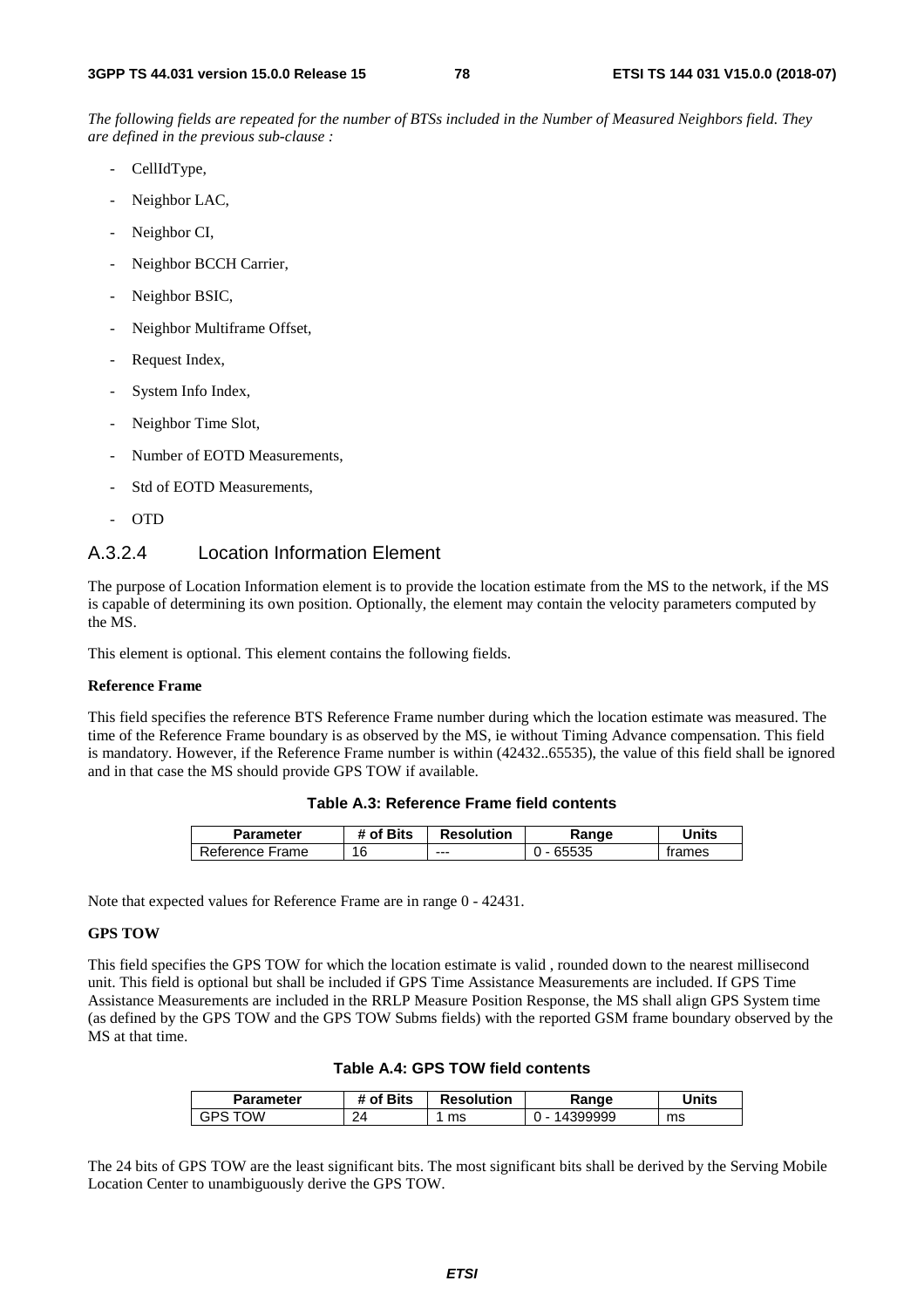## **Fix Type**

This field contains an indication as to the type of measurements performed by the MS: 2D or 3D. This field is mandatory.

 $0' = 2D$  fix.

 $'1' = 3D$  fix.

# **Position Estimate**

This field contains the calculated position estimate in the format defined in 3GPP TS 23.032. The allowed shapes are:

- ellipsoid Point;
- ellipsoid point with uncertainty circle;
- ellipsoid point with uncertainty ellipse;
- ellipsoid point with altitude and uncertainty ellipsoid.

# A.3.2.5 GPS Measurement Information Element

The purpose of the GPS Measurement Information element is to provide GPS measurement information from the MS to the SMLC. This information includes the measurements of code phase and Doppler, which enables the network-based GPS method where position is computed in the SMLC. The proposed contents are shown in table A.5, and the individual fields are described subsequently. See also Figure A.1 for an illustration of the relation between some of the fields.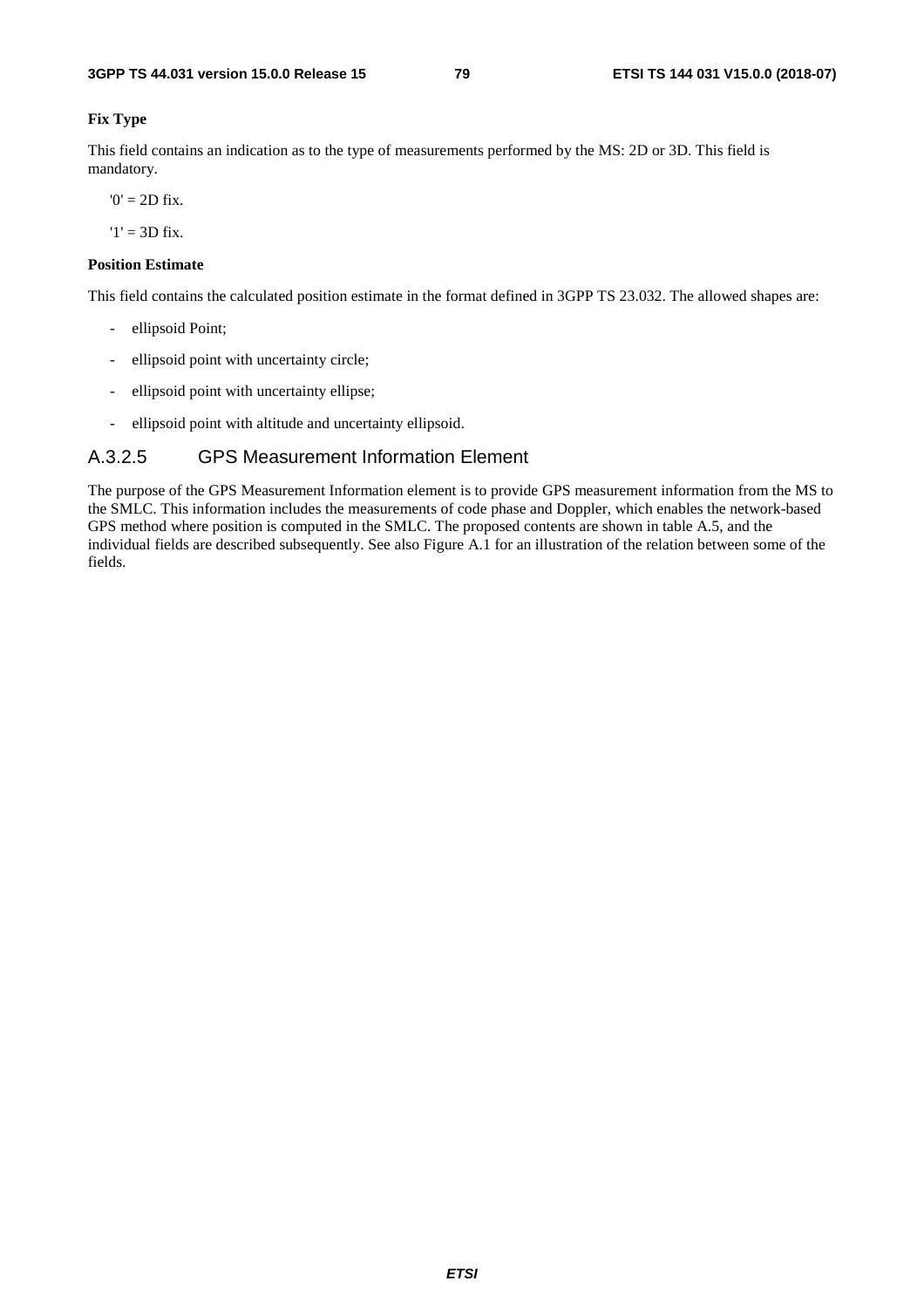

**Figure A.1. Exemplary definitions of GPS measurement information fields.**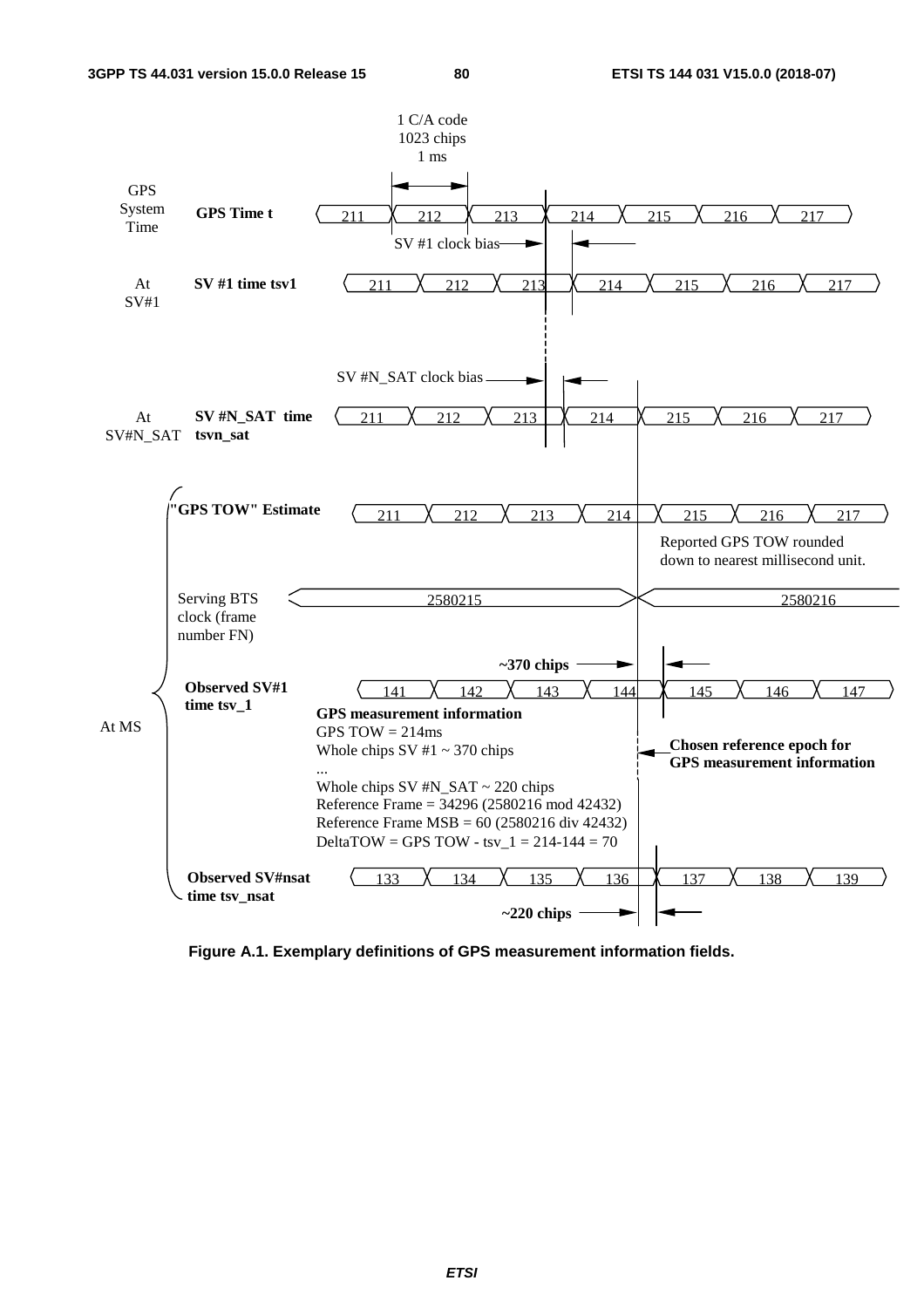This element is included in the Measure Position Response component if the network has requested the mobile to perform mobile-assisted location measurements using a GPS location method.

Following fields are repeated a number of times told in Number of E-OTD/GPS Measurement *Sets* field if Multiple Sets element is included. If Multiple Sets element is not included, the default value for sets is one (i.e. the following fields are present only once).

| <b>Element fields</b>         | <b>Presence</b> | <b>Occurrences</b> |
|-------------------------------|-----------------|--------------------|
| Reference Frame               |                 |                    |
| <b>GPS TOW</b>                |                 |                    |
| # of Satellites (N SAT)       | M               |                    |
| <b>Measurement Parameters</b> |                 | S47                |

**Table A.5: GPS Measurement Information element content** 

The following paragraphs describe the content of each information field of this element.

### **Reference Frame**

This field is optional.

### **Table A.6: Reference Frame field contents**

| Parameter       | # of Bits | <b>Resolution</b> | Range | <b>Jnits</b> |
|-----------------|-----------|-------------------|-------|--------------|
| Reference Frame | 16        | $- - -$           |       | trames       |

Note that expected values for Reference Frame are in range 0 - 42431. If Reference Frame and GPS Time Assistance Measurements both are included in the RRLP Measure Position Response, the code phase measurements shall be aligned with the reported GSM frame boundary observed by the MS at that time, as indicated in Figure A.1. The time of the Reference Frame boundary is as observed by the MS, ie without Timing Advance compensation.

### **GPS TOW**

This field specifies the GPS TOW for which the location estimate is valid, rounded down to the nearest millisecond unit.This field is mandatory.

**Table A.7: GPS TOW field contents** 

| Parameter | f Bits<br>of. | <b>Resolution</b> | Range                             | Units |
|-----------|---------------|-------------------|-----------------------------------|-------|
| ٦W        | 2Δ            | ms                | 99999<br>$\overline{\phantom{a}}$ | ms    |

The 24 bits of GPS TOW are the least significant bits. The most significant bits shall be derived by the Serving Mobile Location Center to unambiguously derive the GPS TOW.

NOTE: The GPS Reference Time Uncertainty, if present, indicates the accuracy of GPSTOW, as described in sub-clause A.3.2.6.a.

### **# of Satellites (***N\_SAT***)**

### **Number of Measurements**

This field specifies the number of measurements for which measurements satellites are provided in the component. This value represents the number of satellites that were measured by the MS. This value of *N\_SAT* determines the length of the payload portion of the component. Typical range for *N\_SAT* is four to a maximum of 12. This field is mandatory and occurs once per set.

| Table A.7a: # of Satellites field contents |
|--------------------------------------------|
|--------------------------------------------|

| Parameter | # of Bits | <b>Resolution</b> | .⊀anqe | Units   |
|-----------|-----------|-------------------|--------|---------|
| SA.<br>N  |           | $- - -$           | . U    | $- - -$ |

#### **Measurement Parameters**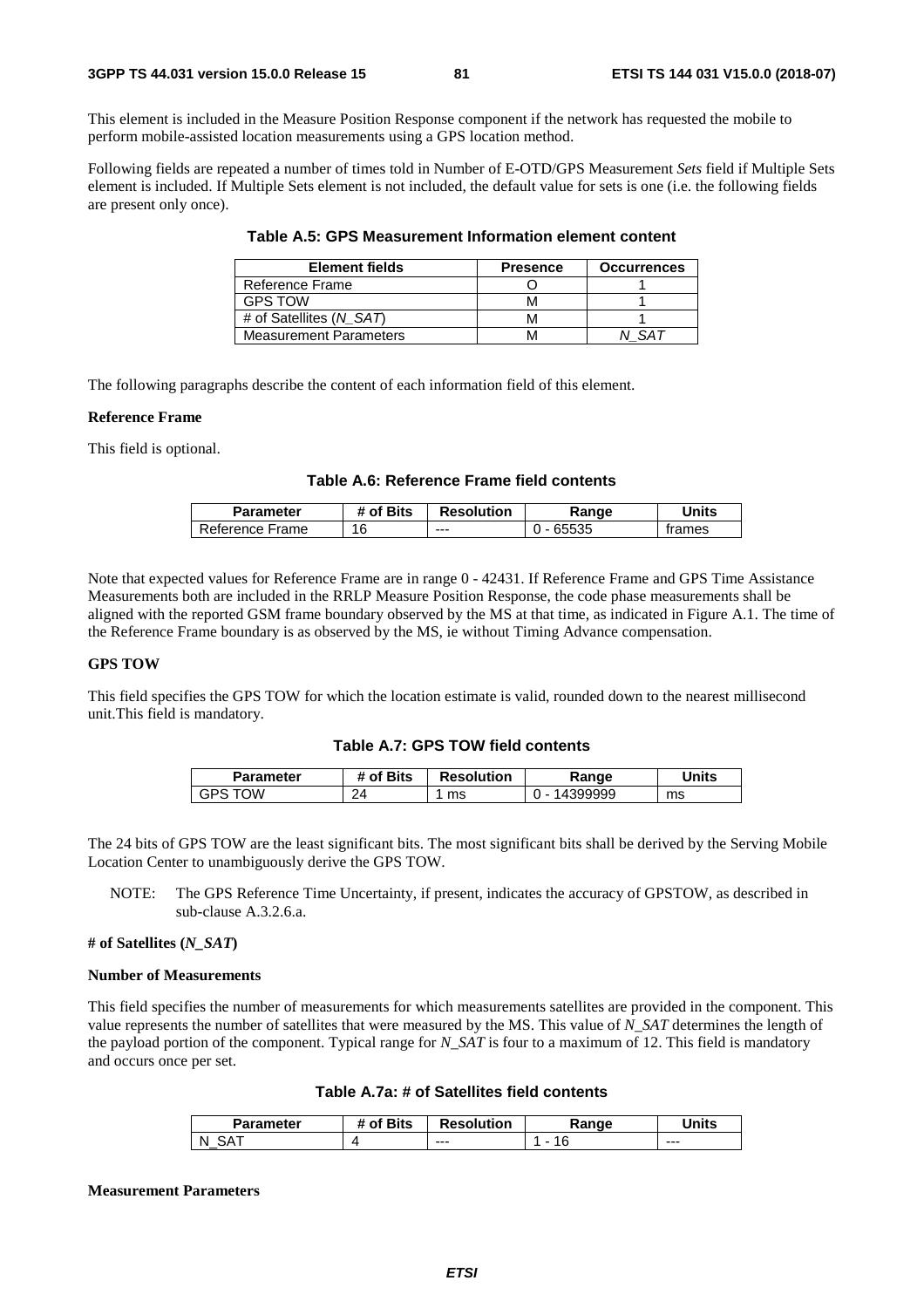This field contains information about the measurements of code phase and Doppler, which enables the network-based method where position is computed in the SMLC. This field is mandatory and occurs *N\_SAT* times per message.

| <b>Parameter</b>        | # of Bits | <b>Resolution</b> | Range               | <b>Units</b> |
|-------------------------|-----------|-------------------|---------------------|--------------|
| Satellite ID            | 6         | ---               | $0 - 63$            | $- - -$      |
| C/N <sub>o</sub>        | 6         |                   | $0 - 63$            | dB-Hz        |
| Doppler                 | 16        | 0,2               | ±6553,6             | Hz           |
| <b>Whole Chips</b>      | 10        |                   | $0 - 1022$          | chips        |
| <b>Fractional Chips</b> | 11        | $2 - 10$          | $0 - (1 - 2^{-10})$ | chips        |
| Multipath Indicator     | 2         | see Table A.9     | TBD                 | $---$        |
| Pseudorange RMS         | 6         | 3 bit mantissa    | $0.5 - 112$         | m            |
| Error                   |           | 3 bit exp         |                     |              |

**Table A.8: Measurement Parameters field contents** 

### **Satellite ID**

This field identifies the particular satellite for which the measurement data is valid. This values 0 - 63 represent satellite PRNs 1 - 64, respectively.

## **C/N0**

This field contains the estimate of the carrier-to-noise ratio of the received signal from the particular satellite used in the measurement. It is given in whole dBs and has a range of 0 to 63. Typical levels observed by MS-based GPS units will be in the range of 20 dB to 50 dB.

### **Doppler**

This field contains the Doppler measured by the MS for the particular satellite signal. This information can be used to compute the 3-D velocity of the MS. The Doppler range is sufficient to cover the potential range of values measured by the MS.

### **Whole Chips**

This field contains the whole value of the code-phase measurement made by the MS for the particular satellite signal at the time of measurement, in units of 1 GPS chip in the range from 0 to 1022 chips, where increasing binary values of the field signify increasing measured pseudoranges. The code phase measurement is divided into two fields, "Whole Chips" and "Fractional Chips".

#### **Fractional Chips**

This field contains the fractional value of the code-phase measurement made by the MS for the particular satellite signal at the time of measurement. The resolution of the fractional portion is approximately 0,3 m.

NOTE: The actual ASN.1 coding of this field reserves 11 bits for legacy compatibility. Only the 10 least significant bits are actually required to code the values (0..1023)

### **Multipath Indicator**

This field contains the Multipath Indicator value. This parameter is specified according to the representation described in table A.9.

|  |  | Table A.9: Multipath Indicator values and associated indications |
|--|--|------------------------------------------------------------------|
|--|--|------------------------------------------------------------------|

| Value | <b>Multipath Indication</b>     |
|-------|---------------------------------|
| 00    | Not measured                    |
| 01    | Low, MP error $<$ 5m            |
| 10    | Medium, $5m < MP$ error $<$ 43m |
| 11    | High, MP error > 43m            |

Range: 0 - 3

### **Pseudorange RMS Error**

This field contains a Pseudorange RMS Error value.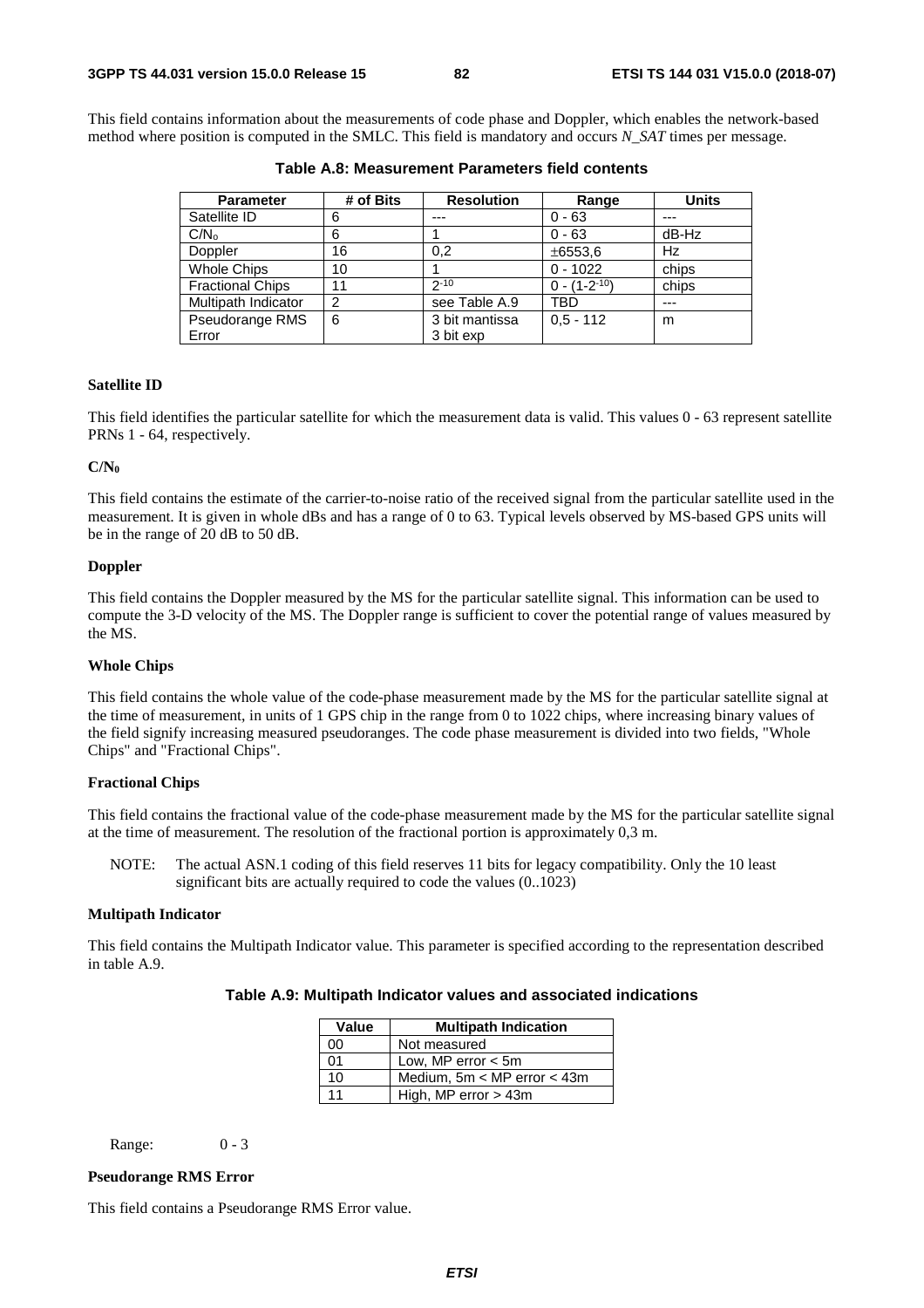Range: 0,5 m to 112 m

NOTE: This parameter is specified according to a floating-point representation as described in Table A.10.

| <b>Index</b> | <b>Mantissa</b> | <b>Exponent</b> | Floating-Point value, x <sub>i</sub> | <b>Pseudorange</b><br>value, P |
|--------------|-----------------|-----------------|--------------------------------------|--------------------------------|
|              | 000             | 000             | 0.5                                  | P < 0.5                        |
|              | 001             | 000             | 0.5625                               | $0.5 \leq P \leq 0.5625$       |
|              |                 |                 | $0.5*(1 + x/8)*2^y$                  | $X_{i-1}$ <= $P$ < $X_i$       |
| 62           | 110             | 111             | 112                                  | $104 \leq P \leq 112$          |
| 63           |                 | 111             | $-$                                  | $112 \le P$                    |

**Table A.10: Pseudorange RMS Error representation** 

# A.3.2.6 Location Information Error Element

The purpose of Location Information Error element is to provide the indication of error and the reason for it, when the MS can not perform the required location or the network can not determine the position estimate. The element may also indicate what further assistance data may be needed by the target MS to produce a successful location estimate or location measurements. This element is optional. This element has the following fields.

### **Error Reason**

This field indicates the reason for error. This field is mandatory.

| '0             | Undefined error.                                                                   |
|----------------|------------------------------------------------------------------------------------|
| -1':           | There were not enough BTSs to be received when performing mobile based E-OTD.      |
| $'2$ :         | There were not enough GPS satellites to be received, when performing GPS location. |
| $'3'$ :        | E-OTD location calculation assistance data missing.                                |
| $'4$ :         | E-OTD assistance data missing.                                                     |
| $'5$ :         | GPS location calculation assistance data missing.                                  |
| $^{\prime}6$ . | GPS assistance data missing.                                                       |
| "7             | Requested method not supported.                                                    |
| $'8$ :         | Location request not processed.                                                    |
| '9'            | Reference BTS for GPS is not the serving BTS.                                      |
| $'10'$ :       | Reference BTS for E-OTD is not the serving BTS.                                    |
| -'11':         | There were not enough GANSS satellites received, when performing GANSS location.   |
| $'12$ :        | GANSS assistance data missing.                                                     |
| $'13$ :        | Reference BTS for GANSS is not the serving BTS.                                    |

## **Additional Assistance Data**

This field is optional. Its presence indicates that the target MS will retain assistance data already sent by the SMLC. The SMLC may send further assistance data for any new location attempt but need not resend previous assistance data. The field may contain the following:

| GPS Assistance Data:          | Necessary additional GPS assistance data (structure and encoding as for the GPS<br>Assistance Data IE in 3GPP TS 49.031 excluding the IEI and length octets)     |
|-------------------------------|------------------------------------------------------------------------------------------------------------------------------------------------------------------|
| <b>GANSS</b> Assistance Data: | Necessary additional GANSS assistance data (structure and encoding as for the GANSS<br>Assistance Data IE in 3GPP TS 49.031 excluding the IEI and length octets) |

# A.3.2.6a GPS Time Assistance Measurements Element

This IE contains measurements that are used to define an accurate relation between GSM and GPS time or to provide additional GPS TOW information for MS Assisted A-GPS. The contents are shown in Table A.10a, and the individual fields are described subsequently.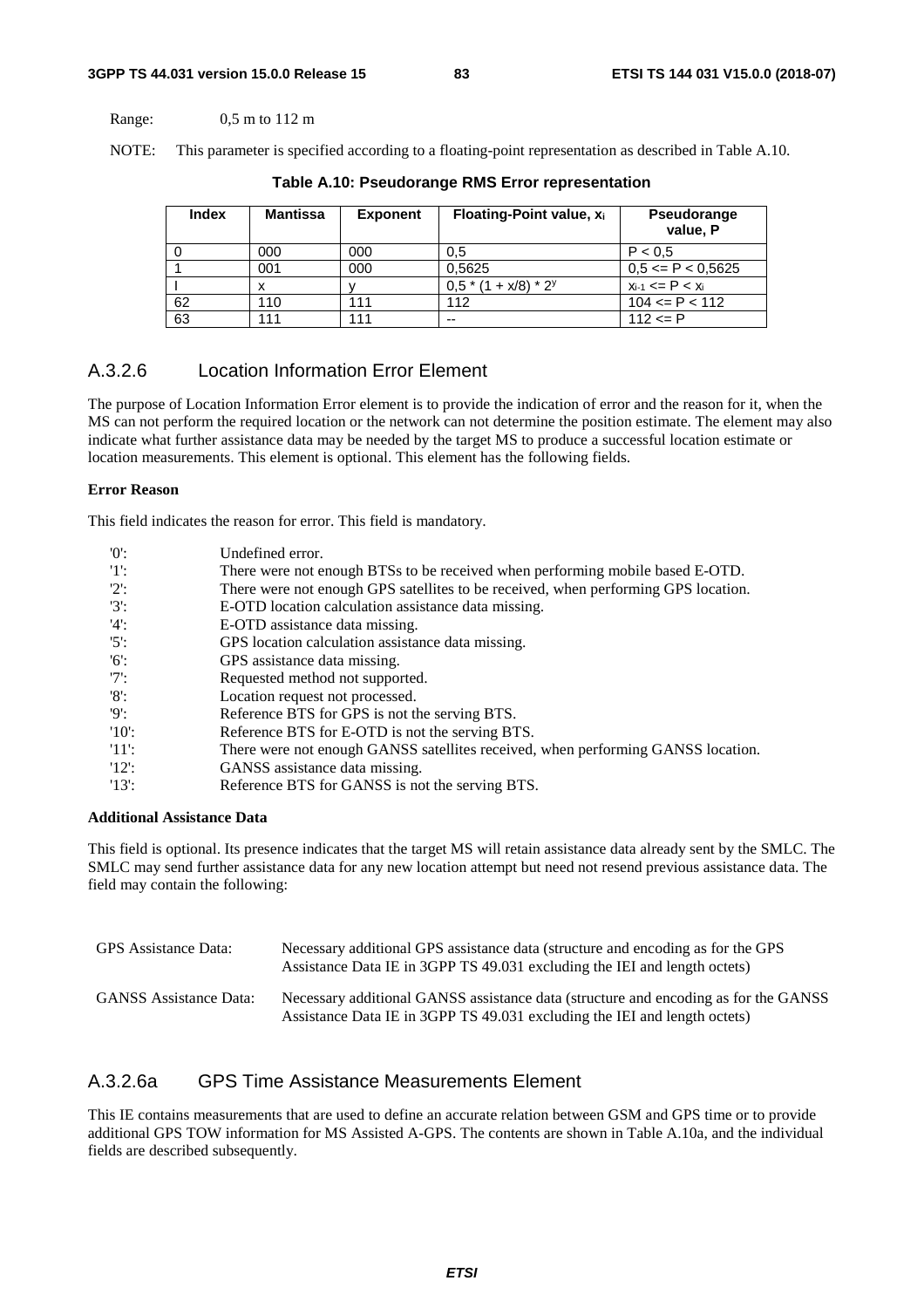|  |  | Table A.10a: GPS Time Assistance Measurements Information element content |
|--|--|---------------------------------------------------------------------------|
|--|--|---------------------------------------------------------------------------|

| <b>Element fields</b>                 | <b>Presence</b> |
|---------------------------------------|-----------------|
| Reference Frame MSB                   |                 |
| <b>GPS TOW Subms</b>                  |                 |
| Delta TOW                             |                 |
| <b>GPS Reference Time Uncertainty</b> |                 |

### **Reference Frame MSB**

This field shall be included when GPS-GSM time association is provided for either MS Based A-GPS or MS Assisted A-GPS. It indicates the Most Significant Bits (MSBs) of the frame number of the reference BTS corresponding to the GPS measurement or location estimate. Starting from the complete GSM frame number denoted FN, the MS calculates Reference Frame MSB as

Reference Frame MSB = floor(FN/42432)

The complete GSM frame number FN can then be reconstructed in the SMLC by combining the fields Reference Frame with Reference Frame MSB in the following way

FN = Reference Frame MSB\*42432+Reference Frame

Range: 0-63

#### **GPS TOW Subms**

This field is only applicable for MS-Based A-GPS. This field indicates in units of 100ns the submillisecond part of the GPS time of measurement. This field together with the GPS TOW field in the Location Information Element provides a more accurate time stamp of the location estimate for MS based AGPS Expressed in units of microseconds. The precise GPS time of measurements in milliseconds is thus equal to

GPS TOW + 0,0001\*GPS TOW Subms

The estimation of precise GPS time of measurement using AGPS is vulnerable to millisecond ambiguities. Therefore the MS shall only report this field when it is confident that any millisecond ambiguities have been avoided.

Range: 0-9999

### **Delta TOW**

This field is only applicable for MS-Assisted A-GPS. This field specifies the difference in milliseconds between the GPS TOW reported in the GPS Measurement Information Element and the millisecond part of the SV time tsv\_1 of the first SV in the list reported from the MS. Figure A.1 shows an example of Delta TOW calculation. The Delta TOW is defined as Delta TOW = GPS TOW - fix(tsy\_1)

where fix() denotes rounding to the nearest integer towards zero. The estimation of tsv $1$  which forms the basis for the calculation of Delta TOW is vulnerable to millisecond ambiguities. Therefore the MS shall only report this field when it is confident that the correct millisecond event has been recovered.

Range: 0-127

### **GPS Reference Time Uncertainty**

This element is optional. It provides the accuracy of the relation GPS and GSM time in the Location Information or GPS Measurement Information Element when GPS-GSM time association is provided. For MS Assisted A-GPS when GPS-GSM time association is not provided, even if GPS Time Assistance Measurement Request is not included in the Measure Position Request, this element can be included to provide the accuracy of the reported GPS TOW. The interval, range and treatment is as described in sub-clause 2.2.4b.

# A.3.2.6b Velocity Estimate Element

This field contains the calculated velocity estimate in the format defined in 3GPP TS 23.032. The allowed encodings are:

Horizontal Velocity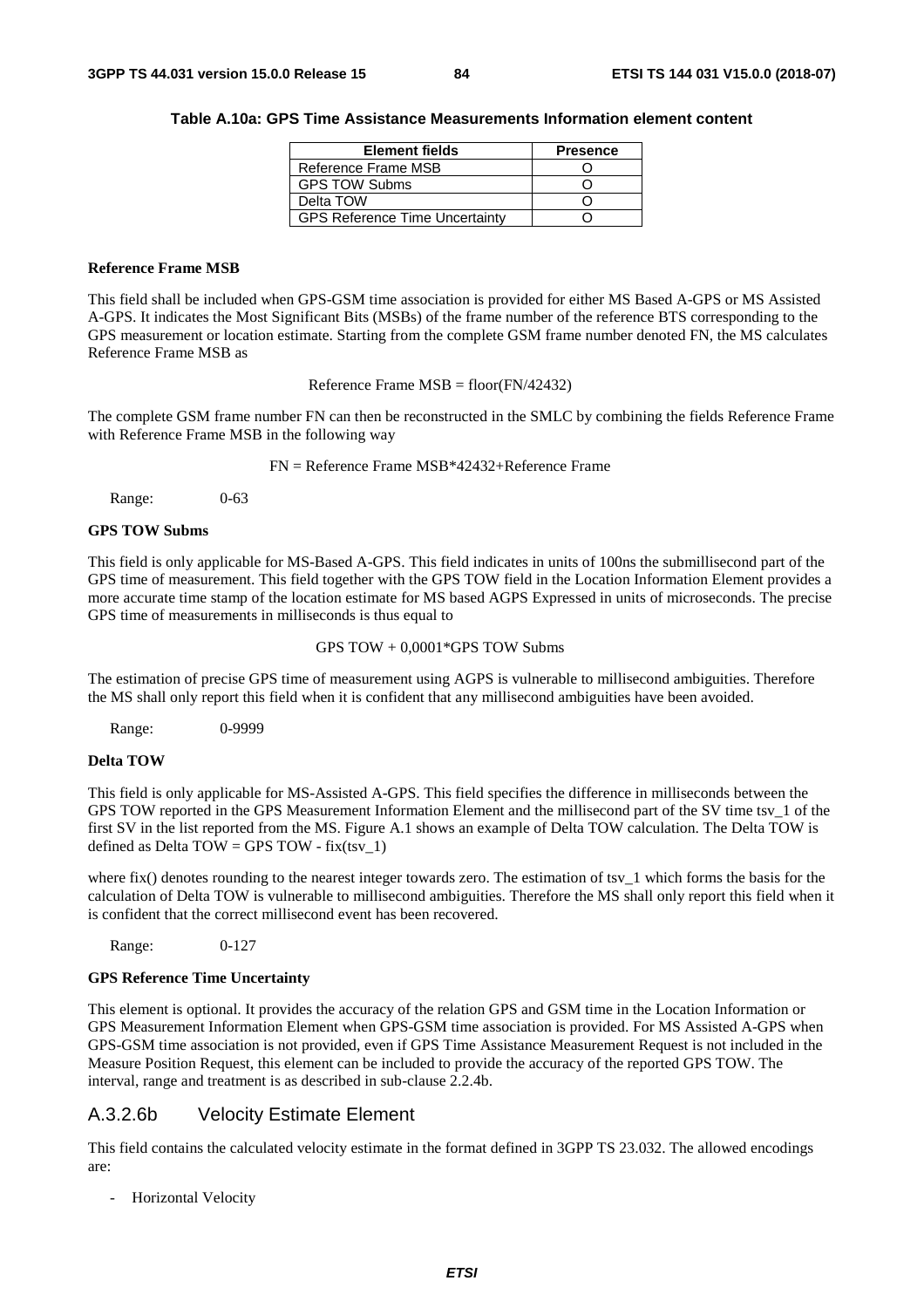- Horizontal with Vertical Velocity
- Horizontal Velocity with uncertainty
- Horizontal with Vertical Velocity and uncertainty

# A.3.2.7 Extended Reference IE

This IE shall be included in any Measure Position Response if and only if an Extended Reference IE was received in the corresponding previous Measure Position Request message.

NOTE: For reasons of backward compatibility, a Release 4 or earlier MS will not include this IE.

The Extended Reference IE contains the following elements.

- SMLC code: an integer in the range 0-63. The value returned by a target MS in a Measure Position Response shall equal the value received from the SMLC in the earlier Measure Position Request.
- Transaction ID: an integer in the range 0-262143 distinguishing different RRLP transactions in different MSs currently being served by the same SMLC. The value returned by a target MS in a Measure Position Response shall equal the value received from the SMLC in the earlier Measure Position Request.

When an MS employs pseudo-segmentation to return an RRLP response, the same Extended Reference IE shall be included in each RRLP Measure Position Response component.

# A.3.2.8 Uplink RRLP Pseudo Segmentation Indication

This element is included by the MS when up-link RRLP pseudo-segmentation is used. In the first segment, 'first of many' is indicated and in the second 'second of many' is indicated. It is not included when up-link pseudo-segmentation is not used.

# A.3.2.9 GANSS Location Information Element

The purpose of GANSS Location Information element is to provide the GANSS location estimate from the MS to the SMLC, if the MS is capable of determining its own position. Optionally, the element may contain Reference Frame element for including accurate relation between the cellular frame and GANSS Time of Day (TOD) for the serving cell if requested by the SMLC.

If GANSS Positioning Method was included in a Measure Position Request component, this field shall be used to report the location estimate from the MS to the network.

The time reference of GANSS TOD in GANSS Location Information Element can be any GNSS specific system time. The time reference is indicated by GANSS\_TIME\_ID.

The contents of GANSS Location Information are shown in Table A.10.1, and the individual fields are described subsequently.

| <b>Element fields</b>                       | Presence      |  |  |
|---------------------------------------------|---------------|--|--|
| Reference Frame                             | (note 1)      |  |  |
| <b>GANSS TOD</b>                            | (note 1)<br>Ő |  |  |
| <b>GANSS TOD Frac</b>                       |               |  |  |
| <b>GANSS TOD Uncertainty</b>                |               |  |  |
| GANSS_TIME_ID                               | (note 2)      |  |  |
| Fix Type                                    | М             |  |  |
| <b>Position Data</b>                        | м             |  |  |
| Stationary Indication                       |               |  |  |
| <b>Location Estimate</b>                    | м             |  |  |
| NOTE 1: Either Reference Frame or GANSS     |               |  |  |
| Reference Time shall always be included.    |               |  |  |
| NOTE 2. Absence of this field means Galileo |               |  |  |

### **Table A.10.1: GANSS Location Information Element Content**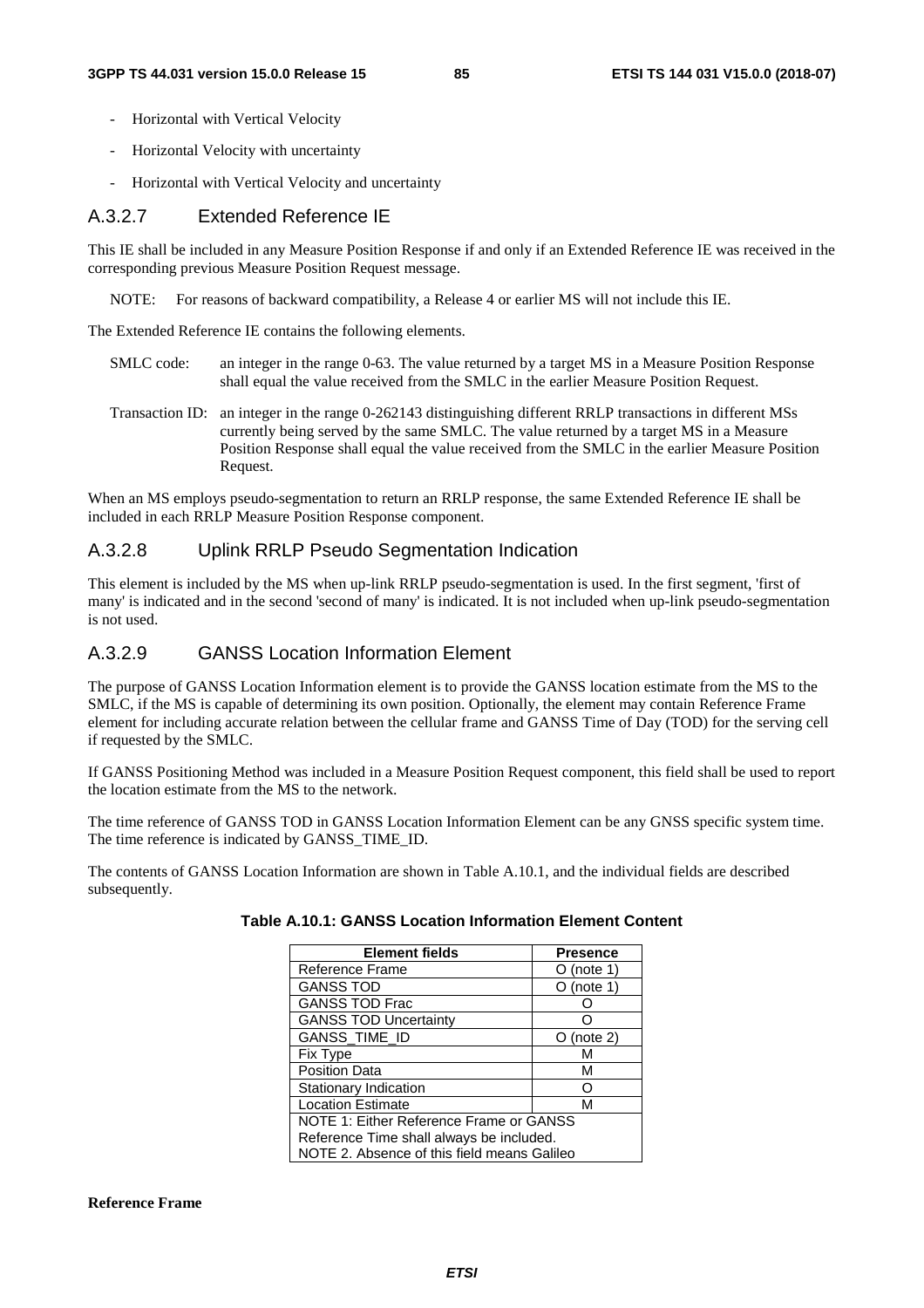This element contains Reference FN and Reference FN MSB fields. Reference FN field specifies the reference BTS reference frame number during which the location estimate was measured. The time of the reference frame boundary is as observed by the MS, i.e. without Timing Advance compensation.

Note that expected values for Reference FN are in range 0 - 42431.

Reference FN MSB field specifies the Most Significant Bits (MSB) of the frame number of the reference BTS corresponding to the GANSS Measurement Information or Location Estimate. Starting from the complete GSM frame number denoted FN, the MS calculates Reference FN MSB as

#### Reference FN  $MSB = floor(FN/42432)$

The complete GSM frame number FN can then be reconstructed in the SMLC by combining the fields Reference Frame with Reference FN MSB in the following way

## FN = Reference FN MSB\*42432+Reference FN

Range: 0-63

# **Table A.10.2: Reference Frame field contents**

| <b>Parameter</b> | # of Bits | <b>Resolution</b> | Range | Unit  | Incl. |
|------------------|-----------|-------------------|-------|-------|-------|
| Reference FN     | 16        | $- - -$           | 65535 | trame | M     |
| Reference FN MSB | G         | $--$              | 63    | trame |       |

### **GANSS TOD**

This field specifies the time for which the location estimate is valid, rounded down to the nearest integer millisecond. This field is optional but shall be included if GANSS TOD - GSM time association is included in which case the MS shall align GANSS TOD with the reported GSM frame boundary observed by the MS at that time. The time reference of GANSS TOD is indicated by GANSS\_TIME\_ID.

| Table A.10.3: GANSS TOD contents |  |  |  |
|----------------------------------|--|--|--|
|----------------------------------|--|--|--|

| Parameter         | <b>Bits</b><br>0f | <b>Resolution</b> | Range  | Unit |
|-------------------|-------------------|-------------------|--------|------|
| ЮD<br>GAN:<br>- ה | ົ<br>ے            |                   | ;99999 | ms   |

The 22 bits of GANSS TOD are the least significant bits. The most significant bits shall be derived by the SMLC to unambiguously derive the GANSS TOD.

### **GANSS TOD Frac**

This field is the submillisecond part of the GANSS time of day. This field together with the GANSS TOD field provides a more accurate time stamp of the Location Estimate having resolution of ~61 ns. This field is optional but shall be included if GANSS TOD - GSM time association is included.

| Table A.10.4: GANSS TOD Frac contents |  |
|---------------------------------------|--|
|---------------------------------------|--|

| Parameter           | # of Bits | <b>Resolution</b> | Ranqe     | Unit |
|---------------------|-----------|-------------------|-----------|------|
| Frac<br>)D<br>GANSS | $\Delta$  | າ-14<br>-         | ′-14<br>и | ms   |

#### **GANSS TOD Uncertainty**

.

This parameter provides the accuracy of the relation between GANSS TOD and GSM time if GANSS TOD- GSM time association is provided. When GANSS TOD-GSM time association is not provided, this element can be included to provide the accuracy of the reported GANSS TOD.

The uncertainty *r*, expressed in microseconds, is mapped to a number K, with the following formula:

$$
r = C^*(( (1+x)^K) - 1)
$$

with  $C = 0.0022$  and  $x = 0.18$ . With  $0 \le K \le 127$ , a suitably useful range between 0 and 3 second is achieved for the uncertainty, while still being able to code down to values as small as 0,3 nanoseconds. To encode any higher value of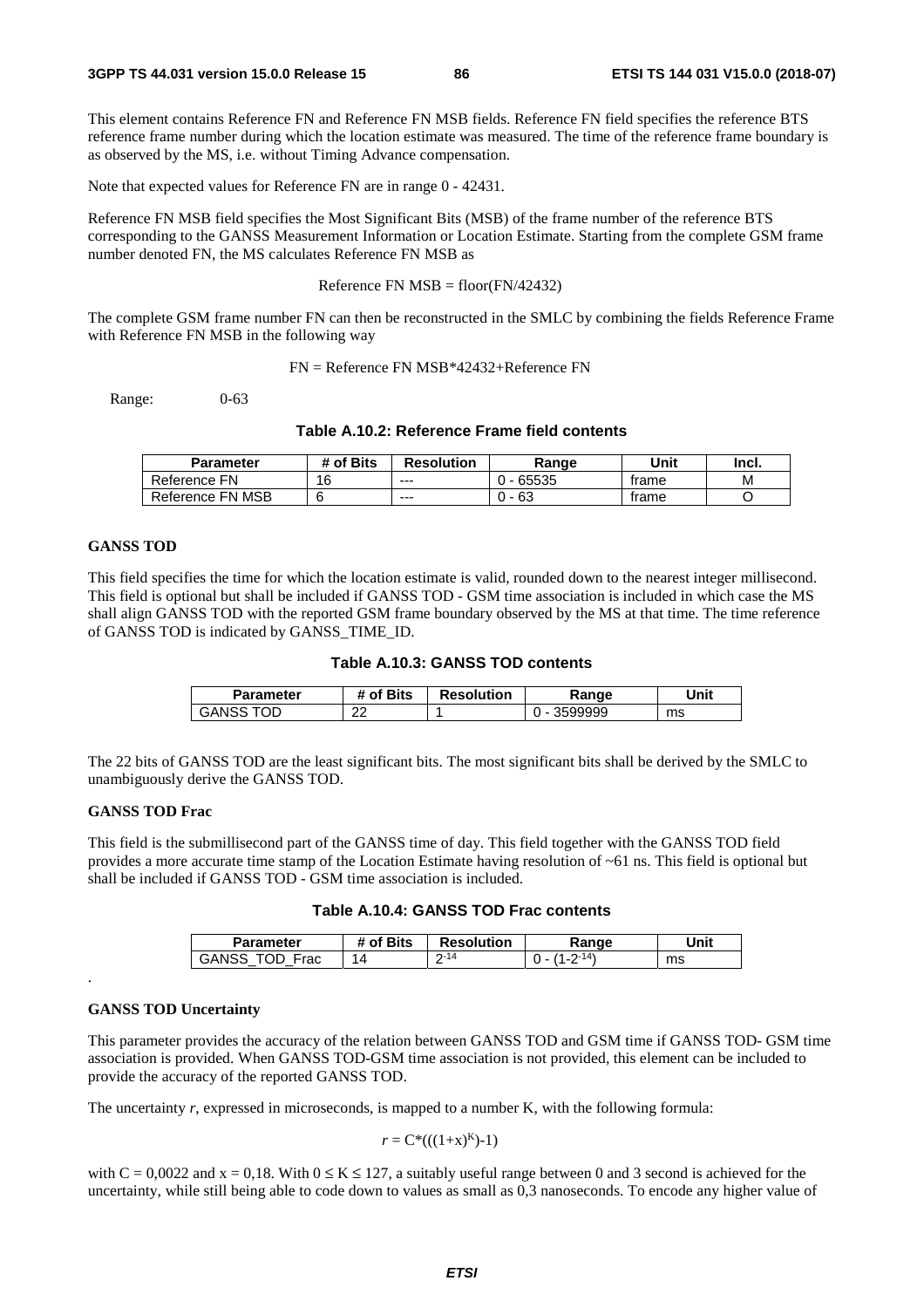uncertainty than that corresponding in the above formula to  $K=127$ , the same value,  $K=127$ , shall also be used. The uncertainty is then coded on 7 bits, as the binary encoding of K.

**Table A.10.5: Example values for the GANSS TOD Uncertainty Parameter Format** 

| Value of K | <b>Value of uncertainty</b> |
|------------|-----------------------------|
|            | 0 nanoseconds               |
|            | $ 0,396$ nanoseconds        |
|            | $ 0,863 $ nanoseconds       |
|            |                             |
| 50         | 8,64 microseconds           |
|            |                             |
| 127        | $\geq$ 2,96 seconds         |

## **GANSS\_TIME\_ID**

This field indicates which GNSS has been used as the time reference for GANSS Location Information. This field is optional and absence of this field means that Galileo system time is used as time reference.

|  | Table A.10.6: GANSS TIME ID |
|--|-----------------------------|
|  |                             |

| <b>GANSS TIME ID</b>    | <b>Indication</b> |
|-------------------------|-------------------|
| <b>GPS</b>              |                   |
| <b>QZSS</b>             |                   |
| <b>GLONASS</b>          | ◠                 |
| <b>BDS</b>              | ◠                 |
| Reserved for future use | $4 - 7$           |
|                         |                   |

# **Fix Type**

This field contains an indication as to the type of measurements performed by the MS: 2D or 3D. This field is mandatory.

 $0' = 2D$  fix.

 $'1' = 3D$  fix.

# **Position Data**

This element provides a list of positioning methods and satellite systems used to calculate the Position Estimate. Each bit of this bitmap is of type Boolean, where TRUE ('1') means the particular positioning method or signal(s) from a satellite system has been used.

| "bit $0$ ":    | E-OTD:          |
|----------------|-----------------|
| "bit $1$ "     | GPS:            |
| 'bit $2$ ':    | Galileo;        |
| "bit $3$ ":    | SBAS:           |
| 'bit $4$ ':    | Modernized GPS; |
| "bit $5$ ":    | OZSS:           |
| 'bit $6$ ':    | GLONASS;        |
| "bit $7$ ":    | BDS:            |
| "bit $8-15$ ": | Reserved.       |

## **Stationary Indication**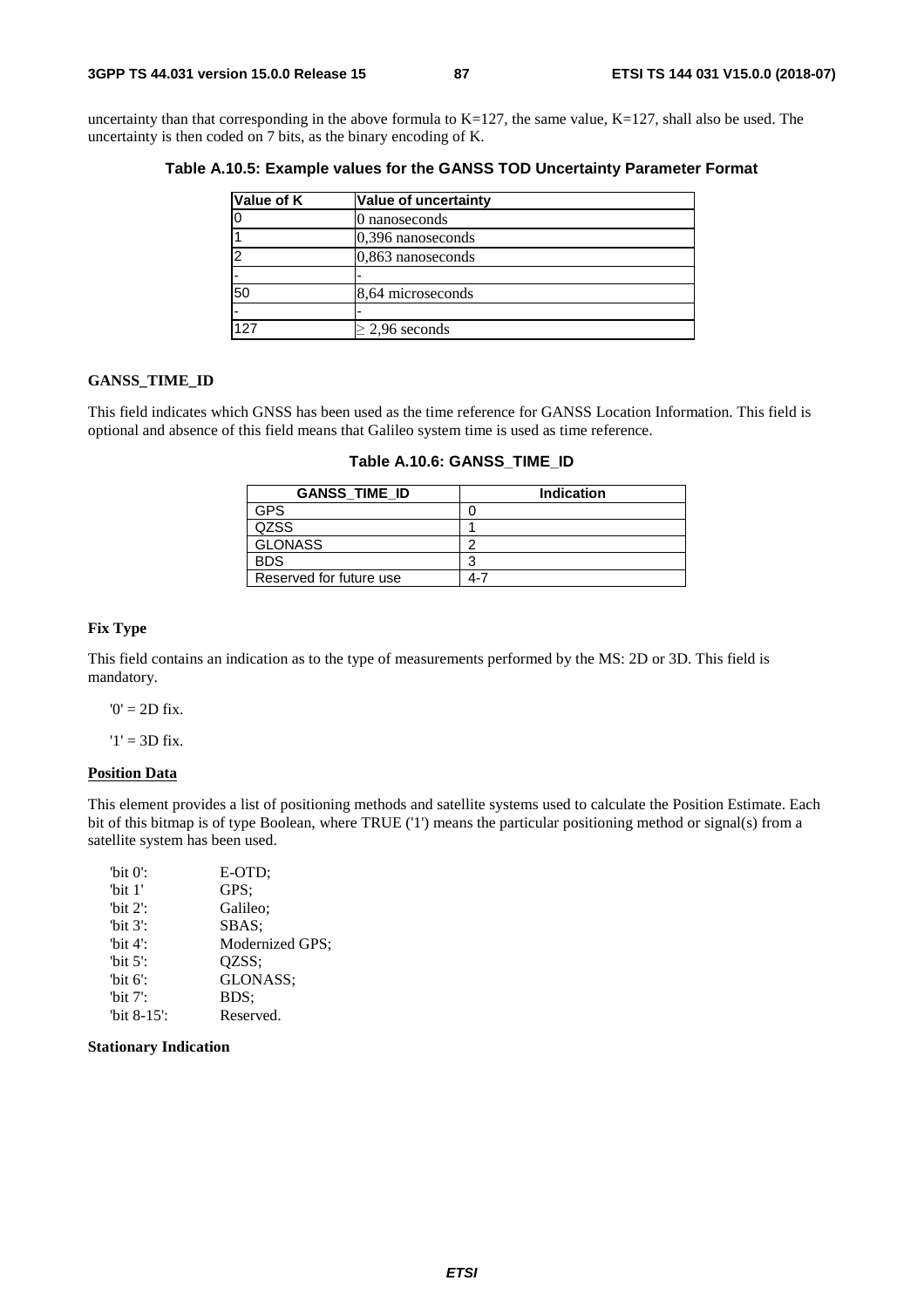This field indicates whether the MS is stationary (horizontal and vertical speeds less than the resolution of the Velocity Estimate parameters as defined in 3GPP TS 23.032).

If Velocity Estimate is requested and the MS is stationary, then the Stationary Indication is set to '1' and Velocity Estimate may not be included in Measure Position Response Element.

### **Position Estimate**

This field contains the calculated position estimate in the format defined in 3GPP TS 23.032. The allowed shapes are:

- ellipsoid Point;
- ellipsoid point with uncertainty circle;
- ellipsoid point with uncertainty ellipse;
- ellipsoid point with altitude and uncertainty ellipsoid.

As defined in 3GPP TS 23.032, the position estimate is provided in WGS-84 reference system.

# A.3.2.10 GANSS Measurement Information Element

The purpose of the GANSS Measurement Information element is to provide GANSS measurement information from the MS to the SMLC and GANSS TOD - GSM time association if requested by the SMLC. This information includes the measurements of code phase, Doppler, C/N<sub>o</sub> and optionally accumulated carrier phase, also called accumulated deltarange (ADR), which enable the network-based GANSS method where position is computed in the SMLC. The contents are shown in table A.10.7, and the individual fields are described subsequently. See also Figure A.1a for an illustration of the relation between some of the fields.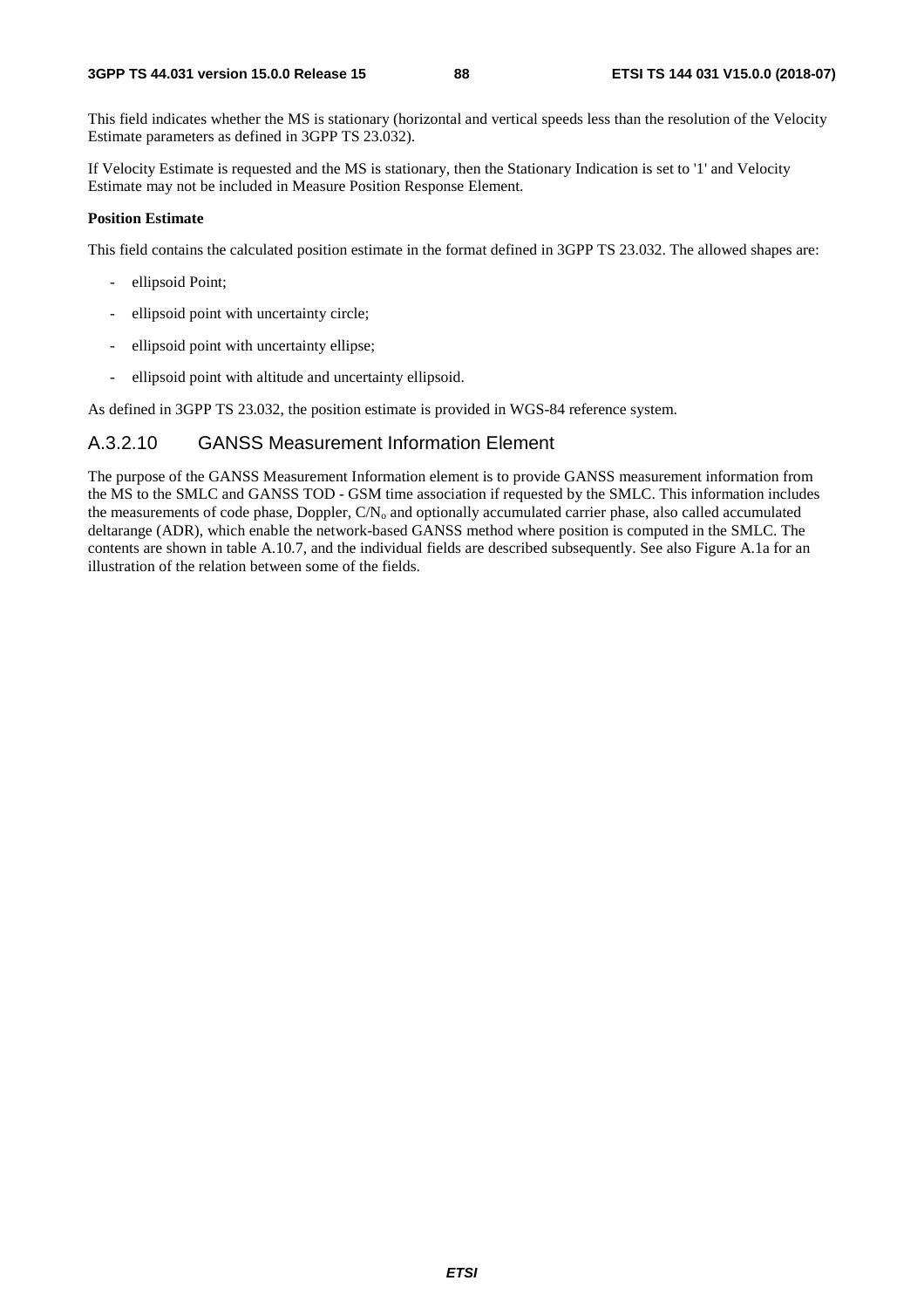

**Figure A.1a. Exemplary definitions of GANSS measurement information fields.**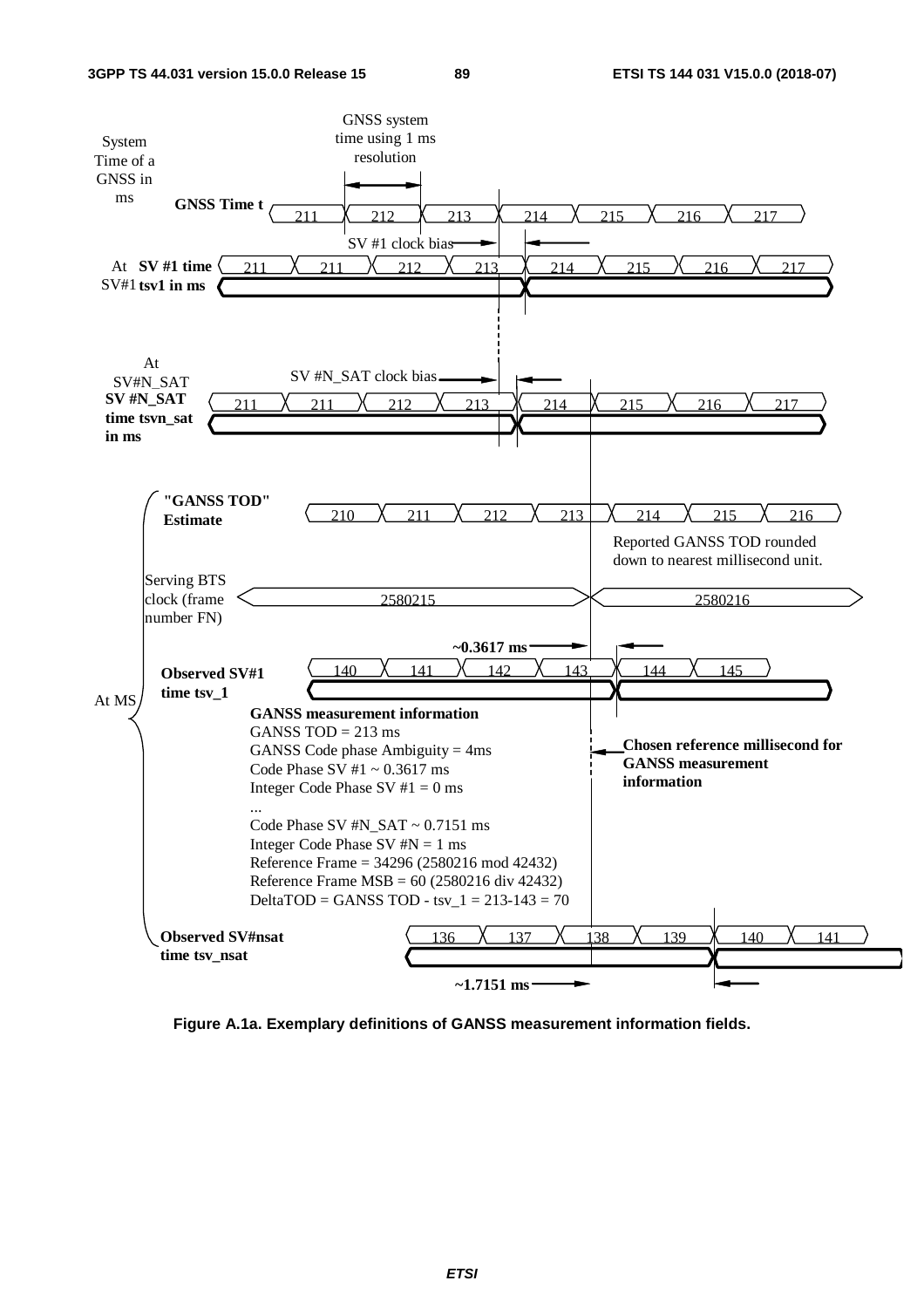GANSS Measurement Information element is included in the Measure Position Response component if the network has requested the mobile to perform mobile-assisted location measurements using GANSS Positioning Method. GANSS Measurement Information element will also optionally include carrier phase measurements if SMLC has requested the MS to perform carrier phase measurements.

The following fields are repeated the number of times indicated in Number of E-OTD/GPS/GANSS Measurement Sets field if Multiple Sets element is included. If Multiple Sets element is not included, the default value for sets is one (i.e. the following fields are present only once).

| <b>Element fields</b>                                                       | <b>Presence</b> | <b>Occurrences</b> |  |  |
|-----------------------------------------------------------------------------|-----------------|--------------------|--|--|
| Reference Frame                                                             |                 |                    |  |  |
| <b>GANSS TOD</b>                                                            | $O$ (note 1)    |                    |  |  |
| <b>DeltaTOD</b>                                                             |                 |                    |  |  |
| <b>GANSS TOD Uncertainty</b>                                                |                 |                    |  |  |
| <b>GANSS Generic Measurement Information</b>                                |                 | N GANSS            |  |  |
| NOTE 1: If GPS Measurement Information element is not included in a Measure |                 |                    |  |  |
| Position Response component, this field shall be present.                   |                 |                    |  |  |

| Table A.10.7: GANSS Measurement Information element content |  |
|-------------------------------------------------------------|--|
|-------------------------------------------------------------|--|

The following paragraphs describe the content of each information field of this element.

### **Reference Frame**

These fields are shown in Table A.10.8 and are optional, but shall be included when GANSS TOD- GSM time association is provided.

Note that expected values for Reference FN are in range  $0 - 42431$ . The time of the reference frame boundary is as observed by the MS, ie without Timing Advance compensation.

Reference FN MSB field indicates the Most Significant Bits (MSB) of the frame number of the reference BTS corresponding to the GANSS Measurement Information.

Starting from the complete GSM frame number denoted FN, the MS calculates Reference FN MSB as

$$
Reference FN MSB = floor(FN/42432)
$$

The complete GSM frame number FN can then be reconstructed in the SMLC by combining the fields Reference Frame with Reference FN MSB in the following way

FN = Reference FN MSB\*42432+Reference FN

**Table A.10.8: Reference Frame field contents** 

| <b>Parameter</b> | # of Bits | <b>Resolution</b> | Range   | Unit  |
|------------------|-----------|-------------------|---------|-------|
| Reference FN     | 16        | $---$             | - 65535 | trame |
| Reference FN MSB |           | $--$              | -63     | trame |

# **GANSS TOD**

This field specifies the GANSS TOD for which the GANSS Measurement Parameters in GANSS Generic Measurement Information Element are valid. This field shall be included when GANSS TOD-GSM time association is provided or if GPS Measurement Information element is not present in a Measure Position Response component. If GPS Measurement Information element is present in a Measure Position Response component, and GANSS TOD field is absent in the GANSS Measurement Information element, the GPS TOW included in the GPS Measurement Information element specifies the reference time for which the GANSS Measurement Parameters are valid.

The 22 bits of GANSS TOD are the least significant bits. The most significant bits shall be derived by the Serving Mobile Location Centre to unambiguously derive the GANSS TOD.

The value for GANSS TOD is derived from the GNSS specific system time of the GNSS reported first in the GANSS Measurement IE rounded down to the nearest millisecond unit.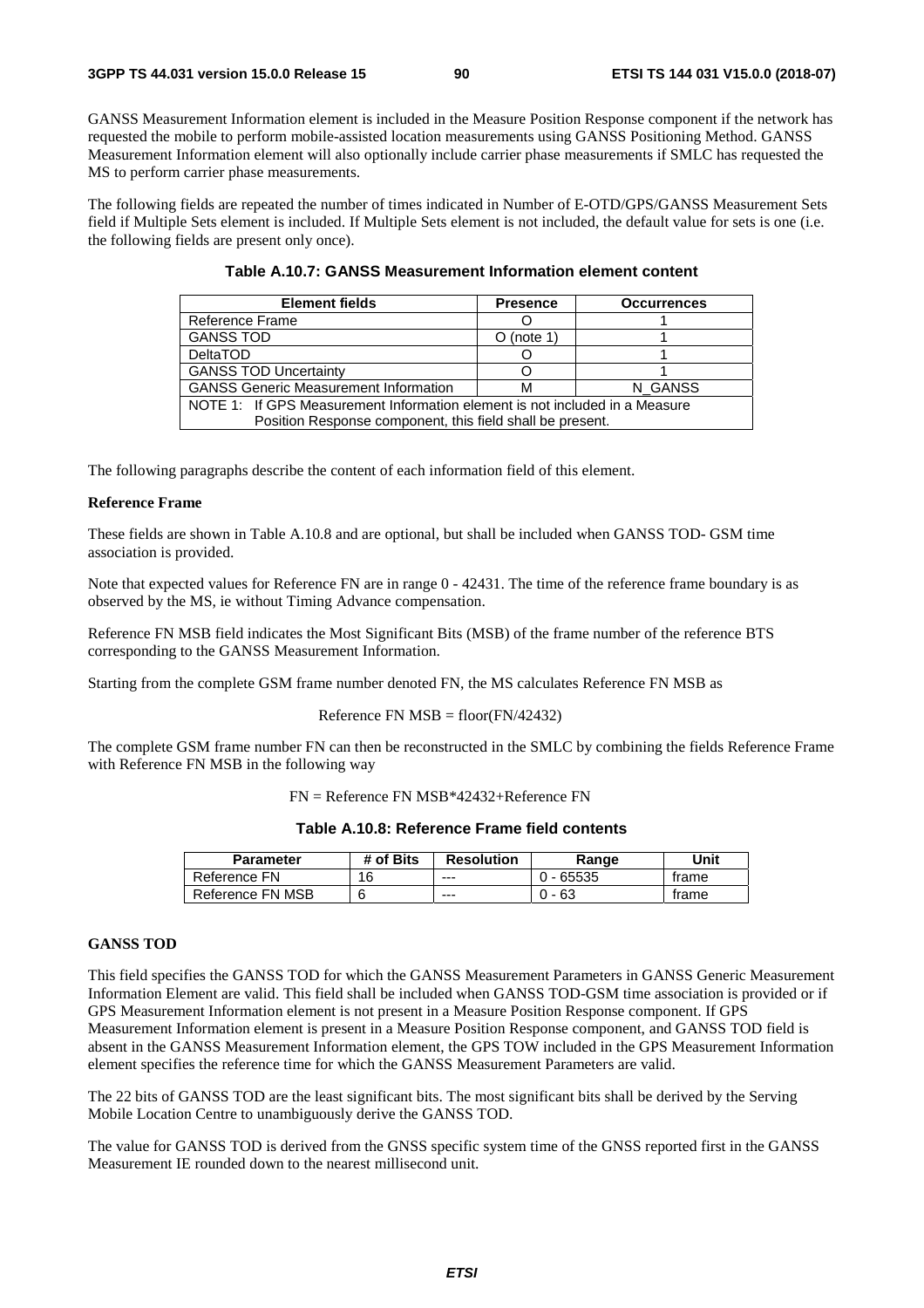# **Table A.10.9: GANSS TOD field contents**

| Parameter    | f Bits<br>. ot | <b>Resolution</b> | Range          | Units |
|--------------|----------------|-------------------|----------------|-------|
| тог<br>GANSS | co<br>∼        | ms                | 599999<br>ם כד | ms    |

### **DeltaTOD**

This field specifies the difference in milliseconds between GANSS TOD reported in the GANSS Measurement Information Element and the millisecond part of the SV time tsv\_1 of the first SV in the list reported from the MS. The DeltaTOD is defined as

 $DeltaTOP = GANSS TOP - fix(tsv_1)$ 

where fix() denotes rounding to the nearest integer towards zero.

Range: 0-127

### **GANSS TOD Uncertainty**

This element provides the accuracy of the relation GANSS TOD -GSM time when GANSS TOD-GSM time association is provided. When GANSS TOD-GSM time association is not provided, even if GANSS TOD - GSM Time Association Measurement Request is not included in the Measure Position Request, this element can be included to provide the accuracy of the reported GANSS TOD.

If GANSS TOD is the given GNSS time, then the true GNSS time, corresponding to the provided GSM time as observed at the MS location, lies in the interval (GANSS TOD – GANSS TOD Uncertainty, GANSS TOD + GANSS TOD Uncertainty).

The uncertainty *r*, expressed in microseconds, is mapped to a number K, with the following formula:

$$
r = C^*(( (1+x)^K) - 1)
$$

with  $C = 0.0022$  and  $x = 0.18$ . With  $0 \le K \le 127$ , a suitably useful range between 0 and 3 second is achieved for the uncertainty, while still being able to code down to values as small as 0,3 nanoseconds. To encode any higher value of uncertainty than that corresponding in the above formula to  $K=127$ , the same value,  $K=127$ , shall also be used. The uncertainty is then coded on 7 bits, as the binary encoding of K.

Examples of GANSS TOD Uncertainty value are shown in Table A.10.10.

|  |  | Table A.10.10: Example values for the GANSS TOD-GSM Time Uncertainty Parameter Format |
|--|--|---------------------------------------------------------------------------------------|
|--|--|---------------------------------------------------------------------------------------|

| <b>Value of K</b> | Value of uncertainty |
|-------------------|----------------------|
|                   | 0 nanoseconds        |
|                   | 0,396 nanoseconds    |
|                   | 0,863 nanoseconds    |
|                   |                      |
| 50                | 8,64 microseconds    |
|                   |                      |
| 127               | $\geq$ 2,96 seconds  |

### **N\_GANSS, Number of GANSS Generic Measurement Information Elements**

N\_GANSS specifies the number of GANSS Generic Measurement Information Element occurrences in GANSS Measurement Information element, one occurrence for each reported GANSS. The range is from 1 to 8.

# A.3.2.10.1 GANSS Generic Measurement Information Element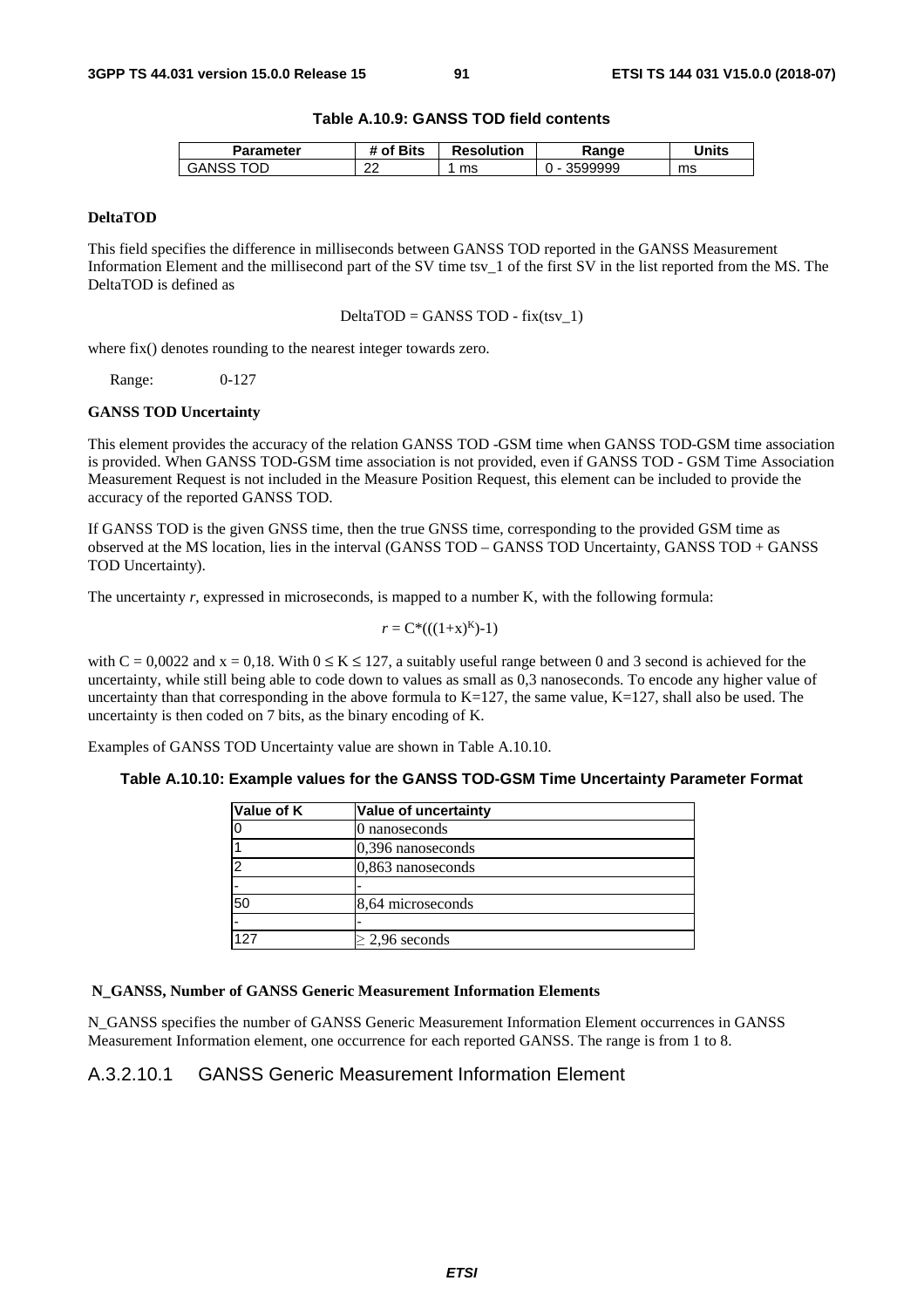| <b>Element fields</b>                        | <b>Presence</b> | <b>Occurrences</b> |
|----------------------------------------------|-----------------|--------------------|
| <b>GANSS ID</b>                              | $O$ (note 1)    |                    |
| <b>GANSS Generic Measurement Element</b>     | м               | N SGN TYPE         |
| Note 1: Absence of this field means Galileo. |                 |                    |

**Table A.10.11: GANSS Generic Measurement Information** 

# **GANSS ID**

GANSS ID field identifies the GNSS constellation on which GANSS Measurement Parameters were measured according to Table A.40.

Range:  $0 - 7$ 

### **N\_SGN\_TYPE, Number of GANSS Generic Measurement Elements**

N\_SGN\_TYPE specifies the number of GANSS Generic Measurement Element occurrences in GANSS Generic Measurement Information element. The range for N\_SGN\_TYPE is from 1 to 8.

|  | Table A.10.12: GANSS Generic Measurement Element contents |  |
|--|-----------------------------------------------------------|--|
|--|-----------------------------------------------------------|--|

| <b>Element fields</b>               | <b>Presence</b> | <b>Occurrences</b> |
|-------------------------------------|-----------------|--------------------|
| <b>GANSS Signal ID</b>              | м               |                    |
| <b>GANSS Code Phase Ambiguity</b>   |                 |                    |
| <b>GANSS Measurement Parameters</b> | М               | SGN                |

This element contains measurement information for one GNSS signal type indicated by GANSS Signal ID.

### **GANSS Signal ID**

GANSS Signal ID field identifies the signal on which GANSS Measurement Parameters were measured. The supported signals are listed in Table A.59.

Range: 0 - 7

### **GANSS Code Phase Ambiguity**

The GANSS Code Phase Ambiguity field gives the ambiguity of the code phase measurement. It is given in ms and is an integer between 0 and 127.

The Total Code Phase for a satellite k (Satk) is given modulo this GANSS Code Phase Ambiguity and is reconstructed with :

Code\_Phase\_Tot(Satk) = Code\_Phase (Satk)+ Integer Code Phase(Satk) + n \* Code Phase Ambiguity, n=  $0,1,2,...$ 

If there is no code phase ambiguity, the GANSS Code Phase Ambiguity shall be set to 0.

The field is optional. If GANSS Code Phase Ambiguity is absent, the default value is 0.

### *N\_SGN***, Number of Signal Measurements**

*N\_SGN* specifies the number of GANSS Measurement Parameters element occurrence in GANSS Generic Measurement Information element. Typical range for *N\_SGN* is 4 to a maximum of 16.

### **GANSS Measurement Parameters**

This field contains information about the measurements of code phase and Doppler, which enables the network-based method where position is computed in the SMLC. This field is mandatory and occurs *N\_SGN* times in GANSS Generic Measurement Information element.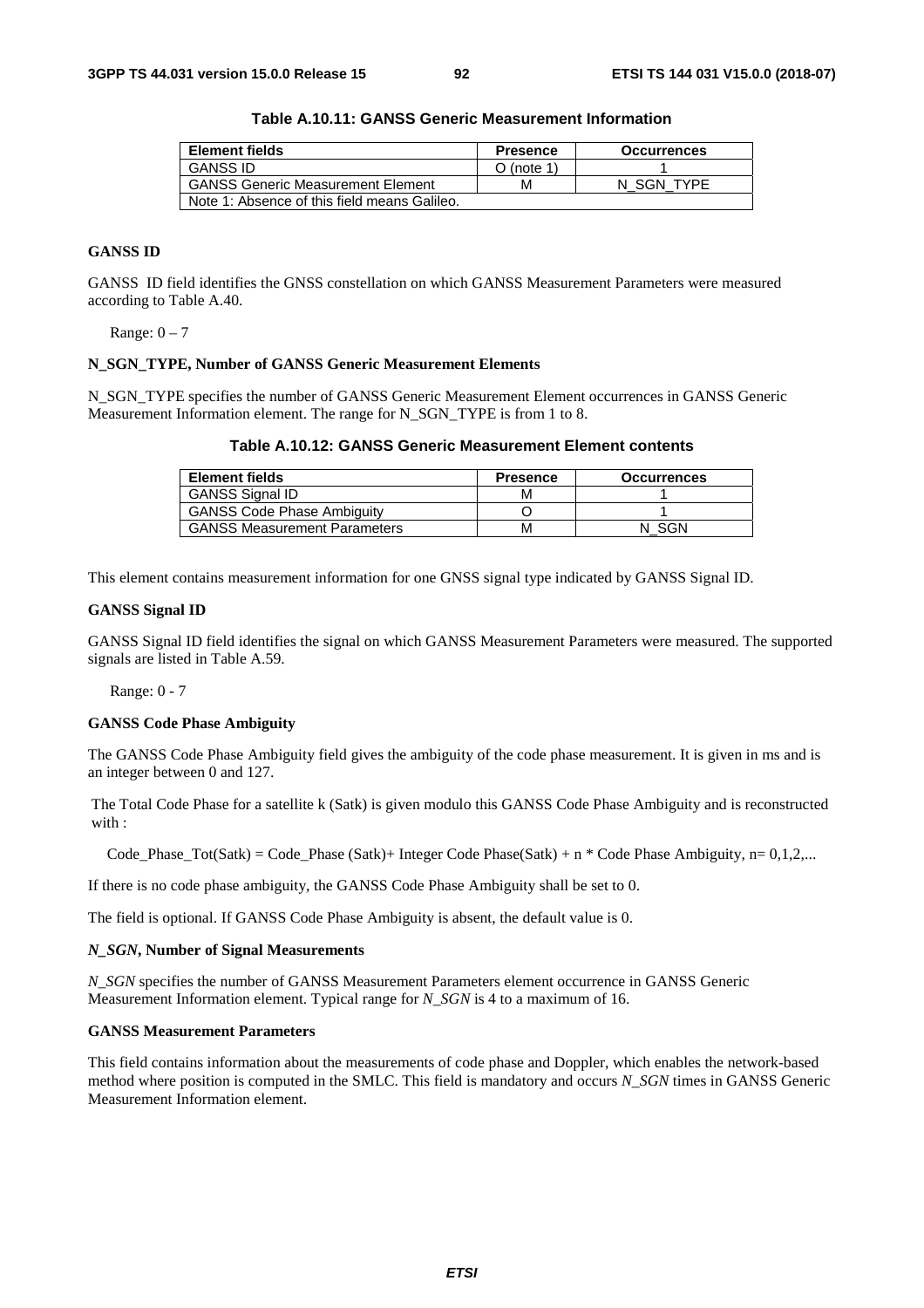| <b>Parameter</b>                                                                         | # of Bits      | <b>Resolution</b>                     | Range               | <b>Units</b> | Incl.            |  |
|------------------------------------------------------------------------------------------|----------------|---------------------------------------|---------------------|--------------|------------------|--|
| <b>Signal Quality Parameters</b>                                                         |                |                                       |                     |              |                  |  |
| SV ID                                                                                    | 6              | ---                                   |                     |              | М                |  |
| $C/N_0$                                                                                  | 6              |                                       | $0 - 63$            | $dB-Hz$      | М                |  |
| Multipath Indicator                                                                      | 2              |                                       | See Table A.9       | ---          | M                |  |
| <b>Carrier Quality</b>                                                                   | $\overline{2}$ |                                       |                     |              | $O^{(1)}$        |  |
| Indication                                                                               |                |                                       |                     |              |                  |  |
| Code Phase Measurements                                                                  |                |                                       |                     |              |                  |  |
| Code Phase                                                                               | 21             | $2 - 21$                              | $0 - (1 - 2^{-21})$ | ms           | М                |  |
| Integer Code Phase                                                                       | 7              |                                       | $0 - 127$           | ms           | O                |  |
| Code Phase RMS                                                                           | 6              | 3 bit mantissa                        | $0,5 - 112$         | m            | м                |  |
| Error                                                                                    |                | 3 bit exp                             |                     |              |                  |  |
|                                                                                          |                | <b>Doppler Frequency Measurements</b> |                     |              |                  |  |
| Doppler                                                                                  | 16             | 0.04                                  | ±1310.7             | m/s          | O                |  |
| <b>ADR</b>                                                                               | 25             | $2 - 10$                              | $0 - 32767.5$       | m            | O <sup>(1)</sup> |  |
| NOTE 1: All of these fields shall be present together, or none of them shall be present. |                |                                       |                     |              |                  |  |

| Table A.10.13: GANSS Measurement Parameters field contents |  |
|------------------------------------------------------------|--|
|------------------------------------------------------------|--|

# **SV ID**

The SV ID is an index number for a satellite within a satellite system. The SV ID value range starts from 0 for each satellite system. The interpretation of SV ID for each GANSS is defined in Table A.10.14.

| <b>System</b>  | Value of SV ID | Interpretation of SV ID              |
|----------------|----------------|--------------------------------------|
| Galileo        | $'0' - '35'$   | Code No. 1 to 36                     |
|                | $'36' - '63'$  | Reserved                             |
| Modernized GPS | $'0' - '62'$   | Satellite PRN Signal No. 1 to 63     |
|                | '63'           | Reserved                             |
| <b>SBAS</b>    | $'0' - '38'$   | Satellite PRN Signal No. 120 to 158  |
|                | $'39' - '63'$  | Reserved                             |
| <b>QZSS</b>    | $'0' - '4'$    | Satellite PRN Signal No. 193 to 197  |
|                | $5 - 63'$      | Reserved                             |
| <b>GLONASS</b> | $'0' - '23'$   | Slot Number 1 to 24                  |
|                | $'24 - '63'$   | Reserved                             |
| <b>BDS</b>     | $'0' - '36'$   | Satellite ranging code number signal |
|                |                | No.1 to 37 [18]                      |
|                | $'37' - '63'$  | Reserved                             |

# **Table A.10.14: Interpretation of SV ID**

## **C/N0**

This field contains the estimate of the carrier-to-noise ratio of the received signal from the particular satellite. It is given in whole dB-Hz and has a range of 0 to 63. Typical levels observed by GNSS receivers will be in the range of 16 dB-Hz to 50 dB-Hz.

### **Carrier Quality Indication**

This field indicates the quality of a carrier phase measurement as a bit field. The LSB indicates the data polarity, that is. if the data from a specific satellite is received inverted, this is indicated by setting the LSB value to '1'. In the case the data is not inverted, the LSB is set to '0'. The MSB indicates if accumulation of the carrier phase has been continuous, that is, without cycle slips since the previous measurement report. If the carrier phase accumulation has been continuous, the MSB value is set to '1X'. Otherwise, the MSB is set to '0X'.

This field is optional and shall be included only when carrier phase measurements are requested.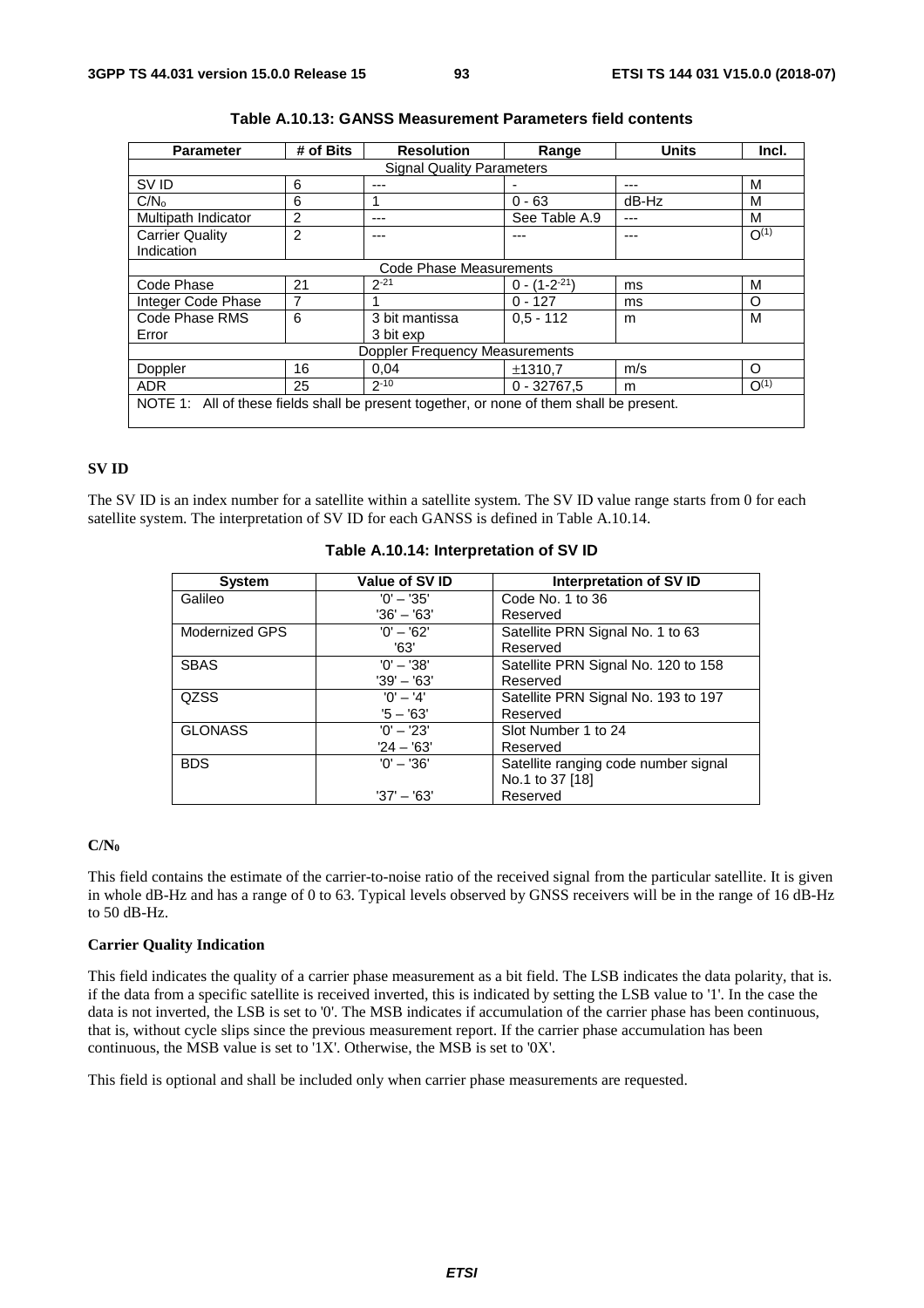| Bit               | <b>Polarity Indication</b>   |  |
|-------------------|------------------------------|--|
| 'ח'               | Data Direct                  |  |
| '1'               | Data Inverted                |  |
| '0X'              | Carrier phase not continuous |  |
| '1X'              | Carrier phase continuous     |  |
| $X =$ do not care |                              |  |

# **Table A.10.16: Carrier Phase Quality Indication values and associated indications**

### **Code Phase**

This field contains the whole and fractional value of the code-phase measurement made by the MS for the particular satellite signal at the time of measurement in the units of ms. GNSS specific code phase measurements (e.g. chips) are converted into unit of ms by dividing the measurements by the *nominal* values of the measured signal chipping rate (e.g. Galileo L1 OS measurement is divided by 1023,0 chip/ms).

### **Integer Code Phase**

This field indicates the integer millisecond part of the code phase that is expressed modulo the GANSS Code PhaseAmbiguity.

The value of the ambiguity is given in the GANSS Ambiguity field of the GANSS Generic Measurement Information element.

The Integer code phase is optional. The default value is 0.

### **Code Phase RMS Error**

This field contains Code Phase RMS Error value. This parameter has the same range as described in Table A.10.

### **Doppler**

This field contains the Doppler measured by the MS for the particular satellite signal. This information can be used to compute the 3-D velocity of the MS.

The Doppler range is sufficient to cover the potential range of values measured by the MS. Doppler measurements are converted into unit of m/s by multiplying the Doppler measurement in Hz by the *nominal* wavelength of the measured signal.

# **ADR**

This field contains the ADR measurement measured by the MS for the particular satellite signal. This information can be used to compute the 3-D velocity or high-accuracy position of the MS. ADR measurements are converted into units of m by multiplying the ADR measurement by the *nominal* wavelength of the measured signal.

This field is optional and shall be included only when carrier phase measurements are requested.

# A.4 Assistance Data

# A.4.1 General

The Assistance Data is a RRLP component from the network to the MS. It is used by the network to provide assistance data to enable MS-based E-OTD or MS-based Assisted GPS capabilities in the MS and may be used to help support MS-assisted E-OTD and MS-assisted Assisted GPS. It contains the following elements.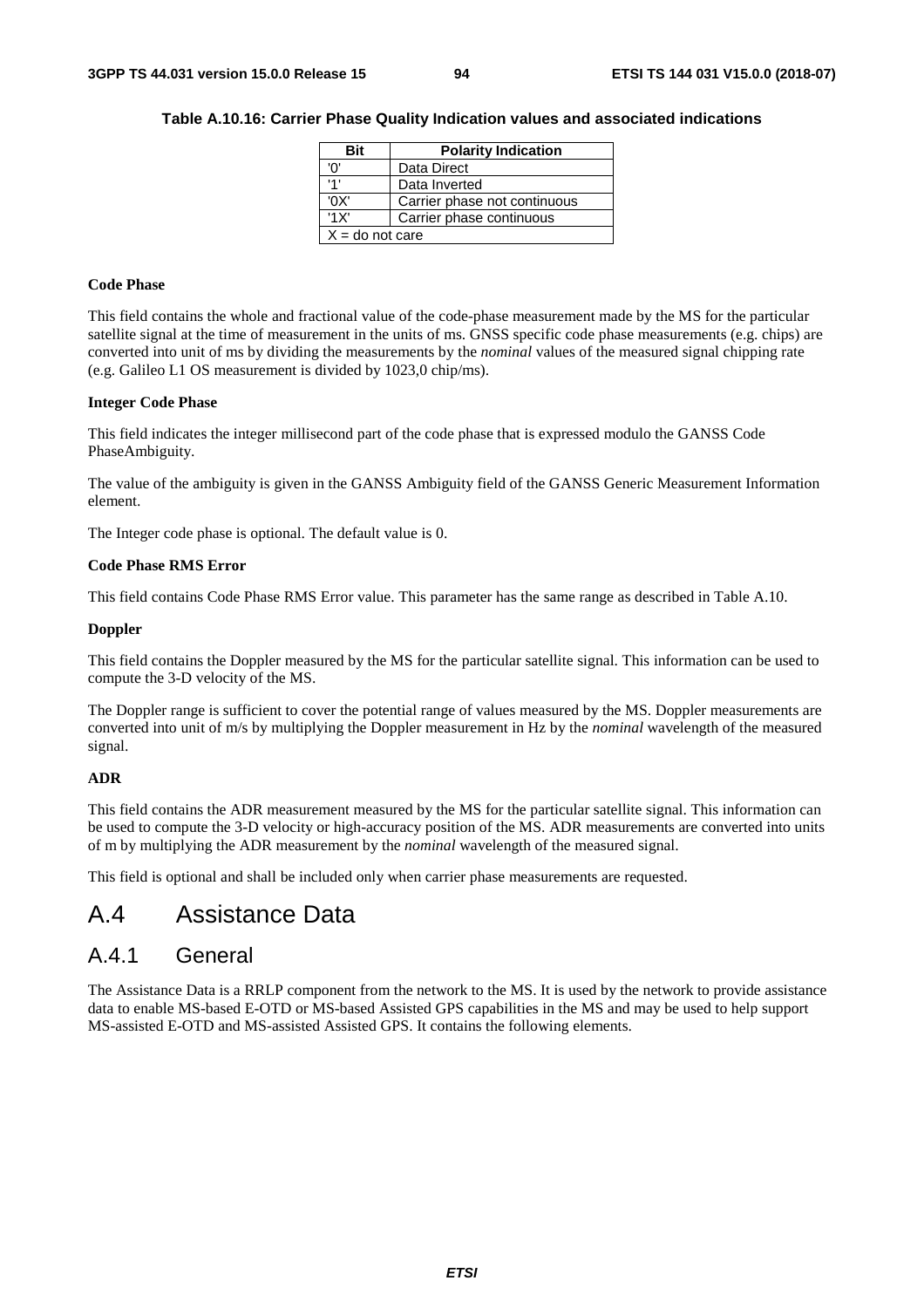| <b>Element</b>                         | <b>Type/Reference</b>                                | <b>Presence</b> |
|----------------------------------------|------------------------------------------------------|-----------------|
| E-OTD Reference BTS for                | E-OTD Reference BTS for Assistance Data 2.2.3        | C               |
| Assistance Data                        |                                                      |                 |
| E-OTD Measurement Assistance           | E-OTD Measurement Assistance Data 2.2.4              | C               |
| Data                                   |                                                      |                 |
| E-OTD Measurement Assistance           | E-OTD Measurement Assistance Data for System         | C               |
| Data for System Information List       | Information List 2.2.5                               |                 |
| <b>GPS Assistance Data</b>             | GPS Assistance Data 4.2.4                            | С               |
| Additional GPS Assistance Data         | Additional GPS Assistance Data 4.2.4c                | Ω               |
| <b>GPS Time Assistance Measurement</b> | <b>GPS Time Assistance Measurement Request</b>       | Ω               |
| Request                                | 4.2.4a                                               |                 |
| <b>GPS Reference Time Uncertainty</b>  | GPS Reference Time Uncertainty 4.2.4b                | O               |
| More Assistance Data To Be Sent        | More Assistance Data To Be Sent 4.2.5                | C               |
| Extended Reference                     | Extended Reference 2.2.5                             | С               |
| <b>GANSS Assistance Data</b>           | GANSS Assistance Data 4.2.6                          | С               |
| <b>GANSS Carrier-Phase</b>             | <b>GANSS Carrier-Phase Measurement Request 4.2.7</b> | Ω               |
| <b>Measurement Request</b>             |                                                      |                 |
| <b>GANSS TOD - GSM Time</b>            | <b>GANSS TOD - GSM Time Association Request</b>      | Ω               |
| <b>Association Request</b>             | 4.2.8                                                |                 |

**Table A.11: Assistance Data component content** 

# A.4.2 Elements

# A.4.2.1 E-OTD Reference BTS for Assistance Data Element

This element is conditional. It is as described in sub-clause 2.2.3. If the network can provide assistance data, and data for E-OTD has been requested, this element is included.

# A.4.2.2 E-OTD Measurement Assistance Data Element

This element is conditional. It is as described in sub-clause 2.2.4. If the network can provide assistance data, and data for E-OTD has been requested, this element is included.

# A.4.2.3 E-OTD Measurement Assistance Data for System Information List Element

This element is conditional. It is as described in sub-clause 2.2.5. If the network can provide assistance data, and data for E-OTD has been requested, this element is included.

# A.4.2.4 GPS Assistance Data Element

The GPS Assistance Data element contains a single GPS assistance message that supports both MS-assisted and MSbased GPS methods. This element can contain one or more of the fields listed in table A.12 below, which support both MS-assisted and MS-based GPS methods. As table A.12 shows, all fields are optional.

Note that certain types of GPS Assistance data may be derived, wholly or partially, from other types of GPS Assistance data.

In addition, an Integrity Monitor (IM) shall detect unhealthy (e.g., failed/failing) satellites and also shall inform users of measurement quality in DGPS modes when satellites are healthy. Excessively large pseudo range errors, as evidenced by the magnitude of the corresponding DGPS correction, shall be used to detect failed satellites. Unhealthy satellites should be detected within 10 seconds of the occurrence of the satellite failure. When unhealthy (e.g., failed/failing) satellites are detected, the assistance and/or DGPS correction data shall not be supplied for these satellites. When the error in the IM computed position is excessive for solutions based upon healthy satellites only, DGPS users shall be informed of measurement quality through the supplied UDRE values. After bad satellites have been indicated in the Real Time Integrity field, if the satellites return to healthy condition for some period of time, the indications for them shall be removed from this field.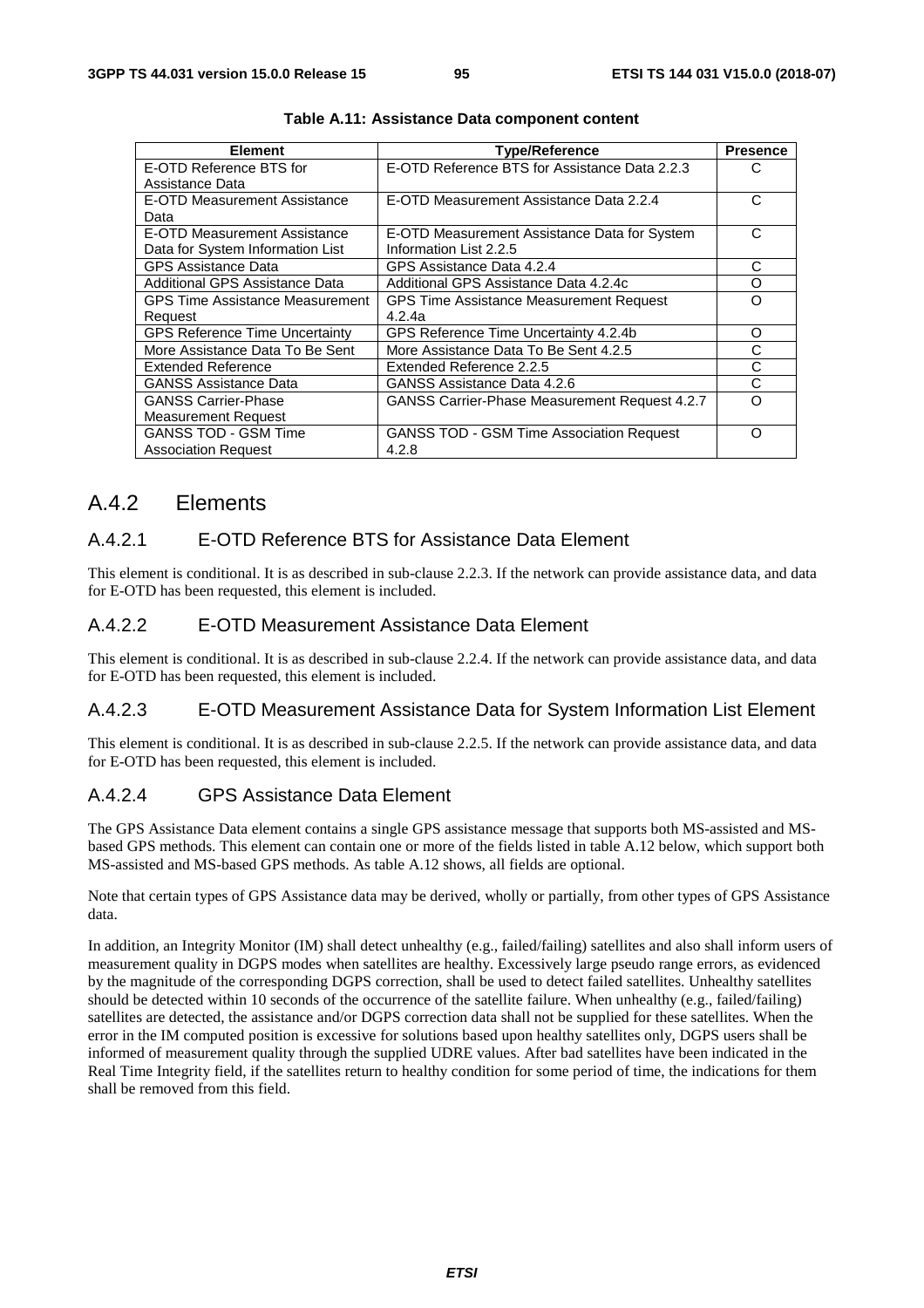| <b>Parameter</b>              | <b>Presence</b> | <b>Repetition</b> |
|-------------------------------|-----------------|-------------------|
| Reference Time                |                 | Yes               |
| Reference Location            |                 | No                |
| <b>DGPS Corrections</b>       |                 | Yes               |
| Navigation Model              |                 | Yes               |
| Ionospheric Model             |                 | No                |
| <b>UTC Model</b>              |                 | No                |
| Almanac                       |                 | Yes               |
| <b>Acquisition Assistance</b> |                 | Yes               |
| Real-Time Integrity           |                 | Yes               |

**Table A.12: Fields in the GPS Assistance Data element** 

When RRLP pseudo-segmentation is used, Table A.12 indicates which parameters may be repeated in more than one RRLP segment in order to provide data for multiple satellites. When any such parameter appears in more than one segment, the following rules shall apply.

- 1. There shall be no repetition of data for the same satellite.
- 2. Optional and conditional elements in the parameter not associated with a particular satellite shall each appear in at most one RRLP segment.
- 3. Any mandatory element not associated with a particular satellite shall assume consistent values in the case of an element related to current GPS time and the same value otherwise.
- 4. The maximum number of satellites defined in sub-clause 5.1 for which data can be included for any parameter in one RRLP segment shall apply also when counted over all RRLP segments.

### **Reference Time**

These fields specify the relationship between GPS time and air-interface timing of the BTS transmission in the reference cell. These fields occur once per message; some are mandatory and some are conditional, as shown in table A.14. Note that Reference Time may also be present within the Acquisition Assistance parameter. In such a case, the SMLC shall ensure consistency.

| <b>Parameter</b>                                                                         | # Bits   | <b>Scale</b>  | Range              | <b>Units</b> | Incl.        |  |
|------------------------------------------------------------------------------------------|----------|---------------|--------------------|--------------|--------------|--|
|                                                                                          |          | <b>Factor</b> |                    |              |              |  |
| <b>GPS Week</b>                                                                          | 10       |               | $0 - 1023$         | weeks        | м            |  |
| <b>GPS TOW</b>                                                                           | 23       | 0.08          | 0-604799,92        | sec          | M            |  |
| <b>BCCH Carrier</b>                                                                      | 10       |               | $0 - 1023$         | ---          | $O$ (note 1) |  |
| <b>BSIC</b>                                                                              | 6        |               | $0 - 63$           | ---          | $O$ (note 1) |  |
| <b>FNm</b>                                                                               | 21       |               | $0 - (2^{21} - 1)$ | frames       | $O$ (note 1) |  |
| TN                                                                                       | 3        |               | $0 - 7$            | timeslots    | $O$ (note 1) |  |
| <b>BN</b>                                                                                | 8        |               | $0 - 156$          | bits         | $O$ (note 1) |  |
| <b>GPS TOW Assist</b>                                                                    | 24*N_SAT |               | ----               | ---          | O            |  |
| NOTE 1: All of these fields shall be present together, or none of them shall be present. |          |               |                    |              |              |  |

**Table A.14: Reference Time (Fields occurring once per message)** 

#### **GPS Week**

This field specifies the GPS week number of the assistance being provided. GPS Week eliminates one-week ambiguities from the time of the GPS assistance. This field is mandatory.

NOTE: The number of 1024 week cycles since the GPS zero time-point is provided in the GPS Reference Time Extension in Table A.29u.

### **GPS TOW**

The GPS TOW (time-of-week) is a mandatory field and is specified with 80 msec resolution. When GSM Time Present is "1", GPS TOW and BCCH/BSIC/FNm/TN/BN IEs provide a valid relationship between GPS and GSM time, as seen at the approximate location of the MS, ie the propagation delay from BTS to MS shall be compensated for by the SMLC. Depending on implementation, the relation between GPS and GSM time may have varying accuracy. Therefore, the uncertainty of the timing relation may be provided in the optional field GPS Reference Time Uncertainty. If the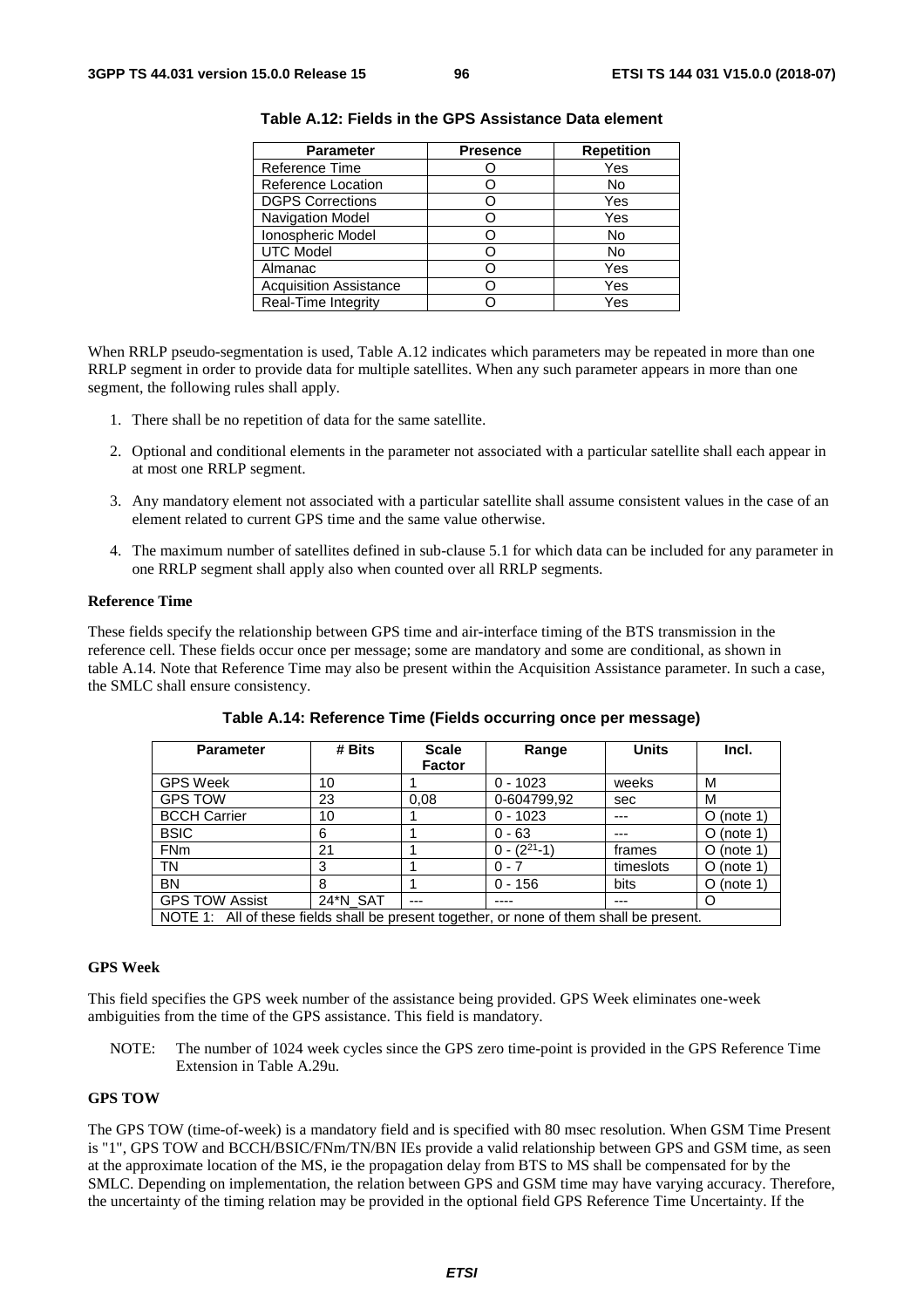propagation delay from BTS to MS is not accurately known, the SMLC shall use the best available approximation of the propagation delay and take the corresponding delay uncertainty into account in the calculation of the field GPS Reference Time Uncertainty. When GSM Time Present is "0", GPS TOW is an estimate of current GPS time of week at time of reception of the RRLP segment containing this data by the MS. The SMLC should achieve an accuracy of +/- 3 seconds for this estimate including allowing for the transmission delay between SMLC and MS of the RRLP segment containing GPS TOW. Note that the MS should further compensate GPS TOW for the time between the reception of the segment containing GPS TOW and the time when the GPS TOW field is used.

## **BCCH Carrier/BSIC/FNm/TN/BN**

These fields specify the state of the GSM frame number, timeslot number, and bit number, respectively, of the reference BTS with the specified BCCH carrier and BSIC at the time that correspond to GPS TOW. The SMLC shall use the current serving BTS as the reference BTS. The frame number field is given modulo  $2^{21}$ , i.e., the MSB of the GSM frame number is truncated. The MS shall interpret FNm as the most recent of the two possible frame numbers that FNm could represent. The target MS has the option of rejecting a GPS position request or GPS assistance data if the reference BTS is not the serving BTS.

# **GPS TOW Assist**

This field contains several fields in the Telemetry (TLM) Word and Handover Word (HOW) that are currently being broadcast by the respective GPS satellites. Combining this information with GPS TOW enables the MS to know the entire 1,2-second (60-bit) pattern of TLM and HOW that is transmitted at the start of each six-second subframe by the particular GPS satellite. This field contains information for each of N\_SAT satellites, and optional. The individual fields for each satellite in the message are shown in table A.15a.

| <b>Parameter</b>    | # Bits | <b>Scale</b><br><b>Factor</b> | Range       | <b>Units</b>     | Incl. |
|---------------------|--------|-------------------------------|-------------|------------------|-------|
| SatID               |        | $- - -$                       | $0 - 63$    | ---              | M     |
| <b>TLM Message</b>  | 14     | $---$                         | $0 - 16383$ | <b>Bit field</b> | M     |
| Anti-Spoof          |        |                               | $0 - 1$     | <b>Bit field</b> | M     |
| Alert               |        |                               | $0 - 1$     | <b>Bit field</b> | M     |
| <b>TLM Reserved</b> |        | $---$                         | $0 - 3$     | <b>Bit field</b> | M     |

**Table A.15a: GPS TOW Assist (Fields occurring N\_SAT times per message)** 

### **SatID**

This field identifies the satellite for which the corrections are applicable. The values ranging from 0 to 63 represent satellite PRNs ranging from 1 to 64, respectively.

### **TLM Message**

This field contains a 14-bit value representing the Telemetry Message (TLM) being broadcast by the GPS satellite identified by the particular SatID, with the MSB occurring first in the satellite transmission.

### **Anti-Spoof/Alert**

These fields contain the Anti-Spoof and Alert flags that are being broadcast by the GPS satellite identified by SatID.

### **TLM Reserved**

These fields contain the two reserved bits in the TLM Word being broadcast by the GPS satellite identified by SatID, with the MSB occurring first in the satellite transmission.

# **Reference Location**

The Reference Location field contains a 3-D location (with uncertainty) specified as per 3GPP TS 23.032. The purpose of this field is to provide the MS with a priori knowledge of its location in order to improve GPS receiver performance. The allowed shape is 3-D location with uncertainty (ellipsoid point with altitude and uncertainty ellipsoid).

### **DGPS Corrections**

These fields specify the DGPS corrections to be used by the MS. All fields are mandatory when DGPS Corrections are present in the GPS Assistance Data.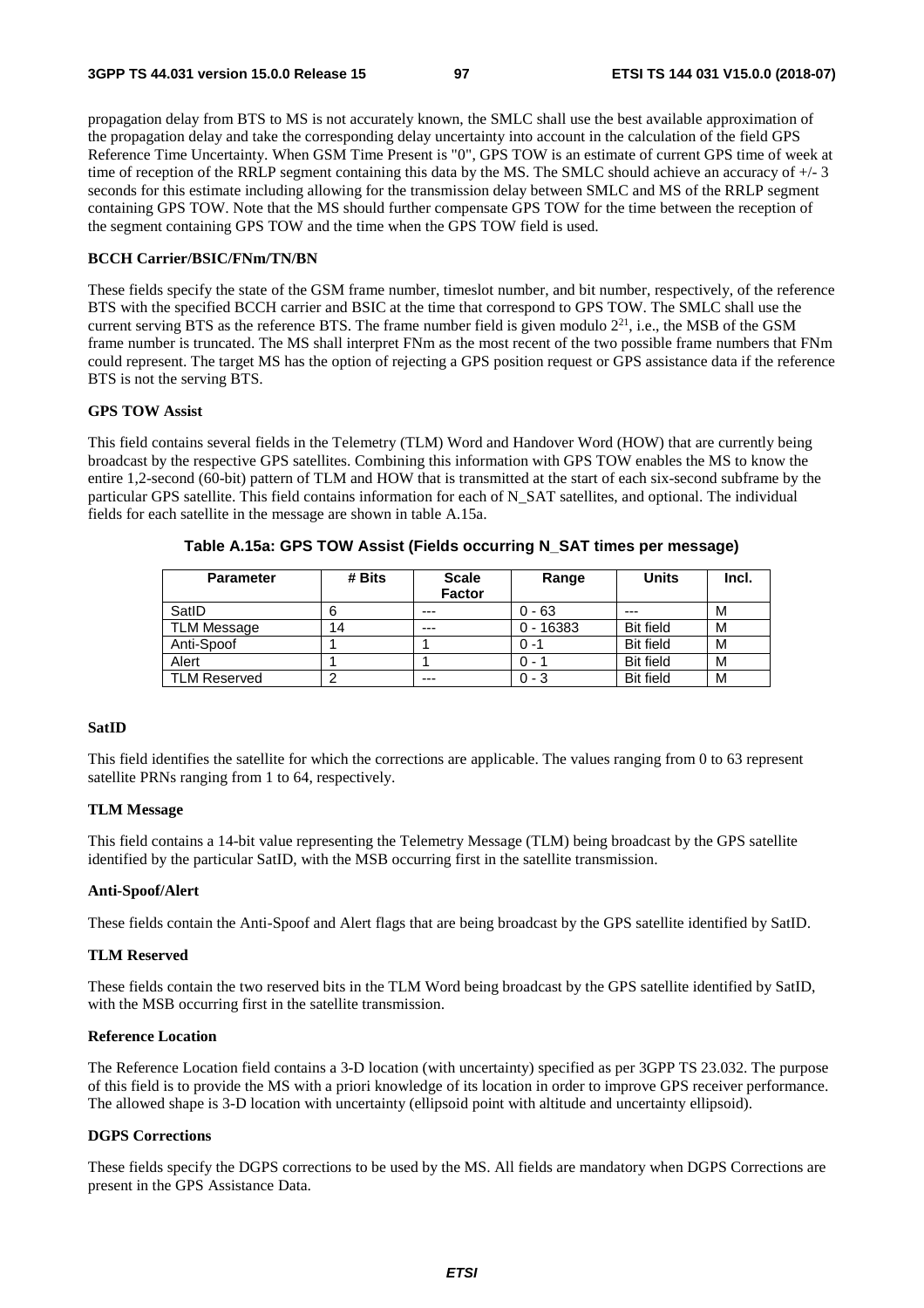| <b>Parameter</b>                            | # Bits        | <b>Scale Factor</b><br>Range                                |              | <b>Units</b> | Incl. |  |
|---------------------------------------------|---------------|-------------------------------------------------------------|--------------|--------------|-------|--|
| The following fields occur once per message |               |                                                             |              |              |       |  |
| <b>GPS TOW</b>                              | 20            |                                                             | $0 - 604799$ | sec          | М     |  |
| Status/Health                               | 3             |                                                             | $0 - 7$      | ---          | М     |  |
| N SAT                                       | 4             |                                                             | $1 - 16$     |              | М     |  |
|                                             |               | The following fields occur once per satellite (N_SAT times) |              |              |       |  |
| SatID                                       | 6             |                                                             | $0 - 63$     | ---          | М     |  |
| <b>IODE</b>                                 | 8             |                                                             | $0 - 255$    | ---          | М     |  |
| <b>UDRE</b>                                 | $\mathcal{P}$ |                                                             | $0 - 3$      | ---          | М     |  |
| <b>PRC</b>                                  | 12            | 0.32                                                        | ±655,04      | meters       | М     |  |
| <b>RRC</b>                                  | 8             | 0.032                                                       | ±4.064       | meters/sec   | М     |  |
| Delta PRC2                                  | 8             |                                                             |              |              | М     |  |
| Delta RRC2                                  | 4             |                                                             |              |              | М     |  |
| Delta PRC3                                  | 8             |                                                             |              |              | М     |  |
| Delta RRC3                                  | 4             |                                                             |              |              | М     |  |

### **Table A.15: DGPS Corrections**

# **GPS TOW**

This field indicates the baseline time for which the corrections are valid.

### **Status/Health**

This field indicates the status of the differential corrections contained in the broadcast message. The values of this field and their respective meanings are shown below in table A.16.

| Code | <b>Indication</b>                            |  |  |
|------|----------------------------------------------|--|--|
| 000  | UDRE Scale Factor = $1,0$                    |  |  |
| 001  | UDRE Scale Factor = $0.75$                   |  |  |
| 010  | UDRE Scale Factor = $0.5$                    |  |  |
| 011  | UDRE Scale Factor = $0.3$                    |  |  |
| 100  | UDRE Scale Factor = $0.2$                    |  |  |
| 101  | UDRE Scale Factor = $0.1$                    |  |  |
| 110  | Reference Station Transmission Not Monitored |  |  |
| 111  | Data is invalid - disregard                  |  |  |

### **Table A.16: Values of Status/Health IE**

The first six values in this field indicate valid differential corrections. When using the values described below, the "UDRE Scale Factor" value is applied to the UDRE values contained in the message. The purpose is to indicate an estimate in the amount of error in the corrections.

The value "110" indicates that the source of the differential corrections (e.g., reference station or external DGPS network) is currently not being monitored. The value "111" indicates that the corrections provided by the source are invalid, as judged by the source. In the later case, the message shall contain no corrections for individual satellites. Any MS that receives DGPS Corrections in a GPS Assistance Data IE shall contain the appropriate logic to properly interpret this condition and look for the next IE.

#### **N\_SAT**

This field indicates the number of satellites for which differential corrections are available. Corrections for up to 16 satellites.

### **SatID**

This field identifies the satellite for which the corrections are applicable. The values ranging from 0 to 63 represent satellite PRNs ranging from 1 to 64, respectively.

## **IODE**

This IE is the sequence number for the ephemeris for the particular satellite. The MS can use this IE to determine if new ephemeris is used for calculating the corrections that are provided in the broadcast message. This eight-bit IE identifies a particular set of ephemeris data for a GPS satellite and may occupy the numerical range of [0, 255]. The transmitted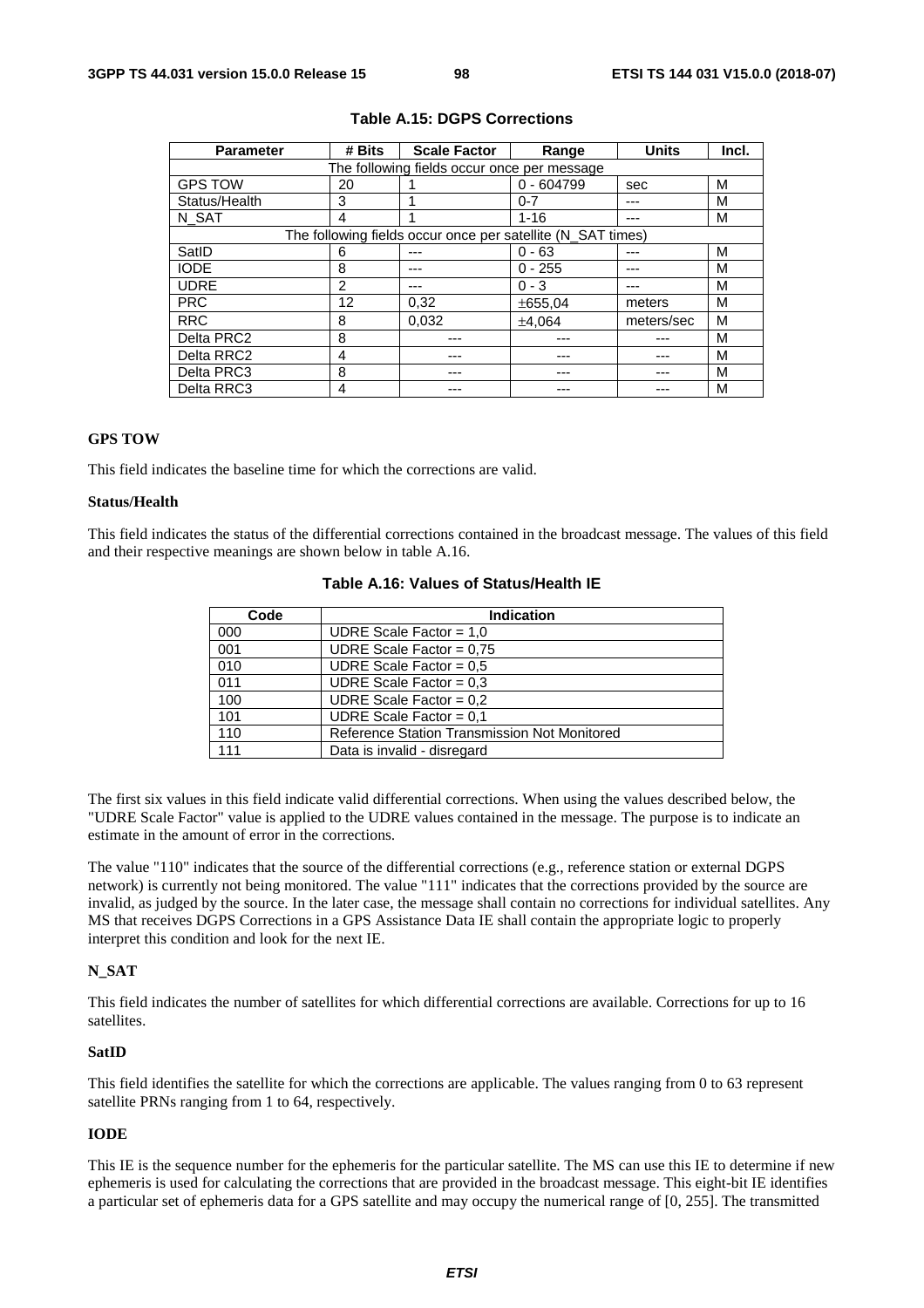IODE value will be different from any value transmitted by the GPS satellite during the preceding six hours. For more information about this field can be found from RTCM-SC104.

### **User Differential Range Error (UDRE)**

This field provides an estimate of the uncertainty  $(1-\sigma)$  in the corrections for the particular satellite. The value in this field shall be multiplied by the UDRE Scale Factor in the common Corrections Status/Health field to determine the final UDRE estimate for the particular satellite. The meanings of the values for this field are described in table A.18.

| Value | Indication                    |
|-------|-------------------------------|
| ററ    | UDRE $\leq$ 1,0 m             |
| 01    | 1,0 m $<$ UDRE $\leq$ 4,0 m   |
| 10    | 4,0 m < UDRE $\leq$ 8,0 m     |
|       | $8.0 \text{ m} < \text{UDRE}$ |

|  |  |  | Table A.18: Values of UDRE IE |  |
|--|--|--|-------------------------------|--|
|--|--|--|-------------------------------|--|

Each UDRE value shall be adjusted based on the operation of an Integrity Monitor (IM) function which exists at the network (SMLC, GPS server, or reference GPS receiver itself). Positioning errors derived at the IM which are excessive relative to DGPS expected accuracy levels shall be used to scale the UDRE values to produce consistency.

# **Pseudo-Range Correction (PRC)**

This field indicates the correction to the pseudorange for the particular satellite at the GPS Reference Time, *t*0. The value of this field is given in meters (m) and the resolution is 0,32, as shown in table A.15 above. The method of calculating this field is described in [9].

If the SMLC has received a request for GPS assistance data from an MS which included a request for the navigation models and DGPS (i.e., bit D and E are set to one in 'Requested GPS Assistance Data, see 3GPP TS 49.031), the SMLC shall determine, for each satellite, if the navigation model stored by the MS is still suitable for use with DGPS corrections (also see navigation model update conditions right before Table A.19) and if so and if DGPS corrections are supported the SMLC should send DGPS corrections without including the navigation model.

The IODE value sent for a satellite shall always be the IODE value that corresponds to the navigation model for which the pseudo-range corrections are applicable.

The pseudo-range correction shall correspond to the available navigation model (the one already stored in and identified by the MS or the one included in the same procedure as the pseudo-range correction). The MS shall only use the PRC value when the IODE value received matches its available navigation model.

#### **Pseudo-Range Rate Correction (RRC)**

This field indicates the rate-of-change of the pseudorange correction for the particular satellite, using the satellite ephemeris identified by the IODE IE. The value of this field is given in meters per second (m/sec) and the resolution is 0,032, as shown in table A.15 above. For some time  $t_1 > t_0$ , the corrections for IODE are estimated by

$$
PRC(t_{1,\text{IODE}}) = PRC(t_{0,\text{IODE}}) + RRC(t_{0,\text{IODE}})(t_1 - t_0),
$$

and the MS uses this to correct the pseudorange it measures at  $t_1$ ,  $PR_m(t_1, IODE)$ , by

$$
PR(t_{1,\text{IODE}}) = PR_m(t_{1,\text{IODE}}) + PRC(t_{1,\text{IODE}}).
$$

The SMLC shall always send the RRC value that corresponds to the PRC value that it sends (see above for details). The MS shall only use the RRC value when the IODE value received matches its available navigation model.

### **Delta Pseudo-Range Correction 2 (Delta PRC2)**

This IE is not used. The sender shall set it to zero and the receiver shall ignore it.

### **Delta Pseudo-Range Rate Correction 2 (Delta RRC2)**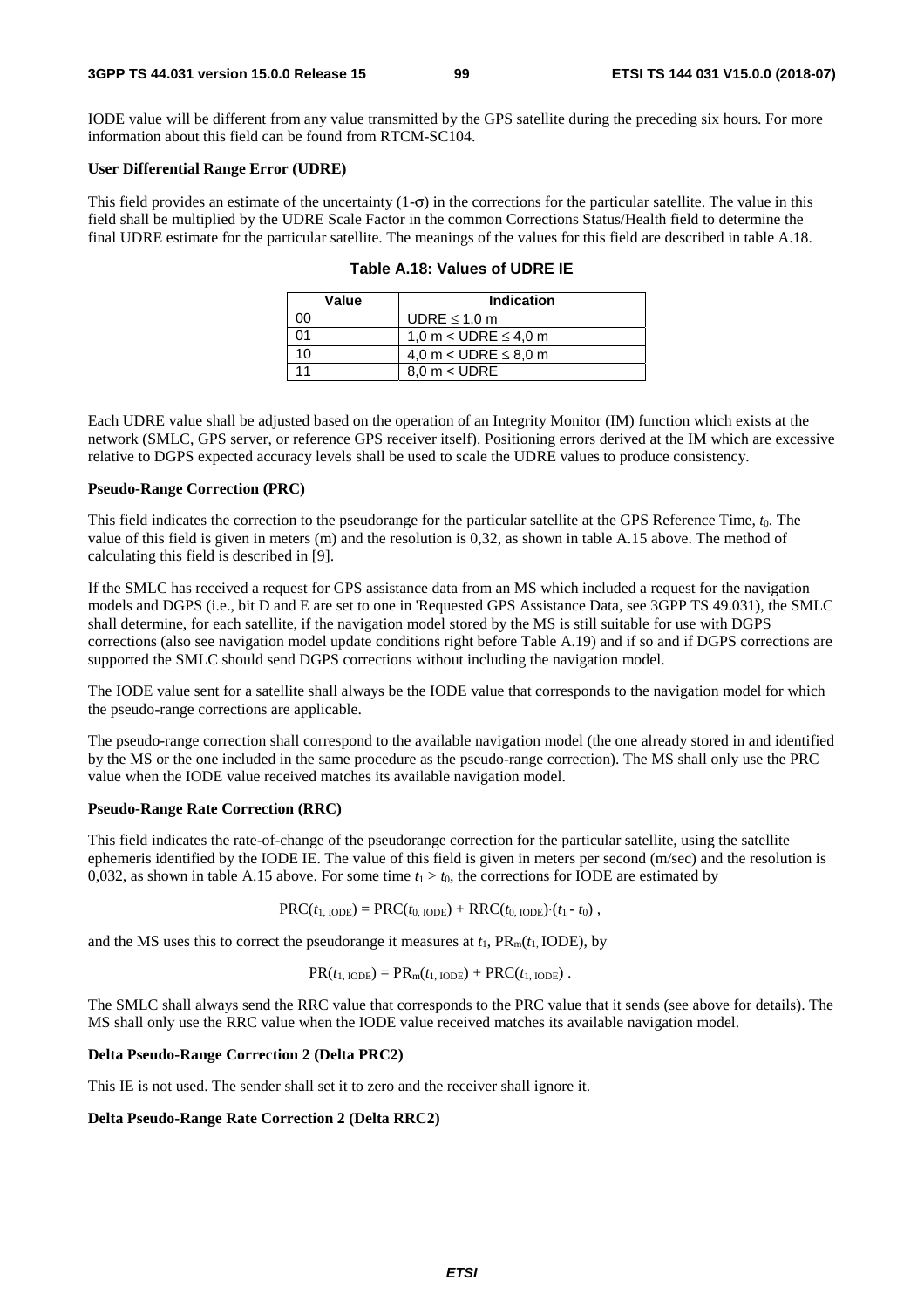This IE is not used. The sender shall set it to zero and the receiver shall ignore it.

### **Delta Pseudo-Range Correction 3 (Delta PRC3)**

This IE is not used. The sender shall set it to zero and the receiver shall ignore it.

# **Delta Pseudo-Range Rate Correction 3 (Delta RRC3)**

This IE is not used. The sender shall set it to zero and the receiver shall ignore it.

### **Navigation Model**

This set of fields contains information required to manage the transfer of precise navigation data to the GPS-capable MS. In response to a request from an MS for GPS assistance data, the SMLC shall determine whether to send the navigation model for a particular satellite to an MS based upon factors like the T-Toe limit specified by the MS and any request from the MS for DGPS (also see above). This information includes control bit fields as well as satellite ephemeris and clock corrections. The individual fields are given in Table A.19 below, and the conditions for their presence is discussed below.

| <b>Parameter</b>                                         | # Bits          | <b>Scale</b><br><b>Factor</b> | <b>Units</b>                                                        | Incl.                               |  |  |  |
|----------------------------------------------------------|-----------------|-------------------------------|---------------------------------------------------------------------|-------------------------------------|--|--|--|
| Navigation Model Flow Control (once per message)         |                 |                               |                                                                     |                                     |  |  |  |
| Num_Sats_Total                                           | $4^{(1)}$       | 1                             |                                                                     | M                                   |  |  |  |
| Satellite and Format Identification (once per satellite) |                 |                               |                                                                     |                                     |  |  |  |
| SatID                                                    | $6^{(1)}$       | ---                           | $\overline{a}$                                                      | M                                   |  |  |  |
| <b>Satellite Status</b>                                  | $\mathfrak{p}$  | ---                           | Boolean                                                             | M                                   |  |  |  |
|                                                          |                 |                               | Satellite Navigation Model and Associated Bits (once per satellite) |                                     |  |  |  |
| $\overline{C/A}$ or P on L2                              | $\overline{2}$  | $\overline{a}$                | Boolean                                                             | C                                   |  |  |  |
| <b>URA Index</b>                                         | 4               | ---                           | Boolean                                                             | $\overline{c}$                      |  |  |  |
| SV Health                                                | 6               | ---                           | <b>Boolean</b>                                                      | $\frac{1}{2}$                       |  |  |  |
| <b>IODC</b>                                              | $10^{(1)}$      | ---                           | $---$                                                               |                                     |  |  |  |
| L <sub>2</sub> P Data Flag                               | 1               | ---                           | <b>Boolean</b>                                                      |                                     |  |  |  |
| <b>SF 1 Reserved</b>                                     | 87              | ---                           | $---$                                                               | $\frac{\overline{C}}{\overline{C}}$ |  |  |  |
| TGD                                                      | 8               | $2 - 31$                      | sec                                                                 |                                     |  |  |  |
| $t_{\rm oc}$                                             | $16^{(1)}$      | 2 <sup>4</sup>                | sec                                                                 | $\overline{\text{c}}$               |  |  |  |
| af <sub>2</sub>                                          | 8               | $2 - 55$                      | sec/sec <sup>2</sup>                                                | $\overline{\overline{\text{c}}}$    |  |  |  |
| af <sub>1</sub>                                          | 16              | $2 - 43$                      | sec/sec                                                             | $\overline{\text{c}}$               |  |  |  |
| af <sub>0</sub>                                          | $\overline{22}$ | $2 - 31$                      | sec                                                                 | $\overline{\text{c}}$               |  |  |  |
| $C_{rs}$                                                 | 16              | $2 - 5$                       | meters                                                              | $\overline{\text{c}}$               |  |  |  |
| Δn                                                       | 16              | $2 - 43$                      | semi-circles/sec                                                    | $\overline{\text{c}}$               |  |  |  |
| Mo                                                       | $\overline{32}$ | $2 - 31$                      | semi-circles                                                        | $\overline{\text{c}}$               |  |  |  |
| $C_{uc}$                                                 | 16              | $2 - 29$                      | radians                                                             | $\overline{\text{c}}$               |  |  |  |
| e                                                        | $32^{(1)}$      | $2 - 33$                      | $\overline{a}$                                                      | $\overline{C}$                      |  |  |  |
| $C_{us}$                                                 | 16              | $2 - 29$                      | radians                                                             | $\overline{\text{c}}$               |  |  |  |
| $(A)^{1/2}$                                              | $32^{(1)}$      | $2 - 19$                      | meters $\frac{1}{2}$                                                | $\overline{\text{c}}$               |  |  |  |
| $t_{oe}$                                                 | $16^{(1)}$      | $\overline{2^4}$              | sec                                                                 | $\overline{\text{c}}$               |  |  |  |
| Fit Interval Flag                                        | 1               | ---                           | Boolean                                                             | $\overline{\text{c}}$               |  |  |  |
| <b>AODO</b>                                              | $\overline{5}$  | 900                           | sec                                                                 | $\overline{\text{c}}$               |  |  |  |
| $C_{ic}$                                                 | 16              | $2 - 29$                      | radians                                                             | $\overline{\text{c}}$               |  |  |  |
| OMEGA <sub>0</sub>                                       | $\overline{32}$ | $2 - 31$                      | semi-circles                                                        | $\overline{\text{c}}$               |  |  |  |
| $C_{is}$                                                 | $\overline{16}$ | $2 - 29$                      | radians                                                             | $\overline{\text{c}}$               |  |  |  |
| $i_{0}$                                                  | 32              | $2 - 31$                      | semi-circles                                                        | $\overline{\text{c}}$               |  |  |  |
| $C_{rc}$                                                 | 16              | $2 - 5$                       | meters                                                              | $\overline{\text{c}}$               |  |  |  |
| $\omega$                                                 | $\overline{32}$ | $2 - 31$                      | semi-circles                                                        | $\overline{\text{c}}$               |  |  |  |
| <b>OMEGAdot</b>                                          | 24              | $2^{-43}$                     | semi-circles/sec                                                    | $\overline{\text{c}}$               |  |  |  |
| Idot                                                     | 14              | $2 - 43$                      | semi-circles/sec                                                    | $\overline{\text{c}}$               |  |  |  |

# **Table A.19: Navigation Model (per-satellite fields - (1) = Positive range only)**

### **Num\_Sats\_Total**

This field specifies the number of satellites that are included in the provided Navigation Model. A range of 1-16 is available. This field is mandatory when the Navigation Model field is included in the message.

#### **SatID**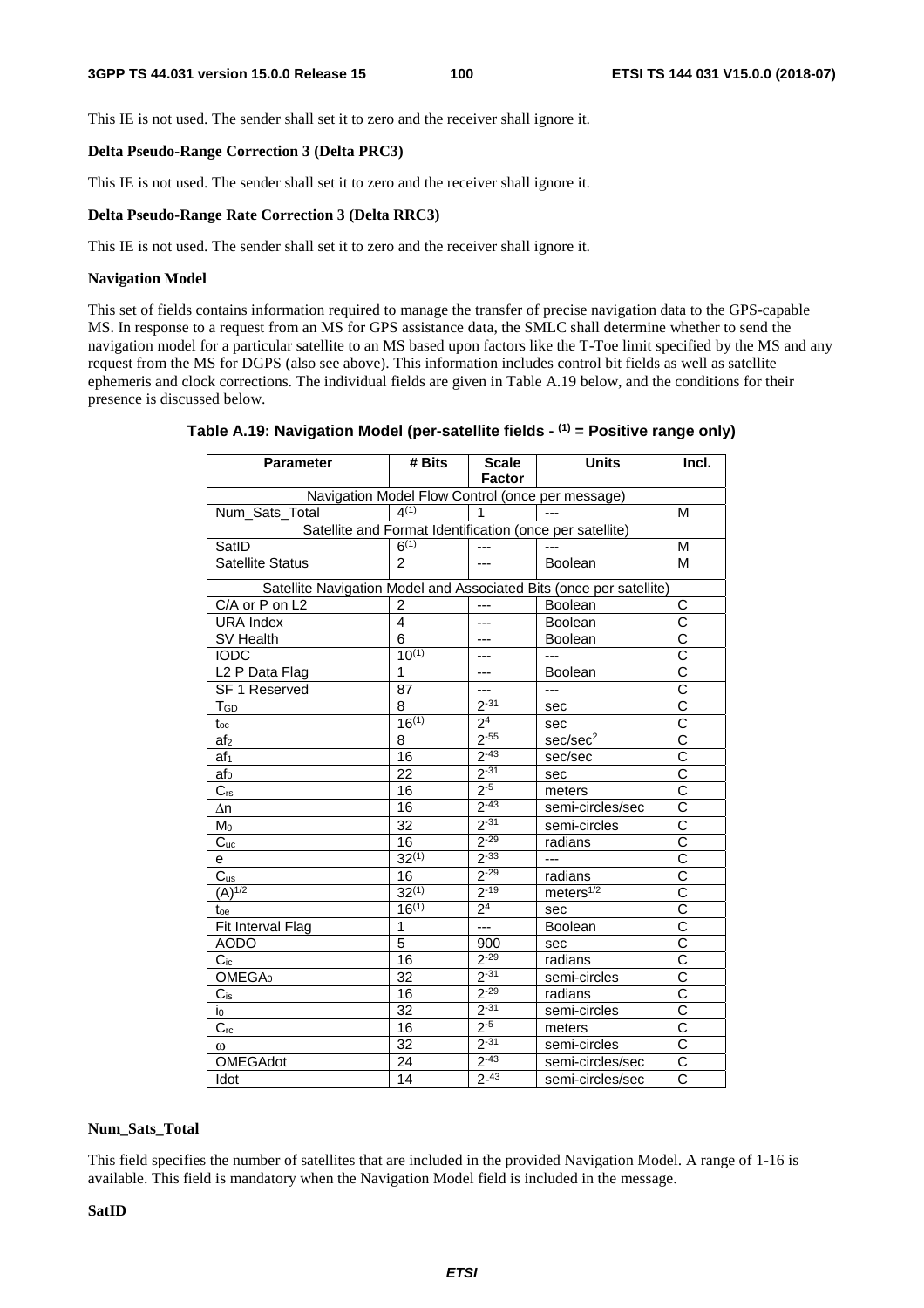This field identifies the satellite for which the assistance is applicable. This value is the same as the PRN number provided in the navigation message transmitted by the particular satellite. The range is 0 to 63, with 0-31 indicating GPS satellites 1-32, respectively, and 32-63 indicating satellites in future augmentation systems (e.g., WAAS or EGNOS). This field is mandatory for each included satellite.

### **Satellite Status**

This field is a two-bit value that indicates the status of the Navigation Model for the particular satellite specified by SatID. This field is mandatory for each included satellite. The MS shall interpret the combinations of the two bits as follows.

| <b>MSB</b> | LSB. | Interpretation                            |
|------------|------|-------------------------------------------|
|            |      | New satellite, new Navigation Model       |
|            |      | Existing satellite, same Navigation Model |
|            |      | Existing satellite, new Navigation Model  |
|            |      | Reserved                                  |

**Table A.20: Satellite Status (per-satellite field)** 

This Satellite Navigation Model and associated bit fields include the parameters that accurately model the orbit and clock state of the particular satellite. For the particular satellite, these fields are conditional based on the value of Satellite Status for that satellite. The fields are absent when Satellite Status is "01", and present for all other values. The format for the ephemeris, clock corrections, and associate bits are specified in ICD-GPS-200.

### **Ionospheric Model**

The Ionospheric Model contains fields needed to model the propagation delays of the GPS signals through the ionosphere. The information elements in this field are shown in table A.21. Proper use of these fields allows a single-frequency GPS receiver to remove approximately 50 % of the ionospheric delay from the range measurements. The Ionospheric Model is valid for the entire constellation and changes slowly relative to the Navigation Model. All of the fields must be included when Ionospheric Model is present.

| <b>Parameter</b>      | # Bits | <b>Scale Factor</b> | <b>Units</b>                   | Incl. |
|-----------------------|--------|---------------------|--------------------------------|-------|
| $\alpha$              | 8      | $2 - 30$            | seconds                        |       |
| $\alpha_1$            | 8      | $2 - 27$            | sec/semi-circle                |       |
| $\alpha$ <sub>2</sub> | 8      | $2 - 24$            | sec/(semi-circle) <sup>2</sup> |       |
| $\alpha_3$            | 8      | $2 - 24$            | $sec/(semi-circle)^3$          |       |
| $\beta_0$             | 8      | $2^{11}$            | seconds                        |       |
| ß1                    | 8      | $2^{14}$            | sec/semi-circle                |       |
| $\beta$ <sub>2</sub>  | 8      | $2^{16}$            | sec/(semi-circle) <sup>2</sup> |       |
| ßз                    | 8      | $2^{16}$            | $sec/(semi-circle)^3$          |       |

**Table A.21: Ionospheric Model (occurs once per message, when present)** 

### **UTC Model**

The UTC Model field contains a set of parameters needed to relate GPS time to Universal Time Coordinate (UTC). All of the fields in the UTC Model are mandatory when the field is present.

# **Table A.22: UTC Model (occurs once per message,**  when present per-satellite fields - <sup>(1)</sup> = Positive range only)

| <b>Parameter</b>               | # Bits | <b>Scale Factor</b> | <b>Units</b> | Incl. |
|--------------------------------|--------|---------------------|--------------|-------|
| A1                             | 24     | $2 - 50$            | sec/sec      | C     |
| A٥                             | 32     | $2 - 30$            | seconds      |       |
| $t_{ot}$ <sup>(1)</sup>        | 8      | $2^{12}$            | seconds      |       |
| WN <sub>t</sub> <sup>(1)</sup> | 8      |                     | weeks        |       |
| ∆t∟s                           | 8      |                     | seconds      | C     |
| $WN_{LSF}$ <sup>(1)</sup>      | 8      |                     | weeks        |       |
| DN                             | 8      |                     | days         |       |
| $\Delta t_{\text{LSF}}$        | 8      |                     | seconds      |       |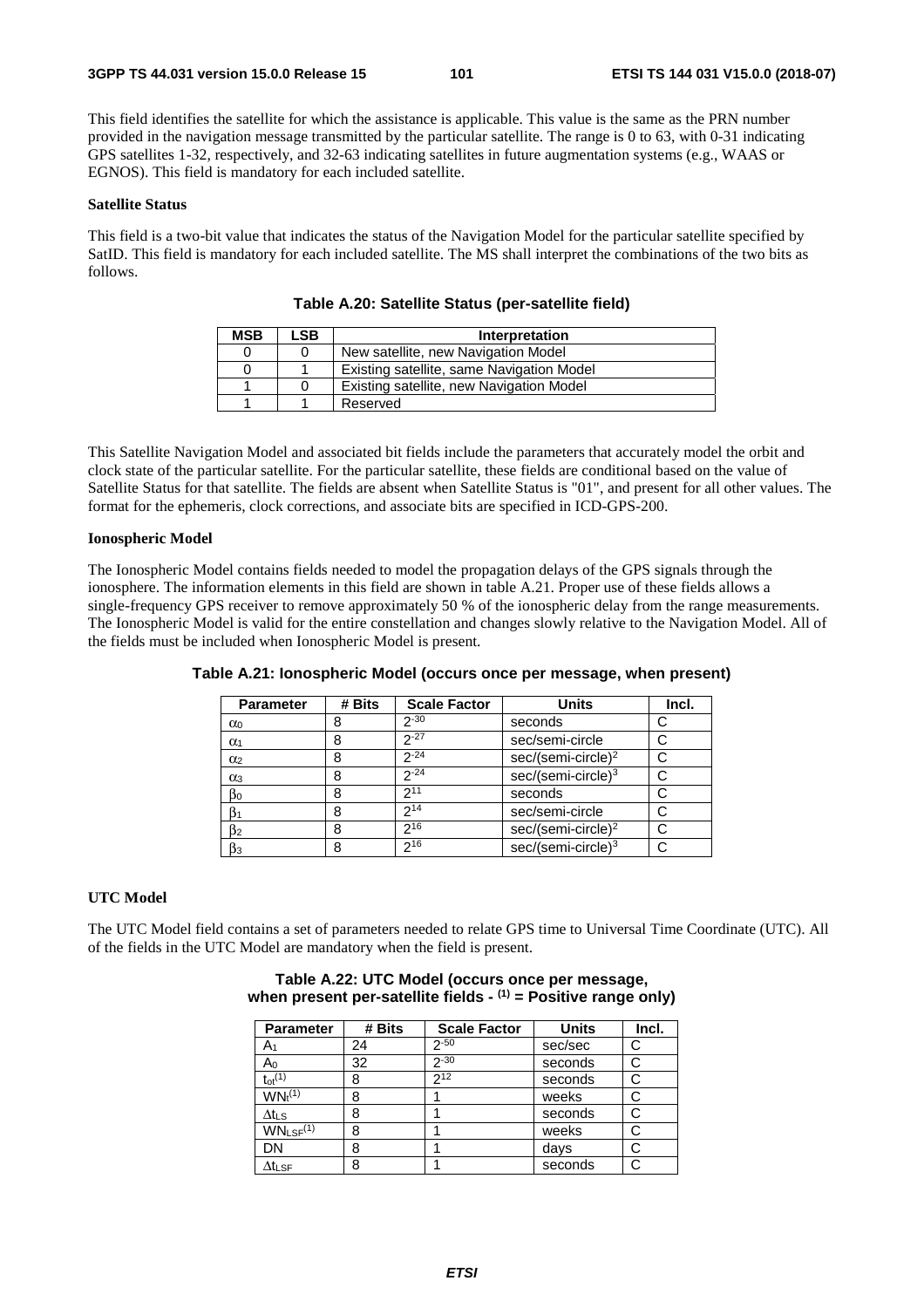### **Almanac**

These fields specify the coarse, long-term model of the satellite positions and clocks. These fields are given in table A.23. With one exception (δi), these parameters are a subset of the ephemeris and clock correction parameters in the Navigation Model, although with reduced resolution and accuracy. The almanac model is useful for receiver tasks that require coarse accuracy, such as determining satellite visibility. The model is valid for up to one year, typically. Since it is a long-term model, the field should be provided for all satellites in the GPS constellation. If almanac is not provided for the full GPS constellation, the SMLC shall set the Complete Almanac Provided field in Table A.29w to FALSE. All fields in the Almanac are mandatory when the Almanac is present. The fields t<sub>oa</sub> and WN<sub>a</sub> specify the GPS time-of-week and week number, respectively, that are the reference points for the Almanac parameters.

The Almanac also is useful as an acquisition aid for network-based GPS methods. Given a recent Almanac (< 3-4 weeks old), the MS only needs Reference Time and Reference Location information to quickly acquire the signals and return measurements to the network.

The Almanac also contains information about the health of that satellite as described in ICD-GPS-200. If this Alamanc has been captured from the satellite signal, the SV Health field represents the predicted satellite health at the time the GPS control segment uploaded the Almanac to the satellite. According to ICD-GPS-200, this health information may differ from the SV Health field in the Navigation Model (table A.19) due to different upload times.

The parameters Num Sats Total and SatID shall be interpreted in the same manner as described under table A19.

| <b>Parameter</b>                            | # Bits    | <b>Scale Factor</b>                           | <b>Units</b>     | Incl. |  |
|---------------------------------------------|-----------|-----------------------------------------------|------------------|-------|--|
| The following fields occur once per message |           |                                               |                  |       |  |
| Num Sats Total                              | $6^{(1)}$ |                                               |                  | М     |  |
| <b>WN<sub>a</sub></b>                       | $8^{(1)}$ |                                               | weeks            | M     |  |
|                                             |           | The following fields occur once per satellite |                  |       |  |
| SatID                                       | $6^{(1)}$ |                                               |                  | М     |  |
| $e^{(1)}$                                   | 16        | $2 - 21$                                      | dimensionless    | M     |  |
| $t_{oa}$ $(1)$                              | 8         | $2^{12}$                                      | sec              | М     |  |
| δi                                          | 16        | $2 - 19$                                      | semi-circles     | м     |  |
| <b>OMEGADOT</b>                             | 16        | $2 - 38$                                      | semi-circles/sec | M     |  |
| SV Health                                   | 8         | ---                                           | <b>Boolean</b>   | M     |  |
| $A^{1/2(1)}$                                | 24        | $2 - 11$                                      | meters $1/2$     | M     |  |
| OMEGA <sub>0</sub>                          | 24        | $2 - 23$                                      | semi-circles     | M     |  |
| ω                                           | 24        | $2 - 23$                                      | semi-circles     | M     |  |
| Mo                                          | 24        | $2 - 23$                                      | semi-circles     | M     |  |
| $a f_0$                                     | 11        | $2 - 20$                                      | seconds          | М     |  |
| af <sub>1</sub>                             | 11        | $2^{-38}$                                     | sec/sec          | M     |  |

## **Table A.23: Almanac (per-satellite fields - (1) = Positive range only)**

### **Acquisition Assistance**

The Acquisition Assistance field of the GPS Assistance Data Information Element contains parameters that enable fast acquisition of the GPS signals in network-based GPS positioning. Essentially, these parameters describe the range and derivatives from respective satellites to the Reference Location at the Reference Time. Table A.24 illustrates the assistance data occurring once per message and table A.25 illustrates the assistance data occurring per number of satellites for which acquisition assistance is being provided. Figure A.2 illustrates the relation between some of the fields.

This field is optional. The field would probably appear when the Method Type field of the Positioning Instructions IE is set to 0 (MS-Assisted) and the Positioning Methods field of the Position Instructions IE is set to 1 (GPS) or 2 (GPS or E-OTD).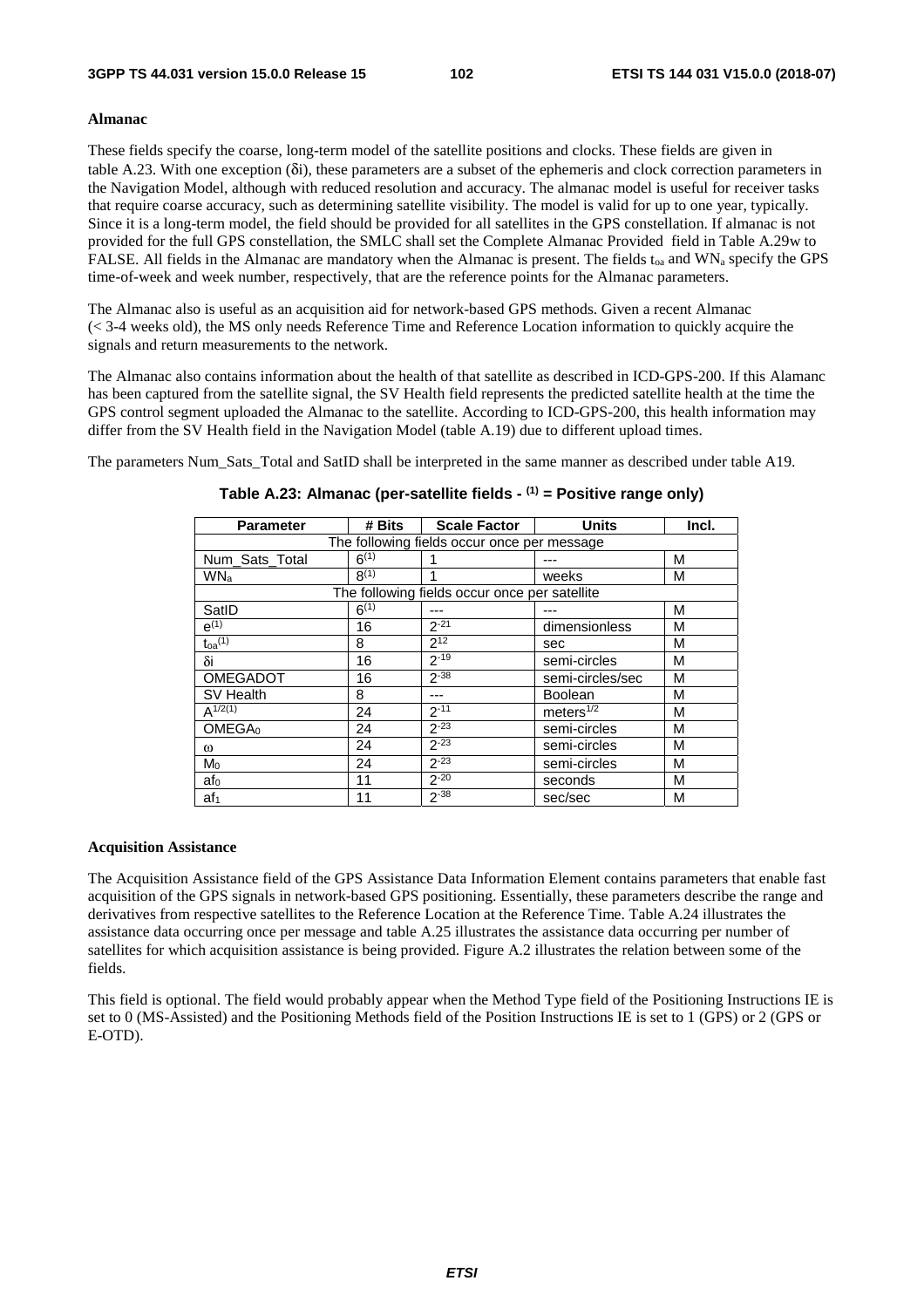| <b>Parameter</b>                                                                         |                     | Range           | <b>Bits</b> | <b>Resolution</b> | Incl.        | <b>Notes</b> |
|------------------------------------------------------------------------------------------|---------------------|-----------------|-------------|-------------------|--------------|--------------|
| <b>Number of Satellites</b>                                                              |                     | $0 - 15$        |             |                   | M            |              |
| Reference Time                                                                           | <b>GPS TOW</b>      | 0-604799,92 sec | 23          | $0.08$ sec        | M            |              |
|                                                                                          | <b>BCCH Carrier</b> | $0 - 1023$      | 10          |                   | $O^{\prime}$ |              |
|                                                                                          | <b>BSIC</b>         | $0 - 63$        | 6           |                   | $O^{\prime}$ |              |
|                                                                                          | Frame #             | $0 - 2097151$   | 21          |                   | $\Omega$     |              |
|                                                                                          | Timeslots #         | $0 - 7$         |             |                   | $\Omega$     |              |
|                                                                                          | Bit #               | $0 - 156$       | 8           |                   | $O^{\prime}$ |              |
| NOTE:<br>All of these field shall be present together, or none of them shall be present. |                     |                 |             |                   |              |              |

**Table A.24: GPS Acquisition Assist - Parameters appearing once per message** 

# **Table A.25: GPS Acquisition Assist - Parameters appearing [number of satellites] times per message**

| <b>Parameter</b>                                                                                               | Range                         | <b>Bits</b> | <b>Resolution</b> | Incl.          | <b>Notes</b> |  |
|----------------------------------------------------------------------------------------------------------------|-------------------------------|-------------|-------------------|----------------|--------------|--|
| SVID/PRNID                                                                                                     | $1 - 64 (0 - 63)$             | 6           |                   | м              |              |  |
| Doppler (0 <sup>th</sup> order term)                                                                           | -5120 Hz to 5117,5 Hz         | 12          | $2.5$ Hz          | м              |              |  |
| Doppler (1 <sup>st</sup> order term)                                                                           | $-1.0 - 0.5$ Hz/sec.          | 6           | $1/42$ Hz/sec.    | O <sup>1</sup> |              |  |
| <b>Doppler Uncertainty</b>                                                                                     | 12.5 Hz - 200 Hz              | 3           |                   | $O^{1,3}$      |              |  |
|                                                                                                                | $[2^{-n}(200)$ Hz, n = 0 - 4] |             |                   |                |              |  |
| Code Phase                                                                                                     | 0 - 1022 chips                | 10          | 1 chip            | М              |              |  |
| Integer Code Phase                                                                                             | $0 - 19$                      | 5           | 1 C/A period      | М              |              |  |
| <b>GPS Bit number</b>                                                                                          | $0 - 3$                       | 2           |                   | M              |              |  |
| Code Phase Search Window                                                                                       | 1 - 192 chips                 | 4           |                   | М              |              |  |
| Azimuth                                                                                                        | $0 - 348,75$ deg              | 5           | 11,25 deg         | O <sup>2</sup> |              |  |
| Elevation                                                                                                      | 0 - 78.75 dea                 | з           | 11.25 dea         | O <sup>2</sup> |              |  |
| NOTE 1: Both of these fields shall be present together, or none of them shall be present.                      |                               |             |                   |                |              |  |
| NOTE 2: Both of these fields shall be present together, or none of them shall be present.                      |                               |             |                   |                |              |  |
| NOTE 3: If Doppler Uncertainty Extension (Table A.29x) is present, Doppler Uncertainty shall be set to value 0 |                               |             |                   |                |              |  |
| (200 Hz).                                                                                                      |                               |             |                   |                |              |  |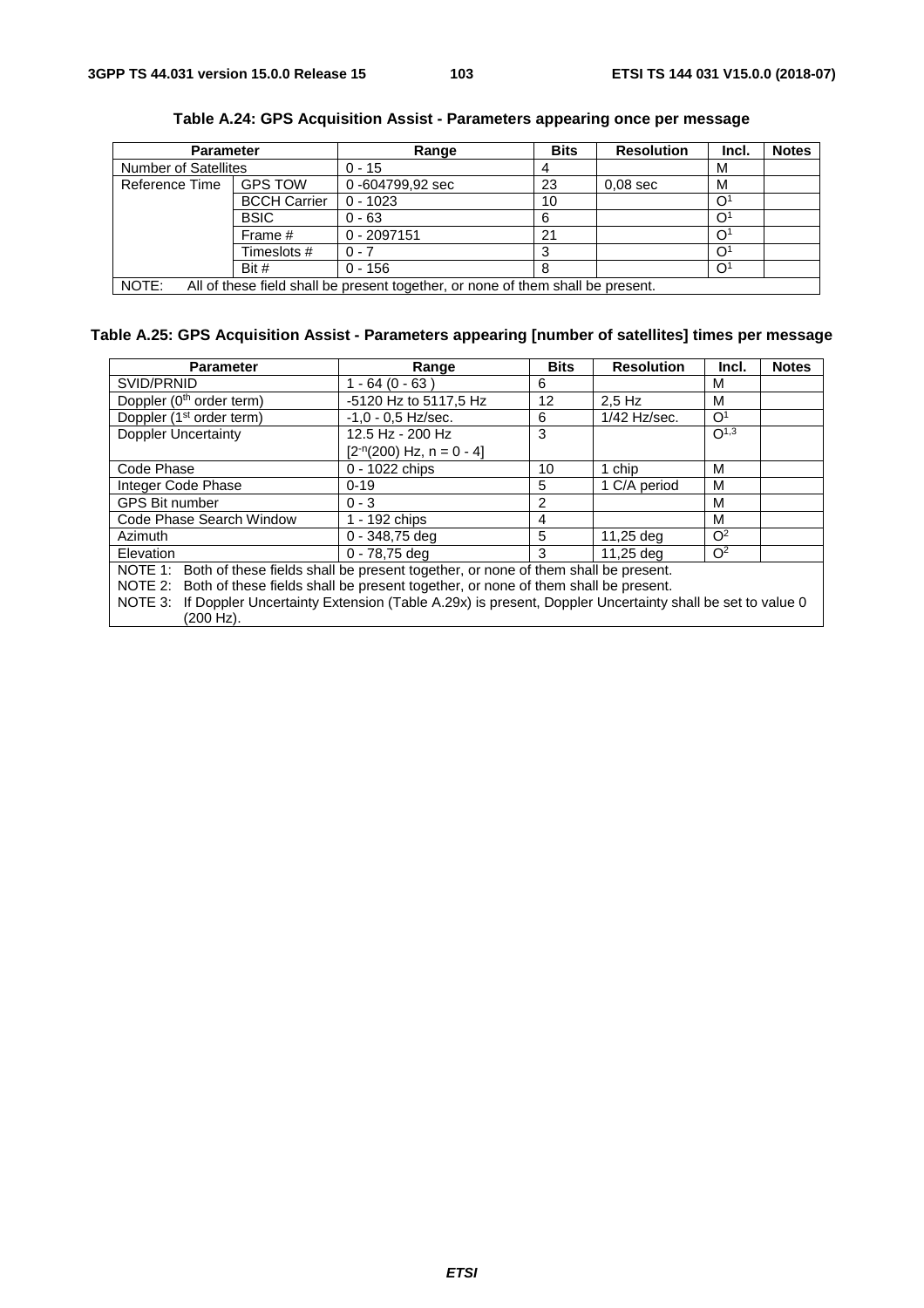

# **Figure A.2. Exemplary calculations of Acquisition Assistance fields.**

This field indicates whether or not angle information is present in this message. The MS shall interpret a value of "1" to mean that angle (Azimuth and Elevation) information is present, and "0" to mean that it is not provided. This field is mandatory.

### **Number of Satellites**

This field contains the number of satellites identified in this information element. This field is mandatory.

Range: 0 - 15

### **Reference Time**

The Reference Time field of the GPS Acquisition Assistance Data IE specifies the relationship between GPS time and air-interface timing of the BTS transmission in the reference cell.

**GPS TOW** subfield specifies the GPS TOW for which the location estimate is valid. When the parameters BCCH Carrier/BSIC/Frame #/Timeslots #/Bit # are present, together with GPSTOW they provide a valid relationship between GPS and GSM time, as seen at the approximate location of the MS, ie the propagation delay from BTS to MS shall be compensated for by the SMLC. Depending on implementation, the relation between GPS and GSM time may have varying accuracy. The uncertainty of the timing relation may be provided in the optional field GPS Reference Time Uncertainty. If the propagation delay from BTS to MS is not accurately known, the SMLC shall use the best available approximation of the propagation delay and take the corresponding delay uncertainty into account in the calculation of the field GPS Reference Time Uncertainty. GPS TOW is mandatory when the GPS Acquisition Assistance Data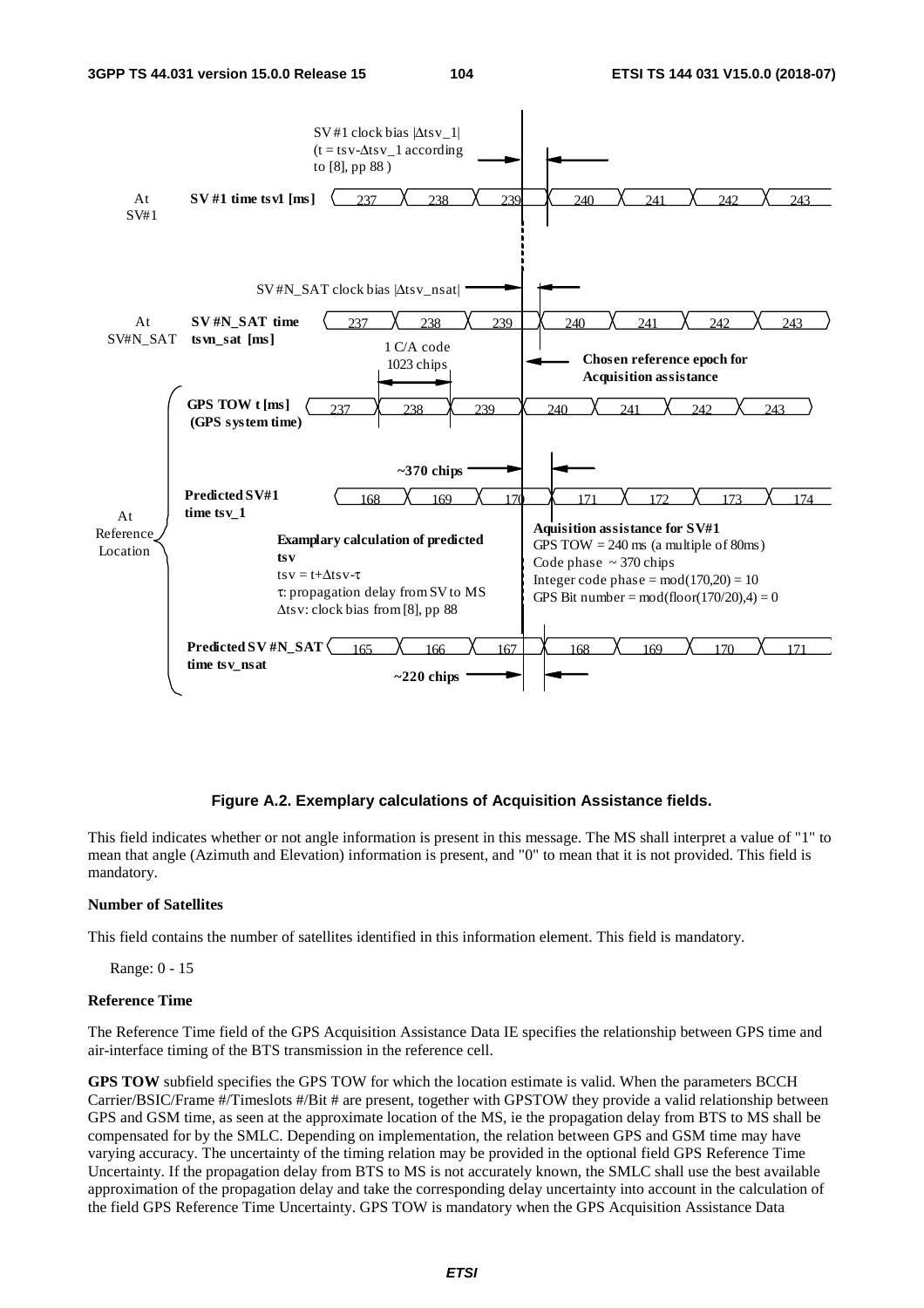Information Element is included. When the GSM time parameters are not present the GPS TOW is an estimate of current GPS time of week at time of reception of the RRLP segment containing the GPS TOW by the MS. The SMLC should achieve an accuracy of +/- 3 seconds for this estimate including allowing for the transmission delay between SMLC and MS of the RRLP segment containing GPS TOW. Note that the MS should further compensate GPS TOW for the time between the reception of the segment containing GPS TOW and the time when the GPS TOW field is used.

Range: 0 - 604799,92 sec

The **BCCH Carrier** # and **BSIC** subfields specify the reference cell for which GSM timing is provided. These subfields are optional when the GPS Acquisition Assistance Data Information Element is included. If included, the SMLC shall set the reference cell to the current serving cell. A target MS has the option of rejecting a GPS position request or GPS assistance data if the reference cell is not the serving cell.

The **Frame #** subfield specifies the GSM frame number of the BTS transmissions for the reference cell that occur at the given GPS TOW. This subfield is optional when the GPS Acquisition Assistance Data Information Element is included.

Range: 0 - 2097151

The **Timeslots #** subfield specifies the GSM timeslot of the BTS transmissions for the reference cell that occur at the given GPS TOW. This subfield is optional when the GPS Acquisition Assistance Data Information Element is included.

Range: 0 - 7

The **Bit #** subfield specifies the GSM and bit number of the BTS transmissions for the reference cell that occur at the given GPS TOW. This subfield is optional when the GPS Acquisition Assistance Data Information Element is included.

Range: 0 - 156

### **SVID/PRNID**

This field identifies the particular satellite for which the measurement data is supplied. This value is the same as the PRN number provided in the navigation message transmitted by the particular satellite.

The range is 0 to 63, where  $SVID = PRNID - 1$ 

### Doppler (0<sup>th</sup> order term)

This field contains the Doppler  $(0<sup>th</sup>$  order term) value. A positive value defines the increase in satellite signal frequency due to velocity towards the MS. A negative value defines the decrease in satellite signal frequency due to velocity away from the MS. This field is mandatory.

Range: 5120 Hz to 5117,5 Hz

## **Doppler (1st order term**)

This field contains the Doppler  $(1<sup>st</sup> order term)$  value. A positive value defines the rate of increase in satellite signal frequency due to acceleration towards the MS. A negative value defines the rate of decrease in satellite signal frequency due to acceleration away from the MS. This field is optional.

Range: -1,0 Hz to 0,5 Hz / s

### **Doppler Uncertainty**

This field contains the Doppler uncertainty value. It is defined such that the Doppler experienced by a stationary MS is in the range "Doppler − Doppler Uncertainty" to "Doppler + Doppler Uncertainty". This field is optional. If Doppler Uncertainty (together with Doppler 1<sup>st</sup> order term) is omitted, the terminal shall interpret Doppler Uncertainty as greater than +/-200 Hz. If the Doppler Uncertainty Extension (Table A.29x) field is present, the MS that supports the Doppler Uncertainty Extension shall ignore this field.

Permitted Values: 12,5 Hz, 25 Hz, 50 Hz, 100 Hz, 200 Hz as encoded by an integer n in the range 0-4 according to the formula in Table A.25

## **Code Phase**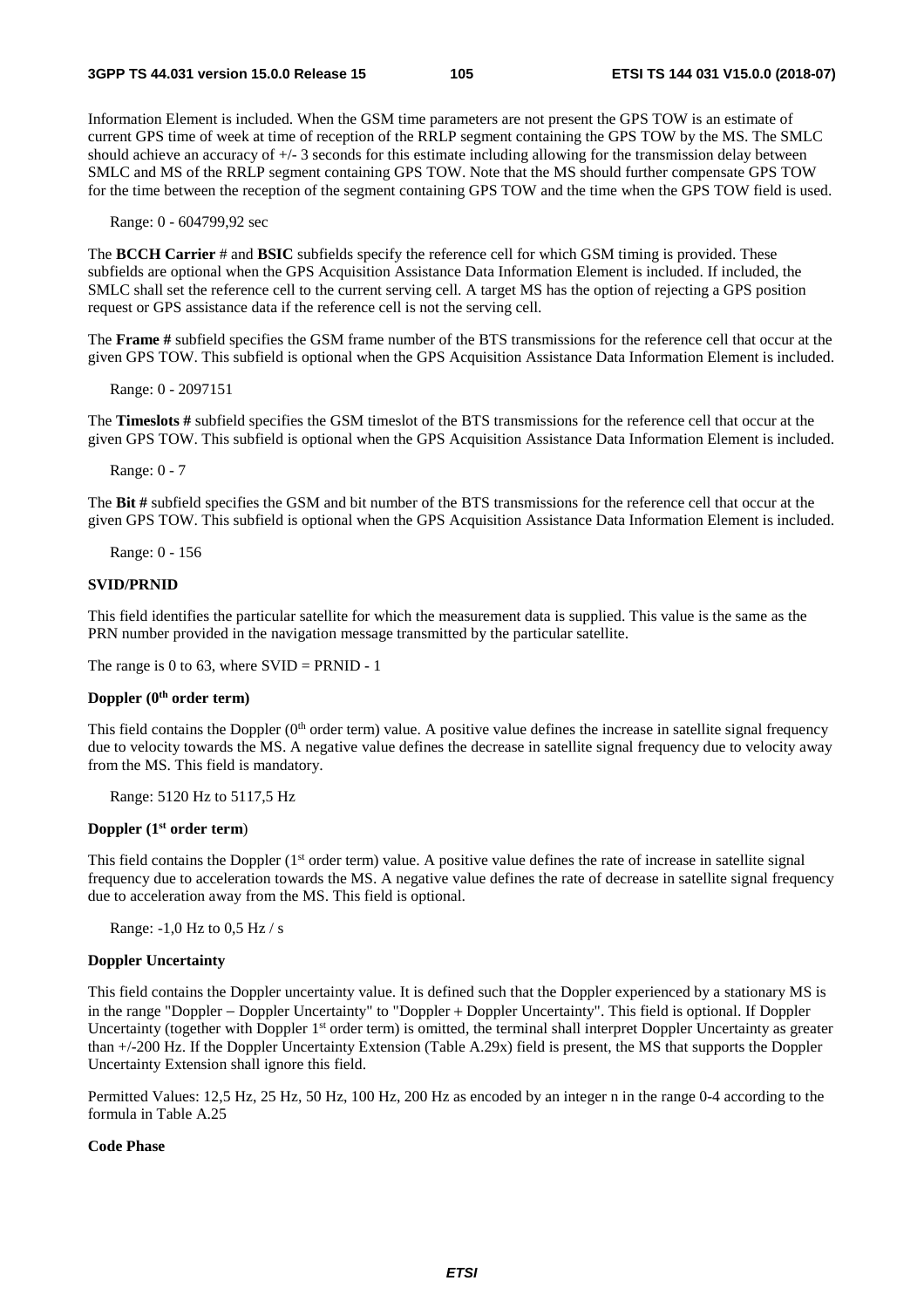This field contains code phase, in units of 1 GPS chip, in the range from 0 to 1022 GPS chips, where increasing binary values of the field signify increasing predicted pseudoranges, as seen by a receiver at the Reference Location at the time GPS TOW. The Reference Location would typically be an apriori estimate of the MS location. This field is mandatory.

Range: 0-1022 chips

#### **Integer Code Phase**

This field contains integer code phase, i.e. the number of the code periods that have elapsed since the latest GPS bit boundary, in units of C/A code period, as seen by a receiver at the Reference Location at the time GPS TOW. This field is mandatory.

Range: 0-19

### **GPS Bit Number**

This field contains GPS bit number (expressed modulo 4) currently being transmitted at the time GPS TOW, as seen by a receiver at the Reference Location. This field is mandatory.

Range: 0-3

## **Code Phase Search Window**

This field contains the code phase search window. The code phase search window accounts for the uncertainty in the estimated MS location but not any uncertainty in GPS TOW. It is defined such that the expected code phase is in the range "Code Phase - Code Phase Search Window" to "Code Phase + Code Phase Search Window". This field is mandatory.

Range: 0-15 (i.e. 1-512 chips according to following table)

| <b>CODE PHASE WIN</b> | Code Phase Search<br>Window (GPS chips) |
|-----------------------|-----------------------------------------|
| '0000'                | 512                                     |
| '0001'                | 1                                       |
| '0010'                | 2                                       |
| '0011'                | 3                                       |
| '0100'                | 4                                       |
| '0101'                | 6                                       |
| '0110'                | 8                                       |
| '0111'                | 12                                      |
| '1000'                | 16                                      |
| '1001'                | 24                                      |
| '1010'                | 32                                      |
| '1011'                | 48                                      |
| '1100'                | 64                                      |
| '1101'                | 96                                      |
| '1110'                | 128                                     |
| '1111'                | 192                                     |

**Table A.26: Code Phase Search Window Parameter Format** 

### **Azimuth**

This field together with the Azimuth LSB included in Acquisition Assistance Extension in Table A.29v contains the azimuth angle. An angle of x degrees means the satellite azimuth a is in the range ( $x \le a \lt x+0.703125$ ) degrees. This field is optional.

Range: 0 – 359,296875 degrees.

# **Elevation**

This field together with the Elevation LSB included in Acquisition Assistance Extension in Table A.29v contains the elevation angle. An angle of y degrees means the satellite elevation e is in the range ( $y \le e \lt y+0,703125$ ) degrees except for  $y = 89,296875$  where the range is extended to include 90 degrees. This field is optional.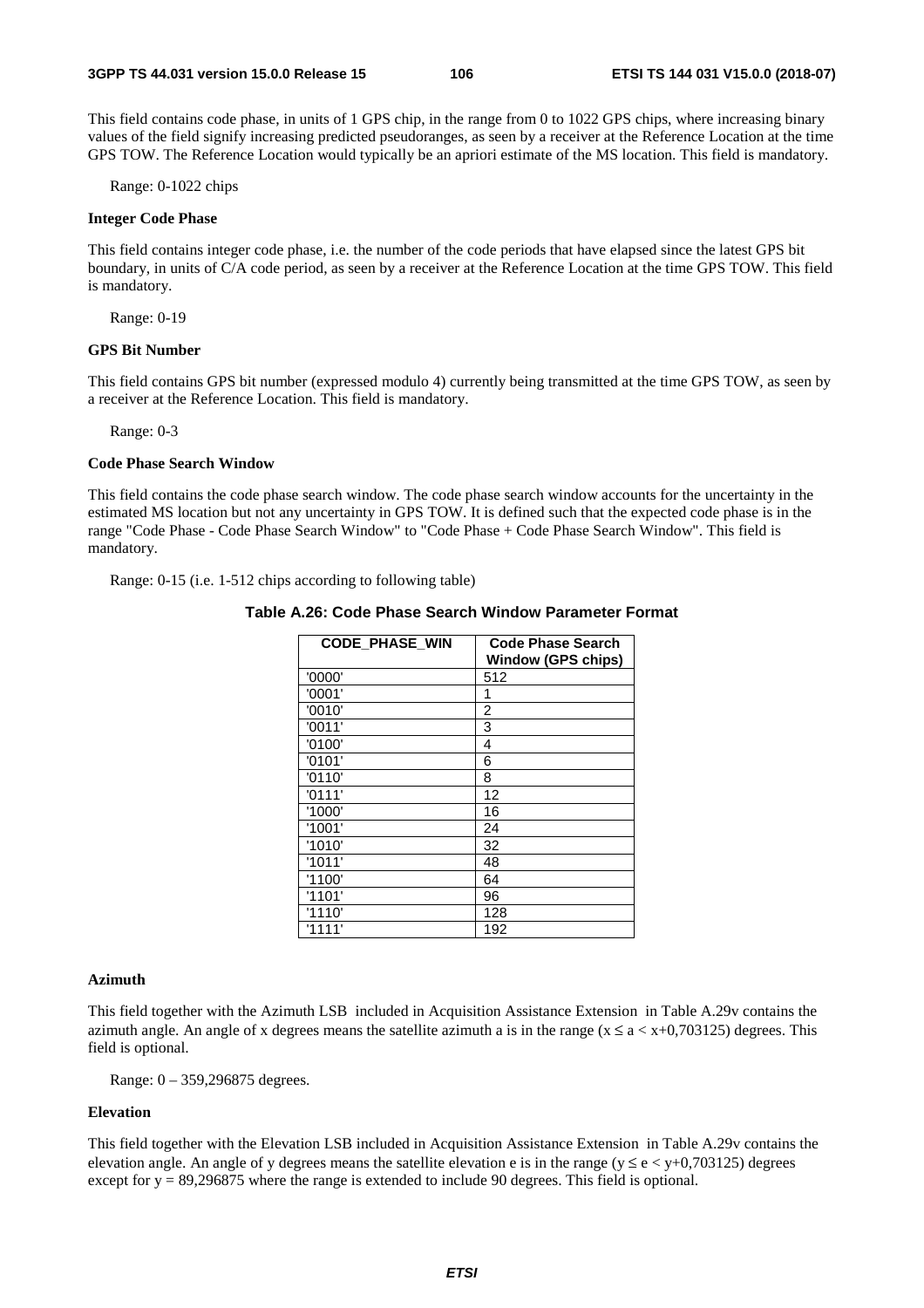Range: 0 – 89,296875 degrees

### **Real-Time Integrity**

The Real-Time Integrity field of the GPS Assistance Data Information Element contains parameters that describe the real-time status of the L1C/A signal in GPS constellation. Primarily intended for non-differential applications, the realtime integrity of the satellite constellation is of importance as there is no differential correction data by which the mobile can determine the soundness of each satellite signal. The Real-Time GPS Satellite Integrity data communicates the health of the L1C/A signal to the mobile in real-time. The format is shown in table A.29. The SMLC shall always transmit the Real Time Integrity field with the current list of satellites with unhealthy L1C/A signal, for any A-GPS positioning attempt and whenever A-GPS assistance data is sent. The same applies for GANSS positioning attempt and assistance data when modernized GPS is involved. If the number of bad satellites (NBS) is zero, then the Real Time Integrity field shall be omitted. When the Extended Reference IE is included in the RRLP Measure Position Request message or in the RRLP Assistance Data message, then the MS shall interpret the absence of a Real Time Integrity field in the assistance data provided by the SMLC to mean that NBS is zero. If the Extended Reference IE is not present, this interpretation applies when the assistance data is provided by the SMLC following a previous request of the MS for Real Time Integrity data.

## **Table A.29: Real-Time Integrity - Parameters appearing NBS times**

| Parameter   | <b>Bits</b><br>$\mathbf{u}$ | Factor<br><b>Scale</b> | ₹anαe | Units   | Incl. |
|-------------|-----------------------------|------------------------|-------|---------|-------|
| :VID<br>Bad |                             |                        | 0-63  | $- - -$ | ∼     |

### **NBS (Number of Bad Satellites)**

The NBS value indicates the number of satellite ID's that follow. The user should not use the L1C/A signal of those satellites at this time in a fix. This NBS value is determined from the Bad\_SVID list.

## **Bad\_SVID**

This six bit field appears NBS times, and indicates the SVID of satellites which L1C/A signal should not be used for fix by the user at this time. The values ranging from 0 to 63 represent satellite PRNs ranging from 1 to 64, respectively.

# A.4.2.4a GPS Time Assistance Measurement Request Element

This element is optional and controls if the MS should return GPS time assistance measurements or not to the SMLC. The inclusion of this parameter implies use of measure Position Request The description is found in sub-chapter 2.2.4a.

# A.4.2.4b GPS Reference Time Uncertainty Element

This element is conditional and provides the accuracy of the relation GPS and GSM time in the Acquisition Assistance in GPS Assistance Data Element. The interval, range and treatment is as described in sub-clause 2.2.4b.

# A.4.2.4c Additional GPS Assistance Data

The Additional GPS Assistance Data Element contains additional GPS assistance data which are not included in the GPS Assistance Data Element. This element can contain one or more of the fields listed in Table A.29a below.

| <b>Parameter</b>                                | <b>Presence</b> | <b>Repetition</b> |
|-------------------------------------------------|-----------------|-------------------|
| <b>GPS Ephemeris Extension</b>                  |                 | Yes               |
| <b>GPS Ephemeris Extension Check</b>            |                 | Yes               |
| <b>DGPS Corrections Validity Period</b>         |                 | Yes               |
| <b>GPS Reference Time Extension</b>             |                 | <b>No</b>         |
| <b>GPS Acquisition Assistance Extension</b>     |                 | Yes               |
| <b>GPS Almanac Extension</b>                    |                 | No                |
| <b>GPS Acquisition Assistance Extension-R12</b> |                 | Yes               |

# **Table A.29a: Fields in the Additional GPS Assistance Data element**

When RRLP pseudo-segmentation is used, Table A.29a indicates which parameters may be repeated in more than one RRLP segment in order to provide data for multiple satellites. When any such parameter appears in more than one segment, the following rules shall apply.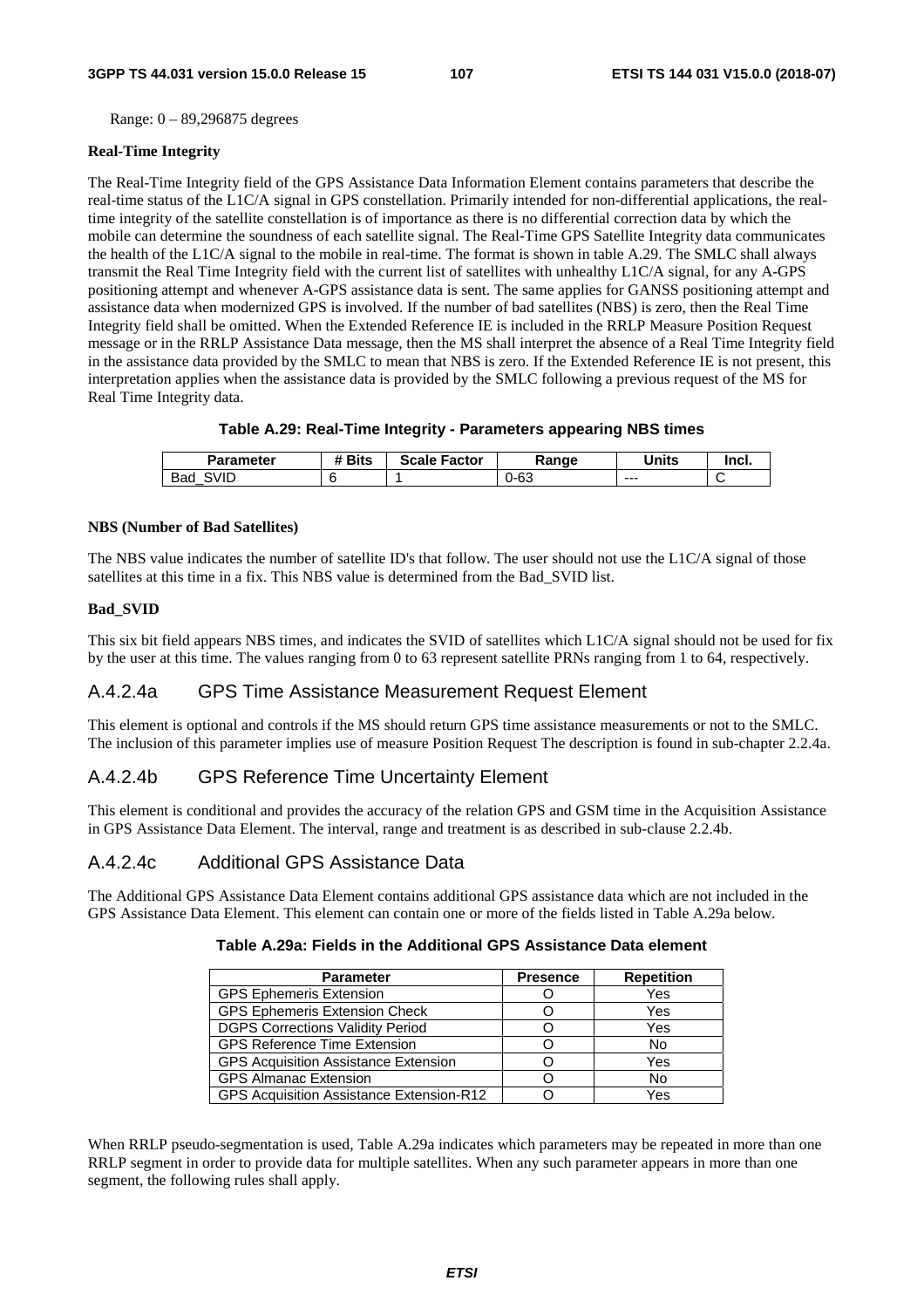- 1. There shall be no repetition of the same data for the same satellite, even though there might be multiple realizations of the IEs for the same satellite. For example, GPS Ephemeris Extension may occur multiple times for the same satellite, but with different data content.
- 2. Optional and conditional elements in the parameter not associated with a particular satellite shall each appear in at most one RRLP segment.
- 3. Any mandatory element not associated with a particular satellite shall assume consistent values in the case of an element related to current GPS time and the same value otherwise.
- 4. The maximum number of satellites defined in sub-clause 5.1 for which data can be included for any parameter in one RRLP segment shall apply also when counted over all RRLP segments.

#### **GPS Ephemeris Extension**

The GPS Ephemeris extension contains parameters designed to extend the time of applicability of the Ephemeris terms by the continuous addition of the delta ephemeris terms to the respective terms of the referenced ephemeris.

This message can provide extension information for every satellite for many days into the future; doing so may create a large message, thus care must be taken to consider the transport bandwidth. The SMLC can limit the duration of the extension to decrease the message size. For example if the extension duration is limited to twelve hours the payload will be approximately 2,000 octets, for a typical 27 satellite constellation.

| <b>Parameter</b>     | # Bits           | <b>Scale Factor</b>             | Units | Incl. |
|----------------------|------------------|---------------------------------|-------|-------|
| gpsEphemerisHeader   | See Table A.29.c |                                 | $--$  |       |
| gpsReferenceSet      | See Table A.29.e |                                 | $--$  |       |
| ephemerisDeltaMatrix |                  | List of GPSEphemerisDeltaEpochs |       |       |

#### **Table A.29.c: GPS Ephemeris Header**

| <b>Parameter</b>                           | # Bits           | <b>Scale Factor</b> | Units | Incl. |  |  |
|--------------------------------------------|------------------|---------------------|-------|-------|--|--|
| GPS Ephemeris Extension (Once per message) |                  |                     |       |       |  |  |
| timeOfEstimation                           | See Table A.29.d |                     | ---   | M     |  |  |
| validitvPeriod                             |                  |                     | Hours | М     |  |  |
| ephemerisExtensionDuration                 | 9                |                     | Hours | М     |  |  |

#### **Time of Estimation**

The GPS Time at Estimation provides the GPS time at which the ephemeris extensions were created.

# **Table A.29.d: Time of Estimation**

| Parameter                     | # Bits   | <b>Scale Factor</b> | Units   | Incl. |
|-------------------------------|----------|---------------------|---------|-------|
| <b>GPS Week of Estimation</b> |          |                     | Week    | м     |
| <b>GPS TOW of Estimation</b>  | ററ<br>∠∪ |                     | Seconds | M     |

#### **GPS Week of Estimation**

This field specifies the week of the time that the estimation was determined.

Range: 0 - 1023 weeks

#### **GPS TOW of Estimation**

Integer number of GPS TOW seconds within the current week of the time that the estimation was determined.

Range: 0 - 604800 s.

#### **Validity Period**

The validityPeriod indicates the validity period of the GPS Reference Set. It also indicates the default validity period of each individual delta ephemeris packet in the case that the individual validityPeriod is not present in the GPS Delta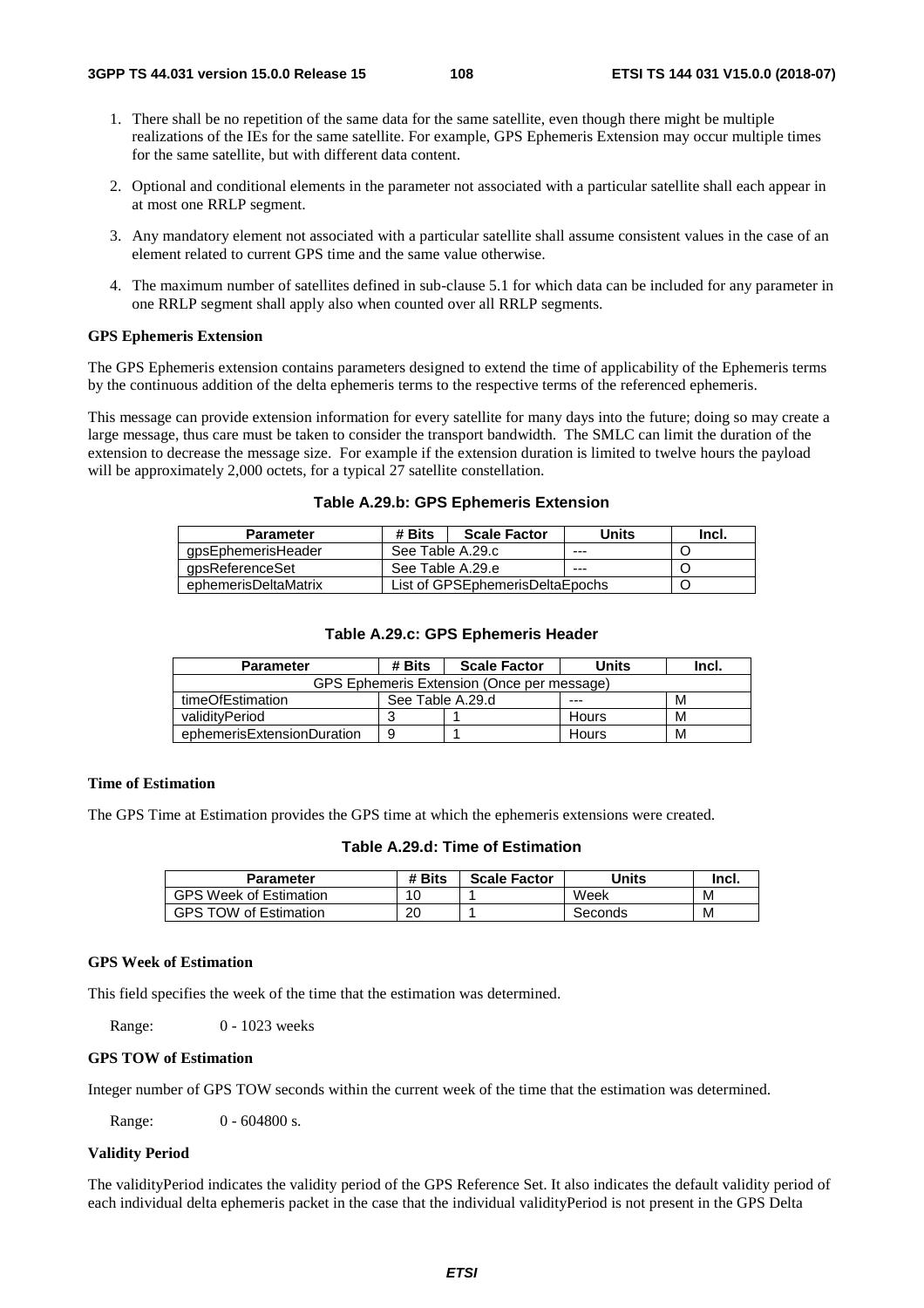Epoch Header (see Table A.29.j). It is the length of time that the GPS Reference Set is intended to last and, if applicable, it is the length of time that the ephemeris constructed by application of the delta is intended to last.

Range:  $1 - 8$  hours.

#### **Ephemeris Extension Duration**

The Ephemeris Extension duration indicates the total block of time measured in units of hours that the extended ephemeris covers.

Range:  $1 - 512$  hours.

The gpsEphemeris header is mandatory only once in the delivery of the GPS Ephemeris Extension message.

# **GPS Reference Set**

#### **Table A.29.e: GPS Reference Set**

| Parameter                  | Presence | <b>Note</b>          |
|----------------------------|----------|----------------------|
| <b>GPS Reference Orbit</b> | м        | Table A.29.f<br>See. |

The GPS Reference Set is a list of GPS Reference Orbits, one for each healthy satellite vehicle at the time of construction.

# **GPSReference Orbit**

# **Table A.29.f: GPS Reference Orbit**

| <b>Parameter</b> | # Bits           | <b>Scale Factor</b> | Units   | Incl. |
|------------------|------------------|---------------------|---------|-------|
| svID             |                  |                     | $- - -$ | M     |
| qpsOrbitModel    |                  | See Table A.29.g    |         | M     |
| gpsClockModel    | See Table A.29.h |                     | $- -$   | M     |

### **SvID**

The satellite vehicle ID identifying to which satellite the following orbital and clock model apply

#### **GPSOrbitModel**

This field is a structure that contains the Reference Nav Model satellite orbit information upon which all subsequent delta information will be applied to create the next ephemeris for use in navigation.

#### **Table A.29.g: Reference Nav Model**

| <b>Parameter</b> | # Bits | <b>Scale Factor</b> | <b>Units</b>          | Incl. |
|------------------|--------|---------------------|-----------------------|-------|
| keplerToe        | 16     | 24                  | seconds               | M     |
| keplerW          | 32     | $2 - 31$            | hours                 | M     |
| keplerDeltaN     | 16     | $2 - 43$            | semi-circles/sec      | М     |
| keplerM0         | 32     | $2 - 31$            | semi-circles          | M     |
| keplerOmegaDot   | 27     | $2 - 43$            | semi-circles/sec      | M     |
| keplerE          | 32     | $2^{-33}$           |                       | M     |
| keplerIDot       | 14     | $2 - 43$            | semi-circles/sec      | M     |
| keplerAPowerHalf | 32     | $2 - 19$            | Meters <sup>1/2</sup> | M     |
| keplerIO         | 32     | $2 - 31$            | semi-circles          | M     |
| kelerOmega0      | 32     | $2 - 31$            | semi-circles          | M     |
| keplerCrs        | 16     | $2 - 5$             | meters                | M     |
| keplerCis        | 16     | $2 - 29$            | radians               | M     |
| keplerCus        | 16     | $2 - 29$            | radians               | M     |
| keplerCrc        | 16     | $2^{5}$             | meters                | M     |
| keplerCic        | 16     | $2 - 29$            | radians               | M     |
| KeplerCuc        | 16     | $2 - 29$            | radians               | M     |

### **GPSClockModel**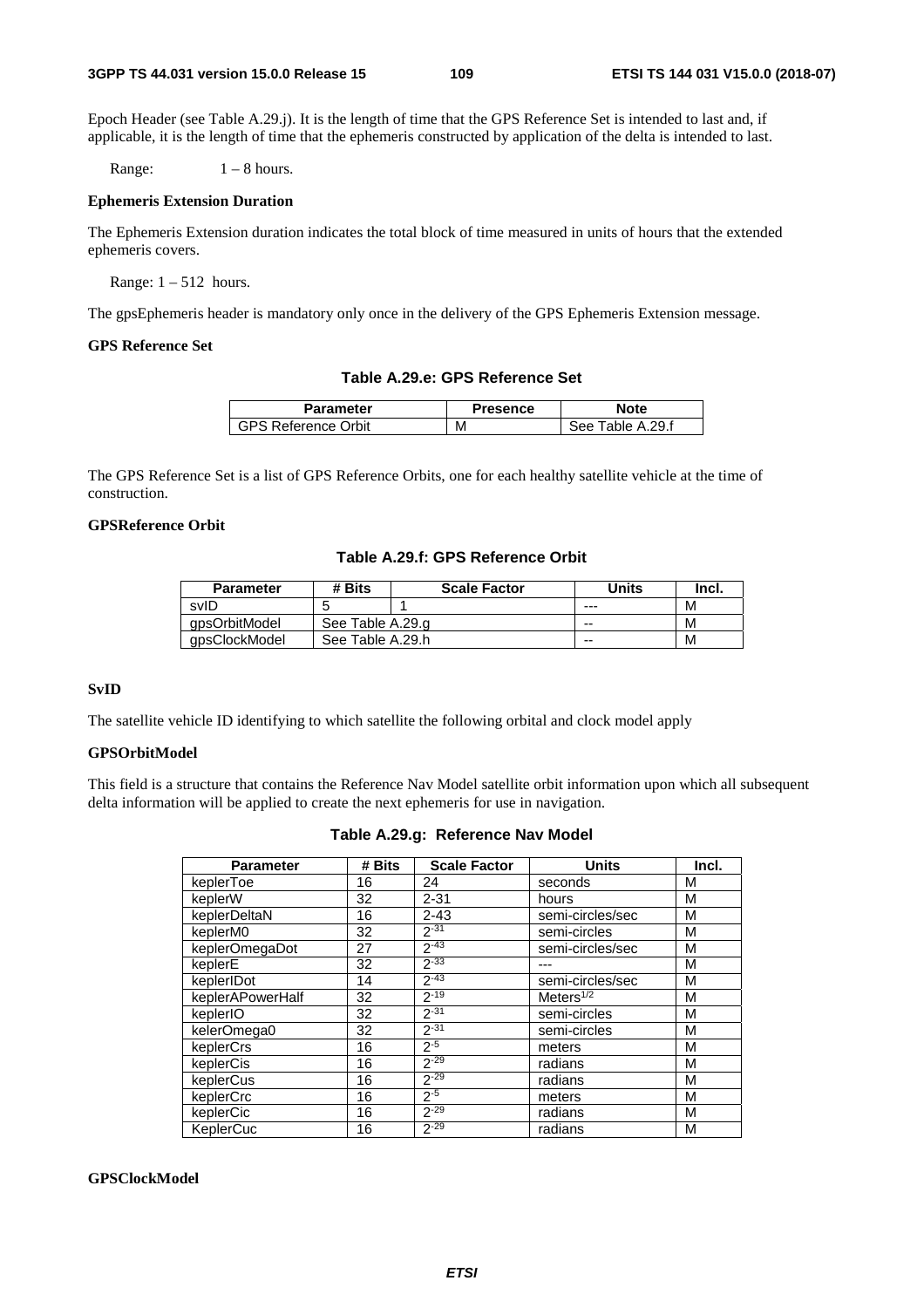This field is a structure that contains the satellite clock model upon which all subsequent clock information will be applied to create the next clock model for use in navigation.

### **GPS Clock Model**

| <b>Parameter</b> | # Bits | <b>Scale Factor</b> | Units            | Incl. |
|------------------|--------|---------------------|------------------|-------|
| aF <sub>2</sub>  |        | $2 - 55$            | seconds/seconds2 | м     |
| aF1              | 16     | $2 - 43$            | seconds/seconds  | м     |
| aF <sub>0</sub>  | つつ     | $2 - 31$            | seconds          | м     |
| tad              |        | $2 - 31$            | seconds          | м     |

**Table A.29.h: GPS Clock Model** 

# **GPS Ephemeris Delta Matrix**

GPS Ephemeris Delta Matrix is a list of GPS Ephemeris Delta Epochs. Each epoch is indicated by a unique seqNum. Each epoch corresponds to a specific update interval and contains a delta epoch header and ephemeris delta elements for all PRNs for that epoch.

### **GPS Ephemeris Delta Epoch**

### **Table A.29.i: GPS Ephemeris Delta Epoch**

| Parameter           | <b>Note</b>                          | Incl. |
|---------------------|--------------------------------------|-------|
| qpsDeltaEpochHeader | See Table A.29.i                     |       |
| gpsDeltaElementList | List of GPS Ephemeris Delta Elements | M     |

### **GPS Delta Epoch Header**

### **Table A.29.j: GPS Delta Epoch Header**

| <b>Parameter</b>     | # Bits           | <b>Scale Factor</b> | Units | -Incl. |  |
|----------------------|------------------|---------------------|-------|--------|--|
| validityPeriod       |                  |                     | Hours |        |  |
| ephemerisDeltaSizes  |                  | See Table A.29.k    |       |        |  |
| ephemerisDeltaScales | See Table A.29.I |                     |       |        |  |

# **Validity Period**

The validityPeriod indicates the validity period of each individual delta ephemeris packet. It is the length of time that the ephemeris constructed by application of the delta is intended to last. If not present then the default validityPeriod in the GPS Ephemeris Header IE applies (see Table A.29.c).

Range:  $1 - 8$  hours.

#### **Ephemeris Delta Sizes**

This field is a structure that indicates the bit sizes for all the fields in the GPS Ephemeris Delta structure.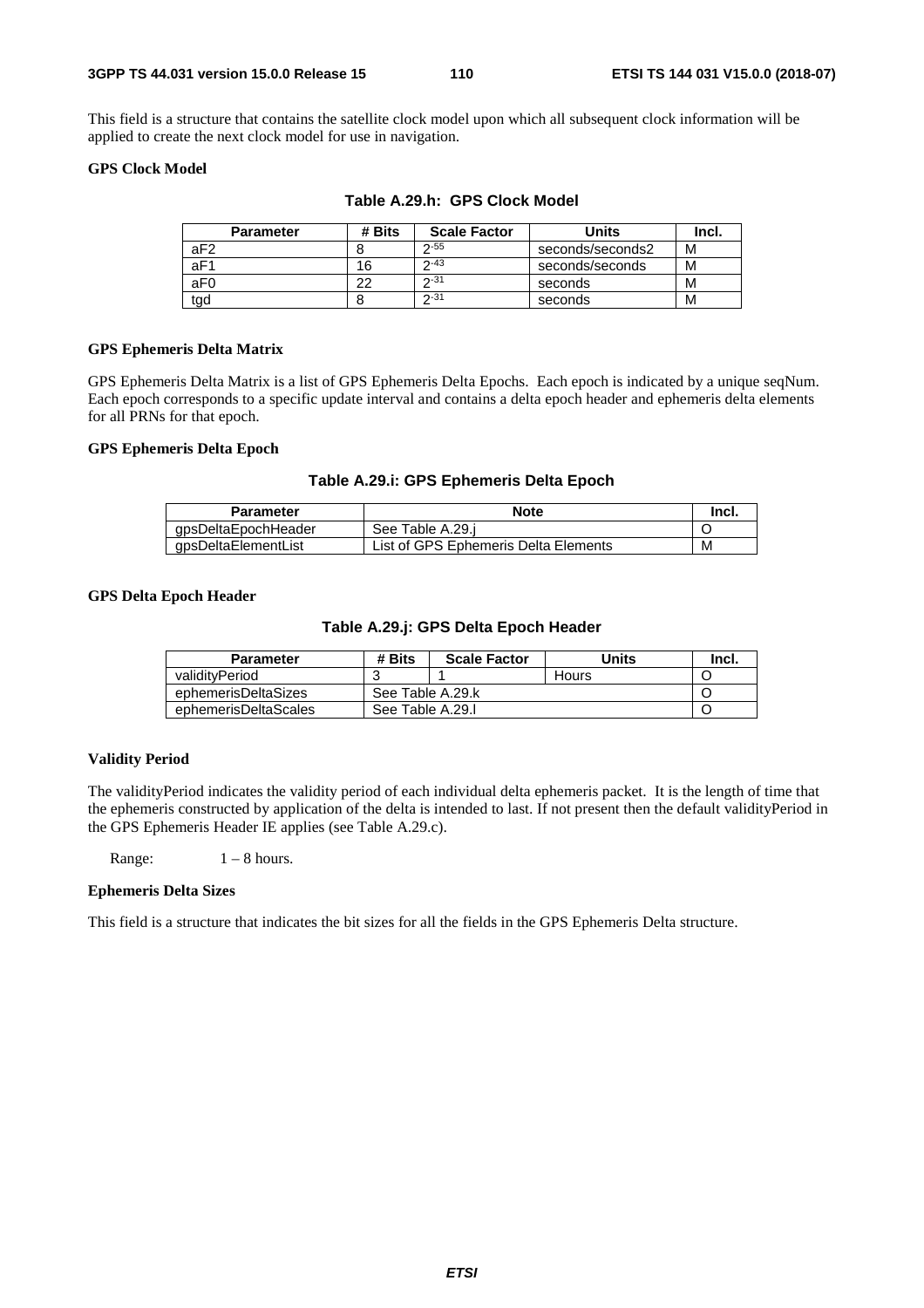| <b>Parameter</b>       | # Bits | <b>Scale Factor</b> | <b>Units</b> | Incl. |
|------------------------|--------|---------------------|--------------|-------|
| bitSize delta $\omega$ | 5      | 1                   |              | M     |
| bitSize_delta_∆n       | 4      | 1                   |              | M     |
| bitSize_delta_M0       | 5      |                     |              | M     |
| bitSize_delta_OMEGAdot | 5      | 1                   |              | M     |
| bitSize delta e        | 5      | 1                   |              | M     |
| bitSize_delta_Idot     | 4      | 1                   |              | M     |
| bitSize delta sgrtA    | 5      | 1                   |              | М     |
| bitSize_delta_i0       | 5      | 1                   |              | M     |
| bitSize_delta_OMEGA0   | 5      |                     |              | M     |
| bitSize delta Crs      | 4      | 1                   |              | M     |
| bitSize_delta_Cis      | 4      | 1                   |              | M     |
| bitSize_delta_Cus      | 4      | 1                   |              | M     |
| bitSize delta Crc      | 4      | 1                   |              | М     |
| bitSize delta Cic      | 4      | 1                   |              | M     |
| bitSize_delta_Cuc      | 4      | 1                   |              | M     |
| bitSize_delta_tgd      | 4      | 1                   |              | M     |

### **Table A.29.k: GPS Ephemeris Delta Sizes**

#### **Ephemeris Delta Scales**

This field is a structure that indicates the scale factor modifiers for all the fields in the GPS Ephemeris Delta structure.

| Parameter            | # Bits | <b>Scale Factor</b> | <b>Units</b> | Incl. |
|----------------------|--------|---------------------|--------------|-------|
| scale delta $\omega$ | 5      |                     |              | М     |
| scale delta An       | 5      |                     |              | M     |
| scale delta M0       | 5      |                     |              | М     |
| scale_delta_OMEGAdot | 5      |                     |              | М     |
| scale delta e        | 5      |                     |              | М     |
| scale_delta_Idot     | 5      |                     |              | M     |
| scale_delta_sqrtA    | 5      |                     |              | М     |
| scale delta i0       | 5      |                     |              | М     |
| scale_delta_OMEGA0   | 5      |                     |              | М     |
| scale delta Crs      | 5      |                     |              | М     |
| scale_delta_Cis      | 5      |                     |              | М     |
| scale_delta_Cus      | 5      |                     |              | M     |
| scale delta Crc      | 5      |                     |              | M     |
| scale delta Cic      | 5      |                     |              | М     |
| scale_delta_Cuc      | 5      |                     |              | М     |
| scale delta tgd      | 5      |                     |              | М     |

# **Table A.29.l: GPS Ephemeris Delta Scales**

#### **GPS Delta Element List**

GPS Delta Element List is a list of GPS Ephemeris Delta Elements

#### **GPS Ephemeris Delta Element**

Each GPS Ephemeris Delta Element is encoded as an octet string of up to 47 octets. Each element is uniquely identified by the pair (seqNum, sv\_ID) and it is defined as a structure as shown in table A.29.m. The MS should parse the octet string according to the fields specified in table A.29.m. Each element in table A.29.m but for seqNum and sv\_ID should be treated as a signed integer. The actual number of octets is determined by the size of the bit fields in the GPS\_Ephemeris\_Delta\_Sizes table (table A.29.k). Each set of up to 47 octets represents a single extension for a single satellite vehicle. Each element encodes the satellite vehicle ID and the sequence number. The sequence number specifies the order in which the individual ephemeris extension elements are assembled as time marches forward to create the next ephemeris. The sequence number is the same for all satellite vehicle IDs for a particular update period.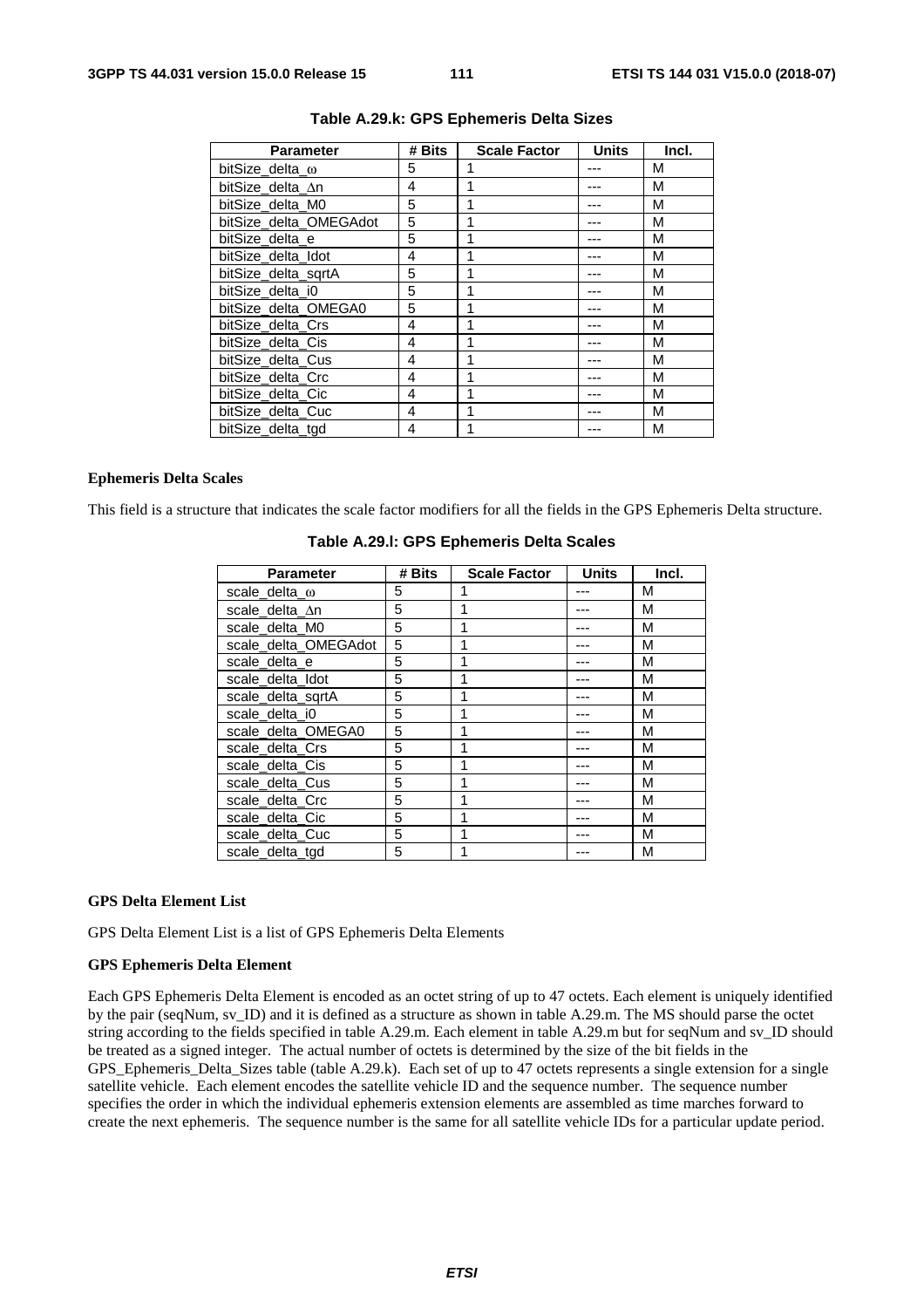| <b>Parameter</b> | # Bits | <b>Default</b><br># Bits | <b>Scale Factor</b>                                          | <b>Default</b><br>Scale | <b>Units</b>     | Incl. |
|------------------|--------|--------------------------|--------------------------------------------------------------|-------------------------|------------------|-------|
| sequenceNum      | 7      |                          | 1                                                            |                         | ---              | M     |
| svID             | 5      |                          | 1                                                            | 1                       | ---              | M     |
| delta $\omega$   | 132(1) | 21                       | $2^{-16*}2^{-31}$ $2^{15*}2^{-31}$ ( <sup>2</sup> )          | $2 - 31$                | semi-circles     | M     |
| delta_∆n         | 116(1) | 12                       | $2^{-16*}2^{-43}$ $2^{15*}2^{-43}$ (2)                       | $2 - 43$                | semi-circles/sec | M     |
| delta M0         | 132(1) | 21                       | $2^{-16*}2^{-31}$ $2^{15*}2^{-31}$ (2)                       | $2 - 31$                | semi-circles     | M     |
| delta OMEGAdot   | 124(1) | 13                       | $2^{-16*}2^{-43}$ $2^{15*}2^{-43}$ (2)                       | $2 - 43$                | semi-circles/sec | M     |
| delta_e          | 132(1) | 18                       | $2^{-16*}2^{-33}$ $\ldots$ $2^{15*}2^{-33}$ ( <sup>2</sup> ) | $2 - 33$                | ---              | M     |
| delta Idot       | 114(1) | 11                       | $2^{-16*}2^{-43}$ $2^{15*}2^{-43}$ (2)                       | $2 - 43$                | semi-circles/sec | M     |
| delta_sqrtA      | 132(1) | 14                       | $2^{-16*}2^{-19}$ $2^{15*}2^{-19}$ (2)                       | $2 - 19$                | meters $1/2$     | M     |
| delta i0         | 132(1) | 14                       | $2^{-16*}2^{-31}$ $2^{15*}2^{-31}$ (2)                       | $2 - 31$                | semi-circles     | M     |
| delta OMEGA0     | 132(1) | 14                       | $2^{-16*}2^{-31}$ $2^{15*}2^{-31}$ (2)                       | $2 - 31$                | semi-circles     | M     |
| delta_Crs        | 116(1) | 12                       | $\sqrt{2^{-16*}}2^{-5}$ $2^{15*}2^{-5}$ ( <sup>2</sup> )     | $2^{-5}$                | meters           | M     |
| delta_Cis        | 116(1) | 11                       | $2^{-16*}2^{-29}$ $\ldots$ $2^{15*}2^{-29}$ ( <sup>2</sup> ) | $2 - 29$                | radians          | M     |
| delta_Cus        | 116(1) | 12                       | $2^{-16*}2^{-29}$ $2^{15*}2^{-29}$ $(2)$                     | $2^{-29}$               | radians          | M     |
| delta Crc        | 116(1) | 12                       | $2^{-16*}2^{-5}$ . $2^{15*}2^{-5}$ ( <sup>2</sup> )          | $2^{-5}$                | meters           | M     |
| delta Cic        | 116(1) | 11                       | $2^{-16*}2^{-29}$ $2^{15*}2^{-29}$ (2)                       | $2 - 29$                | radians          | M     |
| delta Cuc        | 116(1) | 12                       | $2^{-16*}2^{-29}$ $2^{15*}2^{-29}$ (2)                       | $2 - 29$                | radians          | М     |
| delta_tgd        | 116(1) | 2                        | $2^{-16*}2^{-31}$ $2^{15*}2^{-31}$ (2)                       | $2 - 31$                | seconds          | м     |

**Table A.29.m: GPS Ephemeris Delta Element** 

- (1) The number of bits of each signed integer field is variable and it is indicated once for all numEphemerisDeltas by the structure ephemerisDeltasSizes. When the ephemerisDeltaSizes field is not present, the values found in the columns "Default # Bits" shall be used.
- (2) The scale factor of each parameter is variable around the default scale factor. The variation for each field is indicated once for all numEphemerisDeltas by the structure ephemerisDeltasScales. For example, if the scale factor modifier for delta\_omega has a value of 4, the scale factor for delta\_omega is  $2^4 * 2^{-31}$ . When the ephemerisDeltaScales is not used, the values found in the column "Default Scale" shall be used.

#### **sequenceNum**

This field indicates the order of the Ephemeris delta terms. The ephemeris constructed for use in satellite positioning is built by adding the delta terms to the referenced GPS\_Navigation Model in the order dictated by this sequence number. The sequence number shall remain the same for each svID in an epoch of Ephemeris Deltas corresponding to a particular update interval.

#### **svID**

This field identifies the satellite ID within a particular sequenceNum or epoch.

These fields, with the exception of sequenceNum and svID, specify the deltas to be added to the existing Ephemeris to create a new Ephemeris suite that is extended from its predecessor by the time provided in the "validityPeriod" parameter. To compute the time of ephemeris for the newly constructed ephemeris, validityPeriod is added to the preceding toe. The ephemeris time of clock (toc) is set equal to the toe.

For each of the other ephemeris terms the corresponding delta ephemeris term is added in order to create the updated ephemeris. The terms delta M0, delta i0, and delta OMEGA0 of the delta ephemeris must be extrapolated prior to the addition of the delta terms as follows:

$$
delta_{-}M_{0(i+1)} = delta_{-}M_{0(i)} + (\sqrt{\frac{\mu}{A_i^3}} + \Delta n_i)^* dt
$$

Where  $\mu$  is the WGS 84 value of the earth's gravitational constant for GPS user and is equal to 3,986005  $*$  10<sup>14</sup> m<sup>3</sup>/sec<sup>2</sup>, and A(i) is the semi-major axis associated with this satellite's update. The extrapolation of delta\_M0, uses the prior set's sqrtA term to compute  $A_{(i)}$  as the square of sqrt $A_{(i)}$ .

delta\_OMEGA<sub>(i+1)</sub> = delta\_OMEGA<sub>(i)</sub> + delta\_OMEGAdot<sub>(i)</sub> \* dt  
 
$$
i0_{(i+1)} = i0_{(i)} + Idot(i) * dt
$$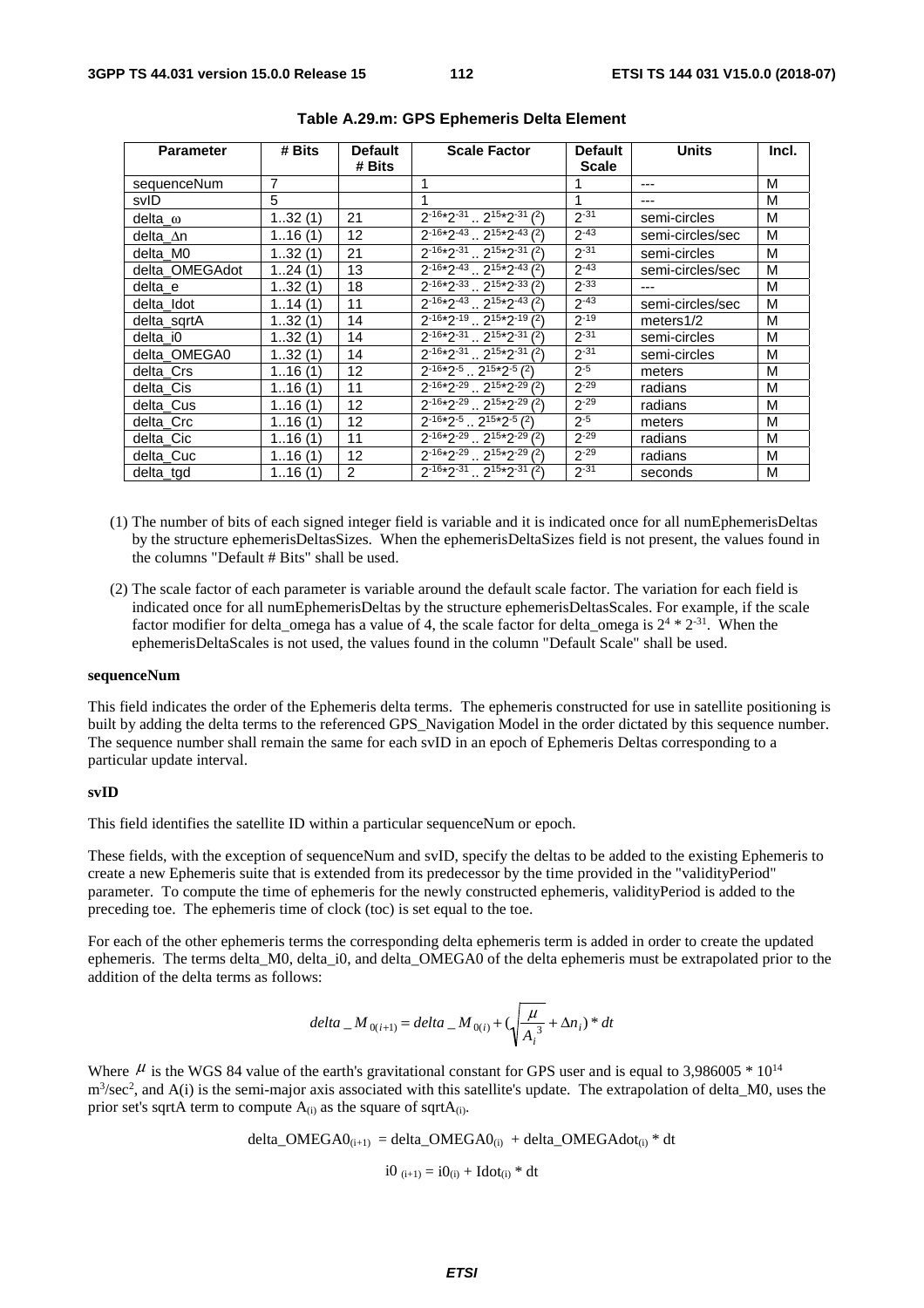Where dt is equal to the validity period \* 3600. The terms af0, and af1 from the GPS clock model must be extrapolated as follows:

$$
af0_{(i+1)} = af0_{(i)} + af1_{(i)} * dt + af2 * dt^{2}
$$

$$
af1_{(i+1)} = af1_{(i)} + 2 * af2_{(i)} * dt
$$

$$
af2_{(i+1)} = af2_{(i)}
$$

Where af0, af1, and af2 are the clock model terms as shown in table A.29.c

dt is equal to the validity period represented in seconds (validityPeriod \* 3600)

The following demonstrates the application of the ephemeris extension technique. Assume the validityPeriod  $= 5$ , representing: (5+1) hours = 6 hours, and the GPS Navigation model for a particular satellite, identified by the reference IOD has a toe  $= 0$  seconds.

The toe for sequenceNumber 1 is computed by adding the validityPeriod to the initial toe of 0 as  $0 + 6$  hours =  $0 +$ 21600 seconds. The new ephemeris is constructed by adding the delta ephemeris terms from set 1 to the reference ephemeris creating the new ephemeris, which will be used for the next six hours. For the five terms listed above (delta\_M0, delta\_i0, delta\_OMEGA0, af0, and af1) the extrapolation described must occur prior to the addition of the delta term.

The next ephemeris computation will occur by adding the validityPeriod to the current toe of  $21600$  as:  $21600 + 6$  hours  $= 21600 + 21600 = 43200$ . The ephemeris delta terms from set two are added to the ephemeris resulting from the prior addition to create the next ephemeris. This is done for each satellite vehicle ID.

#### **GPS Ephemeris Extension check**

The GPS Ephemeris Extension check provides information about non foreseen events that occurred during the period starting at the gpsBeginTime to the current time. An event is signified through a bit string . Each bits refers to one PRN. If a bit is set to one, this means that the ephemeris extension is no longer valid for this specific PRN. In order to indicate planned future manuvers an end time is provided. The SMLC can indicate that a future event is planned between the current time and the end time of this ephemeris extension.

| <b>Parameter</b> | <b>Presence</b> | <b>Note</b>     |
|------------------|-----------------|-----------------|
| qpsBeginTime     | м               | See Table A.29o |
| qpsEndTime       | м               | See Table A.29p |
| qpsSatEventsInfo | м               | See Table A.29g |

## **Table A.29.n: Ephemeris Extension check**

#### **GPS Begin Time**

The GPS begin time corresponds to the GPS Week and GPS Seconds of Estimation of the ephemeris extensions block.

# **Table A.29.o: GPS Begin Time**

| Parameter       | # Bits | <b>Scale Factor</b> | Units   | Incl. |
|-----------------|--------|---------------------|---------|-------|
| <b>GPS Week</b> | 10     |                     | Weeks   | М     |
| GPS TOW         | 20     |                     | Seconds | М     |

# **GPS End Time**

The GPS end time represents the final time the Ephemeris extension is valid.

**Table A.29.p: GPS End Time** 

| Parameter       | # Bits | <b>Scale Factor</b> | <b>Units</b> | Incl. |
|-----------------|--------|---------------------|--------------|-------|
| <b>GPS Week</b> | 10     |                     | Weeks        | M     |
| GPS TOW         | 20     |                     | Seconds      | М     |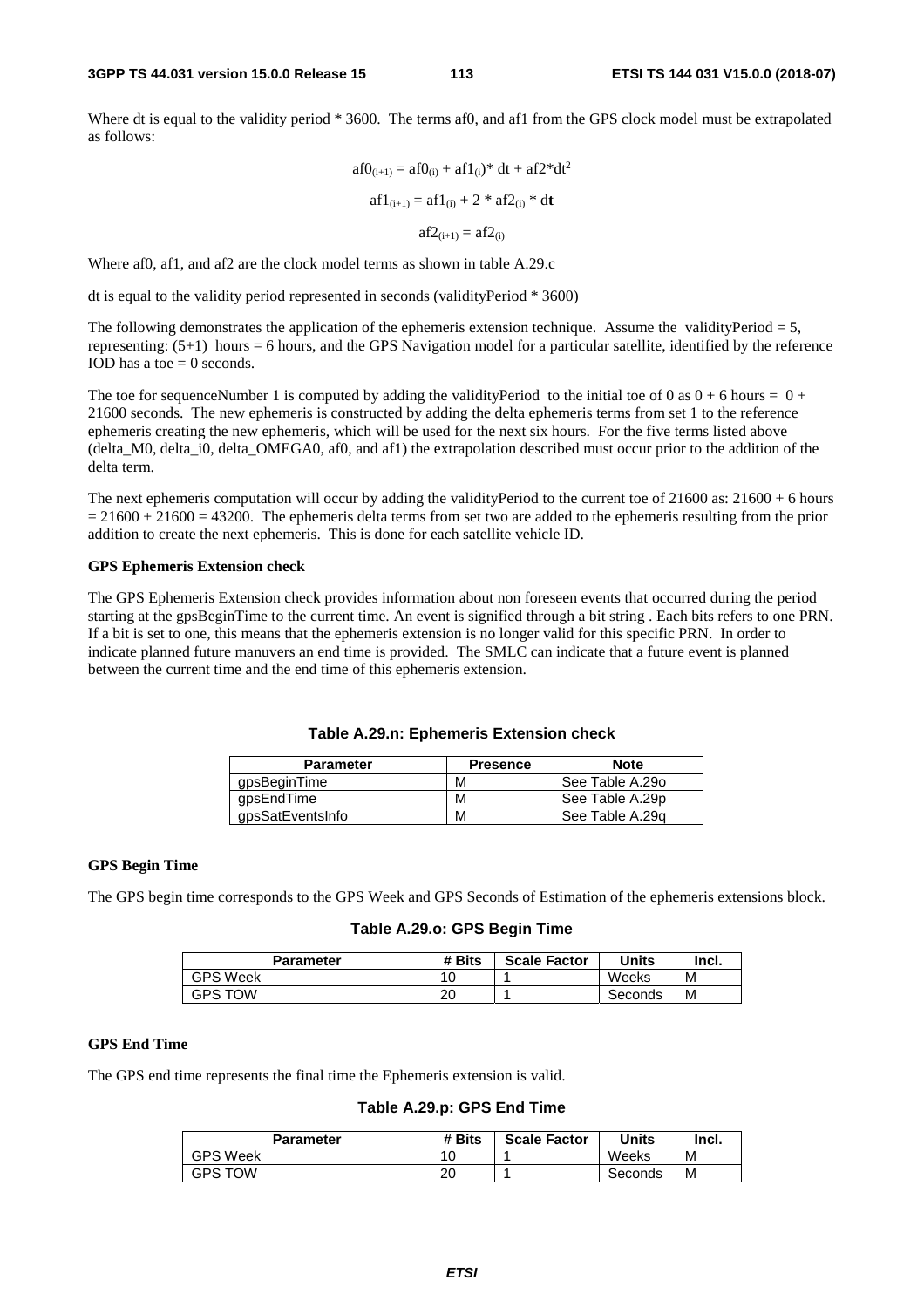## **GPS Sat Event Information**

This IE is designed to indicate events that have or may occur between the gpsBeginTime and the gpsEndTime.

**Table A.29.q: GPS Sat Event Information** 

| Parameter        | # Bits   | <b>Scale Factor</b> | Units | Incl. |
|------------------|----------|---------------------|-------|-------|
| EventOccurred    | ົ<br>ےں  |                     | -     | M     |
| FutureEventNoted | ົດ<br>ےں |                     |       | M     |

# **EventOccurred**

If a bit is is clear in the eventOccured field it indicates that a satellite maneuver has not occurred since the ganssBeginTime nor is a maneuver planned for the next sixty minutes.

#### **FutureEventNoted**

If a bit is set in the futureEventNoted field it indicates that a maneuver is planned during the time period between current time plus sixty minutes and gpsEndTime

#### **DGPS Corrections Validity Period**

This element is an extension to the DGPS Corrections IE and provides the validity period of the differential corrections for each satellite included in the DGPS Corrections IE (see Table A.15). This element may only be included if the DGPS Corrections IE is included in the GPS Assistance Data element.

| <b>Parameter</b>        | # Bits | <b>Scale Factor</b>                                         | Range    | <b>Units</b> | Incl |
|-------------------------|--------|-------------------------------------------------------------|----------|--------------|------|
| N SAT                   |        |                                                             | $1 - 16$ | ---          | M    |
|                         |        | The following fields occur once per satellite (N SAT times) |          |              |      |
| SatID                   |        | $- - -$                                                     | $0 - 63$ | --           | м    |
| <b>UDRE Growth Rate</b> |        | $- - -$                                                     | $0 - 7$  | ---          | M    |
| Time of Validity for    |        | ---                                                         | $0 - 7$  | ---          | М    |
| <b>UDRE Growth Rate</b> |        |                                                             |          |              |      |

**Table A.29r: DGPS Corrections Validity Period** 

# **N\_SAT**

This field indicates the number of satellites for which differential corrections validity period is available. This field shall be set to the same value as the N\_SAT parameter in the DGPS Corrections element in Table A.15.

#### **SatID**

This field identifies the satellite for which the corrections validity period is applicable. The values ranging from 0 to 63 represent satellite PRNs ranging from 1 to 64, respectively. The UDRE Growth Rate and Time of Validity for UDRE Growth Rate IEs shall be included for the same satellite IDs as the differential corrections in Table A.15 are provided.

#### **UDRE Growth Rate**

This field provides an estimate of the growth rate of uncertainty  $(1-\sigma)$  in the corrections for the particular satellite identified by SatID. The estimated UDRE at time value specified in the "Time of Validity for UDRE Growth Rate"  $t_1$  is calculated as follows:

#### $\text{UDRE}(t_0 + t_1) = \text{UDRE}(t_0) \times \text{UDRE}$  Growth Rate

where  $t_0$  is the DGPS Reference Time GPS TOW for which the corrections in Table A.15 are valid,  $t_1$  is the "Time of Validity for UDRE Growth Rate" field as shown in Table A.29t, UDRE(*t0*) is the User Differential Range Error field as provided in Table A.15, and "UDRE Growth Rate" field is the factor as shown in Table A.29s.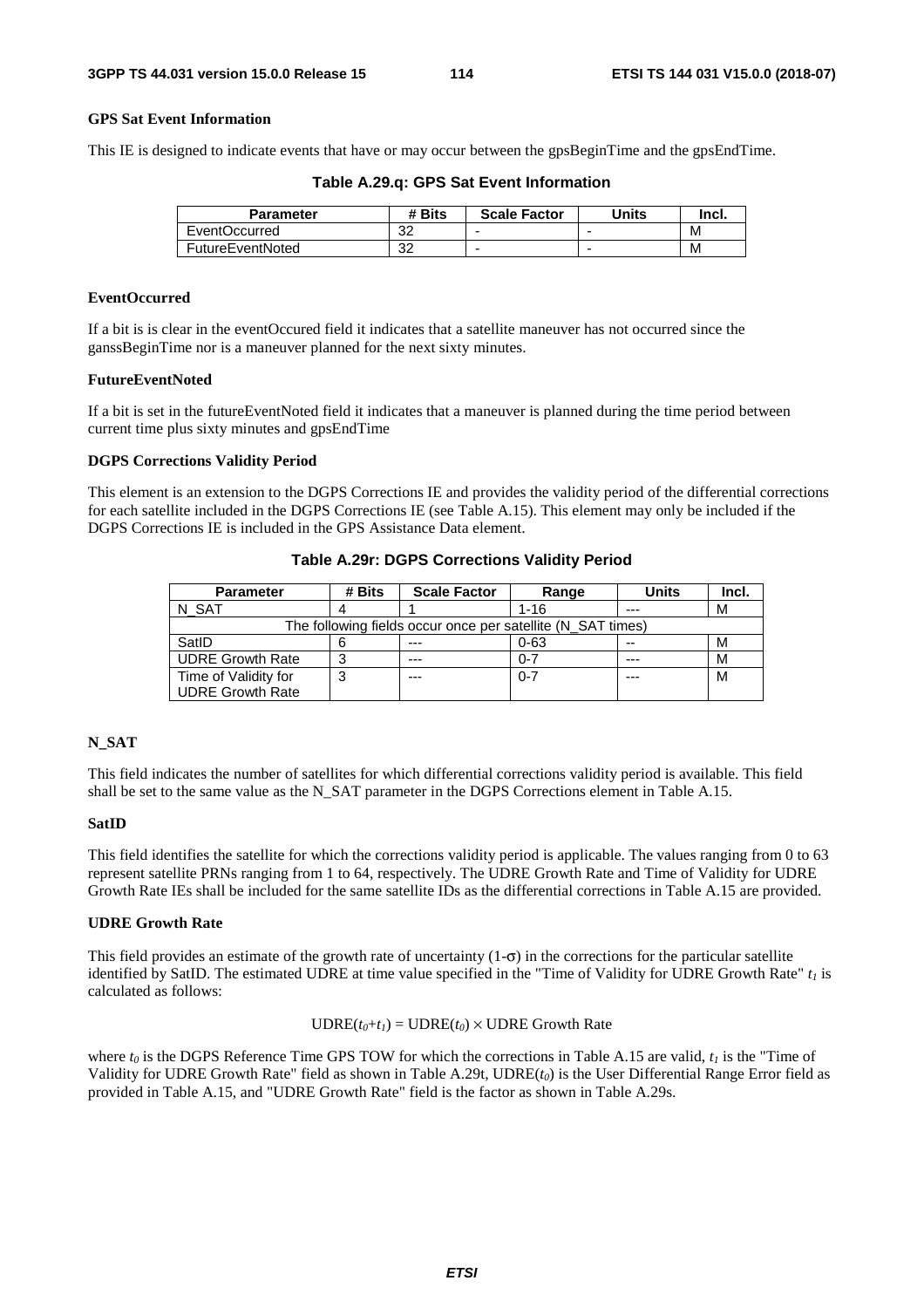| <b>Value</b>     | <b>Indication</b> |
|------------------|-------------------|
| 000              | 1,5               |
| 001              | 2                 |
| $\overline{010}$ | 4                 |
| $\overline{011}$ | 6                 |
| $\overline{100}$ | 8                 |
| 101              | 10                |
| 110              | 12                |
| 111              | 16                |

# **Table A.29s: Values of UDRE Growth Rate IE**

### **Time of Validity for UDRE Growth Rate**

This field specifies the time when the "UDRE Growth Rate" field applies. The meaning of the values for this field is described in Table A.29t.

# **Table A.29t: Time of Validity for UDRE Growth Rate IE**

| Value | <b>Indication</b><br>[seconds] |
|-------|--------------------------------|
| 000   | 20                             |
| 001   | 40                             |
| 010   | 80                             |
| 011   | 160                            |
| 100   | 320                            |
| 101   | 640                            |
| 110   | 1280                           |
| 111   | 2560                           |

#### **GPS Reference Time Extension**

This element is an extension to the Reference Time IE and is shown in Table A.29u. If Reference Time is provided by the SMLC, the GPS Reference Time Extension shall also be provided.

NOTE: For reasons of backward compatibility, this IE is not defined for a Release 9 or earlier SMLC and would be ignored, when received, by a Release 9 or earlier MS. This means that when the element is expected but is not received, the SMLC is Release 9 or earlier.

## **Table A.29u: Reference Time Extension**

| Parameter                      | <b># Bits</b> | <b>Scale Factor</b> | Ranɑe | <b>'Jnits</b> | Incl. |
|--------------------------------|---------------|---------------------|-------|---------------|-------|
| GPS<br>Week (.<br>Cvcle Number |               |                     | -     | 024<br>weeks  | м     |

#### **GPS Week Cycle Number**

This field provides the number of 1024 GPS week cycles occurred since the GPS zero time-point (midnight of the night of January 5, 1980/morning of January 6, 1980). The first 1024 GPS weeks since the zero time-point is GPS Week Cycle Number 0.

#### **GPS Acquisition Assistance Extension**

This element is an extension to the Acquisition Assistance IE and is shown in Table A.29v. If Acquisition Assistance is provided by the SMLC, the GPS Acquisition Assistance Extension shall also be provided.

NOTE: For reasons of backward compatibility, this IE is not defined for a Release 9 or earlier SMLC and would be ignored, when received, by a Release 9 or earlier MS. This means that when the element is expected but is not received, the SMLC is Release 9 or earlier.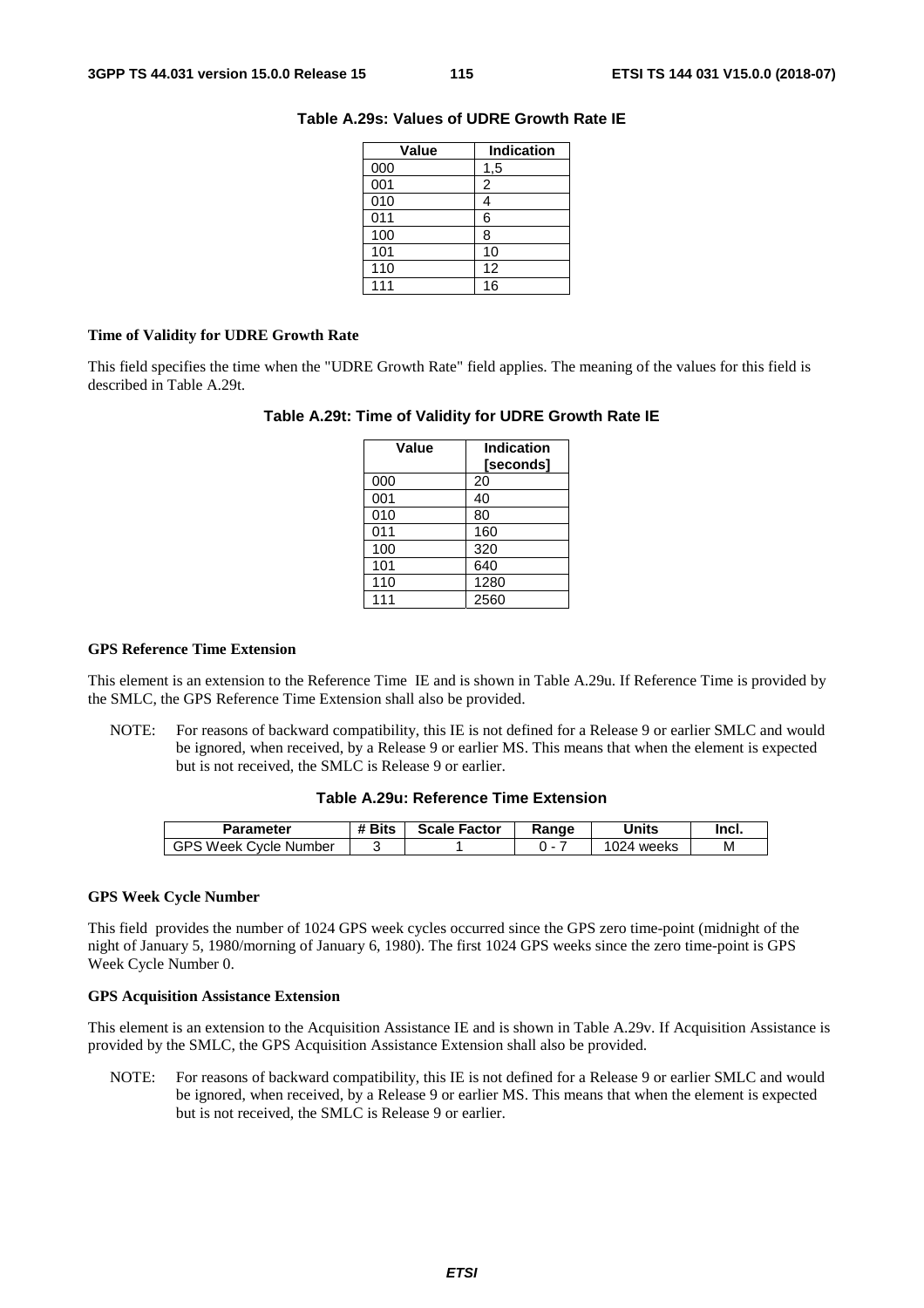| <b>Parameter</b>     | # Bits | <b>Scale Factor</b>                                         | Range       | <b>Units</b> | Incl. |
|----------------------|--------|-------------------------------------------------------------|-------------|--------------|-------|
| N SAT                |        |                                                             | $0 - 15$    | $- - -$      | M     |
|                      |        | The following fields occur once per satellite (N SAT times) |             |              |       |
| SatID                |        | $- - -$                                                     | $0 - 63$    | $- -$        | M     |
| <b>Azimuth LSB</b>   |        | 0.703125                                                    | 0-10,546875 | degrees      | M     |
| <b>Elevation LSB</b> | Δ      | 0.703125                                                    | 0-10.546875 | degrees      | M     |

**Table A.29v: Acquisition Assistance Extension** 

# **N\_SAT**

This field indicates the number of satellites for which Acquisition Assistance is provided. This field shall be set to the same value as the Number of Satellites parameter in theAcquisition Assist element in Table A.24.

#### **SatID**

This field identifies the satellite for which the Acquisition Assistance is provided. This field shall be set to the same value as the SVID/PRN field in Table A.25.

### **Azimuth LSB**

This field specifies the 4 least significant bits of the satellite azimuth angle. The 5 most significant bits are provided in the Azimuth field in Table A.25. The full satellite azimuth is constructed as "Azimuth"  $\times$  11,25 + "Azimuth LSB"  $\times$ 0,703125 degrees.

### **Elevation LSB**

This field specifies the 4 least significant bits of the satellite elevation angle. The 5 most significant bits are provided in the Elevation field in Table A.25. The full satellite elevation is constructed as "Elevation"  $\times$  11,25 + "Elevation LSB"  $\times$ 0,703125 degrees.

### **GPS Almanac Extension**

This element is an extension to the Almanac IE and and is shown in Table A.29w. If Almanac is provided by the SMLC, the Almanac Extension shall also be provided.

NOTE: For reasons of backward compatibility, this IE is not defined for a Release 9 or earlier SMLC and would be ignored, when received, by a Release 9 or earlier MS. This means that when the element is expected but is not received, the SMLC is Release 9 or earlier.

#### **Table A.29w: Almanac Extension**

| Parameter                 | <b>Bits</b> | <b>Scale Factor</b> | Range | Units   | Incl. |
|---------------------------|-------------|---------------------|-------|---------|-------|
| Complete Almanac Provided |             | $--$                | $--$  | Boolean | М     |

#### **Complete Almanac Provided**

This field indicates whether the SMLC provided Almanac for the full GPS constellation or not. TRUE means complete GPS almanac is provided.

## **GPS Acquisition Assistance Extension-R12**

This element is an extension to the Acquisition Assistance IE and is shown in Table A.29x. The SMLC should include this field only if supported by the MS.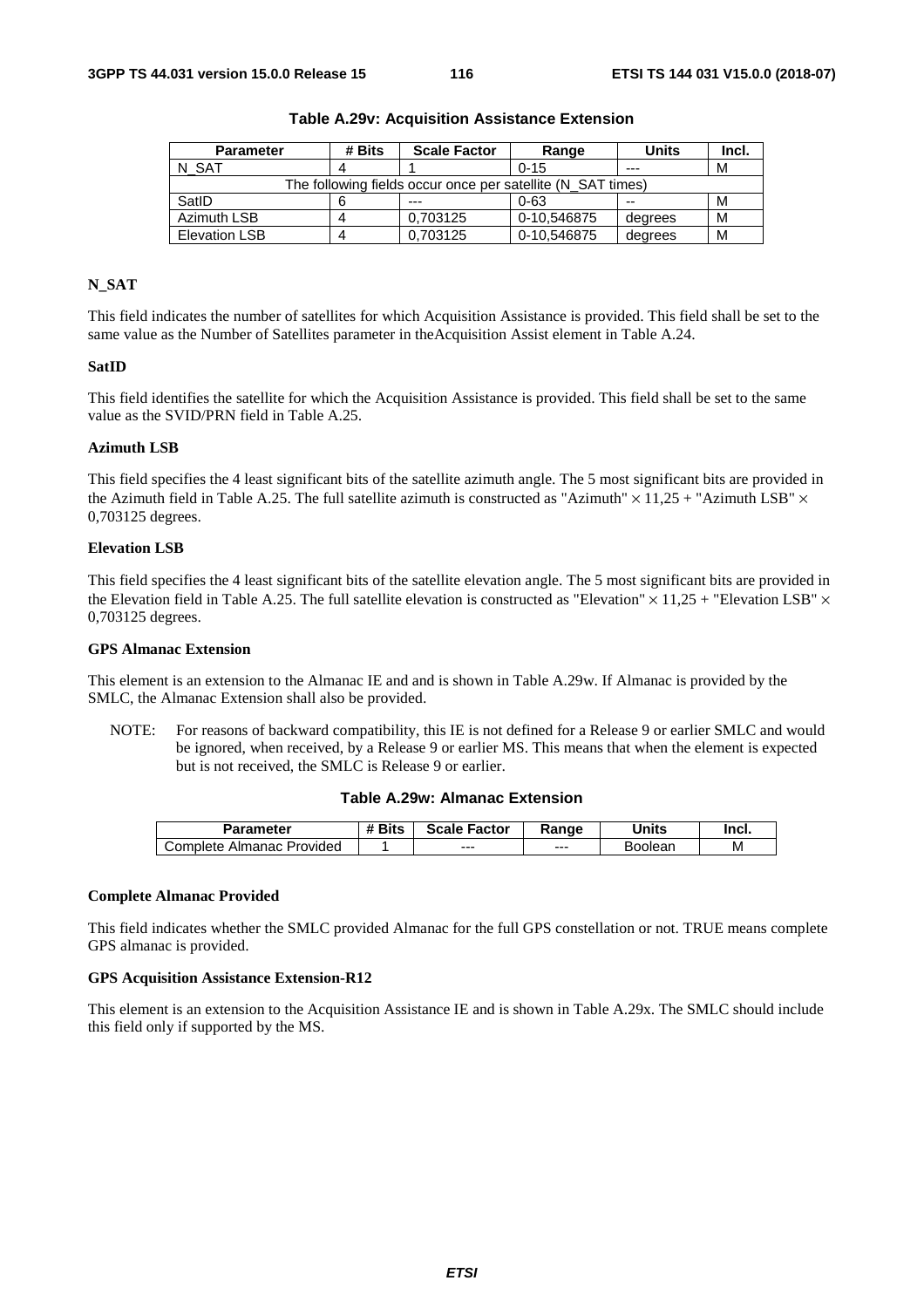| <b>Parameter</b>                                            | # Bits | <b>Scale Factor</b> | Range          | <b>Units</b> | Incl. |
|-------------------------------------------------------------|--------|---------------------|----------------|--------------|-------|
| Confidence                                                  |        |                     | $0 - 100$      | percent      |       |
| N SAT                                                       |        |                     | $0 - 15$       | ---          |       |
| The following fields occur once per satellite (N_SAT times) |        |                     |                |              |       |
| SatID                                                       | 6      | $---$               | $0 - 63$       | $- -$        | М     |
| <b>Doppler Uncertainty</b>                                  | 3      | ---                 | 300, 400, 500, | Hz           | м     |
| Extension                                                   |        |                     | 600, 'No       |              |       |
|                                                             |        |                     | Information'   |              |       |

**Table A.29x: Acquisition Assistance Extension-R12** 

#### **Confidence**

This field specifies the confidence level of the reference location area or volume used to calculate the GPS Acquisition Assistance parameters (search windows). A high percentage value (e.g., 98% or more) indicates to the MS that the provided search windows are reliable. The SMLC should include this field to indicate the confidence level of the provided information.

Range: 0 – 100

# **N\_SAT**

This field indicates the number of satellites for which GPS Acquisition Assistance Extension-R12 is provided.

# **SatID**

This field identifies the satellite for which the GPS Acquisition Assistance Extension-R12 is provided.

### **Doppler Uncertainty Extension**

If this field is present, the MS that supports this field shall ignore the Doppler Uncertainty (Table A.25) field. This field specifies additional Doppler uncertainty values. It is defined such that the Doppler experienced by a stationary MS is in the range [Doppler-Doppler Uncertainty Extension] to [Doppler+Doppler Uncertainty Extension].

Enumerated values define 300 Hz, 400 Hz, 500 Hz, 600 Hz, and "No Information".

# A.4.2.5 More Assistance Data To Be Sent Element

# A.4.2.5 More Assistance Data To Be Sent Element

This element is set by the SMLC to indicate to the MS if more Assistance Data components or a the final RRLP Measure Position Request component will be sent in the current procedure in order to deliver the entire set of assistance data.

# A.4.2.6 GANSS Assistance Data

The GANSS Assistance Data consists of two or more data elements depending on the number of GNSS constellations included in the GANSS Assistance Data. GANSS Assistance Data elements are of two different types: GANSS Common Assistance Data and GANSS Generic Assistance Data. GANSS Common Assistance Data element is included at most only once and it contains Information Elements that can be used with any GNSS constellation. GANSS Generic Assistance data element can be included multiple times depending on the number of GNSS constellations supported in the GANSS Assistance Data. One GANSS Generic Assistance Data element contains Information Elements dedicated only for one specific GNSS constellation at a time. If two or more constellations are supported, GANSS Generic Assistance Data is given for each constellation separately.

The fields in GANSS Assistance Data are listed in Table A.30 below. As table A.30 shows, all fields are optional.

## **Table A.30: Fields in the GANSS Assistance Data element**

| Element                              | <b>Presence</b> | Repetition |
|--------------------------------------|-----------------|------------|
| <b>GANSS Common Assistance Data</b>  |                 | No         |
| <b>GANSS Generic Assistance Data</b> |                 | Yes        |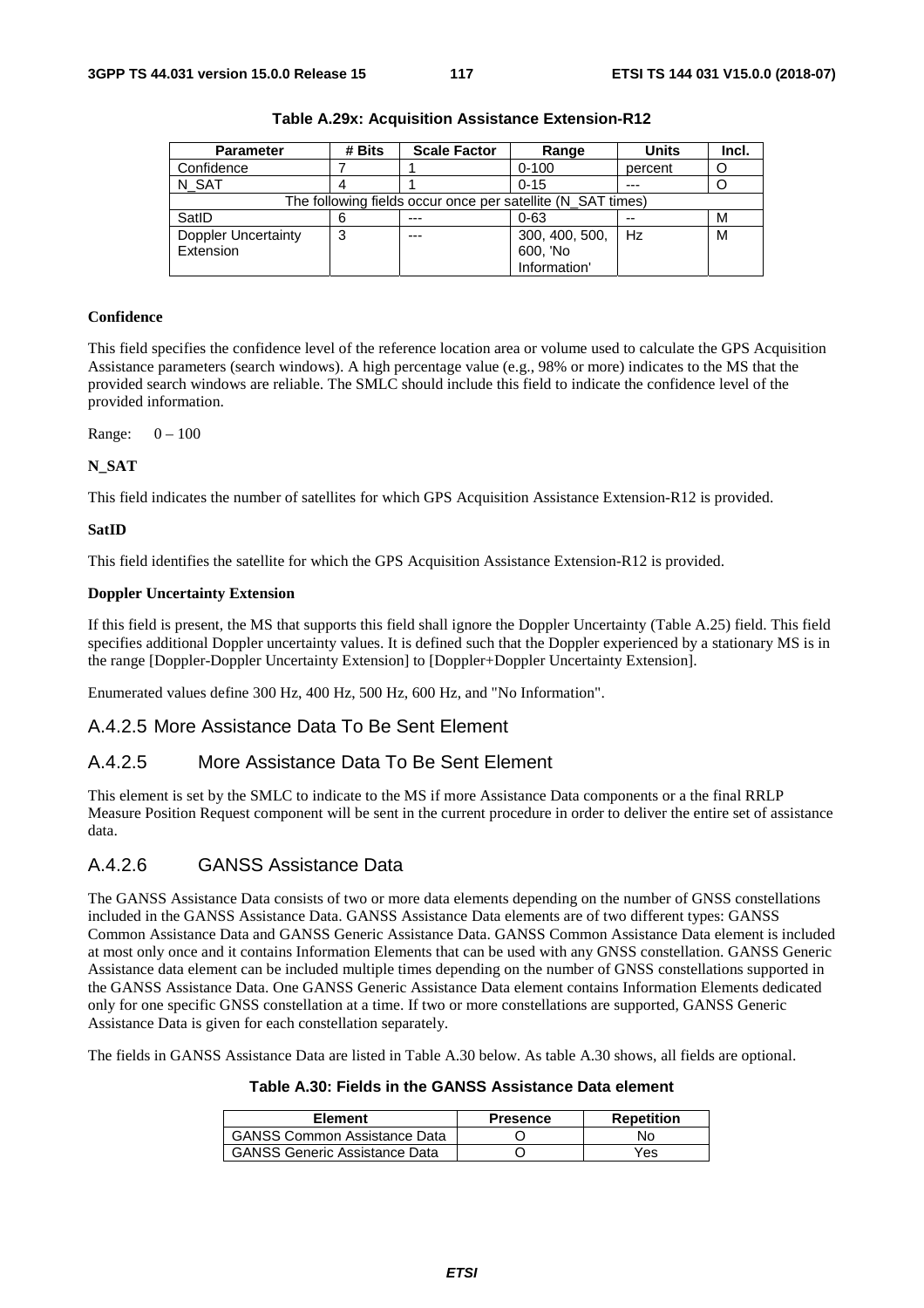When RRLP pseudo-segmentation is used, Tables A.30, A.31 and A.39 indicate which elements may be repeated in more than one RRLP segment in order to provide data for multiple constellations, satellites or signals. When any such element – with the exception of the GANSS ID and SBAS ID element – appears in more than one segment, the following rules shall apply.

- 1. There shall be no repetition of the same data for the same constellation, satellite or signal even though there might be multiple realizations of the IEs for the same constellation, satellite or signal. For example, DGANSS corrections may occur multiple times for the same satellite.
- 2. Optional and conditional fields in the element not associated with a particular satellite or signal shall each appear in at most one RRLP segment.
- 3. Any mandatory field not associated with a particular satellite or signal shall assume consistent values in the case of a field related to current reference time and the same value otherwise.
- 4. The maximum number of constellations, satellites or signals defined in sub-clause 5.1 for which data can be included for any parameter in one RRLP segment shall apply also when counted over all RRLP segments.

# A.4.2.6.1 GANSS Common Assistance Data

GANSS Common Assistance Data element contains GNSS constellation independent information elements that can be applied on any specific GNSS or on a combination of GNSS. GANSS Common Assistance Data fields are included in GANSS Assistance Data only once. This element can contain one or more of the fields listed in table A.31 below. As Table A.31 shows, all fields are optional.

| <b>Element</b>                            | <b>Presence</b> | <b>Repetition</b> |
|-------------------------------------------|-----------------|-------------------|
| <b>GANSS Reference Time</b>               |                 | No                |
| <b>GANSS Reference Location</b>           |                 | No                |
| <b>GANSS Ionospheric Model</b>            |                 | No                |
| <b>GANSS Additional Ionospheric Model</b> |                 | No                |
| <b>GANSS Earth Orientation Parameters</b> |                 | N٥                |
| <b>GANSS Reference Time Extension</b>     |                 | N٥                |

# **Table A.31: GANSS Common Assistance Data content**

#### **GANSS Reference Time**

This field specifies the GANSS Time Of Day (TOD) with uncertainty and relationship between GANSS Reference Time and air-interface timing of the BTS transmission in the reference cell. These fields occur once per message; some are mandatory and some are optional, as shown in Table A.33.

When GANSS TOD -GSM Time association is present, GANSS TOD and BCCH/BSIC/FN<sub>m</sub>/TN/BN IEs provide a valid relationship between GANSS TOD and GSM time, as seen at the approximate location of the MS, i.e. the propagation delay from BTS to MS shall be compensated for by the SMLC. Depending on implementation, the relation between GANSS TOD and GSM time may have varying accuracy. Therefore, the uncertainty of the timing relation is provided in GANSS TOD Uncertainty. If the propagation delay from BTS to MS is not accurately known, the SMLC shall use the best available approximation of the propagation delay and take the corresponding delay uncertainty into account in the calculation of the field GANSS TOD Uncertainty. When GANSS TOD -GSM Time association is not present, GANSS TOD is an estimate of current GANSS TOD at time of reception of the RRLP segment containing this data by the MS. The SMLC should achieve an accuracy of +/- 3 seconds for this estimate including allowing for the transmission delay between SMLC and MS of the RRLP segment containing GANSS TOD. Note that the MS should further compensate GANSS TOD for the time between the reception of the segment containing GANSS TOD and the time when the GANSS TOD field is used.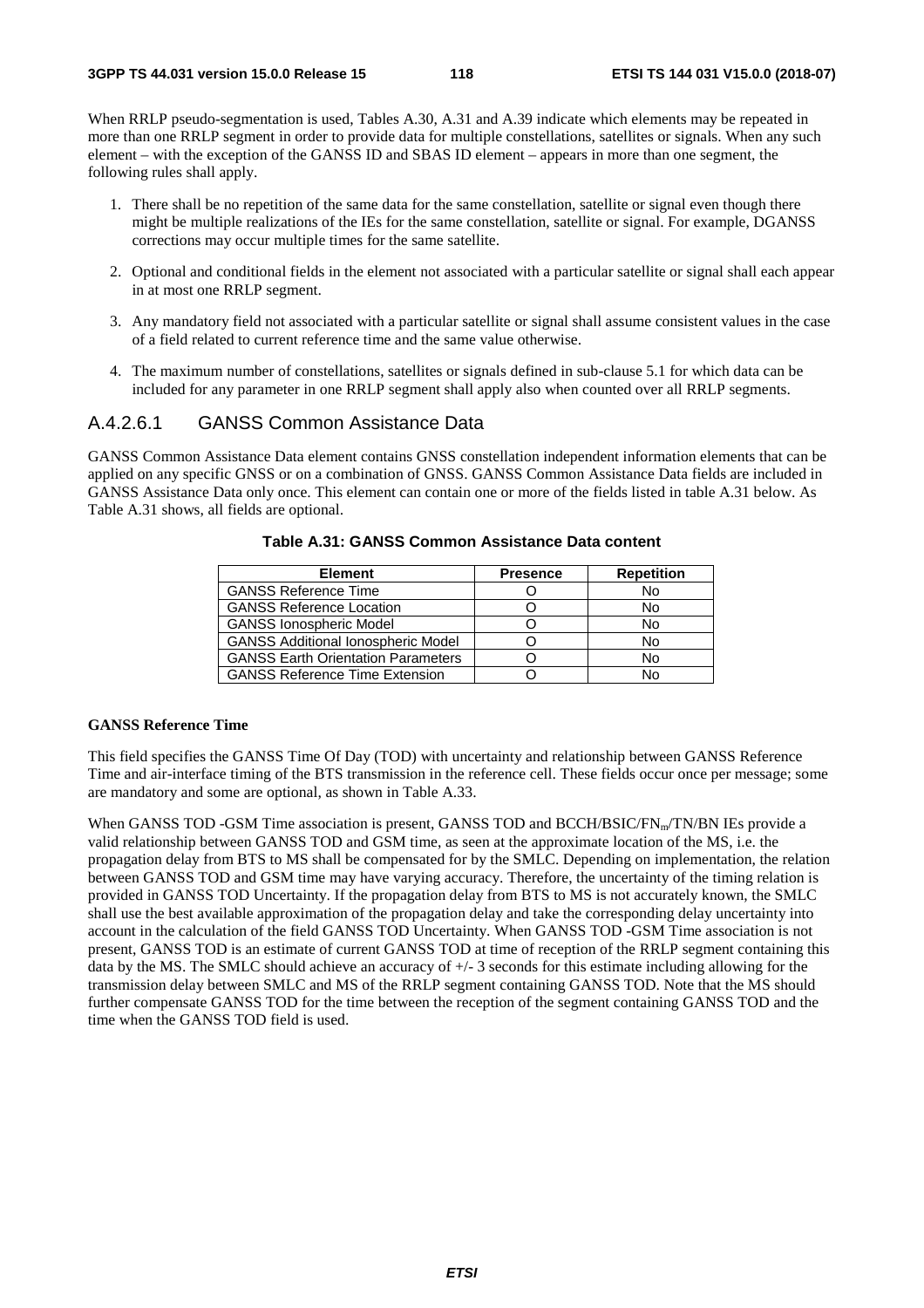| <b>Parameter</b>                                                                              | # Bits                                              | <b>Scale Factor</b> | Range              | <b>Units</b>             | Incl.        |  |  |
|-----------------------------------------------------------------------------------------------|-----------------------------------------------------|---------------------|--------------------|--------------------------|--------------|--|--|
| GANSS Reference Time Information (once per message)                                           |                                                     |                     |                    |                          |              |  |  |
| <b>GANSS Day</b>                                                                              | 13                                                  |                     | $0 - 8191$         | day                      | M            |  |  |
| <b>GANSS TOD</b>                                                                              | 17                                                  |                     | $0 - 86399$        | sec                      | м            |  |  |
| <b>GANSS TOD Uncertainty</b>                                                                  | 7                                                   |                     | 0127               | $\overline{\phantom{0}}$ | O            |  |  |
| <b>GANSS_TIME_ID</b>                                                                          | 3                                                   | ---                 | ---                | ---                      | $O$ (note 3) |  |  |
|                                                                                               | GANSS TOD - GSM Time Association (once per message) |                     |                    |                          |              |  |  |
| <b>BCCH Carrier</b>                                                                           | 10                                                  |                     | $0 - 1023$         | ---                      | $O$ (note 1) |  |  |
| <b>BSIC</b>                                                                                   | 6                                                   |                     | $0 - 63$           | ---                      | $O$ (note 1) |  |  |
| <b>FNm</b>                                                                                    | 21                                                  |                     | $0 - (2^{21} - 1)$ | frames                   | $O$ (note 1) |  |  |
| <b>TN</b>                                                                                     | 3                                                   |                     | $0 - 7$            | timeslots                | $O$ (note 1) |  |  |
| <b>BN</b>                                                                                     | 8                                                   |                     | $0 - 156$          | bits                     | $O$ (note 1) |  |  |
| FN <sub>1</sub>                                                                               | 7                                                   | $2 - 30$            | $-5,9605e-8-$      | sec/sec                  | $O$ (note 2) |  |  |
|                                                                                               |                                                     |                     | +5,8673e-8         |                          |              |  |  |
| NOTE 1: All of these fields shall be present together, or none of them shall be present.      |                                                     |                     |                    |                          |              |  |  |
| NOTE 2: This field can be optionally included if GANSS TOD - GSM Time association is present. |                                                     |                     |                    |                          |              |  |  |
| NOTE 3.<br>Absence of this field means Galileo system time.                                   |                                                     |                     |                    |                          |              |  |  |

# **Table A.33: GANSS Reference Time**

#### **GANSS Day**

This field specifies the sequential number of days (with day count starting at 0) from the origin of the GNSS system time indicated by GANSS\_TIME\_ID modulo 8192 days (about 22 years). The GNSS system time origin is defined in Table A.34 for each GANSS.

NOTE: The number of 8192 day cycles since the GANSS zero time-point is provided in the GANSS Reference Time Extension in Table A.35c.

### **GANSS TOD**

Integer number of GANSS TOD seconds within the current day.

Range: 0 - 86399 s.

#### **GANSS TOD Uncertainty**

GANSS TOD uncertainty value as described in 3.2.9. This field is optional.

## **GANSS\_TIME\_ID**

This field specifies the GNSS system time used in GANSS Reference Time. The SMLC shall set the GANSS\_TIME\_ID only to system times for corresponding GANSSs supported by the MS.

| <b>GANSS_TIME_ID</b>             | <b>Indication</b> | <b>GNSS System Time Origin</b>                             |
|----------------------------------|-------------------|------------------------------------------------------------|
| Galileo System Time<br>(default) |                   | Days from Galileo System Time (GST) start                  |
|                                  |                   | epoch, defined as 13 seconds before midnight               |
|                                  |                   | between 21st August and 22nd August 1999; i.e.,            |
|                                  |                   | GST was equal to 13 seconds at August 22nd                 |
|                                  |                   | 1999 00:00:00 UTC                                          |
| <b>GPS System Time</b>           |                   | January 6, 1980; 00:00:00 UTC(USNO)                        |
| QZSS System Time                 |                   | January 6, 1980; 00:00:00 UTC(USNO)                        |
| <b>GLONASS System Time</b>       | 2                 | December 31 <sup>st</sup> 1995 21:00:00 UTC (SU), which is |
|                                  |                   | local UTC Moscow January 1st 1996 00:00:00,                |
|                                  |                   | defined as $UTC(SU) + 3$ hours in [17]                     |
| <b>BDS</b>                       | 3                 | January 1, 2006 00:00:00 UTC (NTSC)                        |
| Reserved for future use          | $4 - 7$           |                                                            |

#### **Table A.34: GANSS\_TIME\_ID**

### **BCCH Carrier/BSIC/FNm/TN/BN/FN1**

These fields specify the state of the GSM frame number, respectively, of the reference BTS with the specified BCCH carrier and BSIC at the time that correspond to GANSS TOD. Also, the drift rate of the frame timing, FN<sub>1</sub>, with respect to the GANSS TOD is optionally given. The SMLC shall use the current serving BTS as the reference BTS. The target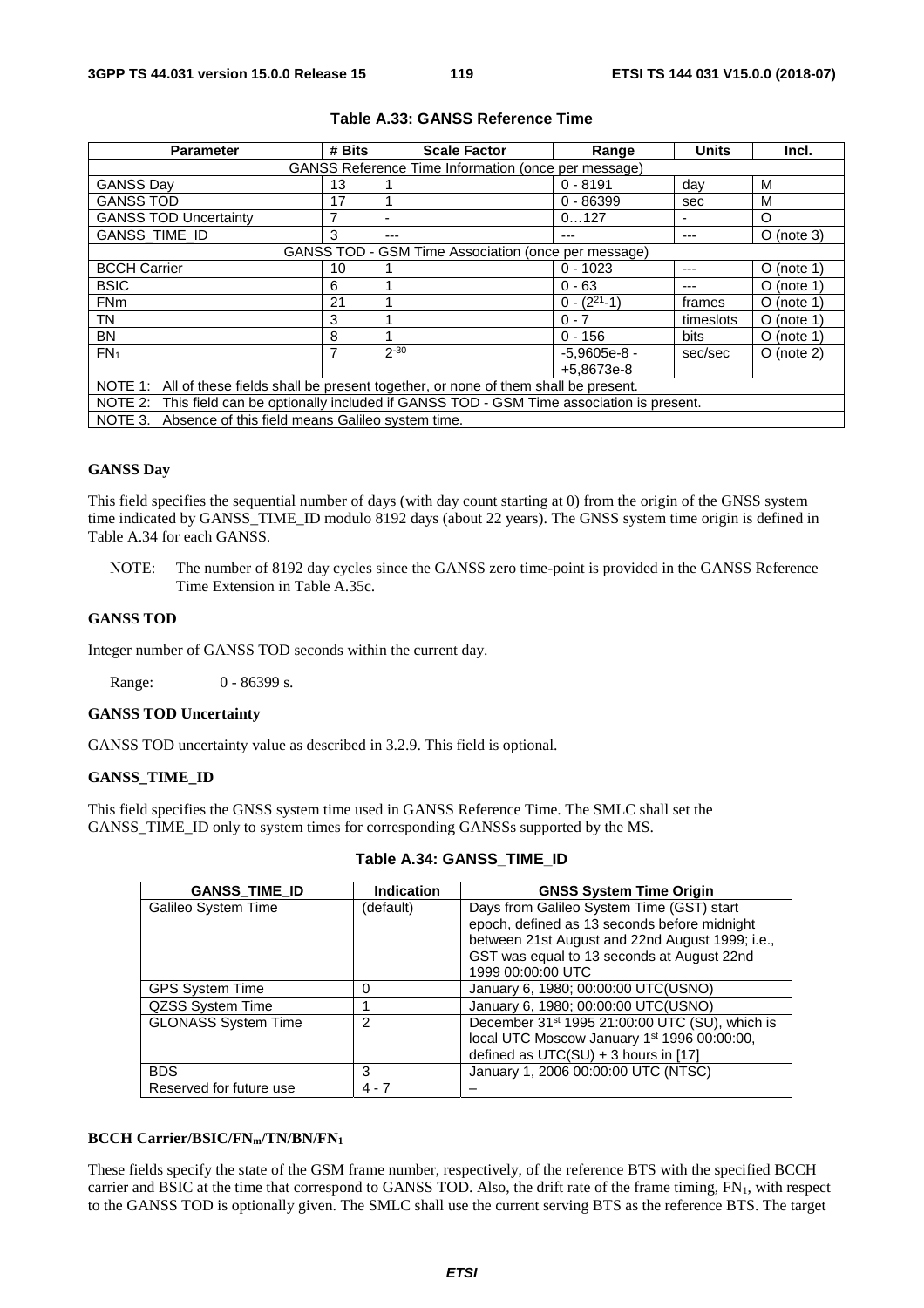MS has the option of rejecting a GANSS position request or GANSS assistance data if the reference BTS is not the serving BTS. If  $FN_m$  field is present in the assistance, cellular time parameters  $FN_m/TN/BN$  shall be aligned with the integer GANSS TOD second given in GANSS TOD field.

## **GANSS Reference Location**

The Reference Location field contains a 3-D location (with uncertainty) specified as per 3GPP TS 23.032. The purpose of this field is to provide the MS with a priori knowledge of its location in order to improve GNSS receiver performance. The allowed shape is 3-D location with uncertainty (ellipsoid point with altitude and uncertainty ellipsoid). As defined in 3GPP TS 23.032, the GANSS Reference Location is provided in WGS-84 reference system.

NOTE: If GPS Assistance Data component is present as well, the SMLC should include the Reference Location either in the GPS Assistance Data or GANSS Common Assistance Data element.

### **GANSS Ionospheric Model**

GANSS Ionospheric Model contains parameters to model the propagation delay of the GNSS signals through the ionosphere. The information elements in this field are shown in Table A.35. Proper use of these fields as defined in [11] allows a single-frequency GNSS receiver to remove the ionospheric delay from the pseudorange measurements.

| <b>Parameter</b>                                                                | # Bits | <b>Scale Factor</b>                          | Units                     | Incl.         |  |  |
|---------------------------------------------------------------------------------|--------|----------------------------------------------|---------------------------|---------------|--|--|
| <b>GANSS lonosphere Model Parameters</b>                                        |        |                                              |                           |               |  |  |
| a <sub>i0</sub>                                                                 | 11     | $2 - 2$                                      | <b>Solar Flux Units</b>   | М             |  |  |
| a <sub>i1</sub>                                                                 | 11     | $2^{-8}$                                     | Solar Flux                | M             |  |  |
|                                                                                 |        |                                              | Units/degree              |               |  |  |
| $a_{i2}$                                                                        | 14     | $2 - 15$                                     | Solar Flux                | М             |  |  |
|                                                                                 |        |                                              | Units/degree <sup>2</sup> |               |  |  |
|                                                                                 |        | <b>GANSS lonosphere Regional Storm Flags</b> |                           |               |  |  |
| Storm Flag 1                                                                    |        |                                              |                           | $O$ (note 1)  |  |  |
| Storm Flag 2                                                                    |        |                                              |                           | O (note 1)    |  |  |
| Storm Flag 3                                                                    |        |                                              |                           | (note 1)<br>O |  |  |
| Storm Flag 4                                                                    |        |                                              |                           | O (note 1)    |  |  |
| Storm Flag 5<br>O (note 1)                                                      |        |                                              |                           |               |  |  |
| NOTE 1: All of these fields shall be present together, or none of them shall be |        |                                              |                           |               |  |  |
| present.                                                                        |        |                                              |                           |               |  |  |

**Table A.35: GANSS Ionospheric Model** 

# **GANSS Ionosphere Parameters**

The ionosphere model parameters are used to estimate the ionospheric distortions on pseudoranges as described in [11] section 5.1.6.

# **GANSS Ionosphere Regional Storm Flags**

These fields specify the Ionosphere disturbance flags (1,…,5) for five different regions as described in [11] section 5.1.6. If the ionosphere disturbance flag for a region is not present the target device shall treat the ionosphere disturbance condition as unknown.

#### **GANSS Additional Ionospheric Model**

The GANSS Additional Ionospheric Model contains parameters to model the propagation delays of the GANSS signals through the ionosphere. The information elements in this field are shown in table A.35.a.

When Data ID has the value '11' it indicates that the parameters have been generated by OZSS, and the parameters have been specialized and are applicable within the area defined in [16]. When Data ID has the value '00' it indicates the parameters are applicable worldwide [16]. All other values for Data ID are reserved. When Data ID has the value '01' it indicates that the parameters have been generated by BDS, and UE shall use these parameters according to the description given in 5.2.4.7 in [18].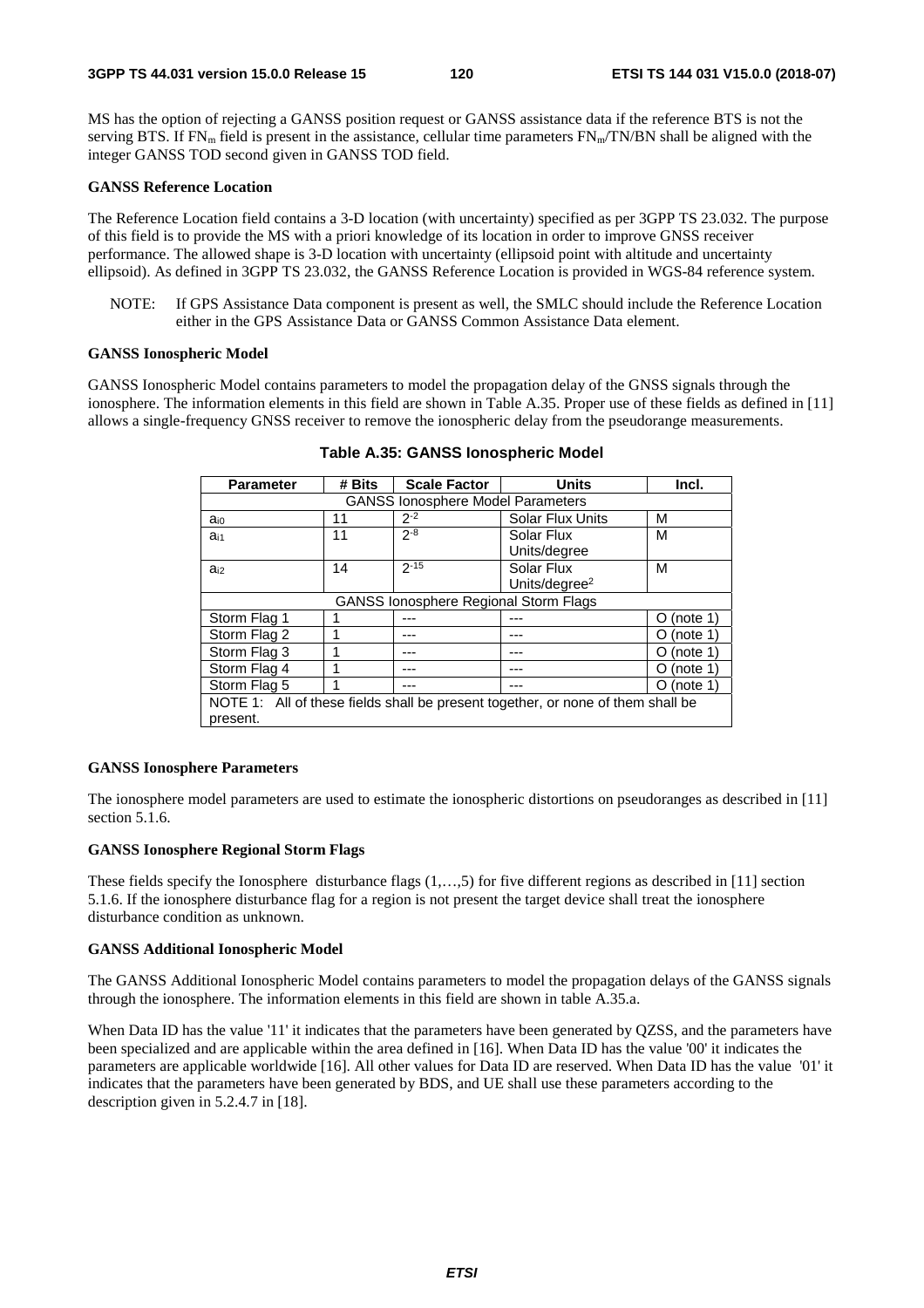| <b>Parameter</b>      | # Bits | <b>Scale Factor</b> | <b>Units</b>                   | Incl. |
|-----------------------|--------|---------------------|--------------------------------|-------|
| Data ID               | 2      |                     | See text                       | М     |
| $\alpha$              | 8      | $2 - 30$            | seconds                        | М     |
| $\alpha_1$            | 8      | $2 - 27$            | sec/semi-circle                | М     |
| $\alpha_2$            | 8      | $2 - 24$            | sec/(semi-circle) <sup>2</sup> | М     |
| $\alpha$ <sub>3</sub> | 8      | $2 - 24$            | $sec/(semi-circle)^3$          | м     |
| βo                    | 8      | $2^{11}$            | seconds                        | М     |
| $\beta_1$             | 8      | $2^{14}$            | sec/semi-circle                | М     |
| $\beta$ <sub>2</sub>  | 8      | $2^{16}$            | $sec/(semi-circle)^2$          | М     |
| $\beta_3$             | 8      | $2^{16}$            | $sec/(semi-circle)^3$          | М     |

**Table A.35.a: GANSS Additional Ionospheric Model** 

#### **GANSS Earth Orientation Parameters**

The GANSS Earth Orientation Parameters provides parameters to construct the ECEF and ECI coordinate transformation as defined in [12] and are shown in Table A.35.b. GANSS Earth Orientation Parameters indicate the relationship between the Earth's rotational axis and WGS-84 reference system.

| <b>Parameter</b> | # Bits | <b>Scale Factor</b> | <b>Units</b>    | Incl. |
|------------------|--------|---------------------|-----------------|-------|
| t <sub>EOP</sub> | 16     | 2 <sup>4</sup>      | seconds         | м     |
| PM_X             | 21     | $2 - 20$            | arc-seconds     | М     |
| PM X dot         | 15     | $2 - 21$            | arc-seconds/day | M     |
| PM <sub>Y</sub>  | 21     | $2 - 20$            | arc-seconds     | М     |
| PM_Y_dot         | 15     | $2 - 21$            | arc-seconds/day | М     |
| $\triangle$ UT1  | 31     | $2 - 24$            | seconds         | М     |
| $\Delta$ UT1 dot | 19     | $2 - 25$            | seconds/day     | М     |

# **Table A.35.b: GANSS Earth Orientation Paramaters**

### **GANSS Reference Time Extension**

This element is an extension to the GANSS Reference Time IE and is shown in Table A.35c. If GANSS Reference Time is provided by the SMLC, the GANSS Reference Time Extension shall also be provided.

NOTE: For reasons of backward compatibility, this IE is not defined for a Release 9 or earlier SMLC and would be ignored, when received, by a Release 9 or earlier MS. This means that when the element is expected but is not received, the SMLC is Release 9 or earlier.

| Parameter                     | <b># Bits</b> | <b>Scale Factor</b> | Range | Units     | lnci. |
|-------------------------------|---------------|---------------------|-------|-----------|-------|
| <b>GANSS Dav Cycle Number</b> |               |                     |       | 8192 days | M     |

# **GANSS Day Cycle Number**

This field provides the number of 8192 day cycles occurred since the GANSS zero time-point defined in Table A.34. The first 8192 GANSS days since the zero time-point is GANSS Day Cycle Number 0.

# A.4.2.6.2 GANSS Generic Assistance Data

GANSS Generic Assistance data elements contain Information Elements that are applied on one specific GNSS at a time indicated by GANSS\_ID. The format of the IE's remains the same regardless of the GANSS; only the values of the parameters and inclusion of certain optional fields will vary.

GANSS Generic Assistance Data is repeated for each GNSS included in GANSS Assistance Data. GANSS Generic Assistance Data can contain one or more of the elements listed in Table A.39 below. As Table A.39 shows, all fields are optional.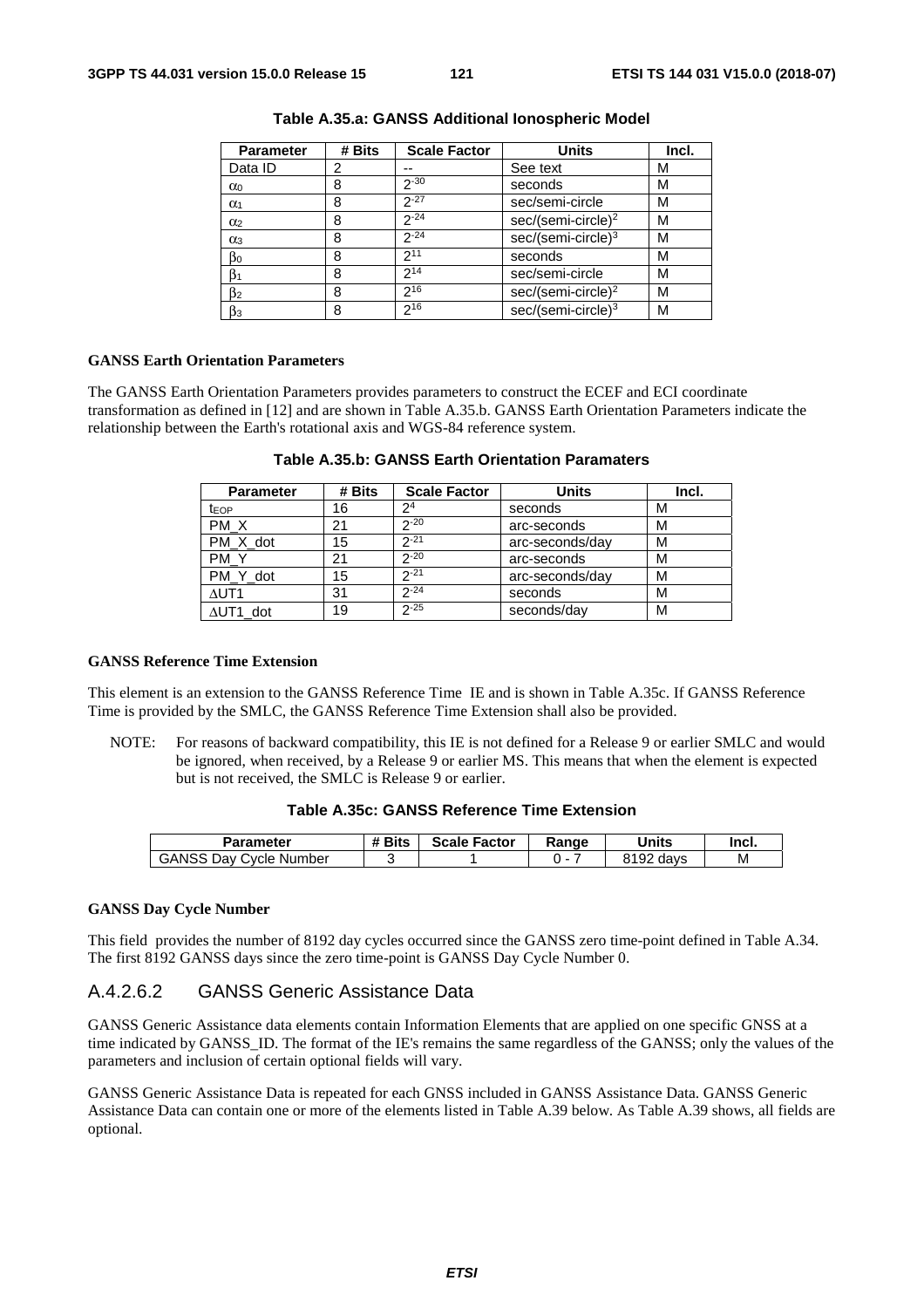| <b>Element</b>                                                                          | <b>Presence</b> | <b>Repetition</b> |  |  |  |
|-----------------------------------------------------------------------------------------|-----------------|-------------------|--|--|--|
| <b>GANSS ID</b>                                                                         | $O$ (note 1)    | Yes               |  |  |  |
| <b>GANSS Time Model</b>                                                                 | O               | Yes               |  |  |  |
| <b>DGANSS Corrections</b>                                                               | O               | Yes               |  |  |  |
| <b>GANSS Navigation Model</b>                                                           | O               | <b>Yes</b>        |  |  |  |
| <b>GANSS Real-Time Integrity</b>                                                        | O               | Yes               |  |  |  |
| <b>GANSS Data Bit Assistance</b>                                                        | O               | Yes               |  |  |  |
| <b>GANSS Reference Measurement Information</b>                                          | O               | Yes               |  |  |  |
| <b>GANSS Almanac Model</b>                                                              | O               | Yes               |  |  |  |
| <b>GANSS UTC Model</b>                                                                  | O               | Yes               |  |  |  |
| <b>GANSS Ephemeris Extension</b>                                                        | O               | Yes               |  |  |  |
| <b>GANSS Ephemeris Ext Check</b>                                                        | O               | Yes               |  |  |  |
| <b>SBAS ID</b>                                                                          | O               | Yes               |  |  |  |
| <b>GANSS Additional UTC Model</b>                                                       | O               | Yes               |  |  |  |
| <b>GANSS Auxiliary Information</b>                                                      | O               | Yes               |  |  |  |
| <b>DGANSS Corrections Validity Period</b>                                               | O               | Yes               |  |  |  |
| <b>GANSS Time Model Extension</b>                                                       | O               | Yes               |  |  |  |
| <b>GANSS Reference Measurement Extension</b>                                            | O               | Yes               |  |  |  |
| <b>GANSS Almanac Model Extension</b>                                                    | O               | Yes               |  |  |  |
| <b>GANSS Almanac Model Extension-R12</b>                                                | O               | Yes               |  |  |  |
| <b>GANSS Reference Measurement Extension-R12</b>                                        | $\Omega$        | Yes               |  |  |  |
| <b>DBDS Corrections</b>                                                                 | (note 2)<br>O   | Yes               |  |  |  |
| <b>BDS Grid Model</b>                                                                   | O (note 2)      | Yes               |  |  |  |
| NOTE 1: Absence of this field means Galileo.                                            |                 |                   |  |  |  |
| NOTE 2: The field may be present if the GANSS $ID = BDS$ ; otherwise it is not present. |                 |                   |  |  |  |

# **Table A.39: GANSS Generic Assistance Data content**

# **GANSS\_ID**

This field indicates the GNSS for which the following assistance data IE's in GANSS Generic Assistance Data element are dedicated. The supported GANSS are listed in Table A.40. Absence of this field indicates Galileo. If GANSS ID indicates SBAS, the SBAS ID shall be included to indicate the specific SBAS addressed.

Range: 0 - 7

#### **Table A.40: GANSS\_ID**

| <b>GANSS ID</b>         | Indication |
|-------------------------|------------|
| <b>SBAS</b>             |            |
| Modernized GPS          |            |
| QZSS                    | ◠          |
| <b>GLONASS</b>          | 3          |
| <b>BDS</b>              |            |
| Reserved for future use | $5 - 7$    |

## **GANSS Time Model**

This field specifies a model to relate GNSS system time to a selected time reference. GNSS Time Offset ID (GNSS\_TO\_ID) identifies the GNSS for which the relation is provided.

The SMLC may send multiple GANSS Time Models (up to 7) for a specific GNSS depending on the number of the allowed satellite systems in GANSS Positioning Method. For example, the SMLC may send two GANSS Time Models for Galileo to give the relations between Galileo and two GNSS system times.

NOTE: The integer number of seconds of the GNSS-GNSS Time Offset is provided in the GANSS Time Model Extension in Table A.55.22.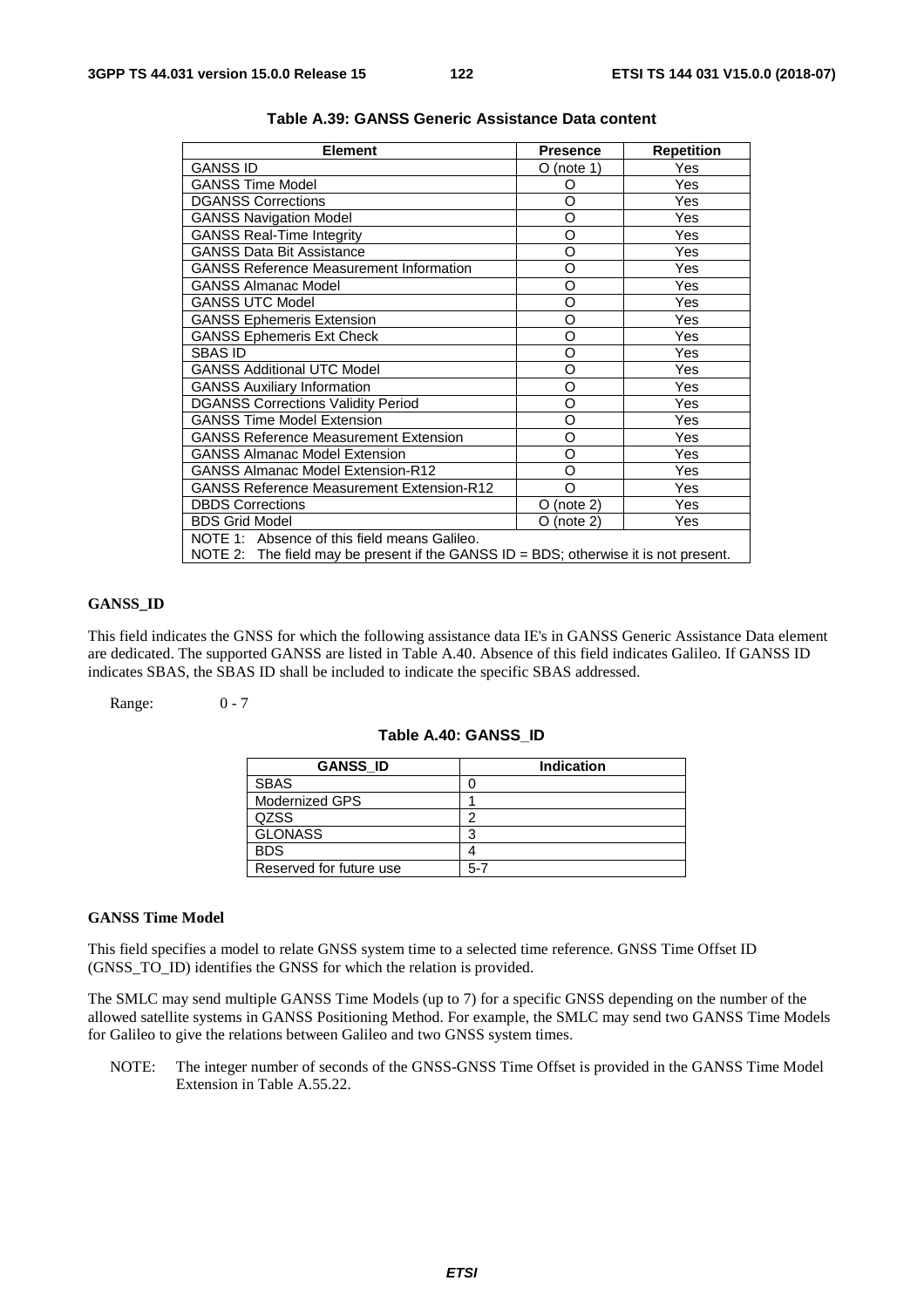| <b>Parameter</b>                                                                                                | # Bits | <b>Scale Factor</b> | Range        | <b>Units</b>         | Incl.    |  |
|-----------------------------------------------------------------------------------------------------------------|--------|---------------------|--------------|----------------------|----------|--|
| <b>GANSS Time Model Reference</b>                                                                               | 16     | 2 <sup>4</sup>      | $0 - 604784$ | s                    | M        |  |
| Time                                                                                                            |        |                     |              |                      |          |  |
| T <sub>A0</sub>                                                                                                 | 32     | $2 - 35$            |              | sec                  | м        |  |
| $T_{A1}$                                                                                                        | 24     | $2 - 51$            |              | sec/sec              | O (NOTE) |  |
| $T_{A2}$                                                                                                        |        | $2 - 68$            |              | sec/sec <sup>2</sup> | O (NOTE) |  |
| GNSS_TO_ID                                                                                                      |        | $---$               | $---$        | ---                  | M        |  |
| Week Number                                                                                                     | 13     |                     | $0 - 8191$   | week                 |          |  |
| NOTE: The fields indicated by "NOTE" should not be included if GPS Reference Time is provided in the assistance |        |                     |              |                      |          |  |
| data.                                                                                                           |        |                     |              |                      |          |  |

# **Table A.41: GANSS Time Model**

# **GANSS Time Model Reference Time**

This field specifies the reference time of week for GANSS Time Model and it is given in GNSS specific system time.

Range: 0 604784 seconds

#### **TA0/TA1/TA2**

These fields specify the GANSS Time Model for a specific GNSS system by constant and first and second order terms of polynomial. The first and second order terms are optional.

## **GNSS\_TO\_ID**

This field specifies GNSS Time Offset ID. GANSS Time Model contains parameters to convert GNSS System Time from the system indicated by GANSS\_ID to GNSS System Time indicated by GNSS\_TO\_ID. The conversion is defined in [12,13,14]. The SMLC should include a GANSS Time Model for the same GANSS ID as the GANSS\_TIME\_ID in GANSS Reference Time. If the SMLC does not include a GANSS Time Model for the same GANSS\_ID as the GANSS\_TIME\_ID in GANSS Reference Time or if GANSS Reference Time is not included the MS assumes  $T_{A1}$  and  $T_{A2}$  are equal to zero.

| <b>GNSS TO ID</b>       | <b>Indication</b> |
|-------------------------|-------------------|
| <b>GPS</b>              |                   |
| <b>GALILEO</b>          |                   |
| QZSS                    | ◠                 |
| <b>GLONASS</b>          | 3                 |
| <b>BDS</b>              |                   |
| Reserved for future use | $5 - 7$           |

#### **Table A.42: GNSS\_TO\_ID**

#### **Week Number**

This field specifies the reference week of GANSS Time Model given in GNSS specific system time. This field is optional.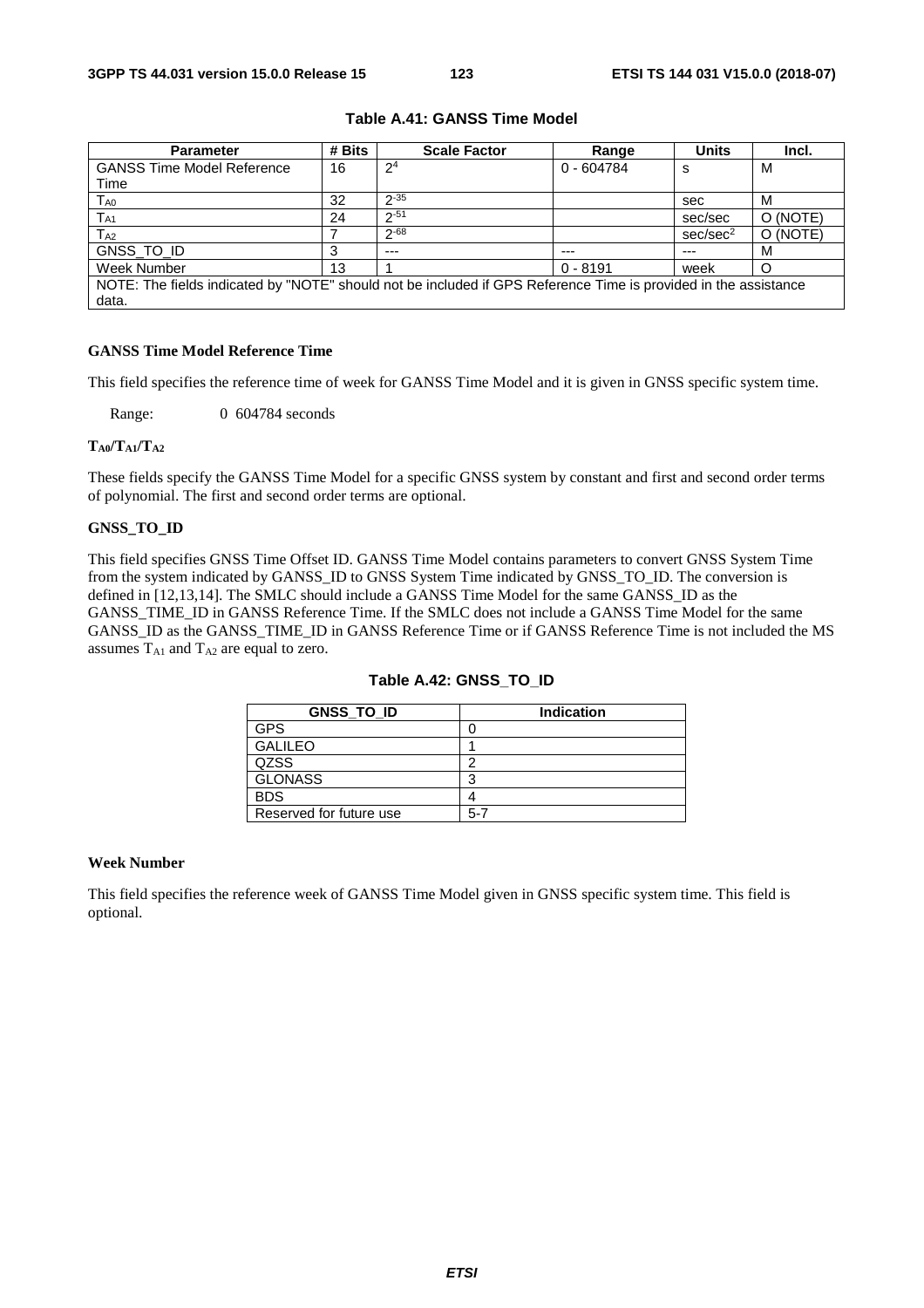NOTE: The time relationship between the system time indicated by GANSS\_ID and system time indicated by GNSS\_TO\_ID is given by the following equation [12,13,14]:

 $t_{GNSS} = t_E - ( A_{0GGTO} + A_{1GGTO} (t_E - t_{GGTO} + 604800 (WN - WNGGTO)) + A_{2GGTO} (t_E - t_{GGTO} +$  $604800$  (WN - WN<sub>GGTO</sub>))<sup>2</sup>)

#### where

| t <sub>GNSS</sub> | is the system time of week for the GNSS indicated by GNSS_TO_ID.                                     |
|-------------------|------------------------------------------------------------------------------------------------------|
| $t_{\rm E}$       | is the system time of week for the GNSS indicated by GANSS ID.                                       |
| <b>WN</b>         | is the week number of the GNSS system time indicated GANSS_ID corresponding to the $t_E$ .           |
| $t_{GGTO}$        | is the system time of week for the time model data in the GNSS time indicated by                     |
|                   | GANSS_ID and given by the GANSS Time Model Reference Time field.                                     |
|                   | WN <sub>GGTO</sub> is the week number for the time model data in the GNSS time indicated by GANSS_ID |
|                   | corresponding to the t <sub>GGTO</sub> and given by the Week Number field.                           |
| $A0$ ggto         | is given by the $T_{A0}$ field.                                                                      |
| $A_{1GGTO}$       | is given by the $T_{A1}$ field.                                                                      |
| $A_{2GGTO}$       | is given by the $T_{A2}$ field.                                                                      |

If the  $T_{A1}$  and  $T_{A2}$  are not included in the GANSS Time Model, the MS assumes  $A_{1GGTO}$  and  $A_{2GGTO}$  are equal to zero.

The GNSS system times in the GANSS Time Model and used in the equation above are all given in Time of Week (TOW) and Week Number (WN) in the indicted GNSS specific system time. For conversion between TOW/WN and Day Number/Time of Day (GANSS Day/GANSS TOD) a GNSS week consists of 7 days since the origin of the particular GNSS System time (with the week number count starting at 0), and a day consists of 86400 seconds.

# **DGANSS Corrections**

These fields specify the DGANSS corrections to be used by the MS.

| <b>Parameter</b>                                            | # Bits | <b>Scale Factor</b>                                                      | Range      | <b>Units</b> | Incl. |  |  |
|-------------------------------------------------------------|--------|--------------------------------------------------------------------------|------------|--------------|-------|--|--|
| The following fields occur once per message                 |        |                                                                          |            |              |       |  |  |
| <b>DGANSS Reference Time</b>                                |        | 30                                                                       | $0 - 3570$ | seconds      | м     |  |  |
| N_SGN_TYPE                                                  | 2      |                                                                          | $1 - 3$    |              | м     |  |  |
|                                                             |        | The following fields occur once per GANSS signal type (N_SGN_TYPE times) |            |              |       |  |  |
| GANSS_Signal_ID                                             | 3      | ---                                                                      |            |              | м     |  |  |
| Status/Health                                               | 3      |                                                                          | $0 - 7$    |              | м     |  |  |
| N SAT                                                       | 4      |                                                                          | $1 - 16$   |              | М     |  |  |
| The following fields occur once per satellite (N_SAT times) |        |                                                                          |            |              |       |  |  |
| SV_ID                                                       | 6      | ---                                                                      | 063        |              | м     |  |  |
| IOD                                                         | 10     | ---                                                                      |            | ---          | м     |  |  |
| <b>UDRE</b>                                                 | 2      | ---                                                                      | $0 - 3$    |              | м     |  |  |
| <b>PRC</b>                                                  | 12     | 0.32                                                                     | ±655,04    | meters       | м     |  |  |
| <b>RRC</b>                                                  | 8      | 0.032                                                                    | ±4.064     | meters/sec   | м     |  |  |

# **Table A.43: DGANSS Corrections**

### **DGANSS Reference Time**

This field indicates the baseline time for which the DGANSS corrections are valid as modulo 3600 s. DGANSS Reference Time is given in GNSS system time.

Range: 0 - 3600 s

#### **N\_SGN\_TYPE**

This field indicates the number of GNSS signal types included in DGANSS Corrections IE.

Range: 1 - 3

### **GANSS\_Signal\_ID**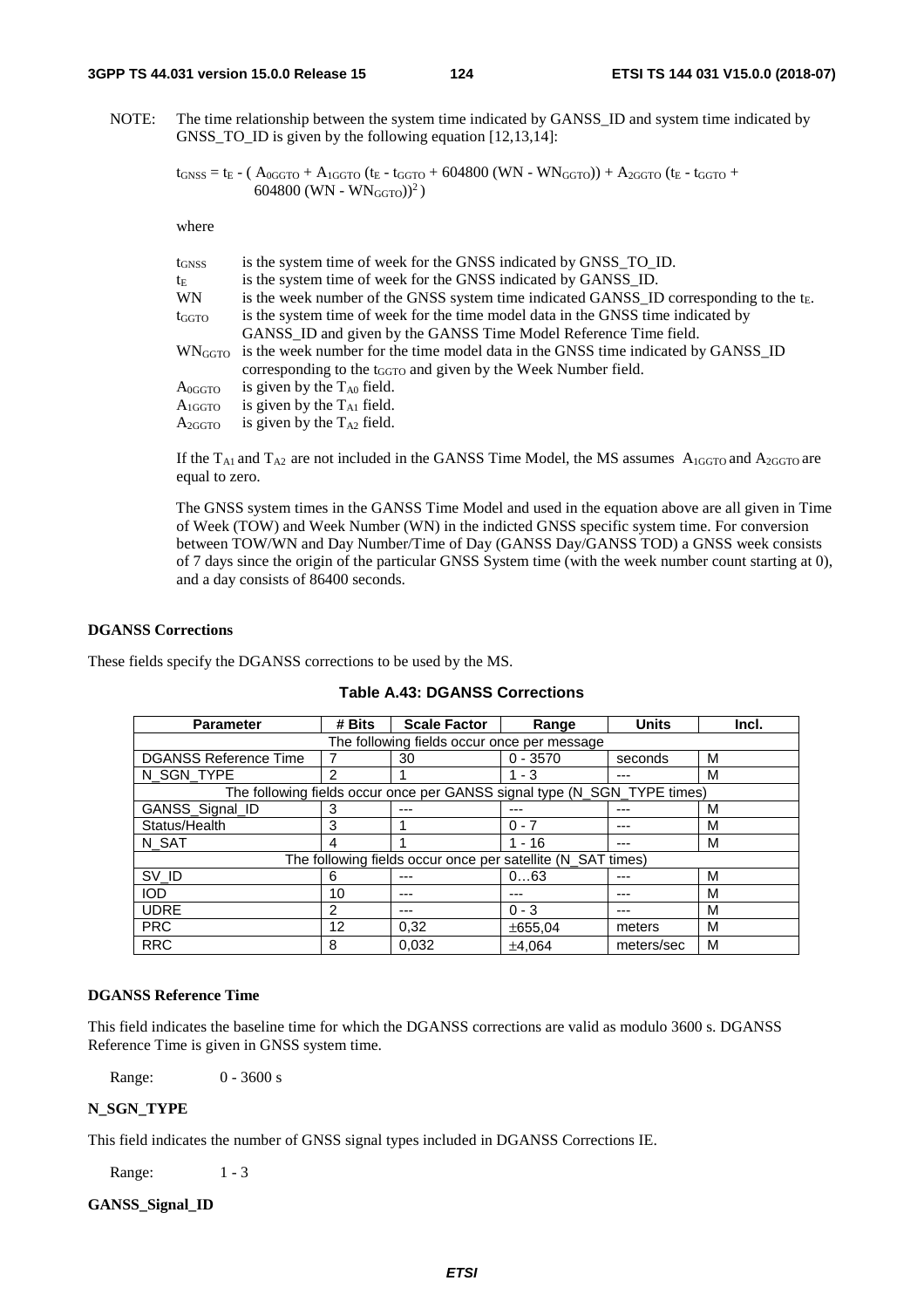DGANSS corrections are provided per GNSS signal type identified by GANSS\_Signal\_ID. The supported signals are listed in Table A.59.

### **Status/Health**

This field indicates the status of the differential corrections contained in the broadcast message. The values of this field and their respective meanings are shown below in Table A.44.

| Code | <b>Indication</b>                            |  |  |
|------|----------------------------------------------|--|--|
| 000  | UDRE Scale Factor = $1,0$                    |  |  |
| 001  | UDRE Scale Factor = $0,75$                   |  |  |
| 010  | UDRE Scale Factor = $0.5$                    |  |  |
| 011  | UDRE Scale Factor = $0,3$                    |  |  |
| 100  | UDRE Scale Factor = $0.2$                    |  |  |
| 101  | UDRE Scale Factor = $0.1$                    |  |  |
| 110  | Reference Station Transmission Not Monitored |  |  |
| 111  | Data is invalid - disregard                  |  |  |

| Table A.44: Values of Status/Health IE |
|----------------------------------------|
|----------------------------------------|

The first six values in this field indicate valid differential corrections. When using the values described below, the "UDRE Scale Factor" value is applied to the UDRE values contained in the message. The purpose is to indicate an estimate in the amount of error in the corrections.

The value "110" indicates that the source of the differential corrections (e.g., reference station or external DGANSS network) is currently not being monitored. The value "111" indicates that the corrections provided by the source are invalid, as judged by the source. In the later case, the message shall contain no corrections for individual satellites. Any MS that receives DGANSS Corrections in a GANSS Assistance Data IE shall contain the appropriate logic to properly interpret this condition and look for the next IE.

# **N\_SAT**

This field indicates the number of satellites (per specified GANSS\_Signal\_ID) for which differential corrections areincluded in this element.

Range: 1 - 16

# **SV\_ID**

The SV ID is an index number for a satellite. The interpretation of SV ID is defined in Table A.10.14.

#### **Issue Of Data**

Issue of Data field contains the identity for the GANSS Navigation Model, as defined in Table A.48.2 (i.e., excluding the IOD\_MSB, if applicable for the particular GANSS or signal).

# **User Differential Range Error (UDRE)**

This field provides an estimate of the uncertainty  $(1-\sigma)$  in the corrections for the particular satellite. The value in this field shall be multiplied by the UDRE Scale Factor in the common Corrections Status/Health field to determine the final UDRE estimate for the particular satellite. The meanings of the values for this field are described in Table A.45.

| Value | Indication                |
|-------|---------------------------|
|       | UDRE $\leq$ 1,0 m         |
|       | 1,0 m < UDRE $\leq$ 4,0 m |
| 10    | 4,0 m < UDRE $\leq$ 8,0 m |
|       | $8.0 m < \text{UDRE}$     |

**Table A.45: Values of UDRE IE** 

Each UDRE value shall be adjusted based on the operation of an Integrity Monitor (IM) function which exists at the network (SMLC, GPS server, or reference GPS receiver itself). Positioning errors derived at the IM which are excessive relative to DGPS expected accuracy levels shall be used to scale the UDRE values to produce consistency.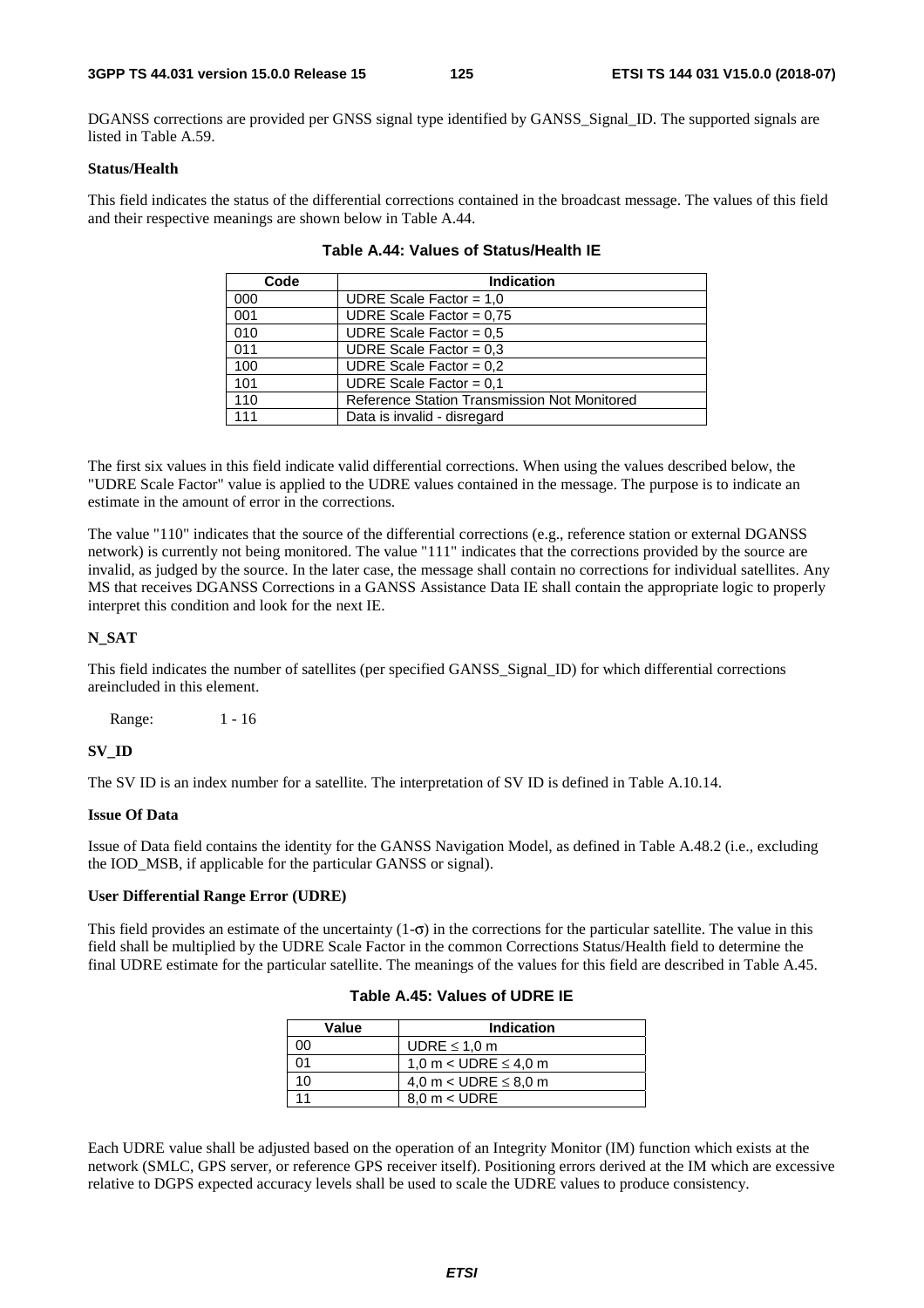#### **Pseudo-Range Correction (PRC)**

This field indicates the correction to the pseudorange for the particular satellite at DGANSS Reference Time, *t*0. The value of this field is given in meters (m) and the resolution is 0,32, as shown in Table A.43 above. The method of calculating this field is described in [9].

If the SMLC has received a request for GANSS assistance data from an MS which included a request for the navigation models and DGANSS (i.e., bit J and M are set to one in 'Requested GANSS Assistance Data, see 3GPP TS 49.031), the SMLC shall determine, for each satellite, if the navigation model stored by the MS is still suitable for use with DGANSS corrections (also see navigation model update conditions right before Table A.46) and if so and if DGANSS corrections are supported the SMLC should send DGANSS corrections without including the navigation model.

The IOD value sent for a satellite shall always be the IOD value that corresponds to the navigation model for which the pseudo-range corrections are applicable.

The pseudo-range correction shall correspond to the available navigation model (the one already stored in and identified by the MS or the one included in the same procedure as the pseudo-range correction). The MS shall only use the PRC value when the IOD value received matches its available navigation model.

Pseudo-range corrections are provided with respect to GNSS specific geodetic datum (e.g., PZ-90.02 if GANSS ID indicates GLONASS).

#### **Pseudo-Range Rate Correction (RRC)**

This field indicates the rate-of-change of the pseudorange correction for the particular satellite, using the satellite ephemeris and clock corrections identified by the IOD IE. The value of this field is given in meters per second (m/sec) and the resolution is 0,032, as shown in table A.43 above. For some time  $t_1 > t_0$ , the corrections for IOD are estimated by

$$
PRC(t_{1, \text{IOD}}) = PRC(t_{0, \text{IOD}}) + RRC(t_{0, \text{IOD}}) (t_{1} - t_{0}),
$$

and the MS uses this to correct the pseudorange it measures at  $t_1$ ,  $PR_m(t_1, IOD)$ , by

$$
PR(t_{1,\text{IOD}}) = PR_m(t_{1,\text{IOD}}) + PRC(t_{1,\text{IOD}}).
$$

The SMLC shall always send the RRC value that corresponds to the PRC value that it sends (see above for details). The MS shall only use the RRC value when the IOD value received matches its available navigation model.

#### **GANSS Navigation Model**

This set of fields contains information required to manage the transfer of precise navigation data to the GANSS-capable MS. In response to a request from a MS for GANSS Assistance Data, the SMLC shall determine whether to send the navigation model for a particular satellite to an MS based upon factors like the T-Toe limit specified by the MS and any request from the MS for DGANSS (also see above). This information includes control bit fields as well as satellite ephemeris and clock corrections and clock and orbit accuracy models. GANSS Orbit Model can be given in Keplerian parameters or as state vector in Earth-Centered Earth-Fixed coordinates, dependent on the GANSS-ID and the MS capabilities. The meaning of these parameters is defined in relevant ICDs of the particular GANSS and GNSS specific interpretations apply. For example, Modernized GPS and QZSS use the same model parameters but some parameters have a different interpretation [16].

GANSS Navigation Model element can contain data up to at most 32 satellites. The individual fields are given in Table A.46 and the conditions for their presence is discussed below.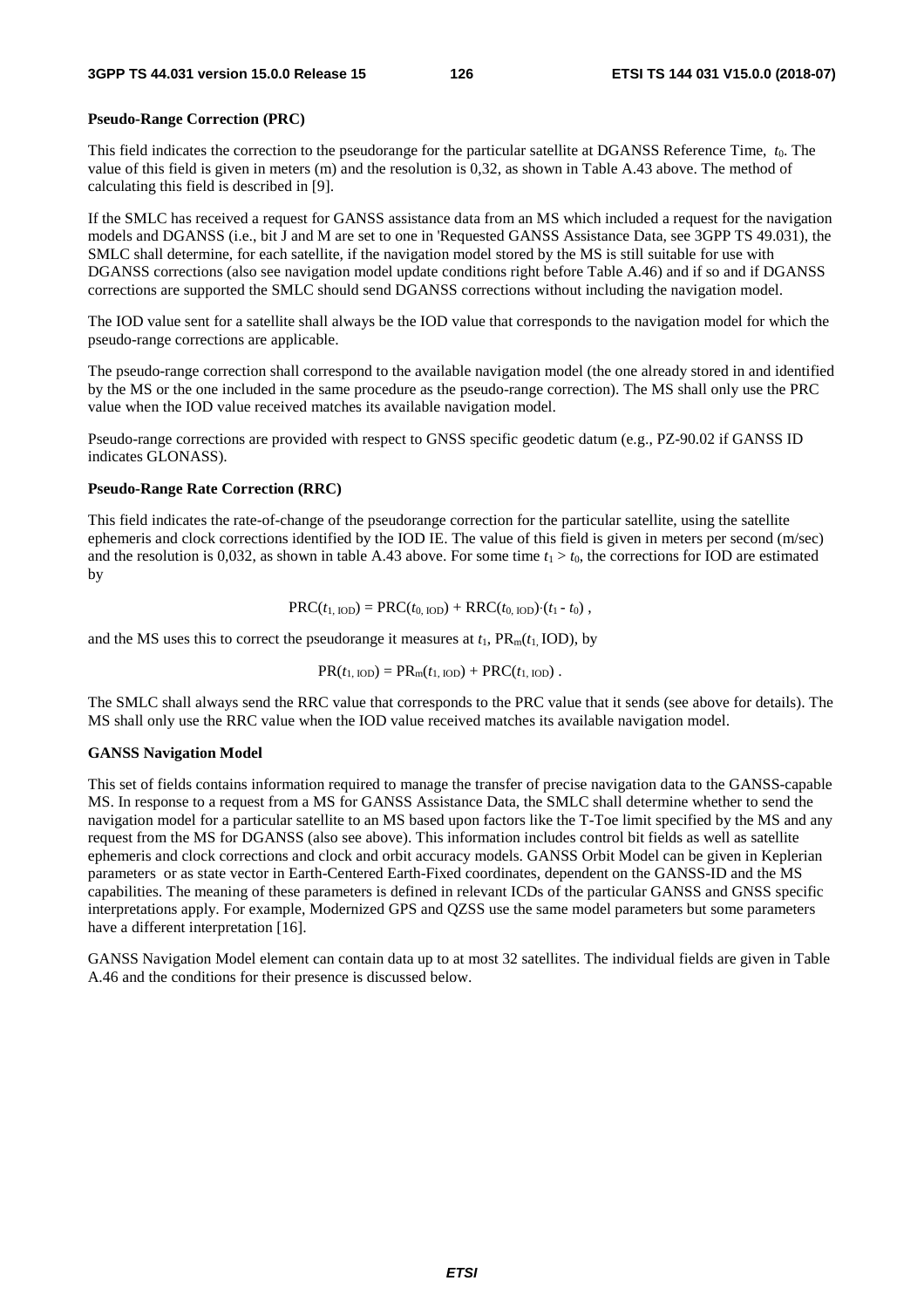| <b>Parameter</b>                                 | # Bits                                                        | <b>Scale Factor</b> | <b>Units</b> | Incl. |  |  |  |
|--------------------------------------------------|---------------------------------------------------------------|---------------------|--------------|-------|--|--|--|
| Navigation Model Flow Control (once per message) |                                                               |                     |              |       |  |  |  |
| Num Sat                                          |                                                               |                     |              | М     |  |  |  |
| Non-Broadcast Indication                         |                                                               |                     |              | м     |  |  |  |
|                                                  | The following fields occur once per satellite (Num_Sat times) |                     |              |       |  |  |  |
| <b>SVID</b>                                      |                                                               |                     |              | М     |  |  |  |
| SV Health                                        | h                                                             |                     |              | м     |  |  |  |
| <b>IOD</b>                                       | 10                                                            |                     |              | м     |  |  |  |
| <b>GANSS Clock Model</b>                         | See Table A.49.1                                              |                     |              | м     |  |  |  |
| <b>GANSS Orbit Model</b>                         | See Table A.49.2                                              |                     |              | м     |  |  |  |
| SV Health MSB                                    |                                                               |                     |              |       |  |  |  |
| <b>IOD MSB</b>                                   |                                                               |                     |              |       |  |  |  |
| <b>SV Health Extension</b>                       |                                                               |                     |              |       |  |  |  |

### **Table A.46: GANSS Navigation Model contents**

#### **Num\_Sat**

This field specifies the number of satellites that are included in the provided GANSS Navigation Model element. A range of 1-32 is available. This field is mandatory when the GANSS Navigation Model field is included in the GANSS Assistance Data message.

# **Non-Broadcast Indication**

This field indicates if the GANSS Navigation Model Elements are not derived from satellite broadcast data or are given in a format not native to the GANSS.

## **Table A.47: Values of Non-Broadcast Indication Flag**

| Value | <b>Non-Broadcast Indication</b>                                           |
|-------|---------------------------------------------------------------------------|
|       | <b>GANSS Navigation Data elements corresponding with broadcasted</b>      |
|       | data                                                                      |
|       | <b>GANSS Navigation Data element not derived from satellite broadcast</b> |

### **SV\_ID**

The field specifies the SV/Slot ID for which the GANSS Navigation Model Elements is given. The interpretation of SV ID is defined in Table A.10.14.

Range: 0 - 63

### **SV Health and SV Health\_MSB**

This parameter gives information about the satellite's current health. The health values are GNSS system specific. The SV Health bits have the encoding as in Table A.48.1 for a particular GANSS. The SV Health\_MSB may be present for some GANSS or signals as defined in Table A.48.1. If SV Health\_MSB is present, the total SV Health information is created by appending the SV Health field to the SV Health\_MSB field.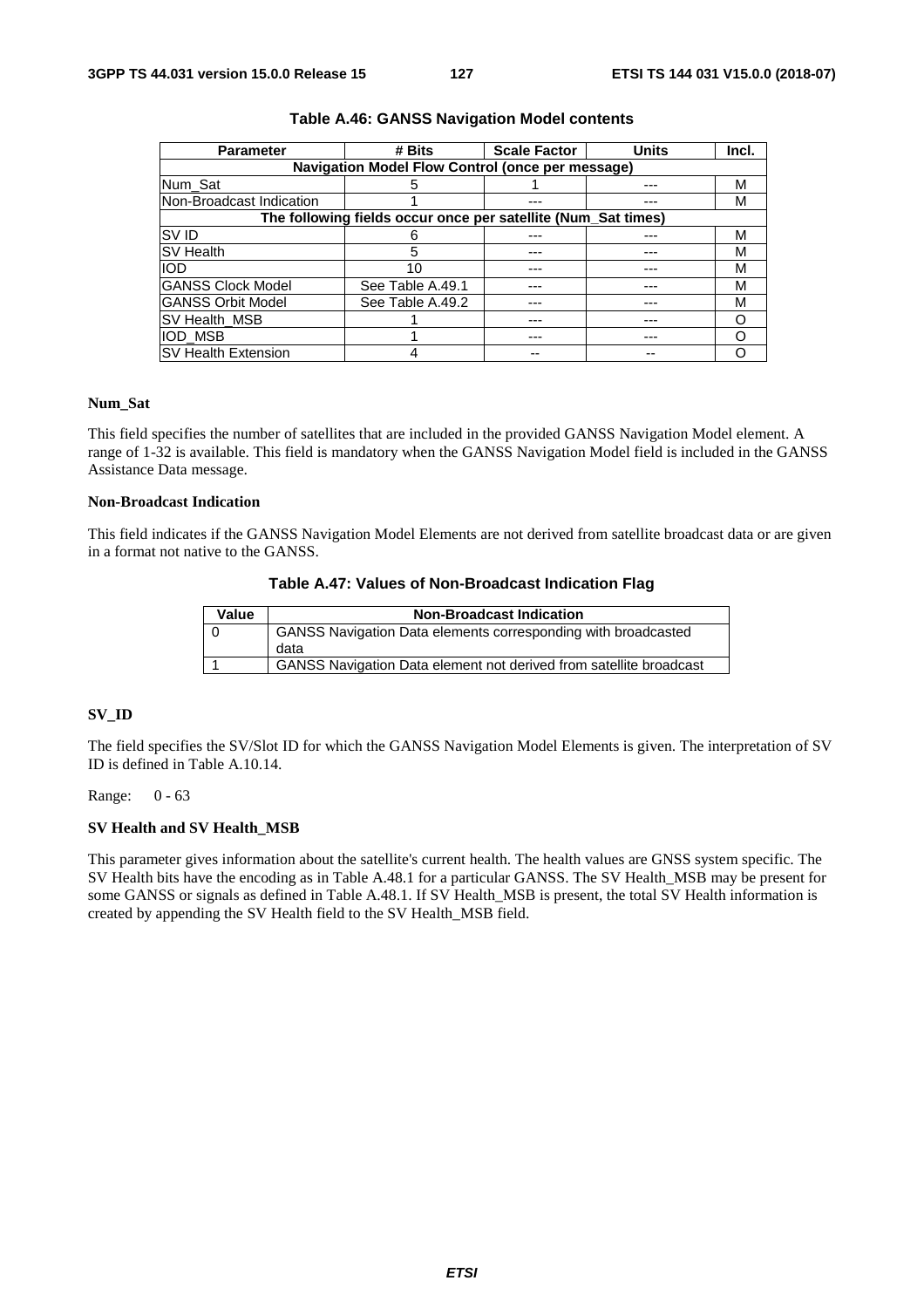| <b>GANSS</b>        | <b>SV</b>         | SV Health Bit String(5) |                                                   |                          |            |             |  |
|---------------------|-------------------|-------------------------|---------------------------------------------------|--------------------------|------------|-------------|--|
|                     | <b>Health_MSB</b> | Bit 1 (MSB)             | Bit 2                                             | Bit 3                    | Bit 4      | Bit 5 (LSB) |  |
| Galileo             | $---(1)$          | E5a Data                | E5a Signal Health Status<br>E5b Data<br>E1-B Data |                          |            |             |  |
| [11, section        |                   | <b>Validity Status</b>  | <b>Validity Status</b>                            | <b>Validity Status</b>   |            |             |  |
| 5.1.9.3             |                   |                         |                                                   |                          |            |             |  |
| Modernized          | $---(1)$          | L <sub>1</sub> C Health | L1 Health                                         | L <sub>2</sub> Health    | L5 Health  | 'ח'         |  |
| GPS <sup>(2)</sup>  |                   | [14]                    | [12, 13]                                          | [12,13]                  | [12, 13]   | (reserved)  |  |
| SBAS <sup>(3)</sup> | $---(1)$          | Ranging On              | Corrections                                       | Integrity On             | 'ח'        | 'ח'         |  |
|                     |                   | $(0)$ , Off $(1)$       | On (0), Off (1)                                   | $(0)$ , Off $(1)$        | (reserved) | (reserved)  |  |
| QZSS                | MSB of SV         |                         |                                                   | 5 LSBs of SV Health [16] |            |             |  |
| $QZS-L1(4)$         | Health [16]       |                         |                                                   |                          |            |             |  |
| QZSS                | $---(1)$          | L <sub>1</sub> C Health | L1 Health                                         | L <sub>2</sub> Health    | L5 Health  | 'ח'         |  |
| QZS-                |                   | $[16]$                  | [16]                                              | [16]                     | [16]       | (reserved)  |  |
| $L1C/L2C/L5^{(5)}$  |                   |                         |                                                   |                          |            |             |  |
| <b>GLONASS</b>      | $---(1)$          | $B_n$ (MSB)             | $F_T$                                             |                          |            |             |  |
|                     |                   | [17, page 23]           | [17, Table 4.4]                                   |                          |            |             |  |
| <b>BDS</b>          | $---(1)$          | <b>B1I Health</b>       | 'ח'                                               |                          |            |             |  |
|                     |                   | (SatH1) [18]            | (reserved)                                        |                          |            |             |  |

### **Table A.48.1: Interpretation SV Health Bits**

Note 1: The SV Health\_MSB field shall not be present in GANSS Navigation Model for these GANSS or GANSS signals. Note 2: If a certain signal is not supported on the satellite indicated by SV\_ID, the corresponding health bit shall be set to '1' (i.e., signal can not be used).

Note 3: SV Health in case of GANSS ID indicates SBAS includes the 5 LSBs of the Health included in GEO Almanac Message Parameters (Type 17) [15].

Note 4: If GANSS ID indicates 'QZSS', and GANSS Orbit Model-2 is included, this interpretation of SV Health applies.

Note 5: If GANSS ID indicates 'QZSS', and GANSS Orbit Model-3 is included, this interpretation of SV Health applies.

### **SV Health Extension**

This parameter gives additional information about the satellite's current health. The health values are GNSS system specific. The SV Health Extension bits have the encoding as in Table A.48.1a for a particular GANSS.

| Table A.48.1a: Interpretation SV Health Extension Bits |  |  |
|--------------------------------------------------------|--|--|
|--------------------------------------------------------|--|--|

| <b>GANSS</b>                  | SV Health Extension Bit String(4) |       |       |                           |  |
|-------------------------------|-----------------------------------|-------|-------|---------------------------|--|
|                               | Bit 1 (MSB)                       | Bit 2 | Bit 3 | Bit 4 (LSB)               |  |
| Galileo [11, section 5.1.9.3] | E5b Signal Health Status          |       |       | E1-B Signal Health Status |  |

### **Issue Of Data**

Issue of Data field contains the identity for GANSS Navigation Model. The IOD\_MSB may be present for some GANSS or signals as defined in Table A.48.2a. If IOD\_MSB is present, the total IOD information is constructed as defined in Table A.48.2a.

In the case of broadcasted Galileo ephemeris, the IOD contains the IODnav as described in [11].

In case of broadcasted Modernized GPS ephemeris, the IOD contains the 11-bit parameter t<sub>oe</sub> as defined in [12, Table 30-I] [14, Table 3.5-1] and is constructed using IOD and IOD\_MSB fields.

In case of broadcasted SBAS ephemeris, the IOD contains the 8 bits Issue of Data as defined in [15] Message Type 9.

In case of broadcasted QZSS QZS-L1 ephemeris, the IOD contains the IODC as described in [16].

In case of broadcasted QZSS QZS-L1C/L2C/L5 ephemeris, the IOD contains the 11-bit parameter  $t_{oe}$  as defined in [16] and is constructed using IOD and IOD\_MSB fields.

In case of broadcasted GLONASS ephemeris, the IOD contains the parameter  $t<sub>b</sub>$  as defined in [17].

In case of broadcasted BDS ephemeris, the IOD contains the 11 MSB bits of toe as defined in [18].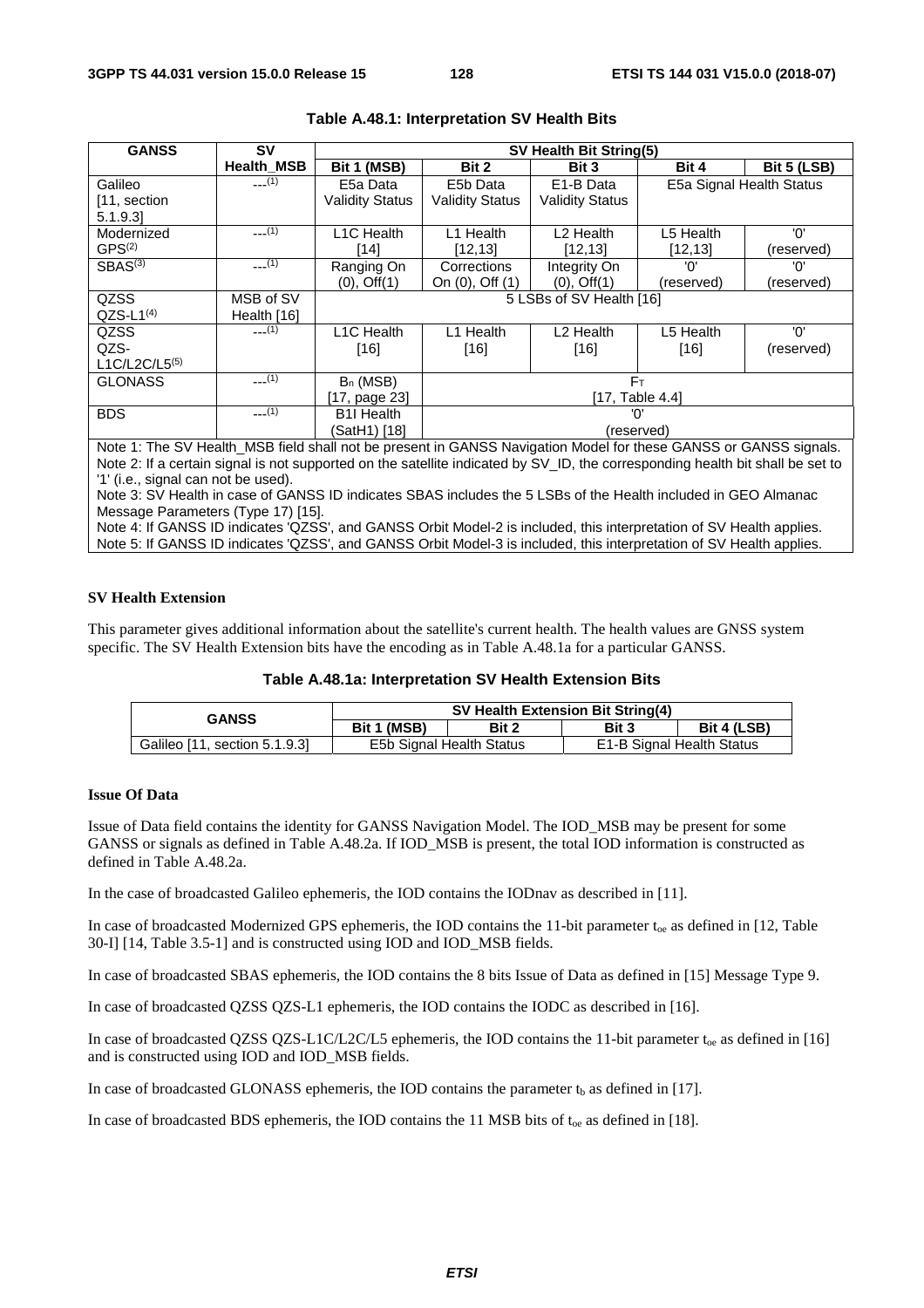| <b>GANSS</b>                                         | <b>Parameter</b>       | # Bits | <b>Scale Factor</b> | Range      | <b>Units</b> |  |  |
|------------------------------------------------------|------------------------|--------|---------------------|------------|--------------|--|--|
| Galileo                                              | <b>IODnav</b>          | 10     | --                  | $0 - 1023$ | --           |  |  |
| Modernized GPS <sup>(1)</sup>                        | $LSBs$ of $t_{oe}$     | 10     | 300                 | 0-306900   | seconds      |  |  |
| <b>SBAS</b>                                          | <b>IOD</b>             | 8      | $- -$               | $0 - 255$  | --           |  |  |
| $QZSS - QZS-L1^{(2)}$                                | <b>IODC</b>            | 10     | --                  | $0 - 1023$ |              |  |  |
| $QZSS - QZS -$                                       | $\mathsf{LSBs}$ of toe | 10     | 300                 | 0-306900   | seconds      |  |  |
| $L1C/L2C/L5^{(1)(3)}$                                |                        |        |                     |            |              |  |  |
| <b>GLONASS</b>                                       | th                     |        | 15                  | 15-1425    | minutes      |  |  |
| BDS <sup>(4)</sup>                                   | bit 2 (MSB) to         | 10     | 512                 | 0-524288   | seconds      |  |  |
|                                                      | bit 11 (MSB)           |        |                     |            |              |  |  |
|                                                      | of t <sub>oe</sub>     |        |                     |            |              |  |  |
| Note 1. The MCD of $t$ is provided in IOD, MCD field |                        |        |                     |            |              |  |  |

Note 1: The MSB of toe is provided in IOD\_MSB field.

Note 2: If GANSS ID indicates 'QZSS', and GANSS Clock and Orbit Model-2 are included, this interpretation of IOD applies.

Note 3: If GANSS ID indicates 'QZSS', and GANSS Clock and Orbit Model-3 are included, this interpretation of IOD applies .

Note 4: If GANSS ID indicates 'BDS', the bit 2 (MSB) to bit 11 (MSB) are provided in IOD field and the bit 1 (MSB) is provided in IOD\_MSB field.

|  | Table A.48.2a: Interpretation of IOD_MSB |  |  |
|--|------------------------------------------|--|--|
|--|------------------------------------------|--|--|

| GANSS <sup>(1)</sup>                                                                                | <b>IOD MSB</b>    | <b>Scale Factor</b> | Units   | <b>Comment</b>                                                |
|-----------------------------------------------------------------------------------------------------|-------------------|---------------------|---------|---------------------------------------------------------------|
| Modernized GPS                                                                                      | $MSB$ of $t_{oe}$ | 307200              | seconds | The full toe is constructed as "MSB of                        |
|                                                                                                     |                   |                     |         | $_{\text{loc}}$ " x 307200 + "LSBs of $_{\text{loc}}$ " x 300 |
|                                                                                                     |                   |                     |         | (Effective range of full $t_{oe}$ is 0-                       |
|                                                                                                     |                   |                     |         | 604500 seconds)                                               |
| $QZSS - QZS$                                                                                        | MSB of toe        | 307200              | seconds | The full toe is constructed as "MSB of                        |
| L1C/L2C/L5                                                                                          |                   |                     |         | $t_{\text{oe}}$ " x 307200 + "LSBs of $t_{\text{oe}}$ " x 300 |
|                                                                                                     |                   |                     |         | (Effective range of full toe is 0-                            |
|                                                                                                     |                   |                     |         | 604500 seconds)                                               |
| <b>BDS</b>                                                                                          | Bit 1 (MSB) of    | 524288              | seconds | The full IOD is constructed as "                              |
|                                                                                                     | toe               |                     |         | IOD MSB " x 524288+ "IOD" x 512                               |
|                                                                                                     |                   |                     |         | (Effective range of IOD is 0-604672                           |
|                                                                                                     |                   |                     |         | seconds)                                                      |
| Note 1: The IOD_MSB field shall not be present in GANSS Navigation Model for GANSS or GANSS signals |                   |                     |         |                                                               |
| not defined in this Table.                                                                          |                   |                     |         |                                                               |

### **GANSS Clock Model**

GANSS clock model (Model-1) contains one or two clock model elements. If included, Clock Model-1 shall be included once or twice depending on the MS capability.

If the MS is supporting multiple Galileo signals, the SMLC shall include both F/Nav and I/Nav clock models in GANSS Clock Model IE if the SMLC assumes the MS to perform Location Information calculation using multiple signals. The MS capabilities to support multiple GNSS frequencies are indicated in the Positioning Capability Response element (clause A.8). Otherwise, SMLC shall include only the model suitable for the GNSS.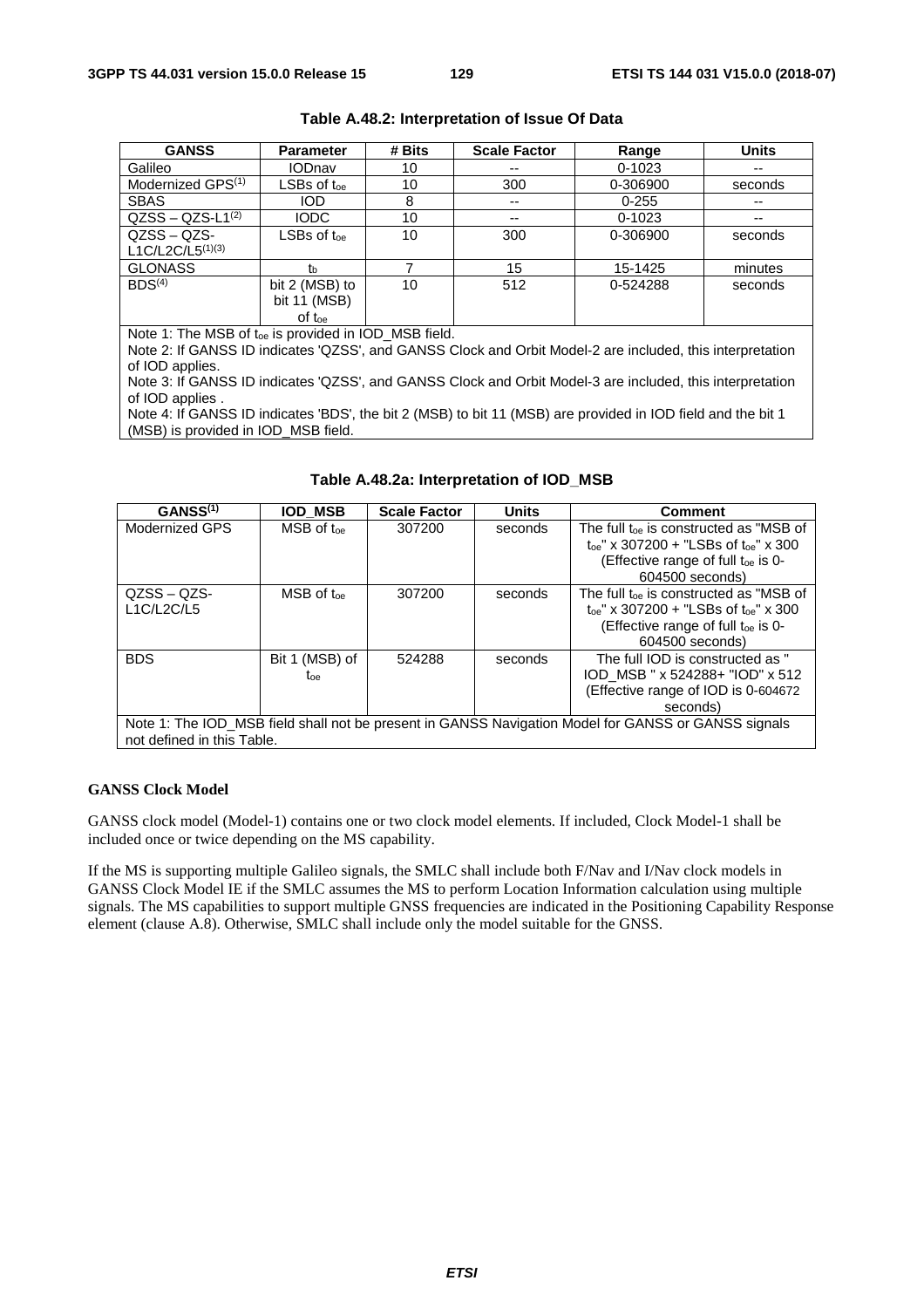| <b>Parameter</b>                                                                  | # Bits          | <b>Scale Factor</b>                                                               | <b>Units</b>             | Incl.                |
|-----------------------------------------------------------------------------------|-----------------|-----------------------------------------------------------------------------------|--------------------------|----------------------|
| One of the following models can be included:                                      |                 |                                                                                   |                          |                      |
|                                                                                   |                 | Model-1:                                                                          |                          |                      |
| Satellite Clock Model (Galileo [11])                                              |                 |                                                                                   |                          |                      |
| $t_{\rm oc}$                                                                      | $14^{(u)}$      | $\frac{60}{2^{.59}}$                                                              | sec                      | $\overline{C^{(1)}}$ |
| af <sub>2</sub>                                                                   | 6               |                                                                                   | sec/sec <sup>2</sup>     | $\overline{C^{(1)}}$ |
| af <sub>1</sub>                                                                   | 21              | $2 - 46$                                                                          | sec/sec                  | $C^{(1)}$            |
| af <sub>0</sub>                                                                   | 31              | $2 - 34$                                                                          | sec                      | $C^{(1)}$            |
| T <sub>GD</sub> (BGD)                                                             | 10              | $2 - 32$                                                                          | sec                      | $O^{(1)}$            |
| Model ID                                                                          | $\mathbf{1}$    |                                                                                   | ---                      | $\overline{\circ}$   |
|                                                                                   |                 | Model-2:                                                                          |                          |                      |
|                                                                                   |                 | <b>NAV Clock Model</b>                                                            |                          |                      |
| toc                                                                               | 16              | 2 <sup>4</sup>                                                                    | seconds                  | $C^{(1)}$            |
| af <sub>2</sub>                                                                   | 8               | $2 - 55$                                                                          | sec/sec <sup>2</sup>     | $C^{(1)}$            |
| af <sub>1</sub>                                                                   | 16              | $2 - 43$                                                                          | sec/sec                  | $\overline{C^{(1)}}$ |
| af <sub>0</sub>                                                                   | $\overline{22}$ | $2 - 31$                                                                          | seconds                  | $C^{(1)}$            |
| TGD                                                                               | 8               | $2 - 31$                                                                          | seconds                  | $C^{(1)}$            |
|                                                                                   |                 | Model-3:                                                                          |                          |                      |
|                                                                                   |                 | CNAV/CNAV-2 Clock Model                                                           |                          |                      |
| toc                                                                               | 11              | 300                                                                               | seconds                  | $\overline{C^{(1)}}$ |
| $t_{op}$                                                                          | 11              | 300                                                                               | seconds                  | $C^{(1)}$            |
| URA <sub>oc</sub> Index                                                           | 5               | $\overline{\phantom{a}}$                                                          | $\overline{\phantom{a}}$ | $\overline{C^{(1)}}$ |
| URA <sub>oc1</sub> Index                                                          | $\overline{3}$  | ---                                                                               | ---                      | $C^{(1)}$            |
| URA <sub>oc2</sub> Index                                                          | $\overline{3}$  | ---                                                                               | ---                      | $C^{(1)}$            |
| $a_{f2-n}$                                                                        | $\overline{10}$ | $2 - 60$                                                                          | sec/sec <sup>2</sup>     | $C^{(1)}$            |
| af1-n                                                                             | 20              | $2 - 48$                                                                          | sec/sec                  | $C^{(1)}$            |
| $a_{f0-n}$                                                                        | 26              | $2 - 35$                                                                          | seconds                  | $C^{(1)}$            |
| TGD                                                                               | 13              | $2 - 35$                                                                          | seconds                  | $C^{(1)}$            |
| <b>ISCL1CP</b>                                                                    | $\overline{13}$ | $2 - 35$                                                                          | seconds                  | O <sup>(2)</sup>     |
| <b>ISCL1CD</b>                                                                    | $\overline{13}$ | $2 - 35$                                                                          | seconds                  | $\overline{O^{(2)}}$ |
| ISCL <sub>1C/A</sub>                                                              | $\overline{13}$ | $2 - 35$                                                                          | seconds                  | O <sup>(3)</sup>     |
| ISC <sub>L2C</sub>                                                                | 13              | $2 - 35$                                                                          | seconds                  | $O^{(3)}$            |
| ISC <sub>L515</sub>                                                               | 13              | $2 - 35$                                                                          | seconds                  | O <sup>(4)</sup>     |
| ISC <sub>L5Q5</sub>                                                               | 13              | $2 - 35$                                                                          | seconds                  | O <sup>(4)</sup>     |
|                                                                                   |                 | Model-4:                                                                          |                          |                      |
|                                                                                   |                 | <b>GLONASS Satellite Clock Model</b>                                              |                          |                      |
| $\tau_n(t_b)$                                                                     | 22              | $2^{-30}$                                                                         | seconds                  | $C^{(1)}$            |
| $\gamma_n(t_b)$                                                                   | 11              | $2 - 40$                                                                          | $\overline{a}$           | $C^{(1)}$            |
| $\Delta\tau$ n                                                                    | $\overline{5}$  | $2 - 30$                                                                          | seconds                  | $\overline{O}$       |
|                                                                                   |                 | Model-5:                                                                          |                          |                      |
|                                                                                   |                 | <b>SBAS Satellite Clock Model</b>                                                 |                          |                      |
| to                                                                                | 13              | 16                                                                                | seconds                  | $\overline{C^{(1)}}$ |
| a <sub>Gfo</sub>                                                                  | 12              | $2 - 31$                                                                          | seconds                  | $C^{(1)}$            |
| a <sub>Gf1</sub>                                                                  | 8               | $2^{-40}$                                                                         | Seconds/sec              | $\overline{C^{(1)}}$ |
|                                                                                   |                 | Model-6:                                                                          |                          |                      |
| <b>BDS Satellite Clock Model</b>                                                  |                 |                                                                                   |                          |                      |
| <b>AODC</b>                                                                       | $\overline{5}$  | ---                                                                               |                          | $C^{(1)}$            |
| $t_{oc}$                                                                          | 17              | 2 <sup>3</sup>                                                                    | seconds                  | $\overline{C^{(1)}}$ |
| a <sub>0</sub>                                                                    | $\overline{24}$ | $2 - 33$                                                                          | sec/sec                  | $C^{(1)}$            |
| a <sub>1</sub>                                                                    | 22              | $2 - 50$                                                                          | sec/sec <sup>2</sup>     | $\overline{C^{(1)}}$ |
| a <sub>2</sub>                                                                    | 11              | $2 - 66$                                                                          | seconds                  | $C^{(1)}$            |
| TGD                                                                               | 10              | $10^{-10}$                                                                        | seconds                  | $C^{(1)}$            |
| NOTE 1:                                                                           |                 | All of these fields shall be present together, or none of them shall be present.  |                          |                      |
| NOTE 2:                                                                           |                 | Both of these fields shall be present together, or none of them shall be present. |                          |                      |
| NOTE 3:                                                                           |                 | Both of these fields shall be present together, or none of them shall be present. |                          |                      |
| NOTE 4:                                                                           |                 |                                                                                   |                          |                      |
| Both of these fields shall be present together, or none of them shall be present. |                 |                                                                                   |                          |                      |

# **Table A.49.1: GANSS Clock Model**

**Model ID**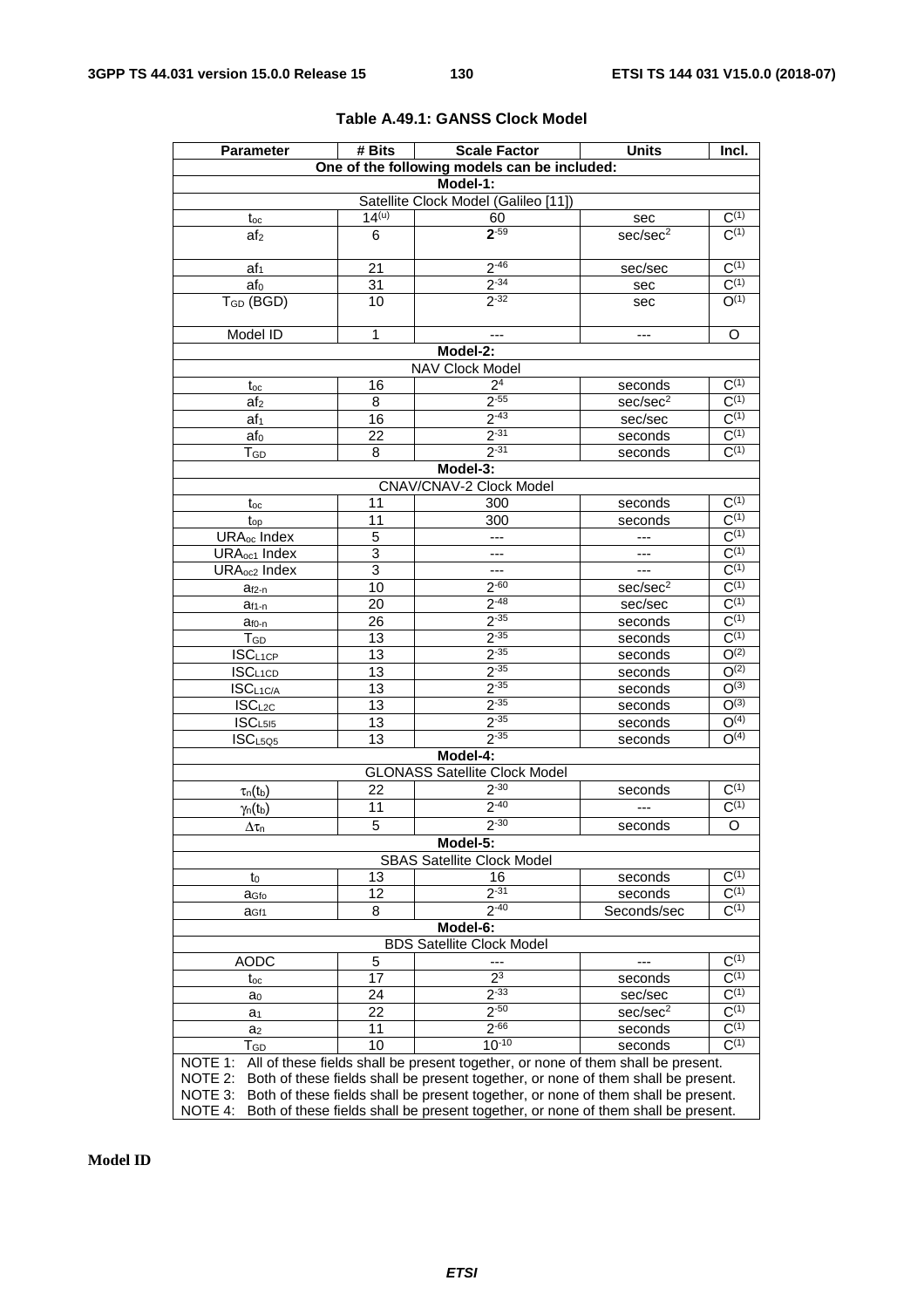This field specifies the identity of the clock model according to Table A.49.1a. This field is optional.

# **Table A.49.1a: Galileo Clock Model Identity**

| Value | <b>Identity</b> |
|-------|-----------------|
|       | I/Nav           |
|       | F/Nav           |

# **GANSS Orbit Model**

GANSS Orbit Model IE contains the following presentation: Satellite Navigation Model Using Keplerian Parameters or Satellite Navigation Model Using Earth-Centered, Earth-fixed Parameters as described in Table A.49.2.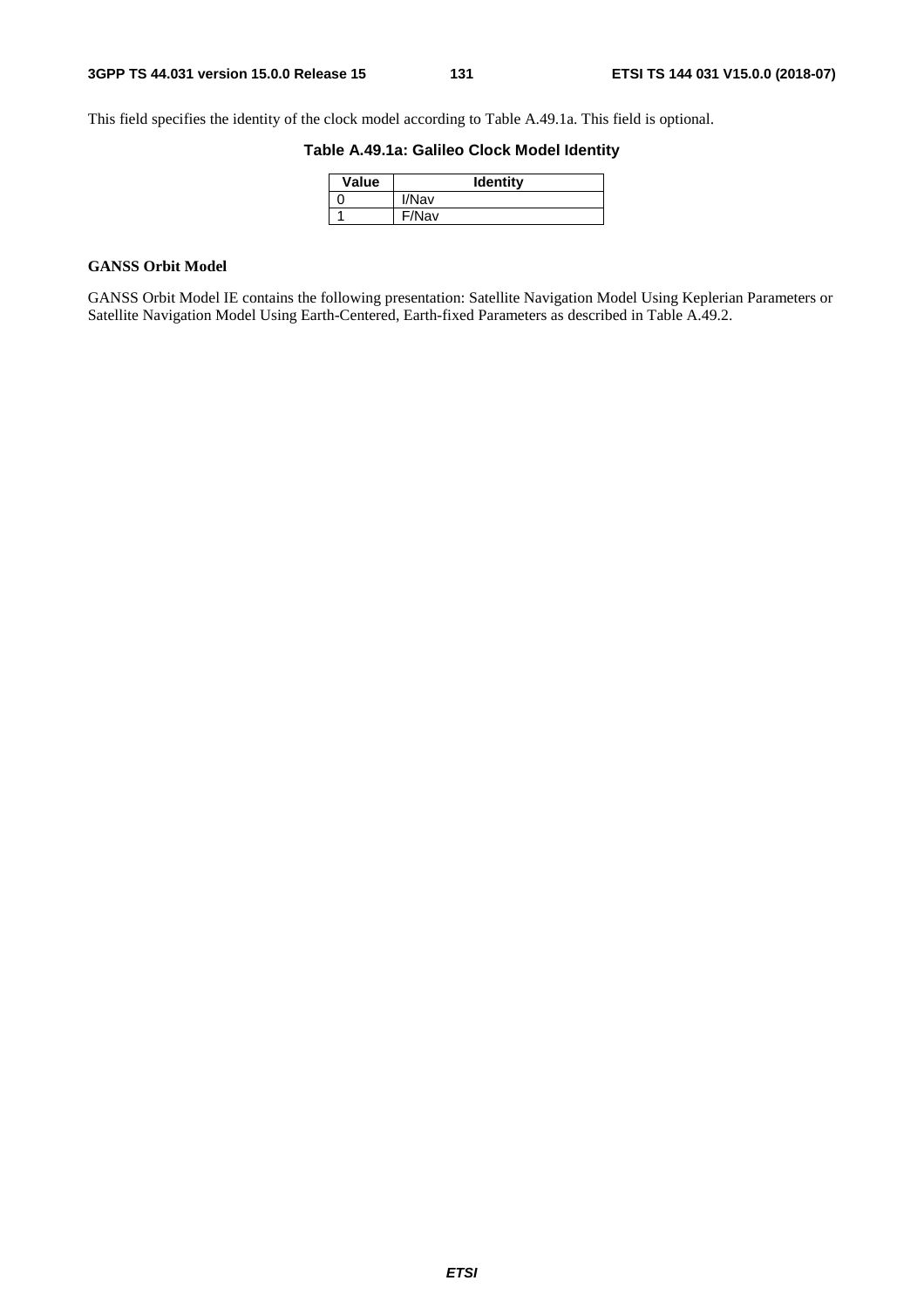# **Table A.49.2: GANSS Orbit Model**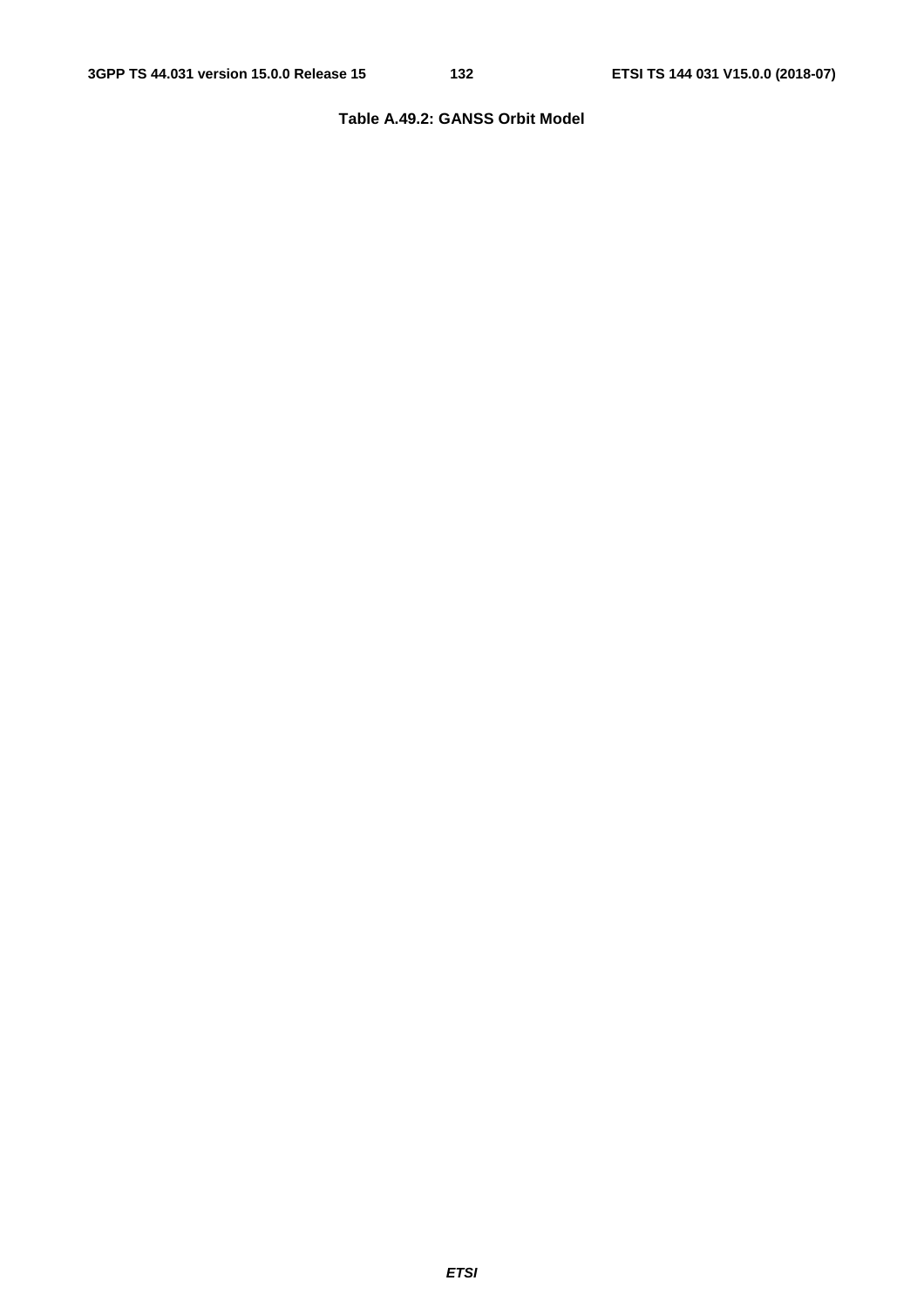| <b>Parameter</b>                             | # Bits           | <b>Scale Factor</b>                                               | <b>Units</b>                                                                    | Incl.                      |
|----------------------------------------------|------------------|-------------------------------------------------------------------|---------------------------------------------------------------------------------|----------------------------|
| One of the following models can be included: |                  |                                                                   |                                                                                 |                            |
| Model-1:                                     |                  |                                                                   |                                                                                 |                            |
|                                              | $14^{(u)}$       | Satellite Navigation Model Using Keplerian Parameters             |                                                                                 |                            |
| toe                                          | 32               | 60<br>$2 - 31$                                                    | sec<br>semi-circles                                                             | С<br>$\overline{\text{c}}$ |
| $\omega$                                     | 16               | $2^{-43}$                                                         | semi-circles/sec                                                                | $\overline{C}$             |
| Δn<br>Mo                                     | $\overline{32}$  | $2 - 31$                                                          | semi-circles                                                                    | $\overline{\text{c}}$      |
| <b>OMEGAdot</b>                              | 24               | $2^{-43}$                                                         | semi-circles/sec                                                                | C                          |
| е                                            | $32^{(u)}$       | $2 - 33$                                                          | $\overline{a}$                                                                  | $\overline{\text{c}}$      |
| Idot                                         | 14               | $2 - 43$                                                          | semi-circles/sec                                                                | $\overline{\text{c}}$      |
| sqrtA                                        | $32^{(u)}$       | $2 - 19$                                                          | meters <sup>1/2</sup>                                                           | $\overline{\text{c}}$      |
| İ0.                                          | 32               | $2 - 31$                                                          | semi-circles                                                                    | $\overline{C}$             |
| OMEGA <sub>0</sub>                           | 32               | $2 - 31$                                                          | semi-circles                                                                    | $\overline{C}$             |
| $C_{rs}$                                     | 16               | $2 - 5$                                                           | meters                                                                          | $\overline{\text{c}}$      |
| $C_{is}$                                     | 16               | $2 - 29$                                                          | radians                                                                         | $\overline{C}$             |
| $C_{us}$                                     | 16               | $2 - 29$                                                          | radians                                                                         | $\overline{\text{c}}$      |
| $C_{rc}$                                     | 16               | $2 - 5$                                                           | meters                                                                          | $\overline{C}$             |
| $C_{ic}$                                     | 16               | $2 - 29$                                                          | radians                                                                         | $\overline{C}$             |
| $C_{\underline{\text{uc}}}$                  | 16               | $2 - 29$                                                          | radians                                                                         | $\overline{C}$             |
|                                              |                  | Model-2:                                                          |                                                                                 |                            |
|                                              |                  | Satellite Navigation Model Using NAV Keplerian Parameters         |                                                                                 |                            |
| <b>URA</b> Index                             | $\overline{4}$   | $\overline{\phantom{a}}$                                          |                                                                                 | $\overline{C}$             |
| Fit Interval Flag                            | 1                | $\overline{\phantom{a}}$<br>2 <sup>4</sup>                        | Boolean                                                                         | C<br>$\overline{\text{c}}$ |
| toe                                          | 16<br>32         | $2 - 31$                                                          | sec<br>semi-circles                                                             | $\overline{\text{c}}$      |
| $\omega$                                     | 16               | $2 - 43$                                                          | semi-circles/sec                                                                | $\overline{\text{c}}$      |
| $\Delta n$<br>$M_0$                          | $\overline{32}$  | $2 - 31$                                                          | semi-circles                                                                    | $\overline{\text{c}}$      |
| OMEGAdot                                     | 24               | $2 - 43$                                                          | semi-circles/sec                                                                | $\overline{C}$             |
| e                                            | $32^{(u)}$       | $2 - 33$                                                          | $\overline{a}$                                                                  | $\overline{C}$             |
| Idot                                         | 14               | $2 - 43$                                                          | semi-circles/sec                                                                | С                          |
| sqrtA                                        | $32^{(u)}$       | $2^{-19}$                                                         | meters $1/2$                                                                    | $\overline{\text{c}}$      |
| I0                                           | 32               | $2 - 31$                                                          | semi-circles                                                                    | $\overline{\text{c}}$      |
| OMEGA <sub>0</sub>                           | $\overline{32}$  | $2 - 31$                                                          | semi-circles                                                                    | $\overline{\text{c}}$      |
| $C_{rs}$                                     | 16               | $2 - 5$                                                           | meters                                                                          | $\overline{C}$             |
| $C_{is}$                                     | 16               | $2 - 29$                                                          | radians                                                                         | $\overline{C}$             |
| $C_{us}$                                     | 16               | $2 - 29$                                                          | radians                                                                         | $\overline{C}$             |
| $C_{rc}$                                     | $\overline{16}$  | $2 - 5$                                                           | meters                                                                          | $\overline{\text{c}}$      |
| $\rm C_{ic}$                                 | 16               | $2 - 29$                                                          | radians                                                                         | $\overline{C}$             |
| $C_{uc}$                                     | 16               | $2 - 29$                                                          | radians                                                                         | C                          |
|                                              |                  | Model-3:                                                          |                                                                                 |                            |
|                                              |                  | Satellite Navigation Model Using CNAV/CNAV-2 Keplerian Parameters |                                                                                 |                            |
| $t_{op}$                                     | 11               | 300                                                               | seconds                                                                         | C                          |
| URA <sub>oe</sub> Index                      | 5                | ---                                                               | $---$                                                                           | $\mathsf C$                |
| $\Delta\mathsf{A}$                           | 26               | $2 - 9$                                                           | meters                                                                          | $\overline{\mathsf{c}}$    |
| A_dot                                        | 25               | $2 - 21$                                                          | meters/sec                                                                      | $\overline{C}$             |
| $\Delta$ no                                  | 17               | $2 - 44$                                                          | semi-circles/sec                                                                | $\overline{\text{c}}$      |
| $\Delta$ n <sub>0</sub> _dot                 | 23               | $2 - 57$                                                          | semi-circles/sec <sup>2</sup>                                                   | C                          |
| $M_{0-n}$                                    | 33               | $2 - 32$                                                          | semi-circles                                                                    | $\overline{\text{c}}$      |
| en                                           | 33               | $2 - 34$                                                          | $\overline{a}$                                                                  | $\overline{\text{c}}$      |
| ωn                                           | 33               | $2 - 32$                                                          | semi-circles                                                                    | $\mathsf C$                |
| $\Omega$ <sub>0-n</sub>                      | 33               | $2 - 32$                                                          | semi-circles                                                                    | $\overline{\text{c}}$      |
| $\Delta\Omega$ dot                           | 17               | $2 - 44$                                                          | semi-circles/sec                                                                | $\overline{C}$             |
| lo-n                                         | 33               | $2 - 32$                                                          | semi-circles                                                                    | $\overline{\text{c}}$      |
| i <sub>0-n_dot</sub>                         | 15               | $2 - 44$<br>$2^{-30}$                                             | semi-circles/sec                                                                | C<br>$\overline{C}$        |
| $C_{is-n}$                                   | 16<br>16         | $2 - 30$                                                          | radians                                                                         | $\overline{C}$             |
| $C_{ic-n}$                                   | 24               | $2^{-8}$                                                          | radians<br>meters                                                               | $\overline{\text{c}}$      |
| $C_{rs-n}$<br>$C_{\underline{rc-n}}$         | 24               | $2^{-8}$                                                          | meters                                                                          | $\overline{\mathsf{C}}$    |
| $C_{us-n}$                                   | 21               | $2 - 30$                                                          | radians                                                                         | C                          |
| $C_{\underline{uc-n}}$                       | 21               | $2 - 30$                                                          | radians                                                                         | $\overline{C}$             |
|                                              |                  | Model-4:                                                          |                                                                                 |                            |
|                                              |                  |                                                                   | Satellite Navigation Model Using GLONASS Earth-Centered, Earth-fixed Parameters |                            |
| $E_n$                                        | 5 <sup>(u)</sup> | $\mathbf{1}$                                                      | days                                                                            | C                          |
| P <sub>1</sub>                               | 2 <sup>(u)</sup> | Ξ.                                                                | $\overline{a}$                                                                  | $\overline{C}$             |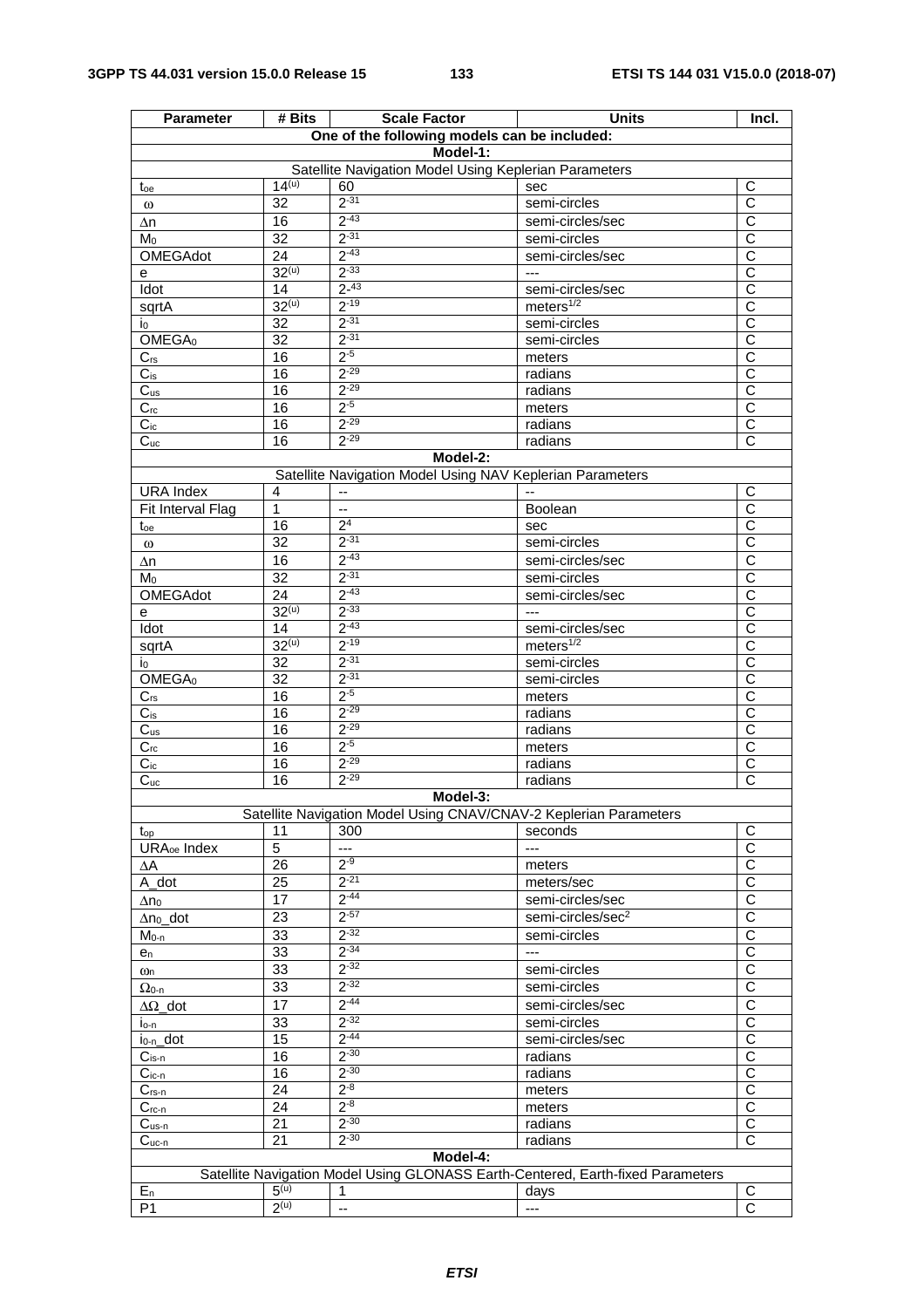| P <sub>2</sub>              | 1 <sup>(u)</sup> | 1                                                                            | ---                                                                          | C                       |
|-----------------------------|------------------|------------------------------------------------------------------------------|------------------------------------------------------------------------------|-------------------------|
| M                           | 2 <sup>(u)</sup> | 1                                                                            |                                                                              | $\overline{O}$          |
| $x_n(t_b)$                  | 27               | $2 - 11$                                                                     | kilometers                                                                   | $\overline{\text{c}}$   |
| $\dot{x}_n(t_b)$            | 24               | $2 - 20$                                                                     | kilometres/second                                                            | $\mathsf{C}$            |
| $\ddot{x}_n(t_b)$           | 5                | $2 - 30$                                                                     | kilometres/second <sup>2</sup>                                               | C                       |
|                             | 27               | $2 - 11$                                                                     | kilometers                                                                   | C                       |
| $y_n(t_b)$                  | 24               | $2 - 20$                                                                     | kilometres/second                                                            | C                       |
| $\dot{y}_n(t_b)$            | 5                | $2 - 30$                                                                     | kilometres/second <sup>2</sup>                                               | C                       |
| $\ddot{y}_n(t_b)$           |                  |                                                                              |                                                                              |                         |
| $z_n(t_b)$                  | 27               | $2 - 11$                                                                     | kilometers                                                                   | C                       |
| $\dot{z}_n(t_b)$            | 24               | $2 - 20$                                                                     | kilometres/second                                                            | $\mathsf{C}$            |
| $\ddot{z}_n(t_b)$           | $\overline{5}$   | $2 - 30$                                                                     | kilometres/second <sup>2</sup>                                               | C                       |
|                             |                  | Model-5:                                                                     |                                                                              |                         |
|                             |                  |                                                                              | Satellite Navigation Model Using SBAS Earth-Centered, Earth-fixed Parameters |                         |
| to                          | 13               | 16                                                                           | seconds                                                                      | $O^{(1)}$               |
| Accuracy                    | 4                | Ξ.                                                                           |                                                                              | $\overline{C}$          |
| $X_G$                       | 30               | 0,08                                                                         | meters                                                                       | $\overline{C}$          |
| YG                          | 30               | 0,08                                                                         | meters                                                                       | $\overline{C}$          |
| $Z_G$                       | 25               | 0,4                                                                          | meters                                                                       | $\overline{C}$          |
|                             |                  |                                                                              |                                                                              |                         |
| $X_G$<br>Rate-of-Change     | 17               | 0,000625                                                                     | meters/sec                                                                   | $\overline{C}$          |
| $Y_G$                       | $\overline{17}$  | 0,000625                                                                     | meters/sec                                                                   | $\overline{C}$          |
| Rate-of-Change              |                  |                                                                              |                                                                              |                         |
| Z <sub>G</sub>              | 18               | 0,004                                                                        | meters/sec                                                                   | C                       |
| Rate-of-Change              |                  |                                                                              |                                                                              |                         |
| X <sub>G</sub> Acceleration | 10               | 0,0000125                                                                    | meters/sec <sup>2</sup>                                                      | C                       |
| Y <sub>G</sub> Acceleration | 10               | 0,0000125                                                                    | meters/sec <sup>2</sup>                                                      | $\overline{\text{c}}$   |
|                             |                  |                                                                              |                                                                              |                         |
| Z <sub>G</sub> Acceleration | 10               | 0,0000625<br>Model-6:                                                        | meters/sec <sup>2</sup>                                                      | C                       |
|                             |                  |                                                                              |                                                                              |                         |
|                             |                  |                                                                              | Satellite Navigation Model Using BDS Keplerian Parameters                    |                         |
| <b>AODE</b>                 | 5                | --                                                                           |                                                                              | $\mathsf C$             |
| <b>URA Index</b>            | 4                |                                                                              |                                                                              | $\overline{C}$          |
| $t_{\rm oe}$                | 17               | 2 <sup>3</sup>                                                               | seconds                                                                      | C                       |
| $A^{1/2}$                   | $\overline{32}$  | $2 - 19$                                                                     | meters $1/2$                                                                 | $\overline{\text{c}}$   |
| е                           | 32               | $2 - 33$                                                                     | ۰.                                                                           | C                       |
| $\omega$                    | 32               | $2 - 31$                                                                     | semi-circles                                                                 | $\overline{\text{c}}$   |
| Δn                          | 16               | $2^{-43}$                                                                    | semi-circles/sec                                                             | $\overline{\mathrm{c}}$ |
| M <sub>0</sub>              | 32               | $2^{-31}$                                                                    | semi-circles                                                                 | $\overline{\text{c}}$   |
|                             | 32               | $2 - 31$                                                                     |                                                                              | $\overline{\text{c}}$   |
| $\Omega_0$                  |                  |                                                                              | semi-circles                                                                 |                         |
| $\Omega$ _dot               | 24               | $2^{-43}$                                                                    | semi-circles/sec                                                             | $\overline{C}$          |
| io                          | 32               | $2 - 31$                                                                     | semi-circles                                                                 | $\overline{\text{c}}$   |
| Idot                        | 14               | $2 - 43$                                                                     | semi-circles/sec                                                             | $\overline{\text{c}}$   |
| $C_{\text{UC}}$             | 18               | $2 - 31$                                                                     | radians                                                                      | $\overline{\text{c}}$   |
| $C_{US}$                    | 18               | $2 - 31$                                                                     | radians                                                                      | C                       |
| $C_{\text{rc}}$             | 18               | $2 - 6$                                                                      | meters                                                                       | $\overline{C}$          |
|                             | 18               | $2^{-6}$                                                                     |                                                                              | $\overline{\text{c}}$   |
| $C_{rs}$                    |                  |                                                                              | meters                                                                       |                         |
| $C_{ic}$                    | 18               | $2 - 31$                                                                     | radians                                                                      | $\overline{\text{c}}$   |
| $C_{\text{is}}$             | 18               | $2 - 31$                                                                     | radians                                                                      | $\overline{C}$          |
|                             |                  | Note 1: If GANSS Clock Model-5 is not included, this field shall be present. |                                                                              |                         |
| NOTE u: unsigned parameter  |                  |                                                                              |                                                                              |                         |

# **GANSS Real-Time Integrity**

Integrity Monitor (IM) shall detect unhealthy (e.g., failed/failing) satellite signals and also shall inform users of measurement quality in DGANSS modes when satellite signals are healthy. Excessively large pseudo range errors, as evidenced by the magnitude of the corresponding DGANSS correction, shall be used to detect failed satellite signals. Unhealthy satellite signals should be detected within 10 seconds of the occurrence of the satellite signal failure. When unhealthy (e.g., failed/failing) satellite signals are detected, the assistance and/or DGANSS correction data shall not be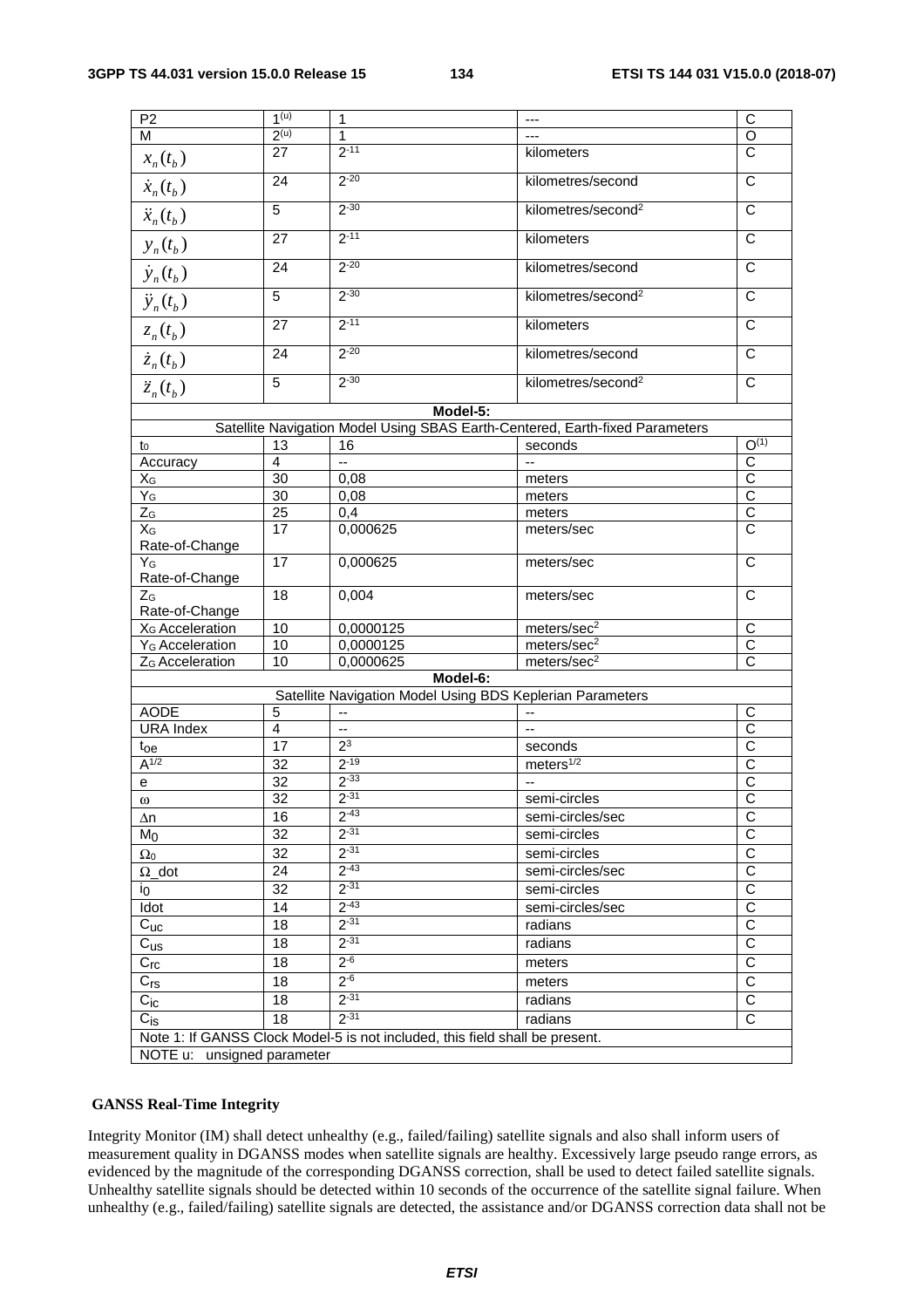supplied for these satellite signals. When the error in the IM computed position is excessive for solutions based upon healthy satellite signals only, DGANSS users shall be informed of measurement quality through the supplied UDRE values. After bad satellite signals have been indicated in the Real Time Integrity field, if the satellite signals return to healthy condition for some period of time, the indications for them shall be removed from this field.

GANSS Real-Time Integrity field of the GANSS Assistance Data Information Element contains parameters that describe the real-time status of the GANSS constellations. Primarily intended for non-differential applications, the realtime integrity of the satellite constellation is of importance as there is no differential correction data by which the mobile can determine the soundness of each satellite signal. GANSS Real-Time Integrity data communicates the health of the GNSS signals to the mobile in real-time. The format is shown in Table A.50. The SMLC shall always transmit the GANSS Real Time Integrity field with the current list of unhealthy signals, for any GANSS positioning attempt and whenever GANSS Assistance Data is sent. If the number of bad signals (NBS) is zero, then the GANSS Real Time Integrity field shall be omitted.

#### **Table A.50: GANSS Real-Time Integrity**

| <b>Parameter</b>                                                   | # Bits | <b>Scale Factor</b> | Range   | Units   | Incl. |
|--------------------------------------------------------------------|--------|---------------------|---------|---------|-------|
| The following fields occur once per SV with bad signal (NBS times) |        |                     |         |         |       |
| Bad GNSS SV ID                                                     |        |                     | $- - -$ | $- - -$ | M     |
| Bad GNSS Signal ID                                                 |        |                     | $- - -$ | $- - -$ |       |

#### **NBS (Number of satellites with bad signal)**

The NBS value indicates the number of satellites with bad signal.

#### **Bad\_GNSS\_SV\_ID**

This field specifies the SV ID of the satellite with bad signal or signals. The interpretation of SV ID is defined in Table A.10.14.

## **Bad\_GNSS\_Signal\_ID**

This field identifies the bad signal of a satellite. Absence of this field means that all signals on the specific SV are bad. The interpretation of Bad\_GNSS\_Signal\_ID is listed in Table A.59. If the satellite in question belongs to the modernized GPS constellation and has some healthy signals but bad L1C/A signal, Bad\_GNSS\_Signal\_ID shall be present but may have all the bits set to '0'. Status of L1C/A signal shall be indicated with Real-Time Integrity IE in GPS Assistance Data Element.

### **GANSS Data Bit Assistance**

This element provides data bit assistance data for specific satellite signals for data wipe-off. The data bits included in the assistance data depends on the GANSS and its signal.

| <b>Parameter</b> | <b>Bits</b> | <b>Resolution</b>                                           | Range      | Incl. |
|------------------|-------------|-------------------------------------------------------------|------------|-------|
| <b>GANSS TOD</b> |             |                                                             | $0 - 59$   | М     |
|                  |             | The following fields occur once per satellite (N_SAT times) |            |       |
| SV ID            |             |                                                             |            | M     |
|                  |             | The following fields occur once per signal (N_SGN times)    |            |       |
| GANSS_Signal_ID  |             |                                                             |            |       |
| N BIT            |             |                                                             | $1 - 1024$ | М     |
| Data Bits        |             |                                                             |            | M     |

**Table A.51: GANSS Data Bit Assistance** 

#### **GANSS TOD**

This field indicates the reference time of the first bit of the data in GANSS Data Bit Assistance in integer seconds in GNSS specific system time.

Data Bit Reference Time is given as modulo 60 s from GANSS TOD.

#### **N\_SAT**

This field specifies the number of satellites in GANSS Data Bit Assistance element.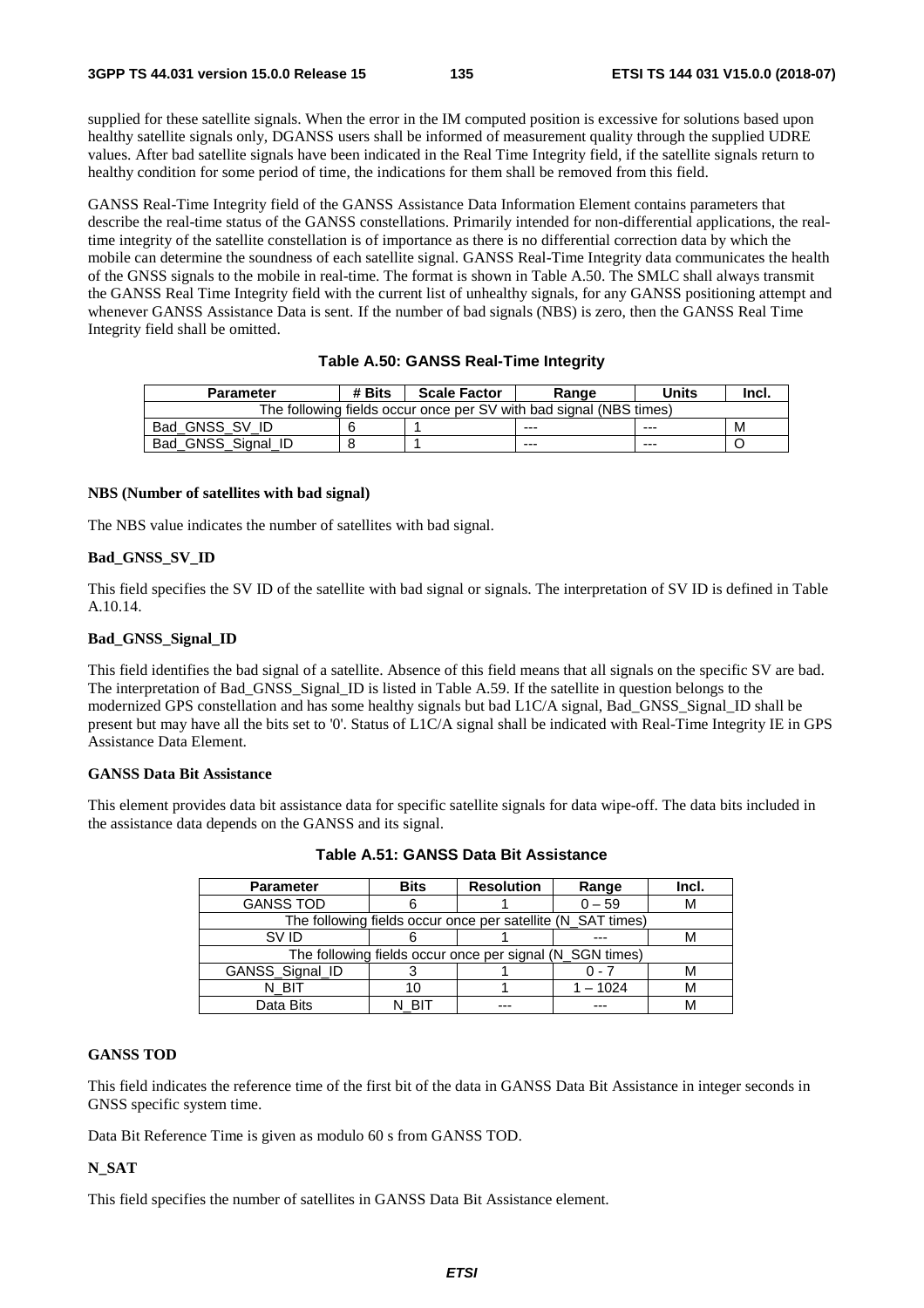# **SV\_ID**

The field specifies the SV for which the GANSS Data Bit Assistance is given. The interpretation of SV ID is defined in Table A.10.14.

Range:  $0 - 63$ 

# **N\_SGN**

This field specifies the number of signals for which GANSS Data Bit Assistance is provided.

Range:  $1 - 8$ 

**GANSS\_Signal\_ID** 

This field specifies the GANSS signal type of the GANSS Data Bit Assistance as listed in Table A.59.

# **N\_BIT**

This field indicates the number of bits (or symbols) included in the IE.

# **Data Bits**

Data bits are contained in GNSS system and data type specific format.

In case of Galileo, it contains the FEC encoded and interleaved modulation symbols. The logical levels 1 and 0 correspond to signal levels -1 and +1, respectively. In case of Modernized GPS L1C, it contains the encoded and interleaved modulation symbols as defined in [14] section 3.2.3.1.

In case of Modernized GPS L2C, it contains either the NAV data modulation bits, the FEC encoded NAV data modulation symbols, or the FEC encoded CNAV data modulation symbols, dependent on the current signal configuration of this satellite as defined in [12, Table 3-III].

In case of Modernized GPS L5, it contains the FEC encoded CNAV data modulation symbols as defined in [13].

In case of SBAS, it contains the FEC encoded data modulation symbols as defined in [15].

In case of QZSS QZS-L1, it contains the NAV data modulation bits as defined in [16] section 5.2. In case of QZSS QZS-L1C, it contains the encoded and interleaved modulation symbols as defined in [16] section 5.3. In case of QZSS QZS-L2C, it contains the encoded modulation symbols as defined in [16] section 5.5. In case of QZSS QZS-L5, it contains the encoded modulation symbols as defined in [16] section 5.6.

In case of GLONASS, it contains the 100 sps differentially Manchester encoded modulation symbols as defined in [17] section 3.3.2.2.

In case of BDS, it contains the encoded and interleaved modulation symbols as defined in [18] section 5.1.3.

# **GANSS Reference Measurement Information**

This field provides reference code and Doppler measurement information of visible satellites of a GANSS constellation. The information can be used as acquisition assistance to improve the sensitivity of the receiver.

These parameters describe the range and optionally the derivatives from respective satellites to the GANSS Reference Location at the GANSS Reference Time. The code phase and Doppler fields are aligned with the time provided in GANSS Reference Time. Figure A.4a illustrates the relation between some of the fields with respect to the GANSS TOD.

If GPS Acquisition Assistance is included the Reference Time included in the GPS Acquisition Assistance is also valid for the GANSS Reference Measurement fields and the parameters are referenced to GPS TOW. Figure A.4b illustrates the relation between some of the fields with respect to GPS TOW.

The parameters are given in units of ms and m/s which makes it possible to convert the values to any nominal frequency and chipping and code rate.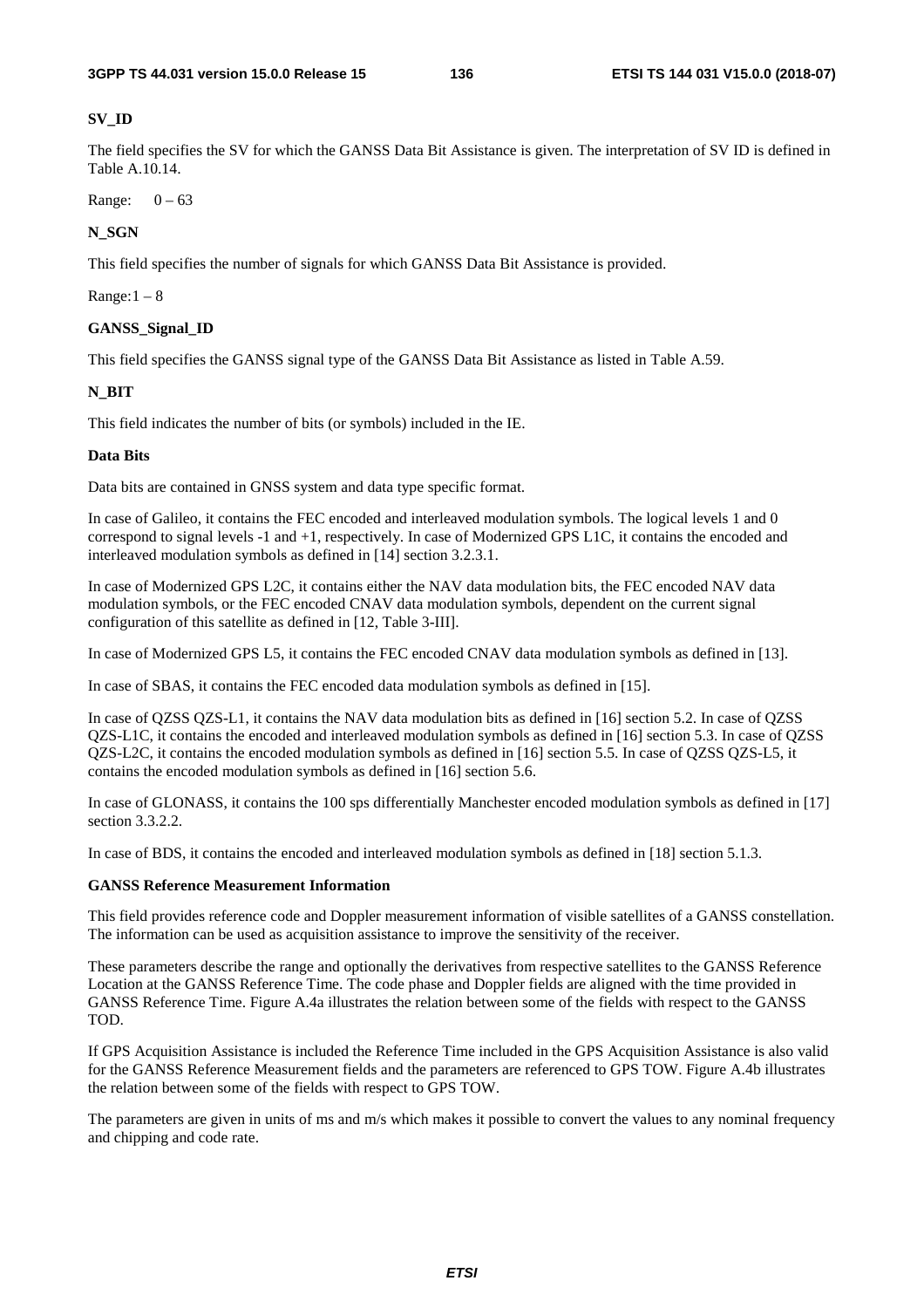| <b>Parameter</b>                                                                                                                                                                                                            | Range                                                         | <b>Bits</b> | <b>Resolution</b>          | Incl.     |
|-----------------------------------------------------------------------------------------------------------------------------------------------------------------------------------------------------------------------------|---------------------------------------------------------------|-------------|----------------------------|-----------|
| GANSS_Signal_ID                                                                                                                                                                                                             | $0 - 7$                                                       | 3           |                            | м         |
|                                                                                                                                                                                                                             | The following fields occur once per satellite (Num_Sat times) |             |                            |           |
| SV ID                                                                                                                                                                                                                       | $0 - 63$                                                      | 6           |                            | м         |
| Doppler (0 <sup>th</sup> order term)                                                                                                                                                                                        | $-1024$ m/s to 1023,5 m/s                                     | 12          | $0.5 \text{ m/s}$          | м         |
| Doppler (1 <sup>st</sup> order term)                                                                                                                                                                                        | $-0.2 - 0.1$ m/s <sup>2</sup> .                               | 6           | $1/210$ m/s <sup>2</sup> . | $O^{(1)}$ |
| <b>Doppler Uncertainty</b>                                                                                                                                                                                                  | $2.5 \text{ m/s} - 40 \text{ m/s}$                            | 3           |                            | O(1,3)    |
|                                                                                                                                                                                                                             | $[2-n(40)$ m/s, n = 0 - 4]                                    |             |                            |           |
| Code Phase                                                                                                                                                                                                                  | $0 - (1-2^{-10})$ ms                                          | 10          | $2^{-10}$ ms               | м         |
| Integer Code Phase                                                                                                                                                                                                          | $0 - 127$ ms                                                  |             | 1 ms                       | м         |
| Code Phase Search                                                                                                                                                                                                           | See Table A.53                                                | 5           |                            | м         |
| Window                                                                                                                                                                                                                      |                                                               |             |                            |           |
| Azimuth                                                                                                                                                                                                                     | 0 - 348,75 deg                                                | 5           | 11,25 deg                  | $O^{(2)}$ |
| Elevation                                                                                                                                                                                                                   | $0 - 78,75$ deg                                               | 3           | 11,25 deg                  | $O^{(2)}$ |
| Code Phase_1023                                                                                                                                                                                                             | boolean                                                       |             |                            | O         |
| NOTE 1,2: All of these fields shall be present together, or none of them shall be present.<br>NOTE 3: If Doppler Uncertainty Extension (Table A.55.25) is present, Doppler Uncertainty shall be set to<br>value 0 (40 m/s). |                                                               |             |                            |           |

| <b>Table A.52: GANSS Reference Measurement Information Contents</b> |
|---------------------------------------------------------------------|
|---------------------------------------------------------------------|



**Figure A.4a. Exemplary calculations of some GANSS Reference Measurement fields with respect to GANSS TOD.**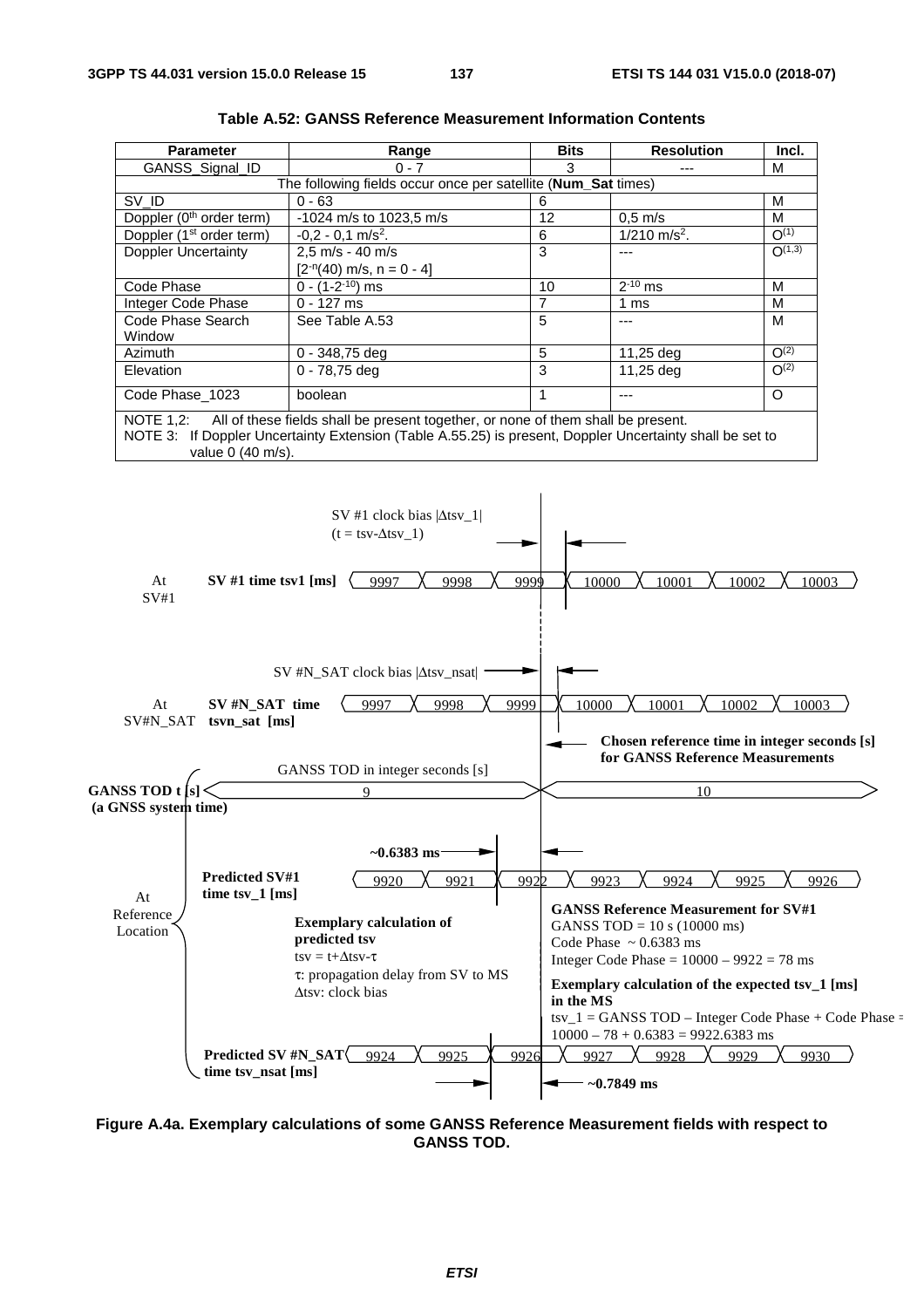

# **Figure A.4b. Exemplary calculations of some GANSS Reference Measurement fields with respect to GPS TOW.**

# **GANSS\_Signal\_ID**

This field specifies the GNSS signal type. The supported signals are listed in Table A.59.

# **Num\_Sat**

This field specifies the number of satellites in GANSS Reference Measurement Information element.

# **SV\_ID**

This field specifies the SV for which the GANSS Reference Measurement Assistance is given. The interpretation of SV ID is defined in Table A.10.14.

# Range:  $0 - 63$

# Doppler (0<sup>th</sup> order term)

This field contains the Doppler  $(0<sup>th</sup> order term)$  value. A positive value in Doppler defines the increase in satellite signal frequency due to velocity towards the MS. A negative value in Doppler defines the decrease in satellite signal frequency due to velocity away from the MS.

Doppler is given in unit of m/s by multiplying the Doppler value in Hz by the *nominal* wavelength of the assisted signal.

This field is mandatory.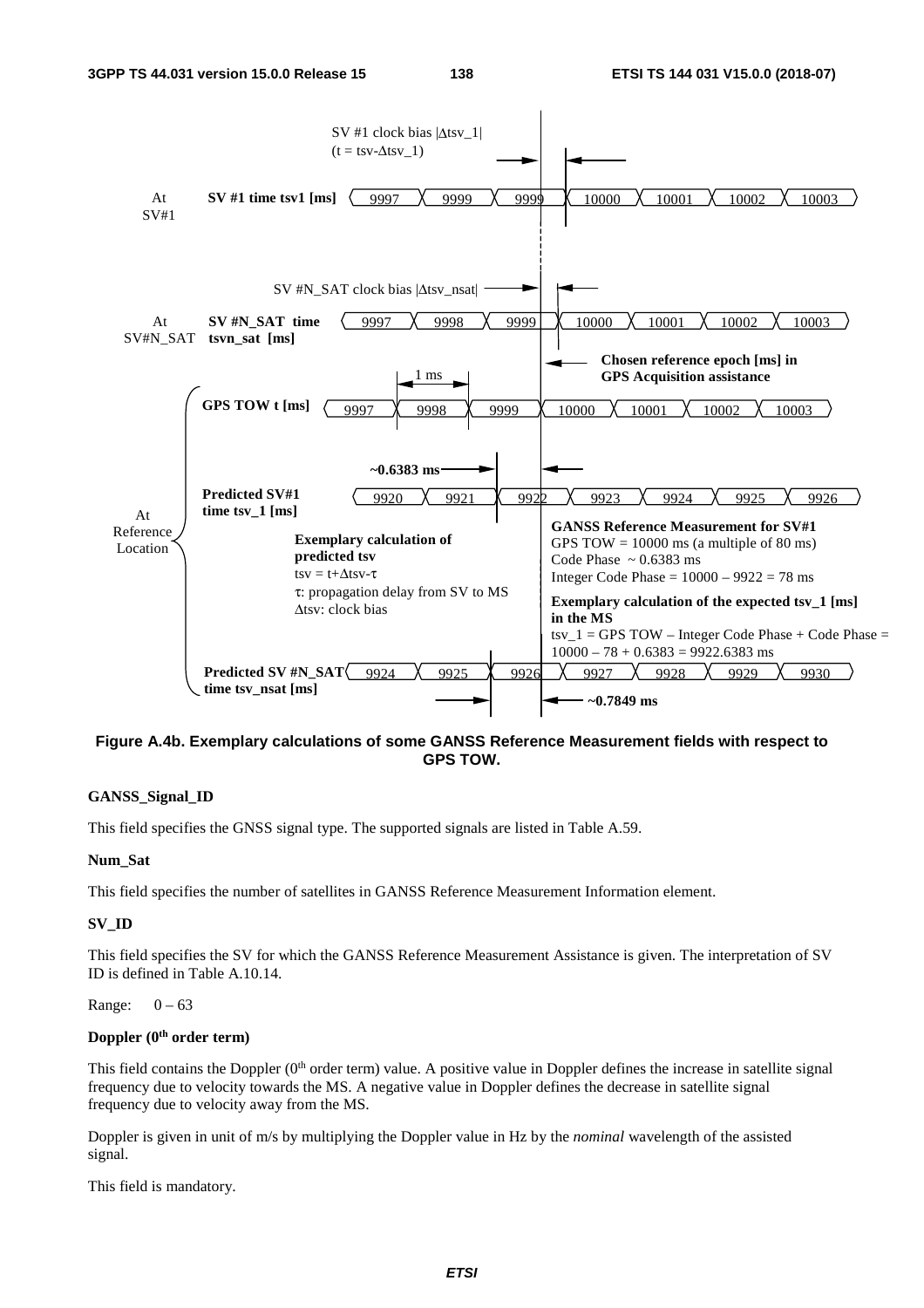#### **Doppler (1st order term**)

This field contains the Doppler  $(1<sup>st</sup> order term)$  value. A positive value defines the rate of increase in satellite signal frequency due to acceleration towards the MS. A negative value defines the rate of decrease in satellite signal frequency due to acceleration away from the MS.

Doppler (1<sup>st</sup> order term) is given in unit of m/s by multiplying the Doppler value in Hz by the *nominal* wavelength of the assisted signal.

This field is optional.

#### **Doppler Uncertainty**

This field contains the Doppler uncertainty value. It is defined such that the Doppler experienced by a stationary MS is in the range "Doppler − Doppler Uncertainty" to "Doppler + Doppler Uncertainty". This field is optional. If Doppler Uncertainty (together with Doppler  $1<sup>st</sup>$  order term) is omitted, the terminal shall interpret Doppler Uncertainty as greater than +/-40 m/s. If the Doppler Uncertainty Extension (Table A.55.25) field is present, the MS that supports the Doppler Uncertainty Extension shall ignore this field.

Doppler Uncertainty is given in unit of m/s by multiplying the Doppler Uncertainty value in Hz by the *nominal* wavelength of the assisted signal.

Permitted Values: 2,5 m/s, 5 m/s, 10 m/s, 20 m/s, 40 m/s as encoded by an integer n in the range 0-4 according to the formula in Table A.52.

## **Code Phase**

This field together with the Code Phase\_1023 field contains code phase, in units of milliseconds, in the range from 0 to 1 millisecond scaled by the *nominal* chipping rate of the GNSS signal, where increasing values of the field signify increasing predicted signal code phases, as seen by a receiver at the Reference Location at the GANSS Reference Time. The Reference Location would typically be an apriori estimate of the MS location. This field is mandatory.

Range:  $0 - (1-2^{-10})$  ms

NOTE: The value  $(1-2^{-10})$  ms is encoded using the Code Phase 1023 field.

#### **Integer Code Phase**

This field contains integer code phase (expressed modulo 128 ms). The satellite integer milliseconds code phase currently being transmitted at the GANSS Reference Time, as seen by a receiver at the Reference Location is calculated as reference time (GANSS TOD or GPS TOW, expressed in milliseconds) minus (Integer\_Code\_Phase + (n×128 ms)), as shown in Figure A.4a/b, with  $n = ... -2, -1, 0, 1, 2, ...$  This field is mandatory.

Range: 0-127 ms

#### **Code Phase Search Window**

This field contains the code phase search window. The code phase search window accounts for the uncertainty in the estimated MS location but not any uncertainty in GANSS Reference Time. It is defined such that the expected code phase is in the range "Code Phase - Code Phase Search Window" to "Code Phase + Code Phase Search Window" given in units of milliseconds. This field is mandatory.

Range: 0-31 (i.e. 0,002 - 2,000 ms according to following table)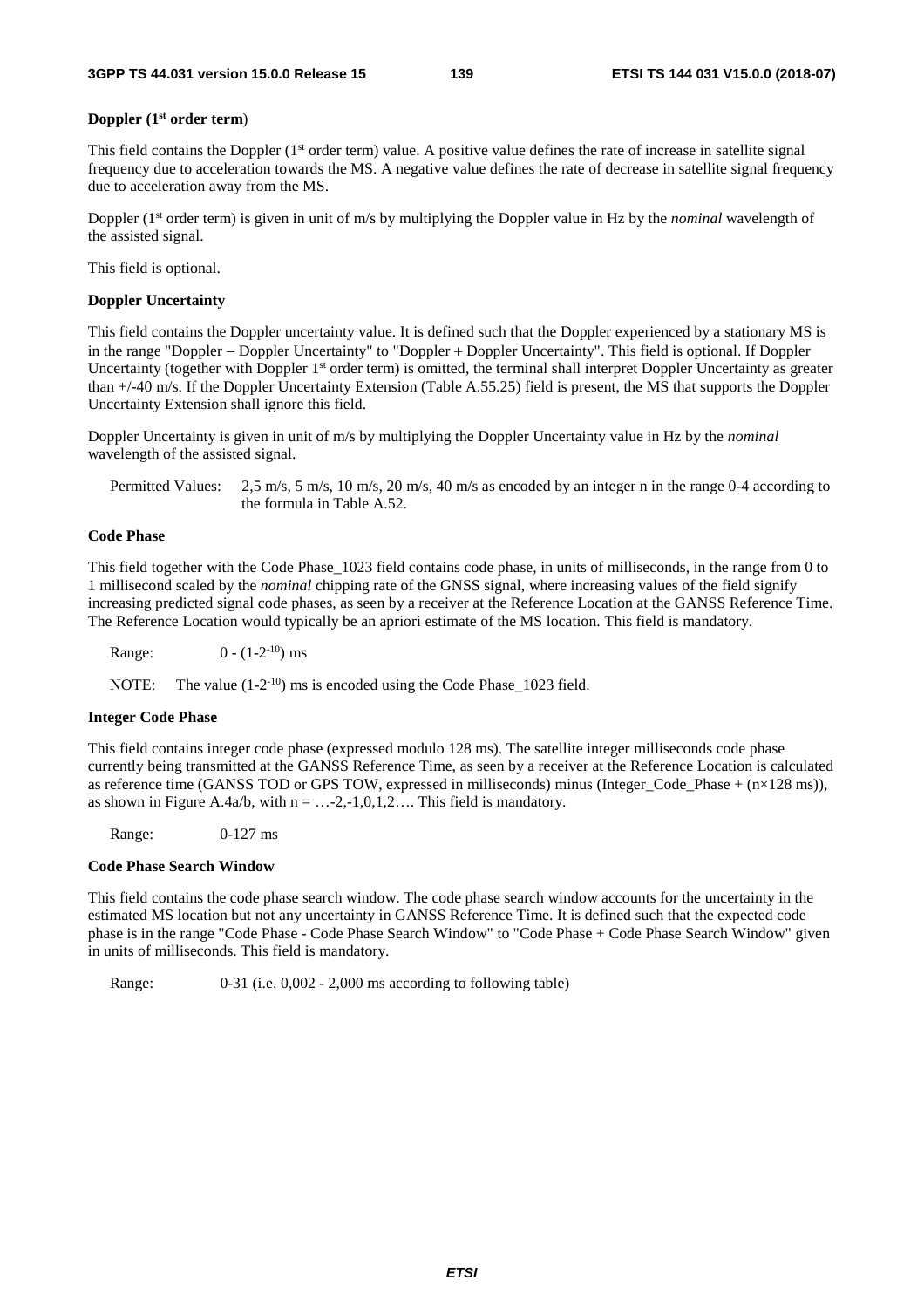| CODE PHASE SEARCH WINDOW | <b>Code Phase Search Window [ms]</b> |
|--------------------------|--------------------------------------|
| '00000'                  | No information                       |
| '00001'                  | 0,002                                |
| '00010'                  | 0,004                                |
| '00011'                  | 0,008                                |
| '00100'                  | 0,012                                |
| '00101'                  | 0,016                                |
| '00110'                  | 0,024                                |
| '00111'                  | 0,032                                |
| '01000'                  | 0,048                                |
| '01001'                  | 0,064                                |
| '01010'                  | 0,096                                |
| '01011'                  | 0,128                                |
| '01100'                  | 0,164                                |
| '01101'                  | 0,200                                |
| '01110'                  | 0,250                                |
| '01111'                  | 0,300                                |
| '10000'                  | 0,360                                |
| '10001'                  | 0,420                                |
| '10010'                  | 0,480                                |
| '10011'                  | 0,540                                |
| '10100'                  | 0,600                                |
| '10101'                  | 0,660                                |
| '10110'                  | 0,720                                |
| '10111'                  | 0,780                                |
| '11000'                  | 0,850                                |
| '11001'                  | 1,000                                |
| '11010'                  | 1,150                                |
| '11011'                  | 1,300                                |
| '11100'                  | 1,450                                |
| '11101'                  | 1,600                                |
| '11110'                  | 1,800                                |
| '11111'                  | 2,000                                |
|                          |                                      |

**Table A.53: Code Phase Search Window Parameter Format** 

# **Azimuth**

This field together with the Azimuth LSB included in GANSS Reference Measurement Extension in Table A.55.23 contains the azimuth angle. An angle of x degrees means the satellite azimuth a is in the range ( $x \le a$  < x+0,703125) degrees. This field is optional.

Range: 0 - 359,296875 degrees.

#### **Elevation**

This field together with the Elevation LSB included in GANSS Reference Measurement Extension in Table A.55.23 contains the elevation angle. An angle of y degrees means the satellite elevation e is in the range ( $y \le e \lt y+0.703125$ ) degrees except for y = 89,296875 where the range is extended to include 90 degrees. This field is optional.

Range: 0 - 89,296875 degrees

### **Code Phase\_1023**

This field if set to TRUE indicates that the code phase has the value  $1023 \times 2^{-10} = (1-2^{-10})$  ms. This field may only be set to TRUE if the value provided in the Code Phase field is 1022. If this field is set to FALSE, the code phase is the value provided in the Code Phase field in the range from 0 to  $(1 - 2 \times 2^{-10})$  ms. If this field is not present and the Code Phase field has the value 1022, the MS may assume that the code phase is between  $(1 - 2 \times 2^{-10})$  and  $(1 - 2^{-10})$  ms.

#### **GANSS Almanac Model**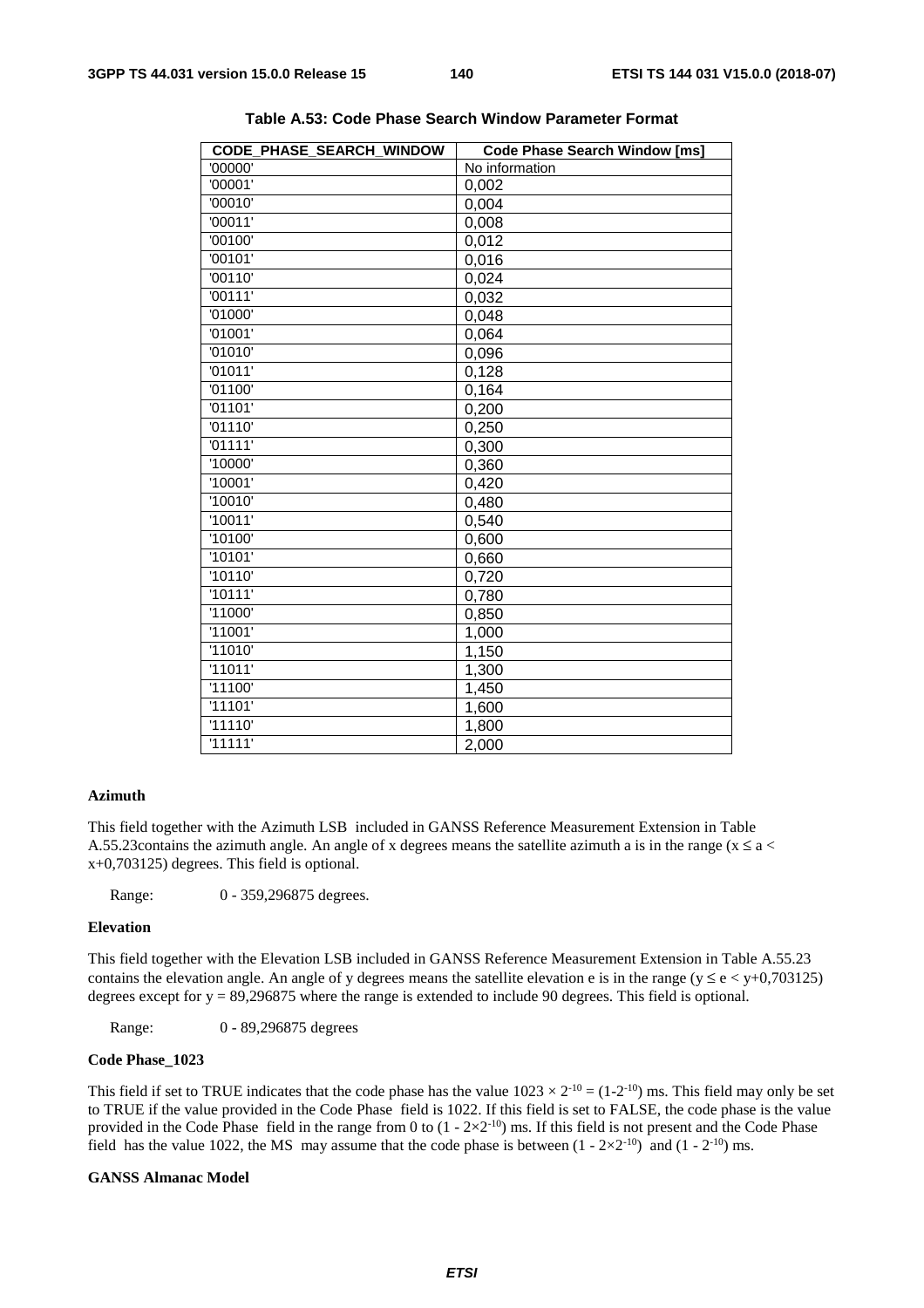These fields specify the coarse, long-term model of the satellite positions and clocks. These fields are given in Table A.54. The meaning of these parameters is defined in relevant ICDs of the particular GANSS and GNSS specific interpretations apply. For example, Modernized GPS and QZSS use the same model parameters but some parameters have a different interpretation [16].

GANSS Almanac Model is useful for receiver tasks that require coarse accuracy, such as determining satellite visibility. The model is valid for up to few weeks, typically. Since it is a long-term model, the field should be provided for all satellites in the GNSS constellation. If almanac is not provided for the full GNSS constellation, the SMLC shall set the Complete Almanac Provided field in Table A.55.24 to FALSE.

# **Table A.54: GANSS Almanac Model (per-satellite fields - (1) = Positive range only)**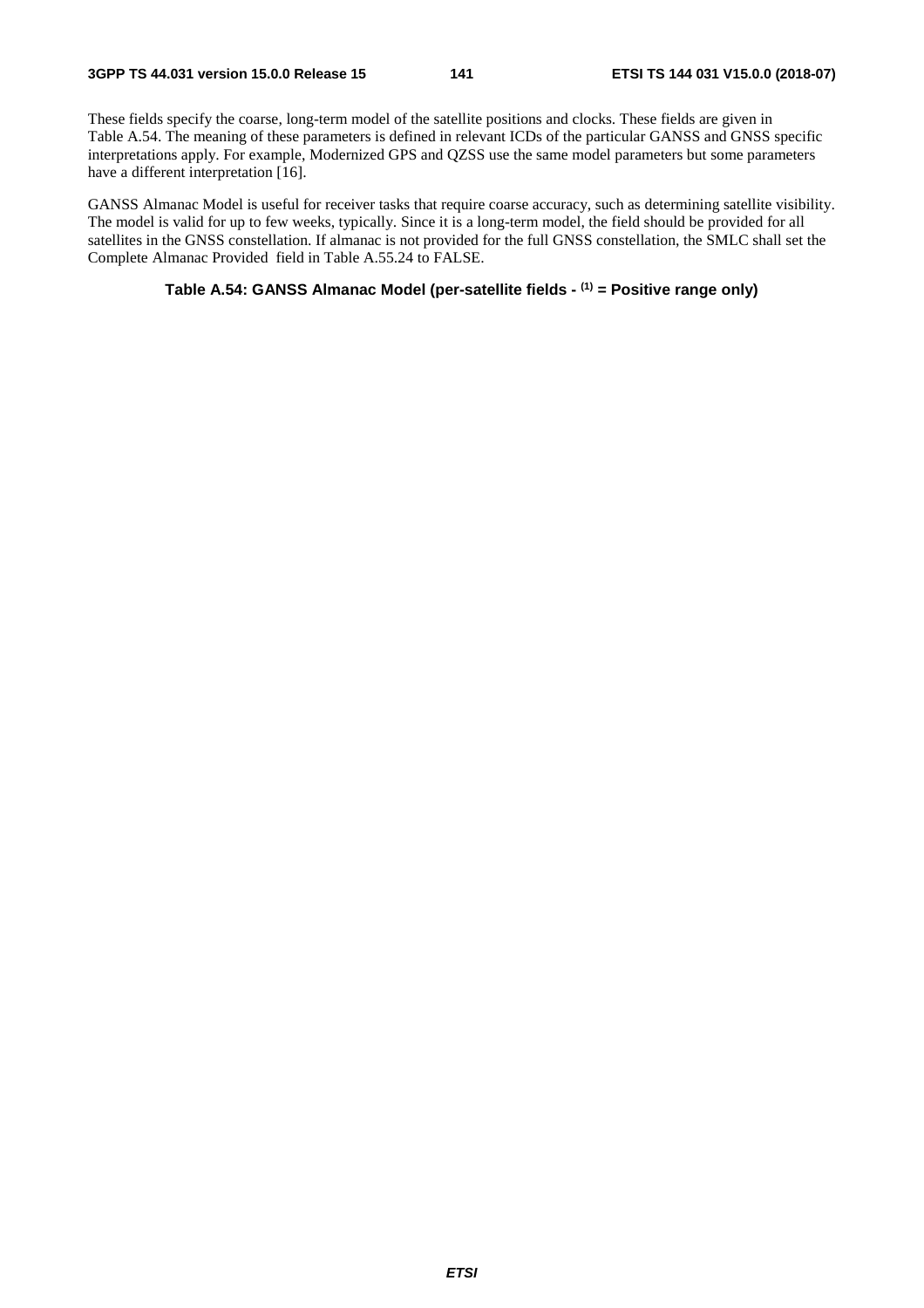| <b>Parameter</b>                                                                                                             | # Bits         | <b>Scale Factor</b>                          | <b>Units</b>                                       | Incl. |  |  |
|------------------------------------------------------------------------------------------------------------------------------|----------------|----------------------------------------------|----------------------------------------------------|-------|--|--|
| The following fields occur once per message                                                                                  |                |                                              |                                                    |       |  |  |
| Num_Sats_Total                                                                                                               | 6              |                                              |                                                    | м     |  |  |
| <b>Week Number</b>                                                                                                           | 8              | 1                                            | weeks                                              | M     |  |  |
| $T_{oa}$                                                                                                                     | 8              | 2 <sup>12</sup> if GANSS-                    | s                                                  | O     |  |  |
|                                                                                                                              |                | ID is not                                    |                                                    |       |  |  |
|                                                                                                                              |                | Galileo.                                     |                                                    |       |  |  |
|                                                                                                                              |                | 600 if GANSS-                                |                                                    |       |  |  |
|                                                                                                                              |                | ID is Galileo                                |                                                    |       |  |  |
| <b>IOD</b> <sub>a</sub>                                                                                                      | $\mathcal{P}$  |                                              |                                                    | O     |  |  |
|                                                                                                                              |                | One of the following models can be included: |                                                    |       |  |  |
|                                                                                                                              |                | Model-1:                                     |                                                    |       |  |  |
| This model occurs once per satellite (Num_Sats_Total times)<br><b>GANSS Almanac Model Using Keplerian Parameters</b>         |                |                                              |                                                    |       |  |  |
|                                                                                                                              |                |                                              |                                                    |       |  |  |
| SV_ID                                                                                                                        | 6              | ---                                          |                                                    | М     |  |  |
| е                                                                                                                            | 11             | $2 - 16$<br>$2^{-14}$                        | dimensionless                                      | M     |  |  |
| δi                                                                                                                           | 11             |                                              | semi-circles                                       | М     |  |  |
| OMEGADOT                                                                                                                     | 11             | $2^{-33}$                                    | semi-circles/sec                                   | M     |  |  |
| SV Status INAV                                                                                                               | $\overline{4}$ | $\overline{\phantom{a}}$                     | dimensionless                                      | M     |  |  |
| SV Status FNAV                                                                                                               | $\overline{2}$ | ---                                          | dimensionless                                      | O     |  |  |
| delta $A^{1/2}$                                                                                                              | 13             | $2^{-9}$                                     | meters $1/2$                                       | M     |  |  |
| OMEGA <sub>0</sub>                                                                                                           | 16             | $2 - 15$                                     | semi-circles                                       | M     |  |  |
| ω                                                                                                                            | 16             | $2 - 15$                                     | semi-circles                                       | M     |  |  |
| Mo                                                                                                                           | 16             | $2 - 15$                                     | semi-circles                                       | M     |  |  |
| $a f_0$                                                                                                                      | 16             | $2 - 19$                                     | seconds                                            | M     |  |  |
| af <sub>1</sub>                                                                                                              | 13             | $2^{-38}$                                    | sec/sec                                            | М     |  |  |
|                                                                                                                              |                | Model-2:                                     |                                                    |       |  |  |
| This model occurs once per satellite (Num_Sats_Total times)                                                                  |                |                                              |                                                    |       |  |  |
|                                                                                                                              |                |                                              | GANSS Almanac Model Using NAV Keplerian Parameters |       |  |  |
| SV_ID                                                                                                                        | 6              | $\scriptstyle \cdots$                        |                                                    | M     |  |  |
| e                                                                                                                            | 16             | $2 - 21$                                     | dimensionless                                      | M     |  |  |
| δi                                                                                                                           | 16             | $2 - 19$                                     | semi-circles                                       | М     |  |  |
| OMEGADOT                                                                                                                     | 16             | $2 - 38$                                     | semi-circles/sec                                   | М     |  |  |
| SV Health                                                                                                                    | 8              | ---                                          | Boolean                                            | M     |  |  |
| $A^{1/2}$                                                                                                                    | 24             | $2 - 11$                                     | $meters$ <sup><math>1/2</math></sup>               | M     |  |  |
| OMEGA <sub>0</sub>                                                                                                           | 24             | $2 - 23$                                     | semi-circles                                       | M     |  |  |
| $\omega$                                                                                                                     | 24             | $2 - 23$                                     | semi-circles                                       | М     |  |  |
| M <sub>0</sub>                                                                                                               | 24             | $2 - 23$                                     | semi-circles                                       | М     |  |  |
| afo                                                                                                                          | 11             | $2 - 20$                                     | seconds                                            | М     |  |  |
| af <sub>1</sub>                                                                                                              | 11             | $2 - 38$                                     | sec/sec                                            | М     |  |  |
| Model-3:                                                                                                                     |                |                                              |                                                    |       |  |  |
| This model occurs once per satellite (Num_Sats_Total times)<br><b>GANSS Almanac Model Using Reduced Keplerian Parameters</b> |                |                                              |                                                    |       |  |  |
|                                                                                                                              |                |                                              |                                                    |       |  |  |
| $SV$ <sub>ID</sub>                                                                                                           | 6              | ---                                          |                                                    | M     |  |  |
| δA                                                                                                                           | 8              | $2^{+9}$                                     | meters                                             | M     |  |  |
| $\Omega_0$                                                                                                                   | 7              | $2-6$                                        | semi-cicles                                        | М     |  |  |
| $\Phi_0$                                                                                                                     | $\overline{7}$ | $2 - 6$                                      | semi-circles                                       | М     |  |  |
| L1 Health                                                                                                                    | 1              | ---                                          | ---                                                | M     |  |  |
| L2 Health                                                                                                                    | 1              | ---                                          | ---                                                | M     |  |  |
| L5 Health                                                                                                                    | 1              | ---                                          | ---                                                | M     |  |  |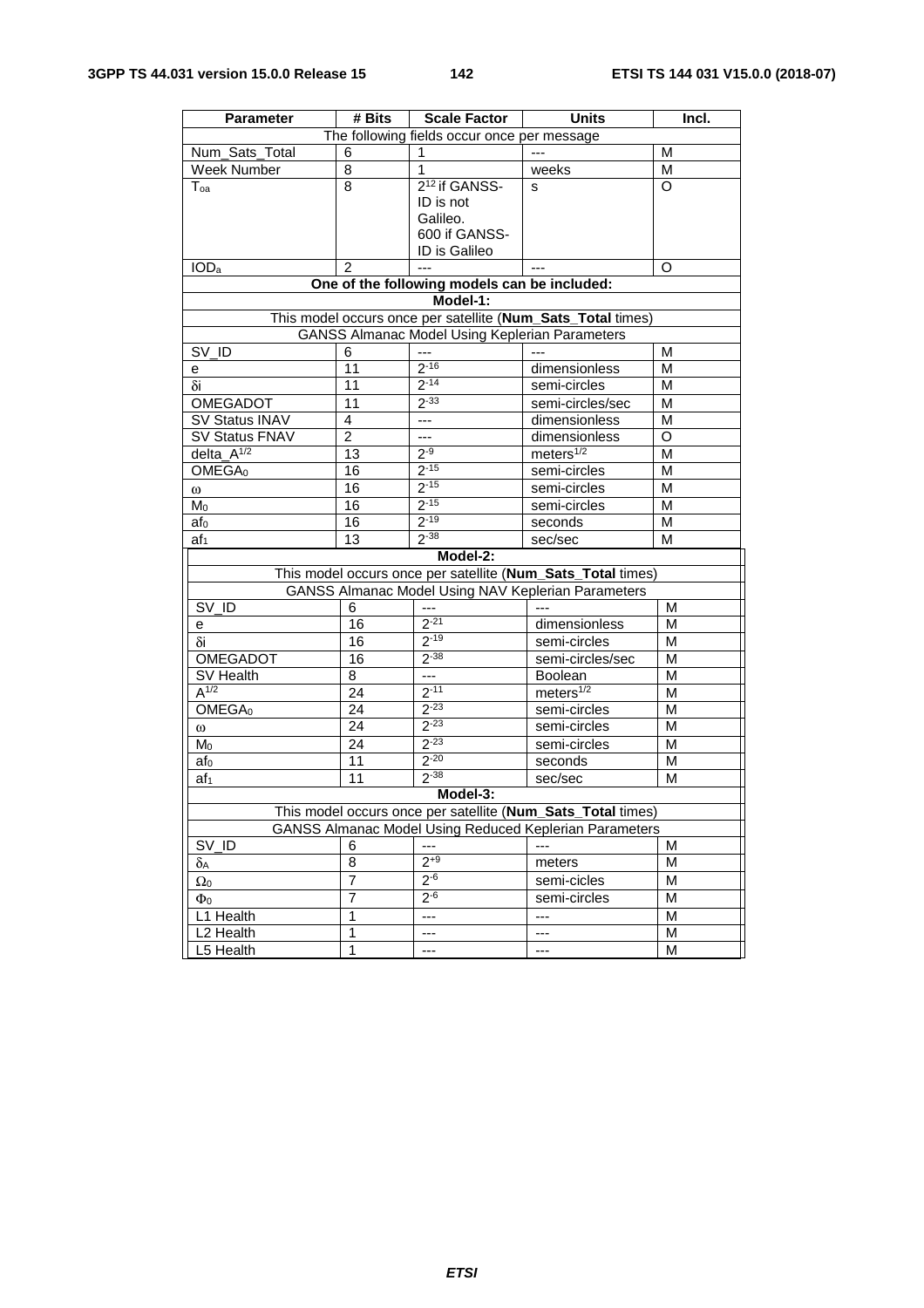| Model-4:                                                                                                                  |                 |                          |                                                               |                         |  |  |  |
|---------------------------------------------------------------------------------------------------------------------------|-----------------|--------------------------|---------------------------------------------------------------|-------------------------|--|--|--|
|                                                                                                                           |                 |                          |                                                               |                         |  |  |  |
| This model occurs once per satellite (Num_Sats_Total times)<br><b>GANSS Almanac Model Using Midi Keplerian Parameters</b> |                 |                          |                                                               |                         |  |  |  |
|                                                                                                                           |                 |                          |                                                               |                         |  |  |  |
| SV ID                                                                                                                     | 6               |                          |                                                               | М                       |  |  |  |
| е                                                                                                                         | 11              | $2^{-16}$                |                                                               | М                       |  |  |  |
| $\delta_{\rm i}$                                                                                                          | 11              | $2 - 14$                 | semi-circles                                                  | M                       |  |  |  |
| $\Omega$ _dot                                                                                                             | 11              | $2 - 33$                 | semi-circles/sec                                              | M                       |  |  |  |
| sqrtA                                                                                                                     | 17              | $2 - 4$                  | meters $1/2$                                                  | M                       |  |  |  |
| $\Omega_0$                                                                                                                | 16              | $2 - 15$                 | semi-circles                                                  | м                       |  |  |  |
|                                                                                                                           | 16              | $2 - 15$                 | semi-circles                                                  | M                       |  |  |  |
| $\omega$                                                                                                                  |                 | $2 - 15$                 |                                                               |                         |  |  |  |
| Mo                                                                                                                        | 16              | $2 - 20$                 | semi-circles                                                  | M                       |  |  |  |
| afo                                                                                                                       | 11              |                          | seconds                                                       | M                       |  |  |  |
| a <sub>f1</sub>                                                                                                           | 10              | $2 - 37$                 | sec/sec                                                       | M                       |  |  |  |
| L1 Health                                                                                                                 | 1               | ---                      | ---                                                           | M                       |  |  |  |
| L2 Health                                                                                                                 | $\mathbf{1}$    | ---                      | ---                                                           | M                       |  |  |  |
| L5 Health                                                                                                                 | 1               | ---                      | ---                                                           | М                       |  |  |  |
|                                                                                                                           |                 | Model-5:                 |                                                               |                         |  |  |  |
| This model occurs once per satellite (Num_Sats_Total times)                                                               |                 |                          |                                                               |                         |  |  |  |
|                                                                                                                           |                 |                          | <b>GANSS Almanac Model Using GLONASS Keplerian Parameters</b> |                         |  |  |  |
| $N^A$                                                                                                                     | 11              | 1                        | days                                                          | M                       |  |  |  |
| $n^A$                                                                                                                     | 5               | 1                        | ---                                                           | М                       |  |  |  |
| $H_n^A$                                                                                                                   | $\overline{5}$  | 1                        | ---                                                           | M                       |  |  |  |
|                                                                                                                           |                 | $2 - 20$                 |                                                               |                         |  |  |  |
| $\lambda_n^A$                                                                                                             | 21              |                          | semi-circles                                                  | M                       |  |  |  |
| $t_{\lambda n}{}^A$                                                                                                       | $\overline{21}$ | $2 - 5$                  | seconds                                                       | M                       |  |  |  |
| $\Delta i n^A$                                                                                                            | 18              | $2 - 20$                 | semi-circles                                                  | М                       |  |  |  |
| $\Delta T_n^{\overline{A}}$                                                                                               | 22              | $2 - 9$                  | seconds/orbit<br>period                                       | М                       |  |  |  |
| $\Delta T\_DOT_n^A$                                                                                                       | $\overline{7}$  | $2^{-14}$                | seconds/orbit                                                 | М                       |  |  |  |
|                                                                                                                           |                 |                          | period <sup>2</sup>                                           |                         |  |  |  |
| $\epsilon_n{}^A$                                                                                                          | 15              | $2 - 20$                 |                                                               | М                       |  |  |  |
| $\omega_n{}^A$                                                                                                            | 16              | $2 - 15$                 | semi-circles                                                  | M                       |  |  |  |
| $\overline{\tau_n}^A$                                                                                                     | 10              | $2 - 18$                 | seconds                                                       | M                       |  |  |  |
| $C_n^A$                                                                                                                   | 1               | 1                        | ---                                                           | M                       |  |  |  |
| $Mn^A$                                                                                                                    | $\overline{2}$  | 1                        | ---                                                           | O                       |  |  |  |
|                                                                                                                           |                 | Model-6:                 |                                                               |                         |  |  |  |
|                                                                                                                           |                 |                          | This model occurs once per satellite (Num_Sats_Total times)   |                         |  |  |  |
|                                                                                                                           |                 |                          |                                                               |                         |  |  |  |
|                                                                                                                           |                 |                          | <b>GANSS Almanac Model Using SBAS ECEF Parameters</b>         |                         |  |  |  |
| Data ID                                                                                                                   | $\overline{c}$  | 1                        | $-$                                                           | M                       |  |  |  |
| SV_ID                                                                                                                     | 6               | --                       | -−                                                            | M                       |  |  |  |
| Health                                                                                                                    | 8               | --                       | --                                                            | М                       |  |  |  |
| $X_G$                                                                                                                     | $\overline{15}$ | 2600                     | meters                                                        | $\overline{\mathsf{M}}$ |  |  |  |
| YG                                                                                                                        | 15              | 2600                     | meters                                                        | M                       |  |  |  |
| $Z_G$                                                                                                                     | 9               | 26000                    | meters                                                        | M                       |  |  |  |
| X <sub>G</sub> Rate-of-Change                                                                                             | 3               | 10                       | meters/sec                                                    | M                       |  |  |  |
| Y <sub>G</sub> Rate-of-Change                                                                                             | 3               | 10                       | meters/sec                                                    | M                       |  |  |  |
| Z <sub>G</sub> Rate-of-Change                                                                                             | $\overline{4}$  | 40,96                    | meters/sec                                                    | M                       |  |  |  |
| to                                                                                                                        | 11              | 64                       | seconds                                                       | М                       |  |  |  |
|                                                                                                                           |                 |                          |                                                               |                         |  |  |  |
| Model-7:                                                                                                                  |                 |                          |                                                               |                         |  |  |  |
| This model occurs once per satellite (Num_Sats_Total times)<br><b>GANSS Almanac Model Using BDS Keplerian Parameters</b>  |                 |                          |                                                               |                         |  |  |  |
|                                                                                                                           |                 |                          |                                                               |                         |  |  |  |
| $SV$ <sub>ID</sub>                                                                                                        |                 | $\overline{\phantom{a}}$ |                                                               | M                       |  |  |  |
| toa                                                                                                                       | 8               | $2^{12}$                 | seconds                                                       | O(note 2)               |  |  |  |
| $\overline{A^{1/2}}$                                                                                                      | 24              | $2 - 11$                 | meters1/2                                                     | М                       |  |  |  |
| е                                                                                                                         | 17              | $2 - 21$                 | --                                                            | M                       |  |  |  |
| $\omega$                                                                                                                  | 24              | $2 - 23$                 | semi-circles                                                  | M                       |  |  |  |
| $M_0$                                                                                                                     | 24              | $2 - 23$                 | semi-circles                                                  | M                       |  |  |  |
| $\Omega_0$                                                                                                                | 24              | $2 - 23$                 | semi-circles                                                  | M                       |  |  |  |
|                                                                                                                           |                 | $2 - 38$                 |                                                               |                         |  |  |  |
| $\Omega$ _dot                                                                                                             | 17              |                          | semi-circles/sec                                              | M                       |  |  |  |
| $\delta_{\sf i}$                                                                                                          | 16              | $2 - 19$                 | semi-circles                                                  | M                       |  |  |  |
| a <sub>0</sub>                                                                                                            | 11              | $2 - 20$                 | seconds                                                       | M                       |  |  |  |
| a <sub>1</sub>                                                                                                            | $\overline{11}$ | $2 - 38$                 | sec/sec                                                       | M                       |  |  |  |
| Hea                                                                                                                       | 9               | ۰.                       | --                                                            | $O$ (note 3)            |  |  |  |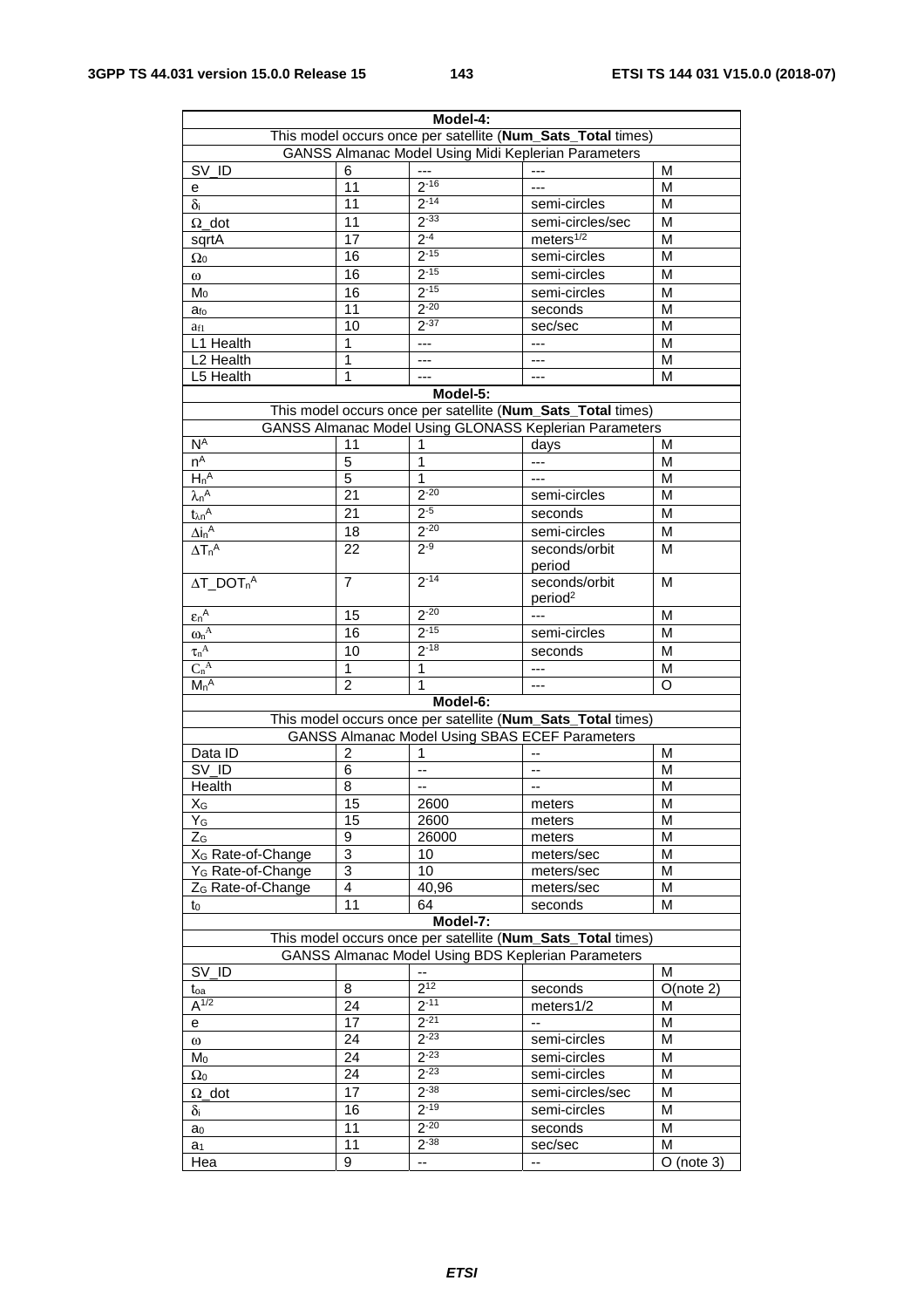NOTE 2: This field may be present if the toa is not the same for all SVs; otherwise it is not present and the toa is provided in GANSSAlmanacModel NOTE 3: This IE is mandatory present if the IE "SV ID" is between 0 and 29 and not needed otherwise.

# **Num\_Sats\_Total**

This field specifies the total number of satellites in GANSS Almanac Model.

Range: 1 - 36

# **Week Number**

This field specifies the Almanac reference week number in GNSS specific system time to which the Almanac Reference Time  $T_{oa}$  is referenced, modulo 256 weeks. If  $T_{oa}$  is not included in GANSS Almanac Model, the MS shall ignore the Week Number.

Range: 0 - 255

NOTE: In case of Galileo, the almanac reference week number  $WN_a$  natively contains only the 2 LSB's [11, section 5.1.10].

# **Toa**

This field specifies the Almanac Reference Time common to all satellites in GANSS Almanac Model Using Keplerian Parameters given in GNSS specific system time.

Range: 0 - 255

In case of GNSS-ID does not indicate Galileo, the scale factor is 212 seconds. In case of GNSS-ID does indicate Galileo, the scale factor is 600 seconds.

NOTE: Range extension of  $T_{oa}$  may be present in the GANSS Almanac Model Extension-R12 element (Table A.55.25), if GANSS-ID indicates Galileo.

# **IODa**

This field specifies the Issue-Of-Data common to all satellites in GANSS Almanac Model using Keplerian Parameters.

Range: 0 - 3

NOTE: Range extension of IODa may be present in the GANSS Almanac Model Extension-R12 element (Table A.55.25), if GANSS-ID indicates Galileo.

# **SV\_ID**

This field identifies the satellite for which the GANSS Almanac Model is given. The interpretation of SV ID is defined in Table A.10.14.

Range: 0 - 63

# **SV Status INAV**

This field contains the I/NAV health status bits [11, section 5.1.10].

#### **SV Status FNAV**

This field contains the F/NAV health status bits [11, section 5.1.10]. If the MS is supporting multiple Galileo signals, the SMLC shall include this field.

# **GANSS UTC Model**

The GANSS UTC Model field contains a set of parameters needed to relate GNSS system time to Universal Time Coordinate (UTC). All of the fields in the GANSS UTC Model are mandatory when the field is present. The UTC time standard, UTC(k), is GNSS specific. E.g., if GANSS ID indicates QZSS, GANSS UTC Model field contains a set of parameters needed to relate QZST to UTC(NICT).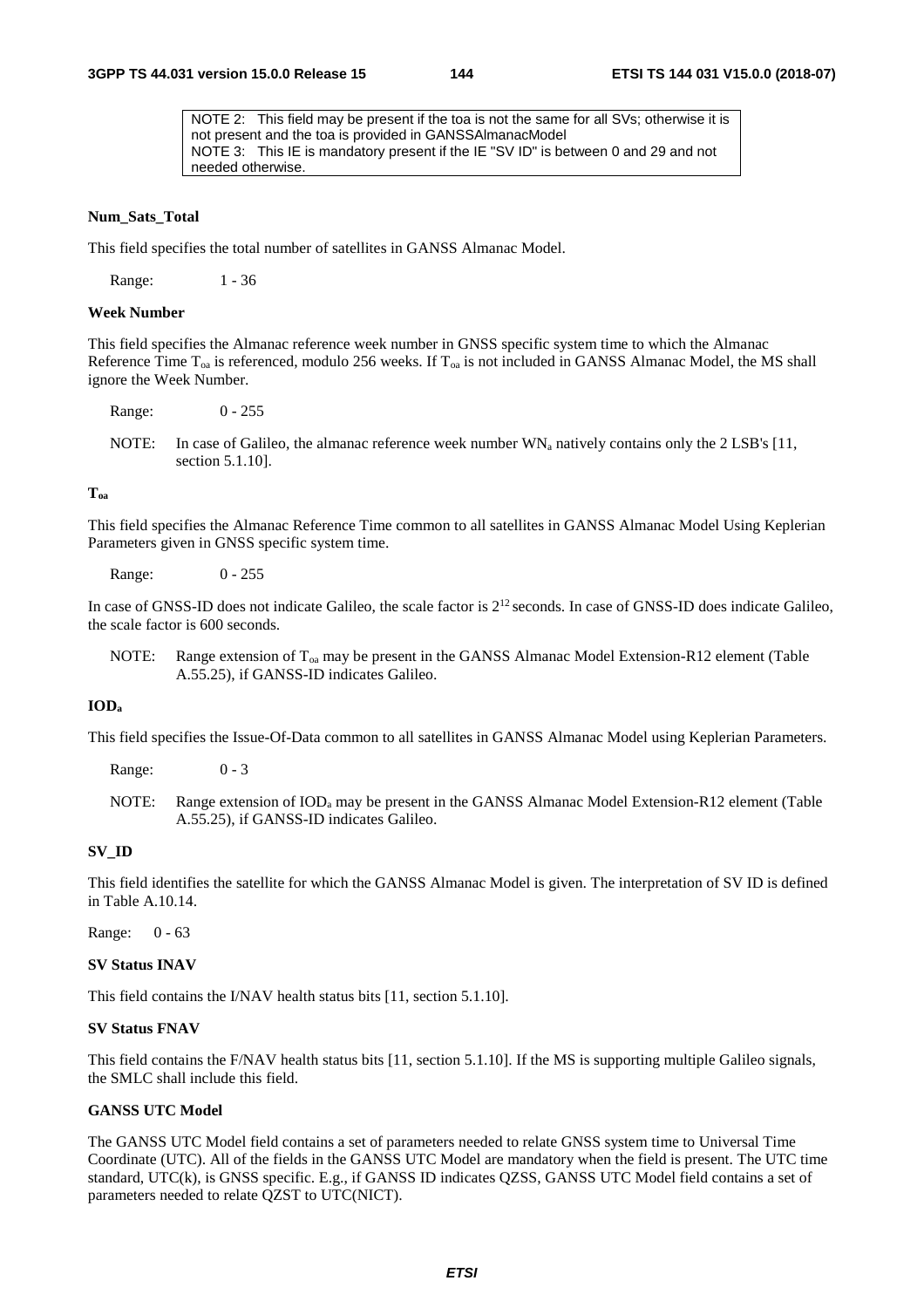| <b>Parameter</b> | # Bits | <b>Scale Factor</b> | <b>Units</b> | Incl. |
|------------------|--------|---------------------|--------------|-------|
| A <sub>1</sub>   | 24     | $2 - 50$            | sec/sec      | C     |
| $A_0$            | 32     | $2 - 30$            | seconds      |       |
| $t_{\rm ot}$     | 8      | $2^{12}$            | seconds      |       |
| WN <sub>t</sub>  | 8      |                     | weeks        |       |
| $\Delta t_{LS}$  | 8      |                     | seconds      |       |
| <b>WNLSF</b>     | 8      |                     | weeks        | C     |
| DN               | 8      |                     | davs         | C     |
| $\Delta t_{LSF}$ | 8      |                     | seconds      |       |

**Table A.55: GANSS UTC Model (Model-1)** 

#### **GANSS Ephemeris Extension**

The GANSS Ephemeris extension contains parameters designed to extend the time of applicability of the Ephemeris terms by the continuous addition of the delta ephemeris terms to the respective terms of the referenced ephemeris.

This message can provide extension information for every satellite for many days into the future; doing so may create a large message, thus care must be taken to consider the transport bandwidth. The SMLC can limit the duration of the extension to decrease the message size. For example if the extension duration is limited to twelve hours the payload will be approximately 2,000 octets, for a typical 27 satellite constellation.

#### **Table A.55.2: GANSS Ephemeris Extension**

| <b>Parameter</b>          | # Bits                            | <b>Scale Factor</b> | Units | lncl. |
|---------------------------|-----------------------------------|---------------------|-------|-------|
| qanssEphemerisHeader      | See Table A.55.3                  |                     | ---   |       |
| ganssReferenceSet         | See Table A.55.5                  |                     | $--$  |       |
| aanssEphemerisDeltaMatrix | List of GANSSEphemerisDeltaEpochs |                     |       |       |

# **Table A.55.3: GANSS Ephemeris Header**

| <b>Parameter</b>                                    | # Bits           | <b>Scale Factor</b> | Units   | Incl. |  |
|-----------------------------------------------------|------------------|---------------------|---------|-------|--|
| <b>GANSS Ephemeris Extension (Once per message)</b> |                  |                     |         |       |  |
| timeAtEstimation                                    | See Table A.55.4 |                     | $- - -$ | м     |  |
| validitvPeriod                                      |                  |                     | Hours   | м     |  |
| ephemerisExtensionDuration                          |                  |                     | Hours   | м     |  |

# **Time at Estimation**

The Time at Estimation provides the GANSS time at which the ephemeris extensions were created.

# **Table A.55.4: Time at Estimation**

| <b>Parameter</b>               | # Bits    | <b>Scale Factor</b> | Units   | Incı. |
|--------------------------------|-----------|---------------------|---------|-------|
| <b>GANSS Dav of Estimation</b> | 12<br>د ۱ |                     | Dav     | M     |
| <b>GANSS TOD of Estimation</b> |           |                     | Seconds | M     |

# **GANSS Day of Estimation**

This field specifies the sequential number of days (with day count starting at 0) from the origin of the GNSS system time indicated by GANSS\_TIME\_ID modulo 8192 days (about 22 years) of the time that the estimation was determined. The GNSS system time origin is defined in Table A.34 for each GANSS.

Range: 0 - 8191 days

# **GANSS TOD of Estimation**

Integer number of GANSS TOD seconds within the current day of the time that the estimation was determined.

Range: 0 - 86399 s.

# **Validity Period**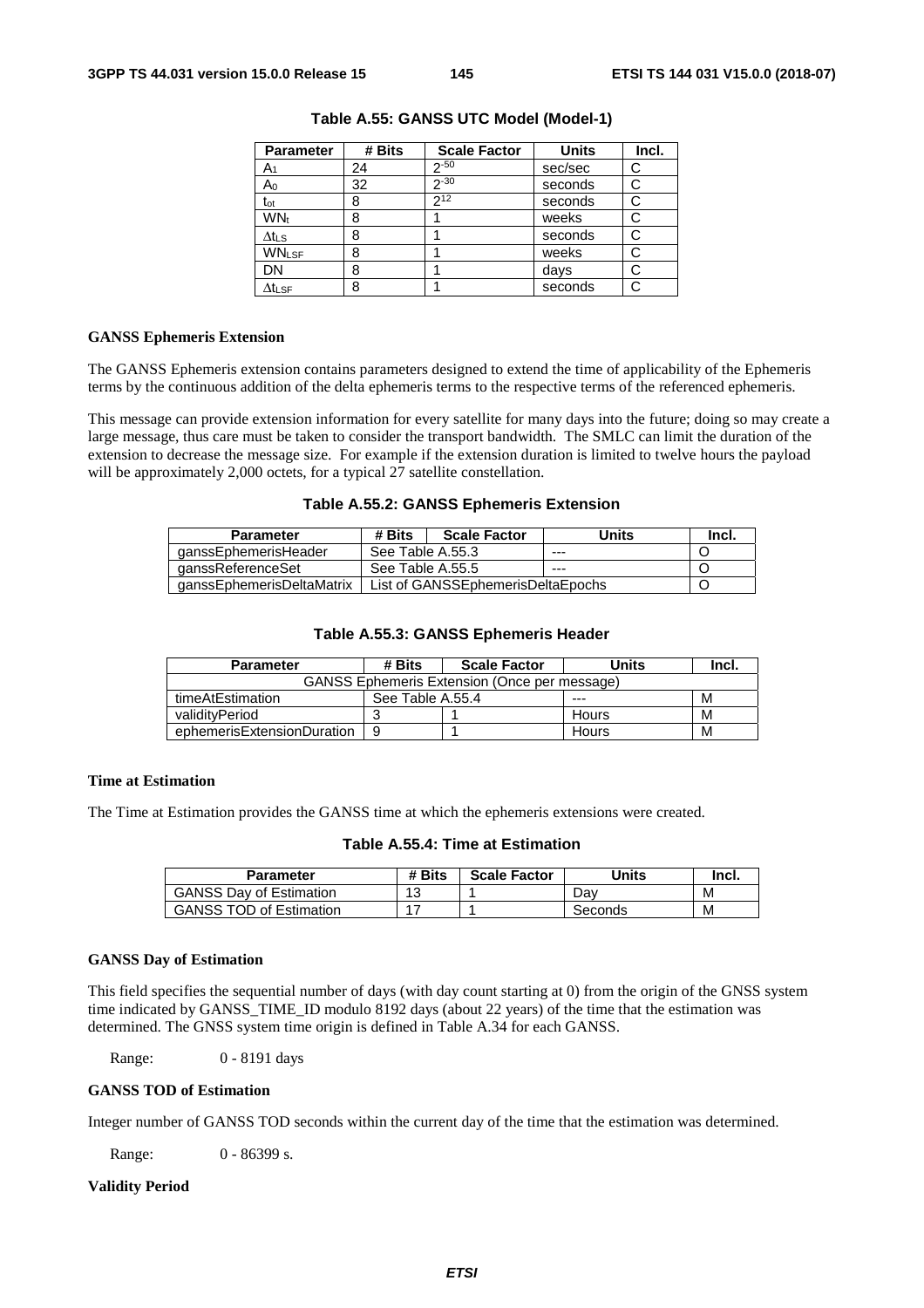The validityPeriod indicates the validity period of the GANSS Reference Set. It also indicates the default validity period of each individual delta ephemeris packet in the case that the individual validityPeriod is not present in the GANSS Delta Epoch Header (see Table A.55.8). It is the length of time that the GANSS Reference Set is intended to last and, if applicable, it is the length of time that the ephemeris constructed by application of the delta is intended to last.

Range:  $1 - 8$  hours.

# **Ephemeris Extension Duration**

The Ephemeris Extension duration indicates the total block of time measured in units of hours that the extended ephemeris covers.

Range: 1 - 512 Hours.

The ganssEphemeris header is mandatory only once in the delivery of the GANSS Ephemeris Extension message

# **GANSS Reference Set**

|  | Table A.55.5: GANSS Reference Set |
|--|-----------------------------------|
|  |                                   |

| Parameter                    | Presence | <b>Note</b>           |
|------------------------------|----------|-----------------------|
| <b>GANSS Reference Orbit</b> | M        | Table A.55.6<br>See : |

# **GANSS Reference Orbit**

# **Table A.55.6: GANSS Reference Orbit**

| <b>Parameter</b> | # Bits           | <b>Scale Factor</b> | <b>Units</b> | Incl. |
|------------------|------------------|---------------------|--------------|-------|
| svID             |                  |                     | $- - -$      | M     |
| qanssOrbitModel  | See Table A.29.g |                     | $- -$        | M     |
| qanssClockModel  | See Table A.49.1 |                     | $- -$        | M     |

# **SvID**

The satellite vehicle ID identifying to which satellite the following orbital and clock model apply. The interpretation of SV ID is defined in Table A.10.14.

# **GANSS OrbitModel**

This field is a structure that contains the Reference Nav Model (see Table A.29.g) satellite orbit information upon which all subsequent delta information will be applied to create the next ephemeris for use in navigation.

#### **GANSS ClockModel**

This field is a structure that contains the satellite clock model upon which all subsequent clock information will be applied to create the next clock model for use in navigation.

#### **GANSA Ephemeris Delta Matrix**

GANSS Ephemeris Delta Matrix is a list of GANSS Ephemeris Delta Epochs. Each epoch is indicated by a unique seqNum. Each epoch corresponds to a specific update interval and contains a delta epoch header and ephemeris delta elements for all PRNs for that epoch.

#### **GANSS Ephemeris Delta Epoch**

| Table A.55.7: GANSS Ephemeris Delta Epoch |  |  |  |
|-------------------------------------------|--|--|--|
|-------------------------------------------|--|--|--|

| Parameter             | <b>Note</b>                            | Incl. |
|-----------------------|----------------------------------------|-------|
| qanssDeltaEpochHeader | See Table A.55.8                       |       |
| ganssDeltaElementList | List of GANSS Ephemeris Delta Elements | M     |

#### **GANSS Delta Epoch Header**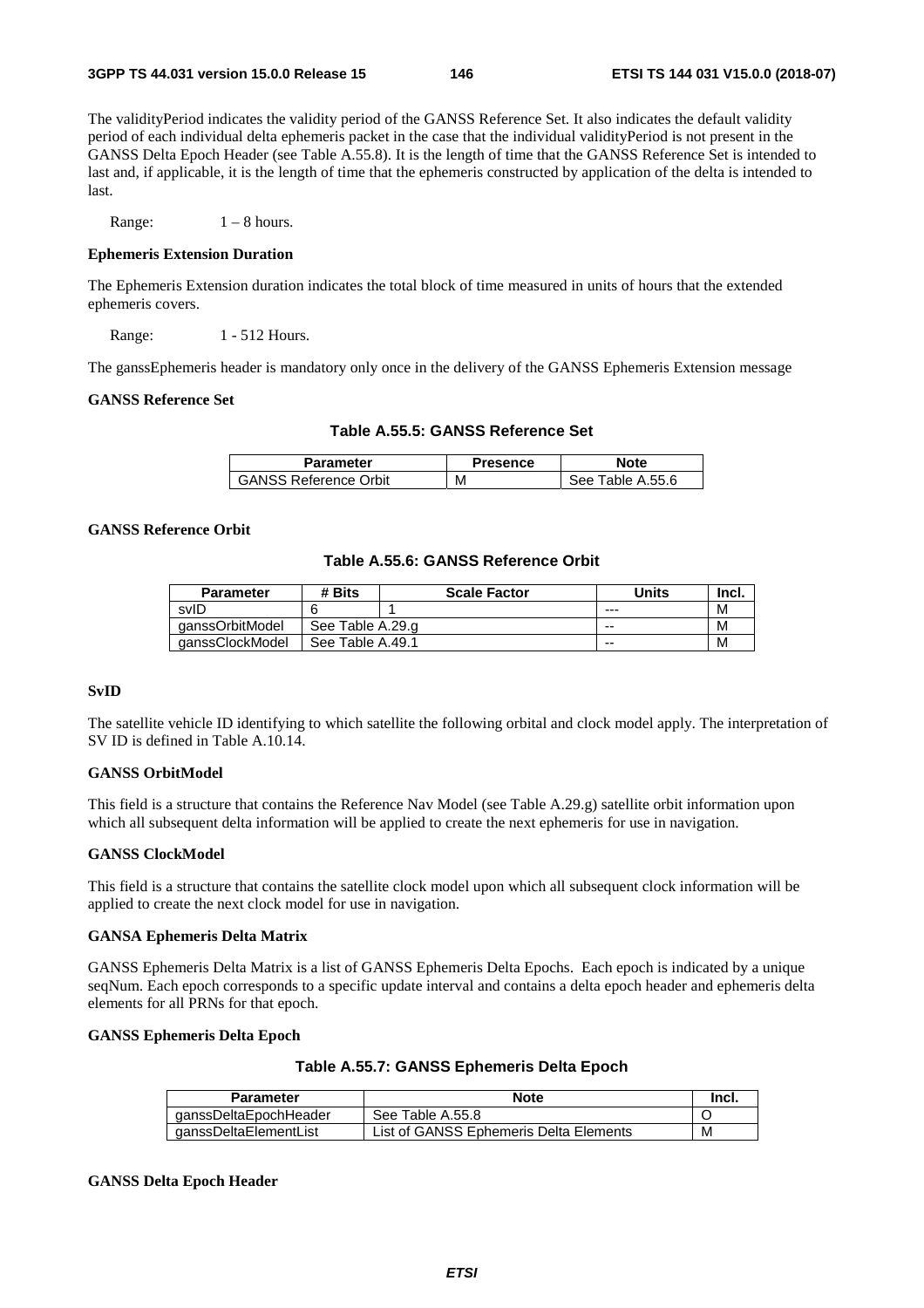| Parameter            | # Bits           | <b>Scale Factor</b> | Units | Incl. |
|----------------------|------------------|---------------------|-------|-------|
| validityPeriod       | w                |                     | Hours |       |
| ephemerisDeltaSizes  | See Table A.55.9 |                     |       |       |
| ephemerisDeltaScales |                  | See Table A.55.10   |       |       |

**Table A.55.8: GANSS Delta Epoch Header**

# **Validity Period**

The validityPeriod indicates the validity period of each individual delta ephemeris packet. It is the length of time that the ephemeris constructed by application of the delta is intended to last. If not present then the default validityPeriod in the GANSS Ephemeris Header IE applies (see Table A.55.3).

Range:  $1 - 8$  hours.

# **Ephemeris Delta Sizes**

This field is a structure that indicates the bit sizes for all the fields in the GANSS Ephemeris Delta structure

| <b>Parameter</b>       | # Bits | <b>Scale Factor</b> | <b>Units</b> | Incl. |
|------------------------|--------|---------------------|--------------|-------|
| bitSize delta $\omega$ | 5      |                     |              | м     |
| bitSize delta An       | 4      |                     |              | М     |
| bitSize delta M0       | 5      |                     |              | М     |
| bitSize_delta_OMEGAdot | 5      |                     |              | М     |
| bitSize delta e        | 5      |                     |              | М     |
| bitSize_delta_Idot     | 4      |                     |              | М     |
| bitSize delta sgrtA    | 5      |                     |              | М     |
| bitSize delta i0       | 5      |                     |              | М     |
| bitSize_delta_OMEGA0   | 5      |                     |              | М     |
| bitSize_delta_Crs      | 4      |                     |              | М     |
| bitSize delta Cis      | 4      |                     |              | М     |
| bitSize delta Cus      | 4      |                     |              | М     |
| bitSize delta Crc      | 4      |                     |              | М     |
| bitSize delta Cic      | 4      |                     |              | М     |
| bitSize delta Cuc      | 4      | ◢                   |              | М     |
| bitSize delta tgd1     | 4      |                     |              | М     |
| bitSize delta tgd2     | 4      |                     |              | М     |

**Table A.55.9: GANSS Ephemeris Delta Sizes** 

# **Ephemeris Delta Scales**

This field is a structure that indicates the scale factor modifiers for all the fields in the GANSS Ephemeris Delta structure.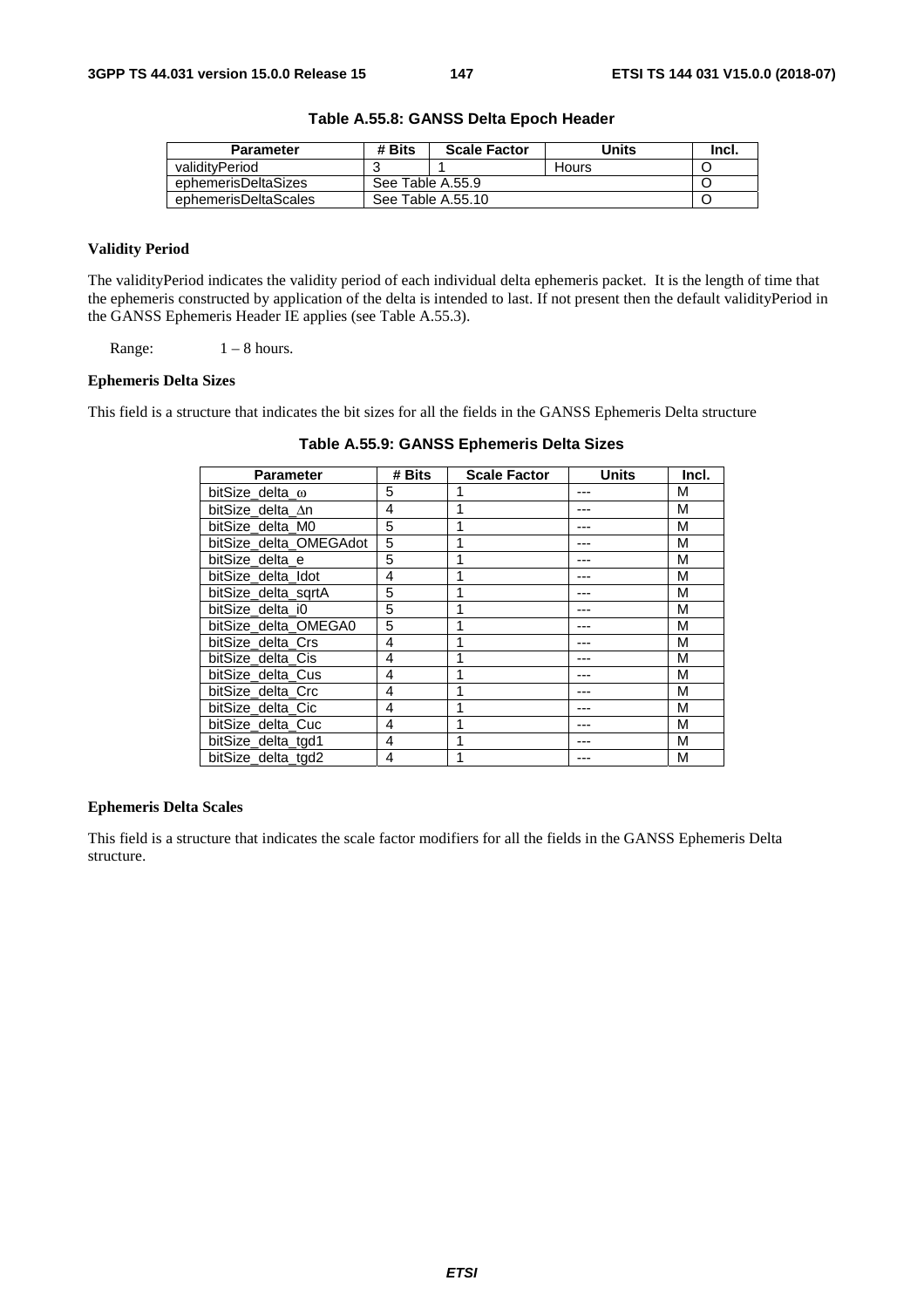| <b>Parameter</b>      | # Bits | <b>Scale Factor</b> | <b>Units</b> | Incl. |
|-----------------------|--------|---------------------|--------------|-------|
| scale_delta_ $\omega$ | 5      |                     |              | М     |
| scale delta An        | 5      | 1                   |              | М     |
| scale delta M0        | 5      | 1                   |              | М     |
| scale_delta_OMEGAdot  | 5      |                     |              | М     |
| scale delta e         | 5      |                     |              | М     |
| scale delta Idot      | 5      | 1                   |              | М     |
| scale delta sgrtA     | 5      | 1                   |              | М     |
| scale_delta_i0        | 5      |                     |              | М     |
| scale_delta_OMEGA0    | 5      |                     |              | М     |
| scale_delta_Crs       | 5      | 1                   |              | М     |
| scale delta Cis       | 5      |                     |              | М     |
| scale delta Cus       | 5      |                     |              | М     |
| scale delta Crc       | 5      | 1                   |              | М     |
| scale_delta_Cic       | 5      | 1                   |              | М     |
| scale_delta_Cuc       | 5      | 1                   |              | М     |
| scale_delta_tgd1      | 5      |                     |              | М     |
| scale delta tgd2      | 5      | 1                   |              | М     |

# **Table A.55.10: GANSS Ephemeris Delta Scales**

#### **GANSS Delta Element List**

GANSS Delta Element List is a list of GANSS Ephemeris Delta Elements

#### **Ephemeris Delta Element**

Each GANSS Ephemeris Delta element is uniquely identified by the pair (seqNum, sv\_ID) and it is defined as a structure as shown in table A.55.11. The MS should parse the octet string according to the fields specified in table A.55.4. Each element in table A.55.4 but for seqNum and sv\_ID should be treated as a signed integer. Each Ephemeris delta is transmitted as an octet string of up to 49 octets. The actual number of octets is determined by the size of the bit fields in the GPS\_Ephemeris\_Delta\_Sizes table (table A.55.9). Each set of up to 49 octets represents a single extension for a single satellite vehicle. Each set encodes the satellite vehicle ID and the sequence number. The sequence number specifies the order in which the individual ephemeris extension elements are assembled as time marches forward to create the next ephemeris. The sequence number is the same for all satellite vehicle IDs for a particular update period.

| <b>Parameter</b> | # Bits | Default #<br><b>Bits</b> | <b>Scale Factor</b>                                 | <b>Default</b><br><b>Scale</b> | <b>Units</b>     | Incl. |
|------------------|--------|--------------------------|-----------------------------------------------------|--------------------------------|------------------|-------|
| sequenceNum      | 7      |                          |                                                     |                                | ---              | M     |
| svID             | 6      |                          |                                                     |                                |                  | M     |
| delta_ω          | 132(1) | 21                       | $2^{-16*}2^{-31}$ $2^{15*}2^{-31}$ ( <sup>2</sup> ) | $2 - 31$                       | semi-circles     | M     |
| delta ∆n         | 116(1) | 12                       | $2^{-16*}2^{-43}$ $2^{15*}2^{-43}$ (2)              | $2 - 43$                       | semi-circles/sec | M     |
| delta_M0         | 132(1) | 21                       | $2^{-16*}2^{-31}$ $2^{15*}2^{-31}$ (2)              | $2 - 31$                       | semi-circles     | M     |
| delta OMEGAdot   | 124(1) | 13                       | $2^{-16*2^{-43}}$ . $2^{15*2^{-43}}$ (2)            | $2 - 43$                       | semi-circles/sec | M     |
| delta_e          | 132(1) | 18                       | $2^{-16*2-33}$ $2^{15*2-33}$ (2)                    | $2 - 33$                       |                  | M     |
| delta Idot       | 114(1) | 11                       | $2^{-16*}2^{-43}$ $2^{15*}2^{-43}$ (2)              | $2 - 43$                       | semi-circles/sec | M     |
| delta_sqrtA      | 132(1) | 14                       | $2^{-16*}2^{-19}$ . $2^{15*}2^{-19}$ (2)            | $2 - 19$                       | meters1/2        | M     |
| delta_i0         | 132(1) | 14                       | $\sqrt{2^{-16*2^{-31}} \cdot 2^{15*2^{-31}}}$ (2)   | $2 - 31$                       | semi-circles     | M     |
| delta_OMEGA0     | 132(1) | 14                       | $2^{-16*}2^{-31}$ $2^{15*}2^{-31}$ (2)              | $2 - 31$                       | semi-circles     | M     |
| delta_Crs        | 116(1) | 12                       | $2^{-16*}2^{-5}$ $2^{15*}2^{-5}$ (2)                | $2^{-5}$                       | meters           | M     |
| delta Cis        | 116(1) | 11                       | $2^{-16*}2^{-29}$ $2^{15*}2^{-29}$ (2)              | $2 - 29$                       | radians          | M     |
| delta_Cus        | 116(1) | 12                       | $2^{-16*}2^{-29}$ $2^{15*}2^{-29}$ (2)              | $2 - 29$                       | radians          | M     |
| delta Crc        | 116(1) | 12                       | $2^{-16*}2^{-5}$ $2^{15*}2^{-5}$ (2)                | $2^{-5}$                       | meters           | M     |
| delta Cic        | 116(1) | 11                       | $2^{-16*}2^{-29}$ . $2^{15*}2^{-29}$ (2)            | $2^{-29}$                      | radians          | M     |
| delta Cuc        | 116(1) | 12                       | $2^{-16*}2^{-29}$ 2 <sup>15*</sup> 2-29(2)          | $2^{-29}$                      | radians          | M     |
| delta_tgd1       | 116(1) | 2                        | $2^{-16*2-31}$ $2^{15*2-31}$ $(2)$                  | $2 - 31$                       | seconds          | M     |
| delta_tgd2       | 116(1) | $\overline{2}$           | $2^{-16*}2^{-31}$ $2^{15*}2^{-31}$ ( <sup>2</sup> ) | $2 - 31$                       | seconds          | M     |

**Table A.55.11: GANSS Ephemeris Delta Element** 

(1) The number of bits of each signed integer field is variable and it is indicated once for all numEphemerisDeltas by the structure ephemerisDeltasSizes. When the ephemerisDeltaSizes field is not present, the values found in the columns "Default # Bits" shall be used.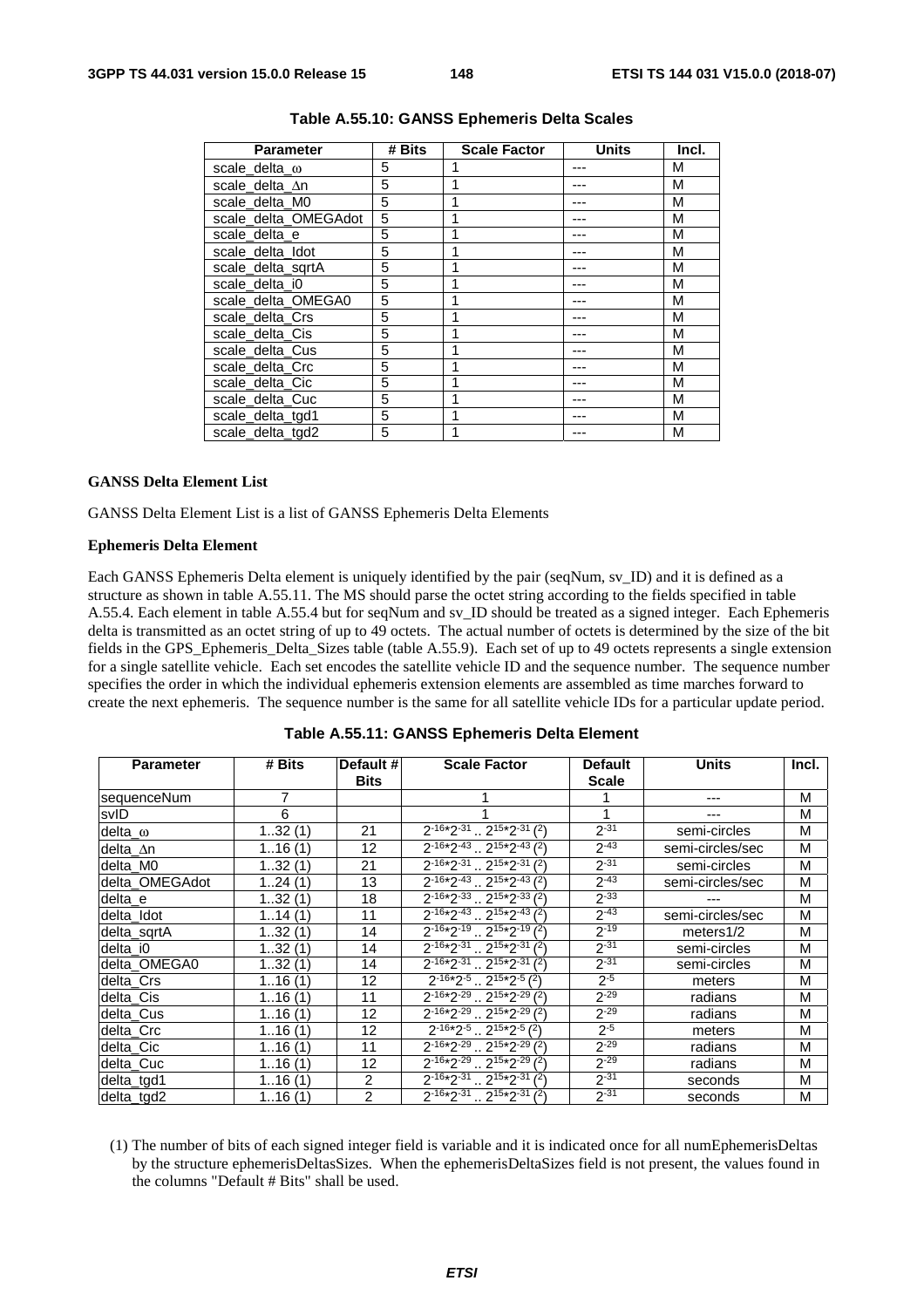(2) The scale factor of each parameter is variable around the default scale factor. The variation for each field is indicated once for all numEphemerisDeltas by the structure ephemerisDeltasScales. For example, if the scale factor modifier for delta\_omega has a value of 4, the scale factor for delta\_omega is  $2^4 * 2^{-31}$ . When the ephemerisDeltaScales is not used, the values found in the column "Default Scale" shall be used.

#### **sequenceNum**

This field indicates the order of the Ephemeris delta terms. The ephemeris constructed for use in satellite positioning is built by adding the delta terms to the referenced GANSS\_Navigation Model in the order dictated by this sequence number. The sequence number shall remain the same for each svID in a group of Ephemeris Deltas corresponding to a particular update epoch.

#### **svID**

This field identifies the satellite ID within a particular sequenceNum.

These fields, with the exception of sequenceNum and svID, specify the deltas to be added to the existing Ephemeris to create a new Ephemeris suite that is extended from its predecessor by the time provided in the "validityPeriod" parameter. To compute the time of ephemeris for the newly constructed ephemeris, validityPeriod is added to the preceding toe. The ephemeris time of clock (toc) is set equal to the toe.

For each of the other ephemeris terms the corresponding delta ephemeris term is added in order to create the updated ephemeris. The terms delta M0, delta i0, and delta OMEGA0 of the delta ephemeris must be extrapolated prior to the addition of the delta terms as follows:

$$
M_{0(i+1)} = M_{0(i)} + delta \_M_{0(i)} + (\sqrt{\frac{\mu}{A_{(i)}}^3 + \Delta n_{(i)}}) \cdot dt
$$

Where  $\mu$  is the WGS 84 value of the earth's gravitational constant for GANSS user, and  $A_{(i)}$  is the semi-major axis associated with this satellite's update. The extrapolation of delta\_M0, uses the prior set's sqrtA term to compute  $A_{(i)}$ .

 $OMEGAO_{(i+1)}=OMEGAO_{(i)} +deltaIaOMEGAO_{(i)} + OMEGAI_{(i)} *dt$ 

$$
i0_{(i+1)} = i0_{(i)} + delta_i = 0_{(i)} + Idot_{(i)}
$$
 \* dt

Where dt is equal to validityPeriod\*3600. The terms af0, and af1 from the GANSS clock model must be extrapolated as follows:

> $af0_{(i+1)} = af0_{(i)} + af1_{(i)} * dt + af2_{(i)} * dt^2$ af1<sub>(i+1)</sub> = af1<sub>(i)</sub> + 2  $*$  af2<sub>(i)</sub>  $*$  dt  $af2_{(i+1)} = af2_{(i)}$

Where af0, af1, and af2 are the clock model terms as shown in table A.49.1.

The following demonstrates the application of the ephemeris extension technique. Assume the validityPeriod  $= 5$ , representing: (5+1)hours = 6 hours, and the GANSS Navigation model for a particular satellite, identified by the reference IOD has a toe  $= 0$  seconds.

The toe for sequenceNumber 1 is computed by adding the validityPeriod to the initial toe of 0 as  $0 + 6$  hours =0 + 21600 seconds. The new ephemeris is constructed by adding the delta ephemeris terms from set 1 to the reference ephemeris creating the new ephemeris, which will be used for the next six hours. For the five terms listed above (delta\_M0, delta\_i0, delta\_OMEGA0, af0, and af1) the extrapolation described must occur prior to the addition of the delta term. Of course if one of these three delta ephemeris terms was provided in full via the exception table then the extrapolation is unnecessary and the exception term combined with the delta\_ephemeris term is used directly.

The next ephemeris computation will occur by adding the validityPeriod to the current toe of  $21600$  as:  $21600 + 6$  hours  $= 21600 + 21600 = 43200$ . The ephemeris delta terms from set two are added to the ephemeris resulting from the prior addition to create the next ephemeris. This is done for each satellite vehicle ID listed in the provided satellite list indicated in the ganssSatRef field.

# **GANSS Ephemeris Extension check**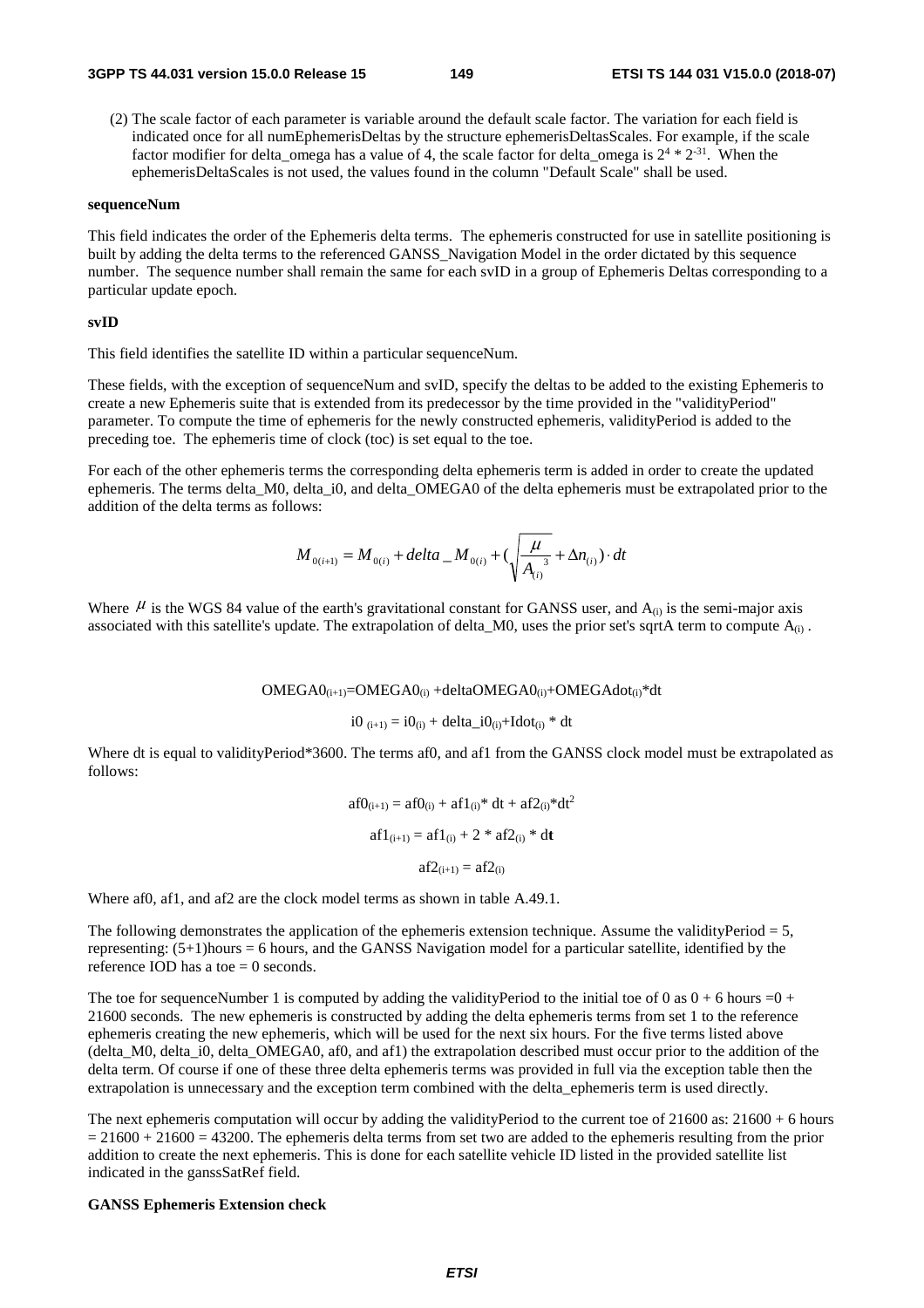The GANSS Ephemeris Extension check provides information about non foreseen events that occurred during the period starting at the ganssBeginTime to the current time. An event is signified through a bit string . Each bits refers to

If a bit is clear in the eventOccured field it indicates that a satellite maneuver has not occurred since the ganssBeginTime nor is

one PRN. If a bit is set to one, this means that the ephemeris extension is no longer valid for this specific PRN. In order to indicate planned future manuvers an end time is provided. The SMLC can indicate that a future event is planned between the current time and the end time of this ephemeris extension.

| Table A.55.12: Ephemeris Extension check |  |  |
|------------------------------------------|--|--|
|------------------------------------------|--|--|

| <b>Parameter</b>   | <b>Presence</b> | <b>Note</b>       |
|--------------------|-----------------|-------------------|
| ganssBeginTime     | М               | See Table A.55.13 |
| ganssEndTime       | M               | See Table A.55.14 |
| ganssSatEventsInfo | M               | See Table A.55.15 |

# **GANSS Begin Time**

The GANSS begin time corresponds to the GANSS Day and GANSS Seconds of Estimation of the ephemeris extensions block.

**Table A.55.13: GANSS Begin Time** 

| Parameter        | # Bits           | <b>Scale Factor</b> | <b>Units</b> | Incl. |
|------------------|------------------|---------------------|--------------|-------|
| <b>GANSS Dav</b> | $\Lambda$<br>ں ا |                     | Dav          | М     |
| <b>GANSS TOD</b> |                  |                     | Seconds      | M     |

# **GANSS End Time**

The GANSS end time represents the final time the Ephemeris extension is valid.

| Table A.55.14: GANSS End Time |  |  |  |
|-------------------------------|--|--|--|
|-------------------------------|--|--|--|

| Parameter        | <b>Bits</b> | <b>Scale Factor</b> | Units   | Incl. |
|------------------|-------------|---------------------|---------|-------|
| <b>GANSS Dav</b> | 10<br>J     |                     | Dav     | M     |
| GANSS TOD        |             |                     | Seconds | М     |

# **GANSS Sat Event Information**

This IE is designed to indicate events that have or may occur between the ganssBeginTime and the ganssEndTime.

**Table A.55.15: GANSS Sat Event Information** 

| <b>Parameter</b> | # Bits | <b>Scale Factor</b> | Units | Incl. |
|------------------|--------|---------------------|-------|-------|
| EventOccurred    | 64     |                     |       | M     |
| FutureEventNoted | 64     |                     |       | м     |

# **EventOccurred**

# **FutureEventNoted**

If a bit is set in the futureEventNoted field it indicates that a maneuver is planned during the time period between current time plus sixty minutes and ganssEndTime

# **SBAS ID**

If GANSS ID indicates SBAS, this field defines the specific SBAS for which the GANSS specific assistance data are provided according to Table A.55.16.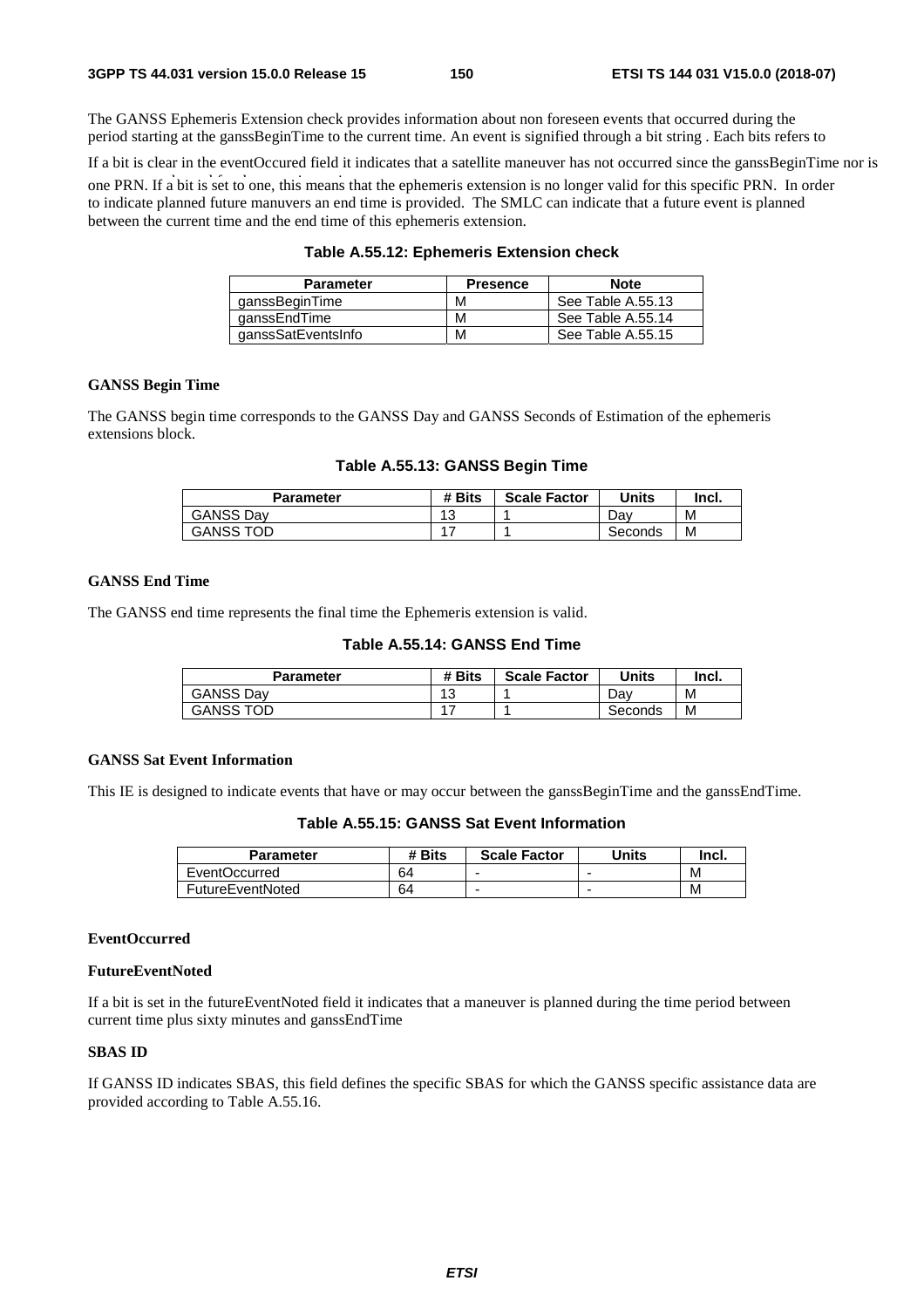| <b>SBAS</b>  | <b>Value of SBAS ID</b> |
|--------------|-------------------------|
| <b>WAAS</b>  |                         |
| <b>EGNOS</b> |                         |
| <b>MSAS</b>  |                         |
| <b>GAGAN</b> |                         |
| Reserved     | 4-7                     |

|  | Table A.55.16: SBAS ID |  |  |
|--|------------------------|--|--|
|--|------------------------|--|--|

#### **GANSS Additional UTC Model**

The GANSS Additional UTC Model field contains several sets of parameters needed to relate GNSS system time to Universal Time Coordinate (UTC), as defined in [12, 13, 14, 15, 16, 17]. Only one parameter set can be included in one GANSS Additional UTC Model and which set of parameters to include depends on the GANSS-ID and MS capabilities.

The UTC time standard, UTC(k), is GNSS specific. E.g., if GANSS ID indicates QZSS, GANSS Additional UTC Model field contains a set of parameters needed to relate QZST to UTC(NICT). If GANSS ID indicates Modernized GPS, GANSS Additional UTC Model field contains a set of parameters needed to relate GPS system time to UTC(USNO). If GANSS ID indicates GLONASS, GANSS Additional UTC Model field contains a set of parameters needed to relate GLONASS system time to UTC(RU). If GANSS ID indicates SBAS, GANSS Additional UTC Model field contains a set of parameters needed to relate SBAS network time for the SBAS indicated by SBAS ID to the UTC standard defined by the UTC Standard ID. If GANSS ID indicates BDS, GANSS Additional UTC Model field contains a set of parameters needed to relate BDS system time to UTC (NTSC).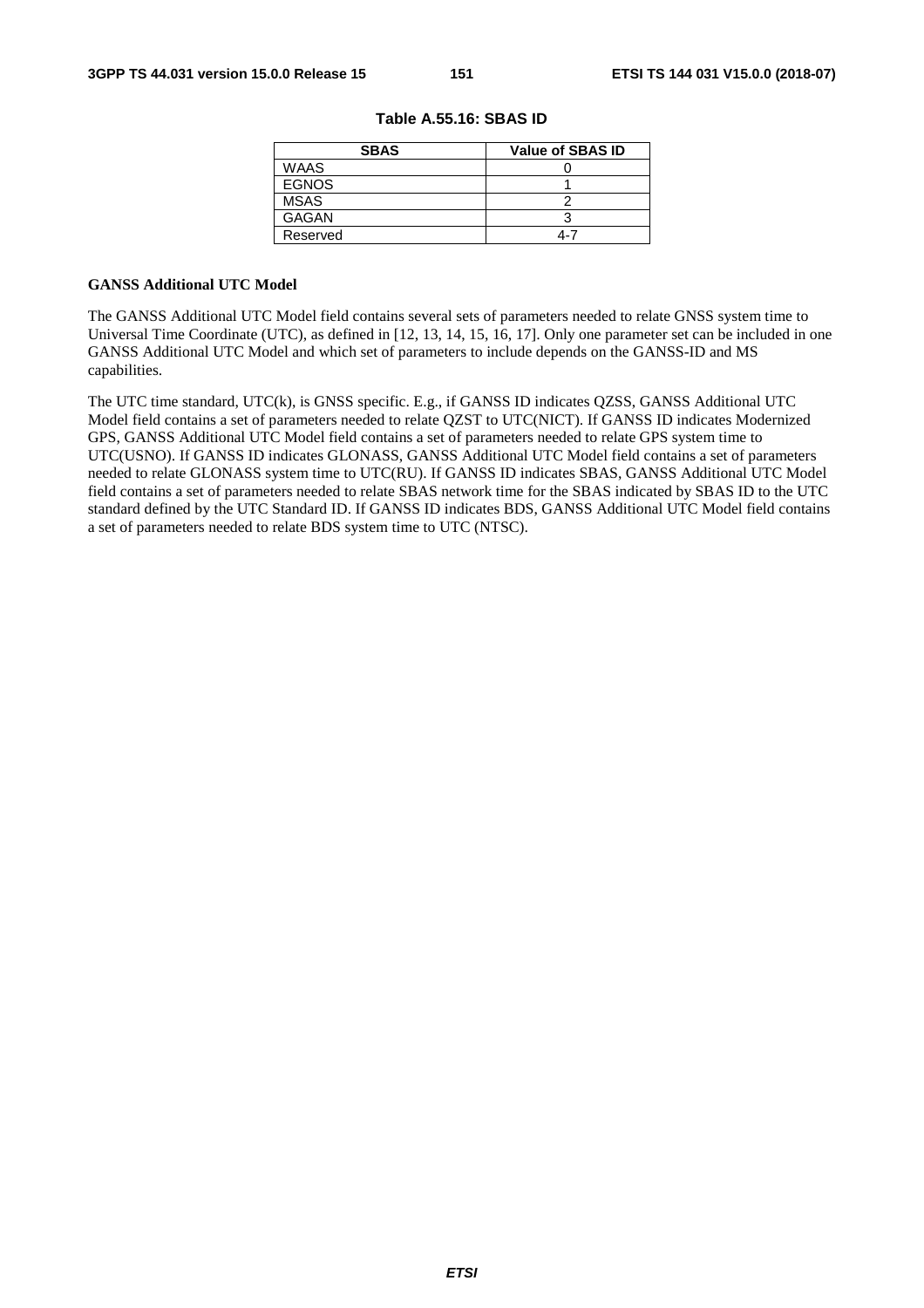| <b>Parameter</b>          | # Bits          | <b>Scale Factor</b>                                                   | <b>Units</b>         | Incl.                |  |
|---------------------------|-----------------|-----------------------------------------------------------------------|----------------------|----------------------|--|
|                           |                 | One of the following models can be included:                          |                      |                      |  |
|                           |                 | Model-2 (as defined in [12,13,14,16])                                 |                      |                      |  |
| $A_{0-n}$                 | 16              | $2 - 35$                                                              | seconds              | $C^{(1)}$            |  |
| $A_{1-n}$                 | 13              | $2 - 51$                                                              | sec/sec              | $C^{(1)}$            |  |
| $A_{2-n}$                 | $\overline{7}$  | $2 - 68$                                                              | sec/sec <sup>2</sup> | $C^{(1)}$            |  |
| $\Delta t$ LS             | 8               | $\overline{1}$                                                        | seconds              | $C^{(1)}$            |  |
| $t_{\rm ot}$              | 16              | 2 <sup>4</sup>                                                        | seconds              | $C^{(1)}$            |  |
| <b>WN</b> <sub>ot</sub>   | 13              | 1                                                                     | weeks                | $C^{(1)}$            |  |
| <b>WNLSF</b>              | 8               | 1                                                                     | weeks                | $C^{(1)}$            |  |
| <b>DN</b>                 | 4               | 1                                                                     | days                 | $C^{(1)}$            |  |
| $\Delta t_{\textsf{LSF}}$ | 8               | 1                                                                     | seconds              | $\overline{C^{(1)}}$ |  |
|                           |                 | Model-3 (as defined in [17])                                          |                      |                      |  |
| $N^A$                     | 11              | 1                                                                     | days                 | $\overline{C^{(1)}}$ |  |
| $\tau_{\rm c}$            | 32              | $2 - 31$                                                              | seconds              | $C^{(1)}$            |  |
| <b>B1</b>                 | $\overline{11}$ | $2 - 10$                                                              | seconds              | O <sup>(2)</sup>     |  |
| B <sub>2</sub>            | 10              | $2 - 16$                                                              | sec/msd              | O <sup>(2)</sup>     |  |
| <b>KP</b>                 | $\overline{2}$  | $\overline{1}$                                                        | $\overline{a}$       | $\overline{O}$       |  |
|                           |                 | Model-4 (as defined in [15], Message Type 12)                         |                      |                      |  |
| <b>A1WNT</b>              | 24              | $2 - 50$                                                              | sec/sec              | $C^{(1)}$            |  |
| AOWNT                     | 32              | $2 - 30$                                                              | seconds              | $C^{(1)}$            |  |
| $t_{\rm ot}$              | 8               | $2^{12}$                                                              | seconds              | $C^{(1)}$            |  |
| WN <sub>t</sub>           | 8               | $\mathbf{1}$                                                          | weeks                | $C^{(1)}$            |  |
| $\Delta t_{LS}$           | 8               | 1                                                                     | seconds              | $C^{(1)}$            |  |
| <b>WNLSF</b>              | 8               | $\overline{1}$                                                        | weeks                | $C^{(1)}$            |  |
| <b>DN</b>                 | 8               | 1                                                                     | days                 | $C^{(1)}$            |  |
| $\Delta t$ LSF            | 8               | $\mathbf{1}$                                                          | seconds              | $C^{(1)}$            |  |
| <b>UTC</b>                | 3               | 1                                                                     |                      | $C^{(1)}$            |  |
| Standard                  |                 |                                                                       |                      |                      |  |
| ID                        |                 |                                                                       |                      |                      |  |
|                           |                 | Model-5 (as defined in [18])                                          |                      |                      |  |
| AOUTC                     | 32              | $2 - 30$                                                              | Seconds              | $\overline{C^{(1)}}$ |  |
| A <sub>1UTC</sub>         | 24              | $2 - 50$                                                              | sec/sec              | $C^{(1)}$            |  |
| $\Delta t$ <sub>LS</sub>  | 8               | $\mathbf{1}$                                                          | Seconds              | $C^{(1)}$            |  |
| <b>WNLSF</b>              | $\overline{8}$  | $\overline{1}$                                                        | Weeks                | $C^{(1)}$            |  |
| DN                        | 8               | $\overline{1}$                                                        | Days                 | $C^{(1)}$            |  |
| $\Delta t$ LSF            | 8               | 1                                                                     | Seconds              | $C^{(1)}$            |  |
|                           |                 | Note 1: All of these fields shall be present together, or none of     |                      |                      |  |
| them shall be present.    |                 |                                                                       |                      |                      |  |
|                           |                 | Note 2: If the optional elements are included, both elements shall be |                      |                      |  |
| included.                 |                 |                                                                       |                      |                      |  |

# **Table A.55.17: GANSS Additional UTC Model**

# **UTC Standard ID**

If GANSS ID indicates SBAS, this field indicates the UTC standard used for the SBAS network time indicated by SBAS ID to UTC relation as defined in Table A.55.18 ( [15], Message Type 12).

# **Table A.55.18: UTC Standard ID**

| <b>UTC Standard</b>                                                           | Value of UTC<br><b>Standard ID</b> |
|-------------------------------------------------------------------------------|------------------------------------|
| UTC as operated by the Communications Research Laboratory (CRL), Tokyo, Japan |                                    |
| UTC as operated by the National Institute of Standards and Technology (NIST)  |                                    |
| UTC as operated by the U.S. Naval Observatory (USNO)                          |                                    |
| UTC as operated by the International Bureau of Weights and Measures (BIPM)    |                                    |
| Reserved for future definition                                                | 4-7                                |

# **GANSS Auxiliary Information**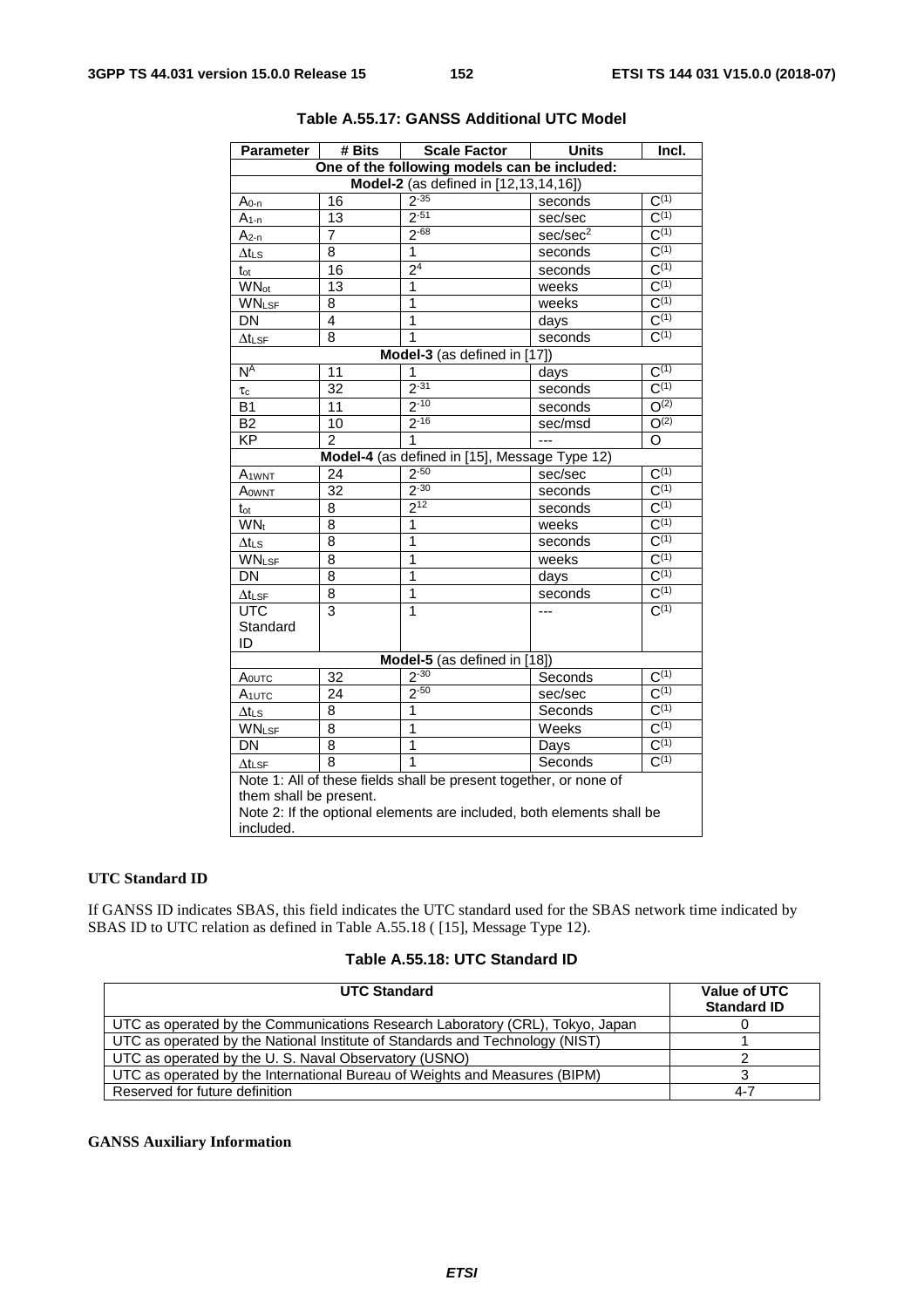This field contains additional information dependent on the GANSS ID and is shown in Table A.55.19. If GANSS Auxiliary Information is provided together with other satellite dependent GANSS assistance data (i.e., any of DGANSS Corrections, GANSS Navigation Model, GANSS Data Bit Assistance, or GANSS Reference Measurement Information IEs) and RRLP pseudo-segmentation is used, the GANSS Auxiliary Information should be provided for the same satellites and in the same RRLP segment as the other satellite dependent GANSS assistance data.

| <b>Parameter</b>  | Range                                                                                                      | <b>Bits</b> | <b>Resolution</b> | Incl. |  |  |  |  |
|-------------------|------------------------------------------------------------------------------------------------------------|-------------|-------------------|-------|--|--|--|--|
|                   | One of the following group of elements can be included, dependent on the GANSS ID                          |             |                   |       |  |  |  |  |
|                   | The following fields may only be present if GANSS ID indicates Modernized GPS and occur once per satellite |             |                   |       |  |  |  |  |
|                   | (N SAT times):                                                                                             |             |                   |       |  |  |  |  |
| SV ID             | $0 - 63$                                                                                                   | 6           | ---               | м     |  |  |  |  |
| Signals Available | Table A.59                                                                                                 | 8           | ---               | м     |  |  |  |  |
|                   | The following fields may only be present if GANSS ID indicates GLONASS and occur once per satellite        |             |                   |       |  |  |  |  |
|                   | (N SAT times):                                                                                             |             |                   |       |  |  |  |  |
| SV ID             | $0 - 63$                                                                                                   | 6           | ---               | м     |  |  |  |  |
| Signals Available | Table A.59                                                                                                 | 8           | ---               | М     |  |  |  |  |
| Channel number    | $-7 - 13$                                                                                                  | 5           | ---               | м     |  |  |  |  |

# **Table A.55.19: GANSS Auxiliary Information Parameter Format**

# **SV\_ID**

This field specifies the SV for which the GANSS Auxiliary Information is given. The interpretation of SV ID is defined in Table A.10.14.

Range:  $0 - 63$ 

# **Signals Available**

This field indicates the ranging signals supported by the satellite indicated by SV ID. This field is given as a bit string as shown in Table A.59 for a particular GANSS. If a bit is set to '1' it indicates that the satellite identified by SV ID transmits ranging signals according to the signal correspondence in Table A.59. If a bit is set to '0' it indicates that the corresponding signal is not supported on the satellite identified by SV ID.

# **Channel number**

This field indicates the GLONASS carrier frequency number of the satellite identified by SV ID, as defined in [17].

# **DGANSS Corrections Validity Period**

This element is an extension to the DGANSS Corrections IE and provides the validity period of the differential corrections for each satellite and signal included in the DGANSS Corrections IE (see Table A.43). This element may only be included if the DGANSS Corrections IE is included in the GANSS Generic Assistance Data element.

| <b>Parameter</b>        | # Bits | <b>Scale Factor</b>                                                      | Range    | <b>Units</b> | Incl. |
|-------------------------|--------|--------------------------------------------------------------------------|----------|--------------|-------|
| N_SGN_TYPE              | 2      |                                                                          | $1 - 3$  | ---          | М     |
|                         |        | The following fields occur once per GANSS signal type (N_SGN_TYPE times) |          |              |       |
| GANSS_Signal_ID         |        |                                                                          |          |              | М     |
| N SAT                   |        |                                                                          | $1 - 16$ | ---          | M     |
|                         |        | The following fields occur once per satellite (N_SAT times)              |          |              |       |
| SV ID                   | 6      |                                                                          | $0 - 63$ |              | М     |
| <b>UDRE Growth Rate</b> | 3      | ---                                                                      | $0 - 7$  | ---          | M     |
| Time of Validity for    | 3      | ---                                                                      | $0 - 7$  | ---          | М     |
| <b>UDRE Growth Rate</b> |        |                                                                          |          |              |       |

# **N\_SGN\_TYPE**

This field indicates the number of GNSS signal types included in DGANSS Corrections Validity Period IE. This field shall be set to the same value as the N\_SGN\_TYPE parameter in the DGANSS Corrections element in Table A.43.

#### **GANSS\_Signal\_ID**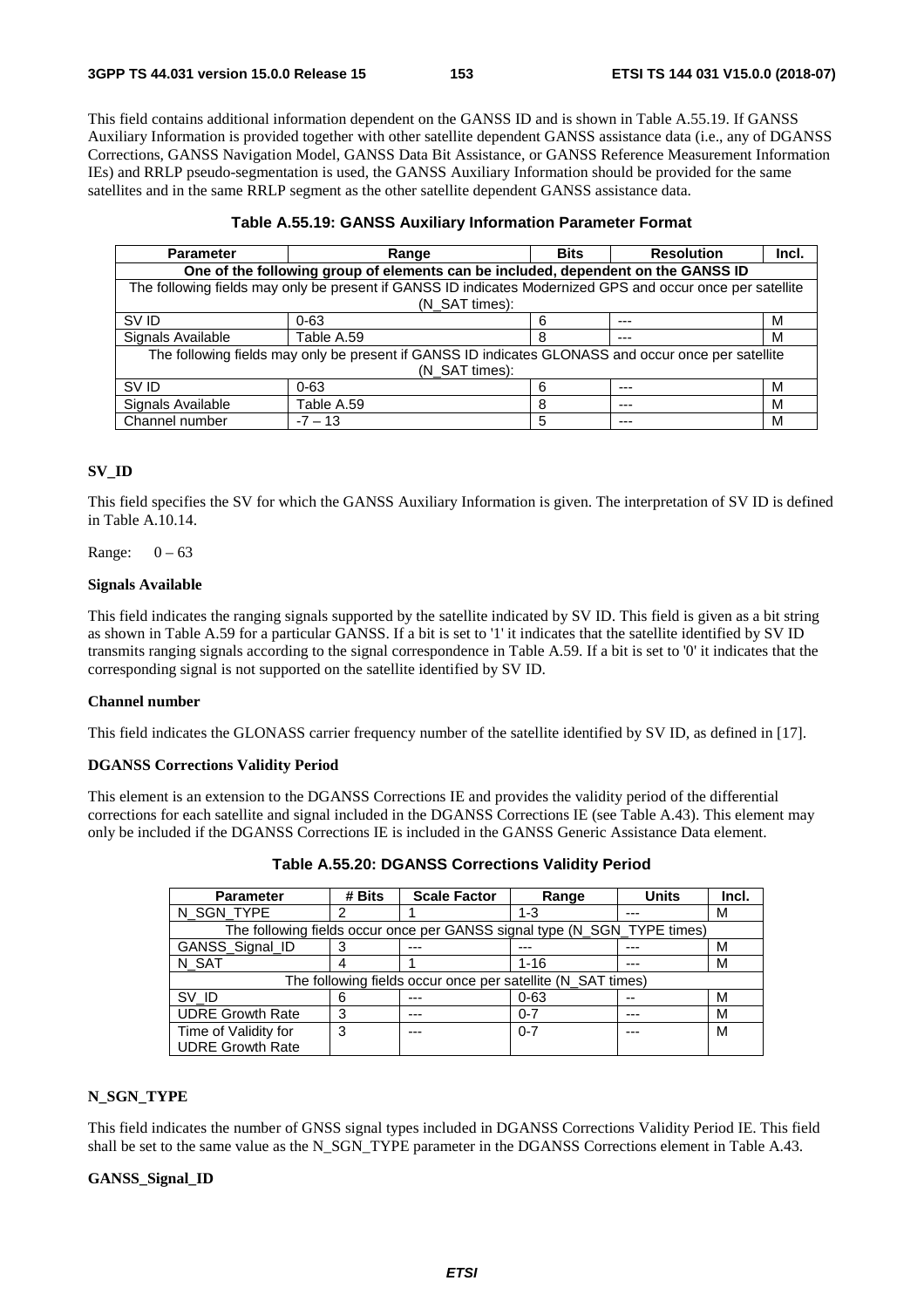DGANSS corrections validity period are provided per GNSS signal type identified by GANSS\_Signal\_ID. The supported signals are listed in Table A.59. This field shall be set to the same value as the GANSS\_Signal\_ID parameter in the DGANSS Corrections element in Table A.43.

# **N\_SAT**

This field indicates the number of satellites for which differential corrections validity period is available. This field shall be set to the same value as the N\_SAT parameter in the DGANSS Corrections element in Table A.43.

# **SV\_ID**

This field identifies the satellite for which the corrections validity period is applicable. The interpretation of SV ID is defined in Table A.10.14. The UDRE Growth Rate and Time of Validity for UDRE Growth Rate IEs shall be included for the same SV\_IDs as the differential corrections in Table A.43 are provided.

# **UDRE Growth Rate**

This field provides an estimate of the growth rate of uncertainty  $(1-\sigma)$  in the corrections for the particular satellite identified by SV<sub>\_</sub>ID. The estimated UDRE at time value specified in the "Time of Validity for UDRE Growth Rate"  $t_1$ is calculated as follows:

 $\text{UDRE}(t_0+t_1) = \text{UDRE}(t_0) \times \text{UDRE}$  Growth Rate

where  $t_0$  is the DGANSS Reference Time for which the corrections in Table A.43 are valid,  $t_1$  is the "Time of Validity" for UDRE Growth Rate" field as shown in Table A.55.21, UDRE(*t0*) is the User Differential Range Error field as provided in Table A.43, and "UDRE Growth Rate" field is the factor as shown in Table A.55.21.

# **Table A.55.21: Values of UDRE Growth Rate IE**

| <b>Value</b> | <b>Indication</b> |
|--------------|-------------------|
| 000          | 1,5               |
| 001          | 2                 |
| 010          | 4                 |
| 011          | 6                 |
| 100          | 8                 |
| 101          | 10                |
| 110          | 12                |
| 111          | 16                |

# **Time of Validity for UDRE Growth Rate**

This field specifies the time when the "UDRE Growth Rate" field applies. The meaning of the values for this field is described in Table A.55.21a.

| Table A.55.21a: Time of Validity for UDRE Growth Rate IE |  |
|----------------------------------------------------------|--|
|----------------------------------------------------------|--|

| Value | <b>Indication</b><br>[seconds] |
|-------|--------------------------------|
| 000   | 20                             |
| 001   | 40                             |
| 010   | 80                             |
| 011   | 160                            |
| 100   | 320                            |
| 101   | 640                            |
| 110   | 1280                           |
| 111   | 2560                           |

# **GANSS Time Model Extension**

This element is an extension to the GANSS Time Model IE and is shown in Table A.55.22. If GANSS Time Model is provided by the SMLC, the GANSS Time Model Extension shall also be provided.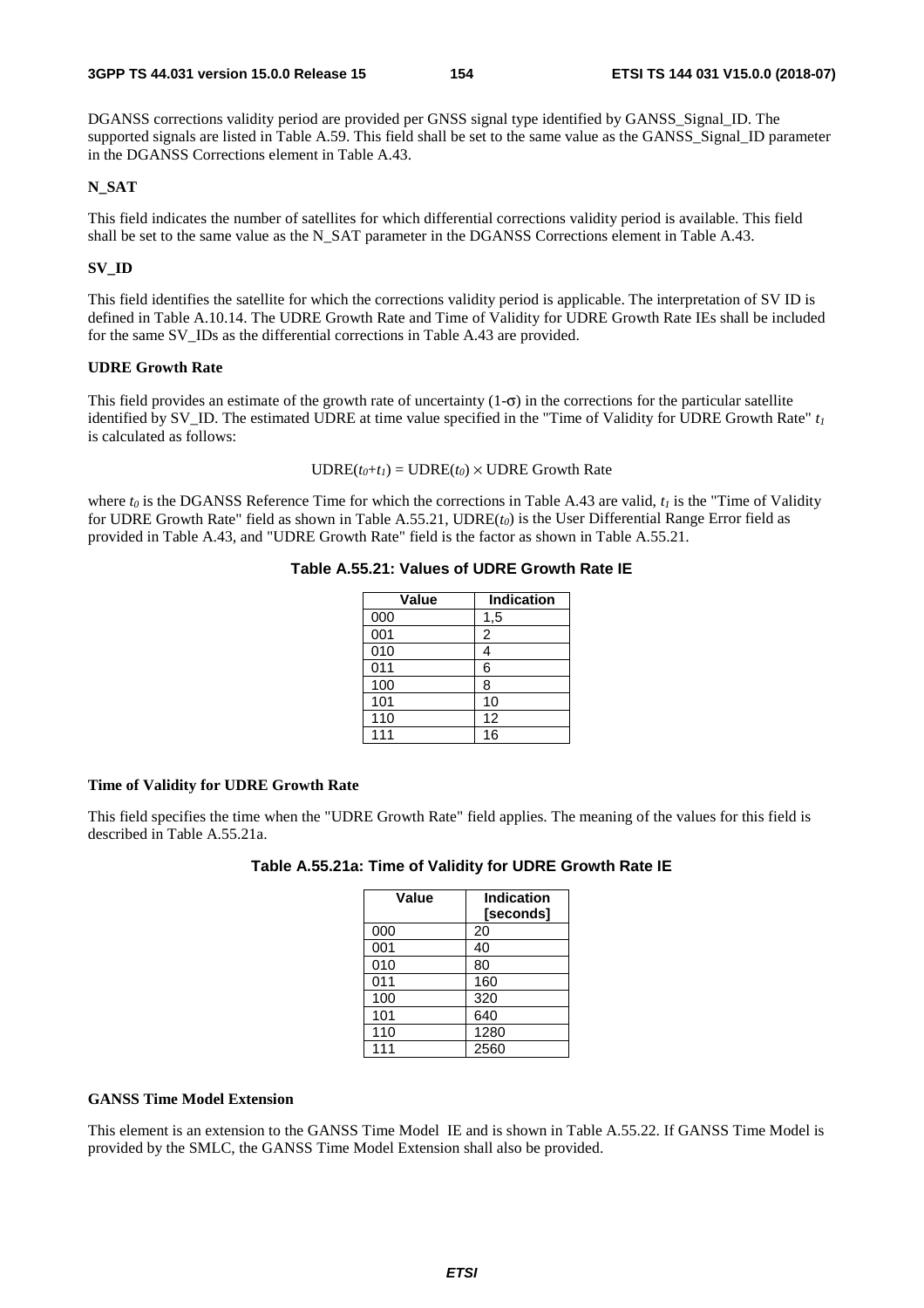NOTE: For reasons of backward compatibility, this IE is not defined for a Release 9 or earlier SMLC and would be ignored, when received, by a Release 9 or earlier MS. This means that when the element is expected but is not received, the SMLC is Release 9 or earlier.

| <b>Parameter</b>       | # Bits | <b>Scale Factor</b> | Range         | Units   | Incl. |
|------------------------|--------|---------------------|---------------|---------|-------|
| <b>GNSS</b><br>$T\cap$ | ື      | ---                 | $--$          | $- - -$ | м     |
| Delta                  |        |                     | $10 -$<br>28١ | seconds | M     |

**Table A.55.22: GANSS Time Model Extension** 

# **GNSS\_TO\_ID**

This field is the same as defined in Table A.41 and specifies GNSS for which the GANSS Time Model Extension is provided.

# **Delta T**

This field specifies the integer seconds of the GNSS-GNSS Time Offset provided in the GANSS Time Model in Table A.41.

# **GANSS Reference Measurement Extension**

This element is an extension to the GANSS Reference Measurement Information IE and is shown in Table A.55.23. If GANSS Reference Measurement Information is provided by the SMLC, the GANSS Reference Measurement Extension shall also be provided.

NOTE: For reasons of backward compatibility, this IE is not defined for a Release 9 or earlier SMLC and would be ignored, when received, by a Release 9 or earlier MS. This means that when the element is expected but is not received, the SMLC is Release 9 or earlier.

|  |  | Table A.55.23: GANSS Reference Measurement Extension |
|--|--|------------------------------------------------------|
|--|--|------------------------------------------------------|

| <b>Parameter</b>                                              | # Bits | <b>Scale Factor</b> | Range       | <b>Units</b> | Incl. |
|---------------------------------------------------------------|--------|---------------------|-------------|--------------|-------|
| Num Sat                                                       |        |                     | $0 - 15$    | $---$        | М     |
| The following fields occur once per satellite (Num Sat times) |        |                     |             |              |       |
| SV ID                                                         |        | $---$               | $0 - 63$    | $-$          | M     |
| Azimuth LSB                                                   |        | 0.703125            | 0-10,546875 | degrees      | M     |
| <b>Elevation LSB</b>                                          |        | 0.703125            | 0-10.546875 | degrees      | M     |

# **Num\_Sat**

This field indicates the number of satellites for which GANSS Reference Measurement is provided. This field shall be set to the same value as the Num\_Sat parameter in the GANSS Reference Measurement Information element in Table A.52.

# **SV\_ID**

This field identifies the satellite for which the GANSS Reference Measurement is provided. This field shall be set to the same value as the SV<sub>ID</sub> field in Table A.52.

# **Azimuth LSB**

This field specifies the 4 least significant bits of the satellite azimuth angle. The 5 most significant bits are provided in the Azimuth field in Table A.52. The full satellite azimuth is constructed as "Azimuth"  $\times$  11,.25 + "Azimuth LSB"  $\times$ 0,703125 degrees.

# **Elevation LSB**

This field specifies the 4 least significant bits of the satellite elevation angle. The 5 most significant bits are provided in the Elevation field in Table A.52. The full satellite elevation is constructed as "Elevation"  $\times$  11,25 + "Elevation LSB"  $\times$ 0,703125 degrees.

# **GANSS Almanac Model Extension**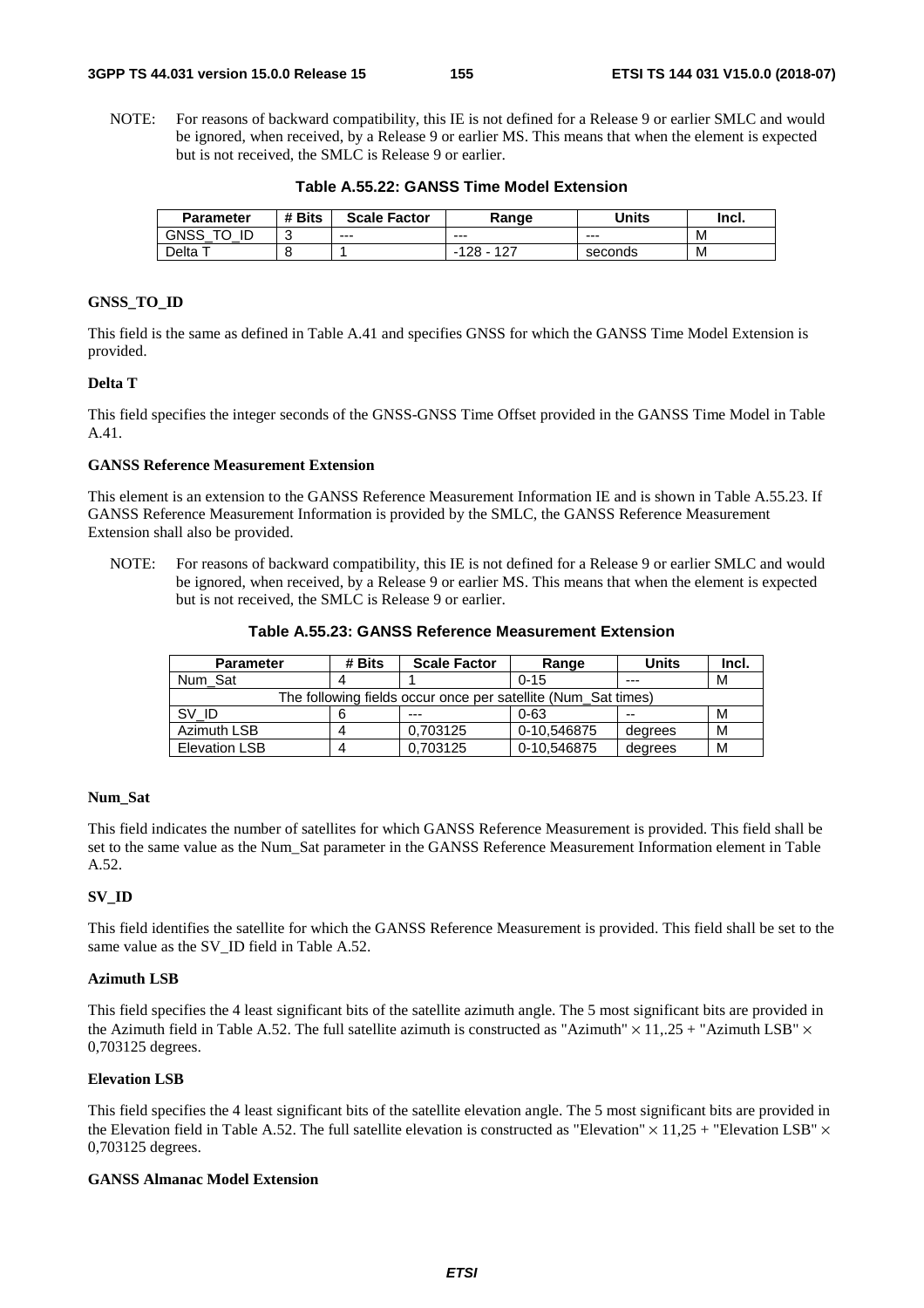This element is an extension to the GANSS Almanac Model IE and is shown in Table A.55.24. If GANSS Almanac Model is provided by the SMLC, the GANSS Almanac Model Extension shall also be provided.

NOTE: For reasons of backward compatibility, this IE is not defined for a Release 9 or earlier SMLC and would be ignored, when received, by a Release 9 or earlier MS. This means that when the element is expected but is not received, the SMLC is Release 9 or earlier.

# **Table A.55.24: GANSS Almanac Model Extension**

| Parameter                 | <b>4 Bits</b> | <b>Scale Factor</b> | Range | Units   | Inci. |
|---------------------------|---------------|---------------------|-------|---------|-------|
| Complete Almanac Provided |               | $--$                | $--$  | Boolean | M     |

# **Complete Almanac Provided**

This field indicates whether the SMLC provided Almanac for the full GANSS constellation or not. TRUE means complete GANSS almanac is provided.

# **GANSS Almanac Model Extension-R12**

This element is an extension to the GANSS Almanac Model IE and is shown in Table A.55.25. It is used only if GANSS-ID is Galileo in this version of protocol.

# **Table A.55.25: GANSS Almanac Model Extension-R12**

| <b>Parameter</b>                                                                                                | # Bits | <b>Scale Factor</b> | Units | Incl.        |  |  |
|-----------------------------------------------------------------------------------------------------------------|--------|---------------------|-------|--------------|--|--|
| $T_{oa}$ -Ext                                                                                                   | 10     | 600                 | s     | $O$ (note 1) |  |  |
| $IODa-Ext$                                                                                                      | 4      | $- -$               | $- -$ | $O$ (note 2) |  |  |
| NOTE 1: If $T_{oa}$ in GANSS Almanac Model element (Table A.54) is present, this field shall not be<br>present. |        |                     |       |              |  |  |
| NOTE 2: If IOD <sub>a</sub> in GANSS Almanac Model element (Table A.54) is present, this field shall not        |        |                     |       |              |  |  |
| be present.                                                                                                     |        |                     |       |              |  |  |

# **Toa-Ext**

This field specifies the Almanac Reference Time common to all satellites in GANSS Almanac Model using Keplerian Parameters given in GNSS specific system time.

Range: 256 - 1023

In case of GNSS-ID does indicate Galileo, the scale factor is 600 seconds.

# **IODa-Ext**

This field specifies the Issue-Of-Data common to all satellites in GANSS Almanac Model using Keplerian Parameters.

Range: 4 - 15

# **GANSS Reference Measurement Extension-R12**

This element is an extension to the GANSS Reference Measurement Information IE and is shown in Table A.55.25.a. The SMLC should include this field only if supported by the MS.

# **Table A.55.25.a: GANSS Reference Measurement Extension-R12**

| <b>Parameter</b>           | # Bits | <b>Scale Factor</b>                                                         | Range        | <b>Units</b> | Incl. |
|----------------------------|--------|-----------------------------------------------------------------------------|--------------|--------------|-------|
| GANSS_Signal_ID            |        |                                                                             | $0 - 7$      |              | М     |
| Confidence                 |        |                                                                             | $0 - 100$    | percent      |       |
| Num Sat                    |        |                                                                             | $0 - 15$     | ---          |       |
|                            |        | The following fields, if included, occur once per satellite (Num Sat times) |              |              |       |
| SV ID                      |        | $- - -$                                                                     | $0 - 63$     | --           | м     |
| <b>Doppler Uncertainty</b> | 3      | $- - -$                                                                     | 60, 80, 100, | m/s          | M     |
| Extension                  |        |                                                                             | 120, 'No     |              |       |
|                            |        |                                                                             | Information' |              |       |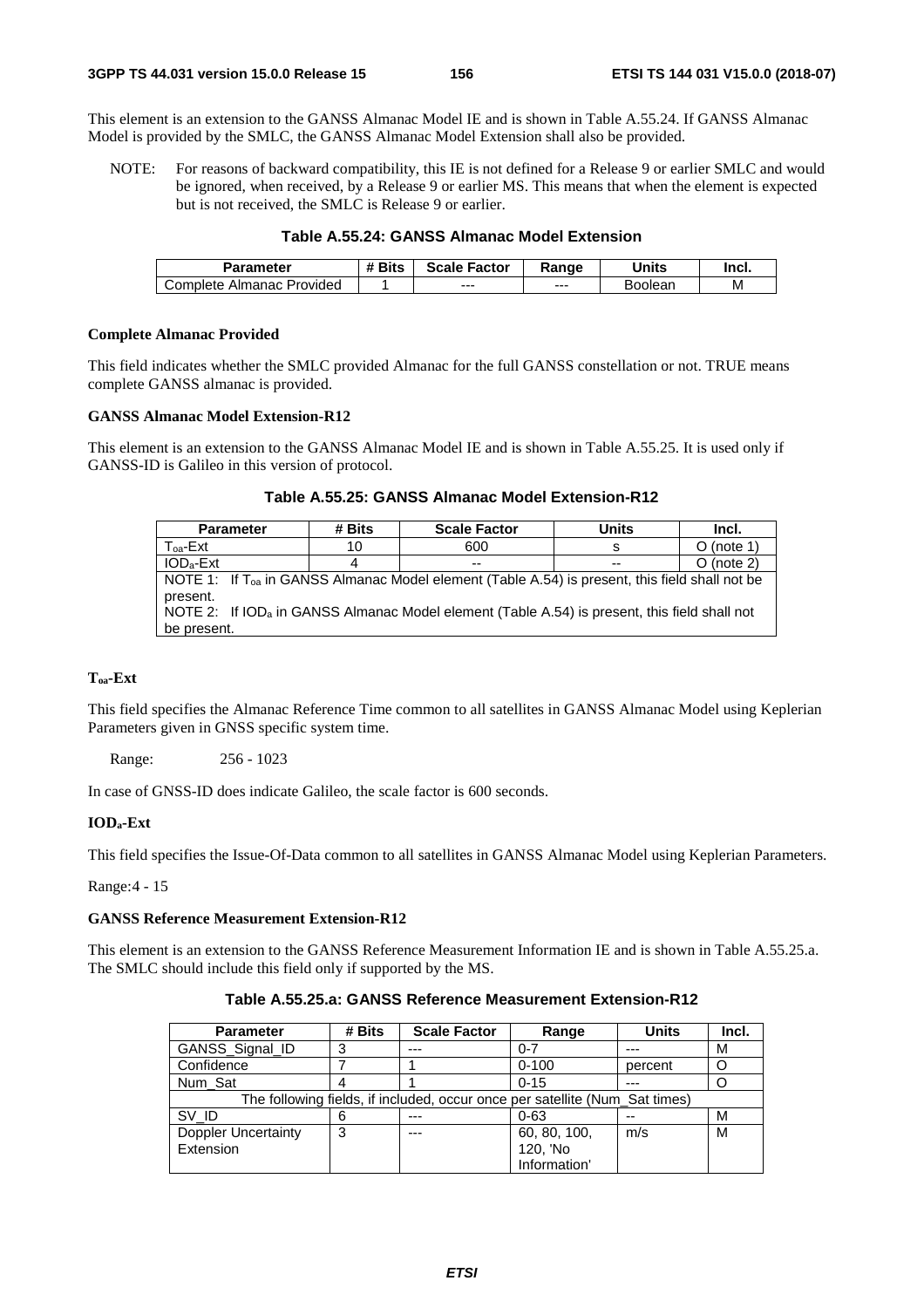# **GANSS\_Signal\_ID**

This field specifies the GNSS signal type. The supported signals are listed in Table A.59.

# **Confidence**

This field specifies the confidence level of the reference location area or volume used to calculate the GANSS Reference Measurement parameters (search windows). A high percentage value (e.g., 98% or more) indicates to the MS that the provided search windows are reliable. The SMLC should include this field to indicate the confidence level of the provided information.

Range: 0 – 100

# **Num\_Sat**

This field indicates the number of satellites for which GANSS Reference Measurement Extension-R12 is provided.

# **SV\_ID**

This field identifies the satellite for which the GANSS Reference Measurement Extension-R12 is provided.

# **Doppler Uncertainty Extension**

If this field is present, the MS that supports this field shall ignore the Doppler Uncertainty (Table A.52) field. This field specifies additional Doppler uncertainty values. It is defined such that the Doppler experienced by a stationary MS is in the range [Doppler-Doppler Uncertainty Extension] to [Doppler+Doppler Uncertainty Extension]. Doppler Uncertainty Extension is given in unit of m/s by multiplying the Doppler Uncertainty Extension value in Hz by the nominal wavelength of the assisted signal.

Enumerated values define 60 m/s, 80 m/s, 100 m/s, 120 m/s, and "No Information".

# **DBDS Corrections**

These fields specify the DBDS corrections to be used by the MS.

| <b>Parameter</b>           | # Bits | <b>Scale Factor</b>                                                      | Range            | Units   | Incl. |
|----------------------------|--------|--------------------------------------------------------------------------|------------------|---------|-------|
|                            |        |                                                                          |                  |         |       |
|                            |        | The following fields occur once per message                              |                  |         |       |
| N_SGN_TYPE                 | 2      |                                                                          | $1 - 3$          | $---$   | М     |
| <b>DBDS Reference Time</b> | 12     |                                                                          | $0 - 3599$       | seconds | М     |
|                            |        | The following fields occur once per GANSS signal type (N_SGN_TYPE times) |                  |         |       |
| N SAT                      | 6      |                                                                          | 1 - 64           |         | м     |
| <b>DBDS Signal ID</b>      | 3      | ---                                                                      |                  |         | М     |
|                            |        | The following fields occur once per satellite (N_SAT times)              |                  |         |       |
| SV_ID                      | 6      | ---                                                                      | $0 - 63$         |         | M     |
| <b>UDREI</b>               | 4      | ---                                                                      | $0 - 15$         | ---     | м     |
| <b>RURAI</b>               | 4      | ---                                                                      | $0 - 15$         |         | М     |
|                            |        |                                                                          |                  |         |       |
| Delta T                    | 13     | 0.1                                                                      | $-409.5 - 409.5$ | meters  | M     |

# **Table A.55.25.b: DBDS Corrections**

# **DBDS Reference Time**

This field indicates the baseline time for which the DBDS corrections are valid as modulo 3600 s. DBDS Reference Time is given in BDS system time.

Range: 0 - 3599 s

# **DBDS Signal\_ID**

DBDS corrections are provided per BDS signal type identified by BDS Signal\_ID. The supported signals are listed in Table A.59.

# **UDREI**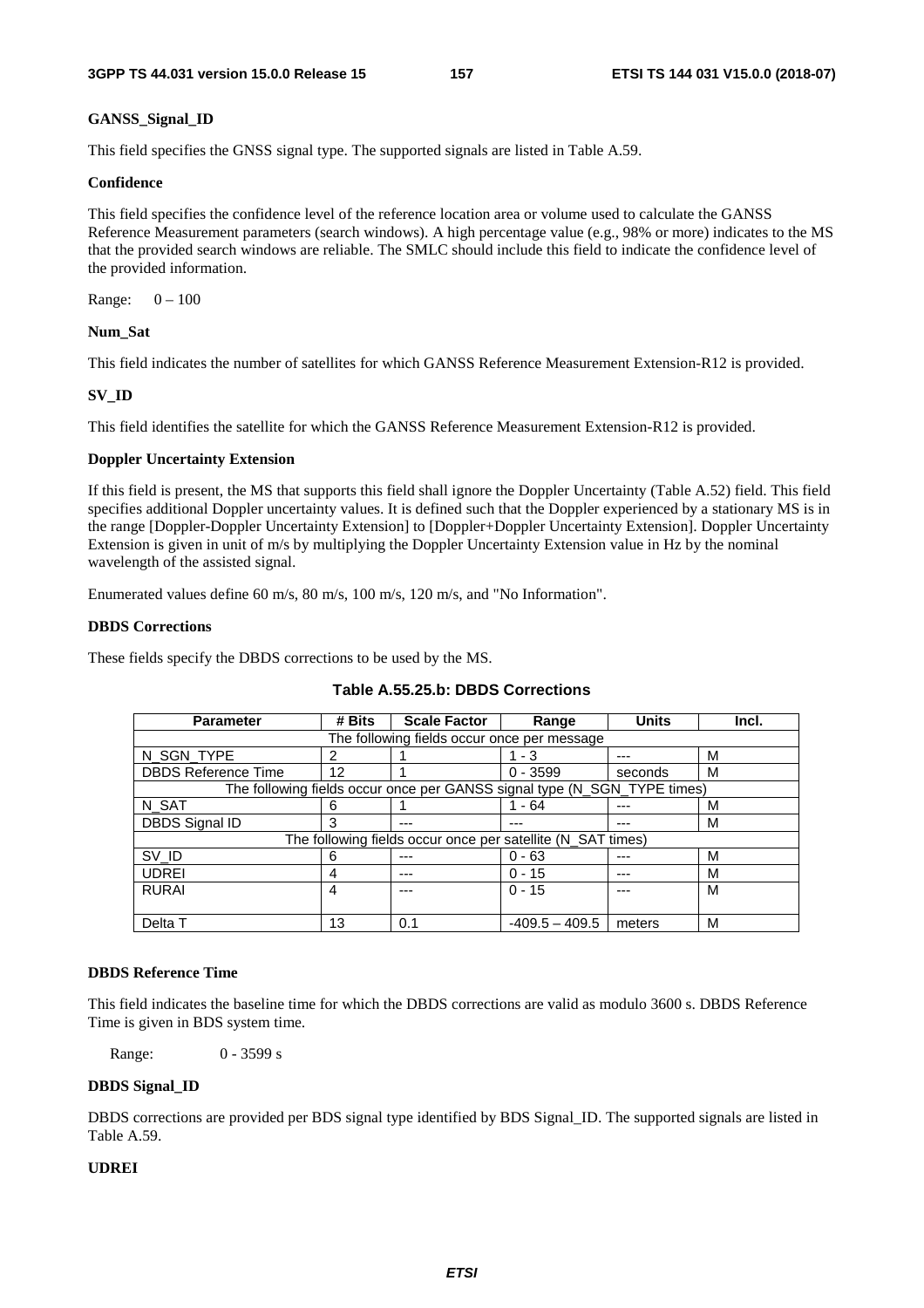UDRE is used to describe the error of equivalent clock correction in meters. It is indicated by user differential range error index (UDREI). It occupies 4 bits for each satellite within the range of  $1 \sim 15$  and the update rate is 3 seconds. The corresponding relationship between UDRE and UDREI is shown in A.55.26.

| <b>UDREI</b>            | <b>UDRE</b>             |  |  |  |
|-------------------------|-------------------------|--|--|--|
|                         | (meters, 99.9%)         |  |  |  |
| 0                       |                         |  |  |  |
| 1                       | 1.5                     |  |  |  |
| $\overline{\mathbf{c}}$ | $\overline{\mathbf{c}}$ |  |  |  |
| 3                       | 3                       |  |  |  |
| 4                       | 4                       |  |  |  |
| 5                       | 5                       |  |  |  |
| 6                       | 6                       |  |  |  |
| 7                       | 8                       |  |  |  |
| 8                       | 10                      |  |  |  |
| 9                       | 15                      |  |  |  |
| 10                      | 20                      |  |  |  |
| 11                      | 50                      |  |  |  |
| 12                      | 100                     |  |  |  |
| 13                      | 150                     |  |  |  |
| 14                      | Not monitored           |  |  |  |
| 15                      | Not available           |  |  |  |

| Table A.55.26: UDREI definitions |  |  |
|----------------------------------|--|--|
|----------------------------------|--|--|

# **RURAI**

Regional User Range Accuracy (RURA) is used to describe the satellite signal pseudo-range error in meters.The satellite signal integrity information is indicated with the Regional User Range Accuracy Index (RURAI). It occupies 4 bits for each satellite so the effective range of RURAI is 0 to 15. See Table A.55.27 for the corresponding relationship between RURAI and RURA.

| <b>RURAI</b>   | <b>RURA</b>     |
|----------------|-----------------|
|                | (meters, 99.9%) |
| 0              | 0.75            |
| 1              |                 |
| $\overline{2}$ | 1.25            |
| 3              | 1.75            |
| $\overline{4}$ | 2.25            |
| 5              | 3               |
| 6              | 3.75            |
| 7              | 4.5             |
| 8              | 5.25            |
| 9              | 6               |
| 10             | 7.5             |
| 11             | 15              |
| 12             | 50              |
| 13             | 150             |
| 14             | 300             |
| 15             | > 300.0         |

# **Table A.55.27: RURAI definitions**

#### **Delta\_T**

The BDS differential correction information is expressed in equivalent clock correction (Δt). It occupies 13 bits for each satellite with the unit and scale factor of meter and 0.1 respectively and is expressed with two's complement. The MSB is for the sign bit  $(+ or -)$ .

#### **BDS Grid Model**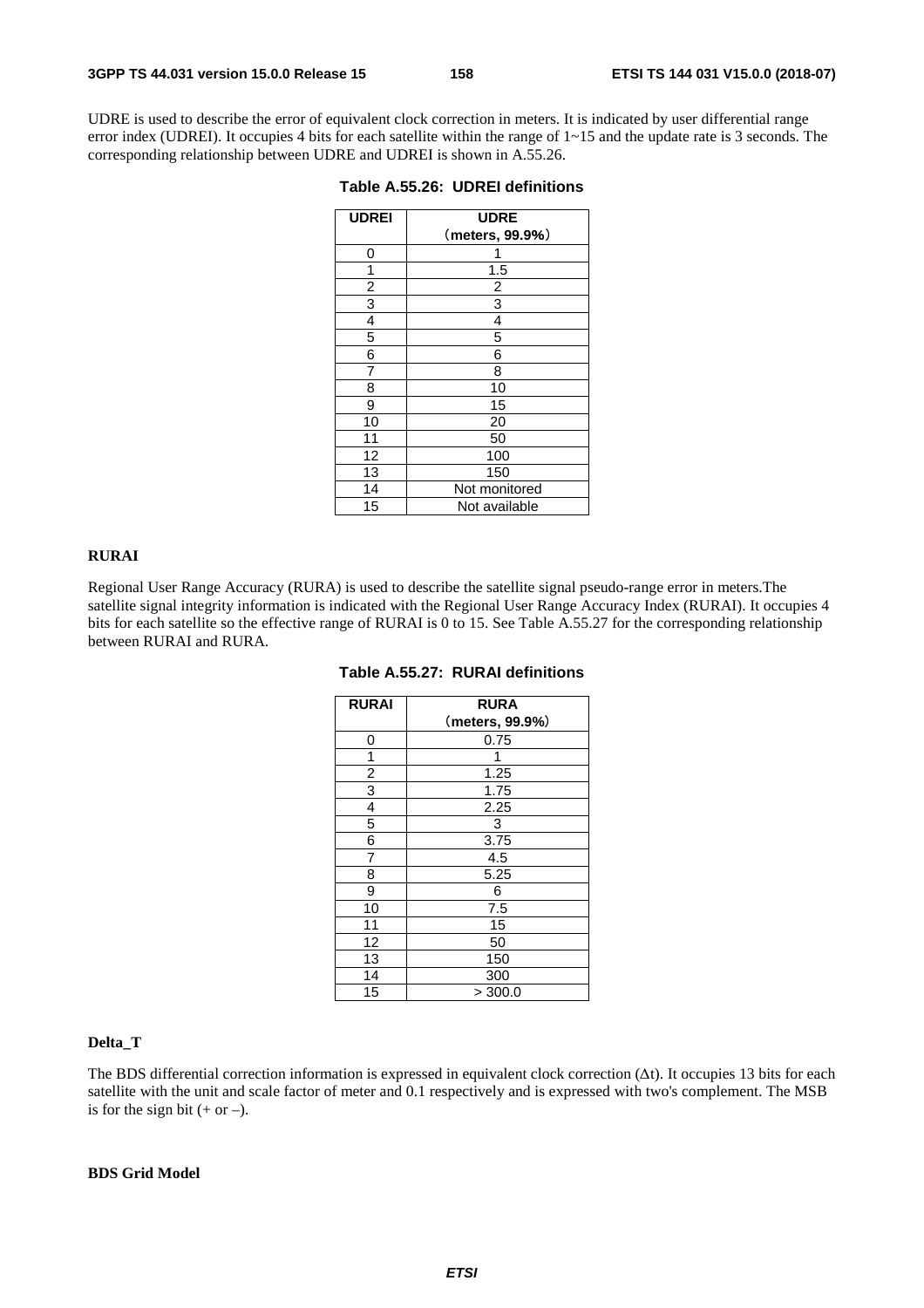The BDS Grid Model parameters are used to estimate the ionospheric distortions on pseudoranges as described in [18] on page 76.

| <b>Parameter</b>                                                                                   | # Bits                                                                          | <b>Scale Factor</b> | Range           | <b>Units</b> | Incl. |  |  |
|----------------------------------------------------------------------------------------------------|---------------------------------------------------------------------------------|---------------------|-----------------|--------------|-------|--|--|
|                                                                                                    | The following fields occur once per message                                     |                     |                 |              |       |  |  |
| <b>BDS Reference Time</b>                                                                          | 12                                                                              |                     | $0 - 3599$      | seconds      | м     |  |  |
| N IGP                                                                                              | 9                                                                               |                     | $1 - 320^{(1)}$ |              | м     |  |  |
|                                                                                                    | The following fields occur once per IGP $(N_{\text{I}}IGP \text{ times}^{(1)})$ |                     |                 |              |       |  |  |
| IGP number                                                                                         | 9                                                                               | $- -$               | 1320            |              | м     |  |  |
| <b>Vertical Delay</b>                                                                              | 9                                                                               | 0.125               | $0 - 63.625$    | meters       | М     |  |  |
| <b>GIVEI</b>                                                                                       | 4                                                                               | $- -$               | $-$             | $-$          | М     |  |  |
| NOTE 1: Up to 16 instances are used in this version of the specification. The values 17 to 320 are |                                                                                 |                     |                 |              |       |  |  |
| reserved for future use.                                                                           |                                                                                 |                     |                 |              |       |  |  |

**Table A.55.28: BDS Grid Model** 

# **BDS Reference Time**

This field indicates the baseline time for which the BDS Grid Model are valid as modulo 3600 s. BDS Reference Time is given in BDS system time.

Range: 0 - 3599 s

# **IGP number**

This field indicates the ionospheric grid point (IGP) number as defined in [18].

Vertical DelayVertical delay is used to indicate the vertical ionosphere delay on B1I signal at the i<sup>th</sup> grid point, expressed in scale factor of 0.125 and with unit of meters. The effective range of vertical delay is between 0 to 63.625 meters.

#### **GIVEI**

The grid ionosphere vertical error (GIVE) describes the delay correction accuracy at ionosphere grid points and is indicated with GIVEI. See Table A.55.29 for the relationship between GIVEI and GIVE.

| <b>GIVEI</b>   | <b>GIVE</b>     |
|----------------|-----------------|
|                | (meters, 99.9%) |
| 0              | 0.3             |
| 1              | 0.6             |
| $\overline{2}$ | 0.9             |
| $\overline{3}$ | 1.2             |
| 4              | 1.5             |
| 5              | 1.8             |
| 6              | 2.1             |
| 7              | 2.4             |
| 8              | 2.7             |
| 9              | 3               |
| 10             | 3.6             |
| 11             | 4.5             |
| 12             | 6               |
| 13             | 9               |
| 14             | 15              |
| 15             | 45              |

# **Table A.55.29: GIVEI definitions**

# A.4.2.7 GANSS Carrier-Phase Measurement Request Element

This element is optional and controls if the MS should return carrier-phase measurements in GANSS Measurement Information IE or not to the SMLC. The inclusion of this parameter implies use of measure Position Request. The description is found in sub-chapter 2.2.4d.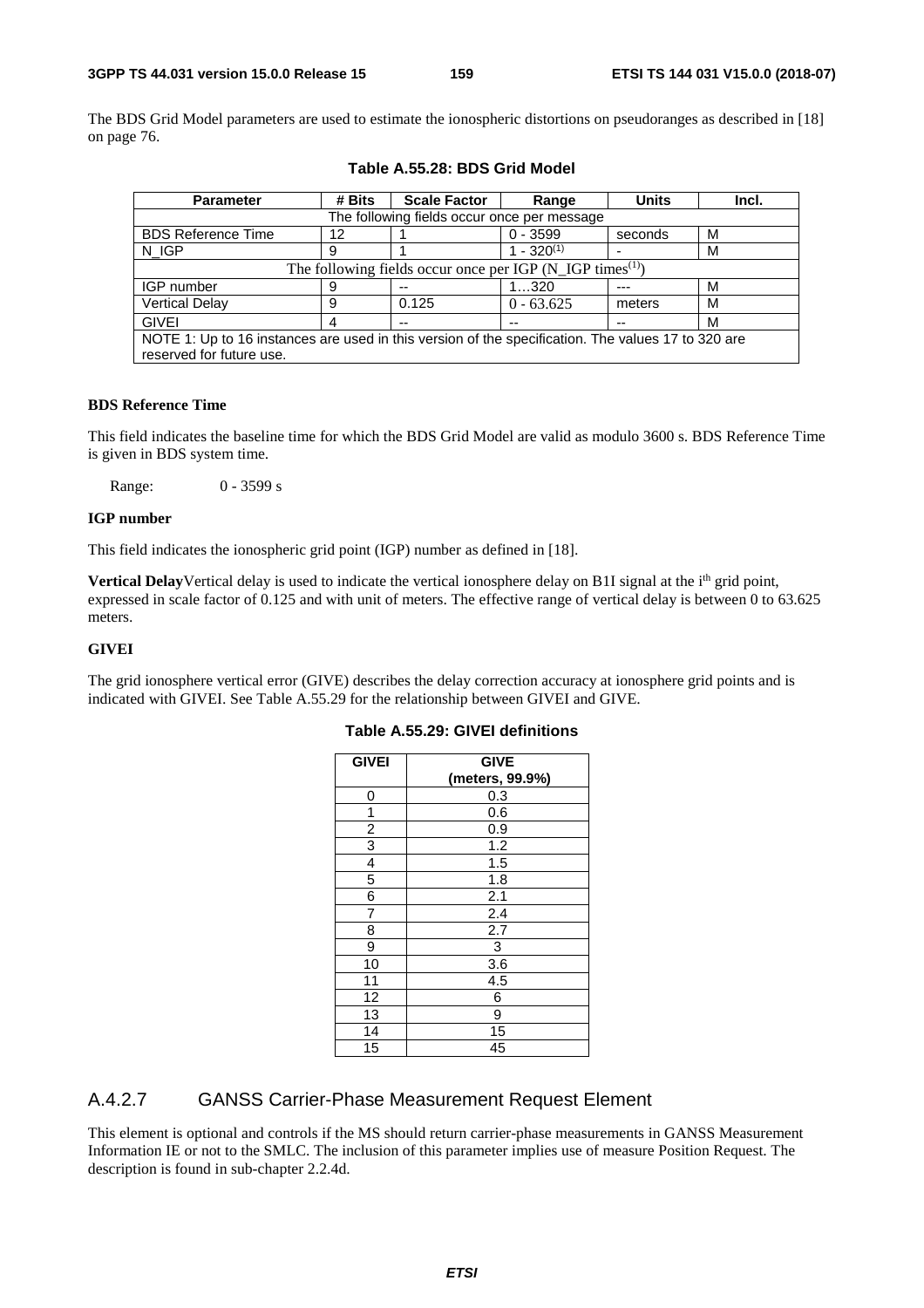# A.4.2.8 GANSS TOD - GSM Time Association Request Element

This element is optional and controls if the MS should return GANSS TOD - GSM Time Association Measurements or not to the SMLC. The inclusion of this parameter implies use of measure Position Request. The description is found in sub-chapter 2.2.4e.

# A.5 Assistance Data Acknowledgement

# A.5.1 General

The MS sends the Assistance Data Acknowledgement component to the SMLC to indicate that it has received the whole Assistance Data component.

# A.6 Protocol Error

# A.6.1 General

This component is used by the receiving entity (SMLC or MS) to indicate to the sending entity, that there is a problem that prevents the receiving entity to receive a complete and understandable component.

This component has the following values:

| $^{\prime}$ () <sup><math>\cdot</math></sup> | Undefined:                                        |
|----------------------------------------------|---------------------------------------------------|
| $'1$ ':                                      | Missing Component;                                |
| $'2$ :                                       | Incorrect Data:                                   |
| $'3'$ :                                      | Missing Information Element or Component Element; |
| $'4$ :                                       | Message Too Short:                                |
| $'5$ .                                       | Unknown Reference Number.                         |

# A.6.2 Extended Reference IE

This IE shall be included in any Protocol Error message if and only if an Extended Reference IE was received in the corresponding previous Measure Position Request or Assistance Data message.

NOTE: For reasons of backward compatibility, a Release 4 or earlier MS will not include this IE.

The Extended Reference IE contains the following elements.

- SMLC code: an integer in the range 0-63. The value returned by a target MS in a Protocol Error message shall equal the value received from the SMLC in the earlier Measure Position Request or Assistance Data message.
- Transaction ID: an integer in the range 0-262143 distinguishing different RRLP transactions in different MSs currently being served by the same SMLC. The value returned by a target MS in a Protocol Error message shall equal the value received from the SMLC in the earlier Measure Position Request or Assistance Data message.

# A.7 Positioning Capability Request

# A.7.1 General

The SMLC sends the Positioning Capability Request component to the MS to request the MS positioning capabilities, types of assistance data supported and any assistance data that may be needed. It contains the following elements.

| Table A.56: Positioning Capability Request component content |  |  |
|--------------------------------------------------------------|--|--|
|--------------------------------------------------------------|--|--|

| <b>Element</b>               | <b>Type/Reference</b>        | <b>Presence</b> |
|------------------------------|------------------------------|-----------------|
| Extended Reference           | <b>Extended Reference</b>    | м               |
|                              | 2.2.5                        |                 |
| <b>GANSS Position Method</b> | <b>GANSS Position Method</b> |                 |
| <b>Parameters</b>            | Parameters, Table A.58       |                 |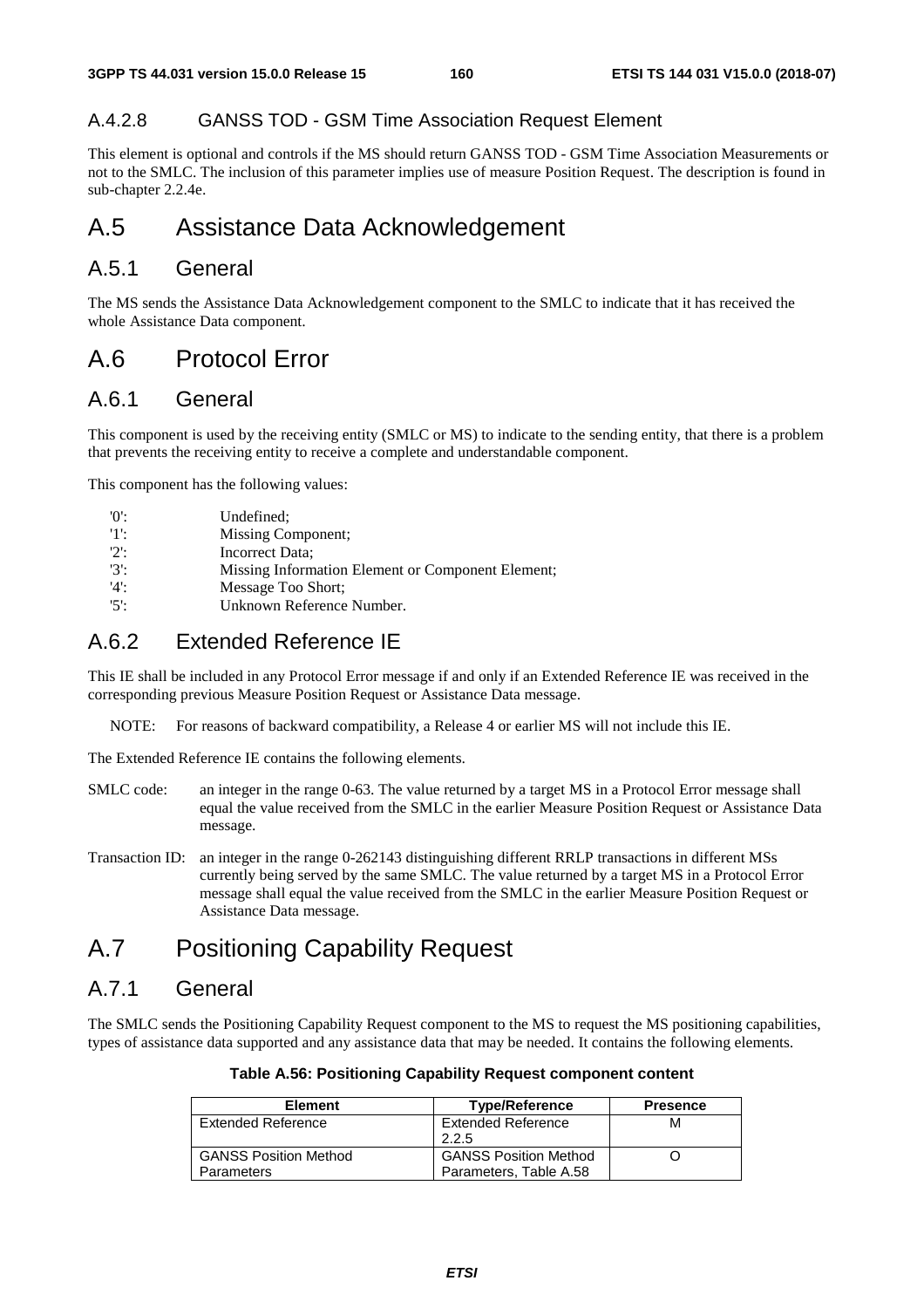# A.8 Positioning Capability Response

# A.8.1 General

The Positioning Capability Response is a RRLP component from the MS to the network. It is the response to the Positioning Capability Request. It contains the following elements.

# **Table A.57: Positioning Capability Response component content**

| <b>Element</b>                  | <b>Type/Reference</b>           | <b>Presence</b> |
|---------------------------------|---------------------------------|-----------------|
| Extended Reference              | Extended Reference 2.2.5        | М               |
| <b>Positioning Capabilities</b> | Positioning Capabilities 8.2.1  | М               |
| Assistance Data Supported       | Assistance Data Supported 8.2.2 |                 |
| Assistance Data Needed          | Assistance Data Needed 8.2.3    |                 |

# A.8.2 Elements

# A.8.2.1 Positioning Capabilities

This element indicates the positioning methods and other positioning capabilities supported by the MS. The inclusion of this element is mandatory.

The MS may indicate support for non-GANSS position methods and/or GANSS position methods. The MS indicates its support for non-GANSS position methods using a bit string with one bit representing each method, set to one if the method is supported and zero if it is not. The following Non-GANSS Position Methods can be identified:

- MS Assisted E-OTD;
- MS Based E-OTD;
- MS Assisted GPS;
- MS Based GPS;
- Standalone GPS.

The MS indicates its support for GANSS position methods by providing the parameters shown in Table A.58 for each GANSS system supported.

# **Table A.58: GANSS Position Method Support**

| <b>GANSS Position Method Parameters</b> |
|-----------------------------------------|
| <b>GANSS ID</b>                         |
| <b>GANSS Position Method Types</b>      |
| <b>GANSS Signals</b>                    |
| <b>SBAS ID</b>                          |

# GANSS\_ID

Range: 0 - 7

This field indicates the GANSS. The supported GANSS are defined in sub-clause A.4.2.6.2 (Table A.40). Absence of this field indicates Galileo.

# GANSS Position Method Types

For each supported GANSS system, the MS shall and SMLC may indicate which method types are supported. This is represented using a bit string with one bit per method type where a one value indicates support and a zero value no support. The following GANSS Method Types can be identified:

- MS Assisted:
- MS Based;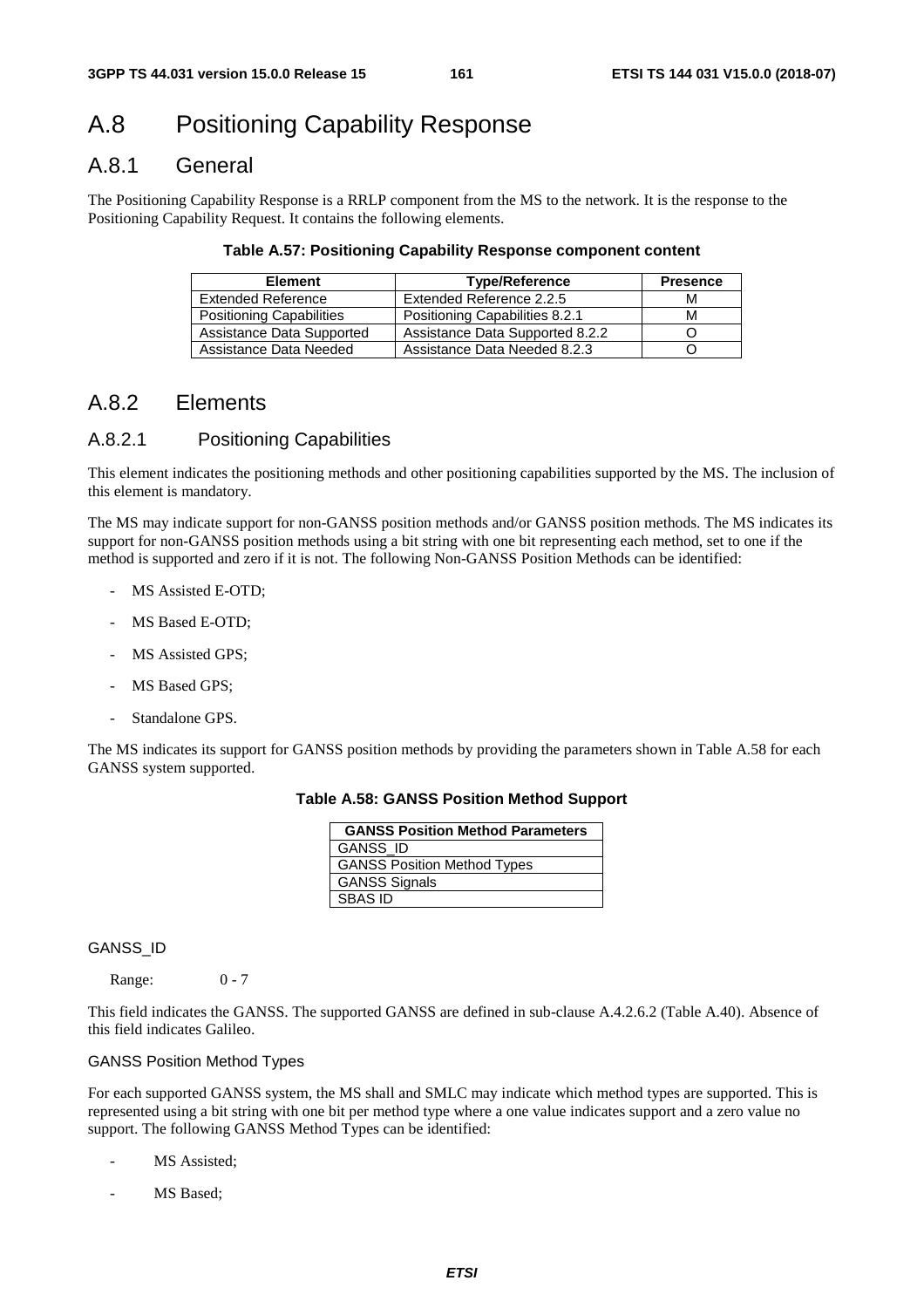Standalone.

# GANSS Signals

For each supported GANSS system, the MS shall and SMLC may indicate which signals are supported. This is represented using a bit string with one bit per signal where a one value indicates support and a zero value no support. The individual signals are denoted generically as signal1, signal2 etc. in the ASN.1 in clause 5.l. Table A.59 shows the signal correspondence for each defined GANSS system. Unfilled table entries indicate no assignment and shall either not be included or set to zero if included.

The GANSS Signal Correspondence in Table A.59 is also used when a single signal is addressed (e.g., when reporting GANSS measurements or providing GANSS assistance data). In this case, an Integer value is used to indicate the signal, and the values 0 to 7 correspond to GANSS Signal 1 to 8, respectively.

| <b>GANSS System</b> | Signal 1       | Signal 2        | Signal 3         | Signal 4 | Signal 5    | Signal 6 | Signal 7 | Signal 8 |
|---------------------|----------------|-----------------|------------------|----------|-------------|----------|----------|----------|
| Galileo             | E1             | E <sub>5a</sub> | E <sub>5</sub> b | E6       | $E5a + E5b$ |          |          |          |
| Modernized          | L1C            | L2C             | L5               |          |             |          |          |          |
| <b>GPS</b>          |                |                 |                  |          |             |          |          |          |
| <b>SBAS</b>         | ∟1             |                 |                  |          |             |          |          |          |
| QZSS                | QZS-L1         | QZS-            | QZS-             | QZS-L5   |             |          |          |          |
|                     |                | L1C             | L2C              |          |             |          |          |          |
| <b>GLONASS</b>      | G <sub>1</sub> | G <sub>2</sub>  | G3               |          |             |          |          |          |
| <b>BDS</b>          | B11            |                 |                  |          |             |          |          |          |

# **Table A.59: GANSS Signal Correspondence**

# SBAS\_ID

If GANSS ID in Table A.58 indicates support for SBAS, this field shall be present to indicate support of specific SBAS using a bit map with one bit per SBAS where a one value indicates support and a zero value no support.

| Table A.59.a: SBAS ID Correspondence |  |  |  |
|--------------------------------------|--|--|--|
|--------------------------------------|--|--|--|

| Bit 0 | Bit 1        | Bit 2       | Bit 3 | Bit ∕    | Bit 5    | Bit 6    | Bit 7    |
|-------|--------------|-------------|-------|----------|----------|----------|----------|
| WAAS  | <b>EGNOS</b> | <b>MSAS</b> | GAGAN | reserved | reserved | reserved | reserved |

The MS shall also indicate whether it supports multiple measurement sets for the MS Assisted position methods listed below. This is represented using a bit string with one bit representing each position method which is set to a one if multiple measurement sets are supported for that method and to a zero if not. The following MS Assisted Position Methods associated with Multiple Measurement Sets can be identified:

- E-OTD:
- GPS:
- GANSS.

# A.8.2.2 Assistance Data Supported

This element indicates the types of assistance data that the MS supports for GPS and GANSS and is shown in Table A.59.b.

# **Table A.59.b: Assistance Data Supported**

| <b>GANSS Position Method Parameters</b>         |
|-------------------------------------------------|
| <b>GPS Assistance Data</b>                      |
| <b>GANSS Assistance Data</b>                    |
| <b>GANSS Additional Assistance Data Choices</b> |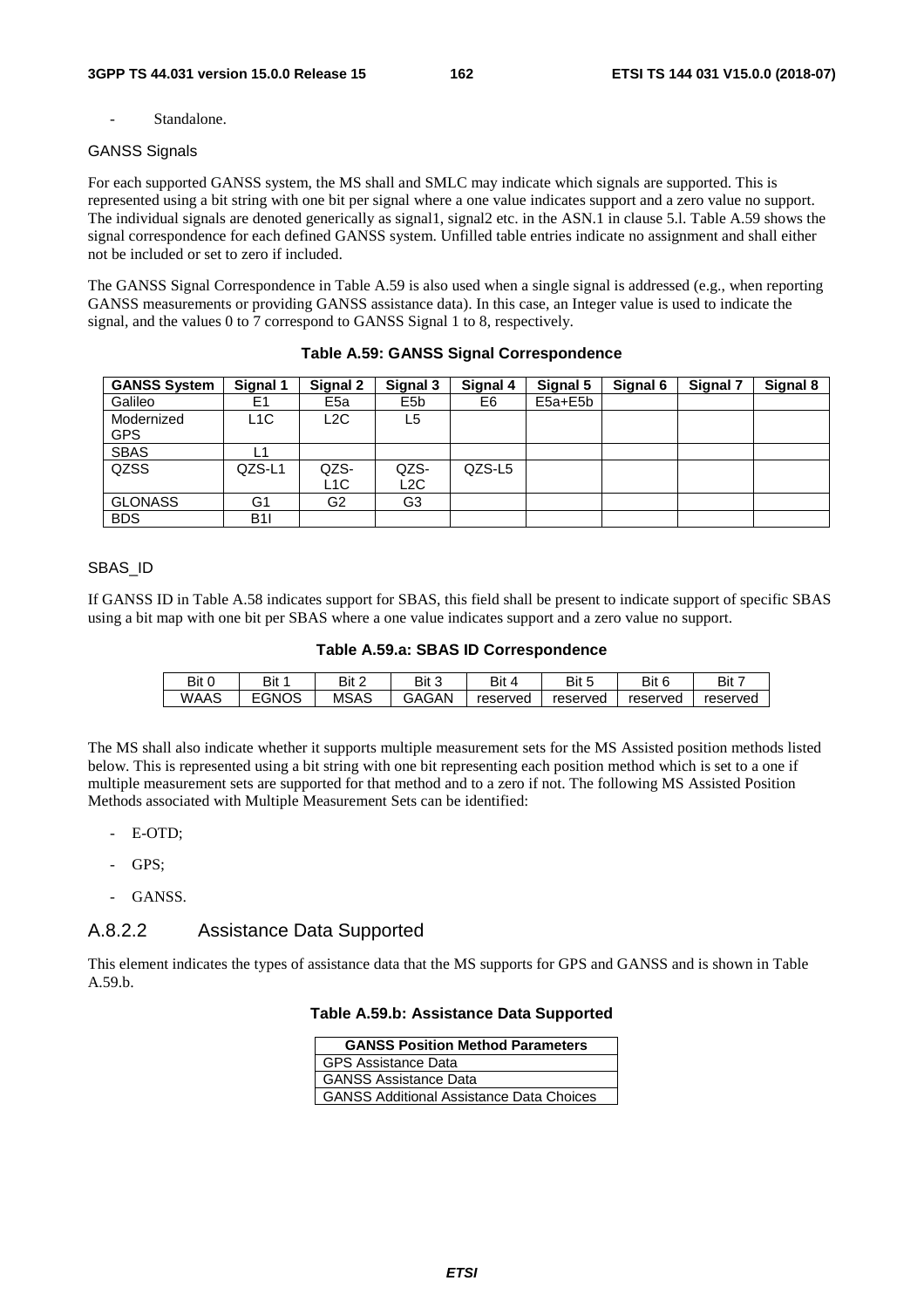#### GPS Assistance Data

In the case of GPS, support for each of the following types of assistance data can be individually indicated using a bit string in which a one value indicates support and a zero no support. The following GPS Assistance Indications can be identified:

- Almanac;
- UTC model:
- Ionospheric Model;
- Navigation Model;
- DGPS Corrections:
- Reference Location;
- Reference Time;
- Acquisition Assistance;
- Real Time Integrity;
- Ephemeris Extension;
- Ephemeris Extension Check:
- GPS Acquisition Assistance Extension-R12.
- DBDS Corrections
- BDS Grid Model

# GANSS Assistance Data

In the case of GANSS, support for each of the following types of common assistance data is indicated using a bit string in which each bit represents one type of assistance data and is set to a one to indicate support and a zero to indicate no support. The following Common GANSS Assistance Indications can be identified:

- GANSS Reference Time;
- GANSS Reference Location;
- GANSS Ionospheric Model;
- GANSS Additional Ionospheric Model;
- GANSS Earth Orientation Parameters.

The MS indicates its support for assistance data specific to each GANSS system by providing the parameters shown in Table A.60 for each GANSS system supported.

# **Table A.60: GANSS Assistance Support**

| <b>GANSS Assistance Parameters</b> |
|------------------------------------|
| GANSS ID                           |
| GANSS Assistance                   |

# GANSS\_ID

Range: 0 - 7

This field indicates the GANSS. The supported GANSS are defined in sub-clause A.4.2.6.2 (Table A.40). Absence of this field indicates Galileo.

# GANSS Assistance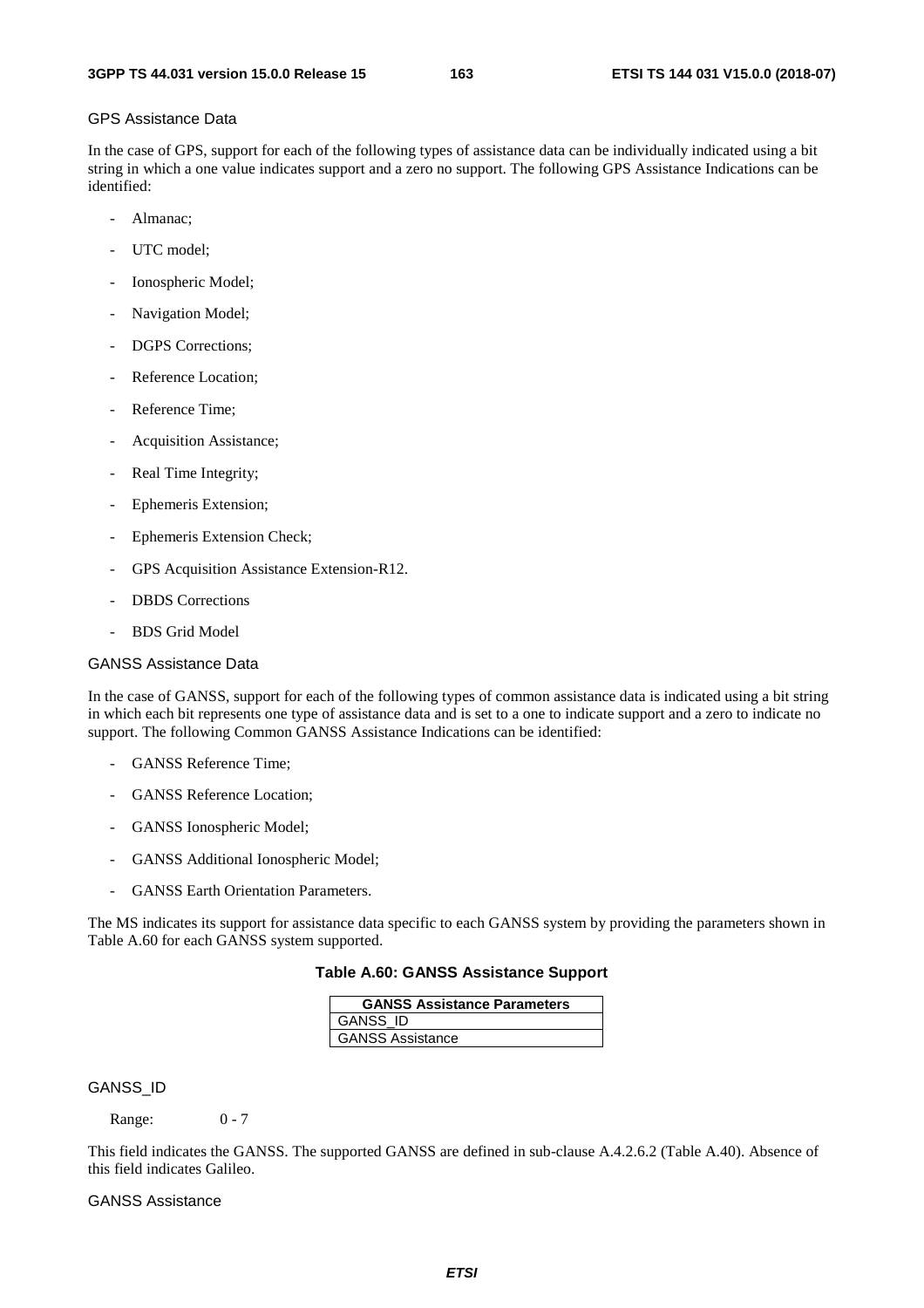Supported GANSS Assistance data is indicated using a bit string in which each bit represents one type of assistance data and is set to a one to indicate support and a zero to indicate no support. The following types of Specific GANSS Assistance Indications can be identified.

- GANSS Real Time Integrity;
- GANSS Differential Corrections:
- GANSS Almanac;
- GANSS Reference Measurement Information;
- GANSS Navigation Model;
- GANSS Time Model GNSS-UTC:
- GANSS Time Model GNSS-GNSS;
- GANSS Data Bit Assistance;
- GANSS Ephemeris Extension;
- GANSS Ephemeris Extension Check;
- GANSS Additional UTC Model;
- GANSS Auxiliary Information:
- GANSS Reference Measurement Extension-R12.

# GANSS Additional Assistance Data Choices

For GANSS Assistance Data elements for which multiple choices exist (GANSS Clock Model (Table A.49.1), GANSS Orbit Model (Table A.49.2), GANSS Almanac Model (Table A.54), and GANSS UTC Model/Additional UTC Model (Table A.55/A.55.17)) the MS and SMLC shall support the native formats choice as defined in the relevant ICDs for each GANSS signal. The MS can indicate which additional non-native choice(s) is(are) supported for a particular GANSS using a bit map with one bit per model where a one value indicates support and a zero value no support. Note that native support need not be indicated in this bit map.

# **Table A.61: GANSS Additional Assistance Data Choices**

| <b>Parameter</b>                                            | #Bits | <b>Type/Reference</b>   | <b>Prsesence</b> |  |
|-------------------------------------------------------------|-------|-------------------------|------------------|--|
| The following fields occur once per GANSS (Num_GANSS times) |       |                         |                  |  |
| <b>GANSS ID</b>                                             |       | Table A.40              | $O^{(1)}$        |  |
| <b>GANSS Clock Model Choice</b>                             |       | Bit String - Table A.62 | $C^{(2)}$        |  |
| <b>GANSS Orbit Model Choice</b>                             |       | Bit String - Table A.62 | $C^{(2)}$        |  |
| <b>GANSS Almanac Model Choice</b>                           |       | Bit String - Table A.62 | $C^{(3)}$        |  |
| <b>GANSS UTC Model Choice</b>                               |       | Bit String - Table A.62 | $C^{(4)}$        |  |
| Note 1: Abconce of this field indicates Calilee             |       |                         |                  |  |

Absence of this field indicates Galileo.

Note 2: These elements may only be present if GANSS Navigation Model support is indicated in GANSS Assistance.

Note 3: This element may only be present if GANSS Almanac support is indicated in GANSS Assistance.

Note 4: This element may only be present if GANSS Additional UTC Model support is indicated in GANSS Assistance.

# **Table A.62: Bit String of GANSS Additional Assistance Data Choices**

Model 2 | Model 3 | Model 4 | Model 5 | Model 6 | Model 7 | Model 8 The individual Models 1-8 are identified in Tables A.49.1, A.49.2, A.54, and A.55/A.55.17. Non defined Models in Assistance Data Choices shall have the value '0' at the corresponding bit position.

# A.8.2.3 Assistance Data Needed

This element indicates the types of assistance data that the MS may need to obtain a location estimate or positioning measurements. The MS shall use this IE to indicate to the SMLC all the supported assistance data types for which the MS does not have current versions using the assistance data request IEs defined in 3GPP TS 49.031. The SMLC can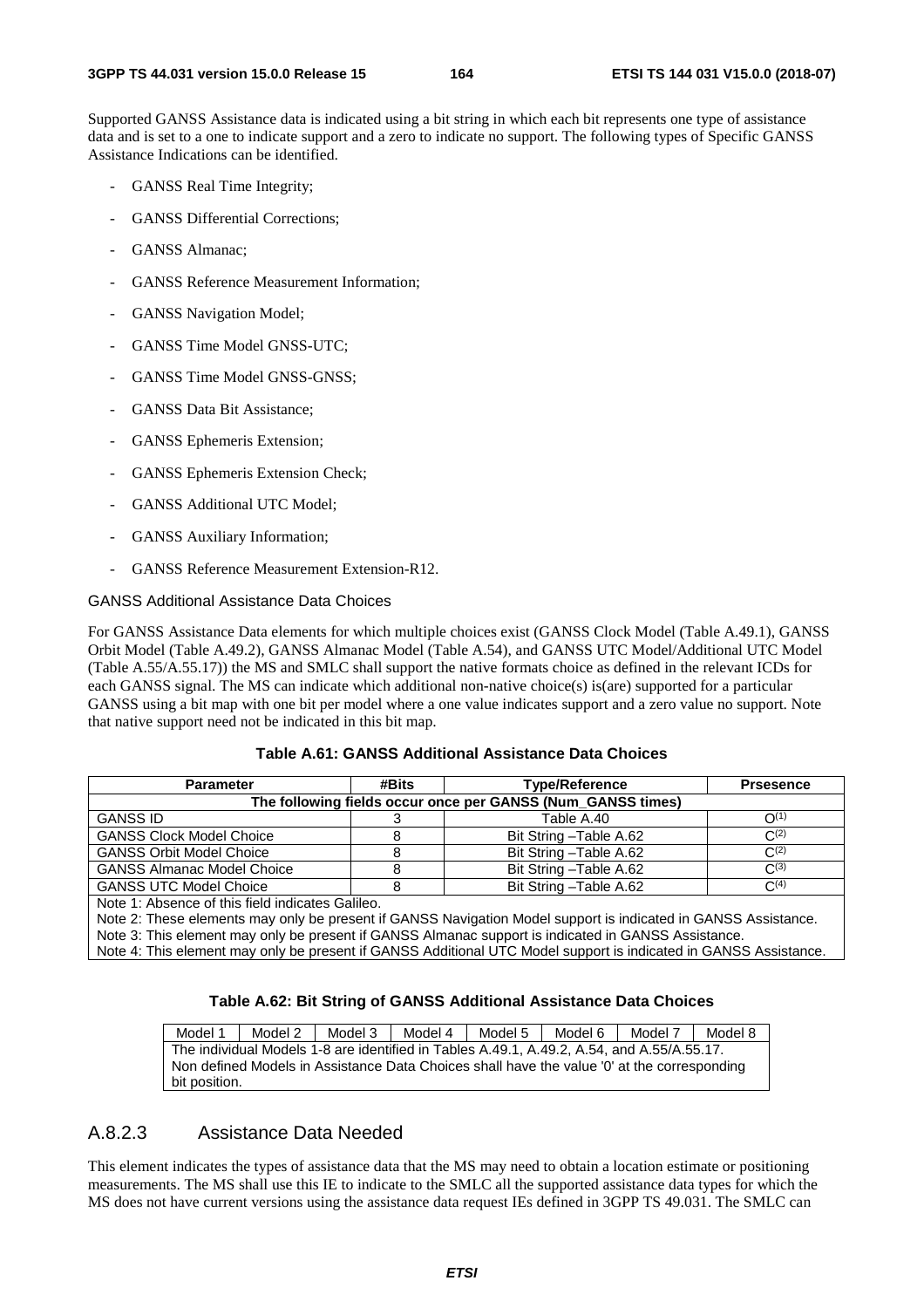then decide which subset of these assistance data types if any to download. The IE is encoded using the request for assistance data IEs defined for GPS and GANSS in 3GPP TS 49.031, with the following exceptions:

Requested GPS Assistance Data (clause 10.10 in 3GPP TS 49.031):

If the MS supports Navigation Model (Bit D), Ephemeris Extension (Bit J), and Ephemeris Extension Check (Bit K), all three bits D, J, and K can be set to value 1 if the MS has no current versions of these assistance data types. If bit D is set to value 1, the coding of octets 5 to 8+2n shall be according to Figure 10.10.2 in clause 10.10 of 3GPP TS 49.031.

Requested GANSS Assistance Data (clause 10.31 in 3GPP TS 49.031):

- If the MS supports Navigation Model (Bit M), Ephemeris Extension (Bit N), and Ephemeris Extension Check (Bit R), all three bits M, N, and R can be set to value 1 if the MS has no current versions of these assistance data types.
- If the MS supports GANSS Ephemeris Extension (Bit N) and the MS has no current version of this assistance data type, bit N shall be set to value 1 but the corresponding extension octets in Figure 10.31.3d of 3GPP TS 49.031 shall be omitted.
- If the MS supports GANSS Data Bit Assistance (Bit Q) and the MS has no current version of this assistance data type, bit Q shall be set to value 1 but the corresponding extension octets in Figure 10.31.3c of 3GPP TS 49.031 shall be omitted.
- If the MS supports GANSS Ephemeris Extension Check (Bit R) and the MS has no current version of this assistance data type, bit R shall be set to value 1 but the corresponding extension octets in Figure 10.31.3e of 3GPP TS 49.031 shall be omitted.

# A.9 Multilateration Timing Advance Request

# A.9.1 General

The Multilateration Timing Advance Request is a RRLP component sent from the SMLC to the MS. The SMLC uses the minimum guaranteed assessment error value of the BTS (i.e. the BTS Reception Accuracy Capability received from the BSC as part of assistance information and MS Sync Accuracy received from SGSN in the PERFORM-LOCATION-REQUEST PDU) when determining the Target-Number-of-Cells to use in the triggering RRLP message and the BTS Reception Accuracy Level reported by that BTS (when the Multilateration Timing Advance procedure is ongoing) to estimate the MS position and the corresponding positioning accuracy (see 3GPP TS 45.010 and 3GPP TS 43.059). This RRLP component contains the following elements.

| <b>Element</b>                | <b>Type/Reference</b>          | <b>Presence</b> |
|-------------------------------|--------------------------------|-----------------|
| Target-Number-of-Cells        | Target-Number-of-Cells A.9.2.1 | М               |
| Requested-MS-Synchronization- | Requested-MS-Synchronization-  | М               |
| Accuracy                      | Accuracy A.9.2.2               |                 |
| MTA-Method                    | MTA-Method A.9.2.3             | M               |
| Random-ID-Set                 | MTA-Method A.9.2.4             | М               |
| <b>MPM-Timer</b>              | MPM-Timer A.9.2.5              | м               |
| Serving-Cell                  | Serving-Cell A.9.2.6           | М               |
| Co-Sited-Cells                | Co-Sited-Cells A.9.2.7         | O               |
| Cell-Set N                    | Cell Set N A.9.2.8             | M               |
| MTA-Security                  | MTA-Security A.9.2.9           | O               |

**Table A.9.1: Multilateration Timing Advance Request component content** 

# A.9.2 Elements

# A.9.2.1 Target-Number-of-Cells Element

This field is a 3 bit integer used to indicate the optimum number of cells a MS is to use when performing the radio access part of the MTA procedure. This field is mandatory, and has the following values: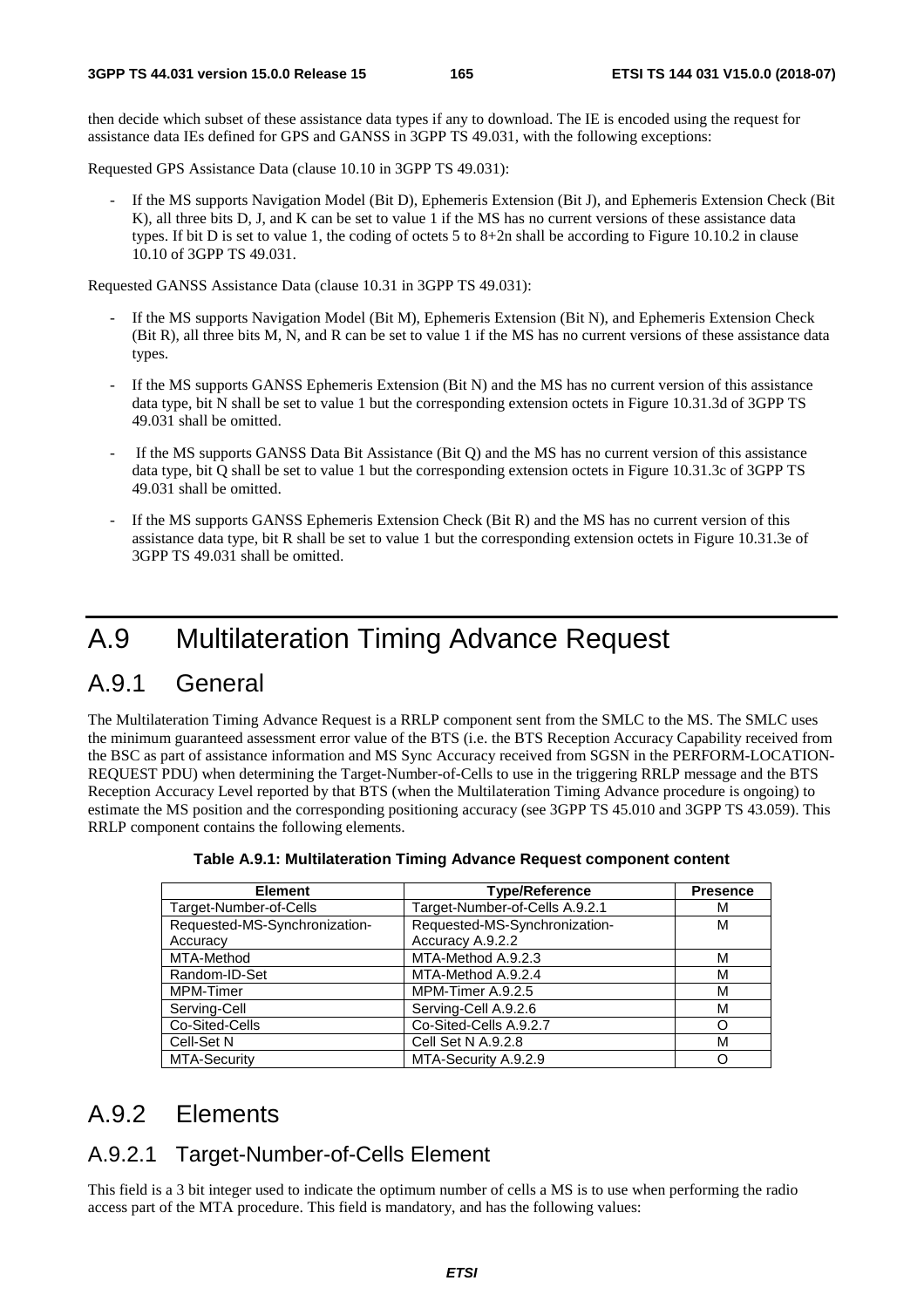0 0 0 : 2 cells 0 0 1 : 3 cells

1 1 1 : 9 cells

# A.9.2.2 Requested-MS-Synchronization-Accuracy Element

This field is a 4 bit integer used to indicate the synchronization accuracy the MS should attempt to realize when performing the radio access part of the MTA procedure using the RLC Data Block method or the Extended Access Burst method and is coded as per the value part of the MS Synchronization Accuracy IE defined in 3GPP TS 49.031 [7]. The synchronization accuracy requested by this field shall be ignored when performing the radio access part of the MTA procedure using the Access Burst method.

# A.9.2.3 MTA-Method

This field indicates the MTA method the MS is to use when performing the radio access part of the MTA procedure and allows for indicating the following methods.

| <b>RLC Data Block:</b> | If this method is indicated then no additional information is included within the MTA-  |
|------------------------|-----------------------------------------------------------------------------------------|
|                        | Method information.                                                                     |
| Access Burst:          | If this method is indicated then no additional information is included within the MTA-  |
|                        | Method information.                                                                     |
| Extended Access Burst: | If this method is indicated then the Short BSS ID field is included as part of the MTA- |
|                        | Method information.                                                                     |

These methods require that either PEO or EC-GSM-IoT operation is enabled in the MS. If EC-GSM-IoT operation is enabled but CC1 is not used on the uplink then the MS shall use the RLC Data Block method (if supported). If neither PEO or EC-GSM-IoT operation is enabled the MS shall not perform the commanded MTA procedure.

# **Short-BSS-ID**

This parameter identifies the serving BSS within a cluster of BSS areas and is used for the Extended Access Burst method. The Short BSS ID together with a Random ID value identify the target MS for the Multilateration Timing Advance procedure in a unique way in the network.

# A.9.2.4 Random-ID

This parameter is used by a MS when it performs the radio access part of the MTA procedure using the RLC Data Block or Extended Access Burst method. The Random ID value sent by a MS performing the radio access part of the MTA procedure is selected from a set of up to 9 Random ID values provided by the RRLP Multilateration Timing Advance Request message. Each Random ID value provided by the RRLP message can only be used in one cell used by a MS when performing the radio access part of the MTA procedure. After reception by the BSS it is sent to the SMLC along with corresponding MTA timing advance information using a SCCP connection that the Random ID is logically associated with (i.e. when the SMLC first allocates a set of Random ID values for inclusion in a RRLP message they will always be associated with a SCCP connection used by the SMLC for an ongoing MTA procedure). The reception of any one of the allocated Random ID values along with corresponding MTA timing advance information therefore allows the SMLC to validate the timing advance information.

# A.9.2.5 MPM-Timer

This field is a 3 bit integer used to indicate the maximum amount of time the MS can use to perform the radio access part of the MTA procedure and is coded as per the MPM Timer field defined in 3GPP TS 49.031 [7].

# A.9.2.6 Serving-Cell

This field is set to '1' if the SMLC requests the MS to include the serving cell when performing the radio access part of the MTA procedure.

# A.9.2.7 Co-Sited-Cells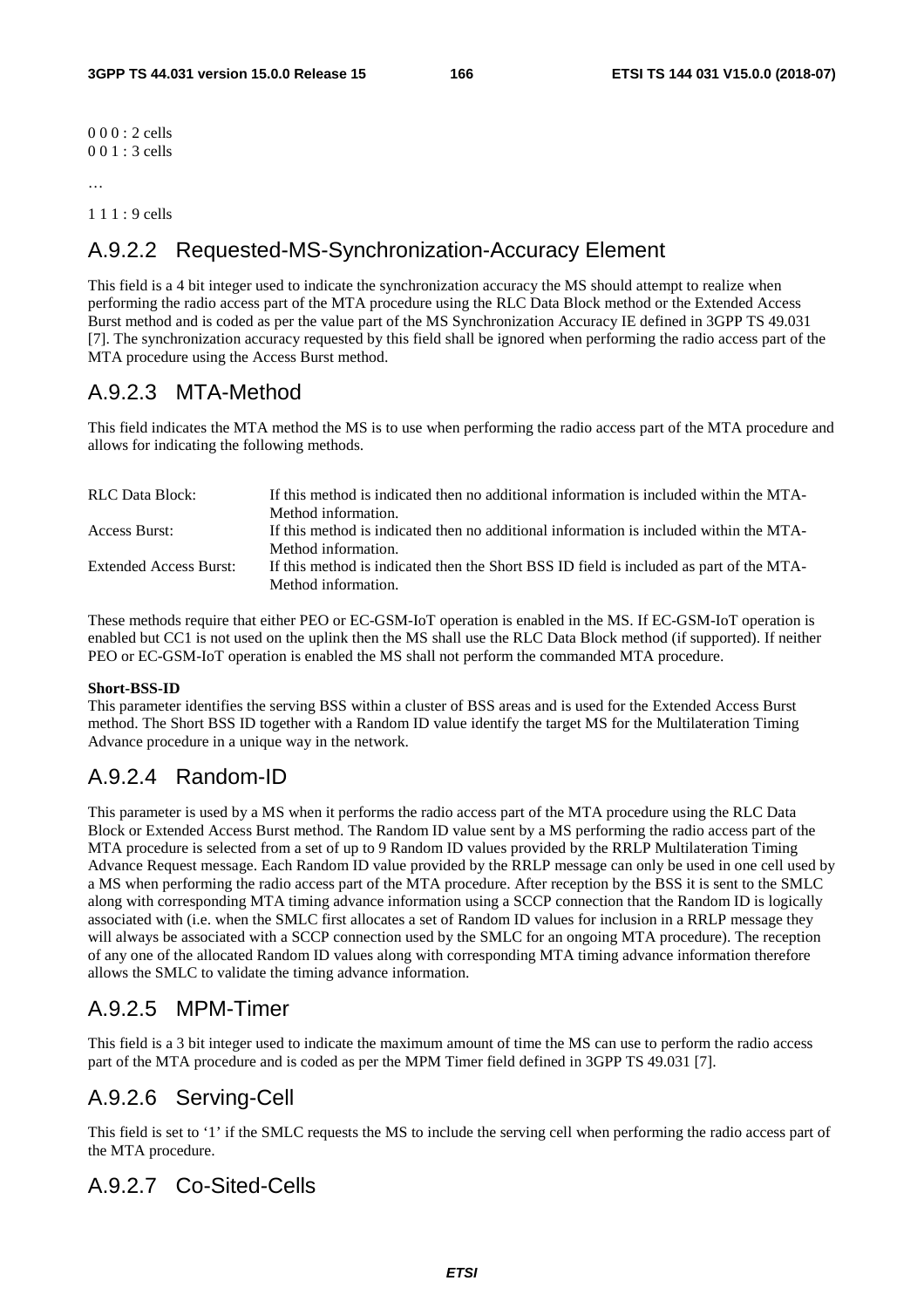This field identifies the set of cells that are co-sited with the serving cell and therefore shall not be used by the MS when performing the radio access part of the MTA procedure.

# A.9.2.8 Cell-Set N

This field provides assistance information for one or more sets of cells wherein information for at least one cell is provided within each Cell Set for which assistance information is provided. When multiple cells are identified for a given Cell Set then each cell in the set is co-sited and the MS shall therefore use at most one cell from the set when performing the radio access part of the MTA procedure. If the ARFCN and BSIC of the serving cell is included for a cell within a Cell Set then the MS shall use that cell when performing the radio access part of the MTA procedure.

# **Short-ID**

This parameter identifies the cell specific Short ID value to be sent from the MS to the BSS when the MS performs the radio access part of the MTA procedure in a cell using the Access Burst method. It is part of the MTA related measurement information passed from the BSS to the SMLC and is used by the SMLC to validate the corresponding MTA related measurement information it receives for that cell.

# **ARFCN**

This field is the binary representation of the absolute radio frequency channel number (ARFCN) defined in 3GPP TS 45.005.

# **BSIC-Info**

This field identifies the 9 bit BSIC (see 3GPP TS 45.003 and 3GPP TS 45.008) associated with the indicated ARFCN.

# **EC-Cell-Information**

When a cell supports EC-GSM-IoT the corresponding EC-RACH-Control-Parameters may be included as part of the assistance information. If excluded for that cell the MS shall default to using the EC-RACH-Control-Parameters provided for any other cell in that set. If EC-RACH-Control-Parameters are not provided for any cell in a set of cells that support EC-GSM-IoT then the MS shall read the EC-BCCH for the cell in that cell set that it chooses to use to perform the Multilateration Timing Advance procedure and thereby acquire the required EC-RACH-Control-Parameters information.

# **PEO-Cell-Information**

When a cell supports PEO the corresponding RACH-Control-Parameters may be included as part of the assistance information. If excluded for that cell the MS shall default to using the RACH-Control-Parameters provided for any other cell in that set. If RACH-Control-Parameters are not provided for any cell in a set of cells that support PEO then the MS shall read the BCCH for the cell in that cell set that it chooses to use to perform the Multilateration Timing Advance procedure and thereby acquire the required RACH-Control-Parameters information.

# **EC-BS-CC-CHANS**

This field is a 2 bit integer and indicates the number of extended coverage common control channels (EC-CCCHs) supported in the cell (see 3GPP TS 44.018).

# **EC-RXLEV-ACCESS-MIN**

This field is a 6 bit integer and is coded as the binary representation of the minimum received signal level at the MS for which it is permitted to access the system when using the EC-RACH, see 3GPP TS 45.008.

# **MS-TXPWR-MAX-CCH**

This field is coded as the binary representation of the "power control level" in 3GPP TS 45.005 corresponding to the maximum TX power level an MS may use when accessing the system on the (EC-)CCCH. This value shall be used by the Mobile Station according to 3GPP TS 45.008.

# **LB-MS-TXPWR-MAX-CCH**

The LB\_MS\_TXPWR\_MAX\_CCH field is coded as the binary representation of the "power control level" in 3GPP TS 45.005 corresponding to the maximum TX power level an MS may use on all other than DCS 1800 and PCS 1900 frequency bands when accessing the system on the (EC-)CCCH. The use of this field is defined in 3GPP TS 45.008.

# **CELL-SELECTION-RLA-MARGIN**

The CELL\_SELECTION\_RLA\_MARGIN field provides the MS with information whether RLA\_EC and RLA\_GC based measurements may be omitted or not. The use of this field is defined in 3GPP TS 45.008.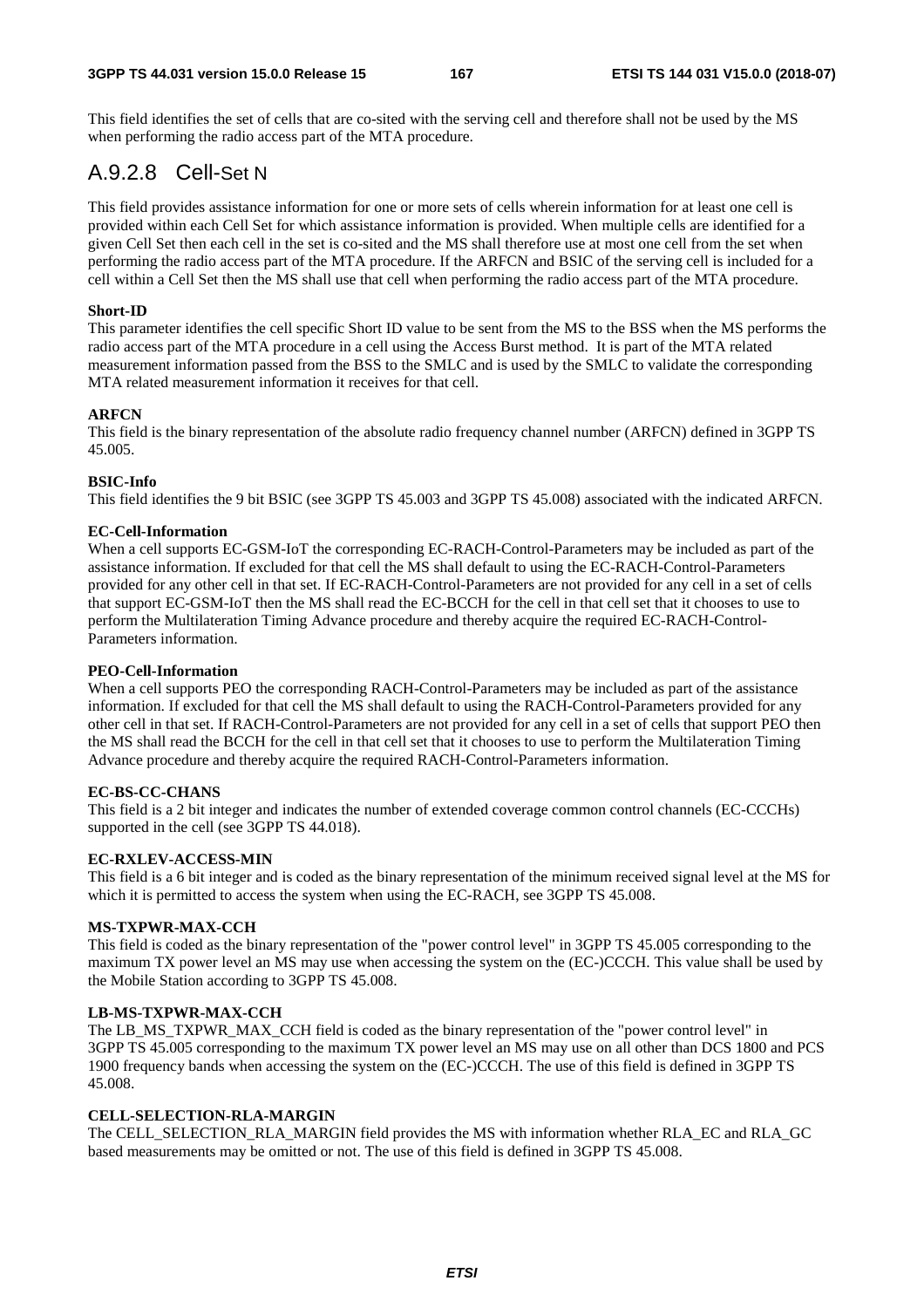# **DL-CC-Selection**

This field is a BOOLEAN and indicates the method for selecting the downlink coverage class to be used by the MS (see 3GPP TS 44.018). The use of this field is defined in 3GPP TS 45.008.

# **BT-Threshold-DL**

This field is a 5 bit integer and indicates the signal level threshold below which blind physical layer transmissions are used on EC-CCCH. The use of this field is defined in 3GPP TS 45.008.

# **CC2-Range-DL**

# **CC3-Range-DL**

These fields are 5 bit integers and are optionally sent by the network to indicate the signal level range of the indicated downlink coverage classes. The presence of one or both of these fields indicates network support of the associated downlink coverage class. The use of these fields is defined in 3GPP TS 45.008.

# **BT-Threshold-UL**

This field is a 5 bit integer and indicates the signal level threshold below which blind physical layer transmissions are used on EC-RACH. The use of this field is defined in 3GPP TS 45.008.

# **CC2-Range-UL**

# **CC3-Range-UL**

These fields are 5 bit integers and are optionally sent by the network to indicate the signal level range of the indicated uplink coverage classes. The presence of one or both of the above fields indicates network support of the associated uplink coverage class. The use of these fields is defined in 3GPP TS 45.008.

# **CC4-Range-UL**

This field is optionally sent by the network to indicate the signal level range of uplink coverage class 4 and when included it implicitly indicates uplink class 5 is supported. The use of this field is defined in 3GPP TS 45.008.

# **BSPWR**

This field indicates the BTS output power transmitted on FCCH and EC-SCH. The use of this field is defined in 3GPP TS 45.008.

# **DL-Signal-Strength-Step-Size**

This field indicates the step-size in signal level above BT\_Threshold\_DL possible to report by the MS in the EC MULTILATERATION REQUEST message. The use of this field is defined in 3GPP TS 44.018.

# **EC-Reduced-PDCH-Allocation**

This field indicates that the number of consecutive PDCHs the network allocates when assigning an EC TBF to a MS indicating Coverage Class CC2, CC3 or CC4 on the uplink or downlink during packet access. The use of this field is defined in 3GPP TS 44.018.

# **EC-Max-Retrans**

This field is a 2 bit integer and indicates the maximum number of retransmissions on EC-RACH. It is encoded as the Max retrans field in the RACH Control Parameters IE defined in 3GPP TS 44.018.

# **Sm**

This field is a 2 bit integer used by a MS to determine the number of multiframes it needs to read on the EC-AGCH in an attempt to find a response matching its last EC-RACH transmission. The use of this field is defined in 3GPP TS 44.018.

# **Tm**

This field is a 2 bit integer used by a MS to determine the number of multiframes on the EC-RACH from which it randomly selects a transmission/retransmission opportunity. The use of this field is defined in 3GPP TS 44.018.

# **Access-Timeslots**

This field is a BOOLEAN and indicates whether random access mapped over two timeslots shall be applied or not (see 3GPP TS 44.018). The use of this field is defined in 3GPP TS 44.018.

# **ALPHA**

This field is an optional 4 bit integer and provides the binary representation of the parameter  $\alpha$  for MS output power control in units of 0.1, see 3GPP TS 45.008. For encoding and description of the ALPHA field see the Global Power Control Parameters IE in 3GPP TS 44.060.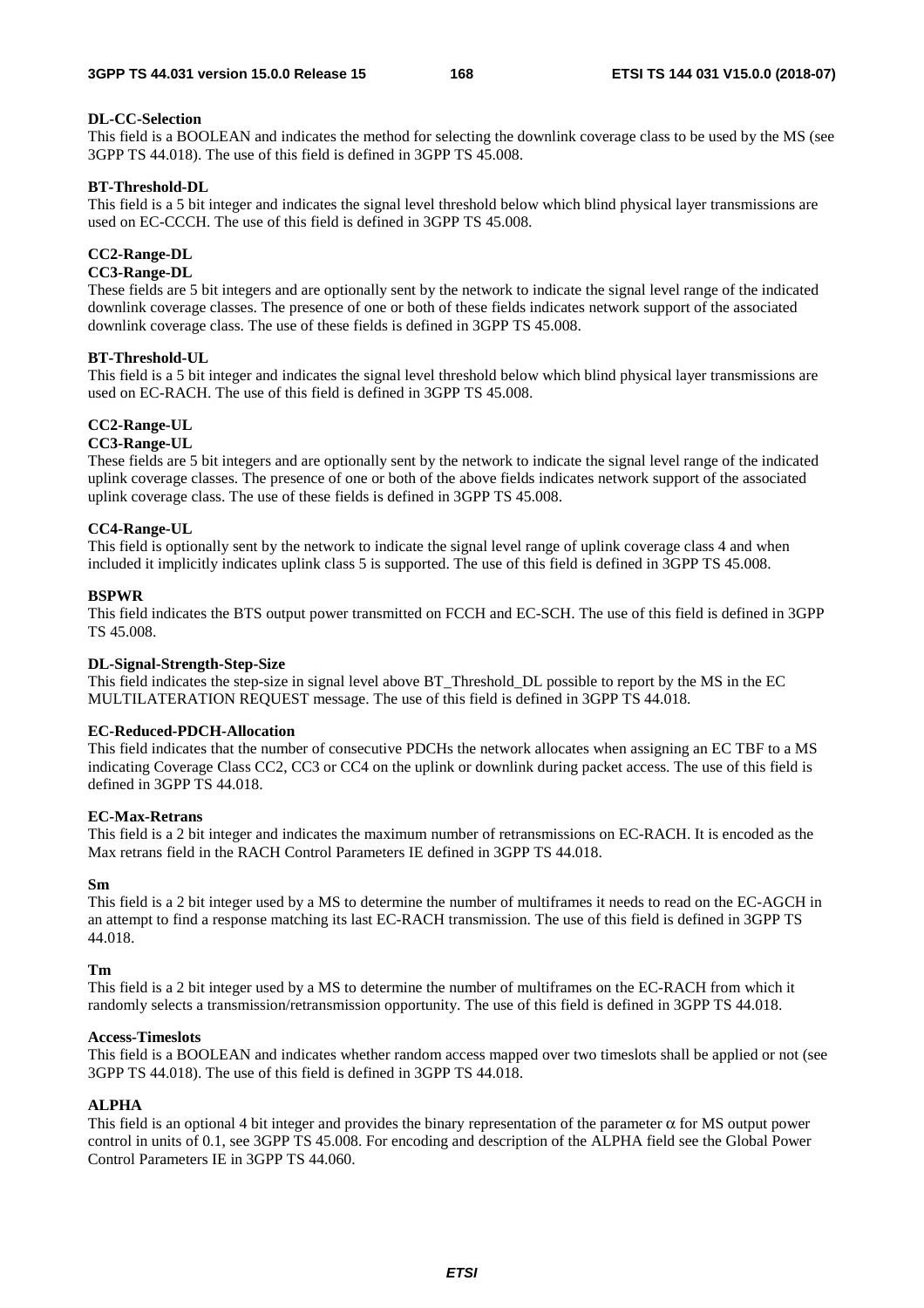#### **T3168 T3192**

# **T3226**

These fields are optional 3 bit integers. The use of these fields is defined in 3GPP TS 44.060.

# **T3248**

This field is a 2 bit integer. The use of this field is defined in 3GPP TS 44.060.

# **MTA-BITMAP**

This field contains a 4 bit bitmap indicating the Multilateration Timing Advance methods supported by a cell. See 3GPP TS 44.018 for a description of the Multilateration Timing Advance methods. Support for each of the methods listed below is provided using a BOOLEAN.

- MTA-RLC-Data-Block-method
- MTA-Access-Burst-method
- MTA-Extended-Access-Burst-method
- MTA-spare

# **RXLEV-ACCESS-MIN**

This field is a 6 bit integer and is coded as the binary representation of the minimum received signal level at the MS for which it is permitted to access the system when using the RACH, see 3GPP TS 45.008.

# **Max-Retrans**

This field is a 2 bit integer and indicates the maximum number of retransmissions on RACH. The use of this field is defined in 3GPP TS 44.018.

# **Tx-integer**

This field is a 4 bit integer and indicates the number of slots to spread the transmission on RACH. The use of this field is defined in 3GPP TS 44.018.

# A.9.2.9 MTA-Security

This field indicates the method for verifying the integrity of the MTA Access procedure.

MTA Access Security: If this method is indicated the MS generates MTA Signature at the end of MTA Access procedure based on the parameters associated with the successfully completed radio access parts of the MTA procedure using the Integrity protection keys negotiated with SGSN.

BSS Duplication Detection Method: If this method is indicated, MS sends MTA sequence number in each of the MTA Access attempt including the last attempt. BSS verifies the integrity of the access procedure based on detection of duplicate sequence numbers received from the same MS identifier.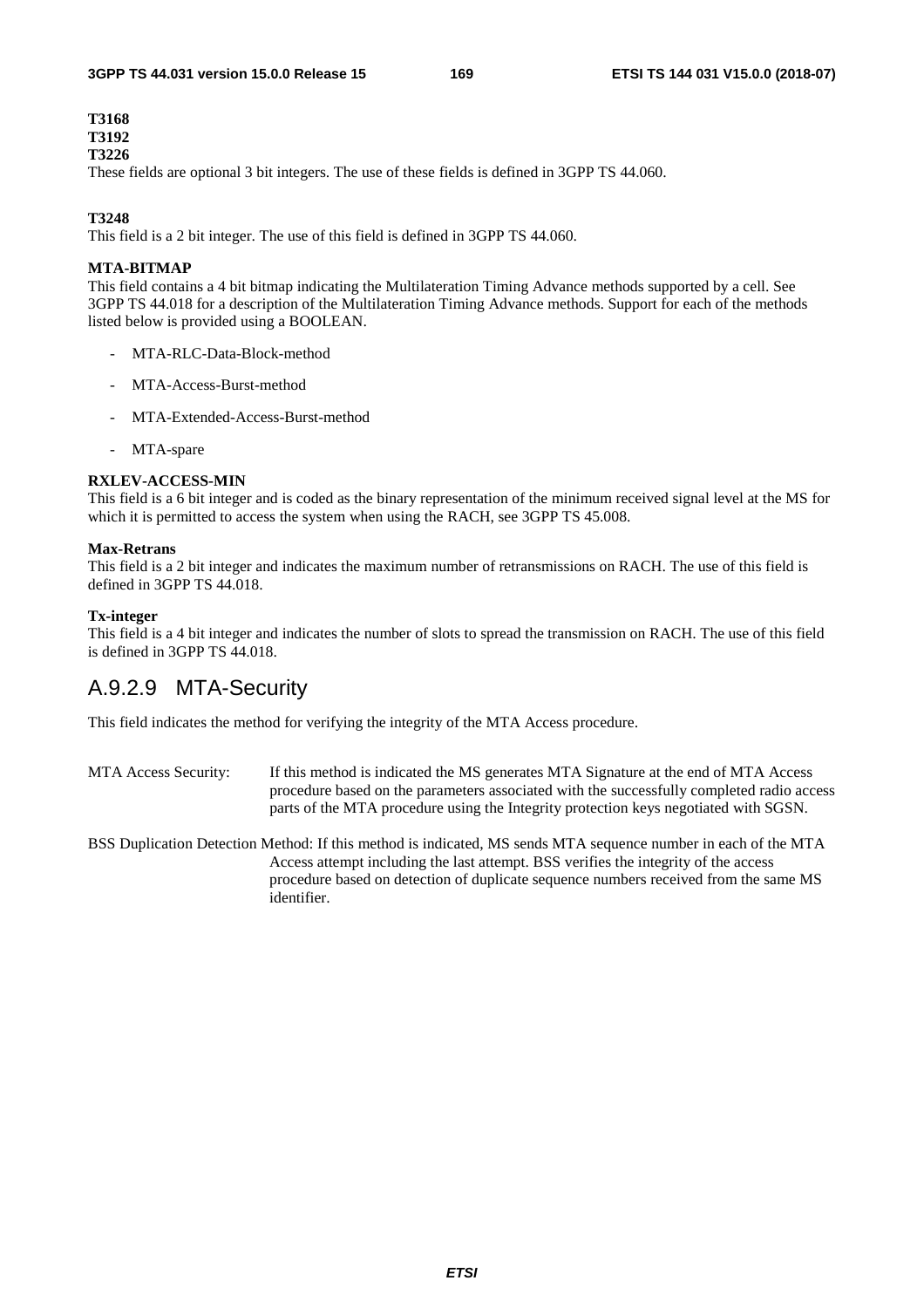# A.10 Multilateration OTD Request

# A.10.1 General

The Multilateration OTD (MOTD) request is an RRLP component from the network to the MS. This message is sent to MS to start MOTD measurements of neighbour base stations based on the given cell list

| Table A.63: Multilateration OTD Request content |  |
|-------------------------------------------------|--|
|-------------------------------------------------|--|

| <b>Element</b>                       | <b>Type/Reference</b>                    | <b>Presence</b> |
|--------------------------------------|------------------------------------------|-----------------|
| Target Number of OTD measurements    | <b>Target Number of OTD Measurements</b> | м               |
|                                      | 10.2.1                                   |                 |
| Required DL Synchronisation Accuracy | Required DL Synchronisation Accuracy     | м               |
|                                      | 10.2.2                                   |                 |
| Serving Cell Set                     | Cell Set 10.2.3                          |                 |
| Neighbouring Cell Set                | Cell Sets 10.2.4                         |                 |

# A.10.2 Elements

# A.10.2.1 Target Number of OTD Measurements

This element indicates the number of OTD measurements required to achieve the estimated positioning accuracy. The MS can complete the OTD measurement procedure once the target number of OTD measurements are completed or if no neighbour cells from further neighbour cell sites can be received and send the Multilalteration OTD response message.

# A.10.2.2 Required DL Synchronisation Accuracy

This element indicates the downlink synchronisation accuracy the MS should try to achieve with serving cell and neighbour cells. MS shall estimate the DL sync accuracy (i.e MS Sync Accuracy (see 3GPP TS 45.010)) on reception of every additional synchronisation burst reception. MS stops further reception and processing of synchronisation bursts if the estimated downlink sync accuracy is better than the required DL synchronisation accuracy or the maximum number of synchronisation iterations is already reached.

# A.10.2.3 Serving Cell Set

This element contains the list of cells which are co-sited with the serving cell. MS shall avoid OTD measurements on the cells from this cell set. Each information element consists of ARFCN and BSIC of the cell as shown in Table A.64.

**Table A.64: Cell Set** 

| <b>MOTD Measurements Parameter</b> |
|------------------------------------|
| <b>ARFCN</b>                       |
| <b>BSIC</b>                        |

# A.10.2.4 Neighbour Cell Sets

This information element provides up to 8 cell sets where each neighbour cell set consists of information about co-sited cells of (at least) one neighbour cell site. The co-sited cell information is used by MS while measuring the OTD with the neighbour cells. The MS shall measure the OTD only with the strongest cell per neighbour cell set.

Each Cell set information element indicates the ARFCN and BSIC of the cell (refer to Table A.64).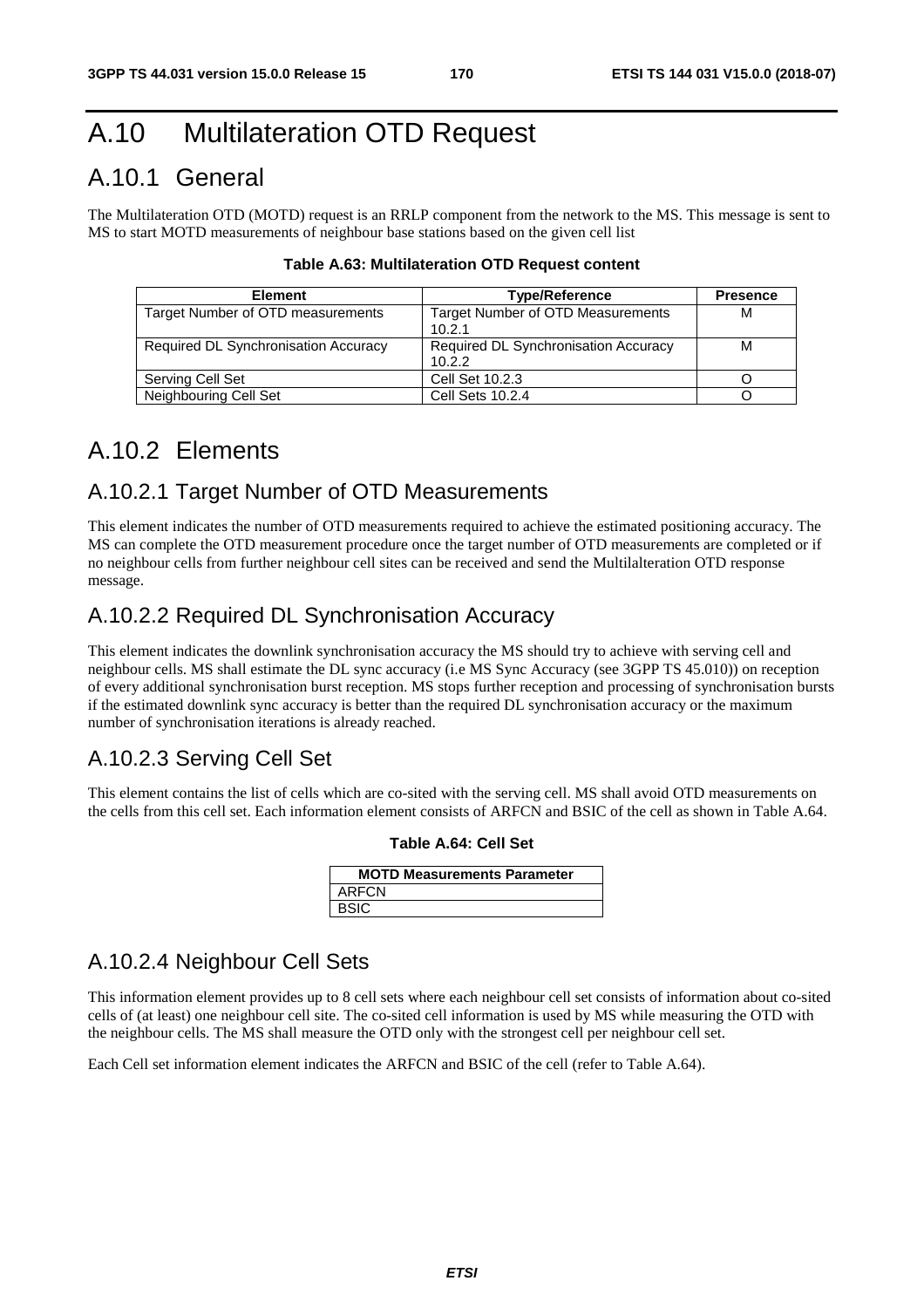# A.11 Multilateration OTD Response

# A.11.1 General

The Multilateration OTD (MOTD) Response is a RRLP component from the MS to network. This message is sent by the MS in response to the Multilateration OTD Request message containing the multilateration OTD measurement results.

|  | Table A.65 Multilateration OTD Request content |  |  |
|--|------------------------------------------------|--|--|
|--|------------------------------------------------|--|--|

| <b>Element</b>                         | <b>Type/Reference</b>                  | <b>Presence</b> |
|----------------------------------------|----------------------------------------|-----------------|
| Serving Cell Downlink synchronisation  | Serving Cell DL Synch Accuracy. 11.2.1 | М               |
| Accuracy                               |                                        |                 |
| <b>MOTD Measurement Results</b>        | <b>MOTD Measurement Results 11.2.2</b> |                 |
| <b>MOTD Receive Level Measurements</b> | <b>MOTD Receive level Measurements</b> |                 |
|                                        | 11.2.3                                 |                 |

# A.11.2 Elements

# A.11.2.1 Serving Cell Downlink Synchronisation Accuracy

This element indicates the downlink synchronisation accuracy estimated for the serving cell at MS when it measures the OTD with neighbour cells for Multilateration OTD Response.

# A.11.2.2 MOTD Measurement Results

This element consists of up to 7 OTD Measurement Information elements each containing the OTD measurement results along with the cell related information. OTD Measurement Information is shown in Table A.66.

# **Table A.66: OTD Measurement Information**

| <b>OTD Measurement Information</b> |
|------------------------------------|
| ReportedCell                       |
| <b>MS Synchronisation Accuracy</b> |
| <b>OTD Measurement Result</b>      |

# **The MS Synchronisation Accuracy**

This parameter refers to the estimated synchronisation accuracy of the cell for which the OTD measurement with respect to serving cell is measured. MS estimates the synchronisation accuracy based on received downlink synchronisation bursts as specified in 3GPP TS 45.010.

# **Reported Cell**

This field indicates whether the reported cell is cell index within the CellSets given on MOTD Measurement Request message or combination of BSIC and ARFCN.

- '0' = Reported Cell is given as the index to the cell in the serving Cell Set and Neighbour Cell Sets provided in the MOTD Measurement Request.
- $'1' =$  Reported Cell is given as BSIC(9 bit) and ARFCN of the cell.

# **CellIdx**

The index of the cell within the Serving Cell Set and Neighbour Cell Sets provided in the MOTD Measurement Request message. The index spans across all the cells of the Serving Cell Set and Neighbour Cell Sets. (For example Index 0 refers to the first cell in the ServingCellSet. If ServingCellSet contains 3 cells, then index 3 refers to the first cell of the first Neighbour Cell Set).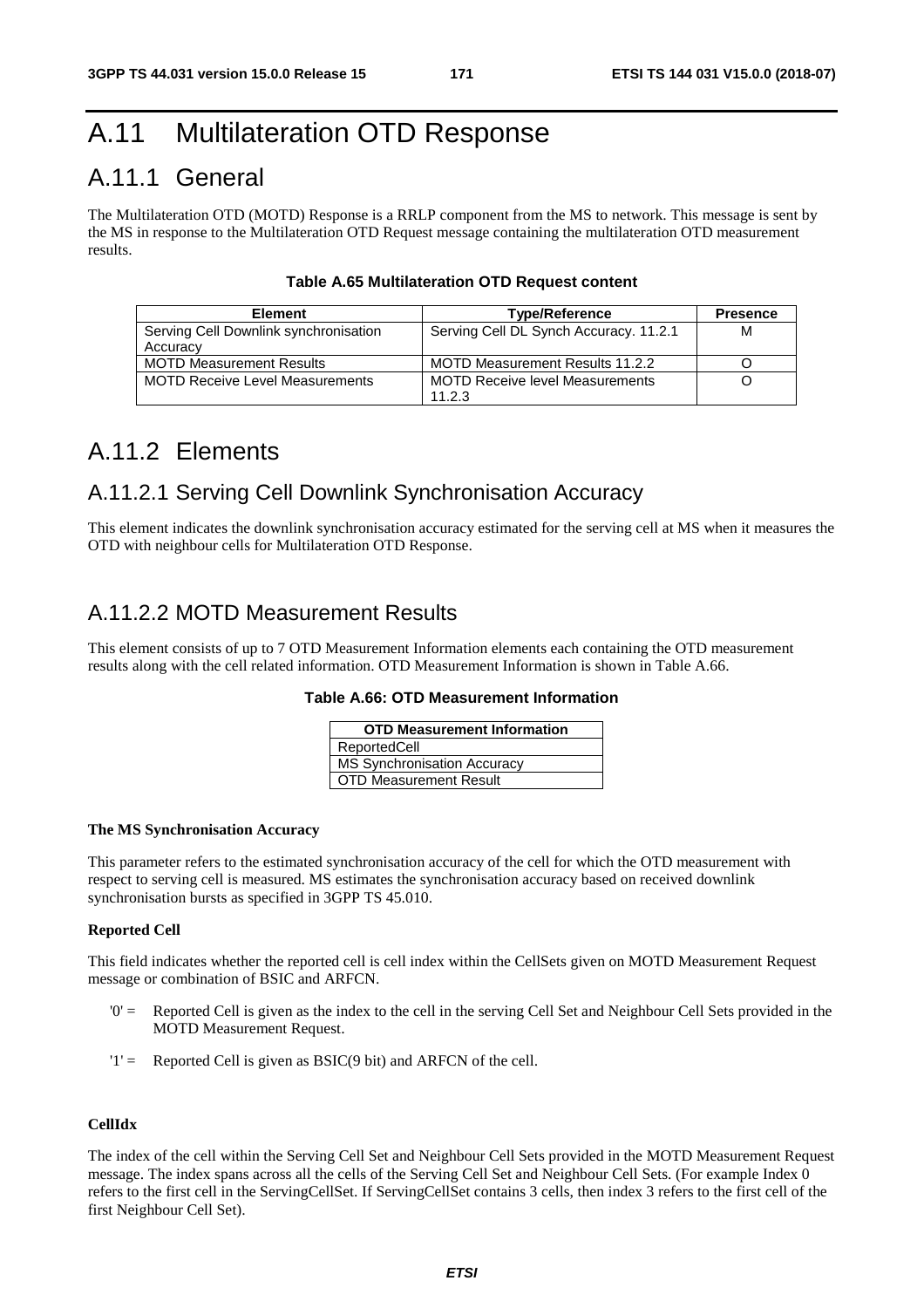# **OTD Measurement Result**

This parameter indicates the observed time difference between the TDMA frame timing of the measured cell and the serving cell. The time difference is reported modulo 125 normal symbol periods in terms of 1/8 normal symbol period granularity. (For example, if the TDMA frame timing of the neighbour cell is observed to be ⅛ normal symbol period earlier than the TDMA frame timing of the serving cell,  $8 \cdot ((1250-\frac{1}{8}) \mod 125) = 999$  is reported.)

# A.11.2.3 MOTD Receive Level Measurements

This element is included in the MOTD Measurement Response when only one MOTD measurement result can be reported as part of the MOTD Measurement Response. This element consists of Receive Level Information parameters for all neighbour cells that the MS can receive, each consisting of receive level measurement and the cell identity related information. The MOTD Receive Level Measurement Information parameter is shown in Table A.67.

# **Table A.67: OTD Measurement Information**

| <b>OTD Measurement Information</b> |  |  |  |  |
|------------------------------------|--|--|--|--|
| ReportedCell                       |  |  |  |  |
| Receive Level Measurement          |  |  |  |  |

# **Reported Cell**

Refer to subclause A.10.2.2 for definition and encoding of this parameter.

# **Receive Level Measurement**

This parameter contains the RXLEV measurement of the reported cell. MS measures and reports this value as specified in 3GPP TS 45.008.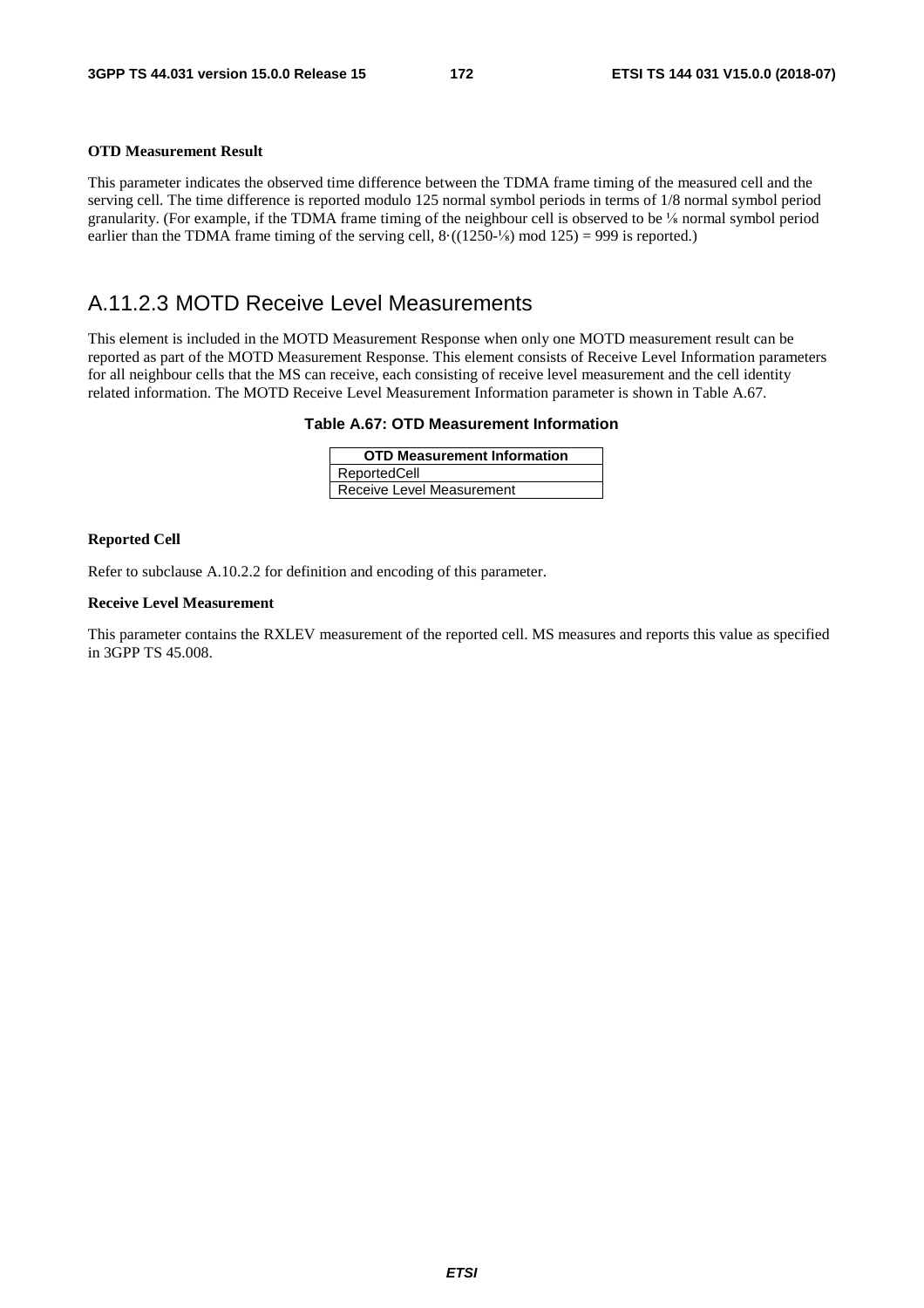# Annex B (informative): Change History

| <b>Change history</b> |                |                |            |                |   |                                                       |            |  |
|-----------------------|----------------|----------------|------------|----------------|---|-------------------------------------------------------|------------|--|
| <b>Date</b>           | <b>Meeting</b> | <b>TDoc</b>    | <b>ICR</b> | <b>Rev Cat</b> |   | Subject/Comment                                       | <b>New</b> |  |
|                       |                |                |            |                |   |                                                       | version    |  |
| 2017-03               |                |                |            |                |   | Release 14 version (frozen at TSG-75)                 | 14.0.0     |  |
| 2017-06               | RP-76          | RP-170923 0227 |            | 8              | B | Introduction of Multilateration                       | 14.1.0     |  |
| 2017-06               | RP-76          | RP-170923 0228 |            | 3              | B | Introduction of Multilateration OTD                   | 14.1.0     |  |
| 2017-09               | <b>RP-77</b>   | RP-171593 0230 |            |                | F | Clarification to GANSS time model                     | 14.2.0     |  |
| 2017-12               | <b>RP-78</b>   | RP-172189 0231 |            |                | F | RRLP ASN.1 syntax corrections for Multilateration     | 14.3.0     |  |
|                       |                |                |            |                |   | Positioning and GANSS                                 |            |  |
| 2018-06               | RP-80          | RP-180822 0234 |            |                | в | Security Enhancement for MTA in network configuration | 15.0.0     |  |
|                       |                |                |            |                |   | without LLC security                                  |            |  |